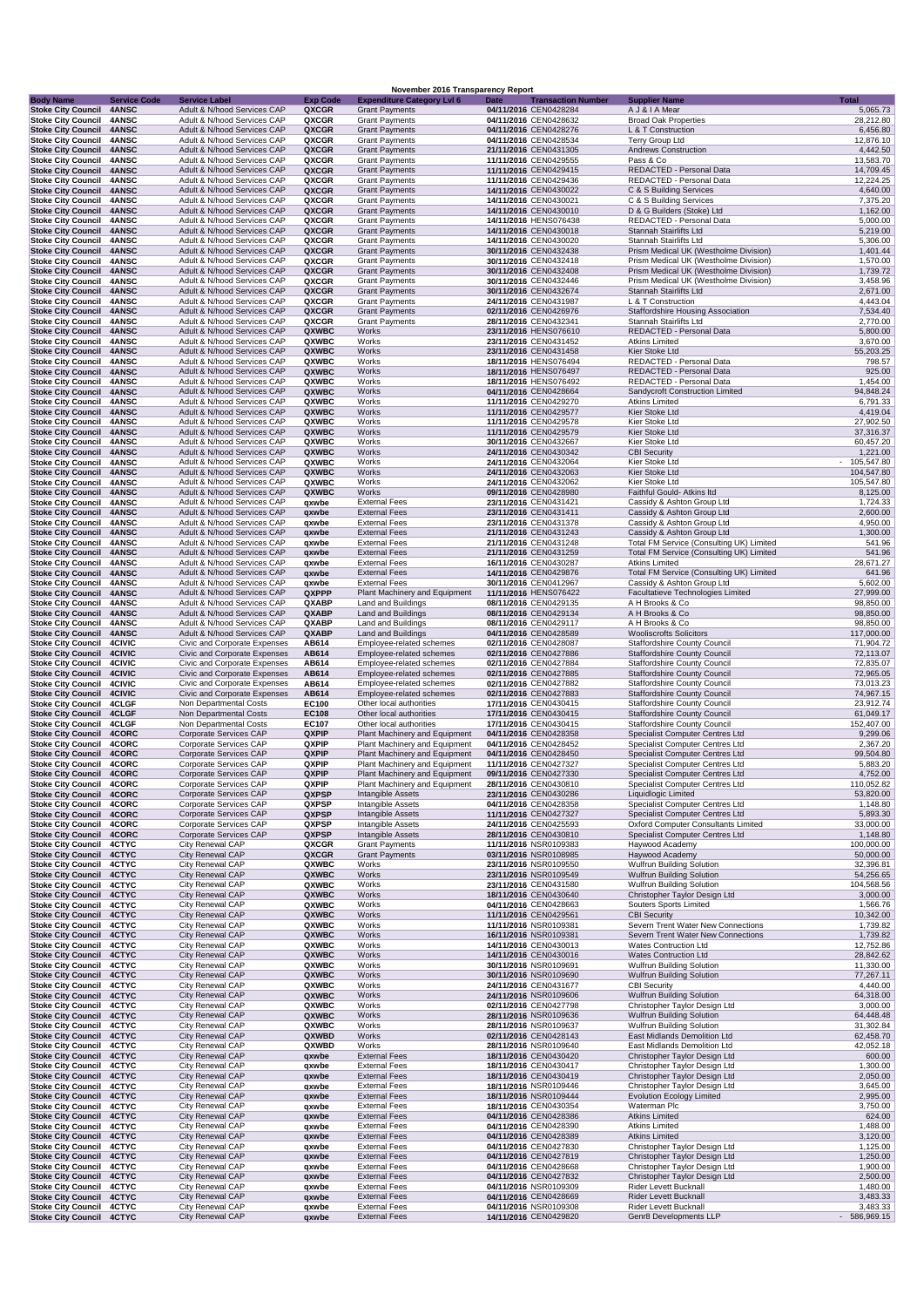| Stoke City Council 4CTYC                                 |                | City Renewal CAP                 | qxwbe        | <b>External Fees</b>                             | 14/11/2016 CEN0429828 | Genr8 Developments LLP                            | 2,152.56                           |
|----------------------------------------------------------|----------------|----------------------------------|--------------|--------------------------------------------------|-----------------------|---------------------------------------------------|------------------------------------|
| Stoke City Council 4CTYC                                 |                | City Renewal CAP                 | qxwbe        | <b>External Fees</b>                             | 14/11/2016 CEN0429830 | Genr8 Developments LLP                            | 1,351.30<br>$\sim$                 |
| <b>Stoke City Council</b>                                | 4CTYC          | City Renewal CAP                 | qxwbe        | <b>External Fees</b>                             | 14/11/2016 CEN0429829 | Genr8 Developments LLP                            | 2,152.56                           |
| <b>Stoke City Council</b>                                | 4CTYC          | City Renewal CAP                 | qxwbe        | <b>External Fees</b>                             | 14/11/2016 CEN0429824 | Genr8 Developments LLP                            | 17,288.57                          |
| <b>Stoke City Council</b>                                | 4CTYC          | City Renewal CAP                 | qxwbe        | <b>External Fees</b>                             | 14/11/2016 CEN0429822 | Genr8 Developments LLP                            | 26,450.15                          |
| <b>Stoke City Council</b>                                | 4CTYC          | City Renewal CAP                 | qxwbe        | <b>External Fees</b>                             | 14/11/2016 CEN0429842 | Genr8 Developments LLP                            | 42,274.47                          |
| Stoke City Council 4CTYC                                 |                | City Renewal CAP                 | qxwbe        | <b>External Fees</b>                             | 14/11/2016 CEN0429827 | Genr8 Developments LLP                            | 46,932.78                          |
| Stoke City Council 4CTYC                                 |                | City Renewal CAP                 | qxwbe        | <b>External Fees</b>                             | 14/11/2016 CEN0429839 | Genr8 Developments LLP                            | 57,062.95                          |
| Stoke City Council 4CTYC                                 |                | City Renewal CAP                 | qxwbe        | <b>External Fees</b>                             | 14/11/2016 CEN0429821 | Genr8 Developments LLP                            | 589,210.72                         |
| Stoke City Council 4CTYC                                 |                | City Renewal CAP                 | qxwbe        | <b>External Fees</b>                             | 14/11/2016 CEN0429819 | Genr8 Developments LLP                            | 586,969.15                         |
| <b>Stoke City Council</b>                                | 4CTYC          | City Renewal CAP                 | qxwbe        | <b>External Fees</b>                             | 14/11/2016 CEN0429556 | <b>Tuffin Ferraby Taylor LLP</b>                  | 5,900.00                           |
| Stoke City Council 4CTYC                                 |                | City Renewal CAP                 | qxwbe        | <b>External Fees</b>                             | 30/11/2016 NSR0109657 | <b>Environmental Essentials Limited</b>           | 750.00                             |
| Stoke City Council 4CTYC                                 |                | City Renewal CAP                 | qxwbe        | <b>External Fees</b>                             | 02/11/2016 CEN0427831 | Christopher Taylor Design Ltd                     | 1,500.00                           |
| Stoke City Council 4CTYC                                 |                | City Renewal CAP                 | qxwbe        | <b>External Fees</b>                             | 02/11/2016 NSR0109239 | Christopher Taylor Design Ltd                     | 3,200.00                           |
| <b>Stoke City Council</b>                                | 4CTYC          | City Renewal CAP                 | qxwbe        | <b>External Fees</b>                             | 02/11/2016 NSR0109245 | Rider Levett Bucknall                             | 2,250.00                           |
| <b>Stoke City Council</b>                                | 4CTYC          | City Renewal CAP                 | QXWLC        | Works                                            | 04/11/2016 CEN0428536 | <b>Horticon Limited</b>                           | 104,832.06                         |
| <b>Stoke City Council</b>                                | 4CTYC          | City Renewal CAP                 | QXWLC        | Works                                            | 24/11/2016 NSR0109593 | Tay Valley Lighting (Stoke on Trent) Ltd          | 9,455.03                           |
| <b>Stoke City Council</b>                                | 4CTYC          | City Renewal CAP                 | QXWNC        | Works                                            | 23/11/2016 CEN0431430 | <b>British Telecommunications Plc</b>             | 38,103.63                          |
| Stoke City Council 4CTYC                                 |                | City Renewal CAP                 | QXWNC        | Works                                            | 23/11/2016 NSR0109563 | Galliford Try Infrastructure t/a Morrison Highway | 74,602.03                          |
| Stoke City Council 4CTYC                                 |                | City Renewal CAP                 | QXWNC        | Works                                            | 18/11/2016 CEN0430538 | Galliford Try Infrastructure t/a Morrison Highway | 75,601.11                          |
| Stoke City Council 4CTYC                                 |                | City Renewal CAP                 | QXWNC        | Works                                            | 18/11/2016 CEN0430533 | Galliford Try Infrastructure t/a Morrison Highway | 88,850.14                          |
| Stoke City Council 4CTYC                                 |                | City Renewal CAP                 | QXWNC        | Works                                            | 04/11/2016 NSR0109303 | English Landscape Ltd T/A The Landscape Group     | 61,088.90                          |
| <b>Stoke City Council</b>                                | 4CTYC          | City Renewal CAP                 | QXWNC        | Works                                            | 04/11/2016 NSR0109305 | Galliford Try Infrastructure t/a Morrison Highway | 5,927.92                           |
| Stoke City Council 4CTYC                                 |                | City Renewal CAP                 | QXWNC        | Works                                            | 04/11/2016 NSR0109304 | Galliford Try Infrastructure t/a Morrison Highway | 14,657.64                          |
| Stoke City Council 4CTYC                                 |                | City Renewal CAP                 | QXWNC        | Works                                            | 04/11/2016 NSR0109302 | Whitehouse Construction Co Limited                | 10,000.00                          |
| Stoke City Council 4CTYC                                 |                | City Renewal CAP                 | QXWNC        | Works                                            | 21/11/2016 NSR0109513 | Aggregate Industries Uk Ltd                       | 22,918.00                          |
| Stoke City Council 4CTYC                                 |                | City Renewal CAP                 | QXWNC        | Works                                            | 21/11/2016 NSR0109510 | Aggregate Industries Uk Ltd                       | 38,278.98                          |
| Stoke City Council 4CTYC                                 |                | City Renewal CAP                 | QXWNC        | Works                                            | 21/11/2016 NSR0109512 | Aggregate Industries Uk Ltd                       | 48,580.03                          |
| <b>Stoke City Council</b>                                | 4CTYC          | City Renewal CAP                 | QXWNC        | Works                                            | 21/11/2016 NSR0109511 | Aggregate Industries Uk Ltd                       | 128,968.49                         |
| <b>Stoke City Council</b>                                | 4CTYC          | City Renewal CAP                 | QXWNC        | Works                                            | 21/11/2016 NSR0109515 | Aggregate Industries Uk Ltd                       | 149,606.06                         |
| Stoke City Council 4CTYC                                 |                | City Renewal CAP                 | QXWNC        | Works                                            | 21/11/2016 NSR0109509 | Galliford Try Infrastructure t/a Morrison Highway | 11,329.35                          |
| Stoke City Council 4CTYC                                 |                | City Renewal CAP                 | QXWNC        | Works                                            | 21/11/2016 NSR0109514 | Galliford Try Infrastructure t/a Morrison Highway | 21,663.64                          |
| Stoke City Council 4CTYC                                 |                | City Renewal CAP                 | QXWNC        | Works                                            | 21/11/2016 CEN0431224 | Galliford Try Infrastructure t/a Morrison Highway | 36,263.45                          |
| Stoke City Council 4CTYC                                 |                | City Renewal CAP                 | QXWNC        | Works                                            | 14/11/2016 NSR0109425 | English Landscape Ltd T/A The Landscape Group     | 98,728.36                          |
| Stoke City Council 4CTYC                                 |                | City Renewal CAP                 | QXWNC        | Works                                            | 14/11/2016 NSR0109428 | Galliford Try Infrastructure t/a Morrison Highway | 29,870.64                          |
| <b>Stoke City Council</b>                                | 4CTYC          | City Renewal CAP                 | QXWNC        | Works                                            | 14/11/2016 NSR0109427 | Galliford Try Infrastructure t/a Morrison Highway | 66,800.82                          |
| Stoke City Council 4CTYC                                 |                | City Renewal CAP                 | QXWNC        | Works                                            | 14/11/2016 NSR0109426 | Galliford Try Infrastructure t/a Morrison Highway | 151,209.35                         |
| Stoke City Council 4CTYC                                 |                | City Renewal CAP                 | QXWNC        | Works                                            | 14/11/2016 NSR0109424 | Jcdecaux Uk Ltd                                   | 6,320.52                           |
| Stoke City Council 4CTYC                                 |                | City Renewal CAP                 | QXWNC        | Works                                            | 30/11/2016 NSR0109677 | Tay Valley Lighting (Stoke on Trent) Ltd          | 2,202.56                           |
| <b>Stoke City Council</b>                                | 4CTYC          | City Renewal CAP                 | QXWNC        | Works                                            | 24/11/2016 CEN0431728 | Dynnig UK Ltd                                     | 1,878.20                           |
| <b>Stoke City Council</b>                                | 4CTYC          | City Renewal CAP                 | QXWNC        | Works                                            | 24/11/2016 CEN0431727 | Dynniq UK Ltd                                     | 2,221.63                           |
| <b>Stoke City Council</b>                                | 4CTYC          | City Renewal CAP                 | QXWNC        | Works                                            | 24/11/2016 NSR0109608 | Galliford Try Infrastructure t/a Morrison Highway | 1,973.76                           |
| Stoke City Council 4CTYC                                 |                | City Renewal CAP                 | QXWNC        | Works                                            | 24/11/2016 NSR0109592 | Tay Valley Lighting (Stoke on Trent) Ltd          | 807.53                             |
| Stoke City Council 4CTYC                                 |                | City Renewal CAP                 | QXWNC        | Works                                            | 24/11/2016 NSR0109590 | Tay Valley Lighting (Stoke on Trent) Ltd          | 8,777.14                           |
| Stoke City Council 4CTYC                                 |                | City Renewal CAP                 | QXWNC        | Works                                            | 09/11/2016 NSR0109357 | Kiely Bros.Ltd.                                   | 529,632.61                         |
| Stoke City Council 4CTYC                                 |                | City Renewal CAP                 | QXWNC        | Works                                            | 28/11/2016 NSR0109641 | Aggregate Industries Uk Ltd                       | 16,324.34                          |
| Stoke City Council 4CTYC                                 |                | City Renewal CAP                 | QXWNC        | Works                                            | 28/11/2016 NSR0109638 | Galliford Try Infrastructure t/a Morrison Highway | 36,793.24                          |
| <b>Stoke City Council</b>                                | 4CTYC          | City Renewal CAP                 | QXWNC        | Works                                            | 28/11/2016 CEN0432337 | Tay Valley Lighting (Stoke on Trent) Ltd          | 1,710.51                           |
| Stoke City Council 4CTYC                                 |                | City Renewal CAP                 | QXWNE        | <b>External Fees</b>                             | 23/11/2016 NSR0109517 | AECOM Infrastructure and Environment UK Limited   | 3,575.00                           |
| Stoke City Council 4CTYC                                 |                | City Renewal CAP                 | QXWNE        | <b>External Fees</b>                             | 18/11/2016 CEN0430950 | Sharpe Pritchard                                  | 3,750.00                           |
| <b>Stoke City Council</b>                                | 4CTYC          | City Renewal CAP                 | QXWNE        | <b>External Fees</b>                             | 04/11/2016 NSR0109301 | <b>TMS Consultancy</b>                            | 525.00                             |
| Stoke City Council 4CTYC                                 |                | City Renewal CAP                 | QXWNE        | <b>External Fees</b>                             | 30/11/2016 NSR0109669 | Ashtead Plant Hire Co Limited                     | 1,275.00                           |
| Stoke City Council 4CTYC                                 |                | City Renewal CAP                 | QXWNE        | <b>External Fees</b>                             | 30/11/2016 CEN0432478 | Dynnig UK Ltd                                     | 3,011.79                           |
| <b>Stoke City Council</b>                                | 4CTYC          | City Renewal CAP                 | QXWNE        | <b>External Fees</b>                             | 02/11/2016 NSR0109219 | <b>Bentley Project Management</b>                 | 7,715.00                           |
| <b>Stoke City Council</b>                                | 4CTYC          | City Renewal CAP                 | QXWNE        | <b>External Fees</b>                             | 02/11/2016 NSR0109218 | <b>Bentley Project Management</b>                 | 13,800.00                          |
| Stoke City Council 4CTYC                                 |                | City Renewal CAP                 | QXWRE        | <b>External Fees</b>                             | 04/11/2016 CEN0428564 | Plincke Landscape                                 | 9,662.00                           |
| Stoke City Council 4CTYC                                 |                | City Renewal CAP                 | qxwle        | <b>External Fees</b>                             | 18/11/2016 HENS076531 | Hood Plant Hire                                   | 6,000.00                           |
| Stoke City Council 4CTYC                                 |                | City Renewal CAP                 | qxwle        | <b>External Fees</b>                             | 30/11/2016 HENS076705 | Hood Plant Hire                                   | 1,700.00                           |
| Stoke City Council 4CTYC                                 |                | City Renewal CAP                 | QXPPP        | Plant Machinery and Equipment                    | 18/11/2016 NSR0109350 | The Senator Group                                 | 67,690.60                          |
| Stoke City Council 4CTYC                                 |                | City Renewal CAP                 | QXPPP        | Plant Machinery and Equipment                    | 09/11/2016 NSR0108650 | The Senator Group                                 | 46,669.15                          |
| Stoke City Council 4CTYC                                 |                | City Renewal CAP                 | QXWRC        | Works                                            | 09/11/2016 CEN0427795 | Kingscroft Professional Resources                 | 635.85                             |
| Stoke City Council 4CTYC                                 |                | City Renewal CAP                 | QXPNP        | Plant Machinery and Equipment                    | 30/11/2016 NSR0109656 | Tay Valley Lighting (Stoke on Trent) Ltd          | 1,441.78                           |
| Stoke City Council 4CTYC                                 |                | City Renewal CAP                 | QXPNP        | Plant Machinery and Equipment                    | 30/11/2016 NSR0109678 | Tay Valley Lighting (Stoke on Trent) Ltd          | 3,545.88                           |
| Stoke City Council 4CTYC                                 |                | City Renewal CAP                 | QXPNP        | Plant Machinery and Equipment                    | 24/11/2016 CEN0431926 | Tay Valley Lighting (Stoke on Trent) Ltd          | 15,397.10                          |
| <b>Stoke City Council</b>                                | 4CTYC          | City Renewal CAP                 | <b>QXPVP</b> | Vehicles                                         | 30/11/2016 CEN0432457 | W R Davies LTD Citroen                            | 13,142.23                          |
| <b>Stoke City Council</b>                                | 4CTYC          | City Renewal CAP                 | QXPVP        | Vehicles                                         | 30/11/2016 CEN0432455 | W R Davies LTD Citroen                            | 13,142.23                          |
| <b>Stoke City Council</b>                                | 4CTYC          | City Renewal CAP                 | QXWNI        | <b>Internal Fees</b>                             | 23/11/2016 NSR0109516 | Aggregate Industries Uk Ltd                       | 58,185.16                          |
| Stoke City Council 4CTYC                                 |                | City Renewal CAP                 | qxwli        | <b>Internal Fees</b>                             | 11/11/2016 HENS076417 | Barcham Trees Plc                                 | 610.00                             |
| Stoke City Council 4CTYC                                 |                | City Renewal CAP                 | qxwli        | <b>Internal Fees</b>                             | 07/11/2016 HENS076274 | Barcham Trees Plc                                 | 5,896.00                           |
| Stoke City Council 4CTYC                                 |                | City Renewal CAP                 | QXALE        | Land and Buildings                               | 11/11/2016 CEN0429737 | Local World Ltd                                   | 1,632.40                           |
| Stoke City Council 4CYPC                                 |                | Children and Young People Cap    | QXWBC        | Works                                            | 30/11/2016 NSR0109689 | D & K Evans Ltd                                   | 54,728.38                          |
| Stoke City Council 4CYPC                                 |                | Children and Young People Cap    | QXWBC        | Works                                            | 30/11/2016 NSR0109688 | Wulfrun Building Solution                         | 157,230.35                         |
| <b>Stoke City Council</b>                                | 4CYPC          | Children and Young People Cap    | qxwbe        | <b>External Fees</b>                             | 18/11/2016 CEN0430586 | Poole Dick Associates Ltd                         | 900.00                             |
| <b>Stoke City Council</b>                                | 4CYPC          | Children and Young People Cap    | qxwbe        | <b>External Fees</b>                             | 18/11/2016 CEN0430587 | Poole Dick Associates Ltd                         | 1,175.00                           |
| Stoke City Council 4CYPC                                 |                | Children and Young People Cap    | qxwbe        | <b>External Fees</b>                             | 18/11/2016 CEN0430583 | Poole Dick Associates Ltd                         | 1,600.00                           |
| Stoke City Council 4CYPC                                 |                | Children and Young People Cap    | qxwbe        | <b>External Fees</b>                             | 18/11/2016 CEN0430579 | Poole Dick Associates Ltd                         | 2,000.00                           |
| Stoke City Council 4HLCITY                               |                | <b>Holding Acc City Renewal</b>  | DK109        | Miscellaneous expenses                           | 23/11/2016 HENS076621 | <b>Tunstall Market Traders</b>                    | 1,500.00                           |
| <b>Stoke City Council</b>                                | <b>4HLCITY</b> | <b>Holding Acc City Renewal</b>  | <b>DK109</b> | Miscellaneous expenses                           | 21/11/2016 HENS076583 | Longton Market Forum                              | 5,000.00                           |
| <b>Stoke City Council</b>                                | <b>4HLCITY</b> | <b>Holding Acc City Renewal</b>  | DK109        | Miscellaneous expenses                           | 30/11/2016 HENS076718 | Santa for Hire co uk                              | 1,800.00                           |
| Stoke City Council 4HLMISC                               |                | <b>Holding Acc Miscellaneous</b> | <b>DK100</b> | Miscellaneous expenses<br>Miscellaneous expenses | 30/11/2016 CEN0412589 | Inform CPI Ltd<br>Inform CPI Ltd                  | 45,700.00                          |
| Stoke City Council 4HLMISC                               |                | <b>Holding Acc Miscellaneous</b> | <b>DK100</b> |                                                  | 30/11/2016 CEN0432717 |                                                   | 700.00                             |
| Stoke City Council 4HLMISC                               |                | <b>Holding Acc Miscellaneous</b> | <b>DK100</b> | Miscellaneous expenses                           | 30/11/2016 CEN0432663 | Inform CPI Ltd                                    | 2,150.00                           |
| Stoke City Council 4HLMISC<br>Stoke City Council 4HLMISC |                | <b>Holding Acc Miscellaneous</b> | <b>DK100</b> | Miscellaneous expenses                           | 30/11/2016 CEN0432661 | Inform CPI Ltd<br>Inform CPI Ltd                  | 3,050.00                           |
|                                                          |                | <b>Holding Acc Miscellaneous</b> | <b>DK100</b> | Miscellaneous expenses                           | 30/11/2016 CEN0432665 |                                                   | 4,050.00                           |
| Stoke City Council 4HLMISC                               |                | <b>Holding Acc Miscellaneous</b> | <b>DK100</b> | Miscellaneous expenses                           | 30/11/2016 CEN0432724 | Inform CPI Ltd                                    | 5,200.00                           |
| Stoke City Council 4HLMISC                               |                | <b>Holding Acc Miscellaneous</b> | <b>DK100</b> | Miscellaneous expenses                           | 30/11/2016 CEN0432721 | Inform CPI Ltd                                    | 6,925.00                           |
| Stoke City Council 4HLMISC                               |                | <b>Holding Acc Miscellaneous</b> | <b>DK100</b> | Miscellaneous expenses                           | 30/11/2016 CEN0432723 | Inform CPI Ltd<br>Inform CPI Ltd                  | 18,650.00                          |
| Stoke City Council 4HLMISC                               |                | <b>Holding Acc Miscellaneous</b> | <b>DK100</b> | Miscellaneous expenses                           | 30/11/2016 CEN0412559 |                                                   | 45,700.00                          |
| Stoke City Council 4HLMISC                               |                | <b>Holding Acc Miscellaneous</b> | <b>DK100</b> | Miscellaneous expenses                           | 24/11/2016 CEN0431833 | Cyclescheme Limited                               | 568.31                             |
| Stoke City Council 4HLMISC                               |                | <b>Holding Acc Miscellaneous</b> | wm105        | Memo and Holding Accounts                        | 04/11/2016 CEN0428324 | Hewlett-Packard International Bank Plc            | 108,047.15                         |
| Stoke City Council 4HLMISC                               |                | <b>Holding Acc Miscellaneous</b> | wm105        | Memo and Holding Accounts                        | 04/11/2016 CEN0428521 | Sg Equipment Finance Limited                      | 864.00                             |
| <b>Stoke City Council</b>                                | <b>4HLMISC</b> | <b>Holding Acc Miscellaneous</b> | wm105        | Memo and Holding Accounts                        | 04/11/2016 CEN0428515 | Sg Equipment Finance Limited                      | 1,795.50                           |
| Stoke City Council 4HLMISC                               |                | <b>Holding Acc Miscellaneous</b> | wm105        | Memo and Holding Accounts                        | 24/11/2016 CEN0431822 | Jcb Finance                                       | 1,273.80                           |
| Stoke City Council 4HLMISC                               |                | <b>Holding Acc Miscellaneous</b> | wm105        | Memo and Holding Accounts                        | 24/11/2016 CEN0431825 | Jcb Finance                                       | 1,572.11                           |
| Stoke City Council 4HLMISC                               |                | <b>Holding Acc Miscellaneous</b> | wm105        | Memo and Holding Accounts                        | 24/11/2016 CEN0431820 | Jcb Finance                                       | 6,279.10                           |
| Stoke City Council 4HLMISC                               |                | <b>Holding Acc Miscellaneous</b> | wm105        | Memo and Holding Accounts                        | 24/11/2016 CEN0431818 | Jcb Finance                                       | 7,494.09                           |
| Stoke City Council 4HLMISC                               |                | <b>Holding Acc Miscellaneous</b> | wm105        | Memo and Holding Accounts                        | 09/11/2016 CEN0429113 | <b>Siemens Financial Services</b>                 | 6,429.50                           |
| <b>Stoke City Council</b>                                | 4HRA           | <b>Community Services HRA</b>    | AB300        | Training                                         | 11/11/2016 HENS076175 | <b>Shelter Training</b>                           | 1,810.00                           |
| Stoke City Council 4HRA                                  |                | <b>Community Services HRA</b>    | <b>BB100</b> | Energy costs                                     | 18/11/2016 CEN0430506 | <b>EON Energy Electric</b>                        | 1,604.55                           |
| <b>Stoke City Council</b>                                | 4HRA           | <b>Community Services HRA</b>    | <b>BB100</b> | Energy costs                                     | 21/11/2016 CEN0431157 | Npower                                            | 608.09                             |
| <b>Stoke City Council</b>                                | 4HRA           | <b>Community Services HRA</b>    | <b>BB100</b> | Energy costs                                     | 16/11/2016 CEN0429988 | <b>British Gas Business Limited</b>               | 885.98                             |
| <b>Stoke City Council</b>                                | 4HRA           | <b>Community Services HRA</b>    | <b>BB100</b> | Energy costs                                     | 16/11/2016 CEN0429989 | <b>British Gas Business Limited</b>               | 958.29                             |
| <b>Stoke City Council</b>                                | 4HRA           | <b>Community Services HRA</b>    | <b>BB100</b> | Energy costs                                     | 16/11/2016 CEN0429987 | <b>British Gas Business Limited</b>               | 1,069.88                           |
| <b>Stoke City Council</b>                                | 4HRA           | <b>Community Services HRA</b>    | <b>BB100</b> | Energy costs                                     | 30/11/2016 CEN0432729 | Npower                                            | 861.83                             |
| <b>Stoke City Council</b>                                | 4HRA           | <b>Community Services HRA</b>    | <b>BB100</b> | Energy costs                                     | 30/11/2016 CEN0432730 | Npower                                            | 803.52                             |
| <b>Stoke City Council</b>                                | 4HRA           | <b>Community Services HRA</b>    | <b>BB100</b> | Energy costs                                     | 30/11/2016 CEN0432712 | Npower                                            | 732.25                             |
| <b>Stoke City Council</b>                                | 4HRA           | <b>Community Services HRA</b>    | <b>BB100</b> | Energy costs                                     | 30/11/2016 NSR0109692 | Npower                                            | 714.62<br>$\overline{\phantom{a}}$ |
| Stoke City Council 4HRA                                  |                | <b>Community Services HRA</b>    | <b>BB100</b> | Energy costs                                     | 30/11/2016 CEN0432682 | Npower                                            | 596.89<br>$\overline{\phantom{a}}$ |
| Stoke City Council 4HRA                                  |                | <b>Community Services HRA</b>    | <b>BB100</b> | Energy costs                                     | 30/11/2016 CEN0432675 | Npower                                            | 517.85<br>$\overline{\phantom{a}}$ |
| <b>Stoke City Council</b>                                | 4HRA           | <b>Community Services HRA</b>    | <b>BB100</b> | Energy costs                                     | 30/11/2016 SCH0247349 | Npower                                            | 602.93                             |
| Stoke City Council 4HRA                                  |                | <b>Community Services HRA</b>    | <b>BB100</b> | Energy costs                                     | 30/11/2016 CEN0432686 | Npower                                            | 677.67                             |
| <b>Stoke City Council</b>                                | 4HRA           | <b>Community Services HRA</b>    | <b>BB100</b> | Energy costs                                     | 30/11/2016 CEN0432703 | Npower                                            | 694.31                             |
| Stoke City Council 4HRA                                  |                | <b>Community Services HRA</b>    | <b>BB100</b> | Energy costs                                     | 30/11/2016 CEN0432734 | Npower                                            | 760.75                             |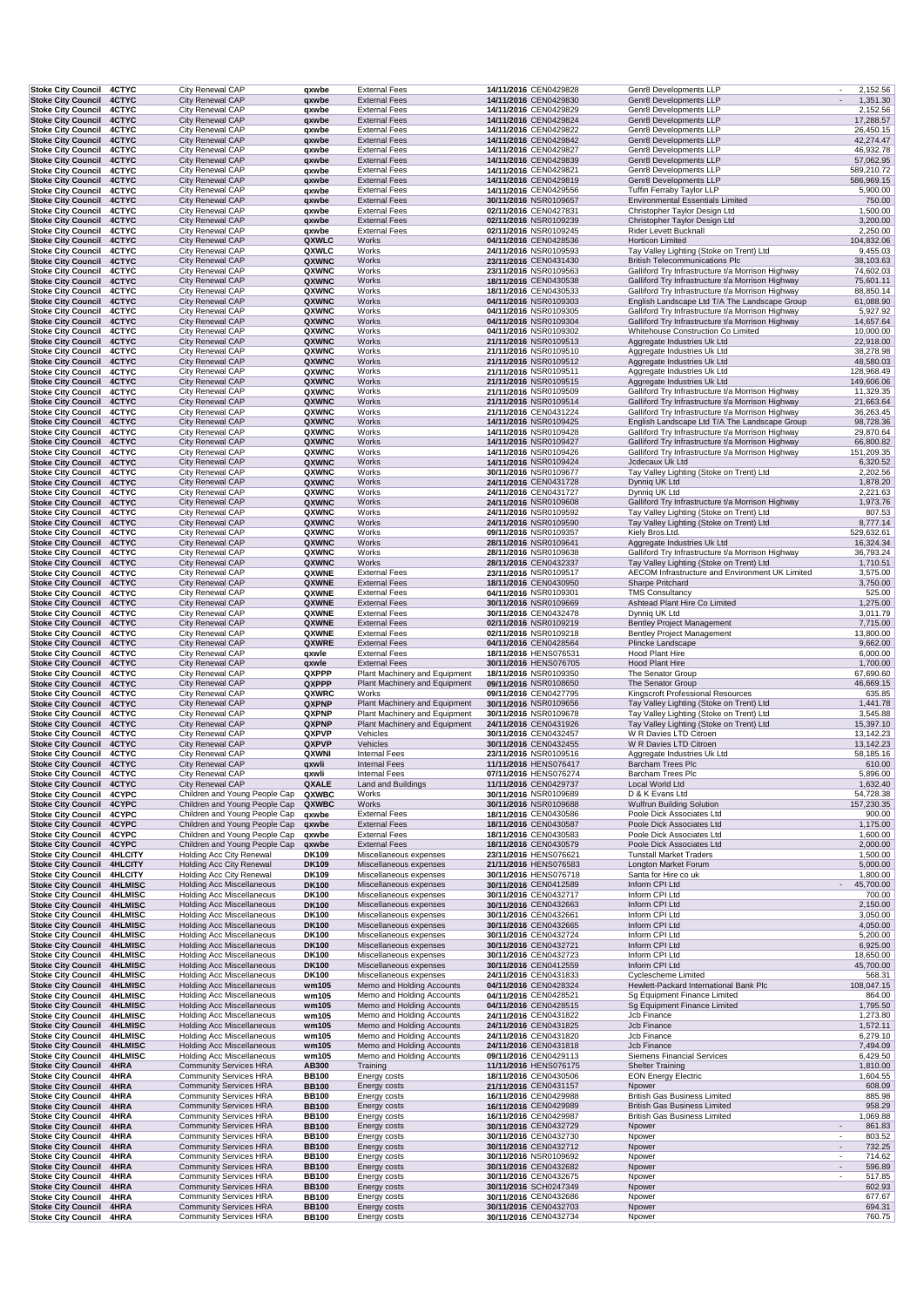| Stoke City Council 4HRA                                |                       | <b>Community Services HRA</b>                                    |  | <b>BB100</b>                 | Energy costs                                                     | 30/11/2016 HENS076733                          | Npower                                                                     | 816.27                                       |
|--------------------------------------------------------|-----------------------|------------------------------------------------------------------|--|------------------------------|------------------------------------------------------------------|------------------------------------------------|----------------------------------------------------------------------------|----------------------------------------------|
| <b>Stoke City Council</b>                              | 4HRA                  | <b>Community Services HRA</b>                                    |  | <b>BB100</b>                 | Energy costs                                                     | 24/11/2016 NSR0109584                          | Npower                                                                     | 822.90                                       |
| <b>Stoke City Council</b>                              | 4HRA                  | <b>Community Services HRA</b>                                    |  | <b>BB100</b><br><b>BB100</b> | Energy costs                                                     | 24/11/2016 NSR0109583<br>24/11/2016 CEN0431773 | Npower<br>Npower                                                           | 670.62<br>$\overline{\phantom{a}}$<br>628.72 |
| <b>Stoke City Council</b><br><b>Stoke City Council</b> | 4HRA<br>4HRA          | <b>Community Services HRA</b><br><b>Community Services HRA</b>   |  | <b>BB100</b>                 | <b>Energy costs</b><br>Energy costs                              | 24/11/2016 CEN0431779                          | Npower                                                                     | 571.31                                       |
| Stoke City Council 4HRA                                |                       | <b>Community Services HRA</b>                                    |  | <b>BB100</b>                 | Energy costs                                                     | 24/11/2016 SCH0246377                          | Npower                                                                     | 540.66                                       |
| <b>Stoke City Council</b>                              | 4HRA                  | <b>Community Services HRA</b>                                    |  | <b>BB100</b>                 | <b>Energy costs</b>                                              | 24/11/2016 CEN0432081                          | Npower                                                                     | 506.34<br>$\overline{\phantom{a}}$           |
| <b>Stoke City Council</b>                              | 4HRA                  | <b>Community Services HRA</b>                                    |  | <b>BB100</b>                 | Energy costs                                                     | 24/11/2016 SCH0246373                          | Npower                                                                     | 532.61                                       |
| <b>Stoke City Council</b>                              | 4HRA                  | <b>Community Services HRA</b>                                    |  | <b>BB100</b>                 | Energy costs                                                     | 24/11/2016 CEN0431740                          | Npower                                                                     | 596.40                                       |
| <b>Stoke City Council</b><br><b>Stoke City Council</b> | 4HRA<br>4HRA          | <b>Community Services HRA</b><br><b>Community Services HRA</b>   |  | <b>BI104</b><br><b>BI104</b> | Grounds maintenance costs<br>Grounds maintenance costs           | 23/11/2016 HENS076607<br>24/11/2016 HENS076107 | N & J Tree Services<br>N & J Tree Services                                 | 528.00<br>1,056.00                           |
| Stoke City Council 4HRA                                |                       | <b>Community Services HRA</b>                                    |  | <b>BI104</b>                 | Grounds maintenance costs                                        | 07/11/2016 HENS076321                          | N & J Tree Services                                                        | 528.00                                       |
| <b>Stoke City Council</b>                              | 4HRA                  | <b>Community Services HRA</b>                                    |  | <b>DA100</b>                 | Equipment furniture and mater                                    | 18/11/2016 NSR0109440                          | The Senator Group                                                          | 3,563.56                                     |
| Stoke City Council 4HRA                                |                       | <b>Community Services HRA</b>                                    |  | <b>DE100</b>                 | Services                                                         | 23/11/2016 HENS076593                          | Arcadis LLP                                                                | 17,130.00                                    |
| <b>Stoke City Council</b>                              | 4HRA                  | <b>Community Services HRA</b>                                    |  | <b>DE100</b>                 | Services                                                         | 04/11/2016 HENS076096                          | Ark Consultancy Limited                                                    | 13,481.00                                    |
| <b>Stoke City Council</b>                              | 4HRA                  | <b>Community Services HRA</b>                                    |  | <b>DE100</b>                 | Services                                                         | 21/11/2016 HENS076594                          | Pennington Choices Limites                                                 | 743.75                                       |
| <b>Stoke City Council</b><br><b>Stoke City Council</b> | 4HRA<br>4HRA          | <b>Community Services HRA</b><br><b>Community Services HRA</b>   |  | <b>DE100</b><br><b>DE100</b> | Services<br>Services                                             | 30/11/2016 NSR0109586<br>30/11/2016 NSR0109587 | M-EC<br>M-EC                                                               | 850.00<br>850.00                             |
| Stoke City Council 4HRA                                |                       | <b>Community Services HRA</b>                                    |  | <b>DE101</b>                 | Services                                                         | 11/11/2016 CEN0429543                          | <b>Security Services</b>                                                   | 692.00                                       |
| Stoke City Council 4HRA                                |                       | <b>Community Services HRA</b>                                    |  | <b>DE105</b>                 | Services                                                         | 09/11/2016 CEN0428950                          | Campbell Tickell Limited                                                   | 7,600.00                                     |
| <b>Stoke City Council 4HRA</b>                         |                       | <b>Community Services HRA</b>                                    |  | <b>DE105</b>                 | Services                                                         | 09/11/2016 CEN0428948                          | <b>Campbell Tickell Limited</b>                                            | 9,975.00                                     |
| <b>Stoke City Council</b>                              | 4HRA                  | <b>Community Services HRA</b>                                    |  | de113                        | Services                                                         | 09/11/2016 CEN0428983                          | Faithful Gould- Atkins Itd                                                 | 1,200.00                                     |
| <b>Stoke City Council</b>                              | 4HRA                  | <b>Community Services HRA</b><br><b>Community Services HRA</b>   |  | de113<br>de113               | Services<br>Services                                             | 09/11/2016 CEN0428976<br>09/11/2016 CEN0428982 | Faithful Gould- Atkins Itd<br>Faithful Gould- Atkins Itd                   | 1,854.84<br>2,263.87                         |
| Stoke City Council 4HRA<br><b>Stoke City Council</b>   | 4HRA                  | <b>Community Services HRA</b>                                    |  | de113                        | Services                                                         | 09/11/2016 CEN0428978                          | Faithful Gould- Atkins Itd                                                 | 16,978.33                                    |
| <b>Stoke City Council</b>                              | 4HRA                  | <b>Community Services HRA</b>                                    |  | de113                        | Services                                                         | 09/11/2016 CEN0428981                          | Faithful Gould- Atkins Itd                                                 | 22,220.36                                    |
| <b>Stoke City Council</b>                              | 4HRA                  | <b>Community Services HRA</b>                                    |  | <b>DK100</b>                 | Miscellaneous expenses                                           | 18/11/2016 CEN0430929                          | Marsh Ltd                                                                  | 6,799.97                                     |
| <b>Stoke City Council</b>                              | 4HRA                  | <b>Community Services HRA</b>                                    |  | <b>DK100</b>                 | Miscellaneous expenses                                           | 28/11/2016 HENS076688                          | Campbell Tickell Limited                                                   | 35,750.00                                    |
| <b>Stoke City Council</b>                              | 4HRA                  | <b>Community Services HRA</b>                                    |  | EH161                        | Private contractors                                              | 23/11/2016 CEN0431572                          | Kier Stoke Ltd                                                             | 150,228.19                                   |
| <b>Stoke City Council</b><br><b>Stoke City Council</b> | 4HRA<br>4HRA          | <b>Community Services HRA</b><br><b>Community Services HRA</b>   |  | EH161<br>EH161               | Private contractors<br>Private contractors                       | 11/11/2016 HENS076406<br>16/11/2016 CEN0430135 | REDACTED - Personal Data<br>Kier Stoke Ltd                                 | 650.00<br>209,387.36                         |
| <b>Stoke City Council</b>                              | 4HRA                  | <b>Community Services HRA</b>                                    |  | EH161                        | Private contractors                                              | 30/11/2016 CEN0432656                          | Kier Stoke Ltd                                                             | 212,226.31                                   |
| <b>Stoke City Council</b>                              | 4HRA                  | <b>Community Services HRA</b>                                    |  | EH161                        | Private contractors                                              | 09/11/2016 CEN0429112                          | Kier Stoke Ltd                                                             | 239,677.30                                   |
| <b>Stoke City Council</b>                              | 4HRA                  | <b>Community Services HRA</b>                                    |  | EH161                        | Private contractors                                              | 02/11/2016 CEN0427915                          | Kier Stoke Ltd                                                             | 338,571.66                                   |
| <b>Stoke City Council</b>                              | 4HRA                  | <b>Community Services HRA</b>                                    |  | eh196                        | Private contractors                                              | 23/11/2016 CEN0431571                          | Kier Stoke Ltd                                                             | 339,329.41                                   |
| Stoke City Council 4HRA                                |                       | <b>Community Services HRA</b>                                    |  | eh196                        | Private contractors<br>Private contractors                       | 16/11/2016 CEN0430067<br>30/11/2016 CEN0432662 | Kier Stoke Ltd<br>Kier Stoke Ltd                                           | 160,919.03                                   |
| <b>Stoke City Council</b><br><b>Stoke City Council</b> | 4HRA<br>4HRA          | <b>Community Services HRA</b><br><b>Community Services HRA</b>   |  | eh196<br>eh196               | Private contractors                                              | 09/11/2016 CEN0429111                          | Kier Stoke Ltd                                                             | 215,064.74<br>44,515.10                      |
| <b>Stoke City Council</b>                              | 4HRA                  | <b>Community Services HRA</b>                                    |  | eh196                        | Private contractors                                              | 02/11/2016 CEN0427919                          | Kier Stoke Ltd                                                             | 154,731.86                                   |
| <b>Stoke City Council</b>                              | 4HRA                  | <b>Community Services HRA</b>                                    |  | EH163                        | Private contractors                                              | 23/11/2016 CEN0431575                          | Kier Stoke Ltd                                                             | 83,784.00                                    |
| <b>Stoke City Council</b>                              | 4HRA                  | <b>Community Services HRA</b>                                    |  | EH163                        | Private contractors                                              | 16/11/2016 CEN0430134                          | Kier Stoke Ltd                                                             | 146,734.80                                   |
| <b>Stoke City Council</b>                              | 4HRA                  | <b>Community Services HRA</b>                                    |  | EH163                        | Private contractors                                              | 30/11/2016 CEN0432654                          | Kier Stoke Ltd                                                             | 170,477.80                                   |
| <b>Stoke City Council</b>                              | 4HRA                  | <b>Community Services HRA</b>                                    |  | EH163                        | Private contractors<br>Private contractors                       | 09/11/2016 CEN0429114                          | Kier Stoke Ltd                                                             | 155,451.41                                   |
| <b>Stoke City Council</b><br>Stoke City Council 4HRA   | 4HRA                  | <b>Community Services HRA</b><br><b>Community Services HRA</b>   |  | EH163<br>aa700               | Agency staff                                                     | 02/11/2016 CEN0427916<br>16/11/2016 CEN0430288 | Kier Stoke Ltd<br>Capita Resourcing Ltd                                    | 138,074.67<br>8,750.00                       |
| Stoke City Council 4HRA                                |                       | <b>Community Services HRA</b>                                    |  | eh137                        | Private contractors                                              | 11/11/2016 CEN0429565                          | Inprova Group                                                              | 900.00                                       |
| <b>Stoke City Council</b>                              | 4HRA                  | <b>Community Services HRA</b>                                    |  | eh137                        | Private contractors                                              | 11/11/2016 CEN0429573                          | Inprova Group                                                              | 900.00                                       |
| <b>Stoke City Council</b>                              | 4HRA                  | <b>Community Services HRA</b>                                    |  | eh137                        | Private contractors                                              | 11/11/2016 CEN0429574                          | Inprova Group                                                              | 1,100.00                                     |
| <b>Stoke City Council</b>                              | 4HRA                  | <b>Community Services HRA</b>                                    |  | eh137                        | Private contractors                                              | 11/11/2016 CEN0429575                          | Inprova Group                                                              | 1,500.00                                     |
| <b>Stoke City Council</b>                              | 4HRA                  | <b>Community Services HRA</b>                                    |  | eh137                        | Private contractors                                              | 24/11/2016 CEN0431710                          | Inprova Group                                                              | 800.00                                       |
| <b>Stoke City Council</b><br><b>Stoke City Council</b> | 4HRA<br>4HRA          | <b>Community Services HRA</b><br><b>Community Services HRA</b>   |  | eh175<br><b>DK146</b>        | Private contractors<br>Miscellaneous expenses                    | 18/11/2016 CEN0430629<br>04/11/2016 CEN0428541 | Project Management (Staffordshire) Ltd<br>Kier Stoke Ltd                   | 66,717.76<br>622,408.00                      |
| <b>Stoke City Council</b>                              | 4HRA                  | <b>Community Services HRA</b>                                    |  | eh192                        | Private contractors                                              | 04/11/2016 CEN0428551                          | Kier Stoke Ltd                                                             | 10,103.25<br>$\overline{\phantom{a}}$        |
| <b>Stoke City Council</b>                              | 4HRA                  | <b>Community Services HRA</b>                                    |  | eh192                        | Private contractors                                              | 04/11/2016 CEN0428550                          | Kier Stoke Ltd                                                             | 6,370.55                                     |
| <b>Stoke City Council</b>                              | 4HRA                  | <b>Community Services HRA</b>                                    |  | eh192                        | Private contractors                                              | 04/11/2016 CEN0428552                          | Kier Stoke Ltd                                                             | 1,486.09                                     |
|                                                        |                       |                                                                  |  |                              |                                                                  |                                                |                                                                            |                                              |
| Stoke City Council 4HRA                                |                       | <b>Community Services HRA</b>                                    |  | eh192                        | Private contractors                                              | 24/11/2016 CEN0432066                          | Kier Stoke Ltd                                                             | 9,634.31                                     |
| <b>Stoke City Council</b>                              | 4HRA                  | <b>Community Services HRA</b>                                    |  | eh192                        | Private contractors                                              | 24/11/2016 CEN0432067                          | Kier Stoke Ltd                                                             | 7,050.57<br>$\overline{\phantom{a}}$         |
| <b>Stoke City Council</b>                              | 4HRA                  | <b>Community Services HRA</b>                                    |  | eh192                        | Private contractors                                              | 24/11/2016 CEN0432065                          | Kier Stoke Ltd                                                             | 1,419.88                                     |
| <b>Stoke City Council</b><br><b>Stoke City Council</b> | 4HRA<br>4HRA          | <b>Community Services HRA</b>                                    |  | <b>DF127</b><br><b>DE194</b> | Communications and computing<br>Services                         | 14/11/2016 CEN0428841<br>07/11/2016 SCH0244722 | Northgate Public Services [UK] Ltd<br>Scotia Health Care                   | 50,000.00                                    |
| <b>Stoke City Council</b>                              | 4PUBH                 | <b>Community Services HRA</b><br>Public Health Adult Social Car  |  | AB300                        | Training                                                         | 04/11/2016 000005216376491                     | WWW.SWIMMING.ORG                                                           | 3,105.03<br>566.67                           |
| <b>Stoke City Council</b>                              | <b>4PUBH</b>          | Public Health Adult Social Car                                   |  | <b>BA100</b>                 | Repairs alterations mtce of bu                                   | 21/11/2016 CEN0431156                          | Severn Trent Water                                                         | 855.72                                       |
| Stoke City Council 4PUBH                               |                       | Public Health Adult Social Car                                   |  | <b>BA100</b>                 | Repairs alterations mtce of bu                                   | 11/11/2016 CEN0429633                          | Kier Stoke Ltd                                                             | 4,301.19                                     |
| <b>Stoke City Council</b>                              | 4PUBH                 | Public Health Adult Social Car                                   |  | <b>BA100</b>                 | Repairs alterations mtce of bu                                   | 11/11/2016 CEN0429334                          | Mercury Sports Equipment Ltd                                               | 535.80                                       |
| <b>Stoke City Council</b>                              | 4PUBH                 | Public Health Adult Social Car                                   |  | <b>BA100</b>                 | Repairs alterations mtce of bu                                   | 16/11/2016 SCH0246072<br>16/11/2016 SCH0246076 | Stannah Stairlifts Ltd                                                     | 680.00                                       |
| <b>Stoke City Council</b><br><b>Stoke City Council</b> | 4PUBH<br>4PUBH        | Public Health Adult Social Car<br>Public Health Adult Social Car |  | <b>BA100</b><br><b>BA100</b> | Repairs alterations mtce of bu<br>Repairs alterations mtce of bu | 16/11/2016 SCH0246071                          | Stannah Stairlifts Ltd<br>Stannah Stairlifts Ltd                           | 3,100.00<br>3,650.00                         |
| Stoke City Council 4PUBH                               |                       | Public Health Adult Social Car                                   |  | <b>BA100</b>                 | Repairs alterations mtce of bu                                   | 02/11/2016 SCH0244746                          | James Floorcraft Ltd                                                       | 726.90                                       |
| Stoke City Council 4PUBH                               |                       | Public Health Adult Social Car                                   |  | <b>BA100</b>                 | Repairs alterations mtce of bu                                   | 02/11/2016 SCH0244730                          | PPF Servicing Ltd                                                          | 2,980.00                                     |
| Stoke City Council 4PUBH                               |                       | Public Health Adult Social Car                                   |  | <b>BB100</b>                 | Energy costs                                                     | 18/11/2016 CEN0430518                          | British Gas Business Limited                                               | 3,105.52                                     |
| Stoke City Council 4PUBH<br><b>Stoke City Council</b>  | 4PUBH                 | Public Health Adult Social Car<br>Public Health Adult Social Car |  | <b>BB100</b><br><b>BB100</b> | Energy costs                                                     | 24/11/2016 CEN0431814<br>28/11/2016 CEN0432358 | Npower                                                                     | 643.06                                       |
| <b>Stoke City Council</b>                              | 4PUBH                 | Public Health Adult Social Car                                   |  | <b>BB100</b>                 | Energy costs<br>Energy costs                                     | 28/11/2016 CEN0432357                          | Npower<br>Npower                                                           | 1,093.26<br>1,965.24                         |
| Stoke City Council 4PUBH                               |                       | Public Health Adult Social Car                                   |  | <b>BB102</b>                 | Energy costs                                                     | 18/11/2016 CEN0430363                          | Sandyford Properties Ltd                                                   | 556.65                                       |
| <b>Stoke City Council</b>                              | 4PUBH                 | Public Health Adult Social Car                                   |  | <b>BB102</b>                 | Energy costs                                                     | 30/11/2016 CEN0432747                          | Combined Power (South) Limited                                             | 2,782.64                                     |
| <b>Stoke City Council</b>                              | 4PUBH                 | Public Health Adult Social Car                                   |  | <b>BB102</b>                 | Energy costs                                                     | 28/11/2016 CEN0432144                          | Npower                                                                     | 1,156.38                                     |
| Stoke City Council 4PUBH                               |                       | Public Health Adult Social Car                                   |  | <b>BB102</b>                 | Energy costs                                                     | 28/11/2016 CEN0432292                          | Npower                                                                     | 1,908.37                                     |
| <b>Stoke City Council</b><br><b>Stoke City Council</b> | 4PUBH<br>4PUBH        | Public Health Adult Social Car<br>Public Health Adult Social Car |  | <b>BB102</b><br><b>BB102</b> | Energy costs<br>Energy costs                                     | 28/11/2016 CEN0432112<br>07/11/2016 CEN0428704 | Npower<br>Sandyford Properties Ltd                                         | 8,544.81<br>689.70                           |
| Stoke City Council 4PUBH                               |                       | Public Health Adult Social Car                                   |  | <b>BB103</b>                 | Energy costs                                                     | 23/11/2016 CEN0431606                          | <b>British Gas Business Limited</b>                                        | 1,878.39                                     |
| <b>Stoke City Council</b>                              | 4PUBH                 | Public Health Adult Social Car                                   |  | <b>BB103</b>                 | Energy costs                                                     | 23/11/2016 CEN0431610                          | <b>British Gas Business Limited</b>                                        | 9,608.31                                     |
| <b>Stoke City Council</b>                              | 4PUBH                 | Public Health Adult Social Car                                   |  | <b>BB103</b>                 | Energy costs                                                     | 18/11/2016 CEN0430522                          | <b>British Gas Business Limited</b>                                        | 1,837.16                                     |
| Stoke City Council 4PUBH                               |                       | Public Health Adult Social Car                                   |  | <b>BB103</b>                 | Energy costs                                                     | 21/11/2016 CEN0431161                          | <b>British Gas Business Limited</b>                                        | 884.79                                       |
| Stoke City Council 4PUBH                               |                       | Public Health Adult Social Car<br>Public Health Adult Social Car |  | <b>BB103</b>                 | Energy costs                                                     | 11/11/2016 CEN0429714<br>16/11/2016 CEN0429980 | <b>British Gas Business Limited</b><br><b>British Gas Business Limited</b> | 682.34<br>6,829.23                           |
| <b>Stoke City Council</b><br>Stoke City Council 4PUBH  | 4PUBH                 | Public Health Adult Social Car                                   |  | <b>BB103</b><br><b>BB103</b> | Energy costs<br>Energy costs                                     | 24/11/2016 CEN0432125                          | <b>British Gas Business Limited</b>                                        | 653.17                                       |
| Stoke City Council 4PUBH                               |                       | Public Health Adult Social Car                                   |  | <b>BB103</b>                 | Energy costs                                                     | 24/11/2016 CEN0432127                          | <b>British Gas Business Limited</b>                                        | 1,167.49                                     |
| <b>Stoke City Council</b>                              | <b>4PUBH</b>          | Public Health Adult Social Car                                   |  | <b>BB103</b>                 | Energy costs                                                     | 28/11/2016 CEN0432265                          | <b>British Gas Business Limited</b>                                        | 894.76                                       |
| <b>Stoke City Council</b>                              | 4PUBH                 | Public Health Adult Social Car                                   |  | <b>BB103</b>                 | Energy costs                                                     | 28/11/2016 CEN0432116                          | <b>British Gas Business Limited</b>                                        | 5,445.99                                     |
| <b>Stoke City Council</b>                              | 4PUBH                 | Public Health Adult Social Car                                   |  | be100                        | Water services                                                   | 18/11/2016 CEN0430872                          | Severn Trent Water                                                         | 688.08                                       |
| <b>Stoke City Council</b><br>Stoke City Council 4PUBH  | 4PUBH                 | Public Health Adult Social Car<br>Public Health Adult Social Car |  | be100<br>be100               | Water services<br>Water services                                 | 14/11/2016 CEN0429814<br>24/11/2016 CEN0431732 | Severn Trent Water<br>Severn Trent Water                                   | 2,579.02<br>1,069.25                         |
| Stoke City Council 4PUBH                               |                       | Public Health Adult Social Car                                   |  | be100                        | Water services                                                   | 28/11/2016 CEN0432359                          | Severn Trent Water                                                         | 519.01                                       |
| Stoke City Council 4PUBH                               |                       | Public Health Adult Social Car                                   |  | bi100                        | Grounds maintenance costs                                        | 11/11/2016 CEN0429478                          | Cooper's Gardening Maintenance                                             | 1,400.00                                     |
| Stoke City Council 4PUBH                               |                       | Public Health Adult Social Car                                   |  | CA109                        | Direct transport costs                                           | 18/11/2016 HENS076551                          | Rix Petroleum (HULL) Ltd                                                   | 507.10                                       |
| Stoke City Council 4PUBH                               |                       | Public Health Adult Social Car                                   |  | cc104                        | Contract hire&operating leases                                   | 11/11/2016 CEN0429304                          | Hyde Lea Nursing Homes Ltd                                                 | 5,485.44                                     |
| <b>Stoke City Council</b><br>Stoke City Council 4PUBH  | 4PUBH                 | Public Health Adult Social Car<br>Public Health Adult Social Car |  | CC109<br>CC109               | Contract hire&operating leases<br>Contract hire&operating leases | 23/11/2016 CEN0431318<br>23/11/2016 CEN0431339 | Intercity Private Hire Limited<br>Jay Jays Travel                          | 717.47<br>2,864.49                           |
| Stoke City Council 4PUBH                               |                       | Public Health Adult Social Car                                   |  | CC109                        | Contract hire&operating leases                                   | 23/11/2016 CEN0431419                          | <b>CMP Minibuses</b>                                                       | 2,265.00                                     |
| <b>Stoke City Council</b>                              | <b>4PUBH</b>          | Public Health Adult Social Car                                   |  | CC109                        | Contract hire&operating leases                                   | 23/11/2016 CEN0431413                          | <b>CMP Minibuses</b>                                                       | 2,358.00                                     |
| Stoke City Council 4PUBH                               |                       | Public Health Adult Social Car                                   |  | CC109                        | Contract hire&operating leases                                   | 23/11/2016 CEN0431409                          | Intercity Private Hire Limited                                             | 714.14                                       |
| <b>Stoke City Council</b>                              | <b>4PUBH</b>          | Public Health Adult Social Car                                   |  | CC109                        | Contract hire&operating leases                                   | 23/11/2016 CEN0431429                          | Intercity Private Hire Limited                                             | 975.24                                       |
| <b>Stoke City Council</b>                              | 4PUBH                 | Public Health Adult Social Car                                   |  | CC109                        | Contract hire&operating leases                                   | 23/11/2016 CEN0431404                          | Stantons of Stoke                                                          | 3,834.18                                     |
| <b>Stoke City Council</b><br><b>Stoke City Council</b> | <b>4PUBH</b><br>4PUBH | Public Health Adult Social Car<br>Public Health Adult Social Car |  | CC109<br>CC109               | Contract hire&operating leases<br>Contract hire&operating leases | 04/11/2016 CEN0428343<br>04/11/2016 CEN0428600 | ABC Coaches (2002) LTD T/A ABC Supreme<br><b>Stantons of Stoke</b>         | 1,580.64<br>3,566.60                         |
| <b>Stoke City Council</b>                              | <b>4PUBH</b>          | Public Health Adult Social Car                                   |  | CC109                        | Contract hire&operating leases                                   | 04/11/2016 CEN0428588                          | Stantons of Stoke                                                          | 3,651.60                                     |
| Stoke City Council 4PUBH                               |                       | Public Health Adult Social Car                                   |  | CC109                        | Contract hire&operating leases                                   | 21/11/2016 CEN0431112                          | ABC Coaches (2002) LTD T/A ABC Supreme                                     | 2,892.56                                     |
| Stoke City Council 4PUBH                               |                       | Public Health Adult Social Car                                   |  | CC109                        | Contract hire&operating leases                                   | 21/11/2016 CEN0431309                          | Intercity Private Hire Limited                                             | 730.56                                       |
| Stoke City Council 4PUBH                               |                       | Public Health Adult Social Car                                   |  | CC109                        | Contract hire&operating leases                                   | 21/11/2016 CEN0431311                          | Intercity Private Hire Limited                                             | 835.58                                       |
| <b>Stoke City Council</b><br><b>Stoke City Council</b> | <b>4PUBH</b><br>4PUBH | Public Health Adult Social Car<br>Public Health Adult Social Car |  | CC109<br>CC109               | Contract hire&operating leases<br>Contract hire&operating leases | 21/11/2016 CEN0431216<br>21/11/2016 CEN0431235 | Intercity Private Hire Limited<br>Intercity Private Hire Limited           | 938.07<br>975.24                             |
| <b>Stoke City Council</b><br><b>Stoke City Council</b> | 4PUBH<br>4PUBH        | Public Health Adult Social Car<br>Public Health Adult Social Car |  | CC109<br>CC109               | Contract hire&operating leases<br>Contract hire&operating leases | 21/11/2016 CEN0431317<br>24/11/2016 CEN0431955 | Stantons of Stoke<br>Lucky Seven Private Hire                              | 3,879.16<br>3,014.00                         |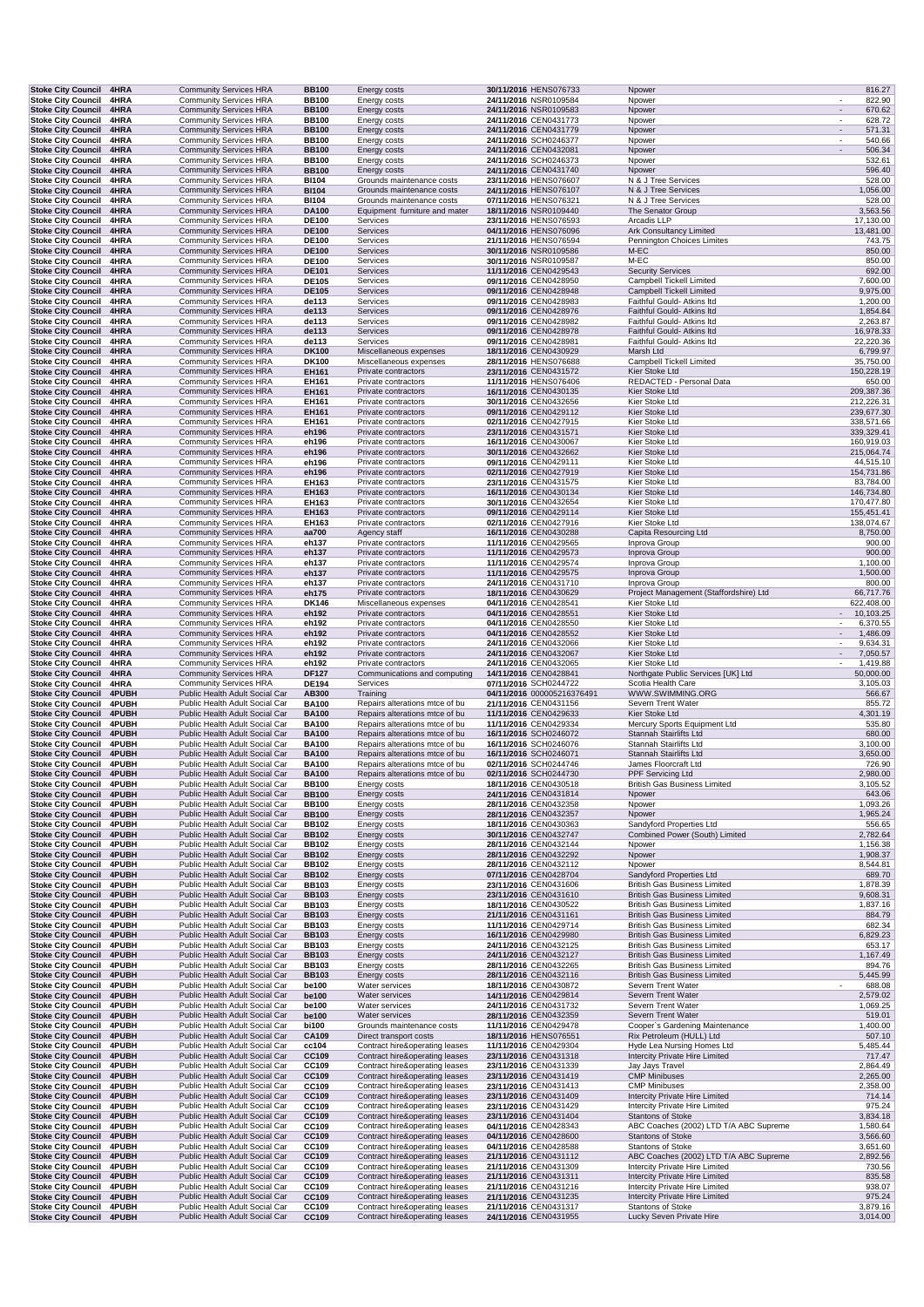|                                                      | Stoke City Council 4PUBH | Public Health Adult Social Car                                   | <b>DA100</b>                 | Equipment furniture and mater                              | 18/11/2016 HENS076557                          | Air Liquide Uk Limited                                                          | 564.90                 |
|------------------------------------------------------|--------------------------|------------------------------------------------------------------|------------------------------|------------------------------------------------------------|------------------------------------------------|---------------------------------------------------------------------------------|------------------------|
| Stoke City Council 4PUBH                             |                          | Public Health Adult Social Car                                   | <b>DA100</b>                 | Equipment furniture and mater                              | 18/11/2016 HENS076375                          | Aspire Housing                                                                  | 10,000.00              |
| <b>Stoke City Council</b>                            | 4PUBH                    | Public Health Adult Social Car                                   | DA100                        | Equipment furniture and mater                              | 18/11/2016 CEN0428635                          | <b>Broxap Limited</b>                                                           | 700.00                 |
| <b>Stoke City Council</b>                            | 4PUBH                    | Public Health Adult Social Car                                   | <b>DA100</b>                 | Equipment furniture and mater                              | 18/11/2016 HENS076511                          | Yes2 Solutions Limited (Banner Temp clr old orders                              | 1,275.00               |
| <b>Stoke City Council</b>                            | 4PUBH                    | Public Health Adult Social Car                                   | <b>DA100</b>                 | Equipment furniture and mater                              | 04/11/2016 HENS076283                          | A & J Hulme t/a Acresgreen Soil                                                 | 525.00                 |
| <b>Stoke City Council</b>                            | 4PUBH                    | Public Health Adult Social Car                                   | <b>DA100</b>                 | Equipment furniture and mater                              | 04/11/2016 000005243719387                     | A Z AQUATICS LTD                                                                | 600.00                 |
| <b>Stoke City Council</b>                            | 4PUBH                    | Public Health Adult Social Car                                   | <b>DA100</b>                 | Equipment furniture and mater                              | 04/11/2016 CEN0428636                          | J P Lennard Ltd                                                                 | 886.66                 |
| Stoke City Council 4PUBH                             |                          | Public Health Adult Social Car                                   | <b>DA100</b>                 | Equipment furniture and mater                              | 04/11/2016 CEN0428533                          | Loos Direct Ltd                                                                 | 560.00                 |
| <b>Stoke City Council</b>                            | <b>4PUBH</b>             | Public Health Adult Social Car                                   | DA100                        | Equipment furniture and mater                              | 04/11/2016 HENS076276                          | Mossfords- MS Group Ltd                                                         | 2,500.00               |
| Stoke City Council 4PUBH                             |                          | Public Health Adult Social Car                                   | <b>DA100</b>                 | Equipment furniture and mater                              | 04/11/2016 000005262316633                     | POOLCENTER.COM, INC.                                                            | 641.63                 |
| <b>Stoke City Council</b>                            | 4PUBH                    | Public Health Adult Social Car                                   | DA100                        | Equipment furniture and mater                              | 04/11/2016 HENS076257                          | Vip-System Ltd                                                                  | 1,138.64               |
| <b>Stoke City Council</b>                            | 4PUBH                    | Public Health Adult Social Car                                   | <b>DA100</b>                 | Equipment furniture and mater                              | 11/11/2016 SCH0246014                          | <b>Table Tennis England</b>                                                     | 12,270.20              |
| <b>Stoke City Council</b>                            | <b>4PUBH</b>             | Public Health Adult Social Car                                   | <b>DA100</b>                 | Equipment furniture and mater                              | 11/11/2016 HENS076407                          | Yee Group imited                                                                | 2,510.46               |
| <b>Stoke City Council</b>                            | 4PUBH                    | Public Health Adult Social Car                                   | <b>DA100</b>                 | Equipment furniture and mater                              | 16/11/2016 HENS076465                          | F D Welters Ltd T/A Welters Organisation Worldwide                              | 34,887.30              |
| <b>Stoke City Council</b>                            | 4PUBH                    | Public Health Adult Social Car                                   | DA100                        | Equipment furniture and mater                              | 16/11/2016 HENS076466                          | F D Welters Ltd T/A Welters Organisation Worldwide                              | 37,309.52              |
| <b>Stoke City Council</b>                            | 4PUBH                    | Public Health Adult Social Car                                   | <b>DA100</b>                 | Equipment furniture and mater                              | 02/11/2016 HENS076170                          | FMF Construction Ltd                                                            | 6,545.00               |
| <b>Stoke City Council</b>                            | 4PUBH                    | Public Health Adult Social Car                                   | DA100                        | Equipment furniture and mater                              | 07/11/2016 HENS076178                          | Apex Radio System Ltd                                                           | 3,280.00               |
| <b>Stoke City Council</b>                            | 4PUBH                    | Public Health Adult Social Car                                   | <b>DA105</b>                 | Equipment furniture and mater                              | 04/11/2016 000005299458067                     | WWW.LIFESAVERSDIRECT                                                            | 675.40                 |
| <b>Stoke City Council</b>                            | 4PUBH                    | Public Health Adult Social Car                                   | DA105                        | Equipment furniture and mater                              | 16/11/2016 HENS076479                          | <b>Granart Memorials Limited</b>                                                | 630.00                 |
| <b>Stoke City Council</b>                            | 4PUBH                    | Public Health Adult Social Car                                   | DA105                        | Equipment furniture and mater                              | 24/11/2016 HENS076572                          | The Columbaria Company                                                          | 1,920.00               |
| Stoke City Council 4PUBH                             |                          | Public Health Adult Social Car                                   | <b>DA105</b>                 | Equipment furniture and mater                              | 09/11/2016 CEN0428896                          | Keycraft                                                                        | 537.11                 |
| Stoke City Council 4PUBH                             |                          | Public Health Adult Social Car                                   | <b>DA105</b>                 | Equipment furniture and mater                              | 09/11/2016 CEN0428894                          | Weartrade Ltd                                                                   | 782.45                 |
| <b>Stoke City Council</b>                            | 4PUBH                    | Public Health Adult Social Car                                   | DA105                        | Equipment furniture and mater                              | 02/11/2016 SCH0244718                          | <b>Continental Sports Ltd</b>                                                   | 5,282.00               |
| <b>Stoke City Council</b>                            | <b>4PUBH</b>             | Public Health Adult Social Car                                   | DA105                        | Equipment furniture and mater                              | 07/11/2016 SCH0245955                          | <b>Macmillan Distribution</b>                                                   | 1,003.96               |
| <b>Stoke City Council</b>                            | <b>4PUBH</b>             | Public Health Adult Social Car                                   | <b>DA173</b>                 | Equipment furniture and mater                              | 16/11/2016 SCH0246061                          | Tunstall Healthcare (UK) Ltd                                                    | 2,800.00               |
| <b>Stoke City Council</b>                            | 4PUBH                    | Public Health Adult Social Car                                   | <b>DA173</b>                 | Equipment furniture and mater                              | 30/11/2016 SCH0246384                          | CareTech Sales UK Limited                                                       | 1,640.00               |
| <b>Stoke City Council</b>                            | 4PUBH                    | Public Health Adult Social Car                                   | db100                        | Catering                                                   | 02/11/2016 CEN0427901                          | MKG. (Frozen Food)                                                              | 604.45                 |
| Stoke City Council 4PUBH                             |                          | Public Health Adult Social Car                                   | db100                        | Catering                                                   | 28/11/2016 CEN0432148                          | Slush Puppie Ltd                                                                | 538.00                 |
| <b>Stoke City Council</b>                            | 4PUBH                    | Public Health Adult Social Car                                   | <b>DB104</b>                 | Catering                                                   | 04/11/2016 CEN0428629                          | Booker Cash & Carry                                                             | 544.67                 |
| <b>Stoke City Council</b>                            | 4PUBH                    | Public Health Adult Social Car                                   | <b>DB104</b>                 | Catering                                                   | 04/11/2016 000005216376549                     | <b>MOLSON COORS</b>                                                             | 933.78                 |
| <b>Stoke City Council</b>                            | 4PUBH                    | Public Health Adult Social Car                                   | <b>DB104</b>                 | Catering                                                   | 11/11/2016 CEN0429717                          | Blakemore Food Service Ltd                                                      | 518.86                 |
| <b>Stoke City Council</b>                            | 4PUBH                    | Public Health Adult Social Car                                   | <b>DB104</b>                 | Catering                                                   | 11/11/2016 HENS076376                          | <b>ICare- Community Meals</b>                                                   | 6,021.60               |
| <b>Stoke City Council</b>                            | 4PUBH                    | Public Health Adult Social Car                                   | <b>DB104</b>                 | Catering                                                   | 11/11/2016 CEN0429349                          | Molson Coors Brewery Ltd (MCB Ltd)                                              | 731.65                 |
| Stoke City Council 4PUBH                             |                          | Public Health Adult Social Car                                   | <b>DB104</b>                 | Catering                                                   | 09/11/2016 CEN0429045                          | Booker Cash & Carry                                                             | 547.74                 |
| Stoke City Council 4PUBH                             |                          | Public Health Adult Social Car                                   | <b>DB104</b>                 | Catering                                                   | 07/11/2016 SCH0245966                          | Blakemore Food Service Ltd                                                      | 501.49                 |
| <b>Stoke City Council</b>                            | 4PUBH                    | Public Health Adult Social Car                                   | <b>DE100</b>                 | Services                                                   | 21/11/2016 CEN0431111                          | <b>Staffordshire Police</b>                                                     | 10,500.00              |
| <b>Stoke City Council</b>                            | 4PUBH                    | Public Health Adult Social Car                                   | <b>DE100</b>                 | Services                                                   | 11/11/2016 CEN0429707                          | Chris Few Consultancy                                                           | 2,310.75               |
| <b>Stoke City Council</b>                            | 4PUBH                    | Public Health Adult Social Car                                   | <b>DE100</b>                 | Services                                                   | 11/11/2016 CEN0429326                          | Disclosure & Barring Service                                                    | 1,188.00               |
| <b>Stoke City Council</b>                            | 4PUBH                    | Public Health Adult Social Car                                   | <b>DE100</b>                 | Services                                                   | 11/11/2016 HENS076372                          | Royal Voluntary Service                                                         | 11,557.50              |
| <b>Stoke City Council</b>                            | 4PUBH                    | Public Health Adult Social Car                                   | <b>DE100</b>                 | Services                                                   | 11/11/2016 HENS076367                          | <b>Royal Voluntary Service</b>                                                  | 20,250.00              |
| <b>Stoke City Council</b>                            | <b>4PUBH</b>             | Public Health Adult Social Car                                   | <b>DE100</b>                 | Services                                                   | 16/11/2016 CEN0430301                          | Elite Catering & Events Limited                                                 | 2,400.00               |
| <b>Stoke City Council</b>                            | 4PUBH                    | Public Health Adult Social Car                                   | <b>DE100</b>                 | Services                                                   | 16/11/2016 CEN0430266                          | Elite Catering & Events Limited                                                 | 3,086.00               |
| <b>Stoke City Council</b>                            | 4PUBH                    | Public Health Adult Social Car                                   | <b>DE100</b>                 | Services                                                   | 14/11/2016 CYP0804139                          | YMCA North Staffordshire                                                        | 19,125.50              |
| <b>Stoke City Council</b>                            | 4PUBH                    | Public Health Adult Social Car                                   | <b>DE100</b>                 | Services                                                   | 30/11/2016 CYP0807813                          | <b>Barnardo Services Limited</b>                                                | 12,500.00              |
| <b>Stoke City Council</b>                            | <b>4PUBH</b>             | Public Health Adult Social Car                                   | <b>DE100</b>                 | Services                                                   | 30/11/2016 CEN0432367                          | North Staffordshire Combined Healthcare NHS Trust                               | 24,750.00              |
| Stoke City Council 4PUBH                             |                          | Public Health Adult Social Car                                   | <b>DE100</b>                 | Services                                                   | 30/11/2016 CEN0432482                          | <b>Staffordshire County Council</b>                                             | 51,434.00              |
| Stoke City Council 4PUBH                             |                          | Public Health Adult Social Car                                   | <b>DE100</b>                 | Services                                                   | 24/11/2016 CEN0431747                          | Acorn Kennels                                                                   | 4,551.75               |
| <b>Stoke City Council</b>                            | 4PUBH                    | Public Health Adult Social Car                                   | <b>DE100</b>                 | Services                                                   | 24/11/2016 CYP0807468                          | North Staffs Mind                                                               | 5,000.00               |
| <b>Stoke City Council</b>                            | <b>4PUBH</b>             | Public Health Adult Social Car                                   | <b>DE100</b>                 | Services                                                   | 24/11/2016 CYP0807469                          | North Staffs Mind                                                               | 11,687.50              |
| <b>Stoke City Council</b>                            | 4PUBH                    | Public Health Adult Social Car                                   | <b>DE100</b>                 | Services                                                   | 24/11/2016 CYP0807467                          | North Staffs Mind                                                               | 32,500.00              |
| <b>Stoke City Council</b>                            | 4PUBH                    | Public Health Adult Social Car                                   | <b>DE100</b>                 | Services                                                   | 24/11/2016 CEN0431725                          | Saltbox Christian Trust Reg Charity                                             | 15,103.06              |
| Stoke City Council 4PUBH                             |                          | Public Health Adult Social Car                                   | <b>DE100</b>                 | Services                                                   | 24/11/2016 CYP0807472                          | The Dove Service                                                                | 10,000.00              |
| <b>Stoke City Council</b>                            | <b>4PUBH</b>             | Public Health Adult Social Car                                   | <b>DE100</b>                 | Services                                                   | 02/11/2016 CYP0801037                          | <b>Brighter Future Housing Association</b>                                      | 58,604.25              |
| <b>Stoke City Council</b>                            | 4PUBH                    | Public Health Adult Social Car                                   | <b>DE100</b>                 | Services                                                   | 02/11/2016 HENS076165                          | Staffordshire North & S-o-T Citizens Advice Bureau                              | 112,452.50             |
| <b>Stoke City Council</b>                            | 4PUBH                    | Public Health Adult Social Car                                   | <b>DE100</b>                 | Services                                                   | 07/11/2016 CEN0428706                          | North Staffordshire Combined Healthcare NHS Trust                               | 90,830.00              |
| <b>Stoke City Council</b>                            | 4PUBH                    | Public Health Adult Social Car                                   | <b>DE100</b>                 | Services                                                   | 07/11/2016 HENS076303                          | <b>Tudor Davies</b>                                                             | 840.00                 |
| <b>Stoke City Council</b>                            | <b>4PUBH</b>             | Public Health Adult Social Car                                   | <b>DE100</b>                 | Services                                                   | 07/11/2016 HENS076302                          | <b>Tudor Davies</b>                                                             | 980.00                 |
| Stoke City Council 4PUBH                             |                          |                                                                  | <b>DE100</b>                 |                                                            |                                                |                                                                                 |                        |
|                                                      |                          |                                                                  |                              |                                                            |                                                |                                                                                 |                        |
|                                                      |                          | Public Health Adult Social Car<br>Public Health Adult Social Car | <b>DE100</b>                 | Services<br>Services                                       | 07/11/2016 HENS076304<br>07/11/2016 HENS076305 | <b>Tudor Davies</b><br><b>Tudor Davies</b>                                      | 1,144.00               |
| Stoke City Council 4PUBH                             |                          | Public Health Adult Social Car                                   | <b>DE108</b>                 | Services                                                   |                                                | M Lovatt                                                                        | 2,385.00               |
| Stoke City Council 4PUBH                             | 4PUBH                    | Public Health Adult Social Car                                   | <b>DE108</b>                 | Services                                                   | 04/11/2016 CEN0428604                          | D Gower                                                                         | 579.00                 |
| <b>Stoke City Council</b>                            | 4PUBH                    | Public Health Adult Social Car                                   | de113                        | Services                                                   | 16/11/2016 CEN0430062<br>02/11/2016 HENS076155 | Phill Hatton Forensic Computing Limited                                         | 514.20                 |
| <b>Stoke City Council</b>                            |                          |                                                                  |                              |                                                            |                                                |                                                                                 | 2,219.25               |
| <b>Stoke City Council</b>                            | <b>4PUBH</b>             | Public Health Adult Social Car                                   | <b>DE158</b>                 | Services                                                   | 24/11/2016 CEN0432004                          | Arch (North Staffs)                                                             | 3,641.71               |
| <b>Stoke City Council</b>                            | <b>4PUBH</b><br>4PUBH    | Public Health Adult Social Car<br>Public Health Adult Social Car | <b>DE158</b><br><b>DE158</b> | Services<br>Services                                       | 09/11/2016 HENS076356                          | Hunters                                                                         | 610.00                 |
| <b>Stoke City Council</b>                            |                          |                                                                  |                              |                                                            | 09/11/2016 SCH0245985<br>02/11/2016 HENS076163 | Thundr n Lightin Ltd                                                            | 633.20                 |
| <b>Stoke City Council</b>                            | 4PUBH                    | Public Health Adult Social Car                                   | <b>DE158</b>                 | Services                                                   | 02/11/2016 HENS076164                          | Arch (North Staffs)                                                             | 3,641.71               |
| <b>Stoke City Council</b>                            | 4PUBH                    | Public Health Adult Social Car                                   | <b>DE158</b>                 | Services                                                   |                                                | Staffordshire North & S-o-T Citizens Advice Bureau<br>Hilton Studios AV Limited | 20,000.00              |
| <b>Stoke City Council</b>                            | 4PUBH                    | Public Health Adult Social Car                                   | <b>DG117</b>                 | Expenses                                                   | 28/11/2016 CEN0432350                          |                                                                                 | 795.00                 |
| Stoke City Council 4PUBH                             |                          | Public Health Adult Social Car                                   | <b>DG117</b>                 | Expenses<br>Expenses                                       | 28/11/2016 CEN0432354                          | Springboard Reseach Limited                                                     | 3,048.34               |
| <b>Stoke City Council 4PUBH</b>                      |                          | Public Health Adult Social Car                                   | dg118                        |                                                            | 04/11/2016 CEN0428436                          | Blue Chip Tourism                                                               | 2,607.60               |
| Stoke City Council 4PUBH<br>Stoke City Council 4PUBH |                          | Public Health Adult Social Car<br>Public Health Adult Social Car | dg118                        | Expenses<br>Expenses                                       | 04/11/2016 CEN0428437                          | <b>Blue Chip Tourism</b>                                                        | 3,068.40               |
| <b>Stoke City Council</b>                            | 4PUBH                    | Public Health Adult Social Car                                   | dg118<br>DH100               | Grants and subscriptions                                   | 28/11/2016 SCH0246393<br>16/11/2016 CEN0430289 | Cox Bank Publishing Limited<br>Lexis Nexis Uk                                   | 4,000.00<br>4,177.68   |
| <b>Stoke City Council</b>                            | 4PUBH                    | Public Health Adult Social Car                                   | DH100                        | Grants and subscriptions                                   | 02/11/2016 SCH0244747                          | Prism Medical UK (Westholme Division)                                           | 1,550.57               |
|                                                      |                          |                                                                  |                              |                                                            |                                                |                                                                                 |                        |
| <b>Stoke City Council</b>                            | 4PUBH                    | Public Health Adult Social Car<br>Public Health Adult Social Car | DH101                        | Grants and subscriptions                                   | 16/11/2016 CEN0430055                          | Mitchell Memorial Youth Arts Centre Limited                                     | 8,000.00               |
| <b>Stoke City Council</b>                            | 4PUBH                    | Public Health Adult Social Car                                   | DH101                        | Grants and subscriptions                                   | 30/11/2016 CEN0432494                          | A M Arthan Ltd t/a Barbers                                                      | 900.00                 |
| Stoke City Council 4PUBH<br>Stoke City Council 4PUBH |                          | Public Health Adult Social Car                                   | DH101<br><b>DH101</b>        | Grants and subscriptions<br>Grants and subscriptions       | 30/11/2016 CEN0432370<br>09/11/2016 SCH0245999 | Mitchell Memorial Youth Arts Centre Limited<br>REDACTED - Personal Data         | 8,000.00<br>600.00     |
| <b>Stoke City Council</b>                            | 4PUBH                    | Public Health Adult Social Car                                   | DH101                        | Grants and subscriptions                                   | 09/11/2016 SCH0246001                          | Kidsgrove Athletic Youth Football Development Cent                              | 1,000.00               |
| <b>Stoke City Council</b>                            | 4PUBH                    | Public Health Adult Social Car                                   | DH101                        | Grants and subscriptions                                   | 03/11/2016 CEN0427818                          | Mitchell Memorial Youth Arts Centre Limited                                     | 8,000.00               |
| <b>Stoke City Council</b>                            | 4PUBH                    | Public Health Adult Social Car                                   | DI107                        | Private Finance Initiative&PPP                             | 09/11/2016 CEN0429153                          | Sapphire Extra Care Ltd                                                         | 296,309.70             |
| <b>Stoke City Council</b>                            | 4PUBH                    | Public Health Adult Social Car                                   | <b>DK100</b>                 | Miscellaneous expenses                                     | 18/11/2016 CEN0430372                          | Nu Fire & Security Ltd                                                          | 512.00                 |
| Stoke City Council 4PUBH                             |                          | Public Health Adult Social Car                                   | DK109                        | Miscellaneous expenses                                     | 04/11/2016 000005262316641                     | <b>BAKER LABELS&amp;SPORTSTIK</b>                                               | 752.00                 |
| Stoke City Council 4PUBH                             |                          | Public Health Adult Social Car                                   | <b>DK111</b>                 | Miscellaneous expenses                                     | 18/11/2016 SCH0246108                          | Marketing BI Design                                                             | 1,505.00               |
| <b>Stoke City Council</b>                            | 4PUBH                    | Public Health Adult Social Car                                   | <b>EA118</b>                 | Independent units within CC                                | 18/11/2016 CEN0430485                          | Addaction                                                                       | 74,752.25              |
| <b>Stoke City Council</b>                            | 4PUBH                    | Public Health Adult Social Car                                   | EA118                        | Independent units within CC                                | 18/11/2016 CEN0430367                          | All The Small Things CIC                                                        | 8,750.00               |
| <b>Stoke City Council</b>                            | <b>4PUBH</b>             | Public Health Adult Social Car                                   | EA118                        | Independent units within CC                                | 18/11/2016 CEN0430861                          | Changes Health & Wellbeing                                                      | 7,000.00               |
| <b>Stoke City Council</b>                            | 4PUBH                    | Public Health Adult Social Car                                   | <b>EA118</b>                 | Independent units within CC                                | 18/11/2016 CEN0430893                          | <b>VAST Services</b>                                                            | 46,629.17              |
| <b>Stoke City Council</b>                            | 4PUBH                    | Public Health Adult Social Car                                   | EA118                        | Independent units within CC                                | 11/11/2016 CEN0429706                          | CHL Foundation                                                                  | 1,000.00               |
| Stoke City Council 4PUBH                             |                          | Public Health Adult Social Car                                   | EA118                        | Independent units within CC                                | 11/11/2016 CEN0429705                          | <b>CHL Foundation</b>                                                           | 1,650.00               |
| <b>Stoke City Council</b>                            | 4PUBH                    | Public Health Adult Social Car                                   | EA118                        | Independent units within CC                                | 11/11/2016 CEN0429781                          | Footwork Solutions Ltd                                                          | 8,553.42               |
| <b>Stoke City Council</b>                            | 4PUBH                    | Public Health Adult Social Car                                   | <b>EA118</b>                 | Independent units within CC                                | 11/11/2016 CEN0425943                          | Innovative Creative Excellence Limited                                          | 10,732.00              |
| <b>Stoke City Council</b>                            | <b>4PUBH</b>             | Public Health Adult Social Car                                   | EA118                        | Independent units within CC                                | 11/11/2016 CEN0429728                          | Lifeline Project                                                                | 18,226.50              |
| <b>Stoke City Council</b>                            | 4PUBH                    | Public Health Adult Social Car                                   | <b>EA118</b>                 | Independent units within CC                                | 11/11/2016 CEN0429553                          | Time 4 Sport UK Ltd                                                             | 6,794.16               |
| Stoke City Council 4PUBH                             |                          | Public Health Adult Social Car                                   | EA118                        | Independent units within CC                                | 11/11/2016 CEN0429549                          | Time 4 Sport UK Ltd                                                             | 7,112.16               |
| Stoke City Council 4PUBH                             |                          | Public Health Adult Social Car                                   | EA118                        | Independent units within CC                                | 11/11/2016 CEN0429551                          | Time 4 Sport UK Ltd                                                             | 7,253.16               |
| Stoke City Council 4PUBH                             |                          | Public Health Adult Social Car                                   | EA118                        | Independent units within CC                                | 11/11/2016 CEN0429546                          | Time 4 Sport UK Ltd                                                             | 7,253.16               |
| Stoke City Council 4PUBH                             |                          | Public Health Adult Social Car                                   | <b>EA118</b>                 | Independent units within CC                                | 11/11/2016 CEN0429788                          | University Hospital Of North Midlands Nhs Trust                                 | 21,406.14              |
| Stoke City Council 4PUBH                             |                          | Public Health Adult Social Car                                   | <b>EA118</b>                 | Independent units within CC                                | 16/11/2016 CEN0430300                          | North 51 Ltd                                                                    | 4,250.00               |
| Stoke City Council 4PUBH                             |                          | Public Health Adult Social Car                                   | <b>EA118</b>                 | Independent units within CC                                |                                                | North 51 Ltd                                                                    |                        |
| <b>Stoke City Council</b>                            | 4PUBH                    | Public Health Adult Social Car                                   | EA118                        | Independent units within CC                                | 16/11/2016 CEN0430298<br>16/11/2016 CEN0430297 | North 51 Ltd                                                                    | 4,518.00               |
| Stoke City Council 4PUBH                             |                          | Public Health Adult Social Car                                   | EA118                        | Independent units within CC                                | 16/11/2016 CEN0430294                          | North 51 Ltd                                                                    | 5,647.41<br>6,022.77   |
| <b>Stoke City Council</b>                            | <b>4PUBH</b>             | Public Health Adult Social Car                                   | EA118                        | Independent units within CC                                | 16/11/2016 CEN0430292                          | Secret Potions Ltd (Millers Pharmacy)                                           | 9,068.00               |
| <b>Stoke City Council</b>                            | 4PUBH                    | Public Health Adult Social Car                                   | <b>EA118</b>                 | Independent units within CC                                | 14/11/2016 SCH0246055                          | Durham County Council                                                           | 3,858.75               |
| <b>Stoke City Council</b>                            | 4PUBH                    | Public Health Adult Social Car                                   | EA118                        | Independent units within CC                                | 30/11/2016 CEN0432454                          | Inspired Film & Video                                                           | 2,425.00               |
| Stoke City Council 4PUBH                             |                          | Public Health Adult Social Car                                   | <b>EA118</b>                 | Independent units within CC                                | 30/11/2016 CEN0432485                          | MClub Spa and Fitness                                                           | 1,085.00               |
| Stoke City Council 4PUBH                             |                          | Public Health Adult Social Car                                   | EA118                        | Independent units within CC                                | 30/11/2016 CEN0432488                          | MClub Spa and Fitness                                                           | 1,347.50               |
| Stoke City Council 4PUBH                             |                          | Public Health Adult Social Car                                   | EA118                        | Independent units within CC                                | 30/11/2016 CEN0432489                          | Moorcroft Medical Centre                                                        | 1,013.78               |
| Stoke City Council 4PUBH                             |                          | Public Health Adult Social Car                                   | EA118                        | Independent units within CC                                | 30/11/2016 CEN0432490                          | Moorcroft Medical Centre                                                        | 2,479.40               |
| <b>Stoke City Council</b>                            | 4PUBH                    | Public Health Adult Social Car                                   | <b>EA118</b>                 | Independent units within CC                                | 30/11/2016 CEN0432492                          | Secret Potions Ltd (Millers Pharmacy)                                           | 4,610.48               |
| Stoke City Council 4PUBH                             |                          | Public Health Adult Social Car                                   | EA118                        | Independent units within CC                                | 30/11/2016 CEN0432493                          | Secret Potions Ltd (Millers Pharmacy)                                           | 5,644.30               |
| Stoke City Council 4PUBH<br>Stoke City Council 4PUBH |                          | Public Health Adult Social Car<br>Public Health Adult Social Car | <b>EA118</b><br><b>EA118</b> | Independent units within CC<br>Independent units within CC | 24/11/2016 CEN0431837<br>24/11/2016 CEN0431763 | Lifeline Project<br><b>NHS Business Services Authority</b>                      | 19,009.50<br>64,987.52 |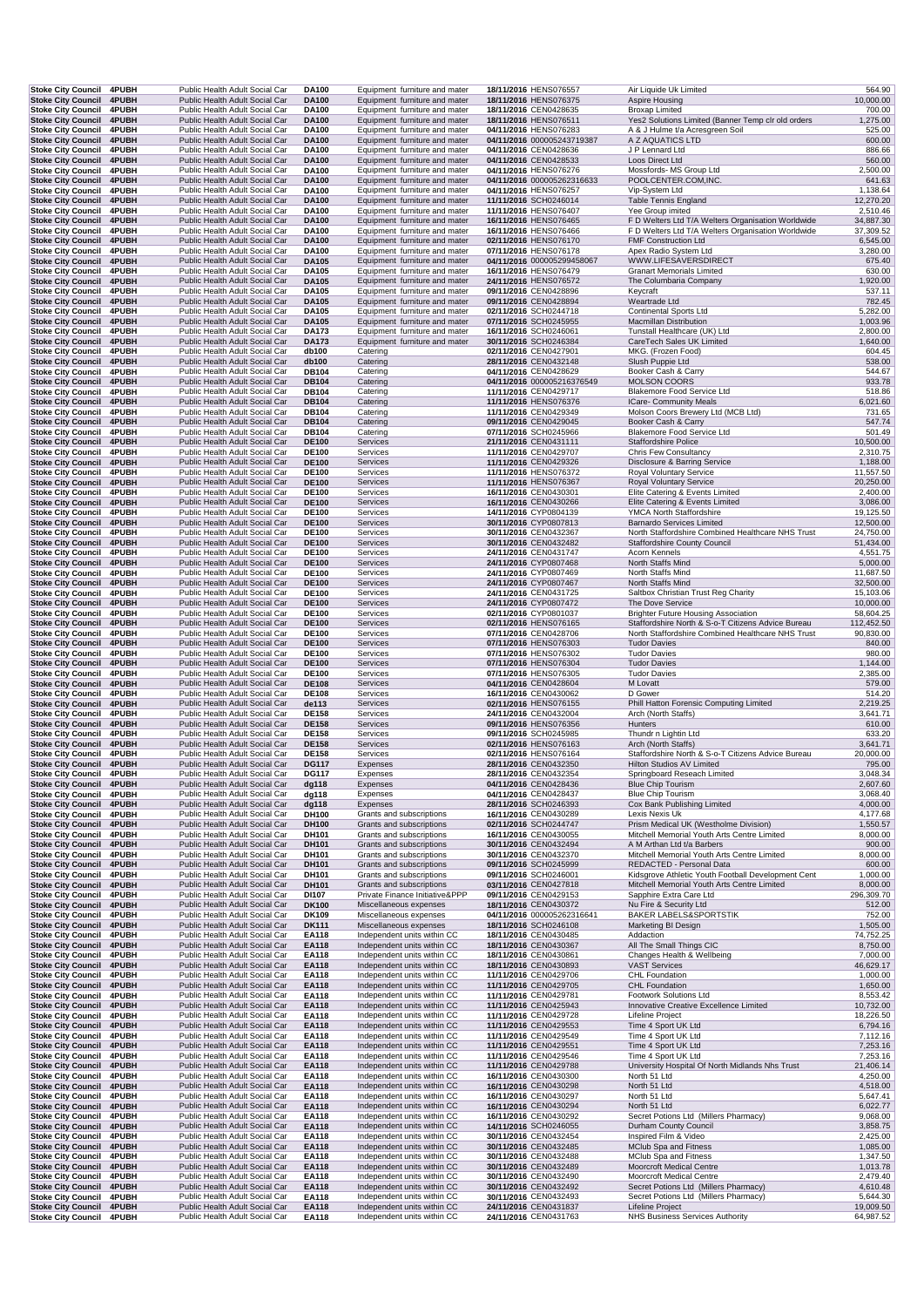| Stoke City Council 4PUBH                               |                       | Public Health Adult Social Car                                   | EA118                 | Independent units within CC                                | 09/11/2016 CEN0428945                                 | <b>Burton Addiction Centre Ltd</b>                                                             | 33,750.00                                        |
|--------------------------------------------------------|-----------------------|------------------------------------------------------------------|-----------------------|------------------------------------------------------------|-------------------------------------------------------|------------------------------------------------------------------------------------------------|--------------------------------------------------|
| <b>Stoke City Council</b>                              | 4PUBH                 | Public Health Adult Social Car                                   | EA118                 | Independent units within CC                                | 07/11/2016 CEN0428820                                 | Dr A D Pullan & Partners                                                                       | 1,158.45                                         |
| <b>Stoke City Council</b><br><b>Stoke City Council</b> | 4PUBH<br>4PUBH        | Public Health Adult Social Car<br>Public Health Adult Social Car | <b>EA118</b><br>EA118 | Independent units within CC<br>Independent units within CC | 07/11/2016 HENS076315<br>07/11/2016 NSR0109340        | Staffs & Stoke On Trent Partnership NHS Trust<br>Staffs & Stoke On Trent Partnership NHS Trust | 3,750.00<br>14,074.00                            |
| <b>Stoke City Council</b>                              | 4PUBH                 | Public Health Adult Social Car                                   | EA118                 | Independent units within CC                                | 07/11/2016 NSR0109341                                 | Staffs & Stoke On Trent Partnership NHS Trust                                                  | 85,149.00                                        |
| <b>Stoke City Council</b>                              | <b>4PUBH</b>          | Public Health Adult Social Car                                   | EA118                 | Independent units within CC                                | 07/11/2016 HENS076314                                 | Staffs & Stoke On Trent Partnership NHS Trust                                                  | 258,333.00                                       |
| Stoke City Council 4PUBH                               |                       | Public Health Adult Social Car                                   | EA118                 | Independent units within CC                                | 07/11/2016 HENS076316                                 | Staffs & Stoke On Trent Partnership NHS Trust                                                  | 451,172.00                                       |
| <b>Stoke City Council</b><br>Stoke City Council 4PUBH  | 4PUBH                 | Public Health Adult Social Car<br>Public Health Adult Social Car | EG102<br>EG102        | Other establishments<br>Other establishments               | 03/11/2016 SCH0245907<br>03/11/2016 SCH0245893        | Adderley Green Care Centre Ltd<br>Agnes & Arthur                                               | 2,696.56<br>$\overline{\phantom{a}}$<br>1,782.46 |
| <b>Stoke City Council</b>                              | <b>4PUBH</b>          | Public Health Adult Social Car                                   | EG102                 | Other establishments                                       | 03/11/2016 SCH0245784                                 | Alison House                                                                                   | 1,744.00                                         |
| Stoke City Council 4PUBH                               |                       | Public Health Adult Social Car                                   | EG102                 | Other establishments                                       | 03/11/2016 SCH0245919                                 | Ash Hall Nursing Home                                                                          | 2,862.30                                         |
| Stoke City Council 4PUBH                               |                       | Public Health Adult Social Car                                   | EG102                 | Other establishments                                       | 03/11/2016 SCH0245882                                 | Avery Homes Hanford Ltd T/A Hanford Court Care Hom                                             | 3,490.28                                         |
| Stoke City Council 4PUBH                               |                       | Public Health Adult Social Car                                   | EG102                 | Other establishments                                       | 03/11/2016 SCH0245764                                 | Beech Dene Residential Care Home                                                               | 872.00                                           |
| Stoke City Council 4PUBH<br>Stoke City Council 4PUBH   |                       | Public Health Adult Social Car<br>Public Health Adult Social Car | EG102<br>EG102        | Other establishments<br>Other establishments               | 03/11/2016 SCH0245775<br>03/11/2016 SCH0245838        | <b>BUPA Care Services</b><br><b>Burleigh House</b>                                             | 2,885.68<br>872.00                               |
| <b>Stoke City Council</b>                              | 4PUBH                 | Public Health Adult Social Car                                   | EG102                 | Other establishments                                       | 03/11/2016 SCH0245791                                 | Chiltern Residential Homes Ltd                                                                 | 2,676.52                                         |
| <b>Stoke City Council</b>                              | 4PUBH                 | Public Health Adult Social Car                                   | EG102                 | Other establishments                                       | 03/11/2016 SCH0245889                                 | CLS Care Services Limited (Elm House)                                                          | 753.46                                           |
| Stoke City Council 4PUBH                               |                       | Public Health Adult Social Car                                   | EG102                 | Other establishments                                       | 03/11/2016 SCH0245872                                 | Davlyn House Care Home                                                                         | 4,583.90                                         |
| Stoke City Council 4PUBH                               |                       | Public Health Adult Social Car                                   | EG102                 | Other establishments                                       | 03/11/2016 SCH0245833<br>03/11/2016 SCH0245803        | Daycare Services Ltd                                                                           | 3,671.86                                         |
| Stoke City Council 4PUBH<br>Stoke City Council 4PUBH   |                       | Public Health Adult Social Car<br>Public Health Adult Social Car | EG102<br>EG102        | Other establishments<br>Other establishments               | 03/11/2016 SCH0245760                                 | Delam Care Limited<br>Dresden House Ltd                                                        | 1,000.00<br>5,283.30                             |
| <b>Stoke City Council</b>                              | <b>4PUBH</b>          | Public Health Adult Social Car                                   | EG102                 | Other establishments                                       | 03/11/2016 SCH0245812                                 | Eldon House                                                                                    | 12,723.60                                        |
| Stoke City Council 4PUBH                               |                       | Public Health Adult Social Car                                   | EG102                 | Other establishments                                       | 03/11/2016 SCH0245808                                 | Elizabeth House                                                                                | 3,943.08                                         |
| Stoke City Council 4PUBH                               |                       | Public Health Adult Social Car                                   | EG102                 | Other establishments                                       | 03/11/2016 SCH0245818                                 | Farmhouse Rest Home                                                                            | 872.00                                           |
| Stoke City Council 4PUBH<br><b>Stoke City Council</b>  | <b>4PUBH</b>          | Public Health Adult Social Car<br>Public Health Adult Social Car | EG102<br>EG102        | Other establishments<br>Other establishments               | 03/11/2016 SCH0245861<br>03/11/2016 SCH0245845        | <b>Field View House</b><br>Fieldway Residential Care Home                                      | 1,050.70<br>1,744.00                             |
| Stoke City Council 4PUBH                               |                       | Public Health Adult Social Car                                   | EG102                 | Other establishments                                       | 03/11/2016 SCH0245747                                 | <b>Goldenhill Nursing Home</b>                                                                 | 3,568.96                                         |
| Stoke City Council 4PUBH                               |                       | Public Health Adult Social Car                                   | EG102                 | Other establishments                                       | 03/11/2016 SCH0245800                                 | Gorsefield Residential Home                                                                    | 3,273.32                                         |
| <b>Stoke City Council</b>                              | 4PUBH                 | Public Health Adult Social Car                                   | EG102                 | Other establishments                                       | 03/11/2016 SCH0245768                                 | Hanford Manor RCH                                                                              | 3,932.28                                         |
| <b>Stoke City Council</b>                              | <b>4PUBH</b>          | Public Health Adult Social Car                                   | EG102                 | Other establishments                                       | 03/11/2016 SCH0245914                                 | Harbour Healthcare (Pine Meadows)                                                              | 872.00                                           |
| Stoke City Council 4PUBH<br>Stoke City Council 4PUBH   |                       | Public Health Adult Social Car<br>Public Health Adult Social Car | EG102<br>EG102        | Other establishments<br>Other establishments               | 03/11/2016 SCH0245792<br>03/11/2016 SCH0245877        | Haversham House<br>HC one of a kind T/A Brindley Court                                         | 2,548.15<br>3,668.96                             |
| Stoke City Council 4PUBH                               |                       | Public Health Adult Social Car                                   | EG102                 | Other establishments                                       | 03/11/2016 SCH0245789                                 | Hilltop Manor Nursing Home                                                                     | 4,360.00                                         |
| Stoke City Council 4PUBH                               |                       | Public Health Adult Social Car                                   | EG102                 | Other establishments                                       | 03/11/2016 SCH0245869                                 | <b>Ideal Care Homes</b>                                                                        | 872.00                                           |
| Stoke City Council 4PUBH                               |                       | Public Health Adult Social Car                                   | EG102                 | Other establishments                                       | 03/11/2016 SCH0245874                                 | Ideal Care Homes                                                                               | 1,744.00                                         |
| Stoke City Council 4PUBH                               |                       | Public Health Adult Social Car<br>Public Health Adult Social Car | EG102                 | Other establishments                                       | 03/11/2016 SCH0245887                                 | Ideal Care Homes (Chesterton Lodge)                                                            | 872.00                                           |
| Stoke City Council 4PUBH<br><b>Stoke City Council</b>  | <b>4PUBH</b>          | Public Health Adult Social Car                                   | EG102<br>EG102        | Other establishments<br>Other establishments               | 03/11/2016 SCH0245828<br>03/11/2016 SCH0245860        | Indigo Care Services Ltd<br><b>Islecare Limited (Polars)</b>                                   | 872.00<br>1,046.92                               |
| Stoke City Council 4PUBH                               |                       | Public Health Adult Social Car                                   | EG102                 | Other establishments                                       | 03/11/2016 SCH0245795                                 | <b>Lindly House</b>                                                                            | 1,938.72                                         |
| <b>Stoke City Council</b>                              | <b>4PUBH</b>          | Public Health Adult Social Car                                   | EG102                 | Other establishments                                       | 03/11/2016 SCH0245865                                 | Little Holdings Limited (T/A Samuel Hobson House)                                              | 961.06                                           |
| <b>Stoke City Council</b>                              | 4PUBH                 | Public Health Adult Social Car                                   | EG102                 | Other establishments                                       | 03/11/2016 SCH0245843                                 | Lovett Care Limited                                                                            | 3,279.51                                         |
| <b>Stoke City Council</b><br>Stoke City Council 4PUBH  | <b>4PUBH</b>          | Public Health Adult Social Car<br>Public Health Adult Social Car | EG102<br>EG102        | Other establishments<br>Other establishments               | 03/11/2016 SCH0245892<br>03/11/2016 SCH0245766        | Lovett Care Limited T/A Hilton House<br>Madeley Manor Care Ltd                                 | 8,601.36<br>820.00                               |
| <b>Stoke City Council</b>                              | <b>4PUBH</b>          | Public Health Adult Social Car                                   | EG102                 | Other establishments                                       | 03/11/2016 SCH0245894                                 | Magna Cura Ltd                                                                                 | 10,498.00                                        |
| Stoke City Council 4PUBH                               |                       | Public Health Adult Social Car                                   | EG102                 | Other establishments                                       | 03/11/2016 SCH0245906                                 | Maple Tree Court Care Home                                                                     | 932.72                                           |
| Stoke City Council 4PUBH                               |                       | Public Health Adult Social Car                                   | EG102                 | Other establishments                                       | 03/11/2016 SCH0245899                                 | Mauricare Ltd                                                                                  | 939.00                                           |
| <b>Stoke City Council</b>                              | 4PUBH                 | Public Health Adult Social Car                                   | EG102                 | Other establishments                                       | 03/11/2016 SCH0245787                                 | Mill Hayes Retirement Home                                                                     | 1,744.00                                         |
| Stoke City Council 4PUBH<br>Stoke City Council 4PUBH   |                       | Public Health Adult Social Car<br>Public Health Adult Social Car | EG102<br>EG102        | Other establishments<br>Other establishments               | 03/11/2016 SCH0245867<br>03/11/2016 SCH0245762        | Neath Port Talbot County Borough<br>New Milton Nursing Home                                    | 1,531.34<br>922.00                               |
| Stoke City Council 4PUBH                               |                       | Public Health Adult Social Car                                   | EG102                 | Other establishments                                       | 03/11/2016 SCH0245781                                 | Newford Nursing Home                                                                           | 1,147.28                                         |
| Stoke City Council 4PUBH                               |                       | Public Health Adult Social Car                                   | EG102                 | Other establishments                                       | 03/11/2016 SCH0245853                                 | Nugroom Ltd T/A New Park House                                                                 | 2,690.69                                         |
| <b>Stoke City Council</b>                              | <b>4PUBH</b>          | Public Health Adult Social Car                                   | EG102                 | Other establishments                                       | 03/11/2016 SCH0245839                                 | Pearl Care Ltd                                                                                 | 2,677.40                                         |
| <b>Stoke City Council</b><br><b>Stoke City Council</b> | 4PUBH<br>4PUBH        | Public Health Adult Social Car<br>Public Health Adult Social Car | EG102<br>EG102        | Other establishments<br>Other establishments               | 03/11/2016 SCH0245862<br>03/11/2016 SCH0245822        | Priory Rehabilitation Services T/A Amberley House<br>Ravenswood Care Home Limited              | 1,748.20<br>2,679.62                             |
| <b>Stoke City Council</b>                              | 4PUBH                 | Public Health Adult Social Car                                   | EG102                 | Other establishments                                       | 03/11/2016 SCH0245783                                 | Rock Cottage Nursing Home                                                                      | 1,935.30                                         |
| Stoke City Council 4PUBH                               |                       | Public Health Adult Social Car                                   | EG102                 | Other establishments                                       | 03/11/2016 SCH0245804                                 | Springbank Nursing Home                                                                        | 1,744.00                                         |
| Stoke City Council 4PUBH                               |                       | Public Health Adult Social Car                                   | EG102                 | Other establishments                                       | 03/11/2016 SCH0245759                                 | Tall Oaks Nursing Home                                                                         | 872.00                                           |
| Stoke City Council 4PUBH                               |                       | Public Health Adult Social Car                                   | EG102                 | Other establishments                                       | 03/11/2016 SCH0245891                                 | The Abbeyfield Tamar Extra Care Society                                                        | 1,124.00                                         |
| Stoke City Council 4PUBH<br><b>Stoke City Council</b>  | <b>4PUBH</b>          | Public Health Adult Social Car<br>Public Health Adult Social Car | EG102<br>EG102        | Other establishments<br>Other establishments               | 03/11/2016 SCH0245813<br>03/11/2016 SCH0245901        | The Beeches<br>The Chimes Care Home                                                            | 3,833.46<br>930.00                               |
| Stoke City Council 4PUBH                               |                       | Public Health Adult Social Car                                   | EG102                 | Other establishments                                       | 03/11/2016 SCH0245798                                 | The Chimes Residential Home                                                                    | 6,019.91                                         |
| Stoke City Council 4PUBH                               |                       | Public Health Adult Social Car                                   | EG102                 | Other establishments                                       | 03/11/2016 SCH0245823                                 | The Laurels Residential Home                                                                   | 900.00                                           |
| Stoke City Council 4PUBH                               |                       | Public Health Adult Social Car                                   | EG102                 | Other establishments                                       | 03/11/2016 SCH0245753                                 | The Limes Rest Home                                                                            | 5,232.00                                         |
| Stoke City Council 4PUBH<br><b>Stoke City Council</b>  | 4PUBH                 | Public Health Adult Social Car<br>Public Health Adult Social Car | EG102<br>EG102        | Other establishments<br>Other establishments               | 03/11/2016 SCH0245799<br>03/11/2016 SCH0245905        | The Old Vicarage Nursing Home<br>The Place Up Hanley                                           | 1,817.70<br>1,844.48                             |
| <b>Stoke City Council</b>                              | 4PUBH                 | Public Health Adult Social Car                                   | EG102                 | Other establishments                                       | 03/11/2016 SCH0245782                                 | The Poplars                                                                                    | 978.02                                           |
| <b>Stoke City Council</b>                              | <b>4PUBH</b>          | Public Health Adult Social Car                                   | EG102                 | Other establishments                                       | 03/11/2016 SCH0245858                                 | The Villas                                                                                     | 1,997.54                                         |
| Stoke City Council 4PUBH                               |                       | Public Health Adult Social Car                                   | EG102                 | Other establishments                                       | 03/11/2016 SCH0245918                                 | <b>Trentside Manor</b>                                                                         | 2,654.46                                         |
| Stoke City Council 4PUBH                               |                       | Public Health Adult Social Car                                   | EG102                 | Other establishments                                       | 03/11/2016 SCH0245909                                 | Waverley Care Homes Ltd (in Administration)                                                    | 923.30                                           |
| Stoke City Council 4PUBH<br>Stoke City Council 4PUBH   |                       | Public Health Adult Social Car<br>Public Health Adult Social Car | EG102<br>EG102        | Other establishments<br>Other establishments               | <b>03/11/2016</b> SCH0245811<br>03/11/2016 SCH0245917 | <b>Westcroft Nursing Home</b><br>Westfield Lodge Care Ltd                                      | 1,870.94<br>7,243.86                             |
| <b>Stoke City Council</b>                              | 4PUBH                 | Public Health Adult Social Car                                   | EG102                 | Other establishments                                       | 17/11/2016 SCH0246282                                 | Adderley Green Care Centre Ltd                                                                 | 2,696.56                                         |
| <b>Stoke City Council</b>                              | 4PUBH                 | Public Health Adult Social Car                                   | EG102                 | Other establishments                                       | 17/11/2016 SCH0246269                                 | Agnes & Arthur                                                                                 | 6,746.46                                         |
| <b>Stoke City Council</b>                              | 4PUBH                 | Public Health Adult Social Car                                   | EG102                 | Other establishments                                       | 17/11/2016 SCH0246161                                 | Alison House                                                                                   | 1,744.00                                         |
| <b>Stoke City Council</b>                              | 4PUBH                 | Public Health Adult Social Car<br>Public Health Adult Social Car | EG102                 | Other establishments<br>Other establishments               | 17/11/2016 SCH0246259<br>17/11/2016 SCH0246140        | Avery Homes Hanford Ltd T/A Hanford Court Care Hom<br>Beech Dene Residential Care Home         | 3,490.28                                         |
| <b>Stoke City Council</b><br>Stoke City Council 4PUBH  | <b>4PUBH</b>          | Public Health Adult Social Car                                   | EG102<br>EG102        | Other establishments                                       | 17/11/2016 SCH0246151                                 | <b>BUPA Care Services</b>                                                                      | 872.00<br>7,121.11                               |
| <b>Stoke City Council</b>                              | 4PUBH                 | Public Health Adult Social Car                                   | EG102                 | Other establishments                                       | 17/11/2016 SCH0246215                                 | <b>Burleigh House</b>                                                                          | 872.00                                           |
| <b>Stoke City Council</b>                              | 4PUBH                 | Public Health Adult Social Car                                   | EG102                 | Other establishments                                       | 17/11/2016 SCH0246169                                 | Chiltern Residential Homes Ltd                                                                 | 2,676.52                                         |
| Stoke City Council 4PUBH<br>Stoke City Council 4PUBH   |                       | Public Health Adult Social Car<br>Public Health Adult Social Car | EG102<br>EG102        | Other establishments<br>Other establishments               | 17/11/2016 SCH0246265<br>17/11/2016 SCH0246249        | CLS Care Services Limited (Elm House)<br>Davlyn House Care Home                                | 753.46<br>4,583.90                               |
| <b>Stoke City Council</b>                              | 4PUBH                 | Public Health Adult Social Car                                   | EG102                 | Other establishments                                       | 17/11/2016 SCH0246210                                 | Daycare Services Ltd                                                                           | 3,671.86                                         |
| Stoke City Council 4PUBH                               |                       | Public Health Adult Social Car                                   | EG102                 | Other establishments                                       | 17/11/2016 SCH0246181                                 | <b>Delam Care Limited</b>                                                                      | 1,000.00                                         |
| Stoke City Council 4PUBH                               |                       | Public Health Adult Social Car                                   | EG102                 | Other establishments                                       | 17/11/2016 SCH0246136                                 | Dresden House Ltd                                                                              | 5,283.30                                         |
| <b>Stoke City Council</b>                              | 4PUBH                 | Public Health Adult Social Car                                   | EG102                 | Other establishments                                       | 17/11/2016 SCH0246190                                 | Eldon House                                                                                    | 12,978.85                                        |
| Stoke City Council 4PUBH<br>Stoke City Council 4PUBH   |                       | Public Health Adult Social Car<br>Public Health Adult Social Car | EG102<br>EG102        | Other establishments<br>Other establishments               | 17/11/2016 SCH0246186<br>17/11/2016 SCH0246195        | Elizabeth House<br>Farmhouse Rest Home                                                         | 3,943.08<br>872.00                               |
| Stoke City Council 4PUBH                               |                       | Public Health Adult Social Car                                   | EG102                 | Other establishments                                       | 17/11/2016 SCH0246238                                 | <b>Field View House</b>                                                                        | 1,050.70                                         |
| Stoke City Council 4PUBH                               |                       | Public Health Adult Social Car                                   | EG102                 | Other establishments                                       | 17/11/2016 SCH0246222                                 | Fieldway Residential Care Home                                                                 | 7,552.00                                         |
| <b>Stoke City Council</b>                              | 4PUBH                 | Public Health Adult Social Car                                   | EG102                 | Other establishments                                       | 17/11/2016 SCH0246123                                 | <b>Goldenhill Nursing Home</b>                                                                 | 3,568.96                                         |
| <b>Stoke City Council</b>                              | 4PUBH                 | Public Health Adult Social Car                                   | EG102                 | Other establishments                                       | 17/11/2016 SCH0246178                                 | Gorsefield Residential Home                                                                    | 4,420.48                                         |
| Stoke City Council 4PUBH<br>Stoke City Council 4PUBH   |                       | Public Health Adult Social Car<br>Public Health Adult Social Car | EG102<br>EG102        | Other establishments<br>Other establishments               | 17/11/2016 SCH0246144<br>17/11/2016 SCH0246289        | Hanford Manor RCH<br>Harbour Healthcare (Pine Meadows)                                         | 3,932.28<br>872.00                               |
| Stoke City Council 4PUBH                               |                       | Public Health Adult Social Car                                   | EG102                 | Other establishments                                       | 17/11/2016 SCH0246170                                 | Haversham House                                                                                | 3,731.58                                         |
| Stoke City Council 4PUBH                               |                       | Public Health Adult Social Car                                   | EG102                 | Other establishments                                       | 17/11/2016 SCH0246254                                 | HC one of a kind T/A Brindley Court                                                            | 3,252.39                                         |
| Stoke City Council 4PUBH                               |                       | Public Health Adult Social Car                                   | EG102                 | Other establishments                                       | 17/11/2016 SCH0246167                                 | Hilltop Manor Nursing Home                                                                     | 4,360.00                                         |
| <b>Stoke City Council</b><br>Stoke City Council 4PUBH  | 4PUBH                 | Public Health Adult Social Car<br>Public Health Adult Social Car | EG102<br>EG102        | Other establishments<br>Other establishments               | 17/11/2016 SCH0246251<br>17/11/2016 SCH0246246        | Ideal Care Homes<br>Ideal Care Homes                                                           | 872.00<br>872.00                                 |
| Stoke City Council 4PUBH                               |                       | Public Health Adult Social Car                                   | EG102                 | Other establishments                                       | 17/11/2016 SCH0246263                                 | Ideal Care Homes (Chesterton Lodge)                                                            | 872.00                                           |
| <b>Stoke City Council</b>                              | <b>4PUBH</b>          | Public Health Adult Social Car                                   | EG102                 | Other establishments                                       | 17/11/2016 SCH0246205                                 | Indigo Care Services Ltd                                                                       | 872.00                                           |
| Stoke City Council 4PUBH                               |                       | Public Health Adult Social Car                                   | EG102                 | Other establishments                                       | 17/11/2016 SCH0246237                                 | <b>Islecare Limited (Polars)</b>                                                               | 1,046.92                                         |
| <b>Stoke City Council</b>                              | <b>4PUBH</b>          | Public Health Adult Social Car                                   | EG102                 | Other establishments                                       | 17/11/2016 SCH0246173                                 | <b>Lindly House</b>                                                                            | 1,938.72                                         |
| <b>Stoke City Council</b><br><b>Stoke City Council</b> | 4PUBH<br><b>4PUBH</b> | Public Health Adult Social Car<br>Public Health Adult Social Car | EG102<br>EG102        | Other establishments<br>Other establishments               | 17/11/2016 SCH0246242<br>17/11/2016 SCH0246220        | Little Holdings Limited (T/A Samuel Hobson House)<br>Lovett Care Limited                       | 961.06<br>4,712.08                               |
| <b>Stoke City Council</b>                              | 4PUBH                 | Public Health Adult Social Car                                   | EG102                 | Other establishments                                       | 17/11/2016 SCH0246268                                 | Lovett Care Limited T/A Hilton House                                                           | 8,601.36                                         |
| Stoke City Council 4PUBH                               |                       | Public Health Adult Social Car                                   | EG102                 | Other establishments                                       | 17/11/2016 SCH0246142                                 | Madeley Manor Care Ltd                                                                         | 820.00                                           |
| Stoke City Council 4PUBH                               |                       | Public Health Adult Social Car                                   | EG102                 | Other establishments                                       | 17/11/2016 SCH0246270                                 | Magna Cura Ltd                                                                                 | 10,498.00                                        |
| Stoke City Council 4PUBH<br>Stoke City Council 4PUBH   |                       | Public Health Adult Social Car<br>Public Health Adult Social Car | EG102<br>EG102        | Other establishments<br>Other establishments               | 17/11/2016 SCH0246281<br>17/11/2016 SCH0246275        | Maple Tree Court Care Home<br>Mauricare Ltd                                                    | 932.72<br>939.00                                 |
| <b>Stoke City Council</b>                              | <b>4PUBH</b>          | Public Health Adult Social Car                                   | EG102                 | Other establishments                                       | 17/11/2016 SCH0246165                                 | Mill Hayes Retirement Home                                                                     | 1,744.00                                         |
| <b>Stoke City Council</b>                              | 4PUBH                 | Public Health Adult Social Car                                   | EG102                 | Other establishments                                       | 17/11/2016 SCH0246244                                 | Neath Port Talbot County Borough                                                               | 1,531.34                                         |
| <b>Stoke City Council</b>                              | <b>4PUBH</b>          | Public Health Adult Social Car                                   | EG102                 | Other establishments                                       | 17/11/2016 SCH0246138                                 | New Milton Nursing Home                                                                        | 922.00                                           |
| <b>Stoke City Council</b>                              | 4PUBH                 | Public Health Adult Social Car                                   | EG102                 | Other establishments                                       | 17/11/2016 SCH0246158                                 | Newford Nursing Home                                                                           | 1,147.28                                         |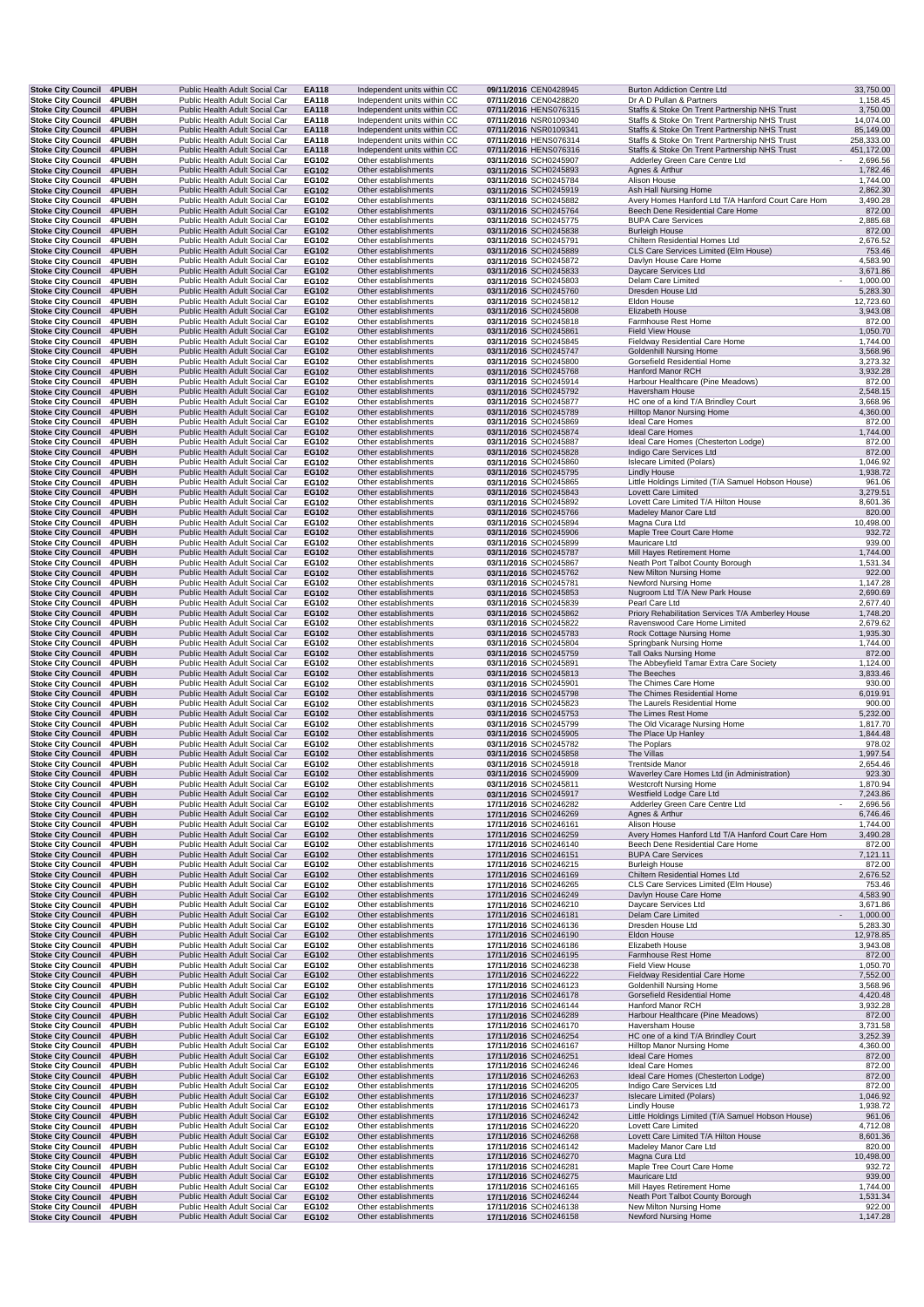| <b>Stoke City Council</b><br><b>Stoke City Council</b> | Stoke City Council 4PUBH | Public Health Adult Social Car                                   | EG102          | Other establishments                         | 17/11/2016 SCH0246230                                 | Nugroom Ltd T/A New Park House                                             | 4,827.50                    |
|--------------------------------------------------------|--------------------------|------------------------------------------------------------------|----------------|----------------------------------------------|-------------------------------------------------------|----------------------------------------------------------------------------|-----------------------------|
|                                                        | 4PUBH<br><b>4PUBH</b>    | Public Health Adult Social Car<br>Public Health Adult Social Car | EG102<br>EG102 | Other establishments<br>Other establishments | 17/11/2016 SCH0246216<br>17/11/2016 SCH0246239        | Pearl Care Ltd<br>Priory Rehabilitation Services T/A Amberley House        | 2,677.40                    |
| <b>Stoke City Council</b>                              | 4PUBH                    | Public Health Adult Social Car                                   | EG102          | Other establishments                         | 17/11/2016 SCH0246199                                 | Ravenswood Care Home Limited                                               | 7,912.66<br>2,679.62        |
| <b>Stoke City Council</b>                              | 4PUBH                    | Public Health Adult Social Car                                   | EG102          | Other establishments                         | 17/11/2016 SCH0246160                                 | Rock Cottage Nursing Home                                                  | 1,935.30                    |
| <b>Stoke City Council</b>                              | 4PUBH                    | Public Health Adult Social Car                                   | EG102          | Other establishments                         | 17/11/2016 SCH0246182                                 | Springbank Nursing Home                                                    | 1,744.00                    |
| Stoke City Council 4PUBH                               |                          | Public Health Adult Social Car                                   | EG102          | Other establishments                         | 17/11/2016 SCH0246135                                 | Tall Oaks Nursing Home                                                     | 872.00                      |
| Stoke City Council 4PUBH<br>Stoke City Council 4PUBH   |                          | Public Health Adult Social Car<br>Public Health Adult Social Car | EG102<br>EG102 | Other establishments<br>Other establishments | 17/11/2016 SCH0246267<br>17/11/2016 SCH0246191        | The Abbeyfield Tamar Extra Care Society<br>The Beeches                     | 1,124.00<br>3,833.46        |
| Stoke City Council 4PUBH                               |                          | Public Health Adult Social Car                                   | EG102          | Other establishments                         | 17/11/2016 SCH0246277                                 | The Chimes Care Home                                                       | 930.00                      |
| Stoke City Council 4PUBH                               |                          | Public Health Adult Social Car                                   | EG102          | Other establishments                         | 17/11/2016 SCH0246176                                 | The Chimes Residential Home                                                | 5,272.48                    |
| Stoke City Council 4PUBH                               |                          | Public Health Adult Social Car                                   | EG102          | Other establishments                         | 17/11/2016 SCH0246200                                 | The Laurels Residential Home                                               | 900.00                      |
| <b>Stoke City Council</b><br>Stoke City Council 4PUBH  | <b>4PUBH</b>             | Public Health Adult Social Car<br>Public Health Adult Social Car | EG102<br>EG102 | Other establishments<br>Other establishments | 17/11/2016 SCH0246129<br>17/11/2016 SCH0246177        | The Limes Rest Home<br>The Old Vicarage Nursing Home                       | 5,232.00<br>903.82          |
| <b>Stoke City Council</b>                              | <b>4PUBH</b>             | Public Health Adult Social Car                                   | EG102          | Other establishments                         | 17/11/2016 SCH0246280                                 | The Place Up Hanley                                                        | 352.38                      |
| <b>Stoke City Council</b>                              | 4PUBH                    | Public Health Adult Social Car                                   | EG102          | Other establishments                         | 17/11/2016 SCH0246159                                 | The Poplars                                                                | 978.02                      |
| <b>Stoke City Council</b>                              | <b>4PUBH</b>             | Public Health Adult Social Car                                   | EG102          | Other establishments                         | 17/11/2016 SCH0246235                                 | The Villas                                                                 | 1,997.54                    |
| Stoke City Council 4PUBH<br><b>Stoke City Council</b>  | <b>4PUBH</b>             | Public Health Adult Social Car<br>Public Health Adult Social Car | EG102<br>EG102 | Other establishments<br>Other establishments | 17/11/2016 SCH0246156<br>17/11/2016 SCH0246284        | <b>Trentside Manor</b><br>Waverley Care Homes Ltd (in Administration)      | 2,654.46<br>923.30          |
| Stoke City Council 4PUBH                               |                          | Public Health Adult Social Car                                   | EG102          | Other establishments                         | 17/11/2016 SCH0246189                                 | <b>Westcroft Nursing Home</b>                                              | 1,870.94                    |
| Stoke City Council 4PUBH                               |                          | Public Health Adult Social Car                                   | EG102          | Other establishments                         | 17/11/2016 SCH0246292                                 | Westfield Lodge Care Ltd                                                   | 7,243.86                    |
| <b>Stoke City Council</b>                              | 4PUBH                    | Public Health Adult Social Car                                   | EG104          | Other establishments                         | 03/11/2016 SCH0245893                                 | Agnes & Arthur                                                             | 15,683.38                   |
| Stoke City Council 4PUBH                               |                          | Public Health Adult Social Car                                   | EG104          | Other establishments                         | 03/11/2016 SCH0245784                                 | Alison House                                                               | 7,280.00                    |
| Stoke City Council 4PUBH<br>Stoke City Council 4PUBH   |                          | Public Health Adult Social Car<br>Public Health Adult Social Car | EG104<br>EG104 | Other establishments<br>Other establishments | 03/11/2016 SCH0245873<br>03/11/2016 SCH0245919        | Anchor Trust T/A Kimberley Court<br>Ash Hall Nursing Home                  | 1,472.04<br>1,951.60        |
| Stoke City Council 4PUBH                               |                          | Public Health Adult Social Car                                   | EG104          | Other establishments                         | 03/11/2016 SCH0245897                                 | Avery Heathcare Group                                                      | 4,676.00                    |
| Stoke City Council 4PUBH                               |                          | Public Health Adult Social Car                                   | EG104          | Other establishments                         | 03/11/2016 SCH0245882                                 | Avery Homes Hanford Ltd T/A Hanford Court Care Hom                         | 6,171.44                    |
| Stoke City Council 4PUBH                               |                          | Public Health Adult Social Car                                   | EG104          | Other establishments                         | 03/11/2016 SCH0245764                                 | Beech Dene Residential Care Home                                           | 2,006.62                    |
| <b>Stoke City Council</b>                              | 4PUBH<br>4PUBH           | Public Health Adult Social Car<br>Public Health Adult Social Car | EG104<br>EG104 | Other establishments<br>Other establishments | 03/11/2016 SCH0245796                                 | <b>Blacklake Lodge</b>                                                     | 9,799.44                    |
| <b>Stoke City Council</b><br><b>Stoke City Council</b> | <b>4PUBH</b>             | Public Health Adult Social Car                                   | EG104          | Other establishments                         | 03/11/2016 SCH0245826<br>03/11/2016 SCH0245815        | Bradwell Hall Nursing Home Limited<br><b>Broad Meadow Court</b>            | 1,926.00<br>1,820.00        |
| Stoke City Council 4PUBH                               |                          | Public Health Adult Social Car                                   | EG104          | Other establishments                         | 03/11/2016 SCH0245775                                 | <b>BUPA Care Services</b>                                                  | 3,046.46                    |
| <b>Stoke City Council</b>                              | 4PUBH                    | Public Health Adult Social Car                                   | EG104          | Other establishments                         | 03/11/2016 SCH0245838                                 | <b>Burleigh House</b>                                                      | 2,760.00                    |
| Stoke City Council 4PUBH                               |                          | Public Health Adult Social Car                                   | EG104          | Other establishments                         | 03/11/2016 SCH0245791                                 | Chiltern Residential Homes Ltd                                             | 5,465.94                    |
| <b>Stoke City Council</b><br>Stoke City Council 4PUBH  | <b>4PUBH</b>             | Public Health Adult Social Car<br>Public Health Adult Social Car | EG104<br>EG104 | Other establishments<br>Other establishments | 03/11/2016 SCH0245872<br>03/11/2016 SCH0245833        | Davlyn House Care Home<br>Daycare Services Ltd                             | 3,801.02<br>8,604.80        |
| Stoke City Council 4PUBH                               |                          | Public Health Adult Social Car                                   | EG104          | Other establishments                         | 03/11/2016 SCH0245821                                 | Delam Care Limited                                                         | 44,721.38<br>$\sim$         |
| Stoke City Council 4PUBH                               |                          | Public Health Adult Social Car                                   | EG104          | Other establishments                         | 03/11/2016 SCH0245802                                 | Delam Care Limited                                                         | 96,058.25<br>$\blacksquare$ |
| Stoke City Council 4PUBH                               |                          | Public Health Adult Social Car                                   | EG104          | Other establishments                         | 03/11/2016 SCH0245774                                 | Delam Care Limited                                                         | $-122,017.89$               |
| <b>Stoke City Council</b>                              | 4PUBH                    | Public Health Adult Social Car                                   | EG104          | Other establishments                         | 03/11/2016 SCH0245803                                 | Delam Care Limited                                                         | 1,153.04                    |
| <b>Stoke City Council</b><br><b>Stoke City Council</b> | 4PUBH<br>4PUBH           | Public Health Adult Social Car<br>Public Health Adult Social Car | EG104<br>EG104 | Other establishments<br>Other establishments | 03/11/2016 SCH0245836<br>03/11/2016 SCH0245752        | Delam Care Limited<br>Delam Care Limited                                   | 1,141.14<br>3,582.96        |
| <b>Stoke City Council</b>                              | 4PUBH                    | Public Health Adult Social Car                                   | EG104          | Other establishments                         | 03/11/2016 SCH0245760                                 | Dresden House Ltd                                                          | 9,526.20                    |
| Stoke City Council 4PUBH                               |                          | Public Health Adult Social Car                                   | EG104          | Other establishments                         | 03/11/2016 SCH0245812                                 | Eldon House                                                                | 2,742.16                    |
| Stoke City Council 4PUBH                               |                          | Public Health Adult Social Car                                   | EG104          | Other establishments                         | 03/11/2016 SCH0245808                                 | Elizabeth House                                                            | 4,665.22                    |
| Stoke City Council 4PUBH                               |                          | Public Health Adult Social Car<br>Public Health Adult Social Car | EG104<br>EG104 | Other establishments<br>Other establishments | 03/11/2016 SCH0245818<br>03/11/2016 SCH0245845        | Farmhouse Rest Home<br>Fieldway Residential Care Home                      | 940.00<br>1,846.36          |
| <b>Stoke City Council</b><br>Stoke City Council 4PUBH  | <b>4PUBH</b>             | Public Health Adult Social Car                                   | EG104          | Other establishments                         | 03/11/2016 SCH0245924                                 | <b>Florence House</b>                                                      | 11,578.16                   |
| Stoke City Council 4PUBH                               |                          | Public Health Adult Social Car                                   | EG104          | Other establishments                         | 03/11/2016 SCH0245876                                 | Four Seasons Health Care T/A Park Lane Care Home                           | 971.56                      |
| Stoke City Council 4PUBH                               |                          | Public Health Adult Social Car                                   | EG104          | Other establishments                         | 03/11/2016 SCH0245747                                 | <b>Goldenhill Nursing Home</b>                                             | 1,820.00                    |
| <b>Stoke City Council</b>                              | 4PUBH                    | Public Health Adult Social Car                                   | EG104          | Other establishments                         | 03/11/2016 SCH0245800                                 | Gorsefield Residential Home                                                | 4,594.88                    |
| Stoke City Council 4PUBH<br><b>Stoke City Council</b>  | <b>4PUBH</b>             | Public Health Adult Social Car<br>Public Health Adult Social Car | EG104<br>EG104 | Other establishments<br>Other establishments | 03/11/2016 SCH0245768<br>03/11/2016 SCH0245914        | Hanford Manor RCH<br>Harbour Healthcare (Pine Meadows)                     | 2,087.80<br>1,200.00        |
| <b>Stoke City Council</b>                              | 4PUBH                    | Public Health Adult Social Car                                   | EG104          | Other establishments                         | 03/11/2016 SCH0245792                                 | Haversham House                                                            | 12,047.26                   |
| <b>Stoke City Council</b>                              | 4PUBH                    | Public Health Adult Social Car                                   | EG104          | Other establishments                         | 03/11/2016 SCH0245878                                 | HC one of a kind Ltd T/A Callands Care Home                                | 1,004.00                    |
| Stoke City Council 4PUBH                               |                          | Public Health Adult Social Car                                   | EG104          | Other establishments                         | 03/11/2016 SCH0245788                                 | Hillswood Lodge                                                            | 926.42                      |
| <b>Stoke City Council</b><br>Stoke City Council 4PUBH  | <b>4PUBH</b>             | Public Health Adult Social Car<br>Public Health Adult Social Car | EG104<br>EG104 | Other establishments<br>Other establishments | 03/11/2016 SCH0245767<br>03/11/2016 SCH0245869        | Holly Lodge Residential Home<br><b>Ideal Care Homes</b>                    | 6,562.98<br>34,647.47       |
| Stoke City Council 4PUBH                               |                          | Public Health Adult Social Car                                   | EG104          | Other establishments                         | 03/11/2016 SCH0245874                                 | Ideal Care Homes                                                           | 23,941.44                   |
| Stoke City Council 4PUBH                               |                          | Public Health Adult Social Car                                   | EG104          | Other establishments                         | 03/11/2016 SCH0245887                                 | Ideal Care Homes (Chesterton Lodge)                                        | 9,223.16                    |
| Stoke City Council 4PUBH                               |                          | Public Health Adult Social Car                                   | EG104          | Other establishments                         | 03/11/2016 SCH0245780                                 | Kingsley Rest Home                                                         | 742.96                      |
| Stoke City Council 4PUBH                               |                          | Public Health Adult Social Car                                   | EG104          | Other establishments                         | 03/11/2016 SCH0245795                                 | <b>Lindly House</b><br>Little Holdings Limited (T/A Samuel Hobson House)   | 3,995.30                    |
| <b>Stoke City Council</b><br>Stoke City Council 4PUBH  | <b>4PUBH</b>             |                                                                  |                |                                              |                                                       |                                                                            |                             |
|                                                        |                          | Public Health Adult Social Car                                   | EG104          | Other establishments                         | 03/11/2016 SCH0245865                                 |                                                                            | 974.76                      |
|                                                        |                          | Public Health Adult Social Car<br>Public Health Adult Social Car | EG104<br>EG104 | Other establishments                         | 03/11/2016 SCH0245843<br>03/11/2016 SCH0245892        | Lovett Care Limited                                                        | 9,250.78                    |
| <b>Stoke City Council</b><br><b>Stoke City Council</b> | <b>4PUBH</b><br>4PUBH    | Public Health Adult Social Car                                   | EG104          | Other establishments<br>Other establishments | 03/11/2016 SCH0245831                                 | Lovett Care Limited T/A Hilton House<br>Lyme Valley House Ltd              | 16,880.42<br>1,820.00       |
| <b>Stoke City Council</b>                              | 4PUBH                    | Public Health Adult Social Car                                   | EG104          | Other establishments                         | 03/11/2016 SCH0245894                                 | Magna Cura Ltd                                                             | 2,730.00                    |
| Stoke City Council 4PUBH                               |                          | Public Health Adult Social Car                                   | EG104          | Other establishments                         | 03/11/2016 SCH0245906                                 | Maple Tree Court Care Home                                                 | 5,318.72                    |
| Stoke City Council 4PUBH                               |                          | Public Health Adult Social Car                                   | EG104          | Other establishments                         | 03/11/2016 SCH0245750                                 | Methodist Homes (Claybourne)                                               | 15,418.16                   |
| Stoke City Council 4PUBH<br>Stoke City Council 4PUBH   |                          | Public Health Adult Social Car<br>Public Health Adult Social Car | EG104<br>EG104 | Other establishments<br>Other establishments | <b>03/11/2016</b> SCH0245787<br>03/11/2016 SCH0245816 | Mill Hayes Retirement Home<br>Minehome Ltd                                 | 4,550.00<br>910.00          |
| Stoke City Council 4PUBH                               |                          | Public Health Adult Social Car                                   | EG104          | Other establishments                         | 03/11/2016 SCH0245769                                 | Minehome Ltd T/A Church Terrace Nursing                                    | 1,016.02                    |
| Stoke City Council 4PUBH                               |                          | Public Health Adult Social Car                                   | EG104          | Other establishments                         | 03/11/2016 SCH0245810                                 | Moorcourt Developments - Rushcliffe Group                                  | 910.00                      |
| <b>Stoke City Council</b>                              | 4PUBH                    | Public Health Adult Social Car                                   | EG104          | Other establishments                         | 03/11/2016 SCH0245884                                 | MOP Healthcare (Healthcare Ltd)<br>National Schizophrenic F'Ship / Rethink | 910.00                      |
| <b>Stoke City Council</b><br>Stoke City Council 4PUBH  | <b>4PUBH</b>             | Public Health Adult Social Car<br>Public Health Adult Social Car | EG104<br>EG104 | Other establishments<br>Other establishments | 03/11/2016 SCH0245832<br>03/11/2016 SCH0245853        | Nugroom Ltd T/A New Park House                                             | 1,965.90<br>9,732.50        |
| Stoke City Council 4PUBH                               |                          | Public Health Adult Social Car                                   | EG104          | Other establishments                         | 03/11/2016 SCH0245851                                 | Olcote House                                                               | 910.00                      |
| <b>Stoke City Council</b>                              | 4PUBH                    | Public Health Adult Social Car                                   | EG104          | Other establishments                         | 03/11/2016 SCH0245824                                 | Orsett House Retirement Home                                               | 2,132.62                    |
| <b>Stoke City Council</b>                              | 4PUBH                    | Public Health Adult Social Car                                   | EG104<br>EG104 | Other establishments                         | 03/11/2016 SCH0245839<br>03/11/2016 SCH0245862        | Pearl Care Ltd<br>Priory Rehabilitation Services T/A Amberley House        | 13,022.40                   |
| <b>Stoke City Council</b><br>Stoke City Council 4PUBH  | 4PUBH                    | Public Health Adult Social Car<br>Public Health Adult Social Car | EG104          | Other establishments<br>Other establishments | 03/11/2016 SCH0245822                                 | Ravenswood Care Home Limited                                               | 910.00<br>3,801.04          |
| Stoke City Council 4PUBH                               |                          | Public Health Adult Social Car                                   | EG104          | Other establishments                         | 03/11/2016 SCH0245856                                 | <b>Riverview Residential Home</b>                                          | 2,846.64                    |
| Stoke City Council 4PUBH                               |                          | Public Health Adult Social Car                                   | EG104          | Other establishments                         | 03/11/2016 SCH0245783                                 | Rock Cottage Nursing Home                                                  | 2,869.00                    |
| Stoke City Council 4PUBH                               |                          | Public Health Adult Social Car                                   | EG104          | Other establishments                         | 03/11/2016 SCH0245896                                 | Rosecroft Residential Care Home                                            | 992.00                      |
| <b>Stoke City Council</b><br>Stoke City Council 4PUBH  | 4PUBH                    | Public Health Adult Social Car<br>Public Health Adult Social Car | EG104<br>EG104 | Other establishments<br>Other establishments | 03/11/2016 SCH0245758<br>03/11/2016 SCH0245916        | Scotia Health Care<br>Shawcross Care Home                                  | 3,559.48<br>910.00          |
| Stoke City Council 4PUBH                               |                          | Public Health Adult Social Car                                   | EG104          | Other establishments                         | 03/11/2016 SCH0245804                                 | Springbank Nursing Home                                                    | 970.72                      |
| Stoke City Council 4PUBH                               |                          | Public Health Adult Social Car                                   | EG104          | Other establishments                         | 03/11/2016 SCH0245779                                 | St Quentin Residential Homes Ltd                                           | 1,031.44                    |
| <b>Stoke City Council</b>                              | <b>4PUBH</b>             | Public Health Adult Social Car                                   | EG104          | Other establishments                         | 03/11/2016 SCH0245813                                 | The Beeches                                                                | 15,737.66                   |
| <b>Stoke City Council</b><br><b>Stoke City Council</b> | 4PUBH<br><b>4PUBH</b>    | Public Health Adult Social Car<br>Public Health Adult Social Car | EG104<br>EG104 | Other establishments<br>Other establishments | 03/11/2016 SCH0245798<br>03/11/2016 SCH0245911        | The Chimes Residential Home                                                | 4,896.80<br>1,080.00        |
| <b>Stoke City Council</b>                              | 4PUBH                    | Public Health Adult Social Car                                   | EG104          | Other establishments                         | 03/11/2016 SCH0245753                                 | The Gables Care Homes Ltd<br>The Limes Rest Home                           | 18,865.10                   |
| Stoke City Council 4PUBH                               |                          | Public Health Adult Social Car                                   | EG104          | Other establishments                         | 03/11/2016 SCH0245820                                 | The Maples Residential Home                                                | 5,662.40                    |
| Stoke City Council 4PUBH                               |                          | Public Health Adult Social Car                                   | EG104          | Other establishments                         | 03/11/2016 SCH0245905                                 | The Place Up Hanley                                                        | 8,714.08                    |
| Stoke City Council 4PUBH                               |                          | Public Health Adult Social Car                                   | EG104          | Other establishments                         | 03/11/2016 SCH0245782                                 | The Poplars                                                                | 2,836.14                    |
| Stoke City Council 4PUBH<br><b>Stoke City Council</b>  | 4PUBH                    | Public Health Adult Social Car<br>Public Health Adult Social Car | EG104<br>EG104 | Other establishments<br>Other establishments | 03/11/2016 SCH0245785<br>03/11/2016 SCH0245918        | The Willows Ltd<br><b>Trentside Manor</b>                                  | 2,921.70<br>10,080.84       |
| Stoke City Council 4PUBH                               |                          | Public Health Adult Social Car                                   | EG104          | Other establishments                         | 03/11/2016 SCH0245776                                 | Wall Hill Care Home Ltd                                                    | 2,825.94                    |
| Stoke City Council 4PUBH                               |                          | Public Health Adult Social Car                                   | EG104          | Other establishments                         | 03/11/2016 SCH0245811                                 | <b>Westcroft Nursing Home</b>                                              | 960.00                      |
| Stoke City Council 4PUBH                               |                          | Public Health Adult Social Car                                   | EG104          | Other establishments                         | 03/11/2016 SCH0245921                                 | Weston House Care Home                                                     | 31,700.58                   |
| <b>Stoke City Council</b><br>Stoke City Council 4PUBH  | <b>4PUBH</b>             | Public Health Adult Social Car<br>Public Health Adult Social Car | EG104<br>EG104 | Other establishments<br>Other establishments | 03/11/2016 SCH0245825<br>17/11/2016 SCH0246269        | <b>Wetley Manor</b><br>Agnes & Arthur                                      | 3,884.38<br>15,293.38       |
| <b>Stoke City Council</b>                              | <b>4PUBH</b>             | Public Health Adult Social Car                                   | EG104          | Other establishments                         | 17/11/2016 SCH0246161                                 | Alison House                                                               | 9,555.00                    |
| <b>Stoke City Council</b>                              | 4PUBH                    | Public Health Adult Social Car                                   | EG104          | Other establishments                         | 17/11/2016 SCH0246250                                 | Anchor Trust T/A Kimberley Court                                           | 1,472.04                    |
| Stoke City Council 4PUBH                               |                          | Public Health Adult Social Car                                   | EG104          | Other establishments                         | 17/11/2016 SCH0246273                                 | Avery Heathcare Group                                                      | 4,676.00                    |
| Stoke City Council 4PUBH                               |                          | Public Health Adult Social Car                                   | <b>EG104</b>   | Other establishments                         | 17/11/2016 SCH0246259                                 | Avery Homes Hanford Ltd T/A Hanford Court Care Hom                         | 6,171.44                    |
| Stoke City Council 4PUBH<br>Stoke City Council 4PUBH   |                          | Public Health Adult Social Car<br>Public Health Adult Social Car | EG104<br>EG104 | Other establishments<br>Other establishments | 17/11/2016 SCH0246140<br>17/11/2016 SCH0246174        | Beech Dene Residential Care Home<br><b>Blacklake Lodge</b>                 | 2,006.62<br>9,799.44        |
| Stoke City Council 4PUBH                               |                          | Public Health Adult Social Car                                   | EG104          | Other establishments                         | 17/11/2016 SCH0246203                                 | Bradwell Hall Nursing Home Limited                                         | 1,926.00                    |
| Stoke City Council 4PUBH                               |                          | Public Health Adult Social Car                                   | EG104          | Other establishments                         | 17/11/2016 SCH0246193                                 | <b>Broad Meadow Court</b>                                                  | 8,190.00                    |
| Stoke City Council 4PUBH<br><b>Stoke City Council</b>  | 4PUBH                    | Public Health Adult Social Car<br>Public Health Adult Social Car | EG104<br>EG104 | Other establishments<br>Other establishments | 17/11/2016 SCH0246151<br>17/11/2016 SCH0246215        | <b>BUPA Care Services</b><br><b>Burleigh House</b>                         | 3,046.46<br>2,760.00        |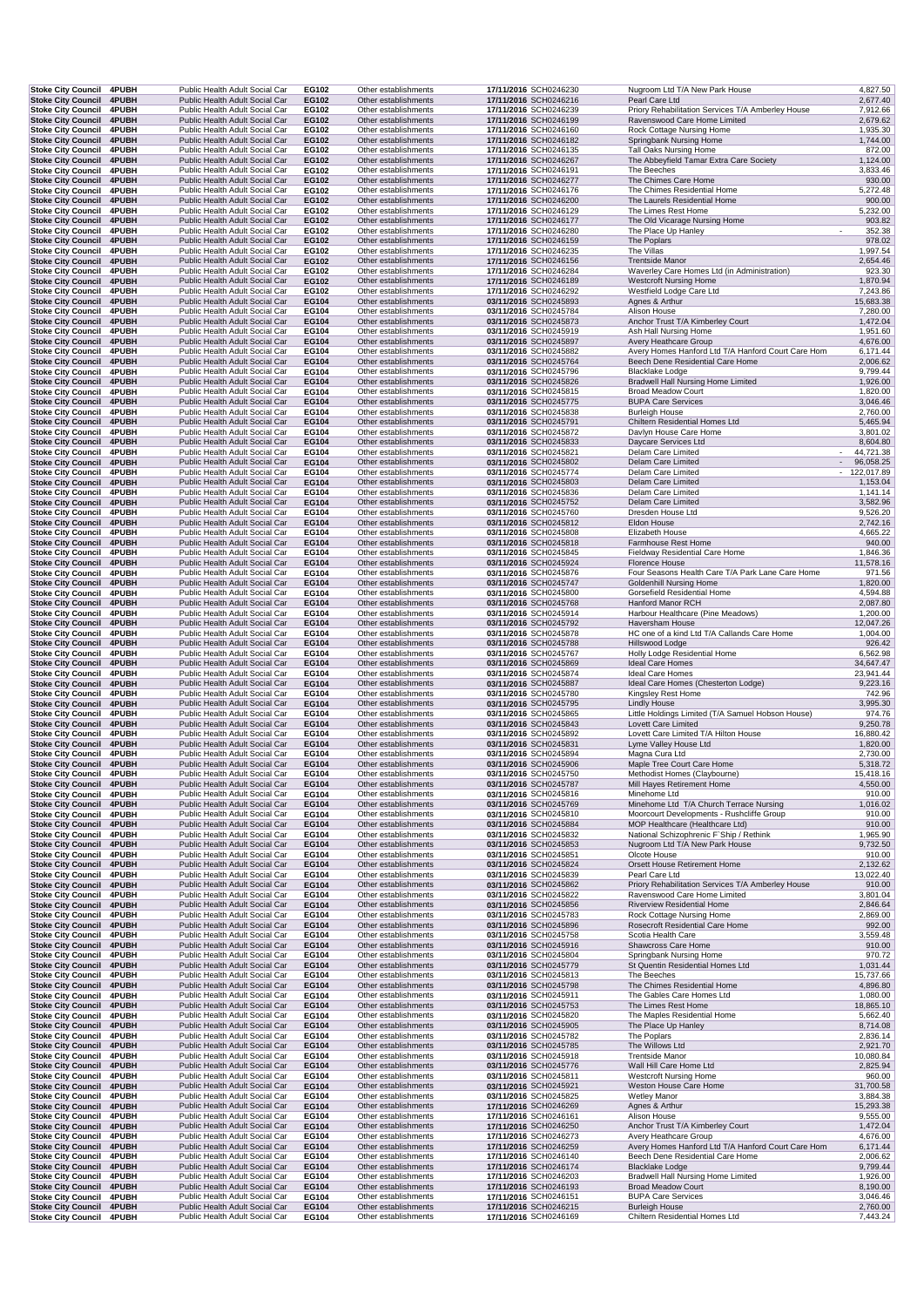| <b>Stoke City Council 4PUBH</b>                              |                       | Public Health Adult Social Car                                   | EG104          | Other establishments                         | 17/11/2016 SCH0246249                          | Davlyn House Care Home                                                               | 3,801.02                        |
|--------------------------------------------------------------|-----------------------|------------------------------------------------------------------|----------------|----------------------------------------------|------------------------------------------------|--------------------------------------------------------------------------------------|---------------------------------|
| <b>Stoke City Council</b><br><b>Stoke City Council</b>       | 4PUBH<br>4PUBH        | Public Health Adult Social Car<br>Public Health Adult Social Car | EG104<br>EG104 | Other establishments<br>Other establishments | 17/11/2016 SCH0246210<br>17/11/2016 SCH0246180 | Daycare Services Ltd<br>Delam Care Limited                                           | 10,419.80<br>6,847.17           |
| <b>Stoke City Council</b>                                    | 4PUBH                 | Public Health Adult Social Car                                   | EG104          | Other establishments                         | 17/11/2016 SCH0246181                          | Delam Care Limited                                                                   | 1,153.04                        |
| Stoke City Council 4PUBH                                     |                       | Public Health Adult Social Car                                   | EG104          | Other establishments                         | 17/11/2016 SCH0246198                          | Delam Care Limited                                                                   | 3,892.04                        |
| <b>Stoke City Council</b><br>Stoke City Council 4PUBH        | 4PUBH                 | Public Health Adult Social Car<br>Public Health Adult Social Car | EG104<br>EG104 | Other establishments<br>Other establishments | 17/11/2016 SCH0246213<br>17/11/2016 SCH0246128 | Delam Care Limited<br>Delam Care Limited                                             | 1,141.14<br>3,582.96            |
| <b>Stoke City Council</b>                                    | <b>4PUBH</b>          | Public Health Adult Social Car                                   | EG104          | Other establishments                         | 17/11/2016 SCH0246136                          | Dresden House Ltd                                                                    | 10,111.20                       |
| <b>Stoke City Council</b><br>Stoke City Council 4PUBH        | 4PUBH                 | Public Health Adult Social Car<br>Public Health Adult Social Car | EG104<br>EG104 | Other establishments<br>Other establishments | 17/11/2016 SCH0246190<br>17/11/2016 SCH0246186 | Eldon House<br>Elizabeth House                                                       | 5,949.27<br>$\sim$<br>20,607.10 |
| Stoke City Council 4PUBH                                     |                       | Public Health Adult Social Car                                   | EG104          | Other establishments                         | 17/11/2016 SCH0246222                          | Fieldway Residential Care Home                                                       | 1,846.36                        |
| <b>Stoke City Council</b>                                    | <b>4PUBH</b>          | Public Health Adult Social Car                                   | EG104          | Other establishments                         | 17/11/2016 SCH0246253                          | Four Seasons Health Care T/A Park Lane Care Home                                     | 971.56                          |
| <b>Stoke City Council 4PUBH</b><br><b>Stoke City Council</b> | <b>4PUBH</b>          | Public Health Adult Social Car<br>Public Health Adult Social Car | EG104<br>EG104 | Other establishments<br>Other establishments | 17/11/2016 SCH0246123<br>17/11/2016 SCH0246178 | <b>Goldenhill Nursing Home</b><br>Gorsefield Residential Home                        | 1,820.00<br>4,594.88            |
| <b>Stoke City Council</b>                                    | 4PUBH                 | Public Health Adult Social Car                                   | EG104          | Other establishments                         | 17/11/2016 SCH0246144                          | Hanford Manor RCH                                                                    | 2,087.80                        |
| <b>Stoke City Council</b>                                    | 4PUBH                 | Public Health Adult Social Car                                   | EG104          | Other establishments                         | 17/11/2016 SCH0246289                          | Harbour Healthcare (Pine Meadows)                                                    | 1,200.00                        |
| <b>Stoke City Council</b><br><b>Stoke City Council</b>       | 4PUBH<br><b>4PUBH</b> | Public Health Adult Social Car<br>Public Health Adult Social Car | EG104<br>EG104 | Other establishments<br>Other establishments | 17/11/2016 SCH0246170<br>17/11/2016 SCH0246255 | Haversham House<br>HC one of a kind Ltd T/A Callands Care Home                       | 13,883.94<br>1,004.00           |
| <b>Stoke City Council 4PUBH</b>                              |                       | Public Health Adult Social Car                                   | EG104          | Other establishments                         | 17/11/2016 SCH0246166                          | Hillswood Lodge                                                                      | 926.42                          |
| <b>Stoke City Council</b><br>Stoke City Council 4PUBH        | <b>4PUBH</b>          | Public Health Adult Social Car<br>Public Health Adult Social Car | EG104<br>EG104 | Other establishments<br>Other establishments | 17/11/2016 SCH0246143<br>17/11/2016 SCH0246251 | Holly Lodge Residential Home<br><b>Ideal Care Homes</b>                              | 6,562.98<br>22,177.15           |
| <b>Stoke City Council</b>                                    | <b>4PUBH</b>          | Public Health Adult Social Car                                   | EG104          | Other establishments                         | 17/11/2016 SCH0246246                          | Ideal Care Homes                                                                     | 35,791.76                       |
| <b>Stoke City Council</b>                                    | 4PUBH                 | Public Health Adult Social Car                                   | EG104          | Other establishments                         | 17/11/2016 SCH0246263                          | Ideal Care Homes (Chesterton Lodge)                                                  | 9,223.16                        |
| Stoke City Council 4PUBH<br>Stoke City Council 4PUBH         |                       | Public Health Adult Social Car<br>Public Health Adult Social Car | EG104<br>EG104 | Other establishments<br>Other establishments | 17/11/2016 SCH0246157<br>17/11/2016 SCH0246173 | Kingsley Rest Home<br><b>Lindly House</b>                                            | 742.96<br>3,995.30              |
| <b>Stoke City Council</b>                                    | 4PUBH                 | Public Health Adult Social Car                                   | EG104          | Other establishments                         | 17/11/2016 SCH0246242                          | Little Holdings Limited (T/A Samuel Hobson House)                                    | 974.76                          |
| <b>Stoke City Council</b>                                    | 4PUBH                 | Public Health Adult Social Car                                   | EG104          | Other establishments                         | 17/11/2016 SCH0246220                          | Lovett Care Limited                                                                  | 11,720.78                       |
| <b>Stoke City Council</b><br><b>Stoke City Council</b>       | 4PUBH<br>4PUBH        | Public Health Adult Social Car<br>Public Health Adult Social Car | EG104<br>EG104 | Other establishments<br>Other establishments | 17/11/2016 SCH0246268<br>17/11/2016 SCH0246208 | Lovett Care Limited T/A Hilton House<br>Lyme Valley House Ltd                        | 11,427.56<br>1,820.00           |
| <b>Stoke City Council</b>                                    | <b>4PUBH</b>          | Public Health Adult Social Car                                   | EG104          | Other establishments                         | 17/11/2016 SCH0246270                          | Magna Cura Ltd                                                                       | 2,730.00                        |
| Stoke City Council 4PUBH<br>Stoke City Council 4PUBH         |                       | Public Health Adult Social Car<br>Public Health Adult Social Car | EG104<br>EG104 | Other establishments<br>Other establishments | 17/11/2016 SCH0246281<br>17/11/2016 SCH0246126 | Maple Tree Court Care Home<br>Methodist Homes (Claybourne)                           | 7,846.72<br>15,418.16           |
| Stoke City Council 4PUBH                                     |                       | Public Health Adult Social Car                                   | EG104          | Other establishments                         | 17/11/2016 SCH0246165                          | Mill Hayes Retirement Home                                                           | 4,550.00                        |
| <b>Stoke City Council</b>                                    | 4PUBH                 | Public Health Adult Social Car                                   | EG104          | Other establishments                         | 17/11/2016 SCH0246194                          | Minehome Ltd                                                                         | 910.00                          |
| Stoke City Council 4PUBH<br>Stoke City Council 4PUBH         |                       | Public Health Adult Social Car<br>Public Health Adult Social Car | EG104<br>EG104 | Other establishments<br>Other establishments | 17/11/2016 SCH0246145<br>17/11/2016 SCH0246188 | Minehome Ltd T/A Church Terrace Nursing<br>Moorcourt Developments - Rushcliffe Group | 1,016.02<br>910.00              |
| Stoke City Council 4PUBH                                     |                       | Public Health Adult Social Car                                   | EG104          | Other establishments                         | 17/11/2016 SCH0246260                          | MOP Healthcare (Healthcare Ltd)                                                      | 910.00                          |
| Stoke City Council 4PUBH                                     |                       | Public Health Adult Social Car                                   | EG104          | Other establishments                         | 17/11/2016 SCH0246209                          | National Schizophrenic F'Ship / Rethink                                              | 1,965.90                        |
| Stoke City Council 4PUBH<br><b>Stoke City Council</b>        | 4PUBH                 | Public Health Adult Social Car<br>Public Health Adult Social Car | EG104<br>EG104 | Other establishments<br>Other establishments | 17/11/2016 SCH0246230<br>17/11/2016 SCH0246228 | Nugroom Ltd T/A New Park House<br>Olcote House                                       | 9,732.50<br>910.00              |
| <b>Stoke City Council</b>                                    | 4PUBH                 | Public Health Adult Social Car                                   | EG104          | Other establishments                         | 17/11/2016 SCH0246201                          | Orsett House Retirement Home                                                         | 2,132.62                        |
| <b>Stoke City Council</b><br><b>Stoke City Council</b>       | <b>4PUBH</b><br>4PUBH | Public Health Adult Social Car<br>Public Health Adult Social Car | EG104<br>EG104 | Other establishments<br>Other establishments | 17/11/2016 SCH0246216<br>17/11/2016 SCH0246239 | Pearl Care Ltd<br>Priory Rehabilitation Services T/A Amberley House                  | 13,022.40<br>910.00             |
| <b>Stoke City Council</b>                                    | <b>4PUBH</b>          | Public Health Adult Social Car                                   | EG104          | Other establishments                         | 17/11/2016 SCH0246199                          | Ravenswood Care Home Limited                                                         | 3,801.04                        |
| Stoke City Council 4PUBH                                     |                       | Public Health Adult Social Car                                   | EG104          | Other establishments                         | 17/11/2016 SCH0246233                          | <b>Riverview Residential Home</b>                                                    | 2,846.64                        |
| Stoke City Council 4PUBH<br><b>Stoke City Council</b>        | 4PUBH                 | Public Health Adult Social Car<br>Public Health Adult Social Car | EG104<br>EG104 | Other establishments<br>Other establishments | 17/11/2016 SCH0246160<br>17/11/2016 SCH0246272 | Rock Cottage Nursing Home<br>Rosecroft Residential Care Home                         | 2,869.00<br>992.00              |
| Stoke City Council 4PUBH                                     |                       | Public Health Adult Social Car                                   | EG104          | Other establishments                         | 17/11/2016 SCH0246134                          | Scotia Health Care                                                                   | 3,559.48                        |
| Stoke City Council 4PUBH                                     |                       | Public Health Adult Social Car                                   | EG104          | Other establishments                         | 17/11/2016 SCH0246291                          | Shawcross Care Home                                                                  | 910.00                          |
| <b>Stoke City Council</b><br><b>Stoke City Council</b>       | 4PUBH<br>4PUBH        | Public Health Adult Social Car<br>Public Health Adult Social Car | EG104<br>EG104 | Other establishments<br>Other establishments | 17/11/2016 SCH0246182<br>17/11/2016 SCH0246155 | Springbank Nursing Home<br>St Quentin Residential Homes Ltd                          | 970.72<br>1,031.44              |
| <b>Stoke City Council</b>                                    | 4PUBH                 | Public Health Adult Social Car                                   | EG104          | Other establishments                         | 17/11/2016 SCH0246191                          | The Beeches                                                                          | 15,737.66                       |
| <b>Stoke City Council</b><br><b>Stoke City Council</b>       | 4PUBH<br><b>4PUBH</b> | Public Health Adult Social Car<br>Public Health Adult Social Car | EG104<br>EG104 | Other establishments<br>Other establishments | 17/11/2016 SCH0246176<br>17/11/2016 SCH0246286 | The Chimes Residential Home<br>The Gables Care Homes Ltd                             | 10,356.80<br>1,080.00           |
| <b>Stoke City Council</b>                                    | 4PUBH                 | Public Health Adult Social Car                                   | EG104          | Other establishments                         | 17/11/2016 SCH0246129                          | The Limes Rest Home                                                                  | 21,840.81                       |
| <b>Stoke City Council</b>                                    | <b>4PUBH</b>          | Public Health Adult Social Car                                   | EG104          | Other establishments                         | 17/11/2016 SCH0246197                          | The Maples Residential Home                                                          | 5,662.40                        |
| Stoke City Council 4PUBH<br>Stoke City Council 4PUBH         |                       | Public Health Adult Social Car<br>Public Health Adult Social Car | EG104<br>EG104 | Other establishments<br>Other establishments | 17/11/2016 SCH0246280<br>17/11/2016 SCH0246159 | The Place Up Hanley<br>The Poplars                                                   | 17,360.51<br>2,836.14           |
| <b>Stoke City Council</b>                                    | 4PUBH                 | Public Health Adult Social Car                                   | EG104          | Other establishments                         | 17/11/2016 SCH0246163                          | The Willows Ltd                                                                      | 2,921.70                        |
| Stoke City Council 4PUBH                                     |                       | Public Health Adult Social Car                                   | EG104          | Other establishments                         | 17/11/2016 SCH0246156                          | <b>Trentside Manor</b><br>Wall Hill Care Home Ltd                                    | 10,080.84                       |
| Stoke City Council 4PUBH<br><b>Stoke City Council</b>        | <b>4PUBH</b>          | Public Health Adult Social Car<br>Public Health Adult Social Car | EG104<br>EG104 | Other establishments<br>Other establishments | 17/11/2016 SCH0246152<br>17/11/2016 SCH0246189 | <b>Westcroft Nursing Home</b>                                                        | 2,825.94<br>960.00              |
| Stoke City Council 4PUBH                                     |                       | Public Health Adult Social Car                                   | EG104          | Other establishments                         | 17/11/2016 SCH0246315                          | Weston House Care Home                                                               | 31,700.58                       |
| <b>Stoke City Council</b><br><b>Stoke City Council</b>       | 4PUBH<br>4PUBH        | Public Health Adult Social Car<br>Public Health Adult Social Car | EG104<br>EG106 | Other establishments<br>Other establishments | 17/11/2016 SCH0246202<br>03/11/2016 SCH0245866 | <b>Wetley Manor</b><br>20 Talbot Street                                              | 5,685.81<br>10,988.38           |
| <b>Stoke City Council</b>                                    | 4PUBH                 | Public Health Adult Social Car                                   | EG106          | Other establishments                         | 03/11/2016 SCH0245848                          | Allan House                                                                          | 11,415.88                       |
| <b>Stoke City Council</b>                                    | 4PUBH                 | Public Health Adult Social Car                                   | EG106          | Other establishments                         | 03/11/2016 SCH0245879                          | Brooklyn Care Home                                                                   | 8,630.12                        |
| Stoke City Council 4PUBH<br><b>Stoke City Council 4PUBH</b>  |                       | Public Health Adult Social Car<br>Public Health Adult Social Car | EG106<br>EG106 | Other establishments<br>Other establishments | 03/11/2016 SCH0245871<br>03/11/2016 SCH0245771 | Caretech Community Services Ltd<br>Choices Housing Assoc.                            | 8,715.60<br>5,863.16            |
| Stoke City Council 4PUBH                                     |                       | Public Health Adult Social Car                                   | EG106          | Other establishments                         | 03/11/2016 SCH0245772                          | Choices Housing Association                                                          | 5,592.98                        |
| <b>Stoke City Council</b><br><b>Stoke City Council</b>       | 4PUBH<br>4PUBH        | Public Health Adult Social Car                                   | <b>EG106</b>   | Other establishments                         | 03/11/2016 SCH0245763<br>03/11/2016 SCH0245807 | <b>Choices Housing Association</b><br>Choices Housing Association                    | 15,221.70<br>9,267.66           |
| <b>Stoke City Council</b>                                    | 4PUBH                 | Public Health Adult Social Car<br>Public Health Adult Social Car | EG106<br>EG106 | Other establishments<br>Other establishments | 03/11/2016 SCH0245777                          | <b>Choices Housing Association</b>                                                   | 11,168.22                       |
| <b>Stoke City Council</b>                                    | 4PUBH                 | Public Health Adult Social Car                                   | EG106          | Other establishments                         | 03/11/2016 SCH0245842                          | Choices Housing Association                                                          | 7,731.92                        |
| Stoke City Council 4PUBH<br><b>Stoke City Council</b>        | 4PUBH                 | Public Health Adult Social Car<br>Public Health Adult Social Car | EG106<br>EG106 | Other establishments<br>Other establishments | 03/11/2016 SCH0245857<br>03/11/2016 SCH0245793 | <b>Choices Housing Association</b><br>Choices Housing Association                    | 5,507.44<br>5,539.84            |
| <b>Stoke City Council</b>                                    | 4PUBH                 | Public Health Adult Social Car                                   | EG106          | Other establishments                         | 03/11/2016 SCH0245797                          | <b>Choices Housing Association</b>                                                   | 2,844.14                        |
| <b>Stoke City Council</b>                                    | 4PUBH                 | Public Health Adult Social Car                                   | EG106          | Other establishments                         | 03/11/2016 SCH0245761                          | Choices Housing Association Ltd                                                      | 9,906.32                        |
| <b>Stoke City Council</b><br>Stoke City Council 4PUBH        | 4PUBH                 | Public Health Adult Social Car<br>Public Health Adult Social Car | EG106<br>EG106 | Other establishments<br>Other establishments | 03/11/2016 SCH0245840<br>03/11/2016 SCH0245849 | Choices Housing Association Ltd<br>Choices Housing Association/ Longeaves            | 11,248.26<br>3,056.06           |
| <b>Stoke City Council</b>                                    | 4PUBH                 | Public Health Adult Social Car                                   | EG106          | Other establishments                         | 03/11/2016 SCH0245806                          | Craegmoor Health Care Ltd (High Cross House)                                         | 6,599.06                        |
| <b>Stoke City Council</b><br>Stoke City Council 4PUBH        | 4PUBH                 | Public Health Adult Social Car<br>Public Health Adult Social Car | EG106<br>EG106 | Other establishments<br>Other establishments | 03/11/2016 SCH0245801<br>03/11/2016 SCH0245754 | Craegmoor Health Care Ltd (Strathmore House)<br>Craegmoor Healthcare Ltd             | 4,632.70<br>5,672.60            |
| <b>Stoke City Council</b>                                    | <b>4PUBH</b>          | Public Health Adult Social Car                                   | EG106          | Other establishments                         | 03/11/2016 SCH0245821                          | Delam Care Limited                                                                   | 55,907.05                       |
| Stoke City Council 4PUBH                                     |                       | Public Health Adult Social Car                                   | EG106          | Other establishments                         | 03/11/2016 SCH0245802                          | Delam Care Limited                                                                   | 145,337.62                      |
| Stoke City Council 4PUBH<br>Stoke City Council 4PUBH         |                       | Public Health Adult Social Car<br>Public Health Adult Social Car | EG106<br>EG106 | Other establishments<br>Other establishments | 03/11/2016 SCH0245774<br>03/11/2016 SCH0245803 | Delam Care Limited<br>Delam Care Limited                                             | 139,646.94<br>3,781.46          |
| Stoke City Council 4PUBH                                     |                       | Public Health Adult Social Car                                   | EG106          | Other establishments                         | 03/11/2016 SCH0245836                          | Delam Care Limited                                                                   | 13,548.66                       |
| <b>Stoke City Council</b><br><b>Stoke City Council</b>       | 4PUBH<br>4PUBH        | Public Health Adult Social Car<br>Public Health Adult Social Car | EG106<br>EG106 | Other establishments<br>Other establishments | 03/11/2016 SCH0245752<br>03/11/2016 SCH0245819 | Delam Care Limited<br>Derwent House                                                  | 4,141.12<br>5,655.12            |
| <b>Stoke City Council</b>                                    | 4PUBH                 | Public Health Adult Social Car                                   | EG106          | Other establishments                         | 03/11/2016 SCH0245908                          | Elm House                                                                            | 2,494.58                        |
| Stoke City Council 4PUBH                                     |                       | Public Health Adult Social Car                                   | EG106          | Other establishments                         | 03/11/2016 SCH0245855                          | Freeways Ltd                                                                         | 3,356.90                        |
| Stoke City Council 4PUBH<br>Stoke City Council 4PUBH         |                       | Public Health Adult Social Car<br>Public Health Adult Social Car | EG106<br>EG106 | Other establishments<br>Other establishments | 03/11/2016 SCH0245756<br>03/11/2016 SCH0245902 | <b>Heathfield House</b><br>Independent Support T/A The Willows                       | 7,326.68<br>26,651.06           |
| Stoke City Council 4PUBH                                     |                       | Public Health Adult Social Car                                   | EG106          | Other establishments                         | 03/11/2016 SCH0245841                          | <b>Keswick House</b>                                                                 | 9,552.10                        |
| <b>Stoke City Council</b><br>Stoke City Council 4PUBH        | <b>4PUBH</b>          | Public Health Adult Social Car<br>Public Health Adult Social Car | EG106<br>EG106 | Other establishments<br>Other establishments | 03/11/2016 SCH0245846<br>03/11/2016 SCH0245885 | Langston Residential Care Ltd<br>Lanrick Cottage                                     | 6,669.84<br>3,733.94            |
| Stoke City Council 4PUBH                                     |                       | Public Health Adult Social Car                                   | EG106          | Other establishments                         | 03/11/2016 SCH0245863                          | Maple Leaf Lodge                                                                     | 3,334.66                        |
| Stoke City Council 4PUBH                                     |                       | Public Health Adult Social Car                                   | <b>EG106</b>   | Other establishments                         | 03/11/2016 SCH0245794                          | Mencap                                                                               | 16,515.46                       |
| <b>Stoke City Council</b><br><b>Stoke City Council</b>       | 4PUBH<br>4PUBH        | Public Health Adult Social Car<br>Public Health Adult Social Car | EG106<br>EG106 | Other establishments<br>Other establishments | 03/11/2016 SCH0245810<br>03/11/2016 SCH0245790 | Moorcourt Developments - Rushcliffe Group<br>Moorlands Rehabilitation Limited        | 15,289.62<br>1,794.70           |
| <b>Stoke City Council</b>                                    | <b>4PUBH</b>          | Public Health Adult Social Car                                   | EG106          | Other establishments                         | 03/11/2016 SCH0245827                          | New Outlook Housing Association Ltd                                                  | 1,777.40                        |
| <b>Stoke City Council</b>                                    | 4PUBH                 | Public Health Adult Social Car                                   | EG106          | Other establishments                         | 03/11/2016 SCH0245834                          | North Staffs Housing Consortium                                                      | 2,839.22                        |
| Stoke City Council 4PUBH<br><b>Stoke City Council</b>        | 4PUBH                 | Public Health Adult Social Car<br>Public Health Adult Social Car | EG106<br>EG106 | Other establishments<br>Other establishments | 03/11/2016 SCH0245757<br>03/11/2016 SCH0245805 | Number One Care Home<br>Oaklea House                                                 | 2,370.52<br>3,414.42            |
| <b>Stoke City Council</b>                                    | 4PUBH                 | Public Health Adult Social Car                                   | EG106          | Other establishments                         | 03/11/2016 SCH0245755                          | Old Post Office (Haughton) Ltd                                                       | 3,843.62                        |
| Stoke City Council 4PUBH<br><b>Stoke City Council</b>        | <b>4PUBH</b>          | Public Health Adult Social Car<br>Public Health Adult Social Car | EG106<br>EG106 | Other establishments<br>Other establishments | 03/11/2016 SCH0245847<br>03/11/2016 SCH0245829 | Orchard Care<br>Paul Clarkes Homes                                                   | 32,760.36<br>9,361.72           |
| <b>Stoke City Council</b>                                    | 4PUBH                 | Public Health Adult Social Car                                   | EG106          | Other establishments                         | 03/11/2016 SCH0245839                          | Pearl Care Ltd                                                                       | 805.80                          |
| Stoke City Council 4PUBH                                     |                       | Public Health Adult Social Car                                   | EG106          | Other establishments                         | 03/11/2016 SCH0245864                          | Porthill                                                                             | 8,485.12                        |
| Stoke City Council 4PUBH<br><b>Stoke City Council</b>        | 4PUBH                 | Public Health Adult Social Car<br>Public Health Adult Social Car | EG106<br>EG106 | Other establishments<br>Other establishments | 03/11/2016 SCH0245786<br>03/11/2016 SCH0245881 | Priorcare Homes Ltd<br>Priory Group Northern Office                                  | 7,514.46<br>1,674.88            |
| <b>Stoke City Council</b>                                    | 4PUBH                 | Public Health Adult Social Car                                   | EG106          | Other establishments                         | 03/11/2016 SCH0245773                          | Rmp Care Limited                                                                     | 4,419.02                        |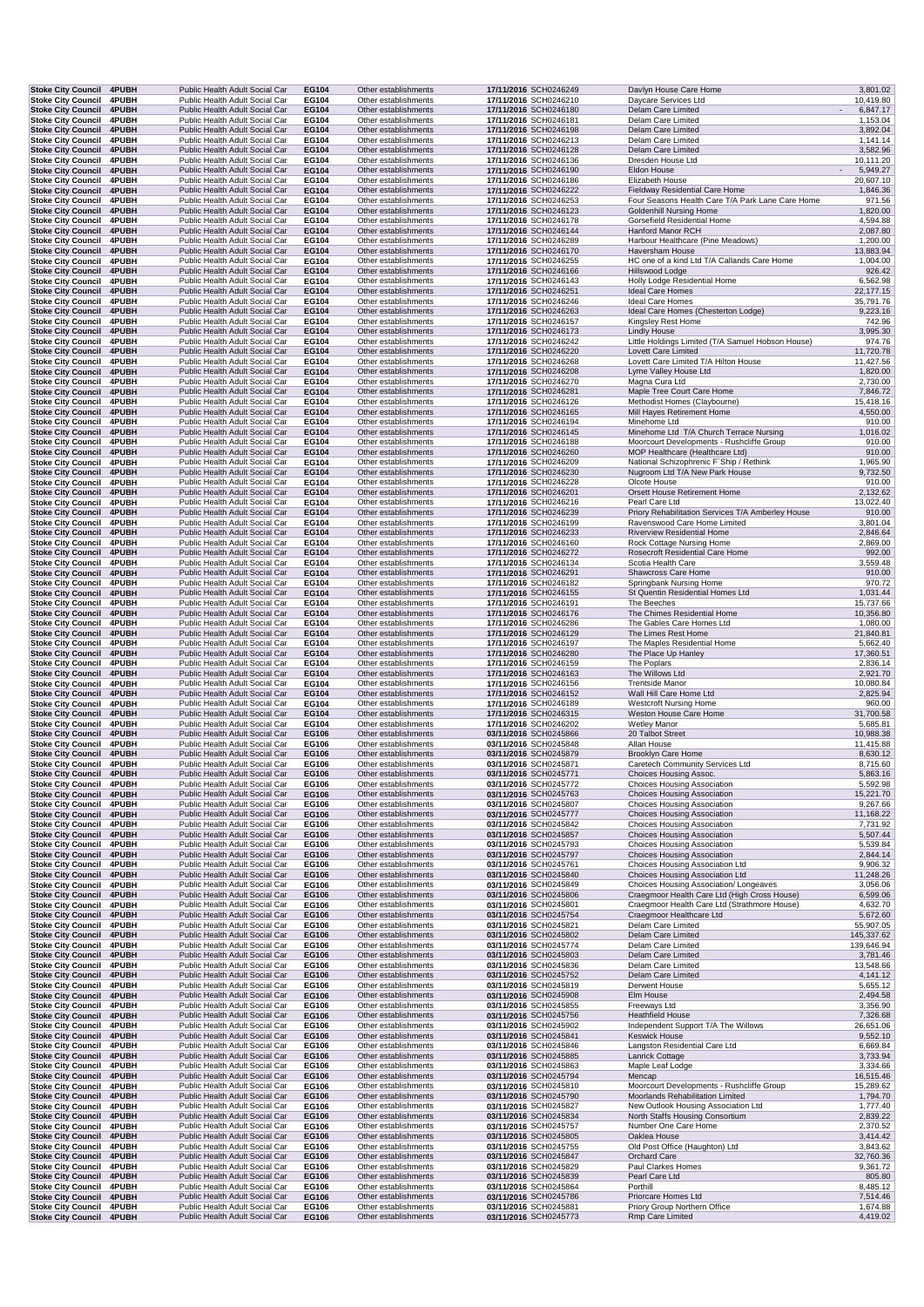| <b>Stoke City Council</b>                              | <b>4PUBH</b>          | Public Health Adult Social Car                                   | EG106                 | Other establishments                         | 03/11/2016 SCH0245910                          | Rosewood House                                                                                  | 3,004.30               |
|--------------------------------------------------------|-----------------------|------------------------------------------------------------------|-----------------------|----------------------------------------------|------------------------------------------------|-------------------------------------------------------------------------------------------------|------------------------|
| <b>Stoke City Council</b><br><b>Stoke City Council</b> | 4PUBH<br>4PUBH        | Public Health Adult Social Car<br>Public Health Adult Social Car | EG106<br>EG106        | Other establishments<br>Other establishments | 03/11/2016 SCH0245922<br>03/11/2016 SCH0245854 | Roughcote Hall Home<br>Rydal House                                                              | 4,788.90<br>6,028.80   |
| <b>Stoke City Council</b>                              | 4PUBH                 | Public Health Adult Social Car                                   | EG106                 | Other establishments                         | 03/11/2016 SCH0245852                          | Shelton Care Ltd (Residential Payments Only)                                                    | 64,896.32              |
| <b>Stoke City Council</b><br><b>Stoke City Council</b> | <b>4PUBH</b><br>4PUBH | Public Health Adult Social Car<br>Public Health Adult Social Car | EG106<br>EG106        | Other establishments<br>Other establishments | 03/11/2016 SCH0245868<br>03/11/2016 SCH0245870 | <b>Strathmore Care Services</b><br>The Acorns Priory                                            | 3,837.98<br>5,834.98   |
| Stoke City Council 4PUBH                               |                       | Public Health Adult Social Car                                   | EG106                 | Other establishments                         | 03/11/2016 SCH0245830                          | The David Lewis Centre                                                                          | 10,076.18              |
| Stoke City Council 4PUBH<br><b>Stoke City Council</b>  | 4PUBH                 | Public Health Adult Social Car<br>Public Health Adult Social Car | EG106<br>EG106        | Other establishments<br>Other establishments | 03/11/2016 SCH0245835<br>03/11/2016 SCH0245850 | The Hollins<br>The Larkins                                                                      | 756.00<br>3,347.76     |
| <b>Stoke City Council 4PUBH</b>                        |                       | Public Health Adult Social Car                                   | EG106                 | Other establishments                         | 03/11/2016 SCH0245858                          | The Villas                                                                                      | 10,202.62              |
| Stoke City Council 4PUBH<br>Stoke City Council 4PUBH   |                       | Public Health Adult Social Car<br>Public Health Adult Social Car | EG106<br>EG106        | Other establishments<br>Other establishments | 03/11/2016 SCH0245814<br>03/11/2016 SCH0245895 | The Woodlands<br>Voyage 1 Ltd                                                                   | 14,925.04<br>3,184.92  |
| <b>Stoke City Council</b>                              | 4PUBH                 | Public Health Adult Social Car                                   | EG106                 | Other establishments                         | 17/11/2016 SCH0246243                          | 20 Talbot Street                                                                                | 10,988.38              |
| <b>Stoke City Council</b><br><b>Stoke City Council</b> | 4PUBH<br>4PUBH        | Public Health Adult Social Car<br>Public Health Adult Social Car | EG106<br>EG106        | Other establishments<br>Other establishments | 17/11/2016 SCH0246225<br>17/11/2016 SCH0246256 | Allan House<br>Brooklyn Care Home                                                               | 11,415.88<br>8,630.12  |
| <b>Stoke City Council</b>                              | 4PUBH                 | Public Health Adult Social Car                                   | EG106                 | Other establishments                         | 17/11/2016 SCH0246248                          | Caretech Community Services Ltd                                                                 | 8,715.60               |
| Stoke City Council 4PUBH                               |                       | Public Health Adult Social Car<br>Public Health Adult Social Car | EG106                 | Other establishments<br>Other establishments | 17/11/2016 SCH0246147                          | Choices Housing Assoc.<br><b>Choices Housing Association</b>                                    | 5,863.16<br>5,592.98   |
| <b>Stoke City Council</b><br><b>Stoke City Council</b> | 4PUBH<br><b>4PUBH</b> | Public Health Adult Social Car                                   | EG106<br>EG106        | Other establishments                         | 17/11/2016 SCH0246148<br>17/11/2016 SCH0246139 | Choices Housing Association                                                                     | 15,221.70              |
| Stoke City Council 4PUBH                               |                       | Public Health Adult Social Car                                   | EG106                 | Other establishments                         | 17/11/2016 SCH0246185                          | <b>Choices Housing Association</b>                                                              | 9,267.66               |
| Stoke City Council 4PUBH<br><b>Stoke City Council</b>  | 4PUBH                 | Public Health Adult Social Car<br>Public Health Adult Social Car | EG106<br>EG106        | Other establishments<br>Other establishments | 17/11/2016 SCH0246153<br>17/11/2016 SCH0246219 | Choices Housing Association<br><b>Choices Housing Association</b>                               | 11,168.22<br>7,731.92  |
| Stoke City Council 4PUBH                               |                       | Public Health Adult Social Car                                   | EG106                 | Other establishments                         | 17/11/2016 SCH0246234                          | Choices Housing Association                                                                     | 5,507.44               |
| Stoke City Council 4PUBH<br><b>Stoke City Council</b>  | 4PUBH                 | Public Health Adult Social Car<br>Public Health Adult Social Car | EG106<br>EG106        | Other establishments<br>Other establishments | 17/11/2016 SCH0246171<br>17/11/2016 SCH0246175 | <b>Choices Housing Association</b><br>Choices Housing Association                               | 5,539.84<br>2,844.14   |
| <b>Stoke City Council</b>                              | 4PUBH                 | Public Health Adult Social Car                                   | EG106                 | Other establishments                         | 17/11/2016 SCH0246137                          | Choices Housing Association Ltd                                                                 | 9,906.32               |
| <b>Stoke City Council</b><br><b>Stoke City Council</b> | 4PUBH<br>4PUBH        | Public Health Adult Social Car<br>Public Health Adult Social Car | EG106<br>EG106        | Other establishments<br>Other establishments | 17/11/2016 SCH0246217<br>17/11/2016 SCH0246226 | Choices Housing Association Ltd<br>Choices Housing Association/ Longeaves                       | 11,248.26<br>3,056.06  |
| Stoke City Council 4PUBH                               |                       | Public Health Adult Social Car                                   | EG106                 | Other establishments                         | 17/11/2016 SCH0246184                          | Craegmoor Health Care Ltd (High Cross House)                                                    | 6,599.06               |
| <b>Stoke City Council</b>                              | 4PUBH                 | Public Health Adult Social Car                                   | EG106                 | Other establishments                         | 17/11/2016 SCH0246179                          | Craegmoor Health Care Ltd (Strathmore House)                                                    | 4,632.70               |
| <b>Stoke City Council</b><br>Stoke City Council 4PUBH  | <b>4PUBH</b>          | Public Health Adult Social Car<br>Public Health Adult Social Car | EG106<br>EG106        | Other establishments<br>Other establishments | 17/11/2016 SCH0246130<br>17/11/2016 SCH0246180 | Craegmoor Healthcare Ltd<br>Delam Care Limited                                                  | 5,672.60<br>32,451.69  |
| Stoke City Council 4PUBH                               |                       | Public Health Adult Social Car                                   | EG106                 | Other establishments                         | 17/11/2016 SCH0246181                          | Delam Care Limited                                                                              | 3,781.46               |
| <b>Stoke City Council</b><br>Stoke City Council 4PUBH  | 4PUBH                 | Public Health Adult Social Car<br>Public Health Adult Social Car | EG106<br>EG106        | Other establishments<br>Other establishments | 17/11/2016 SCH0246150<br>17/11/2016 SCH0246198 | Delam Care Limited<br>Delam Care Limited                                                        | 7,940.34<br>4,064.06   |
| Stoke City Council 4PUBH                               |                       | Public Health Adult Social Car                                   | <b>EG106</b>          | Other establishments                         | 17/11/2016 SCH0246213                          | Delam Care Limited                                                                              | 13,548.66              |
| <b>Stoke City Council</b><br>Stoke City Council 4PUBH  | <b>4PUBH</b>          | Public Health Adult Social Car<br>Public Health Adult Social Car | EG106<br>EG106        | Other establishments<br>Other establishments | 17/11/2016 SCH0246128<br>17/11/2016 SCH0246196 | Delam Care Limited<br>Derwent House                                                             | 4,141.12<br>5,655.12   |
| <b>Stoke City Council</b>                              | <b>4PUBH</b>          | Public Health Adult Social Car                                   | EG106                 | Other establishments                         | 17/11/2016 SCH0246283                          | Elm House                                                                                       | 2,494.58               |
| <b>Stoke City Council</b><br><b>Stoke City Council</b> | 4PUBH<br>4PUBH        | Public Health Adult Social Car                                   | EG106<br>EG106        | Other establishments<br>Other establishments | 17/11/2016 SCH0246232                          | Freeways Ltd                                                                                    | 3,356.90<br>7,326.68   |
| <b>Stoke City Council</b>                              | 4PUBH                 | Public Health Adult Social Car<br>Public Health Adult Social Car | EG106                 | Other establishments                         | 17/11/2016 SCH0246132<br>17/11/2016 SCH0246278 | <b>Heathfield House</b><br>Independent Support T/A The Willows                                  | 26,733.41              |
| <b>Stoke City Council</b>                              | <b>4PUBH</b>          | Public Health Adult Social Car                                   | EG106                 | Other establishments                         | 17/11/2016 SCH0246218                          | Keswick House                                                                                   | 9,552.10               |
| Stoke City Council 4PUBH<br><b>Stoke City Council</b>  | <b>4PUBH</b>          | Public Health Adult Social Car<br>Public Health Adult Social Car | EG106<br>EG106        | Other establishments<br>Other establishments | 17/11/2016 SCH0246223<br>17/11/2016 SCH0246261 | Langston Residential Care Ltd<br>Lanrick Cottage                                                | 6,669.84<br>3,733.94   |
| Stoke City Council 4PUBH                               |                       | Public Health Adult Social Car                                   | EG106                 | Other establishments                         | 17/11/2016 SCH0246240                          | Maple Leaf Lodge                                                                                | 3,334.66               |
| <b>Stoke City Council</b><br><b>Stoke City Council</b> | 4PUBH<br>4PUBH        | Public Health Adult Social Car<br>Public Health Adult Social Car | EG106<br>EG106        | Other establishments<br>Other establishments | 17/11/2016 SCH0246172<br>17/11/2016 SCH0246188 | Mencap<br>Moorcourt Developments - Rushcliffe Group                                             | 16,515.46<br>15,289.62 |
| Stoke City Council 4PUBH                               |                       | Public Health Adult Social Car                                   | EG106                 | Other establishments                         | 17/11/2016 SCH0246168                          | Moorlands Rehabilitation Limited                                                                | 1,794.70               |
| Stoke City Council 4PUBH<br><b>Stoke City Council</b>  | 4PUBH                 | Public Health Adult Social Car<br>Public Health Adult Social Car | EG106<br>EG106        | Other establishments<br>Other establishments | 17/11/2016 SCH0246204<br>17/11/2016 SCH0246211 | New Outlook Housing Association Ltd<br>North Staffs Housing Consortium                          | 1,777.40<br>2,839.22   |
| <b>Stoke City Council</b>                              | 4PUBH                 | Public Health Adult Social Car                                   | EG106                 | Other establishments                         | 17/11/2016 SCH0246133                          | Number One Care Home                                                                            | 2,370.52               |
| <b>Stoke City Council</b>                              | 4PUBH                 | Public Health Adult Social Car                                   | EG106                 | Other establishments                         | 17/11/2016 SCH0246183                          | Oaklea House                                                                                    | 3,414.42<br>3,843.62   |
| <b>Stoke City Council</b><br><b>Stoke City Council</b> | 4PUBH<br><b>4PUBH</b> | Public Health Adult Social Car<br>Public Health Adult Social Car | EG106<br>EG106        | Other establishments<br>Other establishments | 17/11/2016 SCH0246131<br>17/11/2016 SCH0246224 | Old Post Office (Haughton) Ltd<br>Orchard Care                                                  | 32,760.36              |
| Stoke City Council 4PUBH                               |                       | Public Health Adult Social Car                                   | EG106                 | Other establishments                         | 17/11/2016 SCH0246206                          | Paul Clarkes Homes                                                                              | 9,361.72               |
| <b>Stoke City Council</b><br>Stoke City Council 4PUBH  | <b>4PUBH</b>          | Public Health Adult Social Car<br>Public Health Adult Social Car | EG106<br>EG106        | Other establishments<br>Other establishments | 17/11/2016 SCH0246216<br>17/11/2016 SCH0246241 | Pearl Care Ltd<br>Porthill                                                                      | 805.80<br>8,485.12     |
| <b>Stoke City Council</b>                              | 4PUBH                 | Public Health Adult Social Car                                   | EG106                 | Other establishments                         | 17/11/2016 SCH0246164                          | Priorcare Homes Ltd                                                                             | 7,514.46               |
| <b>Stoke City Council</b><br>Stoke City Council 4PUBH  | 4PUBH                 | Public Health Adult Social Car<br>Public Health Adult Social Car | EG106<br>EG106        | Other establishments<br>Other establishments | 17/11/2016 SCH0246258<br>17/11/2016 SCH0246149 | Priory Group Northern Office<br>Rmp Care Limited                                                | 9,803.49<br>4,419.02   |
| <b>Stoke City Council</b>                              | 4PUBH                 | Public Health Adult Social Car                                   | EG106                 | Other establishments                         | 17/11/2016 SCH0246285                          | Rosewood House                                                                                  | 3,004.30               |
| Stoke City Council 4PUBH<br><b>Stoke City Council</b>  | 4PUBH                 | Public Health Adult Social Car<br>Public Health Adult Social Car | EG106<br>EG106        | Other establishments<br>Other establishments | 17/11/2016 SCH0246316<br>17/11/2016 SCH0246231 | Roughcote Hall Home<br><b>Rydal House</b>                                                       | 4,788.90<br>7,909.35   |
| <b>Stoke City Council</b>                              | 4PUBH                 | Public Health Adult Social Car                                   | EG106                 | Other establishments                         | 17/11/2016 SCH0246229                          | Shelton Care Ltd (Residential Payments Only)                                                    | 79,267.59              |
| <b>Stoke City Council</b><br><b>Stoke City Council</b> | 4PUBH<br><b>4PUBH</b> | Public Health Adult Social Car<br>Public Health Adult Social Car | EG106<br>EG106        | Other establishments<br>Other establishments | 17/11/2016 SCH0246245<br>17/11/2016 SCH0246247 | <b>Strathmore Care Services</b><br>The Acorns Priory                                            | 3,837.98<br>5,834.98   |
| Stoke City Council 4PUBH                               |                       | Public Health Adult Social Car                                   | EG106                 | Other establishments                         | 17/11/2016 SCH0246207                          | The David Lewis Centre                                                                          | 10,076.18              |
| Stoke City Council 4PUBH                               |                       | Public Health Adult Social Car                                   | EG106                 | Other establishments                         | 17/11/2016 SCH0246212                          | The Hollins                                                                                     | 756.00                 |
| Stoke City Council 4PUBH<br><b>Stoke City Council</b>  | 4PUBH                 | Public Health Adult Social Car<br>Public Health Adult Social Car | EG106<br>EG106        | Other establishments<br>Other establishments | 17/11/2016 SCH0246227<br>17/11/2016 SCH0246235 | <b>The Larkins</b><br>The Villas                                                                | 3,347.76<br>10,202.62  |
| <b>Stoke City Council</b>                              | 4PUBH                 | Public Health Adult Social Car                                   | EG106                 | Other establishments                         | 17/11/2016 SCH0246192                          | The Woodlands                                                                                   | 14,925.04              |
| <b>Stoke City Council</b><br><b>Stoke City Council</b> | <b>4PUBH</b><br>4PUBH | Public Health Adult Social Car<br>Public Health Adult Social Car | EG106<br>EG107        | Other establishments<br>Other establishments | 17/11/2016 SCH0246271<br>03/11/2016 SCH0245751 | Voyage 1 Ltd<br>Action on Hearing Loss                                                          | 3,184.92<br>1,662.10   |
| <b>Stoke City Council</b>                              | 4PUBH                 | Public Health Adult Social Car                                   | EG107                 | Other establishments                         | 03/11/2016 SCH0245882                          | Avery Homes Hanford Ltd T/A Hanford Court Care Hom                                              | 989.24                 |
| <b>Stoke City Council</b><br><b>Stoke City Council</b> | 4PUBH<br><b>4PUBH</b> | Public Health Adult Social Car<br>Public Health Adult Social Car | EG107<br>EG107        | Other establishments<br>Other establishments | 03/11/2016 SCH0245826<br>03/11/2016 SCH0245772 | Bradwell Hall Nursing Home Limited<br>Choices Housing Association                               | 970.26<br>5,426.28     |
| <b>Stoke City Council</b>                              | 4PUBH                 | Public Health Adult Social Car                                   | EG107                 | Other establishments                         | 03/11/2016 SCH0245842                          | <b>Choices Housing Association</b>                                                              | 2,472.26               |
| Stoke City Council 4PUBH                               |                       | Public Health Adult Social Car                                   | EG107                 | Other establishments                         | 03/11/2016 SCH0245844                          | Foresight Residential Ltd                                                                       | 1,483.00               |
| Stoke City Council 4PUBH<br><b>Stoke City Council</b>  | <b>4PUBH</b>          | Public Health Adult Social Car<br>Public Health Adult Social Car | EG107<br>EG107        | Other establishments<br>Other establishments | 03/11/2016 SCH0245792<br>03/11/2016 SCH0245877 | Haversham House<br>HC one of a kind T/A Brindley Court                                          | 866.34<br>1,975.34     |
| <b>Stoke City Council</b>                              | 4PUBH                 | Public Health Adult Social Car                                   | EG107                 | Other establishments                         | 03/11/2016 SCH0245841                          | <b>Keswick House</b>                                                                            | 1,700.90               |
| <b>Stoke City Council</b><br><b>Stoke City Council</b> | <b>4PUBH</b><br>4PUBH | Public Health Adult Social Car<br>Public Health Adult Social Car | EG107<br>EG107        | Other establishments<br>Other establishments | 03/11/2016 SCH0245892<br>03/11/2016 SCH0245894 | Lovett Care Limited T/A Hilton House<br>Magna Cura Ltd                                          | 1,156.50<br>1,823.18   |
| Stoke City Council 4PUBH                               |                       | Public Health Adult Social Car                                   | EG107                 | Other establishments                         | 03/11/2016 SCH0245810                          | Moorcourt Developments - Rushcliffe Group                                                       | 2,136.00               |
| Stoke City Council 4PUBH<br><b>Stoke City Council</b>  | <b>4PUBH</b>          | Public Health Adult Social Car<br>Public Health Adult Social Car | EG107<br>EG107        | Other establishments<br>Other establishments | 03/11/2016 SCH0245847<br>03/11/2016 SCH0245786 | Orchard Care<br>Priorcare Homes Ltd                                                             | 5,638.42<br>8,821.48   |
| Stoke City Council 4PUBH                               |                       | Public Health Adult Social Car                                   | EG107                 | Other establishments                         | 03/11/2016 SCH0245758                          | Scotia Health Care                                                                              | 16,687.01              |
| <b>Stoke City Council</b><br><b>Stoke City Council</b> | <b>4PUBH</b><br>4PUBH | Public Health Adult Social Car<br>Public Health Adult Social Car | EG107<br>EG107        | Other establishments<br>Other establishments | 03/11/2016 SCH0245749<br>03/11/2016 SCH0245759 | Sense<br>Tall Oaks Nursing Home                                                                 | 7,275.00<br>862.00     |
| <b>Stoke City Council</b>                              | 4PUBH                 | Public Health Adult Social Car                                   | EG107                 | Other establishments                         | 03/11/2016 SCH0245921                          | Weston House Care Home                                                                          | 862.00                 |
| Stoke City Council 4PUBH                               |                       | Public Health Adult Social Car                                   | EG107                 | Other establishments                         | 17/11/2016 SCH0246127                          | Action on Hearing Loss                                                                          | 1,662.10               |
| Stoke City Council 4PUBH<br>Stoke City Council 4PUBH   |                       | Public Health Adult Social Car<br>Public Health Adult Social Car | EG107<br>EG107        | Other establishments<br>Other establishments | 17/11/2016 SCH0246259<br>17/11/2016 SCH0246203 | Avery Homes Hanford Ltd T/A Hanford Court Care Hom<br><b>Bradwell Hall Nursing Home Limited</b> | 989.24<br>970.26       |
| Stoke City Council 4PUBH                               |                       | Public Health Adult Social Car                                   | EG107                 | Other establishments                         | 17/11/2016 SCH0246148                          | <b>Choices Housing Association</b>                                                              | 5,426.28               |
| <b>Stoke City Council</b><br>Stoke City Council 4PUBH  | 4PUBH                 | Public Health Adult Social Car<br>Public Health Adult Social Car | EG107<br>EG107        | Other establishments<br>Other establishments | 17/11/2016 SCH0246219<br>17/11/2016 SCH0246221 | <b>Choices Housing Association</b><br>Foresight Residential Ltd                                 | 2,472.26<br>1,483.00   |
| <b>Stoke City Council</b>                              | 4PUBH                 | Public Health Adult Social Car                                   | EG107                 | Other establishments                         | 17/11/2016 SCH0246170                          | Haversham House                                                                                 | 866.34                 |
| <b>Stoke City Council</b><br><b>Stoke City Council</b> | 4PUBH<br>4PUBH        | Public Health Adult Social Car<br>Public Health Adult Social Car | EG107<br>EG107        | Other establishments<br>Other establishments | 17/11/2016 SCH0246254<br>17/11/2016 SCH0246218 | HC one of a kind T/A Brindley Court<br><b>Keswick House</b>                                     | 1,975.34<br>1,700.90   |
| <b>Stoke City Council</b>                              | 4PUBH                 | Public Health Adult Social Car                                   | EG107                 | Other establishments                         | 17/11/2016 SCH0246268                          | Lovett Care Limited T/A Hilton House                                                            | 1,156.50               |
| <b>Stoke City Council</b><br><b>Stoke City Council</b> | 4PUBH<br>4PUBH        | Public Health Adult Social Car<br>Public Health Adult Social Car | EG107<br>EG107        | Other establishments<br>Other establishments | 17/11/2016 SCH0246270<br>17/11/2016 SCH0246188 | Magna Cura Ltd<br>Moorcourt Developments - Rushcliffe Group                                     | 3,257.35<br>2,136.00   |
| <b>Stoke City Council</b>                              | 4PUBH                 | Public Health Adult Social Car                                   | EG107                 | Other establishments                         | 17/11/2016 SCH0246224                          | Orchard Care                                                                                    | 5,638.42               |
| <b>Stoke City Council</b>                              | <b>4PUBH</b>          | Public Health Adult Social Car                                   | EG107                 | Other establishments                         | 17/11/2016 SCH0246164                          | Priorcare Homes Ltd                                                                             | 8,821.48               |
| <b>Stoke City Council</b><br><b>Stoke City Council</b> | 4PUBH<br>4PUBH        | Public Health Adult Social Car<br>Public Health Adult Social Car | <b>EG107</b><br>EG107 | Other establishments<br>Other establishments | 17/11/2016 SCH0246125<br>17/11/2016 SCH0246135 | Sense<br>Tall Oaks Nursing Home                                                                 | 7,275.00<br>862.00     |
| <b>Stoke City Council</b>                              | 4PUBH                 | Public Health Adult Social Car                                   | EG107                 | Other establishments                         | 17/11/2016 SCH0246315                          | Weston House Care Home                                                                          | 862.00                 |
| <b>Stoke City Council</b><br>Stoke City Council 4PUBH  | 4PUBH                 | Public Health Adult Social Car<br>Public Health Adult Social Car | EG110<br>EG110        | Other establishments<br>Other establishments | 03/11/2016 SCH0245903<br>03/11/2016 SCH0245919 | Alistre Lodge Nursing & Care Home<br>Ash Hall Nursing Home                                      | 951.32<br>8,772.44     |
| Stoke City Council 4PUBH                               |                       | Public Health Adult Social Car                                   | EG110                 | Other establishments                         | 03/11/2016 SCH0245897                          | Avery Heathcare Group                                                                           | 1,857.84               |
| <b>Stoke City Council</b><br><b>Stoke City Council</b> | 4PUBH<br>4PUBH        | Public Health Adult Social Car<br>Public Health Adult Social Car | EG110<br>EG110        | Other establishments<br>Other establishments | 03/11/2016 SCH0245826<br>03/11/2016 SCH0245775 | <b>Bradwell Hall Nursing Home Limited</b><br><b>BUPA Care Services</b>                          | 4,985.98<br>35,017.90  |
|                                                        |                       |                                                                  |                       |                                              |                                                |                                                                                                 |                        |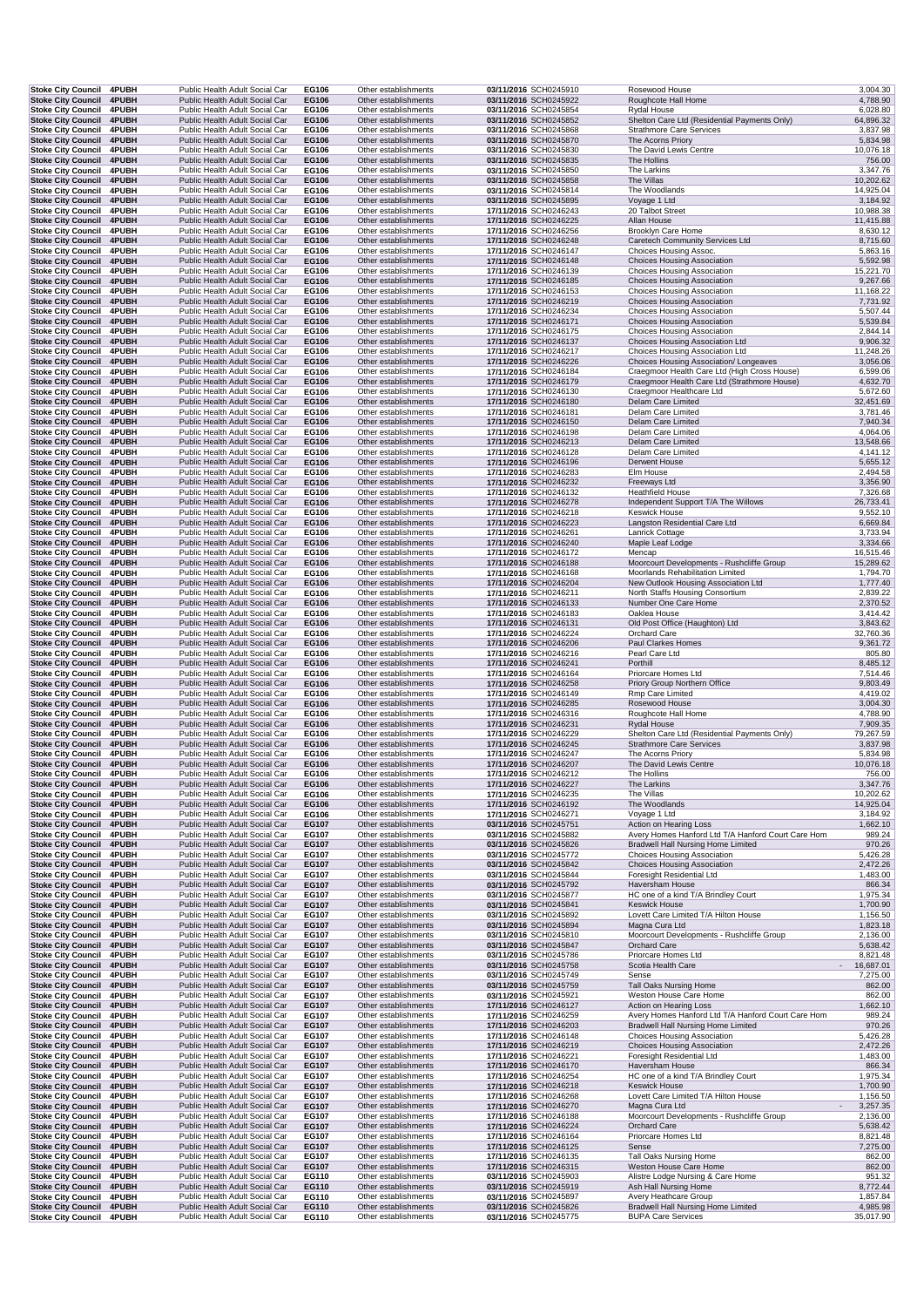| Stoke City Council 4PUBH                               |                       |                                | Public Health Adult Social Car                                   | EG110          | Other establishments                         | 03/11/2016 SCH0245931                          | Elder Care Homes (In administration)                                                               | 1,816.00               |
|--------------------------------------------------------|-----------------------|--------------------------------|------------------------------------------------------------------|----------------|----------------------------------------------|------------------------------------------------|----------------------------------------------------------------------------------------------------|------------------------|
| <b>Stoke City Council</b><br><b>Stoke City Council</b> | 4PUBH<br>4PUBH        |                                | Public Health Adult Social Car<br>Public Health Adult Social Car | EG110<br>EG110 | Other establishments<br>Other establishments | 03/11/2016 SCH0245880<br>03/11/2016 SCH0245876 | Four Seasons Health Care T/A Kilburn Care Home<br>Four Seasons Health Care T/A Park Lane Care Home | 933.52<br>2,724.00     |
| <b>Stoke City Council</b>                              | 4PUBH                 |                                | Public Health Adult Social Car                                   | EG110          | Other establishments                         | 03/11/2016 SCH0245888                          | <b>Glenview Nursing Home</b>                                                                       | 1,186.00               |
| <b>Stoke City Council</b>                              | 4PUBH                 |                                | Public Health Adult Social Car                                   | EG110          | Other establishments                         | 03/11/2016 SCH0245747                          | <b>Goldenhill Nursing Home</b>                                                                     | 5,588.48               |
| <b>Stoke City Council</b>                              | <b>4PUBH</b>          |                                | Public Health Adult Social Car                                   | EG110          | Other establishments                         | 03/11/2016 SCH0245914                          | Harbour Healthcare (Pine Meadows)                                                                  | 1,816.00               |
| <b>Stoke City Council</b>                              | 4PUBH                 |                                | Public Health Adult Social Car                                   | EG110          | Other establishments                         | 03/11/2016 SCH0245913                          | Harbour Healthcare (Rosedale Manor)                                                                | 1,097.82               |
| <b>Stoke City Council</b><br>Stoke City Council 4PUBH  | <b>4PUBH</b>          |                                | Public Health Adult Social Car<br>Public Health Adult Social Car | EG110<br>EG110 | Other establishments<br>Other establishments | 03/11/2016 SCH0245877<br>03/11/2016 SCH0245789 | HC one of a kind T/A Brindley Court<br>Hilltop Manor Nursing Home                                  | 10,443.89<br>29,056.00 |
| <b>Stoke City Council</b>                              | <b>4PUBH</b>          |                                | Public Health Adult Social Car                                   | EG110          | Other establishments                         | 03/11/2016 SCH0245859                          | Hyde Lea Nursing Homes Ltd                                                                         | 1,230.06               |
| Stoke City Council 4PUBH                               |                       |                                | Public Health Adult Social Car                                   | EG110          | Other establishments                         | 03/11/2016 SCH0245766                          | Madeley Manor Care Ltd                                                                             | 1,668.00               |
| Stoke City Council 4PUBH                               |                       |                                | Public Health Adult Social Car                                   | EG110          | Other establishments                         | 03/11/2016 SCH0245816                          | Minehome Ltd                                                                                       | 1,008.00               |
| Stoke City Council 4PUBH<br>Stoke City Council 4PUBH   |                       |                                | Public Health Adult Social Car<br>Public Health Adult Social Car | EG110<br>EG110 | Other establishments<br>Other establishments | 03/11/2016 SCH0245762<br>03/11/2016 SCH0245781 | New Milton Nursing Home<br>Newford Nursing Home                                                    | 6,356.00<br>13,451.92  |
| <b>Stoke City Council</b>                              | 4PUBH                 |                                | Public Health Adult Social Car                                   | EG110          | Other establishments                         | 03/11/2016 SCH0245853                          | Nugroom Ltd T/A New Park House                                                                     | 9,461.02               |
| <b>Stoke City Council</b>                              | 4PUBH                 |                                | Public Health Adult Social Car                                   | EG110          | Other establishments                         | 03/11/2016 SCH0245778                          | Order St Benedict Dame Benedicta                                                                   | 1,056.48               |
| <b>Stoke City Council</b>                              | 4PUBH                 |                                | Public Health Adult Social Car                                   | EG110          | Other establishments                         | 03/11/2016 SCH0245862                          | Priory Rehabilitation Services T/A Amberley House                                                  | 14,145.14              |
| Stoke City Council 4PUBH                               |                       |                                | Public Health Adult Social Car<br>Public Health Adult Social Car | EG110<br>EG110 | Other establishments<br>Other establishments | 03/11/2016 SCH0245783                          | Rock Cottage Nursing Home<br>Scotia Health Care                                                    | 1,866.60<br>3,000.20   |
| <b>Stoke City Council</b><br>Stoke City Council 4PUBH  | 4PUBH                 |                                | Public Health Adult Social Car                                   | EG110          | Other establishments                         | 03/11/2016 SCH0245758<br>03/11/2016 SCH0245920 | Selwyn House                                                                                       | 9,238.46               |
| Stoke City Council 4PUBH                               |                       |                                | Public Health Adult Social Car                                   | EG110          | Other establishments                         | 03/11/2016 SCH0245765                          | Silverdale Care Home Ltd                                                                           | 908.00                 |
| <b>Stoke City Council</b>                              | 4PUBH                 |                                | Public Health Adult Social Car                                   | EG110          | Other establishments                         | 03/11/2016 SCH0245804                          | Springbank Nursing Home                                                                            | 3,835.84               |
| Stoke City Council 4PUBH                               |                       |                                | Public Health Adult Social Car                                   | EG110          | Other establishments                         | 03/11/2016 SCH0245809                          | St Mary's Nursing Home                                                                             | 4,006.44               |
| Stoke City Council 4PUBH<br>Stoke City Council 4PUBH   |                       |                                | Public Health Adult Social Car<br>Public Health Adult Social Car | EG110<br>EG110 | Other establishments<br>Other establishments | 03/11/2016 SCH0245759<br>03/11/2016 SCH0245799 | Tall Oaks Nursing Home<br>The Old Vicarage Nursing Home                                            | 2,724.00<br>12,374.64  |
| <b>Stoke City Council</b>                              | 4PUBH                 |                                | Public Health Adult Social Car                                   | EG110          | Other establishments                         | 03/11/2016 SCH0245912                          | Veronica House Limited                                                                             | 980.86                 |
| <b>Stoke City Council</b>                              | 4PUBH                 |                                | Public Health Adult Social Car                                   | EG110          | Other establishments                         | 03/11/2016 SCH0245909                          | Waverley Care Homes Ltd (in Administration)                                                        | 938.72                 |
| <b>Stoke City Council</b>                              | 4PUBH                 |                                | Public Health Adult Social Car                                   | EG110          | Other establishments                         | 03/11/2016 SCH0245811                          | <b>Westcroft Nursing Home</b>                                                                      | 8,444.70               |
| <b>Stoke City Council</b>                              | 4PUBH                 |                                | Public Health Adult Social Car                                   | EG110          | Other establishments                         | 03/11/2016 SCH0245917                          | Westfield Lodge Care Ltd                                                                           | 20,163.02              |
| <b>Stoke City Council</b><br><b>Stoke City Council</b> | <b>4PUBH</b><br>4PUBH |                                | Public Health Adult Social Car<br>Public Health Adult Social Car | EG110<br>EG110 | Other establishments<br>Other establishments | 17/11/2016 SCH0246279<br>17/11/2016 SCH0246273 | Alistre Lodge Nursing & Care Home<br>Avery Heathcare Group                                         | 951.32<br>1,857.84     |
| <b>Stoke City Council</b>                              | <b>4PUBH</b>          |                                | Public Health Adult Social Car                                   | EG110          | Other establishments                         | 17/11/2016 SCH0246203                          | Bradwell Hall Nursing Home Limited                                                                 | 4,985.98               |
| <b>Stoke City Council</b>                              | <b>4PUBH</b>          |                                | Public Health Adult Social Car                                   | EG110          | Other establishments                         | 17/11/2016 SCH0246151                          | <b>BUPA Care Services</b>                                                                          | 12,636.76              |
| <b>Stoke City Council</b>                              | <b>4PUBH</b>          |                                | Public Health Adult Social Car                                   | EG110          | Other establishments                         | 17/11/2016 SCH0246257                          | Four Seasons Health Care T/A Kilburn Care Home                                                     | 933.52                 |
| <b>Stoke City Council</b><br>Stoke City Council 4PUBH  | 4PUBH                 |                                | Public Health Adult Social Car<br>Public Health Adult Social Car | EG110<br>EG110 | Other establishments<br>Other establishments | 17/11/2016 SCH0246253<br>17/11/2016 SCH0246264 | Four Seasons Health Care T/A Park Lane Care Home<br><b>Glenview Nursing Home</b>                   | 3,956.29<br>1,186.00   |
| Stoke City Council 4PUBH                               |                       |                                | Public Health Adult Social Car                                   | EG110          | Other establishments                         | 17/11/2016 SCH0246123                          | <b>Goldenhill Nursing Home</b>                                                                     | 5,588.48               |
| <b>Stoke City Council</b>                              | <b>4PUBH</b>          |                                | Public Health Adult Social Car                                   | EG110          | Other establishments                         | 17/11/2016 SCH0246289                          | Harbour Healthcare (Pine Meadows)                                                                  | 1,816.00               |
| Stoke City Council 4PUBH                               |                       |                                | Public Health Adult Social Car                                   | EG110          | Other establishments                         | 17/11/2016 SCH0246288                          | Harbour Healthcare (Rosedale Manor)                                                                | 1,097.82               |
| <b>Stoke City Council</b>                              | 4PUBH                 |                                | Public Health Adult Social Car                                   | EG110          | Other establishments                         | 17/11/2016 SCH0246254                          | HC one of a kind T/A Brindley Court                                                                | 5,842.56               |
| <b>Stoke City Council</b><br><b>Stoke City Council</b> | 4PUBH<br><b>4PUBH</b> |                                | Public Health Adult Social Car<br>Public Health Adult Social Car | EG110<br>EG110 | Other establishments<br>Other establishments | 17/11/2016 SCH0246167<br>17/11/2016 SCH0246236 | Hilltop Manor Nursing Home<br>Hyde Lea Nursing Homes Ltd                                           | 29,056.00<br>1,230.06  |
| <b>Stoke City Council</b>                              | 4PUBH                 |                                | Public Health Adult Social Car                                   | <b>EG110</b>   | Other establishments                         | 17/11/2016 SCH0246142                          | Madeley Manor Care Ltd                                                                             | 1,668.00               |
| <b>Stoke City Council</b>                              | <b>4PUBH</b>          |                                | Public Health Adult Social Car                                   | EG110          | Other establishments                         | 17/11/2016 SCH0246194                          | Minehome Ltd                                                                                       | 1,008.00               |
| Stoke City Council 4PUBH                               |                       |                                | Public Health Adult Social Car                                   | EG110          | Other establishments                         | 17/11/2016 SCH0246138                          | New Milton Nursing Home                                                                            | 6,356.00               |
| Stoke City Council 4PUBH                               |                       |                                | Public Health Adult Social Car<br>Public Health Adult Social Car | EG110<br>EG110 | Other establishments<br>Other establishments | 17/11/2016 SCH0246158                          | Newford Nursing Home                                                                               | 15,516.16<br>1,948.60  |
| <b>Stoke City Council</b><br>Stoke City Council 4PUBH  | 4PUBH                 |                                | Public Health Adult Social Car                                   | EG110          | Other establishments                         | 17/11/2016 SCH0246230<br>17/11/2016 SCH0246154 | Nugroom Ltd T/A New Park House<br>Order St Benedict Dame Benedicta                                 | 1,056.48               |
| Stoke City Council 4PUBH                               |                       |                                | Public Health Adult Social Car                                   | EG110          | Other establishments                         | 17/11/2016 SCH0246239                          | Priory Rehabilitation Services T/A Amberley House                                                  | 14,145.14              |
| Stoke City Council 4PUBH                               |                       |                                | Public Health Adult Social Car                                   | EG110          | Other establishments                         | 17/11/2016 SCH0246160                          | Rock Cottage Nursing Home                                                                          | 1,866.60               |
| Stoke City Council 4PUBH                               |                       |                                | Public Health Adult Social Car                                   | EG110          | Other establishments                         | 17/11/2016 SCH0246134                          | Scotia Health Care                                                                                 | 3,000.20               |
| <b>Stoke City Council</b><br><b>Stoke City Council</b> | 4PUBH<br>4PUBH        |                                | Public Health Adult Social Car<br>Public Health Adult Social Car | EG110<br>EG110 | Other establishments<br>Other establishments | 17/11/2016 SCH0246141<br>17/11/2016 SCH0246182 | Silverdale Care Home Ltd<br>Springbank Nursing Home                                                | 908.00<br>3,835.84     |
| <b>Stoke City Council</b>                              | 4PUBH                 |                                | Public Health Adult Social Car                                   | EG110          | Other establishments                         | 17/11/2016 SCH0246187                          | St Mary's Nursing Home                                                                             | 4,006.44               |
| <b>Stoke City Council</b>                              | 4PUBH                 |                                | Public Health Adult Social Car                                   | EG110          | Other establishments                         | 17/11/2016 SCH0246135                          | <b>Tall Oaks Nursing Home</b>                                                                      | 4,864.29               |
| Stoke City Council 4PUBH                               |                       |                                | Public Health Adult Social Car                                   | EG110          | Other establishments                         | 17/11/2016 SCH0246177                          | The Old Vicarage Nursing Home                                                                      | 12,374.64              |
| Stoke City Council 4PUBH                               |                       |                                | Public Health Adult Social Car                                   | EG110          | Other establishments                         | 17/11/2016 SCH0246287                          | Veronica House Limited                                                                             | 980.86                 |
| <b>Stoke City Council</b><br>Stoke City Council 4PUBH  | <b>4PUBH</b>          |                                | Public Health Adult Social Car<br>Public Health Adult Social Car | EG110<br>EG110 | Other establishments<br>Other establishments | 17/11/2016 SCH0246284<br>17/11/2016 SCH0246189 | Waverley Care Homes Ltd (in Administration)<br><b>Westcroft Nursing Home</b>                       | 938.72<br>8,444.70     |
| <b>Stoke City Council</b>                              | 4PUBH                 |                                | Public Health Adult Social Car                                   | EG110          | Other establishments                         | 17/11/2016 SCH0246292                          | Westfield Lodge Care Ltd                                                                           | 17,828.16              |
| Stoke City Council 4PUBH                               |                       |                                | Public Health Adult Social Car                                   | EG111          | Other establishments                         | 03/11/2016 SCH0245907                          | Adderley Green Care Centre Ltd                                                                     | $\sim$<br>2,637.01     |
| Stoke City Council 4PUBH                               |                       |                                | Public Health Adult Social Car                                   | EG111          | Other establishments                         | 03/11/2016 SCH0245923                          | Abbeywell Court                                                                                    | 12,624.00              |
| Stoke City Council 4PUBH<br><b>Stoke City Council</b>  | 4PUBH                 |                                | Public Health Adult Social Car<br>Public Health Adult Social Car | EG111<br>EG111 | Other establishments<br>Other establishments | 03/11/2016 SCH0245919<br>03/11/2016 SCH0245837 | Ash Hall Nursing Home<br><b>Blanchworth Care</b>                                                   | 1,031.80<br>948.00     |
| <b>Stoke City Council</b>                              | 4PUBH                 |                                | Public Health Adult Social Car                                   | EG111          | Other establishments                         | 03/11/2016 SCH0245826                          | <b>Bradwell Hall Nursing Home Limited</b>                                                          | 58,691.74              |
| <b>Stoke City Council</b>                              | 4PUBH                 |                                | Public Health Adult Social Car                                   | EG111          | Other establishments                         | 03/11/2016 SCH0245915                          | <b>Briar Hill House</b>                                                                            | 1,579.50               |
| <b>Stoke City Council</b>                              | 4PUBH                 |                                | Public Health Adult Social Car                                   | EG111          | Other establishments                         | 03/11/2016 SCH0245775                          | <b>BUPA Care Services</b>                                                                          | 41,466.68              |
| Stoke City Council 4PUBH<br>Stoke City Council 4PUBH   |                       |                                | Public Health Adult Social Car                                   | EG111<br>EG111 | Other establishments                         | 03/11/2016 SCH0245931                          | Elder Care Homes (In administration)                                                               | 2,844.00<br>1,009.56   |
| Stoke City Council 4PUBH                               |                       |                                | Public Health Adult Social Car<br>Public Health Adult Social Car | EG111          | Other establishments<br>Other establishments | 03/11/2016 SCH0245876<br>03/11/2016 SCH0245747 | Four Seasons Health Care T/A Park Lane Care Home<br>Goldenhill Nursing Home                        | 2,036.72               |
| Stoke City Council 4PUBH                               |                       |                                | Public Health Adult Social Car                                   | EG111          | Other establishments                         | 03/11/2016 SCH0245914                          | Harbour Healthcare (Pine Meadows)                                                                  | 1,427.46               |
| <b>Stoke City Council</b>                              | 4PUBH                 |                                | Public Health Adult Social Car                                   | EG111          | Other establishments                         | 03/11/2016 SCH0245859                          | Hyde Lea Nursing Homes Ltd                                                                         | 2,049.24               |
| <b>Stoke City Council</b>                              | 4PUBH                 |                                | Public Health Adult Social Car                                   | EG111          | Other establishments                         | 03/11/2016 SCH0245883                          | <b>Keenrick Nursing Holmes</b>                                                                     | 934.20                 |
| Stoke City Council 4PUBH<br><b>Stoke City Council</b>  | 4PUBH                 |                                | Public Health Adult Social Car<br>Public Health Adult Social Car | EG111<br>EG111 | Other establishments<br>Other establishments | 03/11/2016 SCH0245770<br>03/11/2016 SCH0245766 | Lawton Rise Care Home<br>Madeley Manor Care Ltd                                                    | 10,478.44<br>2,181.24  |
| <b>Stoke City Council</b>                              | 4PUBH                 |                                | Public Health Adult Social Car                                   | EG111          | Other establishments                         | 03/11/2016 SCH0245769                          | Minehome Ltd T/A Church Terrace Nursing                                                            | 19,064.56              |
| Stoke City Council 4PUBH                               |                       |                                | Public Health Adult Social Car                                   | EG111          | Other establishments                         | 03/11/2016 SCH0245790                          | Moorlands Rehabilitation Limited                                                                   | 3,706.40               |
| <b>Stoke City Council</b>                              | 4PUBH                 |                                | Public Health Adult Social Car                                   | EG111          | Other establishments                         | 03/11/2016 SCH0245875                          | Morris & Comp Ltd T/A Corbrook Court Nursing Home                                                  | 1,774.00               |
| <b>Stoke City Council</b><br>Stoke City Council 4PUBH  | 4PUBH                 |                                | Public Health Adult Social Car<br>Public Health Adult Social Car | EG111<br>EG111 | Other establishments<br>Other establishments | 03/11/2016 SCH0245762<br>03/11/2016 SCH0245781 | New Milton Nursing Home<br>Newford Nursing Home                                                    | 4,740.00<br>2,007.86   |
| <b>Stoke City Council</b>                              | 4PUBH                 |                                | Public Health Adult Social Car                                   | EG111          | Other establishments                         | 03/11/2016 SCH0245853                          | Nugroom Ltd T/A New Park House                                                                     | 1,978.10               |
| <b>Stoke City Council</b>                              | 4PUBH                 |                                | Public Health Adult Social Car                                   | EG111          | Other establishments                         | 03/11/2016 SCH0245898                          | Oak House (Camino Healthcare)                                                                      | 4,658.26               |
| Stoke City Council 4PUBH                               |                       |                                | Public Health Adult Social Car                                   | EG111          | Other establishments                         | 03/11/2016 SCH0245862                          | Priory Rehabilitation Services T/A Amberley House                                                  | 19,925.83              |
| Stoke City Council 4PUBH                               |                       |                                | Public Health Adult Social Car                                   | EG111          | Other establishments                         | 03/11/2016 SCH0245783<br>03/11/2016 SCH0245758 | Rock Cottage Nursing Home<br>Scotia Health Care                                                    | 999.30                 |
| <b>Stoke City Council</b><br>Stoke City Council 4PUBH  | 4PUBH                 |                                | Public Health Adult Social Car<br>Public Health Adult Social Car | EG111<br>EG111 | Other establishments<br>Other establishments | 03/11/2016 SCH0245920                          | Selwyn House                                                                                       | 37,123.99<br>33,767.70 |
| Stoke City Council 4PUBH                               |                       |                                | Public Health Adult Social Car                                   | EG111          | Other establishments                         | 03/11/2016 SCH0245765                          | Silverdale Care Home Ltd                                                                           | 948.00                 |
| <b>Stoke City Council</b>                              | 4PUBH                 |                                | Public Health Adult Social Car                                   | EG111          | Other establishments                         | 03/11/2016 SCH0245890                          | Sudera Care T/A Fauld House                                                                        | 948.00                 |
| <b>Stoke City Council</b>                              | 4PUBH                 |                                | Public Health Adult Social Car                                   | EG111          | Other establishments                         | 03/11/2016 SCH0245759                          | Tall Oaks Nursing Home                                                                             | 948.00                 |
| <b>Stoke City Council</b><br><b>Stoke City Council</b> | 4PUBH<br>4PUBH        |                                | Public Health Adult Social Car<br>Public Health Adult Social Car | EG111<br>EG111 | Other establishments<br>Other establishments | 03/11/2016 SCH0245799<br>03/11/2016 SCH0245886 | The Old Vicarage Nursing Home<br>The Willows Nursing & Residential Home                            | 2,001.88<br>1,722.00   |
| Stoke City Council 4PUBH                               |                       |                                | Public Health Adult Social Car                                   | EG111          | Other establishments                         | 03/11/2016 SCH0245811                          | <b>Westcroft Nursing Home</b>                                                                      | 7,432.21               |
| Stoke City Council 4PUBH                               |                       |                                | Public Health Adult Social Car                                   | EG111          | Other establishments                         | 03/11/2016 SCH0245917                          | Westfield Lodge Care Ltd                                                                           | 2,844.00               |
| <b>Stoke City Council</b>                              | <b>4PUBH</b>          |                                | Public Health Adult Social Car                                   | EG111          | Other establishments                         | 17/11/2016 SCH0246214                          | <b>Blanchworth Care</b>                                                                            | 948.00                 |
| Stoke City Council 4PUBH                               |                       |                                | Public Health Adult Social Car                                   | EG111          | Other establishments                         | 17/11/2016 SCH0246203                          | <b>Bradwell Hall Nursing Home Limited</b><br><b>Briar Hill House</b>                               | 18,532.41              |
| Stoke City Council 4PUBH<br><b>Stoke City Council</b>  | 4PUBH                 |                                | Public Health Adult Social Car<br>Public Health Adult Social Car | EG111<br>EG111 | Other establishments<br>Other establishments | 17/11/2016 SCH0246290<br>17/11/2016 SCH0246151 | <b>BUPA Care Services</b>                                                                          | 1,579.50<br>40,306.46  |
| Stoke City Council 4PUBH                               |                       |                                | Public Health Adult Social Car                                   | EG111          | Other establishments                         | 17/11/2016 SCH0246253                          | Four Seasons Health Care T/A Park Lane Care Home                                                   | 1,009.56               |
| Stoke City Council 4PUBH                               |                       |                                | Public Health Adult Social Car                                   | EG111          | Other establishments                         | 17/11/2016 SCH0246123                          | <b>Goldenhill Nursing Home</b>                                                                     | 2,036.72               |
| <b>Stoke City Council</b>                              | 4PUBH                 |                                | Public Health Adult Social Car                                   | EG111          | Other establishments                         | 17/11/2016 SCH0246289                          | Harbour Healthcare (Pine Meadows)                                                                  | 1,427.46               |
| Stoke City Council 4PUBH<br><b>Stoke City Council</b>  | 4PUBH                 |                                | Public Health Adult Social Car<br>Public Health Adult Social Car | EG111<br>EG111 | Other establishments<br>Other establishments | 17/11/2016 SCH0246236<br>17/11/2016 SCH0246146 | Hyde Lea Nursing Homes Ltd<br>Lawton Rise Care Home                                                | 2,049.24<br>10,478.44  |
| <b>Stoke City Council</b>                              | 4PUBH                 |                                | Public Health Adult Social Car                                   | EG111          | Other establishments                         | 17/11/2016 SCH0246142                          | Madeley Manor Care Ltd                                                                             | 2,181.24               |
| <b>Stoke City Council</b>                              | 4PUBH                 |                                | Public Health Adult Social Car                                   | EG111          | Other establishments                         | 17/11/2016 SCH0246145                          | Minehome Ltd T/A Church Terrace Nursing                                                            | 19,064.56              |
| <b>Stoke City Council</b>                              | 4PUBH                 |                                | Public Health Adult Social Car                                   | EG111          | Other establishments                         | 17/11/2016 SCH0246168                          | Moorlands Rehabilitation Limited                                                                   | 3,706.40               |
| <b>Stoke City Council</b>                              | <b>4PUBH</b>          |                                | Public Health Adult Social Car                                   | EG111          | Other establishments                         | 17/11/2016 SCH0246252                          | Morris & Comp Ltd T/A Corbrook Court Nursing Home                                                  | 1,774.00               |
| Stoke City Council 4PUBH<br>Stoke City Council 4PUBH   |                       |                                | Public Health Adult Social Car<br>Public Health Adult Social Car | EG111<br>EG111 | Other establishments<br>Other establishments | 17/11/2016 SCH0246138<br>17/11/2016 SCH0246158 | New Milton Nursing Home<br>Newford Nursing Home                                                    | 4,740.00<br>2,007.86   |
| Stoke City Council 4PUBH                               |                       |                                | Public Health Adult Social Car                                   | EG111          | Other establishments                         | 17/11/2016 SCH0246230                          | Nugroom Ltd T/A New Park House                                                                     | 1,978.10               |
| <b>Stoke City Council</b>                              | <b>4PUBH</b>          |                                | Public Health Adult Social Car                                   | EG111          | Other establishments                         | 17/11/2016 SCH0246274                          | Oak House (Camino Healthcare)                                                                      | 4,658.26               |
| <b>Stoke City Council</b>                              | 4PUBH                 |                                | Public Health Adult Social Car                                   | EG111          | Other establishments                         | 17/11/2016 SCH0246239                          | Priory Rehabilitation Services T/A Amberley House                                                  | 8,798.80               |
| <b>Stoke City Council</b>                              | 4PUBH                 |                                | Public Health Adult Social Car                                   | EG111          | Other establishments                         | 17/11/2016 SCH0246160                          | Rock Cottage Nursing Home                                                                          | 999.30                 |
| <b>Stoke City Council</b>                              | 4PUBH                 | Public Health Adult Social Car |                                                                  | EG111          | Other establishments                         | 17/11/2016 SCH0246134                          | Scotia Health Care                                                                                 | 14,592.10              |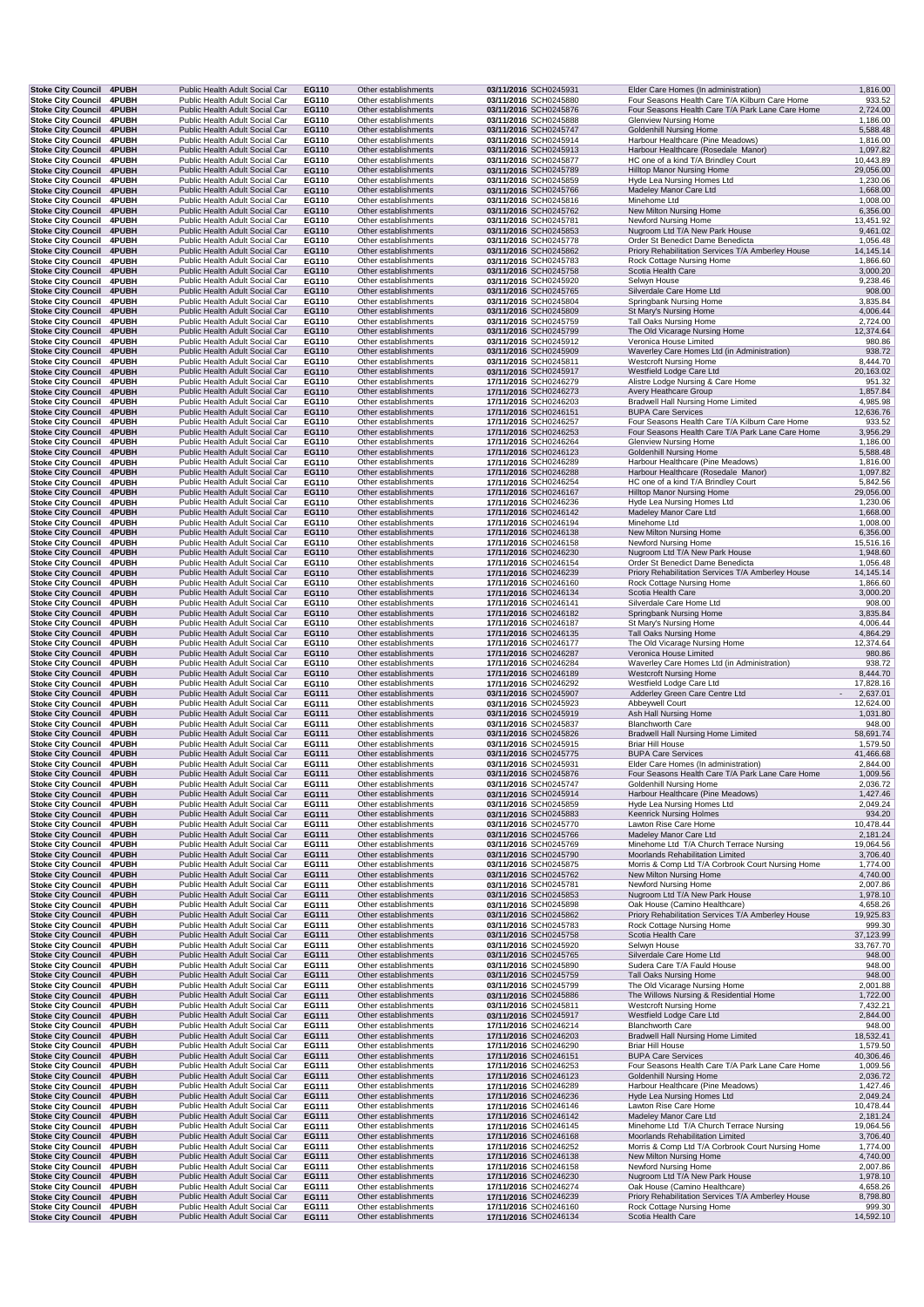| Stoke City Council 4PUBH                               |                       | Public Health Adult Social Car                                   | EG111          | Other establishments                         | 17/11/2016 SCH0246141                          |                       | Silverdale Care Home Ltd                                         | 948.00                       |
|--------------------------------------------------------|-----------------------|------------------------------------------------------------------|----------------|----------------------------------------------|------------------------------------------------|-----------------------|------------------------------------------------------------------|------------------------------|
| <b>Stoke City Council</b>                              | 4PUBH                 | Public Health Adult Social Car                                   | EG111          | Other establishments                         | 17/11/2016 SCH0246266                          |                       | Sudera Care T/A Fauld House                                      | 948.00                       |
| <b>Stoke City Council</b><br><b>Stoke City Council</b> | 4PUBH<br>4PUBH        | Public Health Adult Social Car<br>Public Health Adult Social Car | EG111<br>EG111 | Other establishments<br>Other establishments | 17/11/2016 SCH0246135<br>17/11/2016 SCH0246177 |                       | Tall Oaks Nursing Home<br>The Old Vicarage Nursing Home          | 948.00<br>2,001.88           |
| <b>Stoke City Council</b>                              | 4PUBH                 | Public Health Adult Social Car                                   | EG111          | Other establishments                         | 17/11/2016 SCH0246262                          |                       | The Willows Nursing & Residential Home                           | 1,722.00                     |
| <b>Stoke City Council</b>                              | 4PUBH                 | Public Health Adult Social Car                                   | EG111          | Other establishments                         | 17/11/2016 SCH0246189                          |                       | <b>Westcroft Nursing Home</b>                                    | 7,195.49                     |
| <b>Stoke City Council</b>                              | <b>4PUBH</b>          | Public Health Adult Social Car                                   | EG111          | Other establishments                         | 17/11/2016 SCH0246292                          |                       | Westfield Lodge Care Ltd                                         | 2,844.00                     |
| <b>Stoke City Council</b><br><b>Stoke City Council</b> | 4PUBH<br><b>4PUBH</b> | Public Health Adult Social Car<br>Public Health Adult Social Car | EG112<br>EG112 | Other establishments<br>Other establishments | 03/11/2016 SCH0245900<br>03/11/2016 SCH0245920 |                       | 3L Care Limited<br>Selwyn House                                  | 4,648.24<br>3,331.34         |
| <b>Stoke City Council</b>                              | 4PUBH                 | Public Health Adult Social Car                                   | EG112          | Other establishments                         | 03/11/2016 SCH0245852                          |                       | Shelton Care Ltd (Residential Payments Only)                     | 19,579.72                    |
| Stoke City Council 4PUBH                               |                       | Public Health Adult Social Car                                   | EG112          | Other establishments                         | 03/11/2016 SCH0245895                          |                       | Voyage 1 Ltd                                                     | 3,287.72                     |
| Stoke City Council 4PUBH                               |                       | Public Health Adult Social Car                                   | EG112          | Other establishments                         | 17/11/2016 SCH0246276                          |                       | 3L Care Limited                                                  | 4,648.24                     |
| <b>Stoke City Council</b>                              | 4PUBH                 | Public Health Adult Social Car                                   | EG112          | Other establishments                         | 17/11/2016 SCH0246229                          |                       | Shelton Care Ltd (Residential Payments Only)                     | 19,579.72                    |
| Stoke City Council 4PUBH<br><b>Stoke City Council</b>  | <b>4PUBH</b>          | Public Health Adult Social Car<br>Public Health Adult Social Car | EG112<br>EG113 | Other establishments<br>Other establishments | 17/11/2016 SCH0246271<br>03/11/2016 SCH0245907 |                       | Voyage 1 Ltd<br>Adderley Green Care Centre Ltd                   | 3,287.72<br>9,850.32         |
| <b>Stoke City Council</b>                              | 4PUBH                 | Public Health Adult Social Car                                   | EG113          | Other establishments                         | 03/11/2016 SCH0245877                          |                       | HC one of a kind T/A Brindley Court                              | 1,252.40                     |
| <b>Stoke City Council</b>                              | 4PUBH                 | Public Health Adult Social Car                                   | EG113          | Other establishments                         | 03/11/2016 SCH0245781                          |                       | Newford Nursing Home                                             | 1,056.62                     |
| <b>Stoke City Council</b>                              | 4PUBH                 | Public Health Adult Social Car                                   | EG113          | Other establishments                         | 03/11/2016 SCH0245758                          |                       | Scotia Health Care                                               | 25,631.94                    |
| <b>Stoke City Council</b>                              | <b>4PUBH</b>          | Public Health Adult Social Car                                   | EG113          | Other establishments                         | 03/11/2016 SCH0245920                          |                       | Selwyn House<br>Adderley Green Care Centre Ltd                   | 30,119.36                    |
| Stoke City Council 4PUBH<br>Stoke City Council 4PUBH   |                       | Public Health Adult Social Car<br>Public Health Adult Social Car | EG113<br>EG113 | Other establishments<br>Other establishments | 17/11/2016 SCH0246282<br>17/11/2016 SCH0246254 |                       | HC one of a kind T/A Brindley Court                              | 9,850.32<br>1,252.40         |
| <b>Stoke City Council</b>                              | 4PUBH                 | Public Health Adult Social Car                                   | EG113          | Other establishments                         | 17/11/2016 SCH0246158                          |                       | Newford Nursing Home                                             | 1,056.62                     |
| <b>Stoke City Council</b>                              | 4PUBH                 | Public Health Adult Social Car                                   | EG113          | Other establishments                         |                                                | 17/11/2016 SCH0246134 | Scotia Health Care                                               | 25,631.94                    |
| <b>Stoke City Council</b>                              | 4PUBH                 | Public Health Adult Social Car                                   | EG115          | Other establishments                         | 23/11/2016 CEN0431568                          |                       | The Extracare Charitable Trust                                   | 17,483.76                    |
| <b>Stoke City Council</b><br>Stoke City Council 4PUBH  | <b>4PUBH</b>          | Public Health Adult Social Car<br>Public Health Adult Social Car | EG115          | Other establishments<br>Other establishments | 23/11/2016 CEN0431573<br>23/11/2016 CEN0431574 |                       | The Extracare Charitable Trust<br>The Extracare Charitable Trust | 17,483.76<br>19,371.52       |
| <b>Stoke City Council</b>                              | <b>4PUBH</b>          | Public Health Adult Social Car                                   | EG115<br>EG115 | Other establishments                         | 18/11/2016 CEN0430394                          |                       | Delam Care Limited                                               | 2,367.77                     |
| <b>Stoke City Council</b>                              | 4PUBH                 | Public Health Adult Social Car                                   | EG115          | Other establishments                         | 18/11/2016 CEN0430393                          |                       | Delam Care Limited                                               | 4,814.47                     |
| <b>Stoke City Council</b>                              | 4PUBH                 | Public Health Adult Social Car                                   | EG115          | Other establishments                         | 18/11/2016 CEN0430392                          |                       | Delam Care Limited                                               | 19,178.95                    |
| <b>Stoke City Council</b>                              | 4PUBH                 | Public Health Adult Social Car                                   | EG115          | Other establishments                         | 04/11/2016 CEN0428391                          |                       | Selborne Care Ltd                                                | 5,472.00                     |
| <b>Stoke City Council</b>                              | 4PUBH                 | Public Health Adult Social Car                                   | EG115          | Other establishments                         | 11/11/2016 CEN0429395                          |                       | Radis Community Care                                             | 21,601.09                    |
| <b>Stoke City Council</b><br><b>Stoke City Council</b> | 4PUBH<br><b>4PUBH</b> | Public Health Adult Social Car<br>Public Health Adult Social Car | EG115<br>EG115 | Other establishments<br>Other establishments | 16/11/2016 CEN0430316<br>30/11/2016 CEN0432657 |                       | Lifeways<br><b>Comfort Call Limited</b>                          | 3,264.00<br>20,148.80        |
| Stoke City Council 4PUBH                               |                       | Public Health Adult Social Car                                   | EG115          | Other establishments                         | 30/11/2016 CEN0432443                          |                       | <b>Comfort Call Limited</b>                                      | 20,148.80                    |
| <b>Stoke City Council</b>                              | 4PUBH                 | Public Health Adult Social Car                                   | EG115          | Other establishments                         | 30/11/2016 CEN0432442                          |                       | <b>Comfort Call Limited</b>                                      | 20,148.80                    |
| <b>Stoke City Council</b>                              | 4PUBH                 | Public Health Adult Social Car                                   | EG115          | Other establishments                         | 30/11/2016 CEN0432440                          |                       | <b>Comfort Call Limited</b>                                      | 20,148.80                    |
| <b>Stoke City Council</b>                              | <b>4PUBH</b>          | Public Health Adult Social Car                                   | EG115          | Other establishments                         | 30/11/2016 CEN0432441                          |                       | <b>Comfort Call Limited</b>                                      | 20,148.80                    |
| <b>Stoke City Council</b><br>Stoke City Council 4PUBH  | <b>4PUBH</b>          | Public Health Adult Social Car<br>Public Health Adult Social Car | EG115<br>EG115 | Other establishments<br>Other establishments | 30/11/2016 CEN0432444<br>30/11/2016 CEN0432484 |                       | <b>Comfort Call Limited</b><br>Jump 2 Independence Ltd           | 20,148.80<br>1,341.20        |
| <b>Stoke City Council</b>                              | 4PUBH                 | Public Health Adult Social Car                                   | EG115          | Other establishments                         | 30/11/2016 CEN0432483                          |                       | Jump 2 Independence Ltd                                          | 1,341.20                     |
| <b>Stoke City Council</b>                              | 4PUBH                 | Public Health Adult Social Car                                   | EG115          | Other establishments                         | 30/11/2016 CEN0432486                          |                       | Jump 2 Independence Ltd                                          | 1,341.20                     |
| <b>Stoke City Council</b>                              | 4PUBH                 | Public Health Adult Social Car                                   | EG115          | Other establishments                         | 09/11/2016 CEN0428883                          |                       | Lifeways                                                         | 1,839.50                     |
| <b>Stoke City Council</b>                              | 4PUBH                 | Public Health Adult Social Car                                   | EG115          | Other establishments                         | 02/11/2016 CEN0427440                          |                       | Creative Support Ltd                                             | 12,233.10                    |
| <b>Stoke City Council</b><br>Stoke City Council 4PUBH  | 4PUBH                 | Public Health Adult Social Car                                   | EG117          | Other establishments                         | 02/11/2016 CEN0426977                          |                       | <b>Trentside Manor</b>                                           | 4,028.57                     |
| Stoke City Council 4PUBH                               |                       | Public Health Adult Social Car<br>Public Health Adult Social Car | EG118<br>EG118 | Other establishments<br>Other establishments | 03/11/2016 SCH0245893<br>03/11/2016 SCH0245791 |                       | Agnes & Arthur<br>Chiltern Residential Homes Ltd                 | 3,055.00<br>2,340.00         |
| <b>Stoke City Council</b>                              | 4PUBH                 | Public Health Adult Social Car                                   | EG118          | Other establishments                         | 03/11/2016 SCH0245812                          |                       | Eldon House                                                      | 1,365.00                     |
| <b>Stoke City Council</b>                              | 4PUBH                 | Public Health Adult Social Car                                   | EG118          | Other establishments                         | 03/11/2016 SCH0245899                          |                       | Mauricare Ltd                                                    | 1,820.00                     |
| <b>Stoke City Council</b>                              | <b>4PUBH</b>          | Public Health Adult Social Car                                   | EG118          | Other establishments                         | 17/11/2016 SCH0246269                          |                       | Agnes & Arthur                                                   | 4,355.00                     |
| <b>Stoke City Council</b>                              | 4PUBH                 | Public Health Adult Social Car                                   | EG118          | Other establishments                         | 17/11/2016 SCH0246210                          |                       | Daycare Services Ltd                                             | 910.00                       |
| <b>Stoke City Council</b><br><b>Stoke City Council</b> | 4PUBH<br>4PUBH        | Public Health Adult Social Car<br>Public Health Adult Social Car | EG118<br>EG120 | Other establishments<br>Other establishments | 17/11/2016 SCH0246156<br>17/11/2016 SCH0246258 |                       | <b>Trentside Manor</b><br>Priory Group Northern Office           | 910.00<br>$\sim$<br>3,624.72 |
| <b>Stoke City Council</b>                              | 4PUBH                 | Public Health Adult Social Car                                   | EG123          | Other establishments                         | 17/11/2016 SCH0246194                          |                       | Minehome Ltd                                                     | 1,621.43                     |
| <b>Stoke City Council</b>                              | 4PUBH                 | Public Health Adult Social Car                                   | EG136          | Other establishments                         | 18/11/2016 CEN0430793                          |                       | Care Uk                                                          | 7,462.00                     |
| <b>Stoke City Council</b>                              | 4PUBH                 | Public Health Adult Social Car                                   | EG136          | Other establishments                         | 18/11/2016 CEN0430791                          |                       | Castlerock Homecare                                              | 24,685.22                    |
| <b>Stoke City Council</b>                              | 4PUBH                 | Public Health Adult Social Car                                   | EG136          | Other establishments                         | 18/11/2016 CEN0430790                          |                       | Crossroads Staffordshire                                         | 10,734.55                    |
| <b>Stoke City Council</b><br>Stoke City Council 4PUBH  | 4PUBH                 | Public Health Adult Social Car<br>Public Health Adult Social Car | EG136<br>EG136 | Other establishments<br>Other establishments | 04/11/2016 CEN0428176<br>04/11/2016 CEN0428569 |                       | Bluebird Care (Stoke on Trent)<br>Custom Care- Stoke             | 3,742.20                     |
| <b>Stoke City Council</b>                              | <b>4PUBH</b>          | Public Health Adult Social Car                                   | EG136          | Other establishments                         | 21/11/2016 CEN0431285                          |                       | Ana Nursing & Care Services Ltd                                  | 75,434.71<br>24,614.97       |
| <b>Stoke City Council</b>                              | 4PUBH                 | Public Health Adult Social Car                                   | EG136          | Other establishments                         | 21/11/2016 CEN0431284                          |                       | Carehomes Stoke Ltd                                              | 46,921.85                    |
| <b>Stoke City Council</b>                              | <b>4PUBH</b>          | Public Health Adult Social Car                                   | EG136          | Other establishments                         |                                                | 21/11/2016 CEN0431282 | Custom Care- Stoke                                               | 74,210.96                    |
| <b>Stoke City Council</b>                              | 4PUBH                 | Public Health Adult Social Car                                   | EG136          | Other establishments                         | 21/11/2016 CEN0431283                          |                       | Sevacare UK                                                      | 26,202.31                    |
| <b>Stoke City Council</b>                              | 4PUBH                 | Public Health Adult Social Car                                   | EG136          | Other establishments                         | 11/11/2016 CEN0429331                          |                       | Ana Nursing & Care Services Ltd                                  | 24,004.67                    |
| Stoke City Council 4PUBH<br><b>Stoke City Council</b>  | <b>4PUBH</b>          | Public Health Adult Social Car<br>Public Health Adult Social Car | EG136<br>EG136 | Other establishments<br>Other establishments | 11/11/2016 CEN0429740<br>24/11/2016 CEN0431812 |                       | <b>Helping Angels Ltd</b>                                        | 1,826.75                     |
| <b>Stoke City Council</b>                              | 4PUBH                 | Public Health Adult Social Car                                   | EG136          | Other establishments                         | 24/11/2016 CEN0432027                          |                       | Allied Healthcare (Uk) Ltd<br><b>Helping Angels Ltd</b>          | 8,879.88<br>1,707.75         |
| <b>Stoke City Council</b>                              | 4PUBH                 | Public Health Adult Social Car                                   | EG136          | Other establishments                         | 24/11/2016 CEN0431804                          |                       | Prestige Nursing Ltd                                             | 2,251.84                     |
| Stoke City Council 4PUBH                               |                       | Public Health Adult Social Car                                   | EG136          | Other establishments                         | 24/11/2016 CEN0431809                          |                       | Radis Community Care                                             | 20,374.67                    |
| Stoke City Council 4PUBH                               |                       | Public Health Adult Social Car                                   | EG136          | Other establishments                         | 09/11/2016 CEN0428947                          |                       | <b>Helping Angels Ltd</b>                                        | 1,826.75                     |
| Stoke City Council 4PUBH<br>Stoke City Council 4PUBH   |                       | Public Health Adult Social Car<br>Public Health Adult Social Car | EG136<br>EG136 | Other establishments<br>Other establishments | 09/11/2016 CEN0428928<br>28/11/2016 CEN0432348 |                       | Radis Community Care<br><b>Helping Angels Ltd</b>                | 21,058.35<br>1,707.75        |
| <b>Stoke City Council</b>                              | 4PUBH                 | Public Health Adult Social Car                                   | EG139          | Other establishments                         | 01/11/2016 SCH0245250                          |                       | REDACTED - Personal Data                                         | 604.32                       |
| <b>Stoke City Council</b>                              | <b>4PUBH</b>          | Public Health Adult Social Car                                   | EG139          | Other establishments                         | 01/11/2016 SCH0245477                          |                       | REDACTED - Personal Data                                         | 603.58                       |
| <b>Stoke City Council</b>                              | 4PUBH                 | Public Health Adult Social Car                                   | EG139          | Other establishments                         | 01/11/2016 SCH0245401                          |                       | REDACTED - Personal Data                                         | 571.85                       |
| <b>Stoke City Council</b>                              | 4PUBH                 | Public Health Adult Social Car                                   | EG139          | Other establishments                         | 01/11/2016 SCH0244909                          |                       | REDACTED - Personal Data                                         | 512.96                       |
| Stoke City Council 4PUBH<br>Stoke City Council 4PUBH   |                       | Public Health Adult Social Car<br>Public Health Adult Social Car | EG139<br>EG139 | Other establishments<br>Other establishments | 01/11/2016 SCH0244760<br>01/11/2016 SCH0244886 |                       | REDACTED - Personal Data<br>REDACTED - Personal Data             | 540.44<br>549.60             |
| <b>Stoke City Council</b>                              | 4PUBH                 | Public Health Adult Social Car                                   | EG139          | Other establishments                         | 01/11/2016 SCH0244864                          |                       | REDACTED - Personal Data                                         | 549.60                       |
| <b>Stoke City Council</b>                              | 4PUBH                 | Public Health Adult Social Car                                   | EG139          | Other establishments                         | 01/11/2016 SCH0244793                          |                       | REDACTED - Personal Data                                         | 549.60                       |
| <b>Stoke City Council</b>                              | 4PUBH                 | Public Health Adult Social Car                                   | EG139          | Other establishments                         | 01/11/2016 SCH0244761                          |                       | REDACTED - Personal Data                                         | 714.48                       |
| <b>Stoke City Council</b><br>Stoke City Council 4PUBH  | 4PUBH                 | Public Health Adult Social Car<br>Public Health Adult Social Car | EG139<br>EG139 | Other establishments<br>Other establishments | 01/11/2016 SCH0245011<br>01/11/2016 SCH0244966 |                       | REDACTED - Personal Data<br>REDACTED - Personal Data             | 769.44<br>769.44             |
| Stoke City Council 4PUBH                               |                       | Public Health Adult Social Car                                   | EG139          | Other establishments                         | 01/11/2016 SCH0244776                          |                       | REDACTED - Personal Data                                         | 778.60                       |
| Stoke City Council 4PUBH                               |                       | Public Health Adult Social Car                                   | EG139          | Other establishments                         | 01/11/2016 SCH0245120                          |                       | REDACTED - Personal Data                                         | 879.36                       |
| <b>Stoke City Council</b>                              | 4PUBH                 | Public Health Adult Social Car                                   | EG139          | Other establishments                         | 01/11/2016 SCH0244868                          |                       | REDACTED - Personal Data                                         | 879.36                       |
| <b>Stoke City Council</b>                              | 4PUBH                 | Public Health Adult Social Car                                   | EG139          | Other establishments                         | 01/11/2016 SCH0244879                          |                       | REDACTED - Personal Data                                         | 916.00                       |
| <b>Stoke City Council</b><br>Stoke City Council 4PUBH  | 4PUBH                 | Public Health Adult Social Car<br>Public Health Adult Social Car | EG139<br>EG139 | Other establishments<br>Other establishments | 01/11/2016 SCH0244937<br>01/11/2016 SCH0244796 |                       | REDACTED - Personal Data<br>REDACTED - Personal Data             | 1,025.92<br>1,752.00         |
| Stoke City Council 4PUBH                               |                       | Public Health Adult Social Car                                   | EG139          | Other establishments                         | 29/11/2016 SCH0245443                          |                       | REDACTED - Personal Data                                         | 1,133.80                     |
| <b>Stoke City Council</b>                              | 4PUBH                 | Public Health Adult Social Car                                   | EG139          | Other establishments                         | 29/11/2016 SCH0247150                          |                       | REDACTED - Personal Data                                         | 696.43                       |
| <b>Stoke City Council</b>                              | 4PUBH                 | Public Health Adult Social Car                                   | EG139          | Other establishments                         |                                                | 29/11/2016 SCH0246744 | REDACTED - Personal Data                                         | 661.74                       |
| <b>Stoke City Council</b>                              | 4PUBH                 | Public Health Adult Social Car                                   | EG139          | Other establishments                         |                                                | 29/11/2016 SCH0246558 | REDACTED - Personal Data                                         | 512.96                       |
| <b>Stoke City Council</b><br>Stoke City Council 4PUBH  | <b>4PUBH</b>          | Public Health Adult Social Car<br>Public Health Adult Social Car | EG139<br>EG139 | Other establishments<br>Other establishments | 29/11/2016 SCH0246409<br>29/11/2016 SCH0246535 |                       | REDACTED - Personal Data<br>REDACTED - Personal Data             | 540.44<br>549.60             |
| Stoke City Council 4PUBH                               |                       | Public Health Adult Social Car                                   | EG139          | Other establishments                         | 29/11/2016 SCH0246513                          |                       | REDACTED - Personal Data                                         | 549.60                       |
| Stoke City Council 4PUBH                               |                       | Public Health Adult Social Car                                   | EG139          | Other establishments                         | 29/11/2016 SCH0246442                          |                       | REDACTED - Personal Data                                         | 549.60                       |
| <b>Stoke City Council</b>                              | 4PUBH                 | Public Health Adult Social Car                                   | EG139          | Other establishments                         |                                                | 29/11/2016 SCH0246410 | REDACTED - Personal Data                                         | 714.48                       |
| <b>Stoke City Council</b>                              | 4PUBH                 | Public Health Adult Social Car                                   | EG139          | Other establishments                         | 29/11/2016 SCH0246659                          |                       | REDACTED - Personal Data                                         | 769.44                       |
| <b>Stoke City Council</b><br><b>Stoke City Council</b> | <b>4PUBH</b><br>4PUBH | Public Health Adult Social Car<br>Public Health Adult Social Car | EG139<br>EG139 | Other establishments<br>Other establishments | 29/11/2016 SCH0246615<br>29/11/2016 SCH0246424 |                       | REDACTED - Personal Data<br>REDACTED - Personal Data             | 769.44<br>778.60             |
| Stoke City Council 4PUBH                               |                       | Public Health Adult Social Car                                   | EG139          | Other establishments                         | 29/11/2016 SCH0246767                          |                       | REDACTED - Personal Data                                         | 879.36                       |
| Stoke City Council 4PUBH                               |                       | Public Health Adult Social Car                                   | EG139          | Other establishments                         |                                                | 29/11/2016 SCH0246517 | REDACTED - Personal Data                                         | 879.36                       |
| <b>Stoke City Council</b>                              | 4PUBH                 | Public Health Adult Social Car                                   | EG139          | Other establishments                         | 29/11/2016 SCH0246528                          |                       | REDACTED - Personal Data                                         | 916.00                       |
| <b>Stoke City Council</b>                              | 4PUBH                 | Public Health Adult Social Car                                   | EG139          | Other establishments                         |                                                | 29/11/2016 SCH0246922 | REDACTED - Personal Data                                         | 960.00                       |
| <b>Stoke City Council</b><br><b>Stoke City Council</b> | 4PUBH<br>4PUBH        | Public Health Adult Social Car<br>Public Health Adult Social Car | EG139<br>EG139 | Other establishments<br>Other establishments | 29/11/2016 SCH0246445                          | 29/11/2016 SCH0246586 | REDACTED - Personal Data<br>REDACTED - Personal Data             | 1,025.92<br>1,752.00         |
| Stoke City Council 4PUBH                               |                       | Public Health Adult Social Car                                   | EG140          | Other establishments                         | 01/11/2016 SCH0244784                          |                       | REDACTED - Personal Data                                         | 542.00                       |
| Stoke City Council 4PUBH                               |                       | Public Health Adult Social Car                                   | EG140          | Other establishments                         | 29/11/2016 SCH0246432                          |                       | REDACTED - Personal Data                                         | 542.00                       |
| Stoke City Council 4PUBH                               |                       | Public Health Adult Social Car                                   | EG142          | Other establishments                         | 01/11/2016 SCH0245540                          |                       | REDACTED - Personal Data                                         | 2,064.00                     |
| Stoke City Council 4PUBH                               |                       | Public Health Adult Social Car                                   | EG142          | Other establishments                         | 01/11/2016 SCH0244901                          |                       | REDACTED - Personal Data                                         | 612.00                       |
| <b>Stoke City Council</b><br><b>Stoke City Council</b> | <b>4PUBH</b><br>4PUBH | Public Health Adult Social Car<br>Public Health Adult Social Car | EG142<br>EG142 | Other establishments<br>Other establishments | 01/11/2016 SCH0244807<br>01/11/2016 SCH0245044 |                       | REDACTED - Personal Data<br>REDACTED - Personal Data             | 700.00<br>796.00             |
| Stoke City Council 4PUBH                               |                       | Public Health Adult Social Car                                   | EG142          | Other establishments                         | 01/11/2016 SCH0244915                          |                       | REDACTED - Personal Data                                         | 1,194.00                     |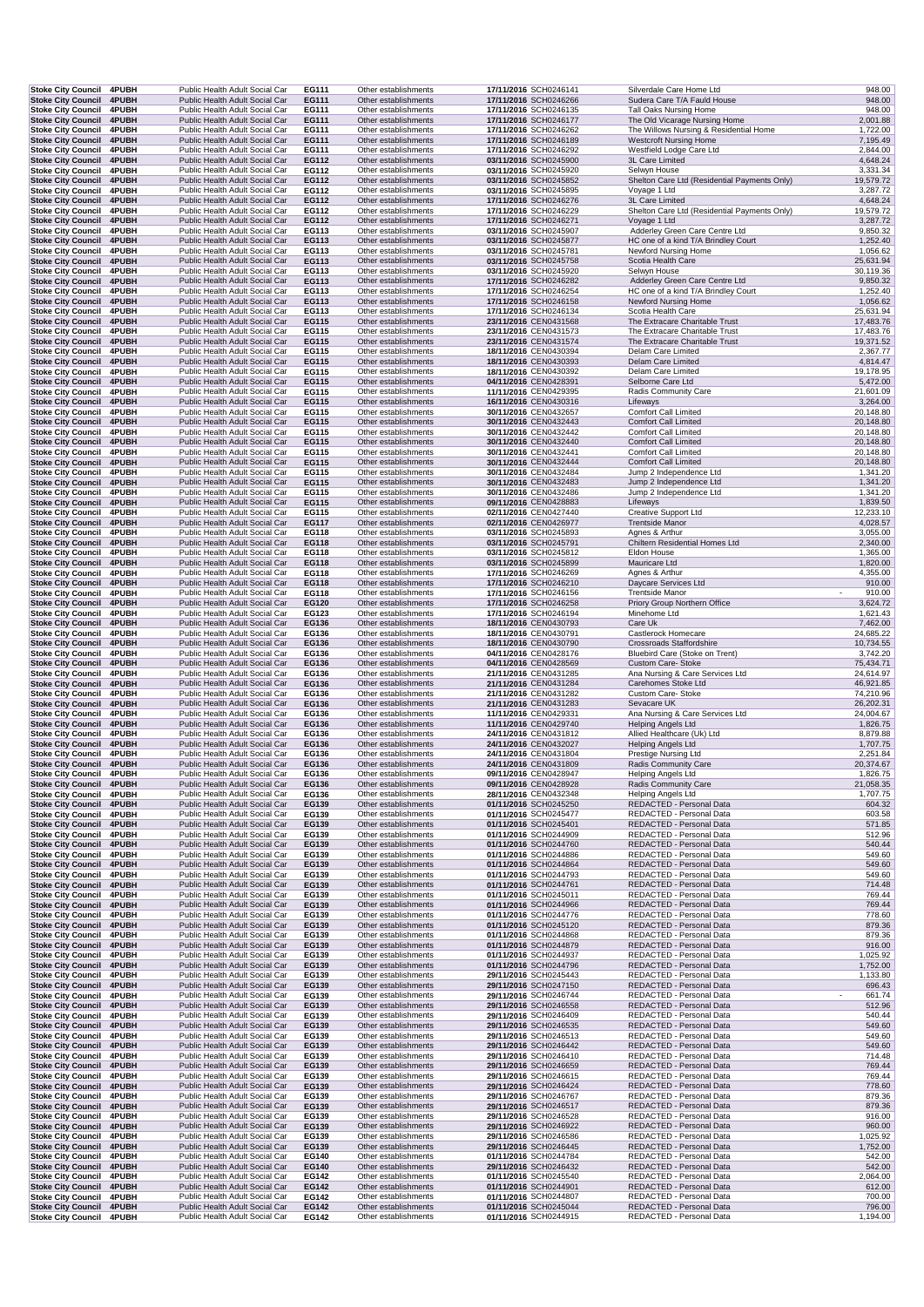| Stoke City Council 4PUBH                                     |                       | Public Health Adult Social Car                                   | EG142          | Other establishments                         | 01/11/2016 SCH0244770                          | REDACTED - Personal Data                                                             | 1,194.00                                       |
|--------------------------------------------------------------|-----------------------|------------------------------------------------------------------|----------------|----------------------------------------------|------------------------------------------------|--------------------------------------------------------------------------------------|------------------------------------------------|
| <b>Stoke City Council</b><br><b>Stoke City Council</b>       | 4PUBH<br>4PUBH        | Public Health Adult Social Car<br>Public Health Adult Social Car | EG142<br>EG142 | Other establishments<br>Other establishments | 01/11/2016 SCH0244789<br>01/11/2016 SCH0244974 | REDACTED - Personal Data<br>REDACTED - Personal Data                                 | 1,400.00<br>1,592.00                           |
| <b>Stoke City Council</b>                                    | 4PUBH                 | Public Health Adult Social Car                                   | EG142          | Other establishments                         | 29/11/2016 SCH0246440                          | REDACTED - Personal Data                                                             | 2,946.00                                       |
| Stoke City Council 4PUBH                                     |                       | Public Health Adult Social Car                                   | EG142          | Other establishments                         | 29/11/2016 SCH0246437                          | REDACTED - Personal Data                                                             | 700.00                                         |
| <b>Stoke City Council</b><br><b>Stoke City Council 4PUBH</b> | 4PUBH                 | Public Health Adult Social Car<br>Public Health Adult Social Car | EG142<br>EG142 | Other establishments<br>Other establishments | 29/11/2016 SCH0247015<br>29/11/2016 SCH0246481 | REDACTED - Personal Data<br>REDACTED - Personal Data                                 | 874.00<br>910.00                               |
| Stoke City Council 4PUBH                                     |                       | Public Health Adult Social Car                                   | EG143          | Other establishments                         | 04/11/2016 000005266241025                     | <b>BRITANNIA STAFFORD</b>                                                            | 591.66                                         |
| <b>Stoke City Council</b>                                    | 4PUBH                 | Public Health Adult Social Car                                   | EG143          | Other establishments                         | 04/11/2016 CEN0428242                          | North Staffordshire Combined Healthcare NHS Trust                                    | 459,687.00                                     |
| Stoke City Council 4PUBH<br>Stoke City Council 4PUBH         |                       | Public Health Adult Social Car<br>Public Health Adult Social Car | EG143<br>EG143 | Other establishments<br>Other establishments | 11/11/2016 CEN0429291<br>14/11/2016 CEN0429976 | Shelton Care Ltd T/A Richmond Care Group<br>Shelton Care Ltd T/A Richmond Care Group | 10,468.66<br>10,130.96                         |
| Stoke City Council 4PUBH                                     |                       | Public Health Adult Social Car                                   | EG143          | Other establishments                         | 14/11/2016 CEN0429864                          | Voyage Limited                                                                       | 5,844.96                                       |
| <b>Stoke City Council 4PUBH</b>                              |                       | Public Health Adult Social Car                                   | EG143          | Other establishments                         | 14/11/2016 CEN0429861                          | Voyage Limited                                                                       | 5,844.96                                       |
| <b>Stoke City Council</b><br><b>Stoke City Council</b>       | <b>4PUBH</b><br>4PUBH | Public Health Adult Social Car<br>Public Health Adult Social Car | EG143<br>EG143 | Other establishments<br>Other establishments | 14/11/2016 CEN0429862<br>14/11/2016 CEN0429865 | Voyage Limited<br>Voyage Limited                                                     | 5,844.96<br>5,844.96                           |
| <b>Stoke City Council</b>                                    | <b>4PUBH</b>          | Public Health Adult Social Car                                   | EG143          | Other establishments                         | 14/11/2016 CEN0429867                          | Voyage Limited                                                                       | 5,844.96                                       |
| <b>Stoke City Council</b>                                    | <b>4PUBH</b>          | Public Health Adult Social Car                                   | EG143          | Other establishments                         | 14/11/2016 CEN0429868                          | Voyage Limited                                                                       | 5,844.96                                       |
| Stoke City Council 4PUBH                                     |                       | Public Health Adult Social Car<br>Public Health Adult Social Car | EG143          | Other establishments<br>Other establishments | 14/11/2016 CEN0429869                          | Voyage Limited                                                                       | 5,844.96<br>5,844.96                           |
| <b>Stoke City Council 4PUBH</b><br>Stoke City Council 4PUBH  |                       | Public Health Adult Social Car                                   | EG143<br>EG143 | Other establishments                         | 14/11/2016 CEN0429870<br>14/11/2016 CEN0429871 | Voyage Limited<br>Voyage Limited                                                     | 5,844.96                                       |
| Stoke City Council 4PUBH                                     |                       | Public Health Adult Social Car                                   | EG143          | Other establishments                         | 14/11/2016 CEN0429873                          | Voyage Limited                                                                       | 5,844.96                                       |
| <b>Stoke City Council</b><br>Stoke City Council 4PUBH        | 4PUBH                 | Public Health Adult Social Car<br>Public Health Adult Social Car | EG143<br>EG143 | Other establishments<br>Other establishments | 14/11/2016 CEN0429874<br>14/11/2016 CEN0429875 | Voyage Limited<br>Voyage Limited                                                     | 5,844.96<br>5,844.96                           |
| Stoke City Council 4PUBH                                     |                       | Public Health Adult Social Car                                   | EG143          | Other establishments                         | 14/11/2016 CEN0429872                          | Voyage Limited                                                                       | 5,844.96                                       |
| Stoke City Council 4PUBH                                     |                       | Public Health Adult Social Car                                   | EG143          | Other establishments                         | 14/11/2016 CEN0430003                          | Voyage Limited                                                                       | 7,918.36                                       |
| <b>Stoke City Council</b><br><b>Stoke City Council</b>       | 4PUBH<br>4PUBH        | Public Health Adult Social Car<br>Public Health Adult Social Car | EG143<br>EG143 | Other establishments<br>Other establishments | 14/11/2016 CEN0429860<br>14/11/2016 CEN0430004 | Voyage Limited                                                                       | 8,349.94                                       |
| <b>Stoke City Council</b>                                    | 4PUBH                 | Public Health Adult Social Car                                   | EG143          | Other establishments                         | 14/11/2016 CEN0430007                          | Voyage Limited<br>Voyage Limited                                                     | 50,287.32<br>50,287.32                         |
| <b>Stoke City Council</b>                                    | 4PUBH                 | Public Health Adult Social Car                                   | EG143          | Other establishments                         | 14/11/2016 CEN0430005                          | Voyage Limited                                                                       | 56,781.72                                      |
| Stoke City Council 4PUBH<br>Stoke City Council 4PUBH         |                       | Public Health Adult Social Car<br>Public Health Adult Social Car | EG143          | Other establishments                         | 14/11/2016 CEN0430006                          | Voyage Limited                                                                       | 56,781.72                                      |
| Stoke City Council 4PUBH                                     |                       | Public Health Adult Social Car                                   | EG143<br>EG143 | Other establishments<br>Other establishments | 14/11/2016 CEN0430008<br>14/11/2016 CEN0429985 | Voyage Limited<br>Voyage Limited                                                     | 88,458.88<br>88,458.88                         |
| Stoke City Council 4PUBH                                     |                       | Public Health Adult Social Car                                   | EG143          | Other establishments                         | 09/11/2016 ACE0015034                          | NHS Highland                                                                         | 1,927.00                                       |
| <b>Stoke City Council</b>                                    | 4PUBH                 | Public Health Adult Social Car                                   | EG143          | Other establishments                         | 02/11/2016 CEN0427894                          | A & F Developments                                                                   | 556.00                                         |
| <b>Stoke City Council 4PUBH</b><br>Stoke City Council 4PUBH  |                       | Public Health Adult Social Car<br>Public Health Adult Social Car | EG143<br>EG143 | Other establishments<br>Other establishments | 07/11/2016 CEN0428690<br>07/11/2016 CEN0428693 | Voyage Limited<br>Voyage Limited                                                     | 50,287.32<br>56,781.72                         |
| Stoke City Council 4PUBH                                     |                       | Public Health Adult Social Car                                   | EG143          | Other establishments                         | 07/11/2016 CEN0428695                          | Voyage Limited                                                                       | 88,458.88                                      |
| Stoke City Council 4PUBH                                     |                       | Public Health Adult Social Car<br>Public Health Adult Social Car | eg173          | Other establishments<br>Other establishments | 18/11/2016 CEN0430781                          | Shelton Care Ltd T/A Richmond Care Group<br>Shelton Care Ltd T/A Richmond Care Group | 832.80                                         |
| Stoke City Council 4PUBH<br><b>Stoke City Council</b>        | 4PUBH                 | Public Health Adult Social Car                                   | eg173<br>eg173 | Other establishments                         | 18/11/2016 CEN0430780<br>18/11/2016 CEN0430528 | Shelton Care Ltd T/A Richmond Care Group                                             | 1,047.00<br>1,140.00                           |
| <b>Stoke City Council</b>                                    | 4PUBH                 | Public Health Adult Social Car                                   | eg173          | Other establishments                         | 18/11/2016 CEN0430808                          | Shelton Care Ltd T/A Richmond Care Group                                             | 1,300.00                                       |
| Stoke City Council 4PUBH<br>Stoke City Council 4PUBH         |                       | Public Health Adult Social Car<br>Public Health Adult Social Car | eg173          | Other establishments<br>Other establishments | 18/11/2016 CEN0430526                          | Shelton Care Ltd T/A Richmond Care Group                                             | 1,536.00<br>1,920.00                           |
| Stoke City Council 4PUBH                                     |                       | Public Health Adult Social Car                                   | eg173<br>eg173 | Other establishments                         | 18/11/2016 CEN0430527<br>18/11/2016 CEN0430524 | Shelton Care Ltd T/A Richmond Care Group<br>Shelton Care Ltd T/A Richmond Care Group | 1,950.00                                       |
| Stoke City Council 4PUBH                                     |                       | Public Health Adult Social Car                                   | eg173          | Other establishments                         | 18/11/2016 CEN0430789                          | Shelton Care Ltd T/A Richmond Care Group                                             | 2,120.00                                       |
| Stoke City Council 4PUBH                                     |                       | Public Health Adult Social Car                                   | eg173          | Other establishments                         | 18/11/2016 CEN0430531                          | Shelton Care Ltd T/A Richmond Care Group                                             | 2,120.00                                       |
| Stoke City Council 4PUBH<br>Stoke City Council 4PUBH         |                       | Public Health Adult Social Car<br>Public Health Adult Social Car | eg173<br>eg173 | Other establishments<br>Other establishments | 18/11/2016 CEN0430525<br>18/11/2016 CEN0430523 | Shelton Care Ltd T/A Richmond Care Group<br>Shelton Care Ltd T/A Richmond Care Group | 2,496.00<br>2,899.00                           |
| Stoke City Council 4PUBH                                     |                       | Public Health Adult Social Car                                   | eg173          | Other establishments                         | 18/11/2016 CEN0430778                          | Shelton Care Ltd T/A Richmond Care Group                                             | 2,997.00                                       |
| <b>Stoke City Council</b>                                    | 4PUBH                 | Public Health Adult Social Car                                   | eg173          | Other establishments                         | 18/11/2016 CEN0430798                          | Shelton Care Ltd T/A Richmond Care Group                                             | 3,141.00                                       |
| <b>Stoke City Council</b><br><b>Stoke City Council</b>       | 4PUBH<br><b>4PUBH</b> | Public Health Adult Social Car<br>Public Health Adult Social Car | eg173<br>eg173 | Other establishments<br>Other establishments | 18/11/2016 CEN0430521<br>14/11/2016 CEN0430027 | Shelton Care Ltd T/A Richmond Care Group<br>Trinity Skills For Life Ltd              | 3,600.00<br>600.00                             |
| <b>Stoke City Council</b>                                    | 4PUBH                 | Public Health Adult Social Car                                   | eg173          | Other establishments                         | 14/11/2016 CEN0430017                          | Trinity Skills For Life Ltd                                                          | 1,600.00                                       |
| Stoke City Council 4PUBH                                     |                       | Public Health Adult Social Car                                   | eg173          | Other establishments                         | 14/11/2016 CEN0430026                          | Trinity Skills For Life Ltd                                                          | 1,648.00                                       |
| Stoke City Council 4PUBH                                     |                       | Public Health Adult Social Car                                   | eg173          | Other establishments                         | 24/11/2016 CEN0430304                          | Allendale Specialist Day Care Centre Limited                                         | 1,700.00                                       |
|                                                              |                       |                                                                  |                |                                              |                                                |                                                                                      | ٠                                              |
| Stoke City Council 4PUBH<br>Stoke City Council 4PUBH         |                       | Public Health Adult Social Car<br>Public Health Adult Social Car | eg173<br>eg173 | Other establishments<br>Other establishments | 07/11/2016 CEN0427128<br>03/11/2016 SCH0245928 | Voyage Limited<br>Approach                                                           | 4,260.00<br>455.24<br>$\overline{\phantom{a}}$ |
| Stoke City Council 4PUBH                                     |                       | Public Health Adult Social Car                                   | eg173          | Other establishments                         | 03/11/2016 SCH0245930                          | Carehomes Stoke Ltd                                                                  | 541.45                                         |
| <b>Stoke City Council</b>                                    | 4PUBH                 | Public Health Adult Social Car                                   | eg173          | Other establishments                         | 03/11/2016 SCH0245932                          | Crossroads Staffordshire                                                             | 2,107.00                                       |
| Stoke City Council 4PUBH<br>Stoke City Council 4PUBH         |                       | Public Health Adult Social Car<br>Public Health Adult Social Car | eg173          | Other establishments<br>Other establishments | 03/11/2016 SCH0245926<br>03/11/2016 SCH0245927 | Northwood Day Care Centre<br>The Grocott Centre Limited                              | 1,200.00<br>11,816.25                          |
| <b>Stoke City Council</b>                                    | 4PUBH                 | Public Health Adult Social Car                                   | eg173<br>eg173 | Other establishments                         | 10/11/2016 SCH0246027                          | Freespirits Day Care Ltd                                                             | 1,736.00                                       |
| <b>Stoke City Council 4PUBH</b>                              |                       | Public Health Adult Social Car                                   | EG189          | Other establishments                         | 01/11/2016 SCH0245411                          | REDACTED - Personal Data                                                             | 3,422.58                                       |
| <b>Stoke City Council</b><br><b>Stoke City Council</b>       | 4PUBH<br>4PUBH        | Public Health Adult Social Car<br>Public Health Adult Social Car | EG189<br>EG189 | Other establishments<br>Other establishments | 01/11/2016 SCH0245561<br>01/11/2016 SCH0245292 | REDACTED - Personal Data<br>REDACTED - Personal Data                                 | 2,344.00<br>880.88                             |
| <b>Stoke City Council</b>                                    | 4PUBH                 | Public Health Adult Social Car                                   | EG189          | Other establishments                         | 01/11/2016 SCH0245563                          | REDACTED - Personal Data                                                             | 1,321.40                                       |
| <b>Stoke City Council</b>                                    | 4PUBH                 | Public Health Adult Social Car                                   | EG189          | Other establishments                         | 01/11/2016 SCH0245566                          | REDACTED - Personal Data                                                             | 2,016.00                                       |
| Stoke City Council 4PUBH<br>Stoke City Council 4PUBH         |                       | Public Health Adult Social Car<br>Public Health Adult Social Car | EG189<br>EG189 | Other establishments<br>Other establishments | 01/11/2016 SCH0245572<br>01/11/2016 SCH0245250 | REDACTED - Personal Data<br>REDACTED - Personal Data                                 | 5,516.79<br>604.32                             |
| Stoke City Council 4PUBH                                     |                       | Public Health Adult Social Car                                   | EG189          | Other establishments                         | 01/11/2016 SCH0245477                          | REDACTED - Personal Data                                                             | 603.58                                         |
| Stoke City Council 4PUBH                                     |                       | Public Health Adult Social Car                                   | EG189          | Other establishments                         | 01/11/2016 SCH0245401                          | REDACTED - Personal Data                                                             | 571.85                                         |
| Stoke City Council 4PUBH                                     | 4PUBH                 | Public Health Adult Social Car                                   | EG189          | Other establishments                         | 01/11/2016 SCH0245487                          | REDACTED - Personal Data                                                             | 1,224.00                                       |
| <b>Stoke City Council</b><br><b>Stoke City Council</b>       | 4PUBH                 | Public Health Adult Social Car<br>Public Health Adult Social Car | EG189<br>EG189 | Other establishments<br>Other establishments | 01/11/2016 SCH0245567<br>01/11/2016 SCH0245332 | REDACTED - Personal Data<br>REDACTED - Personal Data                                 | 1,512.26<br>2,271.68                           |
| Stoke City Council 4PUBH                                     |                       | Public Health Adult Social Car                                   | EG189          | Other establishments                         | 01/11/2016 SCH0245530                          | REDACTED - Personal Data                                                             | 511.74                                         |
| Stoke City Council 4PUBH<br>Stoke City Council 4PUBH         |                       | Public Health Adult Social Car<br>Public Health Adult Social Car | EG189<br>EG189 | Other establishments<br>Other establishments | 01/11/2016 SCH0245361<br>01/11/2016 SCH0244986 | REDACTED - Personal Data<br>REDACTED - Personal Data                                 | 512.00<br>512.96                               |
| <b>Stoke City Council</b>                                    | 4PUBH                 | Public Health Adult Social Car                                   | EG189          | Other establishments                         | 01/11/2016 SCH0244833                          | REDACTED - Personal Data                                                             | 512.96                                         |
| Stoke City Council 4PUBH                                     |                       | Public Health Adult Social Car                                   | EG189          | Other establishments                         | 01/11/2016 SCH0245352                          | REDACTED - Personal Data                                                             | 512.96                                         |
| Stoke City Council 4PUBH<br>Stoke City Council 4PUBH         |                       | Public Health Adult Social Car<br>Public Health Adult Social Car | EG189<br>EG189 | Other establishments<br>Other establishments | 01/11/2016 SCH0245145<br>01/11/2016 SCH0245087 | REDACTED - Personal Data<br>REDACTED - Personal Data                                 | 512.96<br>513.68                               |
| Stoke City Council 4PUBH                                     |                       | Public Health Adult Social Car                                   | EG189          | Other establishments                         | 01/11/2016 SCH0245157                          | REDACTED - Personal Data                                                             | 513.92                                         |
| Stoke City Council 4PUBH                                     |                       | Public Health Adult Social Car                                   | EG189          | Other establishments                         | 01/11/2016 SCH0244765                          | REDACTED - Personal Data                                                             | 2,229.68                                       |
| Stoke City Council 4PUBH<br>Stoke City Council 4PUBH         |                       | Public Health Adult Social Car<br>Public Health Adult Social Car | EG189<br>EG189 | Other establishments<br>Other establishments | 01/11/2016 SCH0245244<br>01/11/2016 SCH0245163 | REDACTED - Personal Data<br>REDACTED - Personal Data                                 | 519.12<br>520.00                               |
| Stoke City Council 4PUBH                                     |                       | Public Health Adult Social Car                                   | EG189          | Other establishments                         | 01/11/2016 SCH0245058                          | REDACTED - Personal Data                                                             | 532.84                                         |
| Stoke City Council 4PUBH                                     |                       | Public Health Adult Social Car                                   | EG189          | Other establishments                         | 01/11/2016 SCH0245488                          | REDACTED - Personal Data                                                             | 535.52                                         |
| Stoke City Council 4PUBH<br>Stoke City Council 4PUBH         |                       | Public Health Adult Social Car<br>Public Health Adult Social Car | EG189<br>EG189 | Other establishments<br>Other establishments | 01/11/2016 SCH0245103<br>01/11/2016 SCH0245532 | REDACTED - Personal Data<br>REDACTED - Personal Data                                 | 535.68<br>540.00                               |
| <b>Stoke City Council</b>                                    | 4PUBH                 | Public Health Adult Social Car                                   | EG189          | Other establishments                         | 01/11/2016 SCH0244848                          | REDACTED - Personal Data                                                             | 549.60                                         |
| <b>Stoke City Council</b>                                    | <b>4PUBH</b>          | Public Health Adult Social Car                                   | EG189          | Other establishments                         | 01/11/2016 SCH0245215                          | REDACTED - Personal Data                                                             | 549.60                                         |
| Stoke City Council 4PUBH<br>Stoke City Council 4PUBH         |                       | Public Health Adult Social Car<br>Public Health Adult Social Car | EG189<br>EG189 | Other establishments<br>Other establishments | 01/11/2016 SCH0245192<br>01/11/2016 SCH0245465 | REDACTED - Personal Data<br>REDACTED - Personal Data                                 | 549.60<br>553.08                               |
| Stoke City Council 4PUBH                                     |                       | Public Health Adult Social Car                                   | EG189          | Other establishments                         | 01/11/2016 SCH0245542                          | REDACTED - Personal Data                                                             | 555.56                                         |
| Stoke City Council 4PUBH                                     |                       | Public Health Adult Social Car                                   | EG189          | Other establishments                         | 01/11/2016 SCH0245435                          | REDACTED - Personal Data                                                             | 560.00                                         |
| Stoke City Council 4PUBH<br>Stoke City Council 4PUBH         |                       | Public Health Adult Social Car<br>Public Health Adult Social Car | EG189<br>EG189 | Other establishments<br>Other establishments | 01/11/2016 SCH0245365<br>01/11/2016 SCH0245322 | REDACTED - Personal Data<br>REDACTED - Personal Data                                 | 560.00<br>560.00                               |
| Stoke City Council 4PUBH                                     |                       | Public Health Adult Social Car                                   | EG189          | Other establishments                         | 01/11/2016 SCH0244856                          | REDACTED - Personal Data                                                             | 567.92                                         |
| Stoke City Council 4PUBH                                     |                       | Public Health Adult Social Car                                   | EG189          | Other establishments                         | 01/11/2016 SCH0245135                          | REDACTED - Personal Data                                                             | 577.00                                         |
| <b>Stoke City Council</b><br>Stoke City Council 4PUBH        | <b>4PUBH</b>          | Public Health Adult Social Car<br>Public Health Adult Social Car | EG189<br>EG189 | Other establishments<br>Other establishments | 01/11/2016 SCH0245392<br>01/11/2016 SCH0245168 | REDACTED - Personal Data<br>REDACTED - Personal Data                                 | 577.08<br>579.84                               |
| Stoke City Council 4PUBH                                     |                       | Public Health Adult Social Car                                   | EG189          | Other establishments                         | 01/11/2016 SCH0245271                          | REDACTED - Personal Data                                                             | 586.24                                         |
| <b>Stoke City Council</b>                                    | 4PUBH                 | Public Health Adult Social Car                                   | EG189          | Other establishments                         | 01/11/2016 SCH0245481                          | REDACTED - Personal Data                                                             | 586.24                                         |
| Stoke City Council 4PUBH<br>Stoke City Council 4PUBH         |                       | Public Health Adult Social Car<br>Public Health Adult Social Car | EG189<br>EG189 | Other establishments<br>Other establishments | 01/11/2016 SCH0245264<br>01/11/2016 SCH0245362 | REDACTED - Personal Data<br>REDACTED - Personal Data                                 | 586.24<br>586.24                               |
| Stoke City Council 4PUBH                                     |                       | Public Health Adult Social Car                                   | EG189          | Other establishments                         | 01/11/2016 SCH0245495                          | REDACTED - Personal Data                                                             | 588.92                                         |
| Stoke City Council 4PUBH                                     |                       | Public Health Adult Social Car                                   | EG189          | Other establishments                         | 01/11/2016 SCH0245042                          | REDACTED - Personal Data                                                             | 596.96                                         |
| Stoke City Council 4PUBH<br>Stoke City Council 4PUBH         |                       | Public Health Adult Social Car<br>Public Health Adult Social Car | EG189<br>EG189 | Other establishments<br>Other establishments | 01/11/2016 SCH0245456<br>01/11/2016 SCH0245266 | REDACTED - Personal Data<br>REDACTED - Personal Data                                 | 596.96<br>600.00                               |
| Stoke City Council 4PUBH                                     |                       | Public Health Adult Social Car                                   | EG189          | Other establishments                         | 01/11/2016 SCH0245125                          | REDACTED - Personal Data                                                             | 600.00                                         |
| Stoke City Council 4PUBH<br>Stoke City Council 4PUBH         |                       | Public Health Adult Social Car<br>Public Health Adult Social Car | EG189<br>EG189 | Other establishments<br>Other establishments | 01/11/2016 SCH0245099<br>01/11/2016 SCH0245479 | REDACTED - Personal Data<br>REDACTED - Personal Data                                 | 2,658.60<br>604.56                             |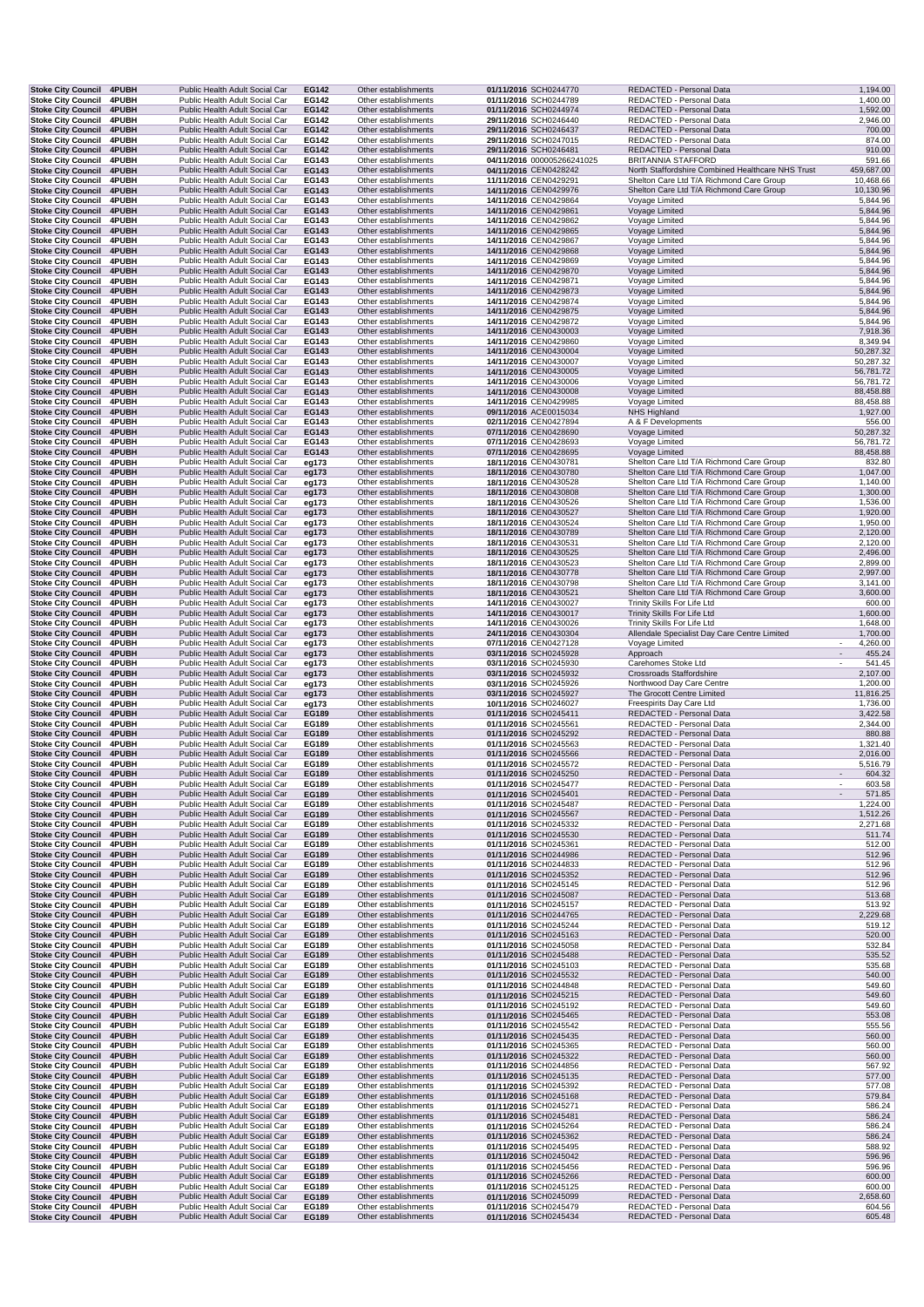| Stoke City Council 4PUBH                                     |                       | Public Health Adult Social Car                                   |  | EG189                 | Other establishments                         | 01/11/2016 SCH0245501                          | REDACTED - Personal Data                             | 605.60             |
|--------------------------------------------------------------|-----------------------|------------------------------------------------------------------|--|-----------------------|----------------------------------------------|------------------------------------------------|------------------------------------------------------|--------------------|
| <b>Stoke City Council</b><br><b>Stoke City Council</b>       | 4PUBH<br>4PUBH        | Public Health Adult Social Car<br>Public Health Adult Social Car |  | EG189<br>EG189        | Other establishments<br>Other establishments | 01/11/2016 SCH0244947<br>01/11/2016 SCH0245205 | REDACTED - Personal Data<br>REDACTED - Personal Data | 607.68<br>607.68   |
| <b>Stoke City Council</b>                                    | 4PUBH                 | Public Health Adult Social Car                                   |  | EG189                 | Other establishments                         | 01/11/2016 SCH0244901                          | REDACTED - Personal Data                             | 870.00             |
| <b>Stoke City Council</b>                                    | <b>4PUBH</b>          | Public Health Adult Social Car                                   |  | EG189                 | Other establishments                         | 01/11/2016 SCH0245544                          | REDACTED - Personal Data                             | 612.00             |
| Stoke City Council 4PUBH<br>Stoke City Council 4PUBH         |                       | Public Health Adult Social Car<br>Public Health Adult Social Car |  | EG189<br>EG189        | Other establishments<br>Other establishments | 01/11/2016 SCH0245510<br>01/11/2016 SCH0245185 | REDACTED - Personal Data<br>REDACTED - Personal Data | 613.72<br>613.72   |
| Stoke City Council 4PUBH                                     |                       | Public Health Adult Social Car                                   |  | EG189                 | Other establishments                         | 01/11/2016 SCH0245441                          | REDACTED - Personal Data                             | 622.40             |
| <b>Stoke City Council</b>                                    | 4PUBH                 | Public Health Adult Social Car                                   |  | EG189                 | Other establishments                         | 01/11/2016 SCH0245246                          | REDACTED - Personal Data                             | 624.00             |
| Stoke City Council 4PUBH<br>Stoke City Council 4PUBH         |                       | Public Health Adult Social Car<br>Public Health Adult Social Car |  | EG189<br>EG189        | Other establishments<br>Other establishments | 01/11/2016 SCH0245314<br>01/11/2016 SCH0245492 | REDACTED - Personal Data<br>REDACTED - Personal Data | 624.00<br>624.32   |
| <b>Stoke City Council 4PUBH</b>                              |                       | Public Health Adult Social Car                                   |  | EG189                 | Other establishments                         | 01/11/2016 SCH0245017                          | REDACTED - Personal Data                             | 628.32             |
| Stoke City Council 4PUBH                                     |                       | Public Health Adult Social Car                                   |  | EG189                 | Other establishments                         | 01/11/2016 SCH0245533                          | REDACTED - Personal Data                             | 641.20             |
| <b>Stoke City Council 4PUBH</b>                              |                       | Public Health Adult Social Car<br>Public Health Adult Social Car |  | EG189                 | Other establishments<br>Other establishments | 01/11/2016 SCH0244994                          | REDACTED - Personal Data<br>REDACTED - Personal Data | 641.20<br>644.32   |
| <b>Stoke City Council</b><br><b>Stoke City Council</b>       | 4PUBH<br><b>4PUBH</b> | Public Health Adult Social Car                                   |  | EG189<br>EG189        | Other establishments                         | 01/11/2016 SCH0244971<br>01/11/2016 SCH0245463 | REDACTED - Personal Data                             | 648.88             |
| Stoke City Council 4PUBH                                     |                       | Public Health Adult Social Car                                   |  | EG189                 | Other establishments                         | 01/11/2016 SCH0245446                          | REDACTED - Personal Data                             | 659.52             |
| Stoke City Council 4PUBH                                     |                       | Public Health Adult Social Car                                   |  | <b>EG189</b>          | Other establishments                         | 01/11/2016 SCH0244781                          | REDACTED - Personal Data                             | 659.52             |
| Stoke City Council 4PUBH<br>Stoke City Council 4PUBH         |                       | Public Health Adult Social Car<br>Public Health Adult Social Car |  | EG189<br>EG189        | Other establishments<br>Other establishments | 01/11/2016 SCH0245237<br>01/11/2016 SCH0245517 | REDACTED - Personal Data<br>REDACTED - Personal Data | 659.52<br>660.00   |
| Stoke City Council 4PUBH                                     |                       | Public Health Adult Social Car                                   |  | EG189                 | Other establishments                         | 01/11/2016 SCH0245375                          | REDACTED - Personal Data                             | 661.48             |
| Stoke City Council 4PUBH                                     |                       | Public Health Adult Social Car                                   |  | EG189                 | Other establishments                         | 01/11/2016 SCH0245459                          | REDACTED - Personal Data                             | 661.52             |
| Stoke City Council 4PUBH<br>Stoke City Council 4PUBH         |                       | Public Health Adult Social Car<br>Public Health Adult Social Car |  | EG189<br>EG189        | Other establishments<br>Other establishments | 01/11/2016 SCH0245311<br>01/11/2016 SCH0245470 | REDACTED - Personal Data<br>REDACTED - Personal Data | 669.48<br>680.00   |
| Stoke City Council 4PUBH                                     |                       | Public Health Adult Social Car                                   |  | EG189                 | Other establishments                         | 01/11/2016 SCH0245519                          | REDACTED - Personal Data                             | 680.00             |
| Stoke City Council 4PUBH                                     |                       | Public Health Adult Social Car                                   |  | EG189                 | Other establishments                         | 01/11/2016 SCH0245324                          | REDACTED - Personal Data                             | 682.24             |
| <b>Stoke City Council</b><br><b>Stoke City Council</b>       | 4PUBH<br>4PUBH        | Public Health Adult Social Car<br>Public Health Adult Social Car |  | EG189<br>EG189        | Other establishments<br>Other establishments | 01/11/2016 SCH0244877<br>01/11/2016 SCH0245415 | REDACTED - Personal Data<br>REDACTED - Personal Data | 687.00<br>693.00   |
| Stoke City Council 4PUBH                                     |                       | Public Health Adult Social Car                                   |  | EG189                 | Other establishments                         | 01/11/2016 SCH0244774                          | REDACTED - Personal Data                             | 696.00             |
| Stoke City Council 4PUBH                                     |                       | Public Health Adult Social Car                                   |  | EG189                 | Other establishments                         | 01/11/2016 SCH0244914                          | REDACTED - Personal Data                             | 696.00             |
| Stoke City Council 4PUBH<br>Stoke City Council 4PUBH         |                       | Public Health Adult Social Car<br>Public Health Adult Social Car |  | EG189<br>EG189        | Other establishments<br>Other establishments | 01/11/2016 SCH0245240<br>01/11/2016 SCH0244913 | REDACTED - Personal Data<br>REDACTED - Personal Data | 696.16<br>2,444.32 |
| Stoke City Council 4PUBH                                     |                       | Public Health Adult Social Car                                   |  | EG189                 | Other establishments                         | 01/11/2016 SCH0245514                          | REDACTED - Personal Data                             | 700.08             |
| <b>Stoke City Council</b>                                    | 4PUBH                 | Public Health Adult Social Car                                   |  | EG189                 | Other establishments                         | 01/11/2016 SCH0245154                          | REDACTED - Personal Data                             | 709.12             |
| Stoke City Council 4PUBH<br>Stoke City Council 4PUBH         |                       | Public Health Adult Social Car<br>Public Health Adult Social Car |  | EG189<br><b>EG189</b> | Other establishments<br>Other establishments | 01/11/2016 SCH0244771<br>01/11/2016 SCH0245061 | REDACTED - Personal Data<br>REDACTED - Personal Data | 714.00<br>715.60   |
| Stoke City Council 4PUBH                                     |                       | Public Health Adult Social Car                                   |  | EG189                 | Other establishments                         | 01/11/2016 SCH0245313                          | REDACTED - Personal Data                             | 717.09             |
| <b>Stoke City Council 4PUBH</b>                              |                       | Public Health Adult Social Car                                   |  | EG189                 | Other establishments                         | 01/11/2016 SCH0245368                          | REDACTED - Personal Data                             | 720.00             |
| Stoke City Council 4PUBH<br><b>Stoke City Council</b>        | 4PUBH                 | Public Health Adult Social Car<br>Public Health Adult Social Car |  | EG189<br>EG189        | Other establishments<br>Other establishments | 01/11/2016 SCH0245452<br>01/11/2016 SCH0245382 | REDACTED - Personal Data<br>REDACTED - Personal Data | 723.96<br>724.00   |
| <b>Stoke City Council</b>                                    | 4PUBH                 | Public Health Adult Social Car                                   |  | EG189                 | Other establishments                         | 01/11/2016 SCH0245371                          | REDACTED - Personal Data                             | 732.80             |
| <b>Stoke City Council</b>                                    | 4PUBH                 | Public Health Adult Social Car                                   |  | EG189                 | Other establishments                         | 01/11/2016 SCH0244982                          | REDACTED - Personal Data                             | ,959.04            |
| <b>Stoke City Council</b><br><b>Stoke City Council 4PUBH</b> | <b>4PUBH</b>          | Public Health Adult Social Car<br>Public Health Adult Social Car |  | EG189<br>EG189        | Other establishments<br>Other establishments | 01/11/2016 SCH0245527<br>01/11/2016 SCH0245053 | REDACTED - Personal Data<br>REDACTED - Personal Data | 732.80<br>735.00   |
| Stoke City Council 4PUBH                                     |                       | Public Health Adult Social Car                                   |  | EG189                 | Other establishments                         | 01/11/2016 SCH0245414                          | REDACTED - Personal Data                             | 735.00             |
| Stoke City Council 4PUBH                                     |                       | Public Health Adult Social Car                                   |  | EG189                 | Other establishments                         | 01/11/2016 SCH0245473                          | REDACTED - Personal Data                             | 740.00             |
| Stoke City Council 4PUBH<br><b>Stoke City Council</b>        | 4PUBH                 | Public Health Adult Social Car<br>Public Health Adult Social Car |  | EG189<br>EG189        | Other establishments<br>Other establishments | 01/11/2016 SCH0245102<br>01/11/2016 SCH0244925 | REDACTED - Personal Data<br>REDACTED - Personal Data | 746.08<br>748.96   |
| Stoke City Council 4PUBH                                     |                       | Public Health Adult Social Car                                   |  | EG189                 | Other establishments                         | 01/11/2016 SCH0245132                          | REDACTED - Personal Data                             | 750.00             |
| <b>Stoke City Council 4PUBH</b>                              |                       | Public Health Adult Social Car                                   |  | EG189                 | Other establishments                         | 01/11/2016 SCH0245475                          | REDACTED - Personal Data                             | 751.12             |
| <b>Stoke City Council</b><br><b>Stoke City Council</b>       | 4PUBH<br>4PUBH        | Public Health Adult Social Car<br>Public Health Adult Social Car |  | EG189<br>EG189        | Other establishments<br>Other establishments | 01/11/2016 SCH0245249<br>01/11/2016 SCH0244890 | REDACTED - Personal Data<br>REDACTED - Personal Data | 755.30<br>756.00   |
| <b>Stoke City Council</b>                                    | 4PUBH                 | Public Health Adult Social Car                                   |  | EG189                 | Other establishments                         | 01/11/2016 SCH0245193                          | REDACTED - Personal Data                             | 756.48             |
| <b>Stoke City Council</b>                                    | 4PUBH                 | Public Health Adult Social Car                                   |  | EG189                 | Other establishments                         | 01/11/2016 SCH0245210                          | REDACTED - Personal Data                             | 765.00             |
| Stoke City Council 4PUBH<br><b>Stoke City Council 4PUBH</b>  |                       | Public Health Adult Social Car<br>Public Health Adult Social Car |  | EG189<br>EG189        | Other establishments<br>Other establishments | 01/11/2016 SCH0245272<br>01/11/2016 SCH0245512 | REDACTED - Personal Data<br>REDACTED - Personal Data | 765.28<br>768.80   |
| Stoke City Council 4PUBH                                     |                       | Public Health Adult Social Car                                   |  | EG189                 | Other establishments                         | 01/11/2016 SCH0245202                          | REDACTED - Personal Data                             | 769.44             |
| Stoke City Council 4PUBH                                     |                       | Public Health Adult Social Car                                   |  | EG189                 | Other establishments                         | 01/11/2016 SCH0245162                          | REDACTED - Personal Data                             | 769.44             |
| <b>Stoke City Council</b><br><b>Stoke City Council 4PUBH</b> | 4PUBH                 | Public Health Adult Social Car<br>Public Health Adult Social Car |  | EG189<br>EG189        | Other establishments<br>Other establishments | 01/11/2016 SCH0245170<br>01/11/2016 SCH0245377 | REDACTED - Personal Data<br>REDACTED - Personal Data | 773.00<br>780.00   |
| Stoke City Council 4PUBH                                     |                       | Public Health Adult Social Car                                   |  | EG189                 | Other establishments                         | 01/11/2016 SCH0245359                          | REDACTED - Personal Data                             | 780.00             |
| <b>Stoke City Council 4PUBH</b>                              |                       | Public Health Adult Social Car                                   |  | EG189                 | Other establishments                         | 01/11/2016 SCH0245360                          | REDACTED - Personal Data                             | 784.00             |
| Stoke City Council 4PUBH                                     |                       | Public Health Adult Social Car<br>Public Health Adult Social Car |  | EG189<br>EG189        | Other establishments<br>Other establishments | 01/11/2016 SCH0245555<br>01/11/2016 SCH0245131 | REDACTED - Personal Data<br>REDACTED - Personal Data | 786.06<br>790.72   |
| Stoke City Council 4PUBH<br><b>Stoke City Council</b>        | 4PUBH                 | Public Health Adult Social Car                                   |  | EG189                 | Other establishments                         | 01/11/2016 SCH0245044                          | REDACTED - Personal Data                             | 1,448.48           |
| <b>Stoke City Council</b>                                    | 4PUBH                 | Public Health Adult Social Car                                   |  | EG189                 | Other establishments                         | 01/11/2016 SCH0244801                          | REDACTED - Personal Data                             | 796.00             |
| Stoke City Council 4PUBH                                     |                       | Public Health Adult Social Car<br>Public Health Adult Social Car |  | EG189                 | Other establishments                         | 01/11/2016 SCH0245469                          | REDACTED - Personal Data<br>REDACTED - Personal Data | 800.00<br>803.60   |
| Stoke City Council 4PUBH<br>Stoke City Council 4PUBH         |                       | Public Health Adult Social Car                                   |  | EG189<br>EG189        | Other establishments<br>Other establishments | 01/11/2016 SCH0244893<br>01/11/2016 SCH0245255 | REDACTED - Personal Data                             | 806.08             |
| Stoke City Council 4PUBH                                     |                       | Public Health Adult Social Car                                   |  | EG189                 | Other establishments                         | 01/11/2016 SCH0245285                          | REDACTED - Personal Data                             | 806.08             |
| Stoke City Council 4PUBH                                     |                       | Public Health Adult Social Car                                   |  | EG189                 | Other establishments                         | 01/11/2016 SCH0244827                          | REDACTED - Personal Data                             | 806.08             |
| <b>Stoke City Council</b><br>Stoke City Council 4PUBH        | 4PUBH                 | Public Health Adult Social Car<br>Public Health Adult Social Car |  | EG189<br>EG189        | Other establishments<br>Other establishments | 01/11/2016 SCH0245139<br>01/11/2016 SCH0245451 | REDACTED - Personal Data<br>REDACTED - Personal Data | 806.08<br>807.52   |
| <b>Stoke City Council</b>                                    | 4PUBH                 | Public Health Adult Social Car                                   |  | EG189                 | Other establishments                         | 01/11/2016 SCH0245354                          | REDACTED - Personal Data                             | 812.00             |
| <b>Stoke City Council</b>                                    | 4PUBH                 | Public Health Adult Social Car<br>Public Health Adult Social Car |  | EG189                 | Other establishments                         | 01/11/2016 SCH0244889                          | REDACTED - Personal Data                             | 2,106.80           |
| Stoke City Council 4PUBH<br>Stoke City Council 4PUBH         |                       | Public Health Adult Social Car                                   |  | EG189<br>EG189        | Other establishments<br>Other establishments | 01/11/2016 SCH0245564<br>01/11/2016 SCH0245496 | REDACTED - Personal Data<br>REDACTED - Personal Data | 825.00<br>829.00   |
| <b>Stoke City Council</b>                                    | 4PUBH                 | Public Health Adult Social Car                                   |  | <b>EG189</b>          | Other establishments                         | 01/11/2016 SCH0245476                          | REDACTED - Personal Data                             | 829.88             |
| Stoke City Council 4PUBH                                     |                       | Public Health Adult Social Car                                   |  | EG189                 | Other establishments                         | 01/11/2016 SCH0245262                          | REDACTED - Personal Data                             | 832.00             |
| Stoke City Council 4PUBH<br>Stoke City Council 4PUBH         |                       | Public Health Adult Social Car<br>Public Health Adult Social Car |  | EG189<br>EG189        | Other establishments<br>Other establishments | 01/11/2016 SCH0244791<br>01/11/2016 SCH0245186 | REDACTED - Personal Data<br>REDACTED - Personal Data | 833.56<br>837.60   |
| Stoke City Council 4PUBH                                     |                       | Public Health Adult Social Car                                   |  | EG189                 | Other establishments                         | 01/11/2016 SCH0245484                          | REDACTED - Personal Data                             | 838.20             |
| Stoke City Council 4PUBH                                     |                       | Public Health Adult Social Car                                   |  | EG189                 | Other establishments                         | 01/11/2016 SCH0245343                          | REDACTED - Personal Data                             | 840.00             |
| Stoke City Council 4PUBH<br>Stoke City Council 4PUBH         |                       | Public Health Adult Social Car<br>Public Health Adult Social Car |  | EG189<br>EG189        | Other establishments<br>Other establishments | 01/11/2016 SCH0245381<br>01/11/2016 SCH0244854 | REDACTED - Personal Data<br>REDACTED - Personal Data | 842.72<br>2,417.68 |
| Stoke City Council 4PUBH                                     |                       | Public Health Adult Social Car                                   |  | EG189                 | Other establishments                         | 01/11/2016 SCH0245351                          | REDACTED - Personal Data                             | 855.84             |
| Stoke City Council 4PUBH                                     |                       | Public Health Adult Social Car                                   |  | EG189                 | Other establishments                         | 01/11/2016 SCH0245339                          | REDACTED - Personal Data                             | 857.60             |
| <b>Stoke City Council 4PUBH</b><br>Stoke City Council 4PUBH  |                       | Public Health Adult Social Car<br>Public Health Adult Social Car |  | EG189<br>EG189        | Other establishments<br>Other establishments | 01/11/2016 SCH0244878<br>01/11/2016 SCH0245009 | REDACTED - Personal Data<br>REDACTED - Personal Data | 861.04<br>862.60   |
| <b>Stoke City Council</b>                                    | 4PUBH                 | Public Health Adult Social Car                                   |  | EG189                 | Other establishments                         | 01/11/2016 SCH0245536                          | REDACTED - Personal Data                             | 865.20             |
| Stoke City Council 4PUBH                                     |                       | Public Health Adult Social Car                                   |  | EG189                 | Other establishments                         | 01/11/2016 SCH0245133                          | REDACTED - Personal Data                             | 878.96             |
| Stoke City Council 4PUBH<br>Stoke City Council 4PUBH         |                       | Public Health Adult Social Car<br>Public Health Adult Social Car |  | <b>EG189</b><br>EG189 | Other establishments<br>Other establishments | 01/11/2016 SCH0245395<br>01/11/2016 SCH0245529 | REDACTED - Personal Data<br>REDACTED - Personal Data | 879.36<br>879.36   |
| Stoke City Council 4PUBH                                     |                       | Public Health Adult Social Car                                   |  | EG189                 | Other establishments                         | 01/11/2016 SCH0245478                          | REDACTED - Personal Data                             | 880.00             |
| Stoke City Council 4PUBH                                     |                       | Public Health Adult Social Car                                   |  | EG189                 | Other establishments                         | 01/11/2016 SCH0245356                          | REDACTED - Personal Data                             | 880.00             |
| <b>Stoke City Council</b><br>Stoke City Council 4PUBH        | 4PUBH                 | Public Health Adult Social Car<br>Public Health Adult Social Car |  | EG189<br>EG189        | Other establishments<br>Other establishments | 01/11/2016 SCH0244938<br>01/11/2016 SCH0245091 | REDACTED - Personal Data<br>REDACTED - Personal Data | 2,065.64<br>882.00 |
| Stoke City Council 4PUBH                                     |                       | Public Health Adult Social Car                                   |  | EG189                 | Other establishments                         | 01/11/2016 SCH0245539                          | REDACTED - Personal Data                             | 884.00             |
| Stoke City Council 4PUBH                                     |                       | Public Health Adult Social Car                                   |  | EG189                 | Other establishments                         | 01/11/2016 SCH0245425                          | REDACTED - Personal Data                             | 884.00             |
| Stoke City Council 4PUBH<br>Stoke City Council 4PUBH         |                       | Public Health Adult Social Car<br>Public Health Adult Social Car |  | EG189<br>EG189        | Other establishments<br>Other establishments | 01/11/2016 SCH0245449<br>01/11/2016 SCH0245336 | REDACTED - Personal Data<br>REDACTED - Personal Data | 887.40<br>888.52   |
| <b>Stoke City Council</b>                                    | 4PUBH                 | Public Health Adult Social Car                                   |  | EG189                 | Other establishments                         | 01/11/2016 SCH0245483                          | REDACTED - Personal Data                             | 891.00             |
| <b>Stoke City Council</b>                                    | 4PUBH                 | Public Health Adult Social Car                                   |  | EG189                 | Other establishments                         | 01/11/2016 SCH0244915                          | REDACTED - Personal Data                             | 900.80             |
| <b>Stoke City Council</b><br>Stoke City Council 4PUBH        | 4PUBH                 | Public Health Adult Social Car<br>Public Health Adult Social Car |  | EG189<br>EG189        | Other establishments<br>Other establishments | 01/11/2016 SCH0245252<br>01/11/2016 SCH0245236 | REDACTED - Personal Data<br>REDACTED - Personal Data | 2,601.44<br>902.40 |
| Stoke City Council 4PUBH                                     |                       | Public Health Adult Social Car                                   |  | <b>EG189</b>          | Other establishments                         | 01/11/2016 SCH0244945                          | REDACTED - Personal Data                             | 903.12             |
| Stoke City Council 4PUBH                                     |                       | Public Health Adult Social Car                                   |  | EG189                 | Other establishments                         | 01/11/2016 SCH0245417                          | REDACTED - Personal Data                             | 907.60             |
| Stoke City Council 4PUBH<br><b>Stoke City Council</b>        | <b>4PUBH</b>          | Public Health Adult Social Car<br>Public Health Adult Social Car |  | EG189<br>EG189        | Other establishments<br>Other establishments | 01/11/2016 SCH0244852<br>01/11/2016 SCH0245178 | REDACTED - Personal Data<br>REDACTED - Personal Data | 909.96<br>912.96   |
| Stoke City Council 4PUBH                                     |                       | Public Health Adult Social Car                                   |  | EG189                 | Other establishments                         | 01/11/2016 SCH0245257                          | REDACTED - Personal Data                             | 916.00             |
| Stoke City Council 4PUBH                                     |                       | Public Health Adult Social Car                                   |  | EG189                 | Other establishments                         | 01/11/2016 SCH0245081                          | REDACTED - Personal Data                             | 916.00             |
| <b>Stoke City Council 4PUBH</b><br>Stoke City Council 4PUBH  |                       | Public Health Adult Social Car<br>Public Health Adult Social Car |  | EG189<br>EG189        | Other establishments<br>Other establishments | 01/11/2016 SCH0244812<br>01/11/2016 SCH0244758 | REDACTED - Personal Data<br>REDACTED - Personal Data | 916.00<br>4,514.48 |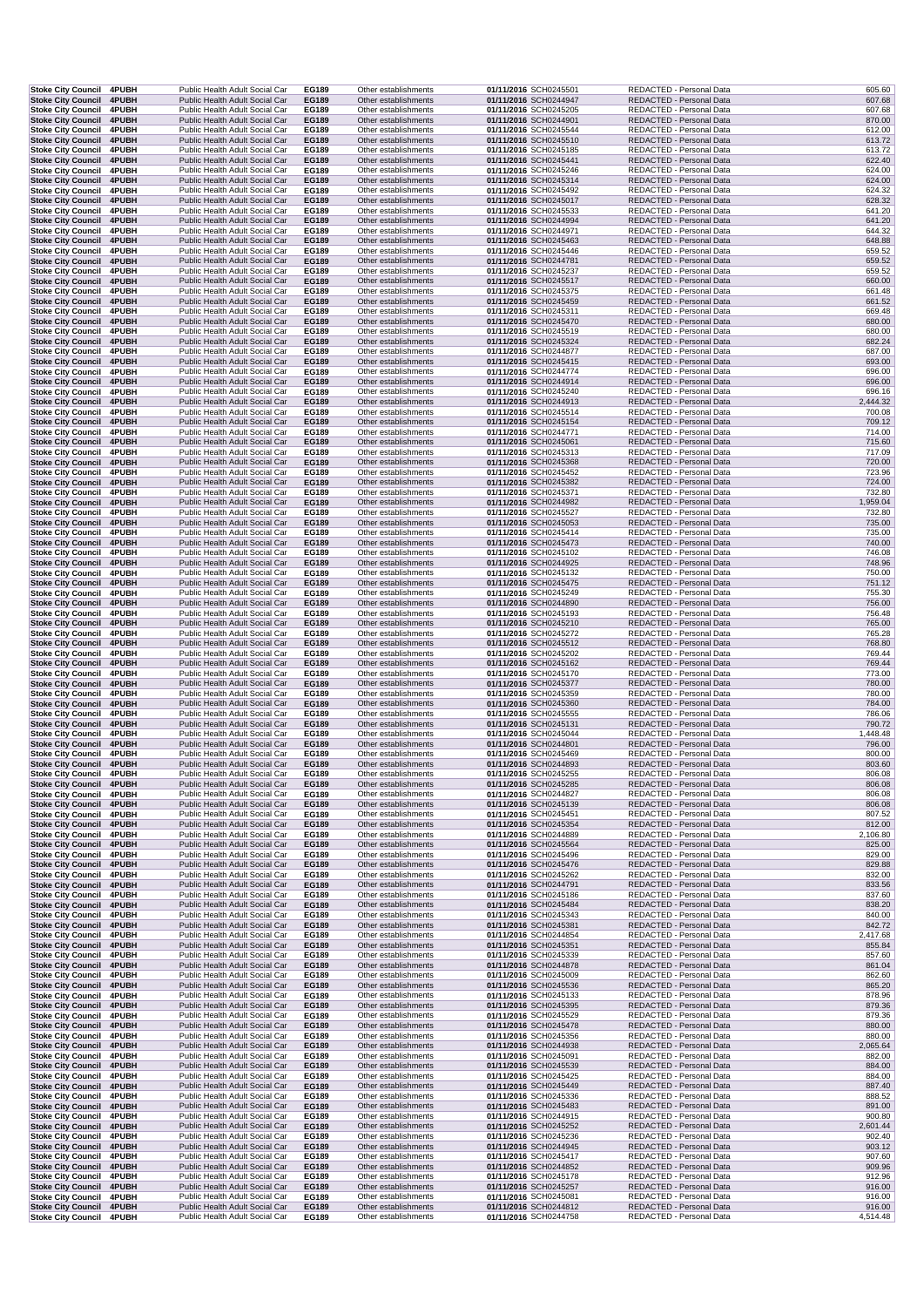| <b>Stoke City Council 4PUBH</b>                             |                       | Public Health Adult Social Car                                   | EG189                 | Other establishments                         | 01/11/2016 SCH0245224                          | REDACTED - Personal Data                             | 926.72               |
|-------------------------------------------------------------|-----------------------|------------------------------------------------------------------|-----------------------|----------------------------------------------|------------------------------------------------|------------------------------------------------------|----------------------|
| <b>Stoke City Council</b>                                   | 4PUBH                 | Public Health Adult Social Car                                   | EG189                 | Other establishments                         | 01/11/2016 SCH0245212                          | REDACTED - Personal Data                             | 927.52               |
| <b>Stoke City Council</b>                                   | 4PUBH                 | Public Health Adult Social Car                                   | EG189                 | Other establishments                         | 01/11/2016 SCH0245378                          | REDACTED - Personal Data                             | 928.00               |
| <b>Stoke City Council</b>                                   | 4PUBH                 | Public Health Adult Social Car                                   | EG189                 | Other establishments                         | 01/11/2016 SCH0244768                          | REDACTED - Personal Data                             | 933.68               |
| <b>Stoke City Council</b>                                   | 4PUBH                 | Public Health Adult Social Car<br>Public Health Adult Social Car | EG189<br>EG189        | Other establishments                         | 01/11/2016 SCH0245238                          | REDACTED - Personal Data                             | 934.56<br>936.72     |
| Stoke City Council 4PUBH<br><b>Stoke City Council 4PUBH</b> |                       | Public Health Adult Social Car                                   | EG189                 | Other establishments<br>Other establishments | 01/11/2016 SCH0245248<br>01/11/2016 SCH0245198 | REDACTED - Personal Data<br>REDACTED - Personal Data | 941.32               |
| <b>Stoke City Council</b>                                   | <b>4PUBH</b>          | Public Health Adult Social Car                                   | EG189                 | Other establishments                         | 01/11/2016 SCH0245426                          | REDACTED - Personal Data                             | 952.64               |
| Stoke City Council 4PUBH                                    |                       | Public Health Adult Social Car                                   | EG189                 | Other establishments                         | 01/11/2016 SCH0245144                          | REDACTED - Personal Data                             | 953.32               |
| <b>Stoke City Council</b>                                   | 4PUBH                 | Public Health Adult Social Car                                   | EG189                 | Other establishments                         | 01/11/2016 SCH0245283                          | REDACTED - Personal Data                             | 970.96               |
| Stoke City Council 4PUBH                                    |                       | Public Health Adult Social Car                                   | EG189                 | Other establishments                         | 01/11/2016 SCH0245130                          | REDACTED - Personal Data                             | 978.96               |
| Stoke City Council 4PUBH                                    |                       | Public Health Adult Social Car                                   | EG189                 | Other establishments                         | 01/11/2016 SCH0244826                          | REDACTED - Personal Data                             | 980.12               |
| <b>Stoke City Council 4PUBH</b>                             |                       | Public Health Adult Social Car                                   | EG189                 | Other establishments                         | 01/11/2016 SCH0245146                          | REDACTED - Personal Data                             | 981.68               |
| Stoke City Council 4PUBH                                    |                       | Public Health Adult Social Car                                   | EG189                 | Other establishments                         | 01/11/2016 SCH0245166                          | REDACTED - Personal Data                             | 989.28               |
| Stoke City Council 4PUBH<br><b>Stoke City Council</b>       | 4PUBH                 | Public Health Adult Social Car<br>Public Health Adult Social Car | EG189<br>EG189        | Other establishments<br>Other establishments | 01/11/2016 SCH0245067<br>01/11/2016 SCH0245505 | REDACTED - Personal Data<br>REDACTED - Personal Data | 995.20<br>1,000.00   |
| <b>Stoke City Council</b>                                   | <b>4PUBH</b>          | Public Health Adult Social Car                                   | EG189                 | Other establishments                         | 01/11/2016 SCH0245136                          | REDACTED - Personal Data                             | 1,000.00             |
| Stoke City Council 4PUBH                                    |                       | Public Health Adult Social Car                                   | EG189                 | Other establishments                         | 01/11/2016 SCH0244850                          | REDACTED - Personal Data                             | 1,007.60             |
| Stoke City Council 4PUBH                                    |                       | Public Health Adult Social Car                                   | EG189                 | Other establishments                         | 01/11/2016 SCH0245268                          | REDACTED - Personal Data                             | 1,012.88             |
| Stoke City Council 4PUBH                                    |                       | Public Health Adult Social Car                                   | EG189                 | Other establishments                         | 01/11/2016 SCH0245075                          | REDACTED - Personal Data                             | 1,018.32             |
| Stoke City Council 4PUBH                                    |                       | Public Health Adult Social Car                                   | EG189                 | Other establishments                         | 01/11/2016 SCH0244764                          | REDACTED - Personal Data                             | 1,025.92             |
| <b>Stoke City Council</b>                                   | 4PUBH                 | Public Health Adult Social Car                                   | EG189                 | Other establishments                         | 01/11/2016 SCH0245439                          | REDACTED - Personal Data                             | 1,025.92             |
| Stoke City Council 4PUBH                                    |                       | Public Health Adult Social Car                                   | EG189                 | Other establishments                         | 01/11/2016 SCH0245148                          | REDACTED - Personal Data                             | 1,025.92             |
| Stoke City Council 4PUBH                                    |                       | Public Health Adult Social Car<br>Public Health Adult Social Car | EG189                 | Other establishments<br>Other establishments | 01/11/2016 SCH0245427                          | REDACTED - Personal Data                             | 1,025.92             |
| Stoke City Council 4PUBH<br><b>Stoke City Council</b>       | <b>4PUBH</b>          | Public Health Adult Social Car                                   | EG189<br>EG189        | Other establishments                         | 01/11/2016 SCH0245290<br>01/11/2016 SCH0245546 | REDACTED - Personal Data<br>REDACTED - Personal Data | 1,025.92<br>1,040.00 |
| Stoke City Council 4PUBH                                    |                       | Public Health Adult Social Car                                   | EG189                 | Other establishments                         | 01/11/2016 SCH0244809                          | REDACTED - Personal Data                             | 1,040.00             |
| <b>Stoke City Council</b>                                   | <b>4PUBH</b>          | Public Health Adult Social Car                                   | EG189                 | Other establishments                         | 01/11/2016 SCH0244976                          | REDACTED - Personal Data                             | 2,320.12             |
| <b>Stoke City Council</b>                                   | 4PUBH                 | Public Health Adult Social Car                                   | EG189                 | Other establishments                         | 01/11/2016 SCH0245397                          | REDACTED - Personal Data                             | 1,044.00             |
| <b>Stoke City Council</b>                                   | <b>4PUBH</b>          | Public Health Adult Social Car                                   | EG189                 | Other establishments                         | 01/11/2016 SCH0245413                          | REDACTED - Personal Data                             | 1,046.36             |
| Stoke City Council 4PUBH                                    |                       | Public Health Adult Social Car                                   | EG189                 | Other establishments                         | 01/11/2016 SCH0245196                          | REDACTED - Personal Data                             | 1,070.00             |
| Stoke City Council 4PUBH                                    |                       | Public Health Adult Social Car                                   | EG189                 | Other establishments                         | 01/11/2016 SCH0245218                          | REDACTED - Personal Data                             | 1,072.24             |
| <b>Stoke City Council 4PUBH</b>                             |                       | Public Health Adult Social Car                                   | EG189                 | Other establishments                         | 01/11/2016 SCH0245129                          | REDACTED - Personal Data                             | 1,080.00             |
| Stoke City Council 4PUBH                                    |                       | Public Health Adult Social Car<br>Public Health Adult Social Car | EG189<br>EG189        | Other establishments                         | 01/11/2016 SCH0245216                          | REDACTED - Personal Data<br>REDACTED - Personal Data | 1,081.60<br>1,084.00 |
| <b>Stoke City Council 4PUBH</b><br>Stoke City Council 4PUBH |                       | Public Health Adult Social Car                                   | EG189                 | Other establishments<br>Other establishments | 01/11/2016 SCH0245431<br>01/11/2016 SCH0245388 | REDACTED - Personal Data                             | 1,099.20             |
| Stoke City Council 4PUBH                                    |                       | Public Health Adult Social Car                                   | EG189                 | Other establishments                         | 01/11/2016 SCH0244843                          | REDACTED - Personal Data                             | 1,099.20             |
| Stoke City Council 4PUBH                                    |                       | Public Health Adult Social Car                                   | EG189                 | Other establishments                         | 01/11/2016 SCH0245355                          | REDACTED - Personal Data                             | 1,099.84             |
| Stoke City Council 4PUBH                                    |                       | Public Health Adult Social Car                                   | EG189                 | Other establishments                         | 01/11/2016 SCH0245387                          | REDACTED - Personal Data                             | 1,100.00             |
| <b>Stoke City Council</b>                                   | <b>4PUBH</b>          | Public Health Adult Social Car                                   | EG189                 | Other establishments                         | 01/11/2016 SCH0244860                          | REDACTED - Personal Data                             | 1,100.00             |
| <b>Stoke City Council</b>                                   | 4PUBH                 | Public Health Adult Social Car                                   | EG189                 | Other establishments                         | 01/11/2016 SCH0244926                          | REDACTED - Personal Data                             | 1,104.00             |
| <b>Stoke City Council</b>                                   | <b>4PUBH</b>          | Public Health Adult Social Car                                   | EG189                 | Other establishments                         | 01/11/2016 SCH0245107                          | REDACTED - Personal Data                             | 1,109.92             |
| Stoke City Council 4PUBH                                    |                       | Public Health Adult Social Car                                   | EG189                 | Other establishments                         | 01/11/2016 SCH0244996                          | REDACTED - Personal Data                             | 1,109.92             |
| Stoke City Council 4PUBH<br><b>Stoke City Council 4PUBH</b> |                       | Public Health Adult Social Car<br>Public Health Adult Social Car | EG189<br>EG189        | Other establishments<br>Other establishments | 01/11/2016 SCH0245447<br>01/11/2016 SCH0245328 | REDACTED - Personal Data<br>REDACTED - Personal Data | 1,118.80<br>1,119.08 |
| Stoke City Council 4PUBH                                    |                       | Public Health Adult Social Car                                   | EG189                 | Other establishments                         | 01/11/2016 SCH0245297                          | REDACTED - Personal Data                             | 1,132.64             |
| <b>Stoke City Council</b>                                   | 4PUBH                 | Public Health Adult Social Car                                   | EG189                 | Other establishments                         | 01/11/2016 SCH0245174                          | REDACTED - Personal Data                             | 1,135.84             |
| Stoke City Council 4PUBH                                    |                       | Public Health Adult Social Car                                   | EG189                 | Other establishments                         | 01/11/2016 SCH0245305                          | REDACTED - Personal Data                             | 1,135.84             |
| Stoke City Council 4PUBH                                    |                       | Public Health Adult Social Car                                   | EG189                 | Other establishments                         | 01/11/2016 SCH0245195                          | REDACTED - Personal Data                             | 1,139.44             |
| Stoke City Council 4PUBH                                    |                       | Public Health Adult Social Car                                   | EG189                 | Other establishments                         | 01/11/2016 SCH0245189                          | REDACTED - Personal Data                             | 1,143.20             |
| <b>Stoke City Council 4PUBH</b>                             |                       | Public Health Adult Social Car                                   | EG189                 | Other establishments                         | 01/11/2016 SCH0245338                          | REDACTED - Personal Data                             | 1,144.80             |
| <b>Stoke City Council</b>                                   | <b>4PUBH</b>          | Public Health Adult Social Car                                   | EG189                 | Other establishments                         | 01/11/2016 SCH0245491                          | REDACTED - Personal Data                             | 1,145.08             |
| <b>Stoke City Council</b>                                   | 4PUBH                 | Public Health Adult Social Car                                   | EG189                 | Other establishments                         | 01/11/2016 SCH0245089                          | REDACTED - Personal Data                             | 1,160.00             |
| <b>Stoke City Council</b><br><b>Stoke City Council</b>      | <b>4PUBH</b><br>4PUBH | Public Health Adult Social Car<br>Public Health Adult Social Car | EG189<br>EG189        | Other establishments<br>Other establishments | 01/11/2016 SCH0245235<br>01/11/2016 SCH0244831 | REDACTED - Personal Data<br>REDACTED - Personal Data | 1,162.60<br>1,167.72 |
| Stoke City Council 4PUBH                                    |                       | Public Health Adult Social Car                                   | EG189                 | Other establishments                         | 01/11/2016 SCH0245128                          | REDACTED - Personal Data                             | 1,168.56             |
| Stoke City Council 4PUBH                                    |                       | Public Health Adult Social Car                                   | <b>EG189</b>          | Other establishments                         | 01/11/2016 SCH0244802                          | REDACTED - Personal Data                             | 2,783.20             |
| Stoke City Council 4PUBH                                    |                       | Public Health Adult Social Car                                   | EG189                 | Other establishments                         | 01/11/2016 SCH0244797                          | REDACTED - Personal Data                             | 1,172.48             |
| Stoke City Council 4PUBH                                    |                       | Public Health Adult Social Car                                   | EG189                 | Other establishments                         | 01/11/2016 SCH0245390                          | REDACTED - Personal Data                             | 1,176.40             |
| <b>Stoke City Council</b>                                   | <b>4PUBH</b>          | Public Health Adult Social Car                                   | EG189                 | Other establishments                         | 01/11/2016 SCH0245182                          | REDACTED - Personal Data                             | 1,176.80             |
| Stoke City Council 4PUBH                                    |                       | Public Health Adult Social Car                                   | EG189                 | Other establishments                         | 01/11/2016 SCH0245260                          | REDACTED - Personal Data                             | 1,183.20             |
| Stoke City Council 4PUBH                                    |                       | Public Health Adult Social Car                                   | EG189                 | Other establishments                         | 01/11/2016 SCH0245213                          | REDACTED - Personal Data                             | 1,187.56             |
| <b>Stoke City Council 4PUBH</b>                             |                       | Public Health Adult Social Car                                   | EG189                 | Other establishments                         | 01/11/2016 SCH0245518                          | REDACTED - Personal Data                             | 1,190.00             |
| Stoke City Council 4PUBH                                    |                       | Public Health Adult Social Car                                   | EG189                 | Other establishments                         | 01/11/2016 SCH0245528                          | REDACTED - Personal Data                             | 1,192.00             |
| <b>Stoke City Council</b><br><b>Stoke City Council</b>      | 4PUBH<br>4PUBH        | Public Health Adult Social Car                                   | EG189<br>EG189        | Other establishments                         | 01/11/2016 SCH0245547<br>01/11/2016 SCH0245113 | REDACTED - Personal Data<br>REDACTED - Personal Data | 1,192.00             |
| <b>Stoke City Council</b>                                   | 4PUBH                 | Public Health Adult Social Car<br>Public Health Adult Social Car | EG189                 | Other establishments<br>Other establishments | 01/11/2016 SCH0245424                          | REDACTED - Personal Data                             | 1,200.00<br>1,209.00 |
| Stoke City Council 4PUBH                                    |                       | Public Health Adult Social Car                                   | EG189                 | Other establishments                         | 01/11/2016 SCH0245400                          | REDACTED - Personal Data                             | 1,209.12             |
| Stoke City Council 4PUBH                                    |                       | Public Health Adult Social Car                                   | EG189                 | Other establishments                         | 01/11/2016 SCH0245229                          | REDACTED - Personal Data                             | 1,209.12             |
| Stoke City Council 4PUBH                                    |                       | Public Health Adult Social Car                                   | EG189                 | Other establishments                         | 01/11/2016 SCH0245548                          | REDACTED - Personal Data                             | 1,214.48             |
| Stoke City Council 4PUBH                                    |                       | Public Health Adult Social Car                                   | <b>EG189</b>          | Other establishments                         | 01/11/2016 SCH0245034                          | REDACTED - Personal Data                             | 1,215.00             |
| <b>Stoke City Council</b>                                   | <b>4PUBH</b>          | Public Health Adult Social Car                                   | EG189                 | Other establishments                         | 01/11/2016 SCH0245557                          | REDACTED - Personal Data                             | 1,218.48             |
| Stoke City Council 4PUBH                                    |                       | Public Health Adult Social Car                                   | EG189                 | Other establishments                         | 01/11/2016 SCH0245072                          | REDACTED - Personal Data                             | 1,227.44             |
| Stoke City Council 4PUBH                                    |                       | Public Health Adult Social Car                                   | EG189                 | Other establishments                         | 01/11/2016 SCH0245301                          | REDACTED - Personal Data                             | 1,237.44             |
| Stoke City Council 4PUBH<br>Stoke City Council 4PUBH        |                       | Public Health Adult Social Car<br>Public Health Adult Social Car | EG189<br>EG189        | Other establishments<br>Other establishments | 01/11/2016 SCH0244762<br>01/11/2016 SCH0245380 | REDACTED - Personal Data<br>REDACTED - Personal Data | 1,248.40<br>1,252.00 |
| Stoke City Council 4PUBH                                    |                       | Public Health Adult Social Car                                   | EG189                 | Other establishments                         | 01/11/2016 SCH0245409                          | REDACTED - Personal Data                             | 3,752.84             |
| <b>Stoke City Council</b>                                   | 4PUBH                 | Public Health Adult Social Car                                   | EG189                 | Other establishments                         | 01/11/2016 SCH0245177                          | REDACTED - Personal Data                             | 1,267.20             |
| <b>Stoke City Council</b>                                   | 4PUBH                 | Public Health Adult Social Car                                   | EG189                 | Other establishments                         | 01/11/2016 SCH0245234                          | REDACTED - Personal Data                             | 1,278.52             |
| Stoke City Council 4PUBH                                    |                       | Public Health Adult Social Car                                   | EG189                 | Other establishments                         | 01/11/2016 SCH0245123                          | REDACTED - Personal Data                             | 1,282.40             |
| Stoke City Council 4PUBH                                    |                       | Public Health Adult Social Car                                   | EG189                 | Other establishments                         | 01/11/2016 SCH0245054                          | REDACTED - Personal Data                             | 1,282.40             |
| <b>Stoke City Council</b>                                   | 4PUBH                 | Public Health Adult Social Car                                   | EG189                 | Other establishments                         | 01/11/2016 SCH0244941                          | REDACTED - Personal Data                             | 1,282.40             |
| Stoke City Council 4PUBH                                    |                       | Public Health Adult Social Car<br>Public Health Adult Social Car | EG189                 | Other establishments<br>Other establishments | 01/11/2016 SCH0245503<br>01/11/2016 SCH0245534 | REDACTED - Personal Data                             | 1,285.20             |
| Stoke City Council 4PUBH<br><b>Stoke City Council</b>       | 4PUBH                 | Public Health Adult Social Car                                   | EG189<br><b>EG189</b> | Other establishments                         | 01/11/2016 SCH0244981                          | REDACTED - Personal Data<br>REDACTED - Personal Data | 1,298.64<br>1,302.00 |
| Stoke City Council 4PUBH                                    |                       | Public Health Adult Social Car                                   | EG189                 | Other establishments                         | 01/11/2016 SCH0245204                          | REDACTED - Personal Data                             | 1,320.00             |
| Stoke City Council 4PUBH                                    |                       | Public Health Adult Social Car                                   | EG189                 | Other establishments                         | 01/11/2016 SCH0245203                          | REDACTED - Personal Data                             | 1,320.44             |
| Stoke City Council 4PUBH                                    |                       | Public Health Adult Social Car                                   | EG189                 | Other establishments                         | 01/11/2016 SCH0245310                          | REDACTED - Personal Data                             | 1,329.32             |
| Stoke City Council 4PUBH                                    |                       | Public Health Adult Social Car                                   | EG189                 | Other establishments                         | 01/11/2016 SCH0245521                          | REDACTED - Personal Data                             | 1,341.20             |
| <b>Stoke City Council</b>                                   | 4PUBH                 | Public Health Adult Social Car                                   | EG189                 | Other establishments                         | 01/11/2016 SCH0244944                          | REDACTED - Personal Data                             | 3,104.84             |
| <b>Stoke City Council</b>                                   | 4PUBH                 | Public Health Adult Social Car                                   | EG189                 | Other establishments                         | 01/11/2016 SCH0244775                          | REDACTED - Personal Data                             | 1,349.84             |
| Stoke City Council 4PUBH                                    |                       | Public Health Adult Social Car<br>Public Health Adult Social Car | EG189                 | Other establishments                         | 01/11/2016 SCH0245114                          | REDACTED - Personal Data                             | 1,360.00             |
| Stoke City Council 4PUBH<br>Stoke City Council 4PUBH        |                       | Public Health Adult Social Car                                   | EG189<br>EG189        | Other establishments<br>Other establishments | 01/11/2016 SCH0245106<br>01/11/2016 SCH0244814 | REDACTED - Personal Data<br>REDACTED - Personal Data | 1,381.14<br>1,386.56 |
| Stoke City Council 4PUBH                                    |                       | Public Health Adult Social Car                                   | EG189                 | Other establishments                         | 01/11/2016 SCH0245412                          | REDACTED - Personal Data                             | 1,389.24             |
| Stoke City Council 4PUBH                                    |                       | Public Health Adult Social Car                                   | EG189                 | Other establishments                         | 01/11/2016 SCH0245560                          | REDACTED - Personal Data                             | 1,390.00             |
| Stoke City Council 4PUBH                                    |                       | Public Health Adult Social Car                                   | EG189                 | Other establishments                         | 01/11/2016 SCH0245098                          | REDACTED - Personal Data                             | 3,126.08             |
| Stoke City Council 4PUBH                                    |                       | Public Health Adult Social Car                                   | EG189                 | Other establishments                         | 01/11/2016 SCH0245437                          | REDACTED - Personal Data                             | 1,398.60             |
| Stoke City Council 4PUBH                                    |                       | Public Health Adult Social Car                                   | <b>EG189</b>          | Other establishments                         | 01/11/2016 SCH0244789                          | REDACTED - Personal Data                             | 3,072.76             |
| Stoke City Council 4PUBH                                    |                       | Public Health Adult Social Car                                   | EG189                 | Other establishments                         | 01/11/2016 SCH0245433                          | REDACTED - Personal Data                             | 1,403.04             |
| Stoke City Council 4PUBH                                    |                       | Public Health Adult Social Car                                   | EG189                 | Other establishments                         | 01/11/2016 SCH0245295                          | REDACTED - Personal Data                             | 1,414.20             |
| Stoke City Council 4PUBH<br><b>Stoke City Council</b>       | 4PUBH                 | Public Health Adult Social Car<br>Public Health Adult Social Car | EG189<br>EG189        | Other establishments<br>Other establishments | 01/11/2016 SCH0245124<br>01/11/2016 SCH0245442 | REDACTED - Personal Data<br>REDACTED - Personal Data | 1,423.08<br>1,428.00 |
| Stoke City Council 4PUBH                                    |                       | Public Health Adult Social Car                                   | EG189                 | Other establishments                         | 01/11/2016 SCH0245100                          | REDACTED - Personal Data                             | 1,440.00             |
| Stoke City Council 4PUBH                                    |                       | Public Health Adult Social Car                                   | EG189                 | Other establishments                         | 01/11/2016 SCH0244908                          | REDACTED - Personal Data                             | 1,450.40             |
| Stoke City Council 4PUBH                                    |                       | Public Health Adult Social Car                                   | EG189                 | Other establishments                         | 01/11/2016 SCH0245282                          | REDACTED - Personal Data                             | 1,451.88             |
| Stoke City Council 4PUBH                                    |                       | Public Health Adult Social Car                                   | EG189                 | Other establishments                         | 01/11/2016 SCH0245300                          | REDACTED - Personal Data                             | 1,454.80             |
| Stoke City Council 4PUBH                                    |                       | Public Health Adult Social Car                                   | EG189                 | Other establishments                         | 01/11/2016 SCH0245015                          | REDACTED - Personal Data                             | 1,456.44             |
| Stoke City Council 4PUBH                                    |                       | Public Health Adult Social Car                                   | EG189                 | Other establishments                         | 01/11/2016 SCH0245112                          | REDACTED - Personal Data                             | 1,465.60             |
| Stoke City Council 4PUBH<br>Stoke City Council 4PUBH        |                       | Public Health Adult Social Car<br>Public Health Adult Social Car | EG189<br>EG189        | Other establishments<br>Other establishments | 01/11/2016 SCH0245448<br>01/11/2016 SCH0245508 | REDACTED - Personal Data<br>REDACTED - Personal Data | 1,465.60<br>1,500.00 |
| Stoke City Council 4PUBH                                    |                       | Public Health Adult Social Car                                   | EG189                 | Other establishments                         | 01/11/2016 SCH0245208                          | REDACTED - Personal Data                             | 1,504.40             |
| Stoke City Council 4PUBH                                    |                       | Public Health Adult Social Car                                   | EG189                 | Other establishments                         | 01/11/2016 SCH0245247                          | REDACTED - Personal Data                             | 1,508.00             |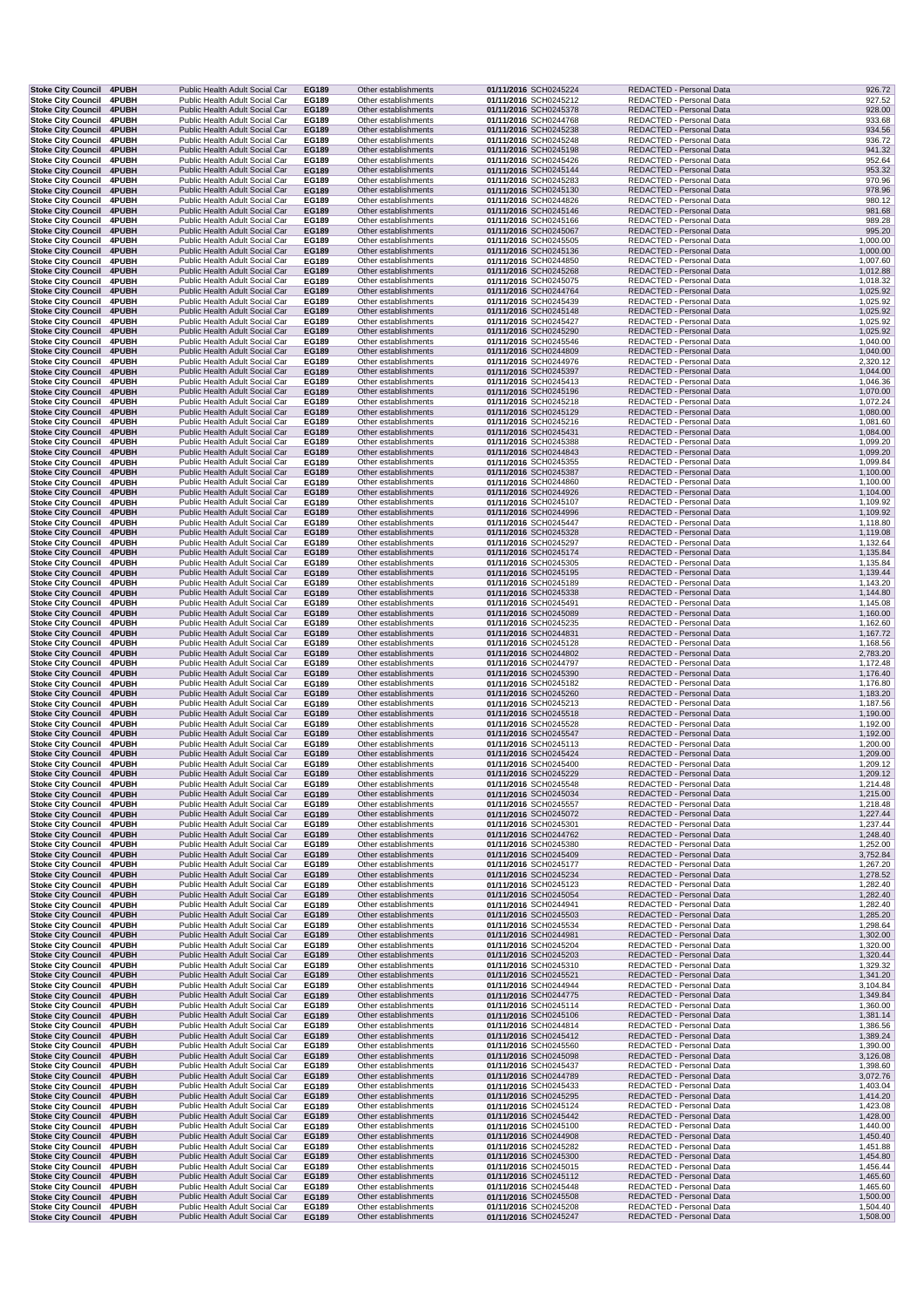| Stoke City Council 4PUBH                                     |                       | Public Health Adult Social Car                                   | EG189                 | Other establishments                         | 01/11/2016 SCH0245326                          | REDACTED - Personal Data                             | 1,512.00             |
|--------------------------------------------------------------|-----------------------|------------------------------------------------------------------|-----------------------|----------------------------------------------|------------------------------------------------|------------------------------------------------------|----------------------|
| <b>Stoke City Council</b><br><b>Stoke City Council</b>       | 4PUBH<br>4PUBH        | Public Health Adult Social Car<br>Public Health Adult Social Car | EG189<br>EG189        | Other establishments<br>Other establishments | 01/11/2016 SCH0245254<br>01/11/2016 SCH0245155 | REDACTED - Personal Data<br>REDACTED - Personal Data | 1,536.00<br>1,538.88 |
| <b>Stoke City Council</b>                                    | 4PUBH                 | Public Health Adult Social Car                                   | EG189                 | Other establishments                         | 01/11/2016 SCH0245281                          | REDACTED - Personal Data                             | 1,538.88             |
| <b>Stoke City Council</b>                                    | <b>4PUBH</b>          | Public Health Adult Social Car                                   | EG189                 | Other establishments                         | 01/11/2016 SCH0244783                          | REDACTED - Personal Data                             | 1,548.80             |
| Stoke City Council 4PUBH<br>Stoke City Council 4PUBH         |                       | Public Health Adult Social Car<br>Public Health Adult Social Car | EG189<br>EG189        | Other establishments<br>Other establishments | 01/11/2016 SCH0245280<br>01/11/2016 SCH0245325 | REDACTED - Personal Data<br>REDACTED - Personal Data | 1,556.16<br>1,560.00 |
| Stoke City Council 4PUBH                                     |                       | Public Health Adult Social Car                                   | EG189                 | Other establishments                         | 01/11/2016 SCH0245419                          | REDACTED - Personal Data                             | 1,562.40             |
| <b>Stoke City Council</b>                                    | 4PUBH                 | Public Health Adult Social Car                                   | EG189                 | Other establishments                         | 01/11/2016 SCH0245515                          | REDACTED - Personal Data                             | 1,575.55             |
| Stoke City Council 4PUBH<br>Stoke City Council 4PUBH         |                       | Public Health Adult Social Car<br>Public Health Adult Social Car | EG189<br>EG189        | Other establishments<br>Other establishments | 01/11/2016 SCH0245552<br>01/11/2016 SCH0245346 | REDACTED - Personal Data<br>REDACTED - Personal Data | 1,580.10<br>1,600.00 |
| Stoke City Council 4PUBH                                     |                       | Public Health Adult Social Car                                   | EG189                 | Other establishments                         | 01/11/2016 SCH0245092                          | REDACTED - Personal Data                             | 3,845.84             |
| <b>Stoke City Council</b>                                    | <b>4PUBH</b>          | Public Health Adult Social Car                                   | EG189                 | Other establishments                         | 01/11/2016 SCH0245323                          | REDACTED - Personal Data                             | 1,636.20             |
| Stoke City Council 4PUBH<br><b>Stoke City Council</b>        | 4PUBH                 | Public Health Adult Social Car<br>Public Health Adult Social Car | EG189<br>EG189        | Other establishments<br>Other establishments | 01/11/2016 SCH0245307<br>01/11/2016 SCH0245086 | REDACTED - Personal Data<br>REDACTED - Personal Data | 1,638.00<br>1,647.48 |
| <b>Stoke City Council</b>                                    | 4PUBH                 | Public Health Adult Social Car                                   | EG189                 | Other establishments                         | 01/11/2016 SCH0245416                          | REDACTED - Personal Data                             | 1,648.88             |
| <b>Stoke City Council</b>                                    | <b>4PUBH</b>          | Public Health Adult Social Car                                   | EG189                 | Other establishments                         | 01/11/2016 SCH0244978                          | REDACTED - Personal Data                             | 1,656.96             |
| Stoke City Council 4PUBH<br>Stoke City Council 4PUBH         |                       | Public Health Adult Social Car<br>Public Health Adult Social Car | <b>EG189</b><br>EG189 | Other establishments<br>Other establishments | 01/11/2016 SCH0244777<br>01/11/2016 SCH0245221 | REDACTED - Personal Data<br>REDACTED - Personal Data | 3,664.00<br>1,678.40 |
| Stoke City Council 4PUBH                                     |                       | Public Health Adult Social Car                                   | EG189                 | Other establishments                         | 01/11/2016 SCH0245164                          | REDACTED - Personal Data                             | 1,696.48             |
| Stoke City Council 4PUBH                                     |                       | Public Health Adult Social Car                                   | EG189                 | Other establishments                         | 01/11/2016 SCH0245467                          | REDACTED - Personal Data                             | 1,698.72             |
| Stoke City Council 4PUBH<br>Stoke City Council 4PUBH         |                       | Public Health Adult Social Car<br>Public Health Adult Social Car | EG189<br>EG189        | Other establishments<br>Other establishments | 01/11/2016 SCH0245408<br>01/11/2016 SCH0245556 | REDACTED - Personal Data<br>REDACTED - Personal Data | 1,702.52<br>1,710.00 |
| Stoke City Council 4PUBH                                     |                       | Public Health Adult Social Car                                   | EG189                 | Other establishments                         | 01/11/2016 SCH0245480                          | REDACTED - Personal Data                             | 1,720.00             |
| <b>Stoke City Council</b>                                    | <b>4PUBH</b>          | Public Health Adult Social Car                                   | EG189                 | Other establishments                         | 01/11/2016 SCH0244934                          | REDACTED - Personal Data                             | 1,721.16             |
| Stoke City Council 4PUBH<br><b>Stoke City Council</b>        | 4PUBH                 | Public Health Adult Social Car<br>Public Health Adult Social Car | EG189<br>EG189        | Other establishments<br>Other establishments | 01/11/2016 SCH0245219<br>01/11/2016 SCH0244796 | REDACTED - Personal Data<br>REDACTED - Personal Data | 1,732.80             |
| <b>Stoke City Council</b>                                    | 4PUBH                 | Public Health Adult Social Car                                   | EG189                 | Other establishments                         | 01/11/2016 SCH0244990                          | REDACTED - Personal Data                             | 5,403.60<br>1,758.96 |
| Stoke City Council 4PUBH                                     |                       | Public Health Adult Social Car                                   | EG189                 | Other establishments                         | 01/11/2016 SCH0245500                          | REDACTED - Personal Data                             | 1,760.00             |
| Stoke City Council 4PUBH                                     |                       | Public Health Adult Social Car                                   | EG189                 | Other establishments                         | 01/11/2016 SCH0244829                          | REDACTED - Personal Data                             | 1,768.60             |
| Stoke City Council 4PUBH<br>Stoke City Council 4PUBH         |                       | Public Health Adult Social Car<br>Public Health Adult Social Car | EG189<br>EG189        | Other establishments<br>Other establishments | 01/11/2016 SCH0245471<br>01/11/2016 SCH0244798 | REDACTED - Personal Data<br>REDACTED - Personal Data | 1,772.00<br>3,718.96 |
| Stoke City Council 4PUBH                                     |                       | Public Health Adult Social Car                                   | EG189                 | Other establishments                         | 01/11/2016 SCH0245267                          | REDACTED - Personal Data                             | 1,783.20             |
| <b>Stoke City Council</b>                                    | 4PUBH                 | Public Health Adult Social Car                                   | EG189                 | Other establishments                         | 01/11/2016 SCH0244804                          | REDACTED - Personal Data                             | 1,795.36             |
| Stoke City Council 4PUBH<br>Stoke City Council 4PUBH         |                       | Public Health Adult Social Car<br>Public Health Adult Social Car | EG189<br><b>EG189</b> | Other establishments<br>Other establishments | 01/11/2016 SCH0245211<br>01/11/2016 SCH0245296 | REDACTED - Personal Data<br>REDACTED - Personal Data | 1,813.68<br>1,823.80 |
| Stoke City Council 4PUBH                                     |                       | Public Health Adult Social Car                                   | EG189                 | Other establishments                         | 01/11/2016 SCH0244888                          | REDACTED - Personal Data                             | 1,833.72             |
| <b>Stoke City Council 4PUBH</b>                              |                       | Public Health Adult Social Car                                   | EG189                 | Other establishments                         | 01/11/2016 SCH0245153                          | REDACTED - Personal Data<br>REDACTED - Personal Data | 1,863.00             |
| Stoke City Council 4PUBH<br><b>Stoke City Council</b>        | 4PUBH                 | Public Health Adult Social Car<br>Public Health Adult Social Car | EG189<br>EG189        | Other establishments<br>Other establishments | 01/11/2016 SCH0245169<br>01/11/2016 SCH0245410 | REDACTED - Personal Data                             | 1,876.44<br>1,878.28 |
| <b>Stoke City Council</b>                                    | 4PUBH                 | Public Health Adult Social Car                                   | EG189                 | Other establishments                         | 01/11/2016 SCH0244763                          | REDACTED - Personal Data                             | 4,057.04             |
| <b>Stoke City Council</b>                                    | 4PUBH                 | Public Health Adult Social Car                                   | EG189                 | Other establishments                         | 01/11/2016 SCH0245525                          | REDACTED - Personal Data                             | 1,891.56             |
| <b>Stoke City Council</b><br><b>Stoke City Council 4PUBH</b> | <b>4PUBH</b>          | Public Health Adult Social Car<br>Public Health Adult Social Car | EG189<br>EG189        | Other establishments<br>Other establishments | 01/11/2016 SCH0245460<br>01/11/2016 SCH0245320 | REDACTED - Personal Data<br>REDACTED - Personal Data | 1,894.50<br>1,920.00 |
| Stoke City Council 4PUBH                                     |                       | Public Health Adult Social Car                                   | EG189                 | Other establishments                         | 01/11/2016 SCH0244907                          | REDACTED - Personal Data                             | 1,925.72             |
| Stoke City Council 4PUBH                                     |                       | Public Health Adult Social Car                                   | EG189                 | Other establishments                         | 01/11/2016 SCH0245367                          | REDACTED - Personal Data                             | 1,932.28             |
| Stoke City Council 4PUBH<br>Stoke City Council 4PUBH         |                       | Public Health Adult Social Car<br>Public Health Adult Social Car | EG189<br>EG189        | Other establishments<br>Other establishments | 01/11/2016 SCH0245105<br>01/11/2016 SCH0245537 | REDACTED - Personal Data<br>REDACTED - Personal Data | 1,943.92<br>1,946.72 |
| Stoke City Council 4PUBH                                     |                       | Public Health Adult Social Car                                   | EG189                 | Other establishments                         | 01/11/2016 SCH0245101                          | REDACTED - Personal Data                             | 2,010.44             |
| Stoke City Council 4PUBH                                     |                       | Public Health Adult Social Car                                   | EG189                 | Other establishments                         | 01/11/2016 SCH0245570                          | REDACTED - Personal Data                             | 2,068.50             |
| <b>Stoke City Council</b><br><b>Stoke City Council</b>       | <b>4PUBH</b><br>4PUBH | Public Health Adult Social Car<br>Public Health Adult Social Car | EG189<br>EG189        | Other establishments<br>Other establishments | 01/11/2016 SCH0245571<br>01/11/2016 SCH0245554 | REDACTED - Personal Data<br>REDACTED - Personal Data | 2,086.00<br>2,132.51 |
| <b>Stoke City Council</b>                                    | 4PUBH                 | Public Health Adult Social Car                                   | EG189                 | Other establishments                         | 01/11/2016 SCH0245553                          | REDACTED - Personal Data                             | 2,142.00             |
| <b>Stoke City Council</b>                                    | 4PUBH                 | Public Health Adult Social Car                                   | EG189                 | Other establishments                         | 01/11/2016 SCH0244863                          | REDACTED - Personal Data                             | 2,183.20             |
| Stoke City Council 4PUBH<br>Stoke City Council 4PUBH         |                       | Public Health Adult Social Car<br>Public Health Adult Social Car | EG189<br>EG189        | Other establishments<br>Other establishments | 01/11/2016 SCH0245440<br>01/11/2016 SCH0245143 | REDACTED - Personal Data<br>REDACTED - Personal Data | 2,184.00<br>2,198.40 |
| Stoke City Council 4PUBH                                     |                       | Public Health Adult Social Car                                   | EG189                 | Other establishments                         | 01/11/2016 SCH0245333                          | REDACTED - Personal Data                             | 2,217.84             |
| Stoke City Council 4PUBH                                     |                       | Public Health Adult Social Car                                   | EG189                 | Other establishments                         | 01/11/2016 SCH0245373                          | REDACTED - Personal Data                             | 2,250.00             |
| <b>Stoke City Council</b><br><b>Stoke City Council 4PUBH</b> | 4PUBH                 | Public Health Adult Social Car<br>Public Health Adult Social Car | EG189<br>EG189        | Other establishments<br>Other establishments | 01/11/2016 SCH0245406<br>01/11/2016 SCH0245535 | REDACTED - Personal Data<br>REDACTED - Personal Data | 2,260.00<br>2,280.00 |
| Stoke City Council 4PUBH                                     |                       | Public Health Adult Social Car                                   | EG189                 | Other establishments                         | 01/11/2016 SCH0245558                          | REDACTED - Personal Data                             | 2,292.88             |
| Stoke City Council 4PUBH                                     |                       | Public Health Adult Social Car                                   | EG189                 | Other establishments                         | 01/11/2016 SCH0244867                          | REDACTED - Personal Data                             | 2,340.64             |
| Stoke City Council 4PUBH<br>Stoke City Council 4PUBH         |                       | Public Health Adult Social Car<br>Public Health Adult Social Car | EG189<br>EG189        | Other establishments<br>Other establishments | 01/11/2016 SCH0244896<br>01/11/2016 SCH0245315 | REDACTED - Personal Data<br>REDACTED - Personal Data | 2,411.76<br>2,437.68 |
| <b>Stoke City Council</b>                                    | 4PUBH                 | Public Health Adult Social Car                                   | EG189                 | Other establishments                         | 01/11/2016 SCH0245095                          | REDACTED - Personal Data                             | 2,554.00             |
| <b>Stoke City Council</b>                                    | 4PUBH                 | Public Health Adult Social Car                                   | EG189                 | Other establishments                         | 01/11/2016 SCH0245430                          | REDACTED - Personal Data                             | 2,560.89             |
| Stoke City Council 4PUBH<br>Stoke City Council 4PUBH         |                       | Public Health Adult Social Car<br>Public Health Adult Social Car | EG189<br>EG189        | Other establishments<br>Other establishments | 01/11/2016 SCH0245184<br>01/11/2016 SCH0245334 | REDACTED - Personal Data<br>REDACTED - Personal Data | 2,655.56<br>2,670.00 |
| Stoke City Council 4PUBH                                     |                       | Public Health Adult Social Car                                   | EG189                 | Other establishments                         | 01/11/2016 SCH0245269                          | REDACTED - Personal Data                             | 2,696.36             |
| <b>Stoke City Council 4PUBH</b>                              |                       | Public Health Adult Social Car                                   | EG189                 | Other establishments                         | 01/11/2016 SCH0245222                          | REDACTED - Personal Data                             | 2,803.92             |
| Stoke City Council 4PUBH<br><b>Stoke City Council</b>        | 4PUBH                 | Public Health Adult Social Car<br>Public Health Adult Social Car | EG189<br>EG189        | Other establishments<br>Other establishments | 01/11/2016 SCH0245429<br>01/11/2016 SCH0245559 | REDACTED - Personal Data<br>REDACTED - Personal Data | 2,912.00<br>3,000.00 |
| Stoke City Council 4PUBH                                     |                       | Public Health Adult Social Car                                   | EG189                 | Other establishments                         | 01/11/2016 SCH0245565                          | REDACTED - Personal Data                             | 3,013.64             |
| <b>Stoke City Council</b>                                    | 4PUBH                 | Public Health Adult Social Car                                   | EG189                 | Other establishments                         | 01/11/2016 SCH0245520                          | REDACTED - Personal Data                             | 3,037.71             |
| <b>Stoke City Council</b><br>Stoke City Council 4PUBH        | 4PUBH                 | Public Health Adult Social Car<br>Public Health Adult Social Car | EG189<br>EG189        | Other establishments<br>Other establishments | 01/11/2016 SCH0244806<br>01/11/2016 SCH0245110 | REDACTED - Personal Data<br>REDACTED - Personal Data | 3,151.04<br>3,170.80 |
| Stoke City Council 4PUBH                                     |                       | Public Health Adult Social Car                                   | EG189                 | Other establishments                         | 01/11/2016 SCH0245150                          | REDACTED - Personal Data                             | 3,202.88             |
| <b>Stoke City Council</b>                                    | 4PUBH                 | Public Health Adult Social Car                                   | <b>EG189</b>          | Other establishments                         | 01/11/2016 SCH0245284                          | REDACTED - Personal Data                             | 3,273.20             |
| Stoke City Council 4PUBH<br>Stoke City Council 4PUBH         |                       | Public Health Adult Social Car<br>Public Health Adult Social Car | EG189<br>EG189        | Other establishments<br>Other establishments | 01/11/2016 SCH0245468<br>01/11/2016 SCH0244905 | REDACTED - Personal Data<br>REDACTED - Personal Data | 3,332.00<br>3,345.28 |
| Stoke City Council 4PUBH                                     |                       | Public Health Adult Social Car                                   | EG189                 | Other establishments                         | 01/11/2016 SCH0245522                          | REDACTED - Personal Data                             | 3,468.00             |
| Stoke City Council 4PUBH                                     |                       | Public Health Adult Social Car                                   | EG189                 | Other establishments                         | 01/11/2016 SCH0245568                          | REDACTED - Personal Data                             | 3,545.14             |
| Stoke City Council 4PUBH<br>Stoke City Council 4PUBH         |                       | Public Health Adult Social Car<br>Public Health Adult Social Car | EG189<br>EG189        | Other establishments<br>Other establishments | 01/11/2016 SCH0244872<br>01/11/2016 SCH0244759 | REDACTED - Personal Data<br>REDACTED - Personal Data | 3,586.40<br>3,630.48 |
| Stoke City Council 4PUBH                                     |                       | Public Health Adult Social Car                                   | EG189                 | Other establishments                         | 01/11/2016 SCH0245279                          | REDACTED - Personal Data                             | 3,840.00             |
| Stoke City Council 4PUBH                                     |                       | Public Health Adult Social Car                                   | EG189                 | Other establishments                         | 01/11/2016 SCH0244815                          | REDACTED - Personal Data                             | 3,891.00             |
| Stoke City Council 4PUBH<br><b>Stoke City Council 4PUBH</b>  |                       | Public Health Adult Social Car<br>Public Health Adult Social Car | EG189<br>EG189        | Other establishments<br>Other establishments | 01/11/2016 SCH0245199<br>01/11/2016 SCH0245137 | REDACTED - Personal Data<br>REDACTED - Personal Data | 3,964.00<br>4,053.48 |
| Stoke City Council 4PUBH                                     |                       | Public Health Adult Social Car                                   | EG189                 | Other establishments                         | 01/11/2016 SCH0245225                          | REDACTED - Personal Data                             | 4,259.44             |
| <b>Stoke City Council</b>                                    | 4PUBH                 | Public Health Adult Social Car                                   | EG189                 | Other establishments                         | 01/11/2016 SCH0245550                          | REDACTED - Personal Data                             | 4,440.00             |
| Stoke City Council 4PUBH<br>Stoke City Council 4PUBH         |                       | Public Health Adult Social Car<br>Public Health Adult Social Car | EG189<br><b>EG189</b> | Other establishments<br>Other establishments | 01/11/2016 SCH0245453<br>01/11/2016 SCH0245214 | REDACTED - Personal Data<br>REDACTED - Personal Data | 5,208.00<br>5,677.76 |
| Stoke City Council 4PUBH                                     |                       | Public Health Adult Social Car                                   | EG189                 | Other establishments                         | 29/11/2016 SCH0247215                          | REDACTED - Personal Data                             | 5,057.50             |
| Stoke City Council 4PUBH                                     |                       | Public Health Adult Social Car                                   | EG189                 | Other establishments                         | 29/11/2016 SCH0245443                          | REDACTED - Personal Data                             | 1,259.25             |
| Stoke City Council 4PUBH<br><b>Stoke City Council</b>        | 4PUBH                 | Public Health Adult Social Car<br>Public Health Adult Social Car | EG189<br>EG189        | Other establishments<br>Other establishments | 29/11/2016 SCH0247213<br>29/11/2016 SCH0247212 | REDACTED - Personal Data<br>REDACTED - Personal Data | 5,292.64<br>1,950.63 |
| Stoke City Council 4PUBH                                     |                       | Public Health Adult Social Car                                   | EG189                 | Other establishments                         | 29/11/2016 SCH0247150                          | REDACTED - Personal Data                             | 696.43               |
| Stoke City Council 4PUBH                                     |                       | Public Health Adult Social Car                                   | EG189                 | Other establishments                         | 29/11/2016 SCH0246744                          | REDACTED - Personal Data                             | 1,138.46             |
| Stoke City Council 4PUBH<br><b>Stoke City Council 4PUBH</b>  |                       | Public Health Adult Social Car                                   | EG189                 | Other establishments                         | 29/11/2016 SCH0247129                          | REDACTED - Personal Data                             | 1,224.00             |
| Stoke City Council 4PUBH                                     |                       | Public Health Adult Social Car<br>Public Health Adult Social Car | EG189<br>EG189        | Other establishments<br>Other establishments | 29/11/2016 SCH0247198<br>29/11/2016 SCH0246979 | REDACTED - Personal Data<br>REDACTED - Personal Data | 508.81<br>2,271.68   |
| <b>Stoke City Council</b>                                    | 4PUBH                 | Public Health Adult Social Car                                   | EG189                 | Other establishments                         | 29/11/2016 SCH0247008                          | REDACTED - Personal Data                             | 512.00               |
| <b>Stoke City Council</b><br><b>Stoke City Council</b>       | 4PUBH<br>4PUBH        | Public Health Adult Social Car<br>Public Health Adult Social Car | EG189<br>EG189        | Other establishments<br>Other establishments | 29/11/2016 SCH0246634<br>29/11/2016 SCH0246998 | REDACTED - Personal Data<br>REDACTED - Personal Data | 512.96<br>512.96     |
| Stoke City Council 4PUBH                                     |                       | Public Health Adult Social Car                                   | EG189                 | Other establishments                         | 29/11/2016 SCH0246792                          | REDACTED - Personal Data                             | 512.96               |
| Stoke City Council 4PUBH                                     |                       | Public Health Adult Social Car                                   | <b>EG189</b>          | Other establishments                         | 29/11/2016 SCH0246733                          | REDACTED - Personal Data                             | 513.68               |
| Stoke City Council 4PUBH<br>Stoke City Council 4PUBH         |                       | Public Health Adult Social Car<br>Public Health Adult Social Car | EG189<br>EG189        | Other establishments<br>Other establishments | 29/11/2016 SCH0246804<br>29/11/2016 SCH0246414 | REDACTED - Personal Data<br>REDACTED - Personal Data | 513.92<br>2,229.68   |
| <b>Stoke City Council</b>                                    | <b>4PUBH</b>          | Public Health Adult Social Car                                   | EG189                 | Other establishments                         | 29/11/2016 SCH0246889                          | REDACTED - Personal Data                             | 519.12               |
| Stoke City Council 4PUBH                                     |                       | Public Health Adult Social Car                                   | EG189                 | Other establishments                         | 29/11/2016 SCH0246810                          | REDACTED - Personal Data                             | 520.00               |
| Stoke City Council 4PUBH                                     |                       | Public Health Adult Social Car<br>Public Health Adult Social Car | EG189<br>EG189        | Other establishments<br>Other establishments | 29/11/2016 SCH0247208<br>29/11/2016 SCH0247203 | REDACTED - Personal Data<br>REDACTED - Personal Data | 528.00<br>528.56     |
| <b>Stoke City Council 4PUBH</b><br>Stoke City Council 4PUBH  |                       | Public Health Adult Social Car                                   | EG189                 | Other establishments                         | 29/11/2016 SCH0246704                          | REDACTED - Personal Data                             | 532.84               |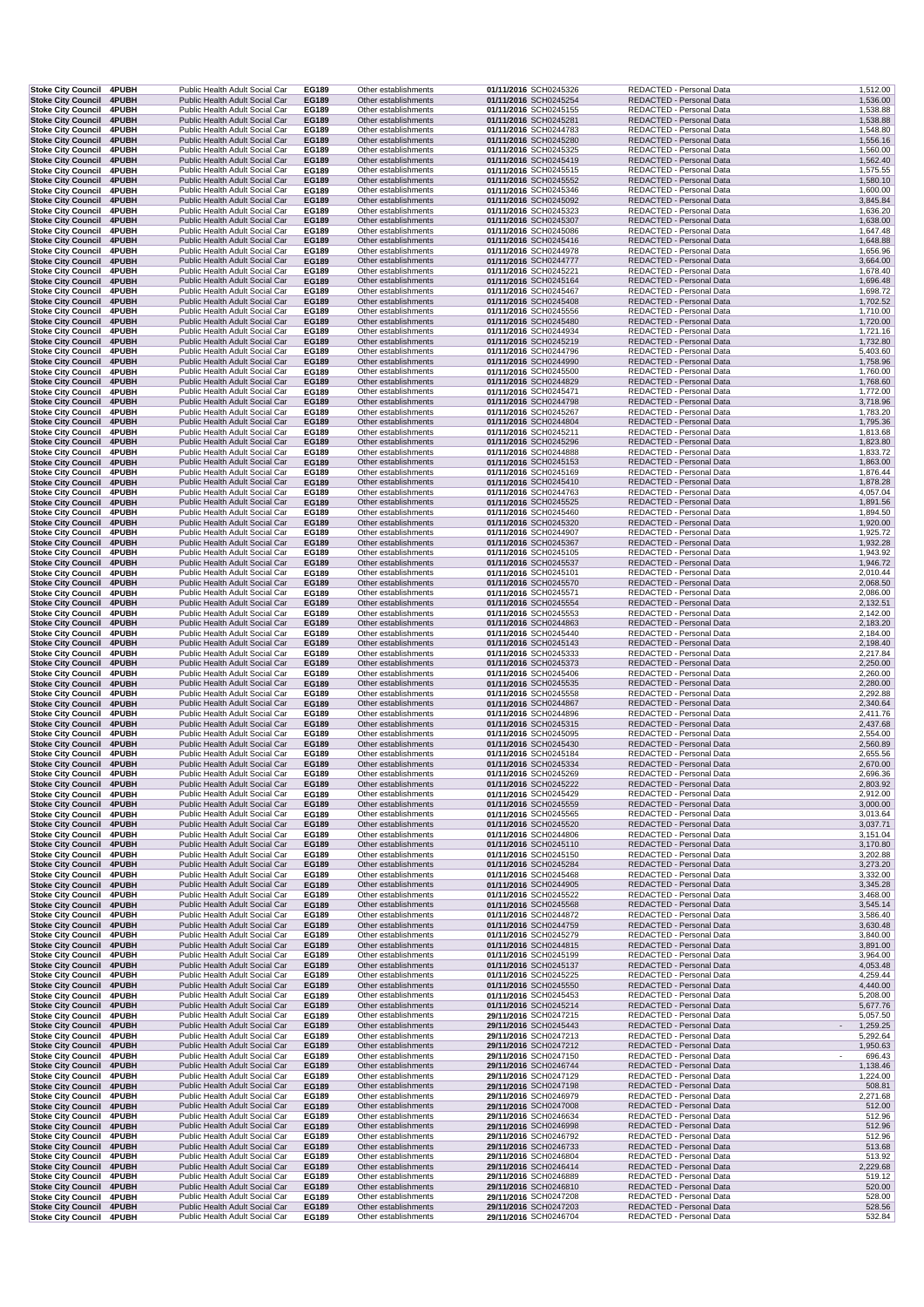| Stoke City Council 4PUBH                                     |                       | Public Health Adult Social Car                                   |  | EG189                 | Other establishments                         | 29/11/2016 SCH0247130                          | REDACTED - Personal Data                             | 535.52           |
|--------------------------------------------------------------|-----------------------|------------------------------------------------------------------|--|-----------------------|----------------------------------------------|------------------------------------------------|------------------------------------------------------|------------------|
| <b>Stoke City Council</b><br><b>Stoke City Council</b>       | 4PUBH<br>4PUBH        | Public Health Adult Social Car<br>Public Health Adult Social Car |  | EG189<br>EG189        | Other establishments<br>Other establishments | 29/11/2016 SCH0247153<br>29/11/2016 SCH0246750 | REDACTED - Personal Data<br>REDACTED - Personal Data | 535.52<br>535.68 |
| <b>Stoke City Council</b>                                    | 4PUBH                 | Public Health Adult Social Car                                   |  | EG189                 | Other establishments                         | 29/11/2016 SCH0246894                          | REDACTED - Personal Data                             | 546.00           |
| <b>Stoke City Council</b>                                    | 4PUBH                 | Public Health Adult Social Car                                   |  | EG189                 | Other establishments                         | 29/11/2016 SCH0246497                          | REDACTED - Personal Data                             | 549.60           |
| <b>Stoke City Council</b><br><b>Stoke City Council 4PUBH</b> | <b>4PUBH</b>          | Public Health Adult Social Car<br>Public Health Adult Social Car |  | EG189<br>EG189        | Other establishments<br>Other establishments | 29/11/2016 SCH0246861<br>29/11/2016 SCH0246839 | REDACTED - Personal Data<br>REDACTED - Personal Data | 549.60<br>549.60 |
| Stoke City Council 4PUBH                                     |                       | Public Health Adult Social Car                                   |  | EG189                 | Other establishments                         | 29/11/2016 SCH0247108                          | REDACTED - Personal Data                             | 553.08           |
| <b>Stoke City Council</b>                                    | 4PUBH                 | Public Health Adult Social Car                                   |  | EG189                 | Other establishments                         | 29/11/2016 SCH0247182                          | REDACTED - Personal Data                             | 555.56           |
| Stoke City Council 4PUBH<br>Stoke City Council 4PUBH         |                       | Public Health Adult Social Car<br>Public Health Adult Social Car |  | EG189<br><b>EG189</b> | Other establishments<br>Other establishments | 29/11/2016 SCH0247080<br>29/11/2016 SCH0247013 | REDACTED - Personal Data<br>REDACTED - Personal Data | 560.00<br>560.00 |
| Stoke City Council 4PUBH                                     |                       | Public Health Adult Social Car                                   |  | EG189                 | Other establishments                         | 29/11/2016 SCH0246968                          | REDACTED - Personal Data                             | 560.00           |
| Stoke City Council 4PUBH                                     |                       | Public Health Adult Social Car                                   |  | EG189                 | Other establishments                         | 29/11/2016 SCH0246936                          | REDACTED - Personal Data                             | 568.68           |
| <b>Stoke City Council</b>                                    | <b>4PUBH</b>          | Public Health Adult Social Car<br>Public Health Adult Social Car |  | EG189<br>EG189        | Other establishments<br>Other establishments | 29/11/2016 SCH0246782<br>29/11/2016 SCH0247041 | REDACTED - Personal Data<br>REDACTED - Personal Data | 577.00<br>577.08 |
| <b>Stoke City Council</b><br><b>Stoke City Council</b>       | 4PUBH<br><b>4PUBH</b> | Public Health Adult Social Car                                   |  | EG189                 | Other establishments                         | 29/11/2016 SCH0246815                          | REDACTED - Personal Data                             | 579.84           |
| <b>Stoke City Council</b>                                    | 4PUBH                 | Public Health Adult Social Car                                   |  | EG189                 | Other establishments                         | 29/11/2016 SCH0246915                          | REDACTED - Personal Data                             | 586.24           |
| Stoke City Council 4PUBH                                     |                       | Public Health Adult Social Car                                   |  | EG189                 | Other establishments                         | 29/11/2016 SCH0247123                          | REDACTED - Personal Data                             | 586.24           |
| Stoke City Council 4PUBH<br>Stoke City Council 4PUBH         |                       | Public Health Adult Social Car<br>Public Health Adult Social Car |  | EG189<br>EG189        | Other establishments<br>Other establishments | 29/11/2016 SCH0246908<br>29/11/2016 SCH0247009 | REDACTED - Personal Data<br>REDACTED - Personal Data | 586.24<br>586.24 |
| Stoke City Council 4PUBH                                     |                       | Public Health Adult Social Car                                   |  | EG189                 | Other establishments                         | 29/11/2016 SCH0247137                          | REDACTED - Personal Data                             | 588.92           |
| <b>Stoke City Council</b>                                    | <b>4PUBH</b>          | Public Health Adult Social Car                                   |  | EG189                 | Other establishments                         | 29/11/2016 SCH0246688                          | REDACTED - Personal Data                             | 596.96           |
| Stoke City Council 4PUBH<br>Stoke City Council 4PUBH         |                       | Public Health Adult Social Car<br>Public Health Adult Social Car |  | EG189<br>EG189        | Other establishments<br>Other establishments | 29/11/2016 SCH0247101<br>29/11/2016 SCH0246910 | REDACTED - Personal Data<br>REDACTED - Personal Data | 596.96<br>600.00 |
| Stoke City Council 4PUBH                                     |                       | Public Health Adult Social Car                                   |  | EG189                 | Other establishments                         | 29/11/2016 SCH0246772                          | REDACTED - Personal Data                             | 600.00           |
| <b>Stoke City Council</b>                                    | <b>4PUBH</b>          | Public Health Adult Social Car                                   |  | EG189                 | Other establishments                         | 29/11/2016 SCH0246746                          | REDACTED - Personal Data                             | 2,658.60         |
| <b>Stoke City Council</b><br><b>Stoke City Council</b>       | 4PUBH<br>4PUBH        | Public Health Adult Social Car<br>Public Health Adult Social Car |  | EG189<br>EG189        | Other establishments<br>Other establishments | 29/11/2016 SCH0247121<br>29/11/2016 SCH0247079 | REDACTED - Personal Data<br>REDACTED - Personal Data | 604.56<br>605.48 |
| <b>Stoke City Council</b>                                    | 4PUBH                 | Public Health Adult Social Car                                   |  | EG189                 | Other establishments                         | 29/11/2016 SCH0247143                          | REDACTED - Personal Data                             | 605.60           |
| Stoke City Council 4PUBH                                     |                       | Public Health Adult Social Car                                   |  | EG189                 | Other establishments                         | 29/11/2016 SCH0246596                          | REDACTED - Personal Data                             | 607.68           |
| Stoke City Council 4PUBH<br>Stoke City Council 4PUBH         |                       | Public Health Adult Social Car<br>Public Health Adult Social Car |  | EG189<br>EG189        | Other establishments<br>Other establishments | 29/11/2016 SCH0246851<br>29/11/2016 SCH0247197 | REDACTED - Personal Data<br>REDACTED - Personal Data | 607.68<br>609.24 |
| Stoke City Council 4PUBH                                     |                       | Public Health Adult Social Car                                   |  | EG189                 | Other establishments                         | 29/11/2016 SCH0247184                          | REDACTED - Personal Data                             | 612.00           |
| <b>Stoke City Council</b>                                    | 4PUBH                 | Public Health Adult Social Car                                   |  | EG189                 | Other establishments                         | 29/11/2016 SCH0247152                          | REDACTED - Personal Data                             | 613.72           |
| <b>Stoke City Council 4PUBH</b>                              |                       | Public Health Adult Social Car<br>Public Health Adult Social Car |  | EG189                 | Other establishments<br>Other establishments | 29/11/2016 SCH0246832<br>29/11/2016 SCH0247086 | REDACTED - Personal Data<br>REDACTED - Personal Data | 613.72<br>622.40 |
| Stoke City Council 4PUBH<br>Stoke City Council 4PUBH         |                       | Public Health Adult Social Car                                   |  | EG189<br>EG189        | Other establishments                         | 29/11/2016 SCH0246891                          | REDACTED - Personal Data                             | 624.00           |
| Stoke City Council 4PUBH                                     |                       | Public Health Adult Social Car                                   |  | EG189                 | Other establishments                         | 29/11/2016 SCH0246958                          | REDACTED - Personal Data                             | 624.00           |
| Stoke City Council 4PUBH<br><b>Stoke City Council</b>        |                       | Public Health Adult Social Car<br>Public Health Adult Social Car |  | EG189                 | Other establishments                         | 29/11/2016 SCH0247134                          | REDACTED - Personal Data<br>REDACTED - Personal Data | 624.32<br>628.32 |
| <b>Stoke City Council</b>                                    | 4PUBH<br>4PUBH        | Public Health Adult Social Car                                   |  | EG189<br>EG189        | Other establishments<br>Other establishments | 29/11/2016 SCH0246664<br>29/11/2016 SCH0247171 | REDACTED - Personal Data                             | 632.00           |
| <b>Stoke City Council</b>                                    | <b>4PUBH</b>          | Public Health Adult Social Car                                   |  | EG189                 | Other establishments                         | 29/11/2016 SCH0247174                          | REDACTED - Personal Data                             | 641.20           |
| <b>Stoke City Council</b>                                    | 4PUBH                 | Public Health Adult Social Car                                   |  | EG189                 | Other establishments                         | 29/11/2016 SCH0246641                          | REDACTED - Personal Data                             | 641.20           |
| Stoke City Council 4PUBH<br>Stoke City Council 4PUBH         |                       | Public Health Adult Social Car<br>Public Health Adult Social Car |  | EG189<br>EG189        | Other establishments<br>Other establishments | 29/11/2016 SCH0247192<br>29/11/2016 SCH0246620 | REDACTED - Personal Data<br>REDACTED - Personal Data | 641.20<br>644.32 |
| Stoke City Council 4PUBH                                     |                       | Public Health Adult Social Car                                   |  | EG189                 | Other establishments                         | 29/11/2016 SCH0247107                          | REDACTED - Personal Data                             | 648.88           |
| <b>Stoke City Council</b>                                    | <b>4PUBH</b>          | Public Health Adult Social Car                                   |  | EG189                 | Other establishments                         | 29/11/2016 SCH0247090                          | REDACTED - Personal Data                             | 659.52           |
| Stoke City Council 4PUBH<br>Stoke City Council 4PUBH         |                       | Public Health Adult Social Car<br>Public Health Adult Social Car |  | EG189<br>EG189        | Other establishments<br>Other establishments | 29/11/2016 SCH0246429<br>29/11/2016 SCH0246882 | REDACTED - Personal Data<br>REDACTED - Personal Data | 659.52<br>659.52 |
| <b>Stoke City Council</b>                                    | <b>4PUBH</b>          | Public Health Adult Social Car                                   |  | EG189                 | Other establishments                         | 29/11/2016 SCH0247158                          | REDACTED - Personal Data                             | 660.00           |
| <b>Stoke City Council</b>                                    | 4PUBH                 | Public Health Adult Social Car                                   |  | EG189                 | Other establishments                         | 29/11/2016 SCH0247023                          | REDACTED - Personal Data                             | 661.48           |
| <b>Stoke City Council</b><br><b>Stoke City Council</b>       | <b>4PUBH</b><br>4PUBH | Public Health Adult Social Car<br>Public Health Adult Social Car |  | EG189<br>EG189        | Other establishments<br>Other establishments | 29/11/2016 SCH0247104<br>29/11/2016 SCH0246955 | REDACTED - Personal Data<br>REDACTED - Personal Data | 661.52<br>669.48 |
| Stoke City Council 4PUBH                                     |                       | Public Health Adult Social Car                                   |  | EG189                 | Other establishments                         | 29/11/2016 SCH0247113                          | REDACTED - Personal Data                             | 680.00           |
| Stoke City Council 4PUBH                                     |                       | Public Health Adult Social Car                                   |  | EG189                 | Other establishments                         | 29/11/2016 SCH0247160                          | REDACTED - Personal Data                             | 680.00           |
| Stoke City Council 4PUBH<br>Stoke City Council 4PUBH         |                       | Public Health Adult Social Car<br>Public Health Adult Social Car |  | EG189<br>EG189        | Other establishments<br>Other establishments | 29/11/2016 SCH0246970<br>29/11/2016 SCH0246526 | REDACTED - Personal Data<br>REDACTED - Personal Data | 682.24<br>687.00 |
| Stoke City Council 4PUBH                                     |                       | Public Health Adult Social Car                                   |  | EG189                 | Other establishments                         | 29/11/2016 SCH0247061                          | REDACTED - Personal Data                             | 693.00           |
| <b>Stoke City Council</b>                                    | 4PUBH                 | Public Health Adult Social Car                                   |  | EG189                 | Other establishments                         | 29/11/2016 SCH0246422                          | REDACTED - Personal Data                             | 696.00           |
| Stoke City Council 4PUBH<br>Stoke City Council 4PUBH         |                       | Public Health Adult Social Car<br>Public Health Adult Social Car |  | EG189<br>EG189        | Other establishments<br>Other establishments | 29/11/2016 SCH0246563<br>29/11/2016 SCH0246885 | REDACTED - Personal Data<br>REDACTED - Personal Data | 696.00<br>696.16 |
| <b>Stoke City Council</b>                                    | <b>4PUBH</b>          | Public Health Adult Social Car                                   |  | EG189                 | Other establishments                         | 29/11/2016 SCH0246562                          | REDACTED - Personal Data                             | 2,444.32         |
| Stoke City Council 4PUBH                                     |                       | Public Health Adult Social Car                                   |  | EG189                 | Other establishments                         | 29/11/2016 SCH0246437                          | REDACTED - Personal Data                             | 3,072.76         |
| <b>Stoke City Council</b><br><b>Stoke City Council</b>       | 4PUBH<br>4PUBH        | Public Health Adult Social Car<br>Public Health Adult Social Car |  | EG189<br>EG189        | Other establishments<br>Other establishments | 29/11/2016 SCH0247156<br>29/11/2016 SCH0246801 | REDACTED - Personal Data<br>REDACTED - Personal Data | 700.08<br>709.12 |
| <b>Stoke City Council</b>                                    | <b>4PUBH</b>          | Public Health Adult Social Car                                   |  | EG189                 | Other establishments                         | 29/11/2016 SCH0246419                          | REDACTED - Personal Data                             | 714.00           |
| <b>Stoke City Council</b>                                    | 4PUBH                 | Public Health Adult Social Car                                   |  | EG189                 | Other establishments                         | 29/11/2016 SCH0247193                          | REDACTED - Personal Data                             | 714.00           |
| Stoke City Council 4PUBH<br><b>Stoke City Council 4PUBH</b>  |                       | Public Health Adult Social Car<br>Public Health Adult Social Car |  | EG189<br>EG189        | Other establishments<br>Other establishments | 29/11/2016 SCH0246707<br>29/11/2016 SCH0247194 | REDACTED - Personal Data<br>REDACTED - Personal Data | 715.60<br>719.40 |
| Stoke City Council 4PUBH                                     |                       | Public Health Adult Social Car                                   |  | EG189                 | Other establishments                         | 29/11/2016 SCH0247016                          | REDACTED - Personal Data                             | 720.00           |
| Stoke City Council 4PUBH                                     |                       | Public Health Adult Social Car                                   |  | <b>EG189</b>          | Other establishments                         | 29/11/2016 SCH0247096                          | REDACTED - Personal Data                             | 723.96           |
| <b>Stoke City Council</b><br><b>Stoke City Council</b>       | <b>4PUBH</b><br>4PUBH | Public Health Adult Social Car<br>Public Health Adult Social Car |  | EG189<br>EG189        | Other establishments<br>Other establishments | 29/11/2016 SCH0247031<br>29/11/2016 SCH0247019 | REDACTED - Personal Data<br>REDACTED - Personal Data | 724.00<br>732.80 |
| <b>Stoke City Council</b>                                    | <b>4PUBH</b>          | Public Health Adult Social Car                                   |  | EG189                 | Other establishments                         | 29/11/2016 SCH0246630                          | REDACTED - Personal Data                             | 1,959.04         |
| Stoke City Council 4PUBH                                     |                       | Public Health Adult Social Car                                   |  | EG189                 | Other establishments                         | 29/11/2016 SCH0247168                          | REDACTED - Personal Data                             | 732.80           |
| <b>Stoke City Council</b><br>Stoke City Council 4PUBH        | <b>4PUBH</b>          | Public Health Adult Social Car<br>Public Health Adult Social Car |  | EG189<br>EG189        | Other establishments<br>Other establishments | 29/11/2016 SCH0246699<br>29/11/2016 SCH0247060 | REDACTED - Personal Data<br>REDACTED - Personal Data | 735.00<br>735.00 |
| <b>Stoke City Council</b>                                    | 4PUBH                 | Public Health Adult Social Car                                   |  | EG189                 | Other establishments                         | 29/11/2016 SCH0247116                          | REDACTED - Personal Data                             | 740.00           |
| <b>Stoke City Council</b>                                    | 4PUBH                 | Public Health Adult Social Car                                   |  | EG189                 | Other establishments                         | 29/11/2016 SCH0246749                          | REDACTED - Personal Data                             | 746.08           |
| Stoke City Council 4PUBH<br>Stoke City Council 4PUBH         |                       | Public Health Adult Social Car<br>Public Health Adult Social Car |  | EG189<br>EG189        | Other establishments<br>Other establishments | 29/11/2016 SCH0246574<br>29/11/2016 SCH0246779 | REDACTED - Personal Data<br>REDACTED - Personal Data | 748.96<br>750.00 |
| <b>Stoke City Council</b>                                    | <b>4PUBH</b>          | Public Health Adult Social Car                                   |  | EG189                 | Other establishments                         | 29/11/2016 SCH0247118                          | REDACTED - Personal Data                             | 751.12           |
| Stoke City Council 4PUBH                                     |                       | Public Health Adult Social Car                                   |  | EG189                 | Other establishments                         | 29/11/2016 SCH0246539                          | REDACTED - Personal Data                             | 756.00           |
| Stoke City Council 4PUBH<br>Stoke City Council 4PUBH         |                       | Public Health Adult Social Car<br>Public Health Adult Social Car |  | EG189<br>EG189        | Other establishments<br>Other establishments | 29/11/2016 SCH0246840<br>29/11/2016 SCH0247196 | REDACTED - Personal Data<br>REDACTED - Personal Data | 756.48<br>760.00 |
| Stoke City Council 4PUBH                                     |                       | Public Health Adult Social Car                                   |  | EG189                 | Other establishments                         | 29/11/2016 SCH0246856                          | REDACTED - Personal Data                             | 765.00           |
| Stoke City Council 4PUBH                                     |                       | Public Health Adult Social Car                                   |  | EG189                 | Other establishments                         | 29/11/2016 SCH0246916                          | REDACTED - Personal Data                             | 765.28           |
| Stoke City Council 4PUBH<br>Stoke City Council 4PUBH         |                       | Public Health Adult Social Car<br>Public Health Adult Social Car |  | EG189<br>EG189        | Other establishments<br>Other establishments | 29/11/2016 SCH0247154<br>29/11/2016 SCH0246848 | REDACTED - Personal Data<br>REDACTED - Personal Data | 768.80<br>769.44 |
| <b>Stoke City Council</b>                                    | 4PUBH                 | Public Health Adult Social Car                                   |  | EG189                 | Other establishments                         | 29/11/2016 SCH0246809                          | REDACTED - Personal Data                             | 769.44           |
| <b>Stoke City Council</b>                                    | 4PUBH                 | Public Health Adult Social Car                                   |  | EG189                 | Other establishments                         | 29/11/2016 SCH0246817                          | REDACTED - Personal Data                             | 773.00           |
| Stoke City Council 4PUBH<br>Stoke City Council 4PUBH         |                       | Public Health Adult Social Car<br>Public Health Adult Social Car |  | EG189                 | Other establishments<br>Other establishments | 29/11/2016 SCH0247025<br>29/11/2016 SCH0247006 | REDACTED - Personal Data<br>REDACTED - Personal Data | 780.00<br>780.00 |
| Stoke City Council 4PUBH                                     |                       | Public Health Adult Social Car                                   |  | EG189<br>EG189        | Other establishments                         | 29/11/2016 SCH0246681                          | REDACTED - Personal Data                             | 780.00           |
| Stoke City Council 4PUBH                                     |                       | Public Health Adult Social Car                                   |  | EG189                 | Other establishments                         | 29/11/2016 SCH0247206                          | REDACTED - Personal Data                             | 784.00           |
| Stoke City Council 4PUBH<br>Stoke City Council 4PUBH         |                       | Public Health Adult Social Car<br>Public Health Adult Social Car |  | EG189<br>EG189        | Other establishments<br>Other establishments | 29/11/2016 SCH0247007<br>29/11/2016 SCH0246778 | REDACTED - Personal Data<br>REDACTED - Personal Data | 784.00<br>790.72 |
| Stoke City Council 4PUBH                                     |                       | Public Health Adult Social Car                                   |  | EG189                 | Other establishments                         | 29/11/2016 SCH0246450                          | REDACTED - Personal Data                             | 796.00           |
| Stoke City Council 4PUBH                                     |                       | Public Health Adult Social Car                                   |  | EG189                 | Other establishments                         | 29/11/2016 SCH0247112                          | REDACTED - Personal Data                             | 800.00           |
| <b>Stoke City Council</b><br>Stoke City Council 4PUBH        | 4PUBH                 | Public Health Adult Social Car<br>Public Health Adult Social Car |  | EG189<br>EG189        | Other establishments<br>Other establishments | 29/11/2016 SCH0246542<br>29/11/2016 SCH0246929 | REDACTED - Personal Data<br>REDACTED - Personal Data | 803.60<br>806.08 |
| Stoke City Council 4PUBH                                     |                       | Public Health Adult Social Car                                   |  | EG189                 | Other establishments                         | 29/11/2016 SCH0246475                          | REDACTED - Personal Data                             | 806.08           |
| <b>Stoke City Council</b>                                    | 4PUBH                 | Public Health Adult Social Car                                   |  | EG189                 | Other establishments                         | 29/11/2016 SCH0246786                          | REDACTED - Personal Data                             | 806.08           |
| Stoke City Council 4PUBH<br>Stoke City Council 4PUBH         |                       | Public Health Adult Social Car<br>Public Health Adult Social Car |  | EG189<br>EG189        | Other establishments<br>Other establishments | 29/11/2016 SCH0247095<br>29/11/2016 SCH0246753 | REDACTED - Personal Data<br>REDACTED - Personal Data | 807.52<br>824.00 |
| <b>Stoke City Council</b>                                    | <b>4PUBH</b>          | Public Health Adult Social Car                                   |  | EG189                 | Other establishments                         | 29/11/2016 SCH0246538                          | REDACTED - Personal Data                             | 2,106.80         |
| Stoke City Council 4PUBH                                     |                       | Public Health Adult Social Car                                   |  | EG189                 | Other establishments                         | 29/11/2016 SCH0247119                          | REDACTED - Personal Data                             | 829.88           |
| Stoke City Council 4PUBH<br><b>Stoke City Council</b>        | 4PUBH                 | Public Health Adult Social Car<br>Public Health Adult Social Car |  | EG189<br>EG189        | Other establishments<br>Other establishments | 29/11/2016 SCH0246906<br>29/11/2016 SCH0246439 | REDACTED - Personal Data<br>REDACTED - Personal Data | 832.00<br>833.56 |
| Stoke City Council 4PUBH                                     |                       | Public Health Adult Social Car                                   |  | EG189                 | Other establishments                         | 29/11/2016 SCH0246833                          | REDACTED - Personal Data                             | 837.60           |
|                                                              |                       |                                                                  |  |                       |                                              |                                                |                                                      |                  |
| Stoke City Council 4PUBH<br>Stoke City Council 4PUBH         |                       | Public Health Adult Social Car<br>Public Health Adult Social Car |  | EG189<br>EG189        | Other establishments<br>Other establishments | 29/11/2016 SCH0247126<br>29/11/2016 SCH0247190 | REDACTED - Personal Data<br>REDACTED - Personal Data | 838.20<br>840.00 |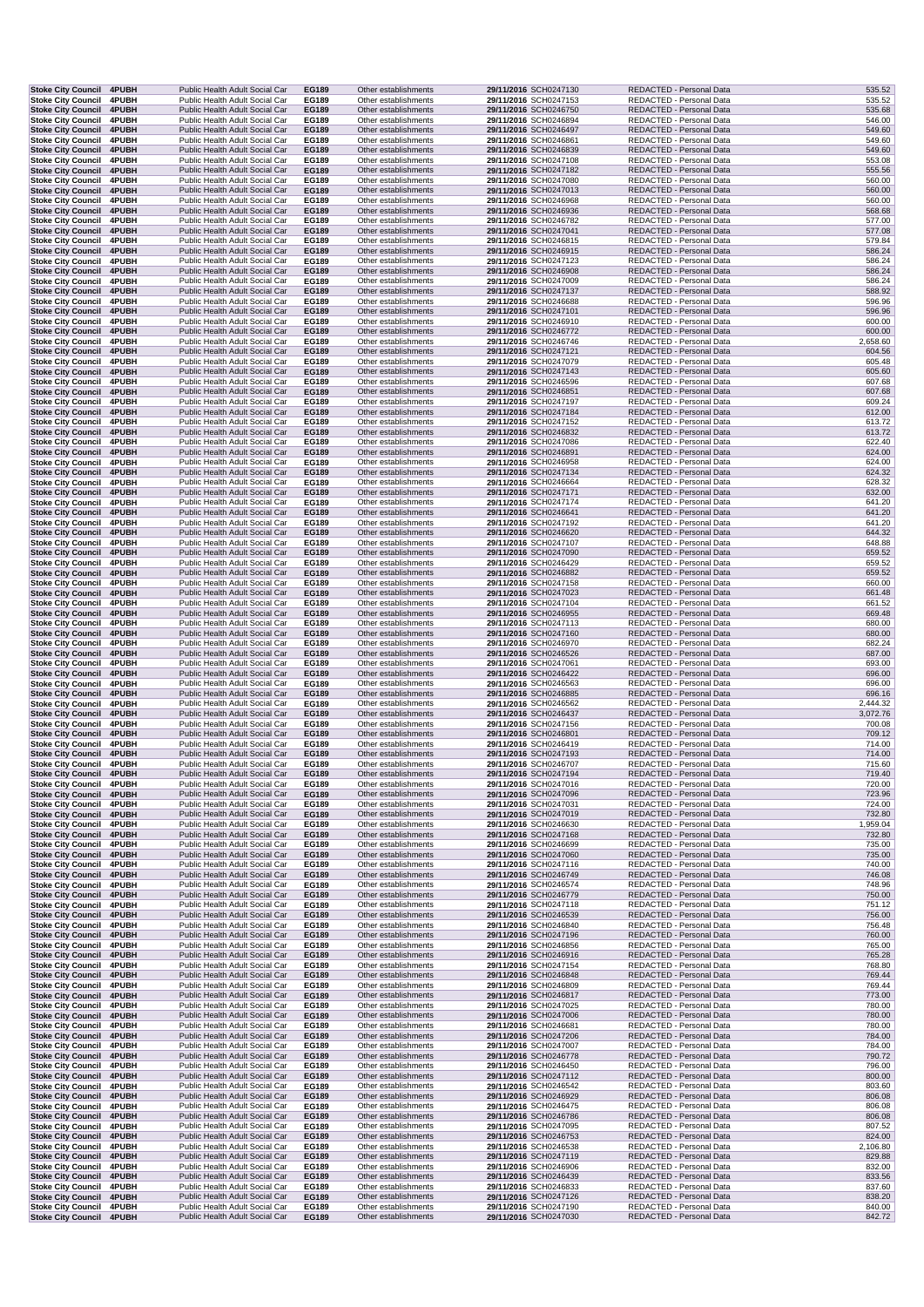| Stoke City Council 4PUBH                                     |                | Public Health Adult Social Car                                   |  | EG189                 | Other establishments                         | 29/11/2016 SCH0246503                          | REDACTED - Personal Data                             |                      | 2,417.68             |
|--------------------------------------------------------------|----------------|------------------------------------------------------------------|--|-----------------------|----------------------------------------------|------------------------------------------------|------------------------------------------------------|----------------------|----------------------|
| <b>Stoke City Council</b><br><b>Stoke City Council</b>       | 4PUBH<br>4PUBH | Public Health Adult Social Car<br>Public Health Adult Social Car |  | EG189<br>EG189        | Other establishments<br>Other establishments | 29/11/2016 SCH0246997<br>29/11/2016 SCH0246986 | REDACTED - Personal Data<br>REDACTED - Personal Data |                      | 855.84<br>857.60     |
| <b>Stoke City Council</b>                                    | 4PUBH          | Public Health Adult Social Car                                   |  | EG189                 | Other establishments                         | 29/11/2016 SCH0246527                          | REDACTED - Personal Data                             |                      | 861.04               |
| <b>Stoke City Council</b>                                    | <b>4PUBH</b>   | Public Health Adult Social Car                                   |  | EG189                 | Other establishments                         | 29/11/2016 SCH0246656                          | REDACTED - Personal Data                             |                      | 862.60               |
| <b>Stoke City Council</b><br>Stoke City Council 4PUBH        | <b>4PUBH</b>   | Public Health Adult Social Car<br>Public Health Adult Social Car |  | EG189<br>EG189        | Other establishments<br>Other establishments | 29/11/2016 SCH0247177<br>29/11/2016 SCH0246550 | REDACTED - Personal Data<br>REDACTED - Personal Data |                      | 865.20<br>870.00     |
| Stoke City Council 4PUBH                                     |                | Public Health Adult Social Car                                   |  | EG189                 | Other establishments                         | 29/11/2016 SCH0247015                          | REDACTED - Personal Data                             |                      | 1,932.28             |
| <b>Stoke City Council</b>                                    | 4PUBH          | Public Health Adult Social Car                                   |  | EG189                 | Other establishments                         | 29/11/2016 SCH0246780                          | REDACTED - Personal Data                             |                      | 878.96               |
| Stoke City Council 4PUBH<br>Stoke City Council 4PUBH         |                | Public Health Adult Social Car<br>Public Health Adult Social Car |  | EG189<br>EG189        | Other establishments<br>Other establishments | 29/11/2016 SCH0247043<br>29/11/2016 SCH0247170 | REDACTED - Personal Data<br>REDACTED - Personal Data |                      | 879.36<br>879.36     |
| <b>Stoke City Council 4PUBH</b>                              |                | Public Health Adult Social Car                                   |  | EG189                 | Other establishments                         | 29/11/2016 SCH0247120                          | REDACTED - Personal Data                             |                      | 880.00               |
| <b>Stoke City Council</b>                                    | <b>4PUBH</b>   | Public Health Adult Social Car                                   |  | EG189                 | Other establishments                         | 29/11/2016 SCH0247002                          | REDACTED - Personal Data                             |                      | 880.00               |
| Stoke City Council 4PUBH<br><b>Stoke City Council</b>        | 4PUBH          | Public Health Adult Social Car<br>Public Health Adult Social Car |  | EG189<br>EG189        | Other establishments<br>Other establishments | 29/11/2016 SCH0246587<br>29/11/2016 SCH0246737 | REDACTED - Personal Data<br>REDACTED - Personal Data |                      | 2,065.64<br>882.00   |
| <b>Stoke City Council</b>                                    | 4PUBH          | Public Health Adult Social Car                                   |  | EG189                 | Other establishments                         | 29/11/2016 SCH0247180                          | REDACTED - Personal Data                             |                      | 884.00               |
| <b>Stoke City Council</b>                                    | <b>4PUBH</b>   | Public Health Adult Social Car                                   |  | EG189                 | Other establishments                         | 29/11/2016 SCH0247070                          | REDACTED - Personal Data                             |                      | 884.00               |
| <b>Stoke City Council</b><br>Stoke City Council 4PUBH        | <b>4PUBH</b>   | Public Health Adult Social Car<br>Public Health Adult Social Car |  | <b>EG189</b><br>EG189 | Other establishments<br>Other establishments | 29/11/2016 SCH0247093<br>29/11/2016 SCH0246983 | REDACTED - Personal Data<br>REDACTED - Personal Data |                      | 887.40<br>888.52     |
| Stoke City Council 4PUBH                                     |                | Public Health Adult Social Car                                   |  | EG189                 | Other establishments                         | 29/11/2016 SCH0247125                          | REDACTED - Personal Data                             |                      | 891.00               |
| Stoke City Council 4PUBH                                     |                | Public Health Adult Social Car                                   |  | EG189                 | Other establishments                         | 29/11/2016 SCH0246564                          | REDACTED - Personal Data                             |                      | 900.80               |
| Stoke City Council 4PUBH<br>Stoke City Council 4PUBH         |                | Public Health Adult Social Car<br>Public Health Adult Social Car |  | EG189<br>EG189        | Other establishments<br>Other establishments | 29/11/2016 SCH0247207<br>29/11/2016 SCH0246896 | REDACTED - Personal Data<br>REDACTED - Personal Data |                      | 900.92<br>2,601.44   |
| Stoke City Council 4PUBH                                     |                | Public Health Adult Social Car                                   |  | EG189                 | Other establishments                         | 29/11/2016 SCH0246881                          | REDACTED - Personal Data                             |                      | 902.40               |
| <b>Stoke City Council</b>                                    | <b>4PUBH</b>   | Public Health Adult Social Car                                   |  | EG189                 | Other establishments                         | 29/11/2016 SCH0246594                          | REDACTED - Personal Data                             |                      | 903.12               |
| Stoke City Council 4PUBH                                     |                | Public Health Adult Social Car                                   |  | EG189                 | Other establishments                         | 29/11/2016 SCH0247063                          | REDACTED - Personal Data                             |                      | 907.60               |
| <b>Stoke City Council</b><br><b>Stoke City Council</b>       | 4PUBH<br>4PUBH | Public Health Adult Social Car<br>Public Health Adult Social Car |  | EG189<br>EG189        | Other establishments<br>Other establishments | 29/11/2016 SCH0246501<br>29/11/2016 SCH0246481 | REDACTED - Personal Data<br>REDACTED - Personal Data |                      | 909.96<br>1,647.12   |
| Stoke City Council 4PUBH                                     |                | Public Health Adult Social Car                                   |  | EG189                 | Other establishments                         | 29/11/2016 SCH0246825                          | REDACTED - Personal Data                             |                      | 912.96               |
| <b>Stoke City Council</b>                                    | 4PUBH          | Public Health Adult Social Car                                   |  | EG189                 | Other establishments                         | 29/11/2016 SCH0246901                          | REDACTED - Personal Data                             |                      | 916.00               |
| Stoke City Council 4PUBH<br>Stoke City Council 4PUBH         |                | Public Health Adult Social Car<br>Public Health Adult Social Car |  | EG189<br>EG189        | Other establishments<br>Other establishments | 29/11/2016 SCH0246727<br>29/11/2016 SCH0246460 | REDACTED - Personal Data<br>REDACTED - Personal Data |                      | 916.00<br>916.00     |
| Stoke City Council 4PUBH                                     |                | Public Health Adult Social Car                                   |  | EG189                 | Other establishments                         | 29/11/2016 SCH0246407                          | REDACTED - Personal Data                             |                      | 4,514.48             |
| <b>Stoke City Council</b>                                    | 4PUBH          | Public Health Adult Social Car                                   |  | EG189                 | Other establishments                         | 29/11/2016 SCH0246870                          | REDACTED - Personal Data                             |                      | 926.72               |
| Stoke City Council 4PUBH<br>Stoke City Council 4PUBH         |                | Public Health Adult Social Car<br>Public Health Adult Social Car |  | EG189<br><b>EG189</b> | Other establishments<br>Other establishments | 29/11/2016 SCH0246858<br>29/11/2016 SCH0247026 | REDACTED - Personal Data<br>REDACTED - Personal Data |                      | 927.52<br>928.00     |
| Stoke City Council 4PUBH                                     |                | Public Health Adult Social Car                                   |  | EG189                 | Other establishments                         | 29/11/2016 SCH0246417                          | REDACTED - Personal Data                             |                      | 933.68               |
| Stoke City Council 4PUBH                                     |                | Public Health Adult Social Car                                   |  | EG189                 | Other establishments                         | 29/11/2016 SCH0246883                          | REDACTED - Personal Data<br>REDACTED - Personal Data |                      | 934.56               |
| Stoke City Council 4PUBH<br><b>Stoke City Council</b>        | 4PUBH          | Public Health Adult Social Car<br>Public Health Adult Social Car |  | EG189<br>EG189        | Other establishments<br>Other establishments | 29/11/2016 SCH0246893<br>29/11/2016 SCH0247201 | REDACTED - Personal Data                             |                      | 936.72<br>937.60     |
| <b>Stoke City Council</b>                                    | 4PUBH          | Public Health Adult Social Car                                   |  | EG189                 | Other establishments                         | 29/11/2016 SCH0246845                          | REDACTED - Personal Data                             |                      | 941.32               |
| <b>Stoke City Council</b>                                    | 4PUBH          | Public Health Adult Social Car                                   |  | EG189                 | Other establishments                         | 29/11/2016 SCH0247071                          | REDACTED - Personal Data<br>REDACTED - Personal Data |                      | 952.64               |
| <b>Stoke City Council</b><br>Stoke City Council 4PUBH        | <b>4PUBH</b>   | Public Health Adult Social Car<br>Public Health Adult Social Car |  | EG189<br>EG189        | Other establishments<br>Other establishments | 29/11/2016 SCH0246791<br>29/11/2016 SCH0247214 | REDACTED - Personal Data                             |                      | 953.32<br>968.00     |
| Stoke City Council 4PUBH                                     |                | Public Health Adult Social Car                                   |  | EG189                 | Other establishments                         | 29/11/2016 SCH0246927                          | REDACTED - Personal Data                             |                      | 970.96               |
| Stoke City Council 4PUBH                                     |                | Public Health Adult Social Car                                   |  | EG189                 | Other establishments                         | 29/11/2016 SCH0246777                          | REDACTED - Personal Data                             |                      | 978.96               |
| Stoke City Council 4PUBH<br><b>Stoke City Council</b>        | 4PUBH          | Public Health Adult Social Car<br>Public Health Adult Social Car |  | EG189<br>EG189        | Other establishments<br>Other establishments | 29/11/2016 SCH0246474<br>29/11/2016 SCH0246793 | REDACTED - Personal Data<br>REDACTED - Personal Data |                      | 980.12<br>981.68     |
| Stoke City Council 4PUBH                                     |                | Public Health Adult Social Car                                   |  | EG189                 | Other establishments                         | 29/11/2016 SCH0246813                          | REDACTED - Personal Data                             |                      | 989.28               |
| Stoke City Council 4PUBH                                     |                | Public Health Adult Social Car                                   |  | EG189                 | Other establishments                         | 29/11/2016 SCH0246713                          | REDACTED - Personal Data                             |                      | 995.20               |
| <b>Stoke City Council</b><br><b>Stoke City Council</b>       | 4PUBH<br>4PUBH | Public Health Adult Social Car<br>Public Health Adult Social Car |  | EG189<br>EG189        | Other establishments<br>Other establishments | 29/11/2016 SCH0247147<br>29/11/2016 SCH0246783 | REDACTED - Personal Data<br>REDACTED - Personal Data | 1,000.00<br>1,000.00 |                      |
| <b>Stoke City Council</b>                                    | 4PUBH          | Public Health Adult Social Car                                   |  | EG189                 | Other establishments                         | 29/11/2016 SCH0246912                          | REDACTED - Personal Data                             | 1,012.88             |                      |
| <b>Stoke City Council</b>                                    | 4PUBH          | Public Health Adult Social Car                                   |  | EG189                 | Other establishments                         | 29/11/2016 SCH0246721                          | REDACTED - Personal Data                             | 1,018.32             |                      |
| Stoke City Council 4PUBH<br>Stoke City Council 4PUBH         |                | Public Health Adult Social Car<br>Public Health Adult Social Car |  | EG189<br>EG189        | Other establishments<br>Other establishments | 29/11/2016 SCH0246413<br>29/11/2016 SCH0247084 | REDACTED - Personal Data<br>REDACTED - Personal Data | 1,025.92             | 1,025.92             |
| Stoke City Council 4PUBH                                     |                | Public Health Adult Social Car                                   |  | EG189                 | Other establishments                         | 29/11/2016 SCH0246795                          | REDACTED - Personal Data                             |                      | 1,025.92             |
| Stoke City Council 4PUBH                                     |                | Public Health Adult Social Car                                   |  | EG189                 | Other establishments                         | 29/11/2016 SCH0247072                          | REDACTED - Personal Data                             |                      | 1,025.92             |
| <b>Stoke City Council</b><br><b>Stoke City Council 4PUBH</b> | 4PUBH          | Public Health Adult Social Car<br>Public Health Adult Social Car |  | EG189<br>EG189        | Other establishments<br>Other establishments | 29/11/2016 SCH0246934<br>29/11/2016 SCH0247186 | REDACTED - Personal Data<br>REDACTED - Personal Data | 1,025.92<br>1,040.00 |                      |
| Stoke City Council 4PUBH                                     |                | Public Health Adult Social Car                                   |  | EG189                 | Other establishments                         | 29/11/2016 SCH0246457                          | REDACTED - Personal Data                             | 1,040.00             |                      |
| Stoke City Council 4PUBH                                     |                | Public Health Adult Social Car                                   |  | EG189                 | Other establishments                         | 29/11/2016 SCH0246624                          | REDACTED - Personal Data                             |                      | 2,320.12             |
| Stoke City Council 4PUBH<br><b>Stoke City Council</b>        | 4PUBH          | Public Health Adult Social Car<br>Public Health Adult Social Car |  | EG189<br>EG189        | Other establishments<br>Other establishments | 29/11/2016 SCH0247045<br>29/11/2016 SCH0247059 | REDACTED - Personal Data<br>REDACTED - Personal Data | 1,044.00<br>1,046.36 |                      |
| <b>Stoke City Council</b>                                    | 4PUBH          | Public Health Adult Social Car                                   |  | EG189                 | Other establishments                         | 29/11/2016 SCH0246843                          | REDACTED - Personal Data                             | 1,070.00             |                      |
| <b>Stoke City Council</b>                                    | 4PUBH          | Public Health Adult Social Car                                   |  | EG189                 | Other establishments                         | 29/11/2016 SCH0246864                          | REDACTED - Personal Data                             | 1,072.24             |                      |
| <b>Stoke City Council</b><br>Stoke City Council 4PUBH        | <b>4PUBH</b>   | Public Health Adult Social Car<br>Public Health Adult Social Car |  | EG189<br>EG189        | Other establishments<br>Other establishments | 29/11/2016 SCH0246776<br>29/11/2016 SCH0246862 | REDACTED - Personal Data<br>REDACTED - Personal Data | 1,080.00<br>1,081.60 |                      |
| Stoke City Council 4PUBH                                     |                | Public Health Adult Social Car                                   |  | EG189                 | Other establishments                         | 29/11/2016 SCH0247076                          | REDACTED - Personal Data                             |                      | 1,084.00             |
| Stoke City Council 4PUBH                                     |                | Public Health Adult Social Car                                   |  | EG189                 | Other establishments                         | 29/11/2016 SCH0247037                          | REDACTED - Personal Data                             |                      | 1,099.20             |
| Stoke City Council 4PUBH<br><b>Stoke City Council</b>        | 4PUBH          | Public Health Adult Social Car<br>Public Health Adult Social Car |  | EG189<br>EG189        | Other establishments<br>Other establishments | 29/11/2016 SCH0246491<br>29/11/2016 SCH0247001 | REDACTED - Personal Data<br>REDACTED - Personal Data |                      | 1,099.20<br>1,099.84 |
| Stoke City Council 4PUBH                                     |                | Public Health Adult Social Car                                   |  | EG189                 | Other establishments                         | 29/11/2016 SCH0247036                          | REDACTED - Personal Data                             |                      | 1,100.00             |
| <b>Stoke City Council</b>                                    | 4PUBH          | Public Health Adult Social Car                                   |  | EG189                 | Other establishments                         | 29/11/2016 SCH0246509                          | REDACTED - Personal Data                             |                      | 1,100.00             |
| <b>Stoke City Council</b><br>Stoke City Council 4PUBH        | 4PUBH          | Public Health Adult Social Car<br>Public Health Adult Social Car |  | EG189<br>EG189        | Other establishments<br>Other establishments | 29/11/2016 SCH0246575<br>29/11/2016 SCH0246754 | REDACTED - Personal Data<br>REDACTED - Personal Data | 1,109.92             | 1,104.00             |
| Stoke City Council 4PUBH                                     |                | Public Health Adult Social Car                                   |  | EG189                 | Other establishments                         | 29/11/2016 SCH0246643                          | REDACTED - Personal Data                             |                      | 1,109.92             |
| <b>Stoke City Council</b>                                    | 4PUBH          | Public Health Adult Social Car                                   |  | <b>EG189</b>          | Other establishments                         | 29/11/2016 SCH0247091                          | REDACTED - Personal Data                             | 1,118.80             |                      |
| Stoke City Council 4PUBH<br>Stoke City Council 4PUBH         |                | Public Health Adult Social Car<br>Public Health Adult Social Car |  | EG189<br>EG189        | Other establishments<br>Other establishments | 29/11/2016 SCH0246974<br>29/11/2016 SCH0247222 | REDACTED - Personal Data<br>REDACTED - Personal Data | 1,119.08             |                      |
| Stoke City Council 4PUBH                                     |                | Public Health Adult Social Car                                   |  | EG189                 | Other establishments                         | 29/11/2016 SCH0246941                          | REDACTED - Personal Data                             |                      | 1,131.43<br>1,132.64 |
| Stoke City Council 4PUBH                                     |                | Public Health Adult Social Car                                   |  | EG189                 | Other establishments                         | 29/11/2016 SCH0247220                          | REDACTED - Personal Data                             |                      | 1,134.00             |
| Stoke City Council 4PUBH                                     |                | Public Health Adult Social Car                                   |  | EG189                 | Other establishments                         | 29/11/2016 SCH0246821                          | REDACTED - Personal Data<br>REDACTED - Personal Data |                      | 1,135.84             |
| Stoke City Council 4PUBH<br>Stoke City Council 4PUBH         |                | Public Health Adult Social Car<br>Public Health Adult Social Car |  | EG189<br>EG189        | Other establishments<br>Other establishments | 29/11/2016 SCH0246949<br>29/11/2016 SCH0246836 | REDACTED - Personal Data                             | 1,143.20             | 1,135.84             |
| Stoke City Council 4PUBH                                     |                | Public Health Adult Social Car                                   |  | EG189                 | Other establishments                         | 29/11/2016 SCH0246985                          | REDACTED - Personal Data                             |                      | 1,144.80             |
| Stoke City Council 4PUBH                                     |                | Public Health Adult Social Car                                   |  | EG189                 | Other establishments                         | 29/11/2016 SCH0246735                          | REDACTED - Personal Data                             |                      | 1,160.00             |
| Stoke City Council 4PUBH<br>Stoke City Council 4PUBH         |                | Public Health Adult Social Car<br>Public Health Adult Social Car |  | EG189<br>EG189        | Other establishments<br>Other establishments | 29/11/2016 SCH0246880<br>29/11/2016 SCH0246479 | REDACTED - Personal Data<br>REDACTED - Personal Data | 1,162.60<br>1,167.72 |                      |
| <b>Stoke City Council</b>                                    | 4PUBH          | Public Health Adult Social Car                                   |  | EG189                 | Other establishments                         | 29/11/2016 SCH0246775                          | REDACTED - Personal Data                             |                      | 1,168.56             |
| Stoke City Council 4PUBH                                     |                | Public Health Adult Social Car                                   |  | EG189                 | Other establishments                         | 29/11/2016 SCH0246451                          | REDACTED - Personal Data                             |                      | 2,783.20             |
| Stoke City Council 4PUBH<br>Stoke City Council 4PUBH         |                | Public Health Adult Social Car<br>Public Health Adult Social Car |  | <b>EG189</b><br>EG189 | Other establishments<br>Other establishments | 29/11/2016 SCH0246446<br>29/11/2016 SCH0247039 | REDACTED - Personal Data<br>REDACTED - Personal Data |                      | 1,172.48<br>1,176.40 |
| Stoke City Council 4PUBH                                     |                | Public Health Adult Social Car                                   |  | EG189                 | Other establishments                         | 29/11/2016 SCH0246829                          | REDACTED - Personal Data                             |                      | 1,176.80             |
| Stoke City Council 4PUBH                                     |                | Public Health Adult Social Car                                   |  | EG189                 | Other establishments                         | 29/11/2016 SCH0247209                          | REDACTED - Personal Data                             |                      | 1,182.00             |
| <b>Stoke City Council</b><br>Stoke City Council 4PUBH        | 4PUBH          | Public Health Adult Social Car<br>Public Health Adult Social Car |  | EG189<br>EG189        | Other establishments<br>Other establishments | 29/11/2016 SCH0246904<br>29/11/2016 SCH0246859 | REDACTED - Personal Data<br>REDACTED - Personal Data | 1,187.56             | 1,183.20             |
| Stoke City Council 4PUBH                                     |                | Public Health Adult Social Car                                   |  | EG189                 | Other establishments                         | 29/11/2016 SCH0247159                          | REDACTED - Personal Data                             |                      | 1,190.00             |
| Stoke City Council 4PUBH                                     |                | Public Health Adult Social Car                                   |  | EG189                 | Other establishments                         | 29/11/2016 SCH0247169                          | REDACTED - Personal Data                             |                      | 1,192.00             |
| Stoke City Council 4PUBH<br>Stoke City Council 4PUBH         |                | Public Health Adult Social Car<br>Public Health Adult Social Car |  | EG189<br>EG189        | Other establishments<br>Other establishments | 29/11/2016 SCH0247105<br>29/11/2016 SCH0247210 | REDACTED - Personal Data<br>REDACTED - Personal Data | 1,192.00<br>1,192.00 |                      |
| <b>Stoke City Council</b>                                    | 4PUBH          | Public Health Adult Social Car                                   |  | EG189                 | Other establishments                         | 29/11/2016 SCH0247187                          | REDACTED - Personal Data                             | 1,192.00             |                      |
| <b>Stoke City Council</b>                                    | 4PUBH          | Public Health Adult Social Car                                   |  | EG189                 | Other establishments                         | 29/11/2016 SCH0247157                          | REDACTED - Personal Data                             |                      | 1,196.00             |
| <b>Stoke City Council</b><br>Stoke City Council 4PUBH        | 4PUBH          | Public Health Adult Social Car<br>Public Health Adult Social Car |  | EG189<br>EG189        | Other establishments<br>Other establishments | 29/11/2016 SCH0247199<br>29/11/2016 SCH0246760 | REDACTED - Personal Data<br>REDACTED - Personal Data |                      | 1,200.00<br>1,200.00 |
| Stoke City Council 4PUBH                                     |                | Public Health Adult Social Car                                   |  | <b>EG189</b>          | Other establishments                         | 29/11/2016 SCH0247069                          | REDACTED - Personal Data                             |                      | 1,209.00             |
| Stoke City Council 4PUBH                                     |                | Public Health Adult Social Car                                   |  | EG189                 | Other establishments                         | 29/11/2016 SCH0247048                          | REDACTED - Personal Data                             |                      | 1,209.12             |
| Stoke City Council 4PUBH<br><b>Stoke City Council</b>        | <b>4PUBH</b>   | Public Health Adult Social Car<br>Public Health Adult Social Car |  | EG189<br>EG189        | Other establishments<br>Other establishments | 29/11/2016 SCH0247188<br>29/11/2016 SCH0246718 | REDACTED - Personal Data<br>REDACTED - Personal Data |                      | 1,214.48<br>1,227.44 |
| Stoke City Council 4PUBH                                     |                | Public Health Adult Social Car                                   |  | EG189                 | Other establishments                         | 29/11/2016 SCH0246945                          | REDACTED - Personal Data                             |                      | 1,237.44             |
| Stoke City Council 4PUBH                                     |                | Public Health Adult Social Car                                   |  | EG189                 | Other establishments                         | 29/11/2016 SCH0246411                          | REDACTED - Personal Data                             |                      | 1,248.40             |
| <b>Stoke City Council 4PUBH</b><br>Stoke City Council 4PUBH  |                | Public Health Adult Social Car<br>Public Health Adult Social Car |  | EG189<br>EG189        | Other establishments<br>Other establishments | 29/11/2016 SCH0247028<br>29/11/2016 SCH0247055 | REDACTED - Personal Data<br>REDACTED - Personal Data |                      | 1,252.00<br>3,752.84 |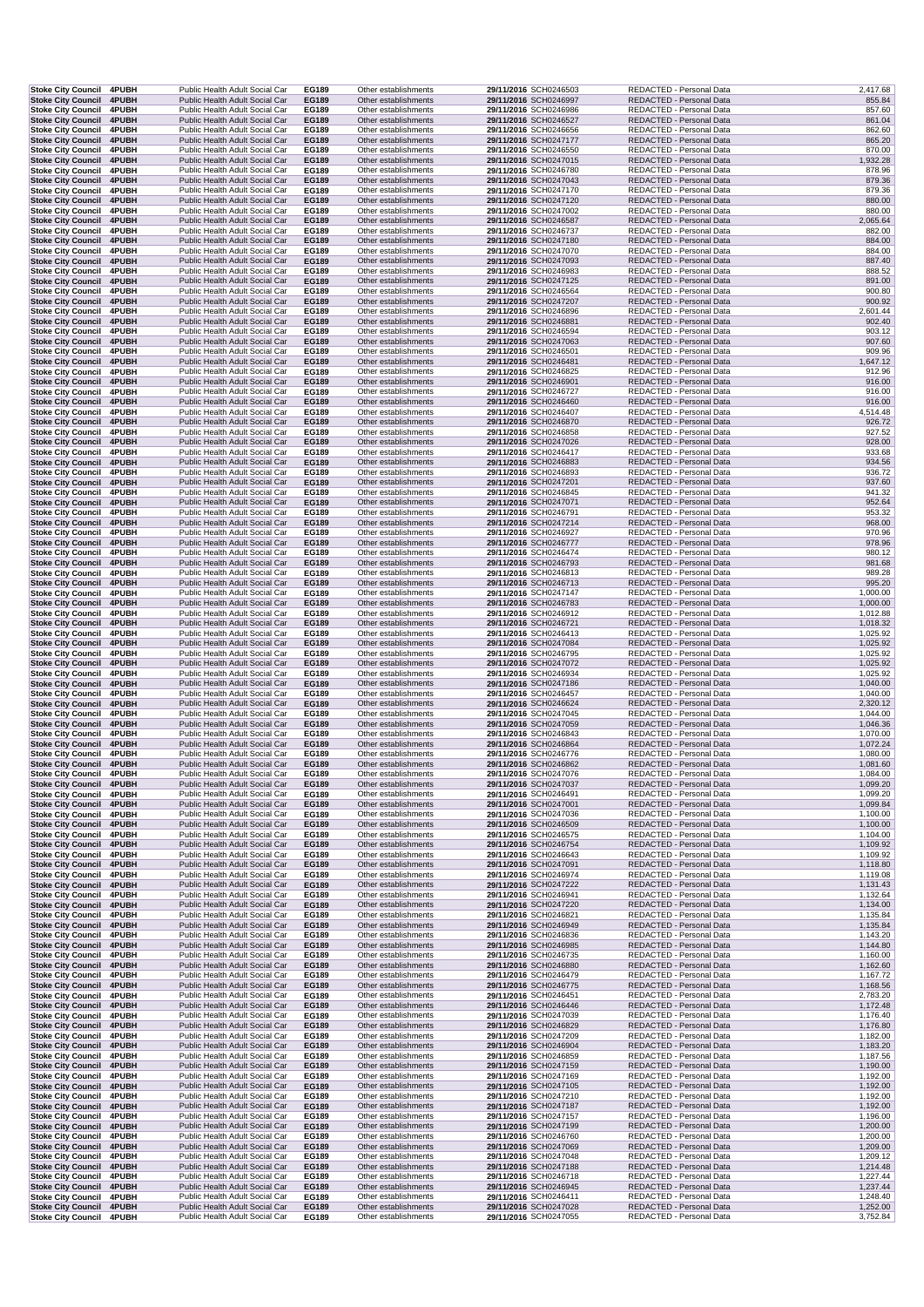| <b>Stoke City Council</b>                              | 4PUBH                 | Public Health Adult Social Car                                   | EG189          | Other establishments                         | 29/11/2016 SCH0246824                          | REDACTED - Personal Data                             | 1,267.20             |
|--------------------------------------------------------|-----------------------|------------------------------------------------------------------|----------------|----------------------------------------------|------------------------------------------------|------------------------------------------------------|----------------------|
| <b>Stoke City Council</b>                              | 4PUBH                 | Public Health Adult Social Car                                   | EG189          | Other establishments                         | 29/11/2016 SCH0246879                          | REDACTED - Personal Data                             | 1,278.52             |
| <b>Stoke City Council</b>                              | 4PUBH                 | Public Health Adult Social Car                                   | EG189          | Other establishments                         | 29/11/2016 SCH0246770                          | REDACTED - Personal Data                             | 1,282.40             |
| <b>Stoke City Council</b>                              | 4PUBH                 | Public Health Adult Social Car                                   | EG189          | Other establishments                         | 29/11/2016 SCH0246700                          | REDACTED - Personal Data                             | 1,282.40             |
| <b>Stoke City Council</b>                              | 4PUBH                 | Public Health Adult Social Car                                   | EG189          | Other establishments                         | 29/11/2016 SCH0246590                          | REDACTED - Personal Data                             | 1,282.40             |
| <b>Stoke City Council</b><br>Stoke City Council 4PUBH  | <b>4PUBH</b>          | Public Health Adult Social Car<br>Public Health Adult Social Car | EG189<br>EG189 | Other establishments<br>Other establishments | 29/11/2016 SCH0247145<br>29/11/2016 SCH0247175 | REDACTED - Personal Data<br>REDACTED - Personal Data | 1,285.20<br>1,298.64 |
| <b>Stoke City Council</b>                              | 4PUBH                 | Public Health Adult Social Car                                   | EG189          | Other establishments                         | 29/11/2016 SCH0246629                          | REDACTED - Personal Data                             | 1,302.00             |
| Stoke City Council 4PUBH                               |                       | Public Health Adult Social Car                                   | EG189          | Other establishments                         | 29/11/2016 SCH0246850                          | REDACTED - Personal Data                             | 1,320.00             |
| Stoke City Council 4PUBH                               |                       | Public Health Adult Social Car                                   | EG189          | Other establishments                         | 29/11/2016 SCH0246849                          | REDACTED - Personal Data                             | 1,320.44             |
| Stoke City Council 4PUBH                               |                       | Public Health Adult Social Car                                   | EG189          | Other establishments                         | 29/11/2016 SCH0246874                          | REDACTED - Personal Data                             | 1,324.28             |
| <b>Stoke City Council</b>                              | <b>4PUBH</b>          | Public Health Adult Social Car                                   | EG189          | Other establishments                         | 29/11/2016 SCH0246954                          | REDACTED - Personal Data                             | 1,329.32             |
| Stoke City Council 4PUBH                               |                       | Public Health Adult Social Car                                   | EG189          | Other establishments                         | 29/11/2016 SCH0247162                          | REDACTED - Personal Data                             | 1,341.20             |
| <b>Stoke City Council</b>                              | <b>4PUBH</b>          | Public Health Adult Social Car                                   | EG189          | Other establishments                         | 29/11/2016 SCH0246593                          | REDACTED - Personal Data                             | 3,104.84             |
| <b>Stoke City Council</b>                              | 4PUBH                 | Public Health Adult Social Car                                   | EG189          | Other establishments                         | 29/11/2016 SCH0246423                          | REDACTED - Personal Data                             | 1,349.84             |
| <b>Stoke City Council</b>                              | <b>4PUBH</b>          | Public Health Adult Social Car                                   | EG189          | Other establishments                         | 29/11/2016 SCH0246761                          | REDACTED - Personal Data                             | 1,360.00             |
| Stoke City Council 4PUBH                               |                       | Public Health Adult Social Car                                   | EG189          | Other establishments                         | 29/11/2016 SCH0247005                          | REDACTED - Personal Data                             | 1,364.00             |
| <b>Stoke City Council</b>                              | 4PUBH                 | Public Health Adult Social Car                                   | EG189          | Other establishments                         | 29/11/2016 SCH0246462                          | REDACTED - Personal Data                             | 1,386.56             |
| Stoke City Council 4PUBH                               |                       | Public Health Adult Social Car<br>Public Health Adult Social Car | EG189          | Other establishments                         | 29/11/2016 SCH0247058                          | REDACTED - Personal Data                             | 1,389.24             |
| Stoke City Council 4PUBH<br><b>Stoke City Council</b>  | <b>4PUBH</b>          | Public Health Adult Social Car                                   | EG189<br>EG189 | Other establishments<br>Other establishments | 29/11/2016 SCH0246745<br>29/11/2016 SCH0247082 | REDACTED - Personal Data<br>REDACTED - Personal Data | 3,126.08<br>1,398.60 |
| Stoke City Council 4PUBH                               |                       | Public Health Adult Social Car                                   | EG189          | Other establishments                         | 29/11/2016 SCH0247078                          | REDACTED - Personal Data                             | 1,403.04             |
| Stoke City Council 4PUBH                               |                       | Public Health Adult Social Car                                   | EG189          | Other establishments                         | 29/11/2016 SCH0246939                          | REDACTED - Personal Data                             | 1,414.20             |
| <b>Stoke City Council</b>                              | <b>4PUBH</b>          | Public Health Adult Social Car                                   | EG189          | Other establishments                         | 29/11/2016 SCH0246771                          | REDACTED - Personal Data                             | 1,423.08             |
| Stoke City Council 4PUBH                               |                       | Public Health Adult Social Car                                   | EG189          | Other establishments                         | 29/11/2016 SCH0247087                          | REDACTED - Personal Data                             | 1,428.00             |
| Stoke City Council 4PUBH                               |                       | Public Health Adult Social Car                                   | EG189          | Other establishments                         | 29/11/2016 SCH0246747                          | REDACTED - Personal Data                             | 1,440.00             |
| <b>Stoke City Council</b>                              | 4PUBH                 | Public Health Adult Social Car                                   | EG189          | Other establishments                         | 29/11/2016 SCH0247133                          | REDACTED - Personal Data                             | 1,448.48             |
| <b>Stoke City Council</b>                              | <b>4PUBH</b>          | Public Health Adult Social Car                                   | EG189          | Other establishments                         | 29/11/2016 SCH0246690                          | REDACTED - Personal Data                             | 1,448.48             |
| Stoke City Council 4PUBH                               |                       | Public Health Adult Social Car                                   | EG189          | Other establishments                         | 29/11/2016 SCH0246557                          | REDACTED - Personal Data                             | 1,450.40             |
| <b>Stoke City Council</b>                              | 4PUBH                 | Public Health Adult Social Car                                   | EG189          | Other establishments                         | 29/11/2016 SCH0246926                          | REDACTED - Personal Data                             | 1,451.88             |
| <b>Stoke City Council 4PUBH</b>                        |                       | Public Health Adult Social Car                                   | EG189          | Other establishments                         | 29/11/2016 SCH0246944                          | REDACTED - Personal Data                             | 1,454.80             |
| Stoke City Council 4PUBH                               |                       | Public Health Adult Social Car                                   | EG189          | Other establishments<br>Other establishments | 29/11/2016 SCH0246663                          | REDACTED - Personal Data<br>REDACTED - Personal Data | 1,456.44             |
| <b>Stoke City Council</b><br>Stoke City Council 4PUBH  | 4PUBH                 | Public Health Adult Social Car<br>Public Health Adult Social Car | EG189<br>EG189 | Other establishments                         | 29/11/2016 SCH0246759<br>29/11/2016 SCH0247092 | REDACTED - Personal Data                             | 1,465.60<br>1,465.60 |
| Stoke City Council 4PUBH                               |                       | Public Health Adult Social Car                                   | EG189          | Other establishments                         | 29/11/2016 SCH0247122                          | REDACTED - Personal Data                             | 1,480.00             |
| Stoke City Council 4PUBH                               |                       | Public Health Adult Social Car                                   | EG189          | Other establishments                         | 29/11/2016 SCH0246854                          | REDACTED - Personal Data                             | 1,504.40             |
| <b>Stoke City Council 4PUBH</b>                        |                       | Public Health Adult Social Car                                   | EG189          | Other establishments                         | 29/11/2016 SCH0246892                          | REDACTED - Personal Data                             | 1,508.00             |
| Stoke City Council 4PUBH                               |                       | Public Health Adult Social Car                                   | EG189          | Other establishments                         | 29/11/2016 SCH0246972                          | REDACTED - Personal Data                             | 1,512.00             |
| <b>Stoke City Council</b>                              | 4PUBH                 | Public Health Adult Social Car                                   | <b>EG189</b>   | Other establishments                         | 29/11/2016 SCH0246898                          | REDACTED - Personal Data                             | 1,536.00             |
| <b>Stoke City Council</b>                              | 4PUBH                 | Public Health Adult Social Car                                   | EG189          | Other establishments                         | 29/11/2016 SCH0246802                          | REDACTED - Personal Data                             | 1,538.88             |
| <b>Stoke City Council</b>                              | 4PUBH                 | Public Health Adult Social Car                                   | EG189          | Other establishments                         | 29/11/2016 SCH0246925                          | REDACTED - Personal Data                             | 1,538.88             |
| <b>Stoke City Council</b>                              | <b>4PUBH</b>          | Public Health Adult Social Car                                   | EG189          | Other establishments                         | 29/11/2016 SCH0246431                          | REDACTED - Personal Data                             | 1,548.80             |
| Stoke City Council 4PUBH                               |                       | Public Health Adult Social Car                                   | EG189          | Other establishments                         | 29/11/2016 SCH0246924                          | REDACTED - Personal Data                             | 1,556.16             |
| Stoke City Council 4PUBH                               |                       | Public Health Adult Social Car                                   | EG189          | Other establishments                         | 29/11/2016 SCH0246971                          | REDACTED - Personal Data                             | 1,560.00             |
| Stoke City Council 4PUBH<br><b>Stoke City Council</b>  | <b>4PUBH</b>          | Public Health Adult Social Car<br>Public Health Adult Social Car | EG189<br>EG189 | Other establishments<br>Other establishments | 29/11/2016 SCH0247065<br>29/11/2016 SCH0246992 | REDACTED - Personal Data<br>REDACTED - Personal Data | 1,562.40<br>1,600.00 |
| Stoke City Council 4PUBH                               |                       | Public Health Adult Social Car                                   | EG189          | Other establishments                         | 29/11/2016 SCH0247211                          | REDACTED - Personal Data                             | 1,626.00             |
| Stoke City Council 4PUBH                               |                       | Public Health Adult Social Car                                   | EG189          | Other establishments                         | 29/11/2016 SCH0246738                          | REDACTED - Personal Data                             | 3,845.84             |
| <b>Stoke City Council 4PUBH</b>                        |                       | Public Health Adult Social Car                                   | EG189          | Other establishments                         | 29/11/2016 SCH0246969                          | REDACTED - Personal Data                             | 1,636.20             |
| <b>Stoke City Council</b>                              | 4PUBH                 | Public Health Adult Social Car                                   | EG189          | Other establishments                         | 29/11/2016 SCH0246732                          | REDACTED - Personal Data                             | 1,647.48             |
| <b>Stoke City Council</b>                              | 4PUBH                 | Public Health Adult Social Car                                   | EG189          | Other establishments                         | 29/11/2016 SCH0247062                          | REDACTED - Personal Data                             | 1,648.88             |
| <b>Stoke City Council</b>                              | 4PUBH                 | Public Health Adult Social Car                                   | EG189          | Other establishments                         | 29/11/2016 SCH0246626                          | REDACTED - Personal Data                             | 1,656.96             |
| <b>Stoke City Council</b>                              | 4PUBH                 | Public Health Adult Social Car                                   | EG189          | Other establishments                         | 29/11/2016 SCH0246425                          | REDACTED - Personal Data                             | 3,664.00             |
| Stoke City Council 4PUBH                               |                       | Public Health Adult Social Car                                   | EG189          | Other establishments                         | 29/11/2016 SCH0246867                          | REDACTED - Personal Data                             | 1,678.40             |
| Stoke City Council 4PUBH                               |                       | Public Health Adult Social Car                                   | EG189          | Other establishments                         | 29/11/2016 SCH0246811                          | REDACTED - Personal Data                             | 1,696.48             |
| Stoke City Council 4PUBH                               |                       | Public Health Adult Social Car<br>Public Health Adult Social Car | EG189          | Other establishments                         | 29/11/2016 SCH0247110                          | REDACTED - Personal Data                             | 1,698.72             |
| Stoke City Council 4PUBH<br><b>Stoke City Council</b>  | 4PUBH                 | Public Health Adult Social Car                                   | EG189<br>EG189 | Other establishments<br>Other establishments | 29/11/2016 SCH0247054<br>29/11/2016 SCH0246583 | REDACTED - Personal Data<br>REDACTED - Personal Data | 1,702.52<br>1,721.16 |
| <b>Stoke City Council 4PUBH</b>                        |                       | Public Health Adult Social Car                                   | EG189          | Other establishments                         | 29/11/2016 SCH0247205                          | REDACTED - Personal Data                             | 1,722.08             |
| Stoke City Council 4PUBH                               |                       | Public Health Adult Social Car                                   | EG189          | Other establishments                         | 29/11/2016 CEN0432400                          | REDACTED - Personal Data                             | 1,728.00             |
| Stoke City Council 4PUBH                               |                       | Public Health Adult Social Car                                   | EG189          | Other establishments                         | 29/11/2016 SCH0246865                          | REDACTED - Personal Data                             | 1,732.80             |
| <b>Stoke City Council</b>                              | <b>4PUBH</b>          | Public Health Adult Social Car                                   | EG189          | Other establishments                         | 29/11/2016 SCH0246445                          | REDACTED - Personal Data                             | 5,403.60             |
| <b>Stoke City Council 4PUBH</b>                        |                       | Public Health Adult Social Car                                   | EG189          | Other establishments                         | 29/11/2016 SCH0246638                          | REDACTED - Personal Data                             | 1,758.96             |
| <b>Stoke City Council</b>                              | 4PUBH                 | Public Health Adult Social Car                                   | EG189          | Other establishments                         | 29/11/2016 SCH0247142                          | REDACTED - Personal Data                             | 1,760.00             |
| <b>Stoke City Council</b>                              | 4PUBH                 | Public Health Adult Social Car                                   | EG189          | Other establishments                         | 29/11/2016 SCH0246477                          | REDACTED - Personal Data                             | 1,768.60             |
| <b>Stoke City Council</b>                              | <b>4PUBH</b>          | Public Health Adult Social Car                                   | EG189          | Other establishments                         | 29/11/2016 SCH0247114                          | REDACTED - Personal Data                             | 1,772.00             |
| Stoke City Council 4PUBH                               |                       | Public Health Adult Social Car                                   | EG189          | Other establishments                         | 29/11/2016 SCH0246447                          | REDACTED - Personal Data                             | 3,718.96             |
| Stoke City Council 4PUBH                               |                       | Public Health Adult Social Car                                   | EG189          | Other establishments                         | 29/11/2016 SCH0246911                          | REDACTED - Personal Data                             | 1,783.20             |
| Stoke City Council 4PUBH                               |                       | Public Health Adult Social Car                                   | EG189<br>EG189 | Other establishments                         | 29/11/2016 SCH0246453                          | REDACTED - Personal Data<br>REDACTED - Personal Data | 1,795.36             |
| Stoke City Council 4PUBH<br>Stoke City Council 4PUBH   |                       | Public Health Adult Social Car<br>Public Health Adult Social Car | EG189          | Other establishments<br>Other establishments | 29/11/2016 SCH0246857<br>29/11/2016 SCH0246940 | REDACTED - Personal Data                             | 1,813.68<br>1,823.80 |
| Stoke City Council 4PUBH                               |                       | Public Health Adult Social Car                                   | EG189          | Other establishments                         | 29/11/2016 SCH0246537                          | REDACTED - Personal Data                             | 1,833.72             |
| <b>Stoke City Council</b>                              | 4PUBH                 | Public Health Adult Social Car                                   | EG189          | Other establishments                         | 29/11/2016 SCH0246800                          | REDACTED - Personal Data                             | 1,863.00             |
| <b>Stoke City Council</b>                              | 4PUBH                 | Public Health Adult Social Car                                   | EG189          | Other establishments                         | 29/11/2016 SCH0246816                          | REDACTED - Personal Data                             | 1,876.44             |
| Stoke City Council 4PUBH                               |                       | Public Health Adult Social Car                                   | EG189          | Other establishments                         | 29/11/2016 SCH0247056                          | REDACTED - Personal Data                             | 1,878.28             |
| <b>Stoke City Council</b>                              | <b>4PUBH</b>          | Public Health Adult Social Car                                   | EG189          | Other establishments                         | 29/11/2016 SCH0246412                          | REDACTED - Personal Data                             | 4,057.04             |
| <b>Stoke City Council</b>                              | 4PUBH                 | Public Health Adult Social Car                                   | EG189          | Other establishments                         | 29/11/2016 SCH0247166                          | REDACTED - Personal Data                             | 1,891.56             |
| Stoke City Council 4PUBH                               |                       | Public Health Adult Social Car                                   | EG189          | Other establishments                         | 29/11/2016 SCH0246966                          | REDACTED - Personal Data                             | 1,920.00             |
| Stoke City Council 4PUBH<br>Stoke City Council 4PUBH   |                       | Public Health Adult Social Car<br>Public Health Adult Social Car | EG189          | Other establishments<br>Other establishments | 29/11/2016 SCH0246556<br>29/11/2016 SCH0246752 | REDACTED - Personal Data<br>REDACTED - Personal Data | 1,925.72<br>1,943.92 |
| Stoke City Council 4PUBH                               |                       | Public Health Adult Social Car                                   | EG189<br>EG189 | Other establishments                         | 29/11/2016 SCH0247178                          | REDACTED - Personal Data                             | 1,946.72             |
| Stoke City Council 4PUBH                               |                       | Public Health Adult Social Car                                   | EG189          | Other establishments                         | 29/11/2016 SCH0246951                          | REDACTED - Personal Data                             | 1,948.50             |
| <b>Stoke City Council</b>                              | 4PUBH                 | Public Health Adult Social Car                                   | EG189          | Other establishments                         | 29/11/2016 SCH0246748                          | REDACTED - Personal Data                             | 2,010.44             |
| Stoke City Council 4PUBH                               |                       | Public Health Adult Social Car                                   | EG189          | Other establishments                         | 29/11/2016 SCH0246512                          | REDACTED - Personal Data                             | 2,183.20             |
| Stoke City Council 4PUBH                               |                       | Public Health Adult Social Car                                   | EG189          | Other establishments                         | 29/11/2016 SCH0247085                          | REDACTED - Personal Data                             | 2,184.00             |
| Stoke City Council 4PUBH                               |                       | Public Health Adult Social Car                                   | EG189          | Other establishments                         | 29/11/2016 SCH0246790                          | REDACTED - Personal Data                             | 2,198.40             |
| Stoke City Council 4PUBH                               |                       | Public Health Adult Social Car                                   | EG189          | Other establishments                         | 29/11/2016 SCH0246980                          | REDACTED - Personal Data                             | 2,217.84             |
| Stoke City Council 4PUBH                               |                       | Public Health Adult Social Car                                   | EG189          | Other establishments                         | 29/11/2016 SCH0247216                          | REDACTED - Personal Data                             | 2,240.86             |
| <b>Stoke City Council</b>                              | 4PUBH                 | Public Health Adult Social Car                                   | EG189          | Other establishments                         | 29/11/2016 SCH0247021                          | REDACTED - Personal Data                             | 2,250.00             |
| <b>Stoke City Council</b><br><b>Stoke City Council</b> | <b>4PUBH</b><br>4PUBH | Public Health Adult Social Car<br>Public Health Adult Social Car | EG189<br>EG189 | Other establishments<br>Other establishments | 29/11/2016 SCH0247053<br>29/11/2016 SCH0246516 | REDACTED - Personal Data<br>REDACTED - Personal Data | 2,260.00<br>2,340.64 |
| Stoke City Council 4PUBH                               |                       | Public Health Adult Social Car                                   | EG189          | Other establishments                         | 29/11/2016 SCH0247075                          | REDACTED - Personal Data                             | 2,356.84             |
| Stoke City Council 4PUBH                               |                       | Public Health Adult Social Car                                   | EG189          | Other establishments                         | 29/11/2016 SCH0247057                          | REDACTED - Personal Data                             | 2,405.08             |
| Stoke City Council 4PUBH                               |                       | Public Health Adult Social Car                                   | EG189          | Other establishments                         | 29/11/2016 SCH0246545                          | REDACTED - Personal Data                             | 2,411.76             |
| Stoke City Council 4PUBH                               |                       | Public Health Adult Social Car                                   | EG189          | Other establishments                         | 29/11/2016 SCH0246959                          | REDACTED - Personal Data                             | 2,437.68             |
| Stoke City Council 4PUBH                               |                       | Public Health Adult Social Car                                   | EG189          | Other establishments                         | 29/11/2016 SCH0246741                          | REDACTED - Personal Data                             | 2,554.00             |
| <b>Stoke City Council</b>                              | 4PUBH                 | Public Health Adult Social Car                                   | EG189          | Other establishments                         | 29/11/2016 SCH0247219                          | REDACTED - Personal Data                             | 2,585.60             |
| Stoke City Council 4PUBH                               |                       | Public Health Adult Social Car                                   | EG189          | Other establishments                         | 29/11/2016 SCH0246899                          | REDACTED - Personal Data                             | 2,655.20             |
| Stoke City Council 4PUBH                               |                       | Public Health Adult Social Car                                   | EG189          | Other establishments                         | 29/11/2016 SCH0246831                          | REDACTED - Personal Data                             | 2,655.56             |
| Stoke City Council 4PUBH                               |                       | Public Health Adult Social Car                                   | EG189          | Other establishments                         | 29/11/2016 SCH0246981                          | REDACTED - Personal Data                             | 2,670.00             |
| <b>Stoke City Council</b><br><b>Stoke City Council</b> | 4PUBH<br>4PUBH        | Public Health Adult Social Car<br>Public Health Adult Social Car | EG189<br>EG189 | Other establishments<br>Other establishments | 29/11/2016 SCH0246913<br>29/11/2016 SCH0247000 | REDACTED - Personal Data<br>REDACTED - Personal Data | 2,696.36<br>2,713.71 |
| Stoke City Council 4PUBH                               |                       | Public Health Adult Social Car                                   | EG189          | Other establishments                         | 29/11/2016 SCH0247176                          | REDACTED - Personal Data                             | 2,779.20             |
| Stoke City Council 4PUBH                               |                       | Public Health Adult Social Car                                   | EG189          | Other establishments                         | 29/11/2016 SCH0246868                          | REDACTED - Personal Data                             | 2,803.92             |
| Stoke City Council 4PUBH                               |                       | Public Health Adult Social Car                                   | EG189          | Other establishments                         | 29/11/2016 SCH0247074                          | REDACTED - Personal Data                             | 2,912.00             |
| Stoke City Council 4PUBH                               |                       | Public Health Adult Social Car                                   | EG189          | Other establishments                         | 29/11/2016 SCH0247012                          | REDACTED - Personal Data                             | 2,950.83             |
| Stoke City Council 4PUBH                               |                       | Public Health Adult Social Car                                   | EG189          | Other establishments                         | 29/11/2016 SCH0246455                          | REDACTED - Personal Data                             | 3,151.04             |
| <b>Stoke City Council</b>                              | 4PUBH                 | Public Health Adult Social Car                                   | EG189          | Other establishments                         | 29/11/2016 SCH0246757                          | REDACTED - Personal Data                             | 3,170.80             |
| Stoke City Council 4PUBH                               |                       | Public Health Adult Social Car                                   | EG189          | Other establishments                         | 29/11/2016 SCH0246797                          | REDACTED - Personal Data                             | 3,202.88             |
| Stoke City Council 4PUBH                               |                       | Public Health Adult Social Car                                   | EG189          | Other establishments                         | 29/11/2016 SCH0246928                          | REDACTED - Personal Data                             | 3,273.20             |
| Stoke City Council 4PUBH<br>Stoke City Council 4PUBH   |                       | Public Health Adult Social Car<br>Public Health Adult Social Car | EG189<br>EG189 | Other establishments<br>Other establishments | 29/11/2016 SCH0247111<br>29/11/2016 SCH0246554 | REDACTED - Personal Data<br>REDACTED - Personal Data | 3,332.00<br>3,345.28 |
| Stoke City Council 4PUBH                               |                       | Public Health Adult Social Car                                   | EG189          | Other establishments                         | 29/11/2016 SCH0246521                          | REDACTED - Personal Data                             | 3,586.40             |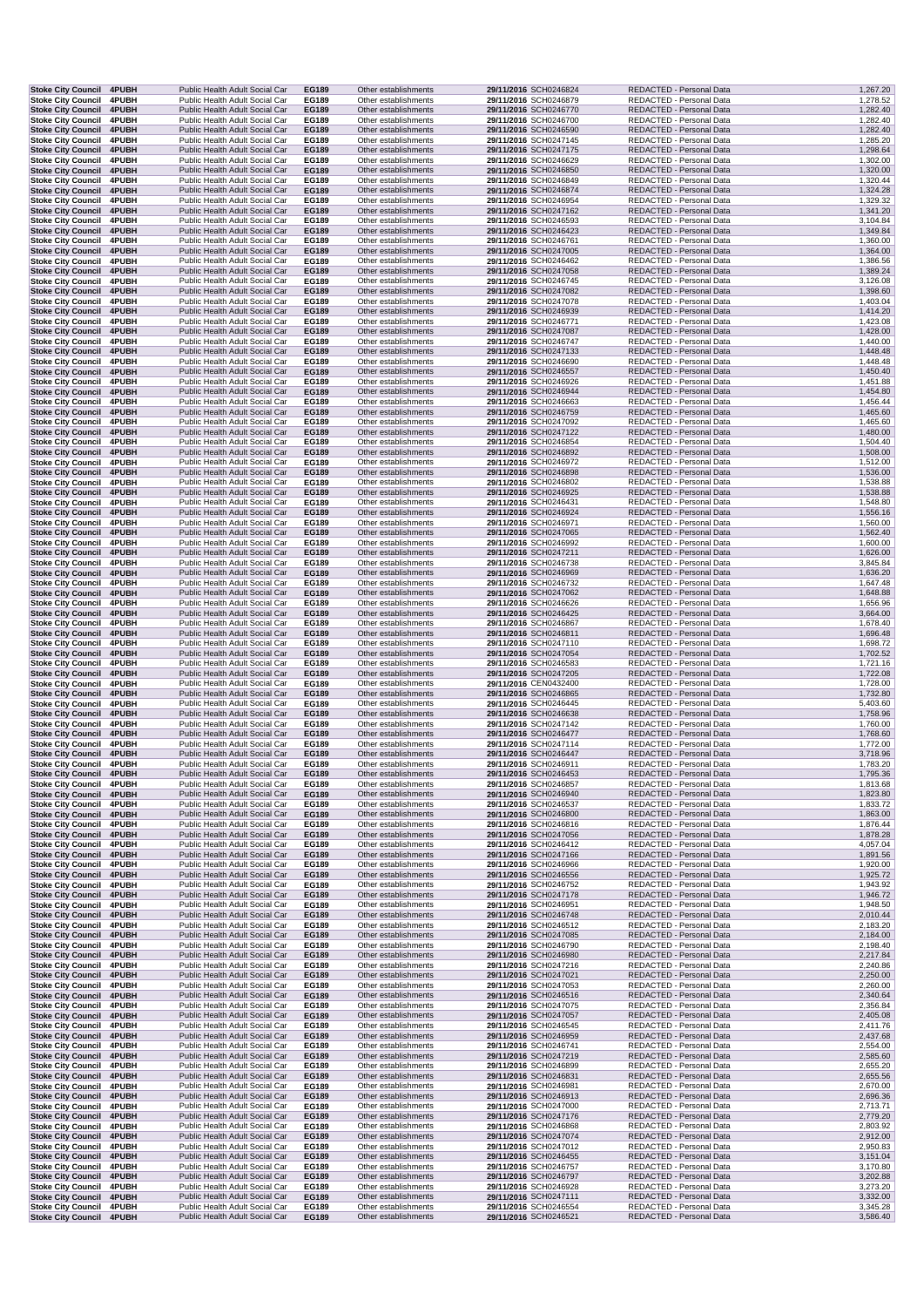| <b>Stoke City Council 4PUBH</b>                                                    | Stoke City Council 4PUBH | Public Health Adult Social Car                                                                     | EG189                        | Other establishments                                     | 29/11/2016 SCH0247217                                                   | REDACTED - Personal Data                                                                  | 3,607.68                                                          |
|------------------------------------------------------------------------------------|--------------------------|----------------------------------------------------------------------------------------------------|------------------------------|----------------------------------------------------------|-------------------------------------------------------------------------|-------------------------------------------------------------------------------------------|-------------------------------------------------------------------|
|                                                                                    |                          | Public Health Adult Social Car                                                                     | EG189                        | Other establishments                                     | 29/11/2016 SCH0246408                                                   | REDACTED - Personal Data                                                                  | 3,630.48                                                          |
| <b>Stoke City Council</b>                                                          | 4PUBH                    | Public Health Adult Social Car                                                                     | EG189                        | Other establishments                                     | 29/11/2016 SCH0246923                                                   | REDACTED - Personal Data                                                                  | 3,840.00                                                          |
| <b>Stoke City Council</b>                                                          | 4PUBH                    | Public Health Adult Social Car                                                                     | EG189                        | Other establishments                                     | 29/11/2016 SCH0246463                                                   | REDACTED - Personal Data                                                                  | 3,891.00                                                          |
| <b>Stoke City Council</b><br><b>Stoke City Council</b>                             | 4PUBH<br>4PUBH           | Public Health Adult Social Car<br>Public Health Adult Social Car                                   | EG189<br>EG189               | Other establishments<br>Other establishments             | 29/11/2016 SCH0246505<br>29/11/2016 SCH0246846                          | REDACTED - Personal Data<br>REDACTED - Personal Data                                      | 3,927.92<br>3,964.00                                              |
| <b>Stoke City Council</b>                                                          | <b>4PUBH</b>             | Public Health Adult Social Car                                                                     | EG189                        | Other establishments                                     | 29/11/2016 SCH0246784                                                   | REDACTED - Personal Data                                                                  | 4,053.48                                                          |
| Stoke City Council 4PUBH                                                           |                          | Public Health Adult Social Car                                                                     | EG189                        | Other establishments                                     | 29/11/2016 SCH0246871                                                   | REDACTED - Personal Data                                                                  | 4,259.44                                                          |
| <b>Stoke City Council</b>                                                          | <b>4PUBH</b>             | Public Health Adult Social Car                                                                     | EG189                        | Other establishments                                     | 29/11/2016 SCH0247098                                                   | REDACTED - Personal Data                                                                  | 5,208.00                                                          |
| Stoke City Council 4PUBH                                                           |                          | Public Health Adult Social Car                                                                     | EG189                        | Other establishments                                     | 29/11/2016 SCH0246860                                                   | REDACTED - Personal Data                                                                  | 5,677.76                                                          |
| <b>Stoke City Council</b>                                                          | 4PUBH                    | Public Health Adult Social Car                                                                     | EG189                        | Other establishments                                     | 29/11/2016 SCH0246918                                                   | REDACTED - Personal Data                                                                  | 7,927.53                                                          |
| Stoke City Council 4PUBH                                                           |                          | Public Health Adult Social Car                                                                     | EG189                        | Other establishments                                     | 29/11/2016 SCH0246818                                                   | REDACTED - Personal Data                                                                  | 10,610.54                                                         |
| Stoke City Council 4PUBH                                                           |                          | Public Health Adult Social Car                                                                     | EG189                        | Other establishments                                     | 29/11/2016 SCH0246989                                                   | REDACTED - Personal Data                                                                  | 16,672.14                                                         |
| Stoke City Council 4PUBH                                                           |                          | Public Health Adult Social Car                                                                     | EH103                        | Private contractors                                      | 16/11/2016 CEN0430209                                                   | <b>Creative Support Ltd</b>                                                               | 48,801.40                                                         |
| <b>Stoke City Council</b>                                                          | 4PUBH                    | Public Health Adult Social Car                                                                     | EH103                        | Private contractors                                      | 16/11/2016 CEN0430208<br>24/11/2016 CEN0431990                          | Creative Support Ltd                                                                      | 27,026.32                                                         |
| <b>Stoke City Council</b><br><b>Stoke City Council</b>                             | 4PUBH<br>4PUBH           | Public Health Adult Social Car<br>Public Health Adult Social Car                                   | EH103<br>EH103               | Private contractors<br>Private contractors               | 24/11/2016 CEN0431993                                                   | Lifeways<br>Lifeways Community Care                                                       | 56,198.09<br>64,826.77                                            |
| <b>Stoke City Council</b>                                                          | 4PUBH                    | Public Health Adult Social Car                                                                     | EH103                        | Private contractors                                      | 07/11/2016 CEN0428691                                                   | <b>Creative Support Ltd</b>                                                               | 48,801.40                                                         |
| Stoke City Council 4PUBH                                                           |                          | Public Health Adult Social Car                                                                     | EH103                        | Private contractors                                      | 07/11/2016 CEN0428554                                                   | <b>Creative Support Ltd</b>                                                               | 27,026.31                                                         |
| Stoke City Council 4PUBH                                                           |                          | Public Health Adult Social Car                                                                     | <b>IC356</b>                 | Fees and Charges                                         | 09/11/2016 CEN0428929                                                   | Beech Dene Residential Care Home                                                          | 6,323.65                                                          |
| Stoke City Council 4PUBH                                                           |                          | Public Health Adult Social Car                                                                     | IC356                        | Fees and Charges                                         | 03/11/2016 SCH0245919                                                   | Ash Hall Nursing Home                                                                     | 568.30                                                            |
| Stoke City Council 4PUBH                                                           |                          | Public Health Adult Social Car                                                                     | <b>IC356</b>                 | Fees and Charges                                         | 03/11/2016 SCH0245882                                                   | Avery Homes Hanford Ltd T/A Hanford Court Care Hom                                        | $\sim$<br>1,567.14                                                |
| <b>Stoke City Council</b>                                                          | 4PUBH                    | Public Health Adult Social Car                                                                     | IC356                        | Fees and Charges                                         | 03/11/2016 SCH0245812                                                   | Eldon House                                                                               | 521.73                                                            |
| Stoke City Council 4PUBH                                                           |                          | Public Health Adult Social Car                                                                     | IC356                        | Fees and Charges                                         | 03/11/2016 SCH0245792                                                   | Haversham House                                                                           | 518.36                                                            |
| Stoke City Council 4PUBH                                                           |                          | Public Health Adult Social Car<br>Public Health Adult Social Car                                   | <b>IC356</b>                 | Fees and Charges<br>Fees and Charges                     | 03/11/2016 SCH0245887                                                   | Ideal Care Homes (Chesterton Lodge)                                                       | 737.68<br>563.86<br>$\overline{\phantom{a}}$                      |
| Stoke City Council 4PUBH<br><b>Stoke City Council</b>                              | 4PUBH                    | Public Health Adult Social Car                                                                     | <b>IC356</b><br>IC356        | Fees and Charges                                         | 03/11/2016 SCH0245828<br>03/11/2016 SCH0245843                          | Indigo Care Services Ltd<br>Lovett Care Limited                                           | 539.65                                                            |
| Stoke City Council 4PUBH                                                           |                          | Public Health Adult Social Car                                                                     | <b>IC356</b>                 | Fees and Charges                                         | 03/11/2016 SCH0245781                                                   | <b>Newford Nursing Home</b>                                                               | 577.14<br>$\blacksquare$                                          |
| <b>Stoke City Council</b>                                                          | 4PUBH                    | Public Health Adult Social Car                                                                     | IC356                        | Fees and Charges                                         | 03/11/2016 SCH0245853                                                   | Nugroom Ltd T/A New Park House                                                            | 657.35                                                            |
| <b>Stoke City Council</b>                                                          | 4PUBH                    | Public Health Adult Social Car                                                                     | <b>IC356</b>                 | Fees and Charges                                         | 03/11/2016 SCH0245862                                                   | Priory Rehabilitation Services T/A Amberley House                                         | 654.18<br>$\overline{\phantom{a}}$                                |
| <b>Stoke City Council</b>                                                          | <b>4PUBH</b>             | Public Health Adult Social Car                                                                     | IC356                        | Fees and Charges                                         | 03/11/2016 SCH0245798                                                   | The Chimes Residential Home                                                               | 759.01                                                            |
| <b>Stoke City Council</b>                                                          | 4PUBH                    | Public Health Adult Social Car                                                                     | <b>IC356</b>                 | Fees and Charges                                         | 03/11/2016 SCH0245917                                                   | Westfield Lodge Care Ltd                                                                  | $\overline{\phantom{a}}$<br>1,118.20                              |
| <b>Stoke City Council</b>                                                          | 4PUBH                    | Public Health Adult Social Car                                                                     | IC356                        | Fees and Charges                                         | 17/11/2016 SCH0246269                                                   | Agnes & Arthur                                                                            | 1,394.30<br>$\overline{\phantom{a}}$                              |
| Stoke City Council 4PUBH                                                           |                          | Public Health Adult Social Car                                                                     | <b>IC356</b>                 | Fees and Charges                                         | 17/11/2016 SCH0246313                                                   | Ash Hall Nursing Home                                                                     | 568.30<br>$\blacksquare$                                          |
| Stoke City Council 4PUBH                                                           |                          | Public Health Adult Social Car                                                                     | IC356                        | Fees and Charges                                         | 17/11/2016 SCH0246259                                                   | Avery Homes Hanford Ltd T/A Hanford Court Care Hom                                        | 1,567.14<br>$\epsilon$                                            |
| <b>Stoke City Council</b>                                                          | 4PUBH                    | Public Health Adult Social Car                                                                     | IC356                        | Fees and Charges                                         | 17/11/2016 SCH0246190                                                   | Eldon House                                                                               | 524.76                                                            |
| Stoke City Council 4PUBH<br>Stoke City Council 4PUBH                               |                          | Public Health Adult Social Car<br>Public Health Adult Social Car                                   | IC356<br><b>IC356</b>        | Fees and Charges<br>Fees and Charges                     | 17/11/2016 SCH0246222<br>17/11/2016 SCH0246170                          | Fieldway Residential Care Home<br><b>Haversham House</b>                                  | 588.97<br>518.36<br>$\overline{\phantom{a}}$                      |
| <b>Stoke City Council</b>                                                          | 4PUBH                    | Public Health Adult Social Car                                                                     | <b>IC356</b>                 | Fees and Charges                                         | 17/11/2016 SCH0246263                                                   | Ideal Care Homes (Chesterton Lodge)                                                       | 737.68<br>$\overline{\phantom{a}}$                                |
| <b>Stoke City Council</b>                                                          | 4PUBH                    | Public Health Adult Social Car                                                                     | <b>IC356</b>                 | Fees and Charges                                         | 17/11/2016 SCH0246205                                                   | Indigo Care Services Ltd                                                                  | 563.86<br>$\overline{\phantom{a}}$                                |
| <b>Stoke City Council</b>                                                          | 4PUBH                    | Public Health Adult Social Car                                                                     | IC356                        | Fees and Charges                                         | 17/11/2016 SCH0246158                                                   | Newford Nursing Home                                                                      | 577.14<br>$\overline{\phantom{a}}$                                |
| <b>Stoke City Council</b>                                                          | 4PUBH                    | Public Health Adult Social Car                                                                     | <b>IC356</b>                 | Fees and Charges                                         | 17/11/2016 SCH0246230                                                   | Nugroom Ltd T/A New Park House                                                            | 512.78<br>$\overline{a}$                                          |
| <b>Stoke City Council</b>                                                          | <b>4PUBH</b>             | Public Health Adult Social Car                                                                     | IC356                        | Fees and Charges                                         | 17/11/2016 SCH0246239                                                   | Priory Rehabilitation Services T/A Amberley House                                         | 654.18                                                            |
| <b>Stoke City Council</b>                                                          | 4PUBH                    | Public Health Adult Social Car                                                                     | <b>IC356</b>                 | Fees and Charges                                         | 17/11/2016 SCH0246292                                                   | Westfield Lodge Care Ltd                                                                  | 1,118.20<br>$\overline{\phantom{a}}$                              |
| <b>Stoke City Council</b>                                                          | 4PUBH                    | Public Health Adult Social Car                                                                     | IC358                        | Fees and Charges                                         | 03/11/2016 SCH0245897                                                   | Avery Heathcare Group                                                                     | 520.06<br>$\overline{\phantom{a}}$                                |
| Stoke City Council 4PUBH                                                           |                          | Public Health Adult Social Car                                                                     | <b>IC358</b>                 | Fees and Charges                                         | 03/11/2016 SCH0245882                                                   | Avery Homes Hanford Ltd T/A Hanford Court Care Hom                                        | 625.90<br>$\overline{\phantom{a}}$                                |
| Stoke City Council 4PUBH<br><b>Stoke City Council</b>                              | 4PUBH                    | Public Health Adult Social Car<br>Public Health Adult Social Car                                   | <b>IC358</b><br><b>IC358</b> | Fees and Charges<br>Fees and Charges                     | 03/11/2016 SCH0245796<br>03/11/2016 SCH0245775                          | <b>Blacklake Lodge</b><br><b>BUPA Care Services</b>                                       | 685.92<br>745.00                                                  |
| Stoke City Council 4PUBH                                                           |                          | Public Health Adult Social Car                                                                     | IC358                        | Fees and Charges                                         | 03/11/2016 SCH0245791                                                   | Chiltern Residential Homes Ltd                                                            | 1,082.43                                                          |
| Stoke City Council 4PUBH                                                           |                          | Public Health Adult Social Car                                                                     | <b>IC358</b>                 | Fees and Charges                                         | 03/11/2016 SCH0245821                                                   | Delam Care Limited                                                                        | 5,934.49                                                          |
| <b>Stoke City Council</b>                                                          | 4PUBH                    | Public Health Adult Social Car                                                                     | IC358                        | Fees and Charges                                         | 03/11/2016 SCH0245802                                                   | Delam Care Limited                                                                        | 13,747.04                                                         |
| <b>Stoke City Council 4PUBH</b>                                                    |                          | Public Health Adult Social Car                                                                     | <b>IC358</b>                 | Fees and Charges                                         | 03/11/2016 SCH0245774                                                   | Delam Care Limited                                                                        | 11,607.72                                                         |
| <b>Stoke City Council</b>                                                          | 4PUBH                    | Public Health Adult Social Car                                                                     | <b>IC358</b>                 | Fees and Charges                                         | 03/11/2016 SCH0245760                                                   | Dresden House Ltd                                                                         | 557.66                                                            |
| <b>Stoke City Council</b>                                                          | 4PUBH                    | Public Health Adult Social Car                                                                     | <b>IC358</b>                 | Fees and Charges                                         | 03/11/2016 SCH0245812                                                   | Eldon House                                                                               | $\sim$<br>590.06                                                  |
| <b>Stoke City Council</b>                                                          | 4PUBH                    | Public Health Adult Social Car                                                                     | IC358                        | Fees and Charges                                         | 03/11/2016 SCH0245914                                                   | Harbour Healthcare (Pine Meadows)                                                         | 671.90                                                            |
| <b>Stoke City Council</b>                                                          | 4PUBH                    | Public Health Adult Social Car                                                                     | <b>IC358</b>                 | Fees and Charges                                         | 03/11/2016 SCH0245792                                                   | Haversham House                                                                           | 147.25                                                            |
| <b>Stoke City Council</b><br><b>Stoke City Council 4PUBH</b>                       | <b>4PUBH</b>             | Public Health Adult Social Car<br>Public Health Adult Social Car                                   | <b>IC358</b><br><b>IC358</b> | Fees and Charges<br>Fees and Charges                     | 03/11/2016 SCH0245878<br>03/11/2016 SCH0245869                          | HC one of a kind Ltd T/A Callands Care Home<br>Ideal Care Homes                           | 522.62<br>1,936.88<br>$\blacksquare$                              |
| Stoke City Council 4PUBH                                                           |                          | Public Health Adult Social Car                                                                     | <b>IC358</b>                 | Fees and Charges                                         | 03/11/2016 SCH0245795                                                   | Lindly House                                                                              | 1,122.98<br>$\overline{\phantom{a}}$                              |
| Stoke City Council 4PUBH                                                           |                          | Public Health Adult Social Car                                                                     | <b>IC358</b>                 | Fees and Charges                                         | 03/11/2016 SCH0245843                                                   | Lovett Care Limited                                                                       | 709.51                                                            |
|                                                                                    |                          |                                                                                                    |                              |                                                          |                                                                         |                                                                                           |                                                                   |
|                                                                                    |                          |                                                                                                    |                              |                                                          |                                                                         |                                                                                           |                                                                   |
| Stoke City Council 4PUBH<br>Stoke City Council 4PUBH                               |                          | Public Health Adult Social Car<br>Public Health Adult Social Car                                   | <b>IC358</b><br><b>IC358</b> | Fees and Charges<br>Fees and Charges                     | 03/11/2016 SCH0245906<br>03/11/2016 SCH0245750                          | Maple Tree Court Care Home<br>Methodist Homes (Claybourne)                                | 1,291.05<br>4,820.10                                              |
| Stoke City Council 4PUBH                                                           |                          | Public Health Adult Social Car                                                                     | IC358                        | Fees and Charges                                         | 03/11/2016 SCH0245853                                                   | Nugroom Ltd T/A New Park House                                                            | 1,083.70                                                          |
| Stoke City Council 4PUBH                                                           |                          | Public Health Adult Social Car                                                                     | <b>IC358</b>                 | Fees and Charges                                         | 03/11/2016 SCH0245839                                                   | Pearl Care Ltd                                                                            | 695.92<br>$\overline{\phantom{a}}$                                |
| <b>Stoke City Council</b>                                                          | 4PUBH                    | Public Health Adult Social Car                                                                     | <b>IC358</b>                 | Fees and Charges                                         | 03/11/2016 SCH0245813                                                   | The Beeches                                                                               | 565.12                                                            |
| <b>Stoke City Council</b>                                                          | 4PUBH                    | Public Health Adult Social Car                                                                     | <b>IC358</b>                 | Fees and Charges                                         | 03/11/2016 SCH0245798                                                   | The Chimes Residential Home                                                               | 621.14                                                            |
| <b>Stoke City Council</b>                                                          | 4PUBH                    | Public Health Adult Social Car                                                                     | IC358                        | Fees and Charges                                         | 03/11/2016 SCH0245905                                                   | The Place Up Hanley                                                                       | 648.78                                                            |
| <b>Stoke City Council</b>                                                          | 4PUBH                    | Public Health Adult Social Car                                                                     | <b>IC358</b>                 | Fees and Charges                                         | 03/11/2016 SCH0245918                                                   | <b>Trentside Manor</b>                                                                    | 503.48<br>$\overline{\phantom{a}}$                                |
| Stoke City Council 4PUBH                                                           |                          | Public Health Adult Social Car                                                                     | <b>IC358</b>                 | Fees and Charges                                         | 17/11/2016 SCH0246269                                                   | Agnes & Arthur                                                                            | 727.67                                                            |
| Stoke City Council 4PUBH                                                           |                          | Public Health Adult Social Car<br>Public Health Adult Social Car                                   | IC358                        | Fees and Charges                                         | 17/11/2016 SCH0246161                                                   | Alison House<br>Avery Heathcare Group                                                     | 677.85<br>$\overline{\phantom{a}}$                                |
| Stoke City Council 4PUBH<br>Stoke City Council 4PUBH                               |                          | Public Health Adult Social Car                                                                     | <b>IC358</b><br><b>IC358</b> | Fees and Charges<br>Fees and Charges                     | 17/11/2016 SCH0246273<br>17/11/2016 SCH0246259                          | Avery Homes Hanford Ltd T/A Hanford Court Care Hom                                        | 520.06<br>625.90                                                  |
| <b>Stoke City Council</b>                                                          | 4PUBH                    | Public Health Adult Social Car                                                                     | IC358                        | Fees and Charges                                         | 17/11/2016 SCH0246174                                                   | <b>Blacklake Lodge</b>                                                                    | 685.92                                                            |
| <b>Stoke City Council</b>                                                          | 4PUBH                    | Public Health Adult Social Car                                                                     | <b>IC358</b>                 | Fees and Charges                                         | 17/11/2016 SCH0246193                                                   | <b>Broad Meadow Court</b>                                                                 | 2,453.08                                                          |
| <b>Stoke City Council</b>                                                          | <b>4PUBH</b>             | Public Health Adult Social Car                                                                     | IC358                        | Fees and Charges                                         | 17/11/2016 SCH0246151                                                   | <b>BUPA Care Services</b>                                                                 | 745.00                                                            |
| Stoke City Council 4PUBH                                                           |                          | Public Health Adult Social Car                                                                     | <b>IC358</b>                 | Fees and Charges                                         | 17/11/2016 SCH0246210                                                   | Daycare Services Ltd                                                                      | 851.43<br>$\overline{\phantom{a}}$                                |
| Stoke City Council 4PUBH                                                           |                          | Public Health Adult Social Car                                                                     | IC358                        | Fees and Charges                                         | 17/11/2016 SCH0246136                                                   | Dresden House Ltd                                                                         | 557.66<br>$\overline{\phantom{a}}$                                |
| <b>Stoke City Council</b>                                                          | 4PUBH                    | Public Health Adult Social Car                                                                     | <b>IC358</b>                 | Fees and Charges                                         | 17/11/2016 SCH0246190                                                   | Eldon House                                                                               | 1,414.79                                                          |
| <b>Stoke City Council</b><br><b>Stoke City Council</b>                             | 4PUBH<br>4PUBH           | Public Health Adult Social Car<br>Public Health Adult Social Car                                   | IC358<br><b>IC358</b>        | Fees and Charges<br>Fees and Charges                     | 17/11/2016 SCH0246186<br>17/11/2016 SCH0246289                          | Elizabeth House                                                                           | 4,036.08<br>671.90                                                |
| Stoke City Council 4PUBH                                                           |                          | Public Health Adult Social Car                                                                     | IC358                        | Fees and Charges                                         | 17/11/2016 SCH0246170                                                   | Harbour Healthcare (Pine Meadows)<br>Haversham House                                      | 434.67                                                            |
| <b>Stoke City Council</b>                                                          | 4PUBH                    | Public Health Adult Social Car                                                                     | <b>IC358</b>                 | Fees and Charges                                         | 17/11/2016 SCH0246255                                                   | HC one of a kind Ltd T/A Callands Care Home                                               | 522.62<br>$\overline{\phantom{a}}$                                |
| Stoke City Council 4PUBH                                                           |                          | Public Health Adult Social Car                                                                     | IC358                        | Fees and Charges                                         | 17/11/2016 SCH0246246                                                   | Ideal Care Homes                                                                          | 1,148.72<br>$\overline{\phantom{a}}$                              |
| Stoke City Council 4PUBH                                                           |                          | Public Health Adult Social Car                                                                     | <b>IC358</b>                 | Fees and Charges                                         | 17/11/2016 SCH0246173                                                   | <b>Lindly House</b>                                                                       | 1,122.98<br>$\blacksquare$                                        |
| <b>Stoke City Council</b>                                                          | 4PUBH                    | Public Health Adult Social Car                                                                     | <b>IC358</b>                 | Fees and Charges                                         | 17/11/2016 SCH0246281                                                   | Maple Tree Court Care Home                                                                | 512.50                                                            |
| Stoke City Council 4PUBH                                                           |                          | Public Health Adult Social Car                                                                     | <b>IC358</b>                 | Fees and Charges                                         | 17/11/2016 SCH0246126                                                   | Methodist Homes (Claybourne)                                                              | 4,820.10                                                          |
| Stoke City Council 4PUBH                                                           |                          | Public Health Adult Social Car                                                                     | IC358                        | Fees and Charges                                         | 17/11/2016 SCH0246230                                                   | Nugroom Ltd T/A New Park House                                                            | 1,083.70                                                          |
| Stoke City Council 4PUBH                                                           |                          | Public Health Adult Social Car                                                                     | IC358                        | Fees and Charges                                         | 17/11/2016 SCH0246216                                                   | Pearl Care Ltd                                                                            | 695.92                                                            |
| <b>Stoke City Council</b>                                                          | 4PUBH<br>4PUBH           | Public Health Adult Social Car<br>Public Health Adult Social Car                                   | IC358                        | Fees and Charges                                         | 17/11/2016 SCH0246191                                                   | The Beeches                                                                               | 565.12<br>$\blacksquare$                                          |
| <b>Stoke City Council</b><br><b>Stoke City Council</b>                             | <b>4PUBH</b>             | Public Health Adult Social Car                                                                     | <b>IC358</b><br>IC358        | Fees and Charges<br>Fees and Charges                     | 17/11/2016 SCH0246129<br>17/11/2016 SCH0246280                          | The Limes Rest Home<br>The Place Up Hanley                                                | 1,076.83<br>3,385.32                                              |
| <b>Stoke City Council</b>                                                          | 4PUBH                    | Public Health Adult Social Car                                                                     | <b>IC358</b>                 | Fees and Charges                                         | 17/11/2016 SCH0246156                                                   | <b>Trentside Manor</b>                                                                    | 503.48                                                            |
| Stoke City Council 4PUBH                                                           |                          | Public Health Adult Social Car                                                                     | IC358                        | Fees and Charges                                         | 17/11/2016 SCH0246202                                                   | <b>Wetley Manor</b>                                                                       | 664.93                                                            |
| <b>Stoke City Council</b>                                                          | 4PUBH                    | Public Health Adult Social Car                                                                     | <b>IC360</b>                 | Fees and Charges                                         | 03/11/2016 SCH0245821                                                   | Delam Care Limited                                                                        | 6,106.39                                                          |
| <b>Stoke City Council</b>                                                          | <b>4PUBH</b>             | Public Health Adult Social Car                                                                     | IC360                        | Fees and Charges                                         | 03/11/2016 SCH0245802                                                   | Delam Care Limited                                                                        | 18,635.78<br>$\overline{\phantom{a}}$                             |
| Stoke City Council 4PUBH                                                           |                          | Public Health Adult Social Car                                                                     | <b>IC360</b>                 | Fees and Charges                                         | 03/11/2016 SCH0245774                                                   | Delam Care Limited                                                                        | 11,968.92<br>$\overline{\phantom{a}}$                             |
| <b>Stoke City Council</b>                                                          | <b>4PUBH</b>             | Public Health Adult Social Car                                                                     | IC360                        | Fees and Charges                                         | 03/11/2016 SCH0245864                                                   | Porthill                                                                                  | 1,992.10                                                          |
| <b>Stoke City Council</b>                                                          | 4PUBH                    | Public Health Adult Social Car                                                                     | <b>IC360</b>                 | Fees and Charges                                         | 17/11/2016 SCH0246241                                                   | Porthill                                                                                  | 1,992.10                                                          |
| Stoke City Council 4PUBH                                                           |                          | Public Health Adult Social Car                                                                     | IC363                        | Fees and Charges                                         | 03/11/2016 SCH0245919                                                   | Ash Hall Nursing Home                                                                     | 556.08                                                            |
| Stoke City Council 4PUBH<br><b>Stoke City Council</b>                              | 4PUBH                    | Public Health Adult Social Car<br>Public Health Adult Social Car                                   | IC363<br>IC363               | Fees and Charges                                         | 03/11/2016 SCH0245775<br>03/11/2016 SCH0245877                          | <b>BUPA Care Services</b><br>HC one of a kind T/A Brindley Court                          | 6,690.00<br>$\overline{\phantom{a}}$<br>4,212.49                  |
| <b>Stoke City Council</b>                                                          | 4PUBH                    | Public Health Adult Social Car                                                                     | IC363                        | Fees and Charges<br>Fees and Charges                     | 03/11/2016 SCH0245789                                                   | Hilltop Manor Nursing Home                                                                | 681.14<br>$\overline{\phantom{a}}$                                |
| <b>Stoke City Council</b>                                                          | 4PUBH                    | Public Health Adult Social Car                                                                     | IC363                        | Fees and Charges                                         | 03/11/2016 SCH0245781                                                   | Newford Nursing Home                                                                      | 1,139.74                                                          |
| <b>Stoke City Council</b>                                                          | 4PUBH                    | Public Health Adult Social Car                                                                     | IC363                        | Fees and Charges                                         | 03/11/2016 SCH0245853                                                   | Nugroom Ltd T/A New Park House                                                            | 1,074.10                                                          |
| Stoke City Council 4PUBH                                                           |                          | Public Health Adult Social Car                                                                     | IC363                        | Fees and Charges                                         | 03/11/2016 SCH0245862                                                   | Priory Rehabilitation Services T/A Amberley House                                         | 2,770.96                                                          |
| <b>Stoke City Council</b>                                                          | 4PUBH                    | Public Health Adult Social Car                                                                     | IC363                        | Fees and Charges                                         | 03/11/2016 SCH0245920                                                   | Selwyn House                                                                              | 979.46                                                            |
| Stoke City Council 4PUBH                                                           |                          | Public Health Adult Social Car                                                                     | IC363                        | Fees and Charges                                         | 03/11/2016 SCH0245809                                                   | St Mary's Nursing Home                                                                    | 638.66<br>$\overline{\phantom{a}}$                                |
| Stoke City Council 4PUBH                                                           |                          | Public Health Adult Social Car                                                                     | IC363                        | Fees and Charges                                         | 03/11/2016 SCH0245799                                                   | The Old Vicarage Nursing Home                                                             | 1,448.40<br>$\overline{\phantom{a}}$                              |
| Stoke City Council 4PUBH                                                           |                          | Public Health Adult Social Car                                                                     | IC363                        | Fees and Charges                                         | 03/11/2016 SCH0245811                                                   | <b>Westcroft Nursing Home</b>                                                             | 715.56<br>$\overline{\phantom{a}}$<br>$\mathcal{L}_{\mathcal{A}}$ |
| <b>Stoke City Council</b>                                                          | 4PUBH                    | Public Health Adult Social Car                                                                     | IC363                        | Fees and Charges                                         | 03/11/2016 SCH0245917                                                   | Westfield Lodge Care Ltd                                                                  | 2,288.34                                                          |
| <b>Stoke City Council</b><br><b>Stoke City Council</b><br>Stoke City Council 4PUBH | 4PUBH<br>4PUBH           | Public Health Adult Social Car<br>Public Health Adult Social Car<br>Public Health Adult Social Car | IC363<br>IC363               | Fees and Charges<br>Fees and Charges<br>Fees and Charges | 17/11/2016 SCH0246313<br>17/11/2016 SCH0246151<br>17/11/2016 SCH0246254 | Ash Hall Nursing Home<br><b>BUPA Care Services</b><br>HC one of a kind T/A Brindley Court | 556.08<br>521.44<br>638.86                                        |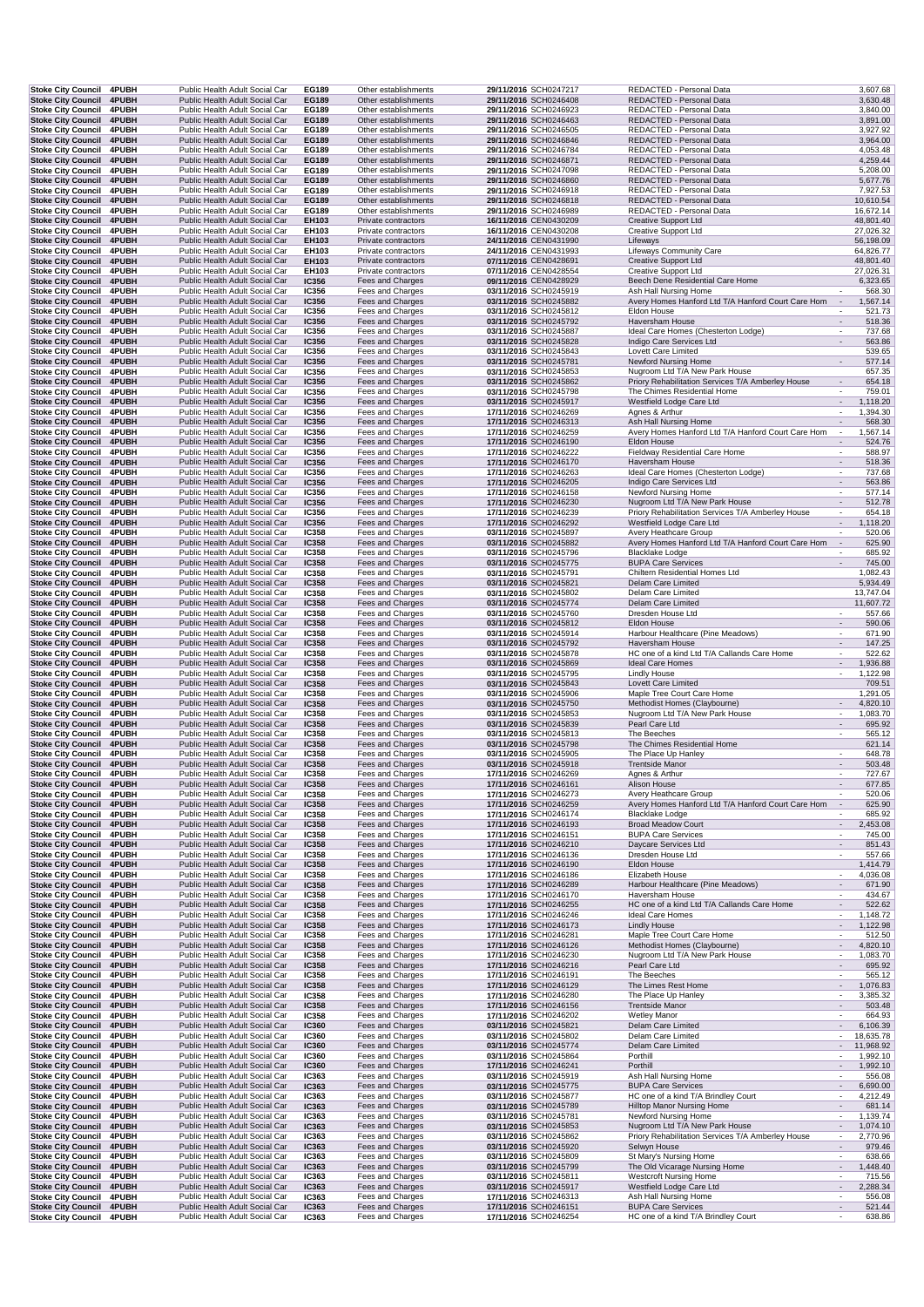|                                                        | Stoke City Council 4PUBH<br>4PUBH | Public Health Adult Social Car                                   | <b>IC363</b><br>IC363        | Fees and Charges                                           | 17/11/2016 SCH0246167                               | Hilltop Manor Nursing Home                                                | 1,930.76                                               |                    |
|--------------------------------------------------------|-----------------------------------|------------------------------------------------------------------|------------------------------|------------------------------------------------------------|-----------------------------------------------------|---------------------------------------------------------------------------|--------------------------------------------------------|--------------------|
| <b>Stoke City Council</b><br><b>Stoke City Council</b> | 4PUBH                             | Public Health Adult Social Car<br>Public Health Adult Social Car | IC363                        | Fees and Charges<br>Fees and Charges                       | 17/11/2016 SCH0246158<br>17/11/2016 SCH0246230      | Newford Nursing Home<br>Nugroom Ltd T/A New Park House                    | 3,526.63                                               | 507.14             |
| <b>Stoke City Council</b>                              | 4PUBH                             | Public Health Adult Social Car                                   | IC363                        | Fees and Charges                                           | 17/11/2016 SCH0246239                               | Priory Rehabilitation Services T/A Amberley House                         | 2,770.96                                               |                    |
| Stoke City Council 4PUBH<br><b>Stoke City Council</b>  | 4PUBH                             | Public Health Adult Social Car<br>Public Health Adult Social Car | IC363<br>IC363               | Fees and Charges<br>Fees and Charges                       | 17/11/2016 SCH0246314<br>17/11/2016 SCH0246187      | Selwyn House<br>St Mary's Nursing Home                                    | $\overline{\phantom{a}}$<br>٠                          | 979.46<br>638.66   |
| Stoke City Council 4PUBH                               |                                   | Public Health Adult Social Car                                   | IC363                        | Fees and Charges                                           | 17/11/2016 SCH0246177                               | The Old Vicarage Nursing Home                                             | $\overline{\phantom{a}}$                               | 1,448.40           |
| <b>Stoke City Council</b><br><b>Stoke City Council</b> | <b>4PUBH</b><br>4PUBH             | Public Health Adult Social Car<br>Public Health Adult Social Car | IC363<br>IC363               | Fees and Charges<br>Fees and Charges                       | 17/11/2016 SCH0246189<br>17/11/2016 SCH0246292      | <b>Westcroft Nursing Home</b><br>Westfield Lodge Care Ltd                 | $\overline{\phantom{a}}$<br>2,130.47<br>$\overline{a}$ | 715.56             |
| Stoke City Council 4PUBH                               |                                   | Public Health Adult Social Car                                   | IC365                        | Fees and Charges                                           | 30/11/2016 CEN0432481                               | Priory Rehabilitation Services T/A Amberley House                         | 2,534.64                                               |                    |
| Stoke City Council 4PUBH<br><b>Stoke City Council</b>  | <b>4PUBH</b>                      | Public Health Adult Social Car<br>Public Health Adult Social Car | <b>IC365</b><br>IC365        | Fees and Charges<br>Fees and Charges                       | 03/11/2016 SCH0245919<br>03/11/2016 SCH0245775      | Ash Hall Nursing Home<br><b>BUPA Care Services</b>                        | 1,066.60<br>$\overline{\phantom{a}}$                   | 632.06             |
| Stoke City Council 4PUBH                               |                                   | Public Health Adult Social Car                                   | IC365                        | Fees and Charges                                           | 03/11/2016 SCH0245931                               | Elder Care Homes (In administration)                                      | $\overline{\phantom{a}}$                               | 548.78             |
| <b>Stoke City Council</b><br><b>Stoke City Council</b> | <b>4PUBH</b><br>4PUBH             | Public Health Adult Social Car<br>Public Health Adult Social Car | IC365<br><b>IC365</b>        | Fees and Charges<br>Fees and Charges                       | 03/11/2016 SCH0245876<br>03/11/2016 SCH0245770      | Four Seasons Health Care T/A Park Lane Care Home<br>Lawton Rise Care Home | $\epsilon$<br>$\mathcal{L}_{\mathcal{A}}$              | 650.72<br>689.66   |
| <b>Stoke City Council</b>                              | 4PUBH                             | Public Health Adult Social Car                                   | IC365                        | Fees and Charges                                           | 03/11/2016 SCH0245875                               | Morris & Comp Ltd T/A Corbrook Court Nursing Home                         |                                                        | 887.00             |
| <b>Stoke City Council</b>                              | 4PUBH                             | Public Health Adult Social Car<br>Public Health Adult Social Car | <b>IC365</b>                 | Fees and Charges                                           | 03/11/2016 SCH0245862                               | Priory Rehabilitation Services T/A Amberley House                         | $\blacksquare$<br>1,312.36                             |                    |
| <b>Stoke City Council</b><br>Stoke City Council 4PUBH  | <b>4PUBH</b>                      | Public Health Adult Social Car                                   | IC365<br>IC365               | Fees and Charges<br>Fees and Charges                       | 03/11/2016 SCH0245758<br>03/11/2016 SCH0245920      | Scotia Health Care<br>Selwyn House                                        | 1,811.13<br>$\overline{\phantom{a}}$                   | 678.34             |
| <b>Stoke City Council</b>                              | <b>4PUBH</b>                      | Public Health Adult Social Car                                   | IC365                        | Fees and Charges                                           | 03/11/2016 SCH0245811                               | <b>Westcroft Nursing Home</b>                                             | $\overline{\phantom{a}}$                               | 571.36             |
| Stoke City Council 4PUBH<br><b>Stoke City Council</b>  | <b>4PUBH</b>                      | Public Health Adult Social Car<br>Public Health Adult Social Car | <b>IC365</b><br>IC365        | Fees and Charges<br>Fees and Charges                       | 17/11/2016 SCH0246317<br>17/11/2016 SCH0246313      | Abbeywell Court<br>Ash Hall Nursing Home                                  | $\overline{\phantom{a}}$                               | 1,862.30<br>632.06 |
| <b>Stoke City Council</b>                              | 4PUBH                             | Public Health Adult Social Car                                   | <b>IC365</b>                 | Fees and Charges                                           | 17/11/2016 SCH0246151                               | <b>BUPA Care Services</b>                                                 | 1,066.60                                               |                    |
| Stoke City Council 4PUBH<br><b>Stoke City Council</b>  | <b>4PUBH</b>                      | Public Health Adult Social Car<br>Public Health Adult Social Car | IC365<br><b>IC365</b>        | Fees and Charges<br>Fees and Charges                       | 17/11/2016 SCH0246253<br>17/11/2016 SCH0246146      | Four Seasons Health Care T/A Park Lane Care Home<br>Lawton Rise Care Home | $\overline{\phantom{a}}$                               | 650.72<br>689.66   |
| <b>Stoke City Council</b>                              | 4PUBH                             | Public Health Adult Social Car                                   | IC365                        | Fees and Charges                                           | 17/11/2016 SCH0246252                               | Morris & Comp Ltd T/A Corbrook Court Nursing Home                         | $\sim$                                                 | 887.00             |
| <b>Stoke City Council</b><br><b>Stoke City Council</b> | 4PUBH<br>4PUBH                    | Public Health Adult Social Car                                   | <b>IC365</b><br>IC365        | Fees and Charges<br>Fees and Charges                       | 17/11/2016 SCH0246239                               | Priory Rehabilitation Services T/A Amberley House                         | $\overline{\phantom{a}}$                               | 1,312.36<br>678.34 |
| <b>Stoke City Council</b>                              | 4PUBH                             | Public Health Adult Social Car<br>Public Health Adult Social Car | <b>IC372</b>                 | Fees and Charges                                           | 17/11/2016 SCH0246314<br>03/11/2016 SCH0245791      | Selwyn House<br>Chiltern Residential Homes Ltd                            | $\overline{\phantom{a}}$                               | 601.72             |
| <b>Stoke City Council</b>                              | <b>4PUBH</b>                      | Public Health Adult Social Car                                   | IC372                        | Fees and Charges                                           | 17/11/2016 SCH0246269                               | Agnes & Arthur                                                            |                                                        | 702.00             |
| <b>Stoke City Council</b><br>Stoke City Council 4PUBH  | 4PUBH                             | Public Health Adult Social Car<br>Public Health Adult Social Car | <b>IC388</b><br><b>IC388</b> | Fees and Charges<br>Fees and Charges                       | 16/11/2016 CEN0430209<br>16/11/2016 CEN0430208      | Creative Support Ltd<br>Creative Support Ltd                              | $\overline{\phantom{a}}$<br>$\overline{\phantom{a}}$   | 892.18<br>539.93   |
| Stoke City Council 4PUBH                               |                                   | Public Health Adult Social Car                                   | <b>IC388</b>                 | Fees and Charges                                           | 24/11/2016 CEN0431990                               | Lifeways                                                                  | $\blacksquare$                                         | 911.28             |
| <b>Stoke City Council</b><br>Stoke City Council 4PUBH  | 4PUBH                             | Public Health Adult Social Car<br>Public Health Adult Social Car | <b>IC388</b><br><b>IC388</b> | Fees and Charges<br>Fees and Charges                       | 07/11/2016 CEN0428691<br>07/11/2016 CEN0428554      | <b>Creative Support Ltd</b><br><b>Creative Support Ltd</b>                | $\overline{\phantom{a}}$<br>$\overline{\phantom{a}}$   | 892.18<br>539.92   |
| Stoke City Council 4PUBH                               |                                   | Public Health Adult Social Car                                   | IC392                        | Fees and Charges                                           | 03/11/2016 SCH0245927                               | The Grocott Centre Limited                                                |                                                        | 528.00             |
| Stoke City Council 4PUBH<br><b>Stoke City Council</b>  | <b>4PUBH</b>                      | Public Health Adult Social Car                                   | <b>IC492</b>                 | Fees and Charges                                           | 01/11/2016 SCH0245561                               | REDACTED - Personal Data                                                  | $\overline{\phantom{a}}$<br>$\overline{\phantom{a}}$   | 805.90<br>662.00   |
| <b>Stoke City Council</b>                              | <b>4PUBH</b>                      | Public Health Adult Social Car<br>Public Health Adult Social Car | IC492<br><b>IC492</b>        | Fees and Charges<br>Fees and Charges                       | 01/11/2016 SCH0245292<br>01/11/2016 SCH0245563      | REDACTED - Personal Data<br>REDACTED - Personal Data                      | $\overline{\phantom{a}}$                               | 632.90             |
| <b>Stoke City Council</b>                              | 4PUBH                             | Public Health Adult Social Car                                   | IC492                        | Fees and Charges                                           | 01/11/2016 SCH0245566                               | REDACTED - Personal Data                                                  | $\overline{\phantom{a}}$                               | 614.57             |
| <b>Stoke City Council</b><br><b>Stoke City Council</b> | 4PUBH<br><b>4PUBH</b>             | Public Health Adult Social Car<br>Public Health Adult Social Car | <b>IC492</b><br>IC492        | Fees and Charges<br>Fees and Charges                       | 01/11/2016 SCH0245572<br>01/11/2016 SCH0245487      | REDACTED - Personal Data<br>REDACTED - Personal Data                      | $\overline{\phantom{a}}$                               | 606.88<br>563.00   |
| <b>Stoke City Council</b>                              | 4PUBH                             | Public Health Adult Social Car                                   | <b>IC492</b>                 | Fees and Charges                                           | 01/11/2016 SCH0245567                               | REDACTED - Personal Data                                                  | $\overline{\phantom{a}}$                               | 560.98             |
| <b>Stoke City Council</b><br>Stoke City Council 4PUBH  | 4PUBH                             | Public Health Adult Social Car<br>Public Health Adult Social Car | <b>IC492</b><br>IC492        | Fees and Charges<br>Fees and Charges                       | 29/11/2016 SCH0247215<br>29/11/2016 SCH0247213      | REDACTED - Personal Data<br>REDACTED - Personal Data                      | $\overline{\phantom{a}}$<br>1,229.46<br>$\blacksquare$ | 1,856.57           |
| Stoke City Council 4PUBH                               |                                   | Public Health Adult Social Car                                   | IC492                        | Fees and Charges                                           | 29/11/2016 SCH0247212                               | REDACTED - Personal Data                                                  | $\overline{\phantom{a}}$                               | 741.15             |
| <b>Stoke City Council</b>                              | 4PUBH                             | Public Health Adult Social Car                                   | <b>IC492</b>                 | Fees and Charges                                           | 29/11/2016 SCH0247129                               | REDACTED - Personal Data                                                  | $\mathcal{L}_{\mathcal{A}}$                            | 563.00             |
| Stoke City Council 4PUBH<br>Stoke City Council 4PUBH   |                                   | Public Health Adult Social Car<br>Public Health Adult Social Car | IC492<br><b>IC492</b>        | Fees and Charges<br>Fees and Charges                       | 29/11/2016 SCH0246839<br>29/11/2016 SCH0246976      | REDACTED - Personal Data<br>REDACTED - Personal Data                      |                                                        | 730.33<br>629.51   |
| <b>Stoke City Council</b>                              | 4PUBH                             | Public Health Adult Social Car                                   | <b>BA110</b>                 | Repairs alterations mtce of bu                             | 14/11/2016 SCH0246051                               | Cam-Tec Surveillance Systems                                              | 1,200.00                                               |                    |
| <b>Stoke City Council</b><br><b>Stoke City Council</b> | 4PUBH<br>4PUBH                    | Public Health Adult Social Car<br>Public Health Adult Social Car | <b>IB100</b><br><b>BA133</b> | Other Partnership Income<br>Repairs alterations mtce of bu | 17/11/2016 CEN0430415<br>04/11/2016 000005243719191 | <b>Staffordshire County Council</b><br>Aqua Water Systems Ltd             | 38,921.83<br>$\sim$                                    | 863.00             |
| <b>Stoke City Council</b>                              | 4PUBH                             | Public Health Adult Social Car                                   | <b>BA133</b>                 | Repairs alterations mtce of bu                             | 02/11/2016 CEN0427805                               | Aqua Water Systems Ltd                                                    |                                                        | 863.00             |
| <b>Stoke City Council</b>                              | <b>4PUBH</b>                      | Public Health Adult Social Car                                   | aa700                        | Agency staff                                               | 18/11/2016 CEN0431049                               | Comensura Ltd                                                             | 5,144.22                                               |                    |
| <b>Stoke City Council</b><br><b>Stoke City Council</b> | 4PUBH<br><b>4PUBH</b>             | Public Health Adult Social Car<br>Public Health Adult Social Car | aa700<br>aa700               | Agency staff<br>Agency staff                               | 16/11/2016 CEN0430172<br>30/11/2016 CEN0432727      | Comensura Ltd<br>Comensura Ltd                                            | 2,856.56<br>3,017.78                                   |                    |
| Stoke City Council 4PUBH                               |                                   | Public Health Adult Social Car                                   | aa700                        | Agency staff                                               | 09/11/2016 CEN0428930                               | Comensura Ltd                                                             | 3,952.49                                               |                    |
| Stoke City Council 4PUBH                               |                                   |                                                                  | aa700                        |                                                            |                                                     |                                                                           |                                                        |                    |
|                                                        |                                   | Public Health Adult Social Car                                   |                              | Agency staff                                               | 09/11/2016 CEN0428922                               | Comensura Ltd                                                             | 3,977.84                                               |                    |
| <b>Stoke City Council</b><br>Stoke City Council 4PUBH  | 4PUBH                             | Public Health Adult Social Car<br>Public Health Adult Social Car | EG124<br>EG124               | Other establishments<br>Other establishments               | 03/11/2016 SCH0245862<br>17/11/2016 SCH0246269      | Priory Rehabilitation Services T/A Amberley House<br>Agnes & Arthur       | 4,807.71                                               | 948.00             |
| Stoke City Council 4PUBH                               |                                   | Public Health Adult Social Car                                   | EG124                        | Other establishments                                       | 17/11/2016 SCH0246239                               | Priory Rehabilitation Services T/A Amberley House                         |                                                        | 948.00             |
| <b>Stoke City Council</b>                              | 4PUBH                             | Public Health Adult Social Car<br>Public Health Adult Social Car | EG100<br>EG100               | Other establishments<br>Other establishments               | 14/11/2016 CEN0429294<br>03/11/2016 SCH0245924      | Staffordshire Housing Association<br><b>Florence House</b>                | 5,000.00                                               | 960.00             |
| Stoke City Council 4PUBH<br><b>Stoke City Council</b>  | 4PUBH                             | Public Health Adult Social Car                                   | EG100                        | Other establishments                                       | 03/11/2016 SCH0245921                               | Weston House Care Home                                                    | 1,206.46                                               |                    |
| <b>Stoke City Council</b>                              | 4PUBH                             | Public Health Adult Social Car                                   | EG100                        | Other establishments                                       | 17/11/2016 SCH0246317                               | Abbeywell Court                                                           | 4,023.14                                               |                    |
| <b>Stoke City Council</b><br><b>Stoke City Council</b> | 4PUBH<br>4PUBH                    | Public Health Adult Social Car<br>Public Health Adult Social Car | EG100<br>EG100               | Other establishments<br>Other establishments               | 17/11/2016 SCH0246313<br>17/11/2016 SCH0246320      | Ash Hall Nursing Home<br>Elder Care Homes (In administration)             | 17,279.44<br>4,713.90                                  |                    |
| Stoke City Council 4PUBH                               |                                   | Public Health Adult Social Car                                   | EG100                        | Other establishments                                       | 17/11/2016 SCH0246319                               | Florence House                                                            | 12,538.16                                              |                    |
| Stoke City Council 4PUBH<br>Stoke City Council 4PUBH   |                                   | Public Health Adult Social Car<br>Public Health Adult Social Car | EG100<br>EG100               | Other establishments<br>Other establishments               | 17/11/2016 SCH0246318<br>17/11/2016 SCH0246311      | <b>Keenrick Nursing Holmes</b><br>Phoenix House Sheffield Project         |                                                        | 934.20<br>7,714.00 |
| <b>Stoke City Council</b>                              | 4PUBH                             | Public Health Adult Social Car                                   | EG100                        | Other establishments                                       | 17/11/2016 SCH0246314                               | Selwyn House                                                              | 75,467.90                                              |                    |
| <b>Stoke City Council</b><br><b>Stoke City Council</b> | 4PUBH<br>4PUBH                    | Public Health Adult Social Car<br>Public Health Adult Social Car | EG100<br>EG116               | Other establishments<br>Other establishments               | 17/11/2016 SCH0246315<br>03/11/2016 SCH0245893      | Weston House Care Home<br>Agnes & Arthur                                  |                                                        | 1,206.46           |
| <b>Stoke City Council</b>                              | 4PUBH                             | Public Health Adult Social Car                                   | EG116                        | Other establishments                                       | 03/11/2016 SCH0245812                               | Eldon House                                                               |                                                        | 872.00<br>934.28   |
| <b>Stoke City Council</b>                              | 4PUBH                             | Public Health Adult Social Car                                   | EG116                        | Other establishments                                       | 03/11/2016 SCH0245843                               | Lovett Care Limited                                                       |                                                        | 872.00             |
| <b>Stoke City Council</b><br><b>Stoke City Council</b> | 4PUBH<br>4PUBH                    | Public Health Adult Social Car<br>Public Health Adult Social Car | EG116<br>EG116               | Other establishments<br>Other establishments               | 03/11/2016 SCH0245894<br>17/11/2016 SCH0246210      | Magna Cura Ltd<br>Daycare Services Ltd                                    | 2,616.00                                               | 809.72             |
| <b>Stoke City Council</b>                              | 4PUBH                             | Public Health Adult Social Car                                   | EG116                        | Other establishments                                       | 17/11/2016 SCH0246275                               | Mauricare Ltd                                                             | 1,494.86                                               |                    |
| <b>Stoke City Council</b><br>Stoke City Council 4PUBH  | 4PUBH                             | Public Health Adult Social Car<br>Public Health Adult Social Car | <b>DK133</b><br>DK133        | Miscellaneous expenses<br>Miscellaneous expenses           | 23/11/2016 SCH0246349<br>18/11/2016 CEN0430898      | C & S Building Services<br>C & S Building Services                        |                                                        | 710.00<br>1,085.00 |
| <b>Stoke City Council</b>                              | 4PUBH                             | Public Health Adult Social Car                                   | <b>DK133</b>                 | Miscellaneous expenses                                     | 21/11/2016 SCH0246346                               | Stannah Stairlifts Ltd                                                    |                                                        | 925.00             |
| <b>Stoke City Council</b><br>Stoke City Council 4PUBH  | 4PUBH                             | Public Health Adult Social Car                                   | DK133                        | Miscellaneous expenses                                     | 16/11/2016 SCH0246063                               | C & S Building Services                                                   |                                                        | 980.00             |
| <b>Stoke City Council</b>                              | <b>4PUBH</b>                      | Public Health Adult Social Car<br>Public Health Adult Social Car | <b>DK133</b><br>DK134        | Miscellaneous expenses<br>Miscellaneous expenses           | 28/11/2016 SCH0246395<br>18/11/2016 SCH0246334      | C & S Building Services<br>C & S Building Services                        |                                                        | 805.00<br>560.00   |
| <b>Stoke City Council</b>                              | 4PUBH                             | Public Health Adult Social Car                                   | DK134                        | Miscellaneous expenses                                     | 24/11/2016 SCH0246375                               | C & S Building Services                                                   |                                                        | 770.00             |
| Stoke City Council 4PUBH<br>Stoke City Council 4PUBH   |                                   | Public Health Adult Social Car<br>Public Health Adult Social Car | <b>DE145</b><br><b>DE145</b> | Services<br>Services                                       | 23/11/2016 CEN0431441<br>23/11/2016 CEN0431438      | Stoke City Football Club<br>Stoke City Football Club                      |                                                        | 722.25<br>722.25   |
| Stoke City Council 4PUBH                               |                                   | Public Health Adult Social Car                                   | <b>DE145</b>                 | Services                                                   | 23/11/2016 CEN0431439                               | Stoke City Football Club                                                  |                                                        | 722.25             |
| <b>Stoke City Council</b><br><b>Stoke City Council</b> | 4PUBH<br>4PUBH                    | Public Health Adult Social Car<br>Public Health Adult Social Car | <b>DE145</b><br><b>DE145</b> | Services<br>Services                                       | 23/11/2016 CEN0431435<br>18/11/2016 CEN0430901      | Stoke City Football Club<br>Stoke City Football Club                      |                                                        | 733.92<br>711.17   |
| <b>Stoke City Council</b>                              | 4PUBH                             | Public Health Adult Social Car                                   | <b>DE145</b>                 | Services                                                   | 18/11/2016 CEN0430903                               | Stoke City Football Club                                                  |                                                        | 749.67             |
| Stoke City Council 4PUBH                               |                                   | Public Health Adult Social Car                                   | <b>DE145</b>                 | Services                                                   | 02/11/2016 CEN0427912                               | Forensics Ltd                                                             |                                                        | 925.00             |
| Stoke City Council 4PUBH<br>Stoke City Council 4PUBH   |                                   | Public Health Adult Social Car<br>Public Health Adult Social Car | <b>DE145</b><br><b>IC386</b> | Services<br>Fees and Charges                               | 07/11/2016 CEN0428850<br>01/11/2016 SCH0245540      | Stoke City Football Club<br>REDACTED - Personal Data                      |                                                        | 747.92<br>702.00   |
| Stoke City Council 4PUBH                               |                                   | Public Health Adult Social Car                                   | <b>IC386</b>                 | Fees and Charges                                           | 29/11/2016 SCH0246440                               | REDACTED - Personal Data                                                  | $\overline{\phantom{a}}$                               | 702.00             |
| <b>Stoke City Council</b><br>Stoke City Council 4PUBH  | <b>4PUBH</b>                      | Public Health Adult Social Car<br>Public Health Adult Social Car | EG121<br>EG121               | Other establishments<br>Other establishments               | 03/11/2016 SCH0245907<br>17/11/2016 SCH0246234      | Adderley Green Care Centre Ltd<br>Choices Housing Association             | 3,450.50                                               | 770.72             |
| Stoke City Council 4PUBH                               |                                   | Public Health Adult Social Car                                   | df118                        | Communications and computing                               | 28/11/2016 SCH0246389                               | Drakon Heritage and Conservation LLP                                      | 1,113.60                                               |                    |
| <b>Stoke City Council</b>                              | 4PUBH                             | Public Health Adult Social Car                                   | <b>IC398</b>                 | Fees and Charges                                           | 09/11/2016 CEN0428926                               | REDACTED - Personal Data                                                  |                                                        | 1,511.85           |
| <b>Stoke City Council</b><br><b>Stoke City Council</b> | 4PUBH<br>4PUBH                    | Public Health Adult Social Car<br>Public Health Adult Social Car | <b>DC100</b><br>CB101        | Clothes uniform and laundry<br>Recharges                   | 21/11/2016 CEN0431110<br>14/11/2016 CEN0429979      | Staffordshire Police<br>Copelands Tours (S-O-T) Ltd                       | 10,500.00<br>13,244.00                                 |                    |
| <b>Stoke City Council</b>                              | 4PUBH                             | Public Health Adult Social Car                                   | da141                        | Equipment furniture and mater                              | 02/11/2016 SCH0244737                               | Verdemat Bowls Limited                                                    |                                                        | 637.00             |
| <b>Stoke City Council</b><br>Stoke City Council 4PUBH  | 4PUBH                             | Public Health Adult Social Car<br>Public Health Adult Social Car | <b>DG142</b><br><b>DG142</b> | Expenses<br>Expenses                                       | 04/11/2016 SCH0245943<br>02/11/2016 SCH0245689      | The Secret Kitchen<br>C Dixon                                             |                                                        | 615.00<br>600.00   |
| <b>Stoke City Council</b>                              | 4PUBH                             | Public Health Adult Social Car                                   | <b>DG142</b>                 | Expenses                                                   | 02/11/2016 SCH0245688                               | C Dixon                                                                   |                                                        | 600.00             |
| <b>Stoke City Council</b>                              | 4PUBH                             | Public Health Adult Social Car                                   | <b>DG142</b>                 | Expenses                                                   | 02/11/2016 SCH0245690                               | C Dixon                                                                   |                                                        | 600.00             |
| Stoke City Council 4PUBH<br><b>Stoke City Council</b>  | 4PUBH                             | Public Health Adult Social Car<br>Public Health Adult Social Car | de146<br>de146               | Services<br>Services                                       | 23/11/2016 CEN0431442<br>11/11/2016 CEN0429445      | Stoke City Football Club<br>Co-operative Funeral Services                 | 2,630.00                                               | 722.25             |
| <b>Stoke City Council</b>                              | 4PUBH                             | Public Health Adult Social Car                                   | de146                        | Services                                                   | 11/11/2016 CEN0429735                               | Co-operative Funeral Services                                             | 3,240.00                                               |                    |
| Stoke City Council 4PUBH<br><b>Stoke City Council</b>  | 4PUBH                             | Public Health Adult Social Car<br>Public Health Adult Social Car | IC361<br><b>DH107</b>        | Fees and Charges<br>Grants and subscriptions               | 03/11/2016 SCH0245758<br>18/11/2016 CEN0430423      | Scotia Health Care<br>Beavers Arts Ltd                                    | 2,000.00                                               | 972.89             |
| <b>Stoke City Council</b><br><b>Stoke City Council</b> | 4PUBH<br>4PUBH                    | Public Health Adult Social Car<br>Public Health Adult Social Car | DH107<br><b>DH107</b>        | Grants and subscriptions<br>Grants and subscriptions       | 14/11/2016 CEN0429978<br>30/11/2016 CEN0432604      | Stoke On Trent Festival Ltd<br><b>Wild Rumpus</b>                         |                                                        | 840.00<br>5,250.00 |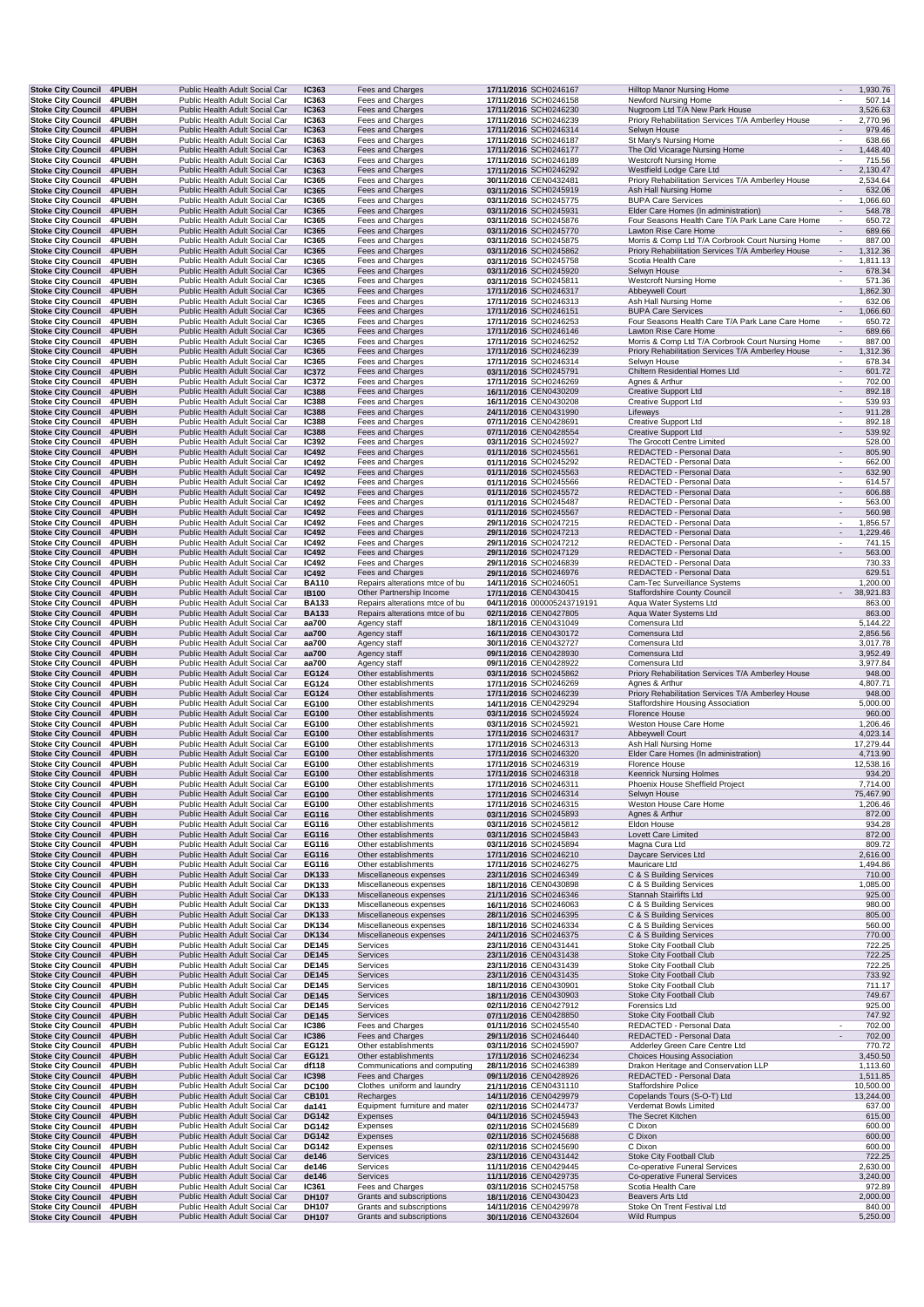| <b>Stoke City Council</b>                              | 4PUBH                        | Public Health Adult Social Car                                   | DA156                        | Equipment furniture and mater                                    | 11/11/2016 SCH0246047                               | <b>Brenntag Uk Limited</b>                                                    | 844.80               |  |
|--------------------------------------------------------|------------------------------|------------------------------------------------------------------|------------------------------|------------------------------------------------------------------|-----------------------------------------------------|-------------------------------------------------------------------------------|----------------------|--|
| <b>Stoke City Council</b><br><b>Stoke City Council</b> | 4PUBH<br>4PUBH               | Public Health Adult Social Car<br>Public Health Adult Social Car | <b>DA156</b><br>GB100        | Equipment furniture and mater<br>IT                              | 30/11/2016 SCH0247348<br>02/11/2016 HENS076160      | <b>Brenntag Uk Limited</b><br>Civica Uk Ltd                                   | 528.00<br>35,687.50  |  |
| <b>Stoke City Council</b>                              | 4PUBH                        | Public Health Adult Social Car                                   | IC364                        | Fees and Charges                                                 | 17/11/2016 SCH0246320                               | Elder Care Homes (In administration)                                          | 548.78               |  |
| <b>Stoke City Council</b>                              | 4PUBH                        | Public Health Adult Social Car                                   | IC364                        | Fees and Charges                                                 | 17/11/2016 SCH0246311                               | Phoenix House Sheffield Project                                               | 701.05               |  |
| <b>Stoke City Council</b><br><b>Stoke City Council</b> | 4PUBH<br><b>4PUBH</b>        | Public Health Adult Social Car<br>Public Health Adult Social Car | <b>DG148</b><br><b>DE147</b> | Expenses<br>Services                                             | 04/11/2016 SCH0245946<br>04/11/2016 CEN0428667      | Fools Paradise Ltd<br>HM Coroner for Stoke-on-Trent and North Staffordshire   | 535.00<br>871.20     |  |
| <b>Stoke City Council</b>                              | 4PUBH                        | Public Health Adult Social Car                                   | <b>BA137</b>                 | Repairs alterations mtce of bu                                   | 02/11/2016 HENS076181                               | N & J Tree Services                                                           | 1,230.00             |  |
| <b>Stoke City Council</b><br><b>Stoke City Council</b> | 4PUBH<br>4PUBH               | Public Health Adult Social Car<br>Public Health Adult Social Car | IC374<br>EH136               | Fees and Charges<br>Private contractors                          | 17/11/2016 SCH0246258<br>18/11/2016 CEN0430061      | Priory Group Northern Office<br>Stoke On Trent Theatres Ltd                   | 551.57<br>168,553.25 |  |
| <b>Stoke City Council</b>                              | 4PUBH                        | Public Health Adult Social Car                                   | EH136                        | Private contractors                                              | 16/11/2016 CEN0430056                               | Stoke On Trent Theatres Ltd                                                   | 19,065.00            |  |
| <b>Stoke City Council</b>                              | 4PUBH                        | Public Health Adult Social Car                                   | EH136                        | Private contractors                                              | 16/11/2016 CEN0430060                               | Stoke On Trent Theatres Ltd                                                   | 168,553.25           |  |
| <b>Stoke City Council</b><br><b>Stoke City Council</b> | 4PUBH<br>4SCHL               | Public Health Adult Social Car<br>Schools                        | EH136<br><b>BA100</b>        | Private contractors<br>Repairs alterations mtce of bu            | 16/11/2016 CEN0430059<br>23/11/2016 CYP0807413      | Stoke On Trent Theatres Ltd<br>Connect Electrical (Staffs) Limited            | 168,553.25<br>594.00 |  |
| <b>Stoke City Council</b>                              | <b>4SCHL</b>                 | Schools                                                          | <b>BA100</b>                 | Repairs alterations mtce of bu                                   | 18/11/2016 CYP0804431                               | Tintfit Window Films Ltd                                                      | 940.00               |  |
| <b>Stoke City Council</b>                              | <b>4SCHL</b>                 | Schools                                                          | <b>BA100</b>                 | Repairs alterations mtce of bu                                   | 04/11/2016 CYP0801328                               | <b>Capewell Contracts</b>                                                     | 790.00               |  |
| <b>Stoke City Council</b><br><b>Stoke City Council</b> | <b>4SCHL</b><br><b>4SCHL</b> | Schools<br>Schools                                               | <b>BA100</b><br><b>BA100</b> | Repairs alterations mtce of bu<br>Repairs alterations mtce of bu | 30/11/2016 CYP0807810<br>07/11/2016 CYP0801456      | ADF Construction & Developments Limited<br><b>RJP Decorators</b>              | 940.00<br>1,800.00   |  |
| <b>Stoke City Council</b>                              | <b>4SCHL</b>                 | Schools                                                          | <b>BA100</b>                 | Repairs alterations mtce of bu                                   | 07/11/2016 CYP0801455                               | Trenton Construction Co. Ltd.                                                 | 1,762.00             |  |
| <b>Stoke City Council</b><br><b>Stoke City Council</b> | 4SCHL<br><b>4SCHL</b>        | Schools<br>Schools                                               | <b>BF100</b><br><b>BF100</b> | Fixtures and fittings<br>Fixtures and fittings                   | 21/11/2016 CYP0804675<br>21/11/2016 CYP0804130      | D Machin<br><b>Blinds By Design</b>                                           | 704.00<br>559.00     |  |
| <b>Stoke City Council</b>                              | 4SCHL                        | Schools                                                          | <b>BF100</b>                 | Fixtures and fittings                                            | 11/11/2016 CYP0803850                               | Almec Fencing Ltd                                                             | 798.00               |  |
| <b>Stoke City Council</b>                              | 4SCHL                        | Schools                                                          | <b>BF100</b>                 | <b>Fixtures and fittings</b>                                     | 11/11/2016 CYP0803705                               | Barnes Windowcraft Ltd                                                        | 1,153.66             |  |
| <b>Stoke City Council</b><br><b>Stoke City Council</b> | <b>4SCHL</b><br><b>4SCHL</b> | Schools<br>Schools                                               | <b>BF100</b><br><b>BH100</b> | Fixtures and fittings<br>Cleaning and domestic supplies          | 24/11/2016 CEN0431781<br>23/11/2016 CYP0807194      | Victoria Carpets & Curtains Ltd<br>Aidservice Ltd                             | 700.00<br>1,533.30   |  |
| <b>Stoke City Council</b>                              | 4SCHL                        | Schools                                                          | <b>BH100</b>                 | Cleaning and domestic supplies                                   | 21/11/2016 CEN0431334                               | <b>Redguard Security Limited</b>                                              | 528.00               |  |
| <b>Stoke City Council</b>                              | <b>4SCHL</b>                 | Schools                                                          | <b>BH100</b>                 | Cleaning and domestic supplies                                   | 30/11/2016 CYP0807649                               | EvacChair International (Formerly Paraid)                                     | 525.99               |  |
| <b>Stoke City Council</b><br><b>Stoke City Council</b> | 4SCHL<br>4SCHL               | Schools<br>Schools                                               | <b>BH100</b><br><b>BH100</b> | Cleaning and domestic supplies<br>Cleaning and domestic supplies | 30/11/2016 CYP0807596<br>09/11/2016 CYP0803572      | Kemmlit UK<br>PHS Group Ltd                                                   | 827.15<br>585.52     |  |
| <b>Stoke City Council</b>                              | 4SCHL                        | Schools                                                          | <b>BH100</b>                 | Cleaning and domestic supplies                                   | 09/11/2016 CYP0801501                               | <b>Security Services</b>                                                      | 3,149.00             |  |
| <b>Stoke City Council</b>                              | <b>4SCHL</b>                 | Schools                                                          | <b>BH102</b>                 | Cleaning and domestic supplies                                   | 23/11/2016 CYP0807309                               | Green Your Space                                                              | 3,210.79             |  |
| <b>Stoke City Council</b><br><b>Stoke City Council</b> | <b>4SCHL</b><br>4SCHL        | Schools<br>Schools                                               | <b>BH102</b><br><b>BH102</b> | Cleaning and domestic supplies<br>Cleaning and domestic supplies | 18/11/2016 CYP0804476<br>21/11/2016 CYP0804133      | Servicemaster Clean<br><b>ENVIROSERVE</b>                                     | 1,450.00<br>1,729.21 |  |
| <b>Stoke City Council</b>                              | 4SCHL                        | Schools                                                          | <b>BH102</b>                 | Cleaning and domestic supplies                                   | 11/11/2016 CYP0803789                               | Green Your Space                                                              | 1,719.67             |  |
| <b>Stoke City Council</b><br><b>Stoke City Council</b> | 4SCHL                        | Schools<br>Schools                                               | <b>BH102</b><br><b>BH102</b> | Cleaning and domestic supplies<br>Cleaning and domestic supplies | 16/11/2016 CYP0804132<br>16/11/2016 CYP0804364      | <b>ENVIROSERVE</b><br>Servicemaster Clean                                     | 1,729.21<br>1,371.56 |  |
| <b>Stoke City Council</b>                              | <b>4SCHL</b><br><b>4SCHL</b> | Schools                                                          | <b>BH102</b>                 | Cleaning and domestic supplies                                   | 09/11/2016 CYP0801069                               | Green Your Space                                                              | 2,734.84             |  |
| <b>Stoke City Council</b>                              | <b>4SCHL</b>                 | Schools                                                          | <b>BH102</b>                 | Cleaning and domestic supplies                                   | 02/11/2016 CYP0801001                               | Green Your Space                                                              | 2,012.15             |  |
| <b>Stoke City Council</b><br><b>Stoke City Council</b> | 4SCHL<br>4SCHL               | Schools<br>Schools                                               | <b>BH102</b><br><b>BH102</b> | Cleaning and domestic supplies<br>Cleaning and domestic supplies | 28/11/2016 CYP0807503<br>07/11/2016 CYP0801265      | Servicemaster Clean<br>Green Your Space                                       | 975.00<br>1,276.94   |  |
| <b>Stoke City Council</b>                              | 4SCHL                        | Schools                                                          | bi100                        | Grounds maintenance costs                                        | 11/11/2016 CYP0803839                               | Playtop Limited                                                               | 4,450.00             |  |
| <b>Stoke City Council</b>                              | 4SCHL                        | Schools                                                          | bi100                        | Grounds maintenance costs                                        | 30/11/2016 CYP0807814                               | Almec Fencing Ltd                                                             | 2,000.00             |  |
| <b>Stoke City Council</b><br><b>Stoke City Council</b> | <b>4SCHL</b><br>4SCHL        | Schools<br>Schools                                               | bi100<br>CC100               | Grounds maintenance costs<br>Contract hire&operating leases      | 30/11/2016 CYP0807736<br>11/11/2016 CYP0803673      | Maple Leaf Designs Ltd<br>Bennetts Travel (Cranberry) Ltd                     | 6,158.00<br>654.00   |  |
| <b>Stoke City Council</b>                              | 4SCHL                        | Schools                                                          | CC100                        | Contract hire&operating leases                                   | 11/11/2016 CYP0803777                               | Intercity Private Hire Limited                                                | 1,310.20             |  |
| <b>Stoke City Council</b>                              | <b>4SCHL</b>                 | Schools                                                          | CC100                        | Contract hire&operating leases                                   | 16/11/2016 CYP0804355                               | Haywood Academy                                                               | 657.77               |  |
| <b>Stoke City Council</b><br><b>Stoke City Council</b> | <b>4SCHL</b><br>4SCHL        | Schools<br>Schools                                               | CC100<br><b>DA100</b>        | Contract hire&operating leases<br>Equipment furniture and mater  | 30/11/2016 CYP0807348<br>23/11/2016 CYP0807335      | Bennetts Travel (Cranberry) Ltd<br>Konica Minolta Business Solutions (Uk) Ltd | 654.00<br>1,230.94   |  |
| <b>Stoke City Council</b>                              | <b>4SCHL</b>                 | Schools                                                          | DA100                        | Equipment furniture and mater                                    | 23/11/2016 CYP0807312                               | Pearson Education Ltd                                                         | 525.00               |  |
| <b>Stoke City Council</b>                              | 4SCHL                        | Schools                                                          | <b>DA100</b>                 | Equipment furniture and mater                                    | 23/11/2016 CYP0807427                               | Scorpio Signs (design & display) Ltd                                          | 3,976.83             |  |
| <b>Stoke City Council</b><br><b>Stoke City Council</b> | 4SCHL<br><b>4SCHL</b>        | Schools<br>Schools                                               | <b>DA100</b><br><b>DA100</b> | Equipment furniture and mater<br>Equipment furniture and mater   | 23/11/2016 CYP0807197<br>23/11/2016 CYP0807188      | Smirthwaite Ltd<br>Smirthwaite Ltd                                            | 905.00<br>2,784.00   |  |
| <b>Stoke City Council</b>                              | 4SCHL                        | Schools                                                          | DA100                        | Equipment furniture and mater                                    | 04/11/2016 000005226444411                          | ARGOS                                                                         | 774.09               |  |
| <b>Stoke City Council</b>                              | 4SCHL                        | Schools                                                          | <b>DA100</b><br><b>DA100</b> | Equipment furniture and mater                                    | 04/11/2016 CYP0801307                               | <b>British Thornton Esf Ltd</b><br><b>DIXONS</b>                              | 791.75               |  |
| <b>Stoke City Council</b><br><b>Stoke City Council</b> | <b>4SCHL</b><br>4SCHL        | Schools<br>Schools                                               | <b>DA100</b>                 | Equipment furniture and mater<br>Equipment furniture and mater   | 04/11/2016 000005226444407<br>04/11/2016 CYP0801153 | <b>Findel Education Ltd</b>                                                   | 595.00<br>709.61     |  |
| <b>Stoke City Council</b>                              | 4SCHL                        | Schools                                                          | <b>DA100</b>                 | Equipment furniture and mater                                    | 21/11/2016 CYP0804676                               | Jantex Furnishing Co Ltd                                                      | 534.00               |  |
| <b>Stoke City Council</b><br><b>Stoke City Council</b> | <b>4SCHL</b><br><b>4SCHL</b> | Schools<br>Schools                                               | <b>DA100</b><br>DA100        | Equipment furniture and mater                                    | 21/11/2016 CYP0804627<br>21/11/2016 CYP0804647      | LiDr Contract Furniture Ltd<br><b>Oxford University Press</b>                 | 616.00<br>2,035.61   |  |
| <b>Stoke City Council</b>                              | 4SCHL                        | Schools                                                          | <b>DA100</b>                 | Equipment furniture and mater<br>Equipment furniture and mater   | 21/11/2016 CYP0804621                               | The Consortium                                                                | 857.94               |  |
| <b>Stoke City Council</b>                              | 4SCHL                        | Schools                                                          | <b>DA100</b>                 | Equipment furniture and mater                                    | 11/11/2016 CEN0429324                               | Bookpoint Ltd                                                                 | 2,003.50             |  |
| <b>Stoke City Council</b><br><b>Stoke City Council</b> | <b>4SCHL</b><br>4SCHL        | Schools<br>Schools                                               | <b>DA100</b><br><b>DA100</b> | Equipment furniture and mater<br>Equipment furniture and mater   | 11/11/2016 CEN0429656<br>11/11/2016 CEN0429639      | <b>West Mercia Supplies</b><br><b>West Mercia Supplies</b>                    | 1,332.55<br>2,484.70 |  |
| <b>Stoke City Council</b>                              | <b>4SCHL</b>                 | Schools                                                          | <b>DA100</b>                 | Equipment furniture and mater                                    | 16/11/2016 CYP0804155                               | Smirthwaite Ltd                                                               | 559.00               |  |
| <b>Stoke City Council</b>                              | <b>4SCHL</b>                 | Schools                                                          | DA100                        | Equipment furniture and mater                                    | 16/11/2016 CYP0804159                               | Smirthwaite Ltd                                                               | 674.00               |  |
| <b>Stoke City Council</b><br><b>Stoke City Council</b> | <b>4SCHL</b><br>4SCHL        | Schools<br>Schools                                               | <b>DA100</b><br><b>DA100</b> | Equipment furniture and mater<br>Equipment furniture and mater   | 16/11/2016 CYP0804156<br>16/11/2016 CYP0804161      | Smirthwaite Ltd<br>Smirthwaite Ltd                                            | 739.00<br>739.00     |  |
| <b>Stoke City Council</b>                              | <b>4SCHL</b>                 | Schools                                                          | <b>DA100</b>                 | Equipment furniture and mater                                    | 16/11/2016 CYP0804198                               | <b>Stage Systems Limited</b>                                                  | 1,977.80             |  |
| Stoke City Council 4SCHL                               |                              | Schools                                                          | <b>DA100</b>                 | Equipment furniture and mater                                    | 16/11/2016 CYP0804264<br>30/11/2016 CYP0807811      | <b>West Mercia Supplies</b>                                                   | 2,541.45             |  |
| <b>Stoke City Council</b><br><b>Stoke City Council</b> | 4SCHL<br>4SCHL               | Schools<br>Schools                                               | DA100<br><b>DA100</b>        | Equipment furniture and mater<br>Equipment furniture and mater   | 30/11/2016 CYP0807722                               | Now U Know Training<br>Playforce Limited                                      | 600.00<br>7,400.00   |  |
| <b>Stoke City Council</b>                              | 4SCHL                        | Schools                                                          | <b>DA100</b>                 | Equipment furniture and mater                                    | 30/11/2016 CYP0807772                               | Smirthwaite Ltd                                                               | 1,158.00             |  |
| <b>Stoke City Council</b>                              | 4SCHL                        | Schools                                                          | DA100                        | Equipment furniture and mater                                    | 30/11/2016 CYP0807771                               | Smirthwaite Ltd<br>Yorkshire Purchasing Organisation                          | 2,310.00             |  |
| <b>Stoke City Council</b><br><b>Stoke City Council</b> | 4SCHL<br><b>4SCHL</b>        | Schools<br>Schools                                               | DA100<br>DA100               | Equipment furniture and mater<br>Equipment furniture and mater   | 30/11/2016 CYP0807707<br>09/11/2016 CYP0801068      | Delta Signs                                                                   | 541.80<br>611.00     |  |
| <b>Stoke City Council</b>                              | 4SCHL                        | Schools                                                          | <b>DA100</b>                 | Equipment furniture and mater                                    | 09/11/2016 CYP0803562                               | Eme Furniture                                                                 | 887.15               |  |
| <b>Stoke City Council</b><br><b>Stoke City Council</b> | <b>4SCHL</b><br>4SCHL        | Schools<br>Schools                                               | DA107<br><b>DA107</b>        | Equipment furniture and mater<br>Equipment furniture and mater   | 04/11/2016 CYP0801141<br>04/11/2016 CYP0801142      | Educate School Services Ltd<br><b>Educate School Services Ltd</b>             | 1,000.00<br>1,000.00 |  |
| <b>Stoke City Council</b>                              | 4SCHL                        | Schools                                                          | DA107                        | Equipment furniture and mater                                    | 30/11/2016 CYP0807697                               | Pbm Inspection Services Limited                                               | 4,690.00             |  |
| <b>Stoke City Council</b>                              | <b>4SCHL</b>                 | Schools                                                          | <b>DA144</b>                 | Equipment furniture and mater                                    | 30/11/2016 CYP0807694                               | <b>Associated Security Solutions Ltd</b>                                      | 935.00               |  |
| <b>Stoke City Council</b><br><b>Stoke City Council</b> | <b>4SCHL</b><br>4SCHL        | Schools<br>Schools                                               | <b>DA144</b><br><b>DA144</b> | Equipment furniture and mater<br>Equipment furniture and mater   | 30/11/2016 CYP0807703<br>09/11/2016 CYP0801285      | Xerox (Uk) Ltd<br><b>ABC Digital Solutions Ltd</b>                            | 510.41<br>1,407.57   |  |
| <b>Stoke City Council</b>                              | <b>4SCHL</b>                 | Schools                                                          | <b>DA144</b>                 | Equipment furniture and mater                                    | 28/11/2016 CEN0432173                               | <b>Halfords Limited</b>                                                       | 6,020.12             |  |
| <b>Stoke City Council</b><br><b>Stoke City Council</b> | 4SCHL<br><b>4SCHL</b>        | Schools<br>Schools                                               | db100<br>db100               | Catering<br>Catering                                             | 18/11/2016 CYP0804482<br>16/11/2016 CYP0803801      | JLA Group Ltd<br>Blakemore Food Service Ltd                                   | 720.00<br>517.93     |  |
| <b>Stoke City Council</b>                              | 4SCHL                        | Schools                                                          | db100                        | Catering                                                         | 30/11/2016 CYP0807376                               | Blakemore Food Service Ltd                                                    | 602.12               |  |
| <b>Stoke City Council</b>                              | <b>4SCHL</b>                 | Schools                                                          | db100                        | Catering                                                         | 09/11/2016 CYP0801486                               | JLA Group Ltd                                                                 | 549.00               |  |
| <b>Stoke City Council</b><br><b>Stoke City Council</b> | 4SCHL<br><b>4SCHL</b>        | Schools<br>Schools                                               | <b>DD100</b><br>DD100        | Printing stationery and gener<br>Printing stationery and gener   | 23/11/2016 CYP0807207<br>23/11/2016 CYP0807265      | A Staniforth<br>Midshire Business Systems                                     | 594.25<br>637.21     |  |
| <b>Stoke City Council</b>                              | 4SCHL                        | Schools                                                          | <b>DD100</b>                 | Printing stationery and gener                                    | 23/11/2016 CYP0807332                               | Yorkshire Purchasing Organisation                                             | 544.81               |  |
| <b>Stoke City Council</b>                              | 4SCHL                        | Schools                                                          | DD100                        | Printing stationery and gener                                    | 18/11/2016 CEN0430869                               | CGP                                                                           | 2,518.00             |  |
| <b>Stoke City Council</b><br><b>Stoke City Council</b> | <b>4SCHL</b><br><b>4SCHL</b> | Schools<br>Schools                                               | DD100<br><b>DD100</b>        | Printing stationery and gener<br>Printing stationery and gener   | 18/11/2016 CYP0804558<br>18/11/2016 CYP0804567      | Konica Minolta Business Solutions (Uk) Ltd<br>RICOH UK Limited                | 1,405.67<br>613.67   |  |
| <b>Stoke City Council</b>                              | <b>4SCHL</b>                 | Schools                                                          | <b>DD100</b>                 | Printing stationery and gener                                    | 04/11/2016 000005316160871                          | <b>Findel Education Ltd</b>                                                   | 630.94               |  |
| <b>Stoke City Council</b>                              | <b>4SCHL</b>                 | Schools                                                          | DD100                        | Printing stationery and gener                                    | 04/11/2016 CYP0801289                               | lan Smith Group Ltd                                                           | 4,693.98<br>599.00   |  |
| <b>Stoke City Council</b><br><b>Stoke City Council</b> | <b>4SCHL</b><br><b>4SCHL</b> | Schools<br>Schools                                               | <b>DD100</b><br>DD100        | Printing stationery and gener<br>Printing stationery and gener   | 04/11/2016 CYP0801235<br>04/11/2016 CYP0801238      | <b>Oxford University Press</b><br>Renaissance Learning UK Ltd                 | 714.00               |  |
| <b>Stoke City Council</b>                              | 4SCHL                        | Schools                                                          | DD100                        | Printing stationery and gener                                    | 04/11/2016 CYP0798060                               | Team Colours Ltd                                                              | 804.24               |  |
| <b>Stoke City Council</b>                              | 4SCHL                        | Schools                                                          | <b>DD100</b>                 | Printing stationery and gener                                    | 21/11/2016 CYP0804580                               | Bee Active                                                                    | 950.00               |  |
| <b>Stoke City Council</b><br><b>Stoke City Council</b> | 4SCHL<br><b>4SCHL</b>        | Schools<br>Schools                                               | <b>DD100</b><br>DD100        | Printing stationery and gener<br>Printing stationery and gener   | 16/11/2016 CYP0804317<br>16/11/2016 CYP0803814      | Kingsland CE Primary School<br>Magic Whiteboard Ltd                           | 796.31<br>599.83     |  |
| <b>Stoke City Council</b>                              | <b>4SCHL</b>                 | Schools                                                          | <b>DD100</b>                 | Printing stationery and gener                                    | 30/11/2016 CYP0807761                               | Cunningham Cash Registers Ltd                                                 | 4,070.85             |  |
| <b>Stoke City Council</b><br><b>Stoke City Council</b> | 4SCHL<br>4SCHL               | Schools<br>Schools                                               | <b>DD100</b><br>DD100        | Printing stationery and gener                                    | 30/11/2016 CEN0431708<br>30/11/2016 CEN0431706      | Pearson Education Ltd<br>Pearson Education Ltd                                | 656.09<br>838.30     |  |
| <b>Stoke City Council</b>                              | <b>4SCHL</b>                 | Schools                                                          | <b>DD100</b>                 | Printing stationery and gener<br>Printing stationery and gener   | 30/11/2016 CEN0431709                               | Pearson Education Ltd                                                         | 1,642.18             |  |
| <b>Stoke City Council</b>                              | 4SCHL                        | Schools                                                          | <b>DD100</b>                 | Printing stationery and gener                                    | 30/11/2016 CYP0807658                               | Price & Buckland Limited                                                      | 903.00               |  |
| <b>Stoke City Council</b><br><b>Stoke City Council</b> | 4SCHL<br><b>4SCHL</b>        | Schools<br>Schools                                               | DD100<br><b>DD100</b>        | Printing stationery and gener<br>Printing stationery and gener   | 24/11/2016 CYP0807361<br>09/11/2016 CYP0801496      | Midshire Business Systems<br>P Farrington                                     | 732.80<br>700.00     |  |
| <b>Stoke City Council</b>                              | 4SCHL                        | Schools                                                          | DD100                        | Printing stationery and gener                                    | 09/11/2016 CYP0803625                               | Aberboy (Publications) Ltd                                                    | 900.00               |  |
| <b>Stoke City Council</b>                              | <b>4SCHL</b>                 | Schools                                                          | DD100                        | Printing stationery and gener                                    | 09/11/2016 CYP0801519                               | lan Smith Group Ltd                                                           | 681.00               |  |
| <b>Stoke City Council</b><br><b>Stoke City Council</b> | 4SCHL<br>4SCHL               | Schools<br>Schools                                               | DD100<br><b>DD100</b>        | Printing stationery and gener<br>Printing stationery and gener   | 09/11/2016 CYP0801520<br>09/11/2016 CYP0801521      | lan Smith Group Ltd<br>Ian Smith Group Ltd                                    | 772.62<br>2,205.00   |  |
| <b>Stoke City Council</b>                              | 4SCHL                        | Schools                                                          | <b>DD100</b>                 | Printing stationery and gener                                    | 09/11/2016 CYP0801378                               | Peters Ltd                                                                    | 694.46               |  |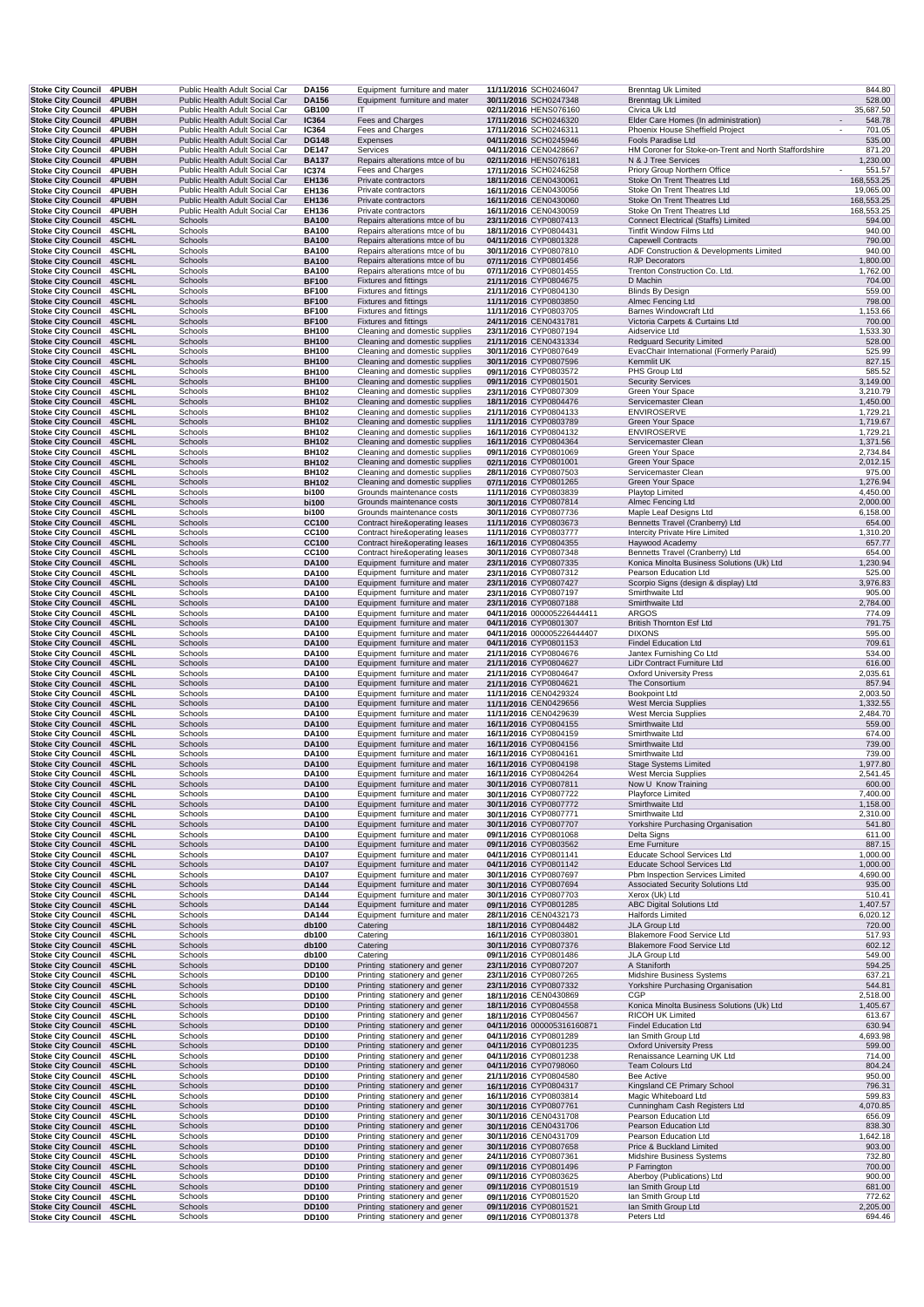| <b>Stoke City Council</b>                              | 4SCHL                        | Schools            | DD100                        | Printing stationery and gener                                  | 09/11/2016 CYP0798720                               | <b>West Mercia Supplies</b>                                                             | 1,374.28             |
|--------------------------------------------------------|------------------------------|--------------------|------------------------------|----------------------------------------------------------------|-----------------------------------------------------|-----------------------------------------------------------------------------------------|----------------------|
| <b>Stoke City Council</b><br><b>Stoke City Council</b> | <b>4SCHL</b><br>4SCHL        | Schools<br>Schools | DD100<br><b>DD100</b>        | Printing stationery and gener<br>Printing stationery and gener | 28/11/2016 CYP0807484<br>28/11/2016 CYP0807485      | <b>Bookpoint Ltd</b><br><b>Findel Education Ltd</b>                                     | 978.50<br>602.40     |
| <b>Stoke City Council</b>                              | 4SCHL                        | Schools            | DD100                        | Printing stationery and gener                                  | 07/11/2016 CYP0801424                               | Danwood Group Ltd                                                                       | 690.99               |
| <b>Stoke City Council</b>                              | <b>4SCHL</b>                 | Schools            | <b>DD101</b>                 | Printing stationery and gener                                  | 23/11/2016 CYP0807180                               | TP Systems Limited                                                                      | 659.75               |
| <b>Stoke City Council</b><br><b>Stoke City Council</b> | <b>4SCHL</b><br>4SCHL        | Schools<br>Schools | DD101<br><b>DD101</b>        | Printing stationery and gener<br>Printing stationery and gener | 18/11/2016 CYP0804557<br>11/11/2016 CEN0429640      | Konica Minolta Business Solutions (Uk) Ltd<br><b>West Mercia Supplies</b>               | 509.92<br>649.87     |
| <b>Stoke City Council</b>                              | 4SCHL                        | Schools            | DD101                        | Printing stationery and gener                                  | 11/11/2016 CEN0429654                               | <b>West Mercia Supplies</b>                                                             | 931.10               |
| <b>Stoke City Council</b><br><b>Stoke City Council</b> | 4SCHL<br>4SCHL               | Schools<br>Schools | <b>DD101</b><br>DD101        | Printing stationery and gener<br>Printing stationery and gener | 11/11/2016 CEN0429652<br>11/11/2016 CEN0429651      | <b>West Mercia Supplies</b><br><b>West Mercia Supplies</b>                              | 1,011.77<br>3,989.64 |
| <b>Stoke City Council</b>                              | 4SCHL                        | Schools            | <b>DD101</b>                 | Printing stationery and gener                                  | 30/11/2016 CYP0807543                               | Algebra Business Solutions Ltd                                                          | 934.70               |
| <b>Stoke City Council</b>                              | <b>4SCHL</b>                 | Schools            | DD101                        | Printing stationery and gener                                  | 09/11/2016 CYP0801505                               | <b>WL Coller</b>                                                                        | 591.00               |
| <b>Stoke City Council</b><br><b>Stoke City Council</b> | 4SCHL<br>4SCHL               | Schools<br>Schools | <b>DD101</b><br><b>DE100</b> | Printing stationery and gener<br>Services                      | 09/11/2016 CYP0801504<br>04/11/2016 CYP0801130      | <b>WL Coller</b><br>Angel Springs                                                       | 720.00<br>2,177.67   |
| <b>Stoke City Council</b>                              | 4SCHL                        | Schools            | <b>DE105</b>                 | Services                                                       | 23/11/2016 CYP0807321                               | Premier Sport                                                                           | 600.00               |
| <b>Stoke City Council</b>                              | 4SCHL                        | Schools            | <b>DE105</b>                 | Services                                                       | 23/11/2016 CYP0807316                               | <b>Premier Sport</b>                                                                    | 1,050.00             |
| <b>Stoke City Council</b><br><b>Stoke City Council</b> | 4SCHL<br>4SCHL               | Schools<br>Schools | <b>DE105</b><br><b>DE105</b> | Services<br>Services                                           | 23/11/2016 CYP0807249<br>04/11/2016 CYP0801254      | Steven Cartlidge Education Consultancy Ltd<br><b>Different Class Solutions</b>          | 900.00<br>750.00     |
| <b>Stoke City Council</b>                              | 4SCHL                        | Schools            | <b>DE105</b>                 | Services                                                       | 04/11/2016 CYP0801051                               | Make Some Noise West Midlands Ltd                                                       | 850.00               |
| <b>Stoke City Council</b>                              | 4SCHL                        | Schools            | <b>DE105</b>                 | Services                                                       | 21/11/2016 CYP0804250                               | J Ford                                                                                  | 1,020.00             |
| <b>Stoke City Council</b><br><b>Stoke City Council</b> | 4SCHL<br><b>4SCHL</b>        | Schools<br>Schools | <b>DE105</b><br><b>DE105</b> | Services<br>Services                                           | 21/11/2016 CYP0804252<br>21/11/2016 CYP0804637      | M & M Productions<br>Reddy-Made Consultancy                                             | 899.00<br>800.00     |
| <b>Stoke City Council</b>                              | 4SCHL                        | Schools            | <b>DE105</b>                 | Services                                                       | 11/11/2016 CEN0429420                               | RSJ Consultancy Ltd                                                                     | 708.00               |
| <b>Stoke City Council</b>                              | 4SCHL                        | Schools            | DE105                        | Services                                                       | 11/11/2016 CEN0429417                               | RSJ Consultancy Ltd                                                                     | 1,326.00             |
| <b>Stoke City Council</b><br><b>Stoke City Council</b> | 4SCHL<br>4SCHL               | Schools<br>Schools | <b>DE105</b><br><b>DE105</b> | Services<br>Services                                           | 16/11/2016 CYP0804038<br>16/11/2016 CYP0804355      | Bee Active<br>Haywood Academy                                                           | 4,306.67<br>4,916.54 |
| <b>Stoke City Council</b>                              | 4SCHL                        | Schools            | <b>DE105</b>                 | Services                                                       | 16/11/2016 CYP0804277                               | Ormiston Sir Stanley Matthews Academy                                                   | 9,197.73             |
| <b>Stoke City Council</b>                              | 4SCHL                        | Schools            | <b>DE105</b>                 | Services                                                       | 16/11/2016 CEN0430151                               | <b>Premier Sport</b>                                                                    | 625.00<br>650.00     |
| <b>Stoke City Council</b><br><b>Stoke City Council</b> | 4SCHL<br><b>4SCHL</b>        | Schools<br>Schools | <b>DE105</b><br>DE105        | Services<br>Services                                           | 16/11/2016 CEN0430150<br>16/11/2016 CYP0804343      | <b>Premier Sport</b><br>Stoke City Football Club                                        | 780.00               |
| <b>Stoke City Council</b>                              | 4SCHL                        | Schools            | <b>DE105</b>                 | Services                                                       | 16/11/2016 CYP0804342                               | Stoke City Football Club                                                                | 2,380.00             |
| <b>Stoke City Council</b><br><b>Stoke City Council</b> | <b>4SCHL</b><br>4SCHL        | Schools<br>Schools | <b>DE105</b><br><b>DE105</b> | Services<br>Services                                           | 16/11/2016 CYP0803821<br>30/11/2016 CYP0807688      | Stoke Ski Centre<br><b>Ellison Primary School</b>                                       | 1,605.00<br>1,707.51 |
| <b>Stoke City Council</b>                              | <b>4SCHL</b>                 | Schools            | <b>DE105</b>                 | Services                                                       | 30/11/2016 CYP0807754                               | Time 4 Sport UK Ltd                                                                     | 1,015.00             |
| <b>Stoke City Council</b>                              | 4SCHL                        | Schools            | <b>DE105</b>                 | Services                                                       | 30/11/2016 CYP0807755                               | Time 4 Sport UK Ltd                                                                     | 1,200.00             |
| <b>Stoke City Council</b>                              | 4SCHL                        | Schools            | DE105<br><b>DE105</b>        | Services                                                       | 09/11/2016 CYP0798706                               | <b>Essex County Council</b><br>E-Volve Technologies Support<br>$\overline{\phantom{a}}$ | 735.00<br>3,942.00   |
| <b>Stoke City Council</b><br><b>Stoke City Council</b> | 4SCHL<br>4SCHL               | Schools<br>Schools | <b>DE105</b>                 | Services<br>Services                                           | 28/11/2016 CYP0798524<br>07/11/2016 CYP0801266      | M Hall                                                                                  | 2,324.00             |
| <b>Stoke City Council</b>                              | 4SCHL                        | Schools            | <b>DE176</b>                 | Services                                                       | 23/11/2016 CYP0807229                               | <b>Ellison Primary School</b>                                                           | 1,707.51             |
| <b>Stoke City Council</b><br><b>Stoke City Council</b> | <b>4SCHL</b><br><b>4SCHL</b> | Schools<br>Schools | <b>DE176</b><br><b>DE204</b> | Services<br>Services                                           | 28/11/2016 CEN0432176<br>23/11/2016 CYP0807269      | E-Volve Technologies Support<br>Phoenix Learning Ltd                                    | 4,450.00<br>1,950.00 |
| <b>Stoke City Council</b>                              | 4SCHL                        | Schools            | <b>DE204</b>                 | Services                                                       | 23/11/2016 CYP0807268                               | Phoenix Learning Ltd                                                                    | 2,400.00             |
| <b>Stoke City Council</b>                              | <b>4SCHL</b>                 | Schools            | <b>DE204</b>                 | Services                                                       | 18/11/2016 CYP0804539                               | NT & AS                                                                                 | 960.00               |
| <b>Stoke City Council</b><br><b>Stoke City Council</b> | <b>4SCHL</b><br>4SCHL        | Schools<br>Schools | <b>DE204</b><br><b>DE204</b> | Services<br>Services                                           | 18/11/2016 CYP0804542<br>18/11/2016 CYP0804541      | NT & AS<br>NT & AS                                                                      | 990.00<br>1,680.00   |
| <b>Stoke City Council</b>                              | <b>4SCHL</b>                 | Schools            | <b>DE204</b>                 | Services                                                       | 18/11/2016 CYP0804538                               | NT & AS                                                                                 | 1,800.00             |
| <b>Stoke City Council</b>                              | 4SCHL                        | Schools            | <b>DE204</b>                 | Services                                                       | 18/11/2016 CYP0804540                               | NT & AS                                                                                 | 1,920.00             |
| <b>Stoke City Council</b><br><b>Stoke City Council</b> | 4SCHL<br>4SCHL               | Schools<br>Schools | <b>DE204</b><br><b>DE204</b> | Services<br>Services                                           | 11/11/2016 CYP0803707<br>11/11/2016 CYP0803712      | Created Academy CLC<br>IN-tuition Holistic Education                                    | 800.00<br>1,092.00   |
| <b>Stoke City Council</b>                              | <b>4SCHL</b>                 | Schools            | <b>DE204</b>                 | Services                                                       | 11/11/2016 CYP0803782                               | Stoke on Trent College                                                                  | 1,200.00             |
| <b>Stoke City Council</b>                              | 4SCHL                        | Schools            | <b>DE204</b>                 | Services                                                       | 11/11/2016 CYP0803719                               | Unity Training & Education Services Ltd                                                 | 2,240.00             |
| <b>Stoke City Council</b><br><b>Stoke City Council</b> | <b>4SCHL</b><br>4SCHL        | Schools<br>Schools | <b>DE204</b><br><b>DE204</b> | Services<br>Services                                           | 16/11/2016 CYP0804331<br>09/11/2016 CYP0801509      | The College Academies Trust<br>Created Academy CLC                                      | 1,968.75<br>855.00   |
| <b>Stoke City Council</b>                              | <b>4SCHL</b>                 | Schools            | <b>DE204</b>                 | Services                                                       | 09/11/2016 CYP0801510                               | Created Academy CLC                                                                     | 950.00               |
| <b>Stoke City Council</b>                              | 4SCHL                        | Schools            | <b>DE204</b>                 | Services                                                       | 09/11/2016 CYP0801511                               | Created Academy CLC                                                                     | 950.00               |
| <b>Stoke City Council</b><br><b>Stoke City Council</b> | 4SCHL<br>4SCHL               | Schools<br>Schools | <b>DE204</b><br><b>DE204</b> | Services<br>Services                                           | 09/11/2016 CYP0801482<br>09/11/2016 CYP0803615      | The College Academies Trust<br>Unity Training & Education Services Ltd                  | 525.00<br>640.00     |
| <b>Stoke City Council</b>                              | <b>4SCHL</b>                 | Schools            | df100                        | Communications and computing                                   | 18/11/2016 CEN0430156                               | Victoria Carpets & Curtains Ltd                                                         | 750.00               |
| <b>Stoke City Council</b>                              | 4SCHL                        | Schools            | df100                        | Communications and computing                                   | 11/11/2016 CYP0803580                               | Teachers 2 Parents Ltd                                                                  | 700.00               |
| <b>Stoke City Council</b><br><b>Stoke City Council</b> | 4SCHL<br>4SCHL               | Schools<br>Schools | df100<br>df100               | Communications and computing<br>Communications and computing   | 11/11/2016 CYP0803792<br>30/11/2016 CYP0807665      | Teachers 2 Parents Ltd<br>Teachers 2 Parents Ltd                                        | 819.00<br>749.00     |
| <b>Stoke City Council</b>                              | <b>4SCHL</b>                 | Schools            | df100                        | Communications and computing                                   | 09/11/2016 CYP0803595                               | Teachers 2 Parents Ltd                                                                  | 1,545.00             |
| <b>Stoke City Council</b>                              | 4SCHL                        | Schools            | df100                        | Communications and computing                                   | 28/11/2016 CYP0807628                               | Teachers 2 Parents Ltd                                                                  | 643.75               |
| <b>Stoke City Council</b><br><b>Stoke City Council</b> | <b>4SCHL</b><br>4SCHL        | Schools<br>Schools | DF129<br><b>DF129</b>        | Communications and computing<br>Communications and computing   | 23/11/2016 CYP0807213<br>23/11/2016 CYP0807260      | IDN (Information & Data Network Supplies Ltd)<br>Investec Asset Finance Plc             | 4,787.20<br>3,279.25 |
| <b>Stoke City Council</b>                              | 4SCHL                        | Schools            | <b>DF129</b>                 | Communications and computing                                   | 23/11/2016 CYP0804607                               | Pearson Education Ltd                                                                   | 525.00               |
| <b>Stoke City Council</b>                              | 4SCHL                        | Schools            | <b>DF129</b>                 | Communications and computing                                   | 23/11/2016 CYP0807180                               | <b>TP Systems Limited</b>                                                               | 4,193.53             |
| <b>Stoke City Council</b><br>Stoke City Council 4SCHL  | <b>4SCHL</b>                 | Schools<br>Schools | DF129<br><b>DF129</b>        | Communications and computing<br>Communications and computing   | 23/11/2016 CYP0807181<br>04/11/2016 CYP0801229      | <b>TP Systems Limited</b>                                                               | 2,493.51<br>1,159.91 |
| <b>Stoke City Council</b>                              | 4SCHL                        |                    |                              |                                                                |                                                     |                                                                                         |                      |
| <b>Stoke City Council</b>                              |                              | Schools            | DF129                        | Communications and computing                                   | 21/11/2016 CYP0804681                               | Econocom Plc                                                                            | 1,127.41             |
|                                                        | <b>4SCHL</b>                 | Schools            | <b>DF129</b>                 | Communications and computing                                   | 21/11/2016 CYP0804248                               | Buy it Direct T/A Laptops Direct<br><b>Entrust Support Services Limited</b>             | 800.00               |
| <b>Stoke City Council</b>                              | 4SCHL                        | Schools            | DF129                        | Communications and computing                                   | 21/11/2016 CYP0804247                               | <b>Entrust Support Services Limited</b>                                                 | 1,399.00             |
| <b>Stoke City Council</b><br><b>Stoke City Council</b> | 4SCHL<br>4SCHL               | Schools<br>Schools | <b>DF129</b><br>DF129        | Communications and computing<br>Communications and computing   | 21/11/2016 CYP0804668<br>11/11/2016 CYP0803725      | Maxxia Ltd<br><b>Future Digital Footprint</b>                                           | 1,241.19<br>960.00   |
| <b>Stoke City Council</b>                              | 4SCHL                        | Schools            | <b>DF129</b>                 | Communications and computing                                   | 11/11/2016 CYP0803779                               | Rm Education Plc                                                                        | 1,346.00             |
| <b>Stoke City Council</b>                              | 4SCHL                        | Schools            | <b>DF129</b>                 | Communications and computing                                   | 11/11/2016 CEN0429724                               | Rm Education Plc                                                                        | 1,346.00             |
| <b>Stoke City Council</b><br><b>Stoke City Council</b> | 4SCHL<br>4SCHL               | Schools<br>Schools | <b>DF129</b><br><b>DF129</b> | Communications and computing<br>Communications and computing   | 11/11/2016 CEN0429721<br>16/11/2016 CYP0804047      | Rm Education Plc<br>London Grid for Learning                                            | 2,251.44<br>6,441.29 |
| <b>Stoke City Council</b>                              | 4SCHL                        | Schools            | <b>DF129</b>                 | Communications and computing                                   | 30/11/2016 CYP0807611                               | E-Volve Technologies Support                                                            | 738.70               |
| <b>Stoke City Council</b>                              | 4SCHL                        | Schools            | DF129                        | Communications and computing                                   | 30/11/2016 CYP0807764                               | Investec Asset Finance Plc                                                              | 2,063.46             |
| <b>Stoke City Council</b><br><b>Stoke City Council</b> | 4SCHL<br>4SCHL               | Schools<br>Schools | <b>DF129</b><br>DF129        | Communications and computing<br>Communications and computing   | 30/11/2016 CYP0807651<br>09/11/2016 CYP0801228      | London Grid for Learning<br>CPU Group Ltd                                               | 4,869.04<br>4,586.74 |
| <b>Stoke City Council</b>                              | 4SCHL                        | Schools            | <b>DF129</b>                 | Communications and computing                                   | 28/11/2016 CYP0807476                               | London Grid for Learning                                                                | 3,714.14             |
| <b>Stoke City Council</b><br><b>Stoke City Council</b> | 4SCHL<br><b>4SCHL</b>        | Schools<br>Schools | DF129                        | Communications and computing<br>Communications and computing   | 07/11/2016 CYP0801421<br>07/11/2016 CYP0801441      | <b>TP Systems Limited</b><br><b>TP Systems Limited</b>                                  | 689.13<br>975.00     |
| <b>Stoke City Council</b>                              | 4SCHL                        | Schools            | <b>DF129</b><br><b>DG134</b> | Expenses                                                       | 04/11/2016 000005251504015                          | ALL FOR KIDZ, INC.                                                                      | 970.86               |
| <b>Stoke City Council</b>                              | 4SCHL                        | Schools            | DG134                        | Expenses                                                       | 16/11/2016 CYP0804227                               | Thomas Boughey Nursery School                                                           | 696.30               |
| <b>Stoke City Council</b>                              | 4SCHL                        | Schools            | DG134                        | Expenses                                                       | 28/11/2016 CYP0807496                               | Smart School Uniform<br>Sixth Form College                                              | 558.36               |
| <b>Stoke City Council</b><br><b>Stoke City Council</b> | 4SCHL<br><b>4SCHL</b>        | Schools<br>Schools | DH100<br>DH100               | Grants and subscriptions<br>Grants and subscriptions           | 04/11/2016 CYP0801136<br>11/11/2016 CYP0803740      | Smart Payments Ltd T/A School Money                                                     | 1,850.00<br>622.50   |
| <b>Stoke City Council</b>                              | 4SCHL                        | Schools            | DH102                        | Grants and subscriptions                                       | 23/11/2016 CYP0804545                               | Pearson Education Ltd                                                                   | 864.40               |
| <b>Stoke City Council</b>                              | 4SCHL                        | Schools            | DH102                        | Grants and subscriptions                                       | 23/11/2016 CYP0807328                               | Pearson Education Ltd                                                                   | 871.98               |
| <b>Stoke City Council</b><br><b>Stoke City Council</b> | 4SCHL<br>4SCHL               | Schools<br>Schools | DH102<br>DH102               | Grants and subscriptions<br>Grants and subscriptions           | 23/11/2016 CYP0807271<br>16/11/2016 CYP0804105      | Soundbitelearning UK Ltd<br>Capita Business Services Ltd                                | 2,058.84<br>610.00   |
| <b>Stoke City Council</b>                              | <b>4SCHL</b>                 | Schools            | DH102                        | Grants and subscriptions                                       | 16/11/2016 CYP0804369                               | <b>Different Class Solutions</b>                                                        | 650.00               |
| <b>Stoke City Council</b>                              | 4SCHL                        | Schools            | DH102                        | Grants and subscriptions                                       | 28/11/2016 CYP0807492                               | Granada Learning Ltd                                                                    | 2,350.00             |
| <b>Stoke City Council</b><br><b>Stoke City Council</b> | 4SCHL<br>4SCHL               | Schools<br>Schools | <b>DK109</b><br>DK193        | Miscellaneous expenses<br>Miscellaneous expenses               | 11/11/2016 CEN0429410<br>23/11/2016 CYP0807257      | J H Creative Media<br><b>Entrust Support Services Limited</b>                           | 1,416.00<br>4,454.10 |
| <b>Stoke City Council</b>                              | <b>4SCHL</b>                 | Schools            | <b>DK193</b>                 | Miscellaneous expenses                                         | 23/11/2016 CYP0807177                               | New Victoria Theatre                                                                    | 630.00               |
| <b>Stoke City Council</b>                              | 4SCHL                        | Schools            | DK193                        | Miscellaneous expenses                                         | 23/11/2016 CYP0807223                               | North Of England Zoological Society                                                     | 1,640.00             |
| <b>Stoke City Council</b><br><b>Stoke City Council</b> | 4SCHL<br>4SCHL               | Schools<br>Schools | <b>DK193</b><br>DK193        | Miscellaneous expenses<br>Miscellaneous expenses               | 23/11/2016 CYP0807339<br>04/11/2016 000005266240823 | <b>Stoke Amateur Theatre Society</b><br><b>BUTLINS HOLIDAYS</b>                         | 1,205.00<br>1,153.13 |
| <b>Stoke City Council</b>                              | 4SCHL                        | Schools            | <b>DK193</b>                 | Miscellaneous expenses                                         | 04/11/2016 000005257378541                          | <b>VIRGIN TRAINS</b>                                                                    | 661.50               |
| <b>Stoke City Council</b>                              | 4SCHL                        | Schools            | DK193                        | Miscellaneous expenses                                         | 21/11/2016 CYP0804582                               | Kingswood Learning & Leisure Group Limited                                              | 2,418.00             |
| <b>Stoke City Council</b><br><b>Stoke City Council</b> | <b>4SCHL</b><br>4SCHL        | Schools<br>Schools | <b>DK193</b><br><b>DK193</b> | Miscellaneous expenses<br>Miscellaneous expenses               | 11/11/2016 CYP0803682<br>16/11/2016 CYP0803803      | Kingswood Colomendy Ltd<br>Copelands Tours (S-O-T) Ltd                                  | 560.00<br>700.00     |
| <b>Stoke City Council</b>                              | 4SCHL                        | Schools            | <b>DK193</b>                 | Miscellaneous expenses                                         | 16/11/2016 CYP0804236                               | Hobgoblin Theatre Company                                                               | 570.00               |
| <b>Stoke City Council</b>                              | 4SCHL<br>4SCHL               | Schools<br>Schools | DK193<br><b>DK193</b>        | Miscellaneous expenses<br>Miscellaneous expenses               | 16/11/2016 CYP0804187<br>16/11/2016 CYP0804361      | New Victoria Theatre<br>New Victoria Theatre                                            | 577.50<br>1,890.00   |
| <b>Stoke City Council</b><br><b>Stoke City Council</b> | 4SCHL                        | Schools            | DK193                        | Miscellaneous expenses                                         | 16/11/2016 CYP0804377                               | New Victoria Theatre Projects Ltd<br>$\,<$                                              | 682.50               |
| <b>Stoke City Council</b><br><b>Stoke City Council</b> | 4SCHL<br>4SCHL               | Schools<br>Schools | <b>DK193</b><br><b>DK193</b> | Miscellaneous expenses<br>Miscellaneous expenses               | 16/11/2016 CYP0804084<br>16/11/2016 CYP0803791      | Pauls Coaches<br>$\star$<br>SnowDome Ltd                                                | 840.00<br>593.13     |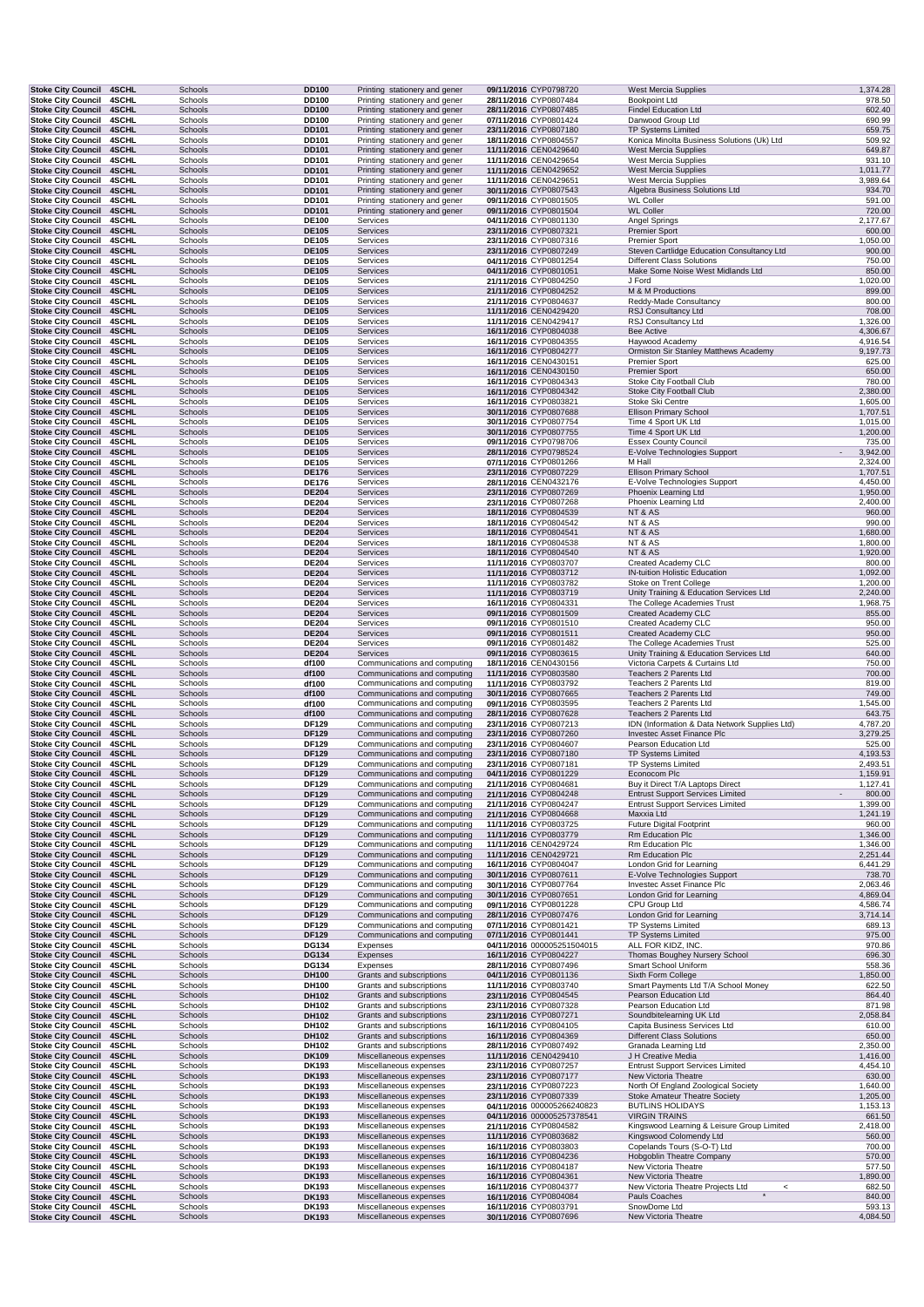| <b>Stoke City Council</b>                                     | 4SCHL                        | Schools                                                  | DK193                        | Miscellaneous expenses                                             | 30/11/2016 CYP0807763                          | Sts School Travel Service Ltd                                           | 2,250.00             |
|---------------------------------------------------------------|------------------------------|----------------------------------------------------------|------------------------------|--------------------------------------------------------------------|------------------------------------------------|-------------------------------------------------------------------------|----------------------|
| <b>Stoke City Council</b>                                     | 4SCHL                        | Schools                                                  | <b>DK193</b>                 | Miscellaneous expenses                                             | 09/11/2016 CYP0789242                          | Edsential                                                               | 7,527.00             |
| <b>Stoke City Council</b><br><b>Stoke City Council</b>        | 4SCHL<br>4SCHL               | Schools<br>Schools                                       | DK193<br><b>DK193</b>        | Miscellaneous expenses<br>Miscellaneous expenses                   | 09/11/2016 CYP0803583<br>09/11/2016 CYP0803613 | New Victoria Theatre<br>Scraggs Coaches & Taxis                         | 672.00<br>1,080.00   |
| Stoke City Council 4SCHL                                      |                              | Schools                                                  | <b>DK193</b>                 | Miscellaneous expenses                                             | 09/11/2016 CYP0803614                          | Shaftsbury Young People                                                 | 975.00               |
| <b>Stoke City Council</b>                                     | <b>4SCHL</b>                 | Schools                                                  | <b>DK193</b>                 | Miscellaneous expenses                                             | 02/11/2016 CYP0800851                          | Stoke On Trent Theatres Ltd                                             | 1,192.10             |
| Stoke City Council 4SCHL                                      |                              | Schools                                                  | DK193                        | Miscellaneous expenses                                             | 07/11/2016 CYP0801393                          | <b>Stoke City Community Trust</b>                                       | 780.00               |
| <b>Stoke City Council</b>                                     | <b>4SCHL</b><br>4SCHL        | Schools                                                  | aa700                        | Agency staff                                                       | 23/11/2016 CYP0807253                          | Aspire People Limited                                                   | 1,000.00<br>720.00   |
| <b>Stoke City Council</b><br><b>Stoke City Council</b>        | <b>4SCHL</b>                 | Schools<br>Schools                                       | aa700<br>aa700               | Agency staff<br>Agency staff                                       | 23/11/2016 CYP0807236<br>23/11/2016 CYP0807238 | <b>Focus Education Ltd</b><br><b>Focus Education Ltd</b>                | 871.00               |
| <b>Stoke City Council</b>                                     | <b>4SCHL</b>                 | Schools                                                  | aa700                        | Agency staff                                                       | 23/11/2016 CYP0807233                          | <b>Focus Education Ltd</b>                                              | 1,864.00             |
| <b>Stoke City Council</b>                                     | <b>4SCHL</b>                 | Schools                                                  | aa700                        | Agency staff                                                       | 23/11/2016 CYP0807234                          | <b>Focus Education Ltd</b>                                              | 2,362.00             |
| <b>Stoke City Council</b>                                     | 4SCHL                        | Schools                                                  | aa700                        | Agency staff                                                       | 18/11/2016 CEN0431032                          | <b>Educationline Ltd</b>                                                | 1,619.35             |
| <b>Stoke City Council</b>                                     | 4SCHL<br>4SCHL               | Schools                                                  | aa700                        | Agency staff                                                       | 18/11/2016 CEN0430999                          | <b>Educationline Ltd</b><br><b>Educationline Ltd</b>                    | 1,619.35<br>1,619.35 |
| <b>Stoke City Council</b><br><b>Stoke City Council</b>        | 4SCHL                        | Schools<br>Schools                                       | aa700<br>aa700               | Agency staff<br>Agency staff                                       | 18/11/2016 CEN0431001<br>18/11/2016 CEN0431003 | <b>Educationline Ltd</b>                                                | 1,619.35             |
| <b>Stoke City Council</b>                                     | <b>4SCHL</b>                 | Schools                                                  | aa700                        | Agency staff                                                       | 18/11/2016 CEN0431030                          | <b>Educationline Ltd</b>                                                | 1,619.35             |
| <b>Stoke City Council</b>                                     | 4SCHL                        | Schools                                                  | aa700                        | Agency staff                                                       | 18/11/2016 CEN0430834                          | <b>MJMC Education Ltd</b>                                               | 1,600.00             |
| <b>Stoke City Council</b>                                     | <b>4SCHL</b>                 | Schools                                                  | aa700                        | Agency staff                                                       | 04/11/2016 CYP0801226                          | Academics                                                               | 850.00               |
| Stoke City Council 4SCHL<br>Stoke City Council 4SCHL          |                              | Schools<br>Schools                                       | aa700<br>aa700               | Agency staff<br>Agency staff                                       | 04/11/2016 CYP0801140<br>04/11/2016 CYP0801225 | Academics<br>Academics                                                  | 1,195.00<br>1,650.00 |
| <b>Stoke City Council</b>                                     | <b>4SCHL</b>                 | Schools                                                  | aa700                        | Agency staff                                                       | 04/11/2016 CYP0801227                          | Aspire People Limited                                                   | 690.00               |
| Stoke City Council 4SCHL                                      |                              | Schools                                                  | aa700                        | Agency staff                                                       | 04/11/2016 CYP0801049                          | <b>Focus Education Ltd</b>                                              | 869.00               |
| <b>Stoke City Council</b>                                     | <b>4SCHL</b>                 | Schools                                                  | aa700                        | Agency staff                                                       | 04/11/2016 CYP0801244                          | <b>G B Recruitment</b>                                                  | 982.00               |
| <b>Stoke City Council</b>                                     | 4SCHL                        | Schools                                                  | aa700                        | Agency staff                                                       | 04/11/2016 CYP0801243                          | G B Recruitment                                                         | 1,339.00<br>850.00   |
| <b>Stoke City Council</b><br><b>Stoke City Council</b>        | 4SCHL<br><b>4SCHL</b>        | Schools<br>Schools                                       | aa700<br>aa700               | Agency staff<br>Agency staff                                       | 21/11/2016 CYP0804651<br>21/11/2016 CYP0804653 | Academics<br>Aspire People Limited                                      | 805.00               |
| <b>Stoke City Council</b>                                     | 4SCHL                        | Schools                                                  | aa700                        | Agency staff                                                       | 21/11/2016 CYP0804616                          | <b>G B Recruitment</b>                                                  | 1,746.00             |
| <b>Stoke City Council</b>                                     | <b>4SCHL</b>                 | Schools                                                  | aa700                        | Agency staff                                                       | 11/11/2016 CYP0803711                          | Haywood Academy                                                         | 3,297.78             |
| <b>Stoke City Council</b>                                     | <b>4SCHL</b>                 | Schools                                                  | aa700                        | Agency staff                                                       | 11/11/2016 CEN0429684                          | <b>MJMC Education Ltd</b>                                               | 2,000.00             |
| <b>Stoke City Council</b><br>Stoke City Council 4SCHL         | <b>4SCHL</b>                 | Schools                                                  | aa700                        | Agency staff                                                       | 11/11/2016 CEN0429685                          | <b>MJMC Education Ltd</b>                                               | 2,000.00             |
| <b>Stoke City Council</b>                                     | <b>4SCHL</b>                 | Schools<br>Schools                                       | aa700<br>aa700               | Agency staff<br>Agency staff                                       | 11/11/2016 CEN0429686<br>11/11/2016 CEN0429683 | <b>MJMC Education Ltd</b><br><b>MJMC Education Ltd</b>                  | 2,000.00<br>2,000.00 |
| <b>Stoke City Council</b>                                     | 4SCHL                        | Schools                                                  | aa700                        | Agency staff                                                       | 11/11/2016 CEN0429682                          | <b>MJMC Education Ltd</b>                                               | 2,000.00             |
| Stoke City Council 4SCHL                                      |                              | Schools                                                  | aa700                        | Agency staff                                                       | 11/11/2016 CEN0429319                          | Permanent Futures Limited                                               | 1,395.00             |
| <b>Stoke City Council</b>                                     | 4SCHL                        | Schools                                                  | aa700                        | Agency staff                                                       | 11/11/2016 CEN0429318                          | Permanent Futures Limited                                               | 1,860.00             |
| <b>Stoke City Council</b><br><b>Stoke City Council</b>        | <b>4SCHL</b><br><b>4SCHL</b> | Schools<br>Schools                                       | aa700<br>aa700               | Agency staff<br>Agency staff                                       | 11/11/2016 CEN0429315<br>11/11/2016 CEN0429316 | Permanent Futures Limited<br>Permanent Futures Limited                  | 1,860.00<br>2,325.00 |
| <b>Stoke City Council</b>                                     | 4SCHL                        | Schools                                                  | aa700                        | Agency staff                                                       | 11/11/2016 CEN0429311                          | Permanent Futures Limited                                               | 2,325.00             |
| <b>Stoke City Council</b>                                     | 4SCHL                        | Schools                                                  | aa700                        | Agency staff                                                       | 16/11/2016 CYP0804128                          | Academics                                                               | 875.00               |
| <b>Stoke City Council</b>                                     | <b>4SCHL</b>                 | Schools                                                  | aa700                        | Agency staff                                                       | 16/11/2016 CYP0804356                          | Haywood Academy                                                         | 2,080.59             |
| <b>Stoke City Council</b>                                     | 4SCHL                        | Schools                                                  | aa700                        | Agency staff                                                       | 30/11/2016 CYP0807549                          | Academics<br>Academics                                                  | 875.00               |
| <b>Stoke City Council</b><br><b>Stoke City Council</b>        | 4SCHL<br><b>4SCHL</b>        | Schools<br>Schools                                       | aa700<br>aa700               | Agency staff<br>Agency staff                                       | 30/11/2016 CYP0807757<br>30/11/2016 CYP0807550 | Academics                                                               | 1,020.00<br>1,035.00 |
| <b>Stoke City Council</b>                                     | <b>4SCHL</b>                 | Schools                                                  | aa700                        | Agency staff                                                       | 30/11/2016 CYP0807184                          | <b>Focus Education Ltd</b>                                              | 700.00               |
| <b>Stoke City Council</b>                                     | <b>4SCHL</b>                 | Schools                                                  | aa700                        | Agency staff                                                       | 30/11/2016 CYP0807623                          | <b>G B Recruitment</b>                                                  | 1,741.00             |
| <b>Stoke City Council</b>                                     | <b>4SCHL</b>                 | Schools                                                  | aa700                        | Agency staff                                                       | 09/11/2016 CYP0803606                          | Academics                                                               | 850.00               |
| <b>Stoke City Council</b><br><b>Stoke City Council</b>        | <b>4SCHL</b><br><b>4SCHL</b> | Schools<br>Schools                                       | aa700<br>aa700               | Agency staff<br>Agency staff                                       | 28/11/2016 CEN0432248<br>28/11/2016 CEN0432237 | <b>MJMC Education Ltd</b><br><b>MJMC Education Ltd</b>                  | 1,050.00<br>1,750.00 |
| <b>Stoke City Council</b>                                     | <b>4SCHL</b>                 | Schools                                                  | aa700                        | Agency staff                                                       | 28/11/2016 CEN0432245                          | <b>MJMC Education Ltd</b>                                               | 1,750.00             |
| <b>Stoke City Council</b>                                     | 4SCHL                        | Schools                                                  | <b>WXWBC</b>                 | <b>Schools Capital Balances</b>                                    | 09/11/2016 CYP0803638                          | <b>JBS Joinery Ltd</b>                                                  | 1,650.00             |
| <b>Stoke City Council</b>                                     | <b>4SCHL</b>                 | Schools                                                  | <b>WXWBC</b>                 | <b>Schools Capital Balances</b>                                    | 09/11/2016 CYP0803636                          | <b>JBS Joinery Ltd</b>                                                  | 1,715.00             |
| <b>Stoke City Council</b>                                     | 4SCHL                        | Schools                                                  | <b>WXWBC</b>                 | <b>Schools Capital Balances</b>                                    | 09/11/2016 CYP0803635                          | <b>JBS Joinery Ltd</b>                                                  | 2,300.00             |
| <b>Stoke City Council</b><br><b>Stoke City Council</b>        | <b>4SCHL</b><br><b>4SCHL</b> | Schools<br>Schools                                       | <b>WXWBC</b><br><b>WXPIP</b> | <b>Schools Capital Balances</b><br><b>Schools Capital Balances</b> | 09/11/2016 CYP0803637<br>18/11/2016 CYP0804484 | <b>JBS Joinery Ltd</b><br>Laptop House Ltd                              | 2,800.00<br>546.78   |
| <b>Stoke City Council</b>                                     | <b>4SCHL</b>                 | Schools                                                  | <b>WXPIP</b>                 | <b>Schools Capital Balances</b>                                    | 16/11/2016 CYP0804135                          | 1st Technologies Ltd T/A ICT Direct Ltd                                 | 900.00               |
| <b>Stoke City Council</b>                                     | <b>4SCHL</b>                 | Schools                                                  | <b>WXPIP</b>                 | <b>Schools Capital Balances</b>                                    | 16/11/2016 CYP0804315                          | Kingsland CE Primary School                                             | 5,000.00             |
| <b>Stoke City Council</b>                                     | <b>4SCHL</b>                 | Schools                                                  | <b>WXPIP</b>                 | <b>Schools Capital Balances</b>                                    | 16/11/2016 CYP0804120                          | TP Systems Limited                                                      | 2,647.45             |
| <b>Stoke City Council</b>                                     | 4SCHL                        | Schools                                                  | <b>WXPIP</b>                 | <b>Schools Capital Balances</b>                                    | 30/11/2016 CYP0807619                          | Rm Education Plc                                                        | 1,204.00             |
| <b>Stoke City Council</b><br><b>Stoke City Council</b>        | 4SCHL<br><b>4SCHL</b>        | Schools<br>Schools                                       | AA713<br><b>WXPPP</b>        | Agency staff<br><b>Schools Capital Balances</b>                    | 09/11/2016 CYP0803561<br>23/11/2016 CYP0807201 | Academics<br>Reval Continuing Care Ltd                                  | 1,000.00<br>3,576.80 |
| <b>Stoke City Council</b>                                     | <b>4SCHL</b>                 | Schools                                                  | <b>WXPPP</b>                 | <b>Schools Capital Balances</b>                                    | 11/11/2016 CYP0803852                          | Almec Fencing Ltd                                                       | 4,480.00             |
| <b>Stoke City Council</b>                                     | 4SCHL                        | Schools                                                  | <b>WXPPP</b>                 | <b>Schools Capital Balances</b>                                    | 09/11/2016 CYP0801523                          | LiDr Contract Furniture Ltd                                             | 1,040.00             |
| <b>Stoke City Council</b>                                     | 4SCHL                        | Schools                                                  | <b>WXWLC</b>                 | <b>Schools Capital Balances</b>                                    | 30/11/2016 CYP0807740                          | Maple Leaf Designs Ltd                                                  | 29,614.00            |
| <b>Stoke City Council</b><br><b>Stoke City Council</b>        | 4SCHL<br>4SCHL               | Schools<br>Schools                                       | DH105<br>DH105               | Grants and subscriptions<br>Grants and subscriptions               | 23/11/2016 CYP0807252<br>04/11/2016 CYP0801133 | Aqa<br>Ncfe                                                             | 1,026.00<br>1,471.00 |
| <b>Stoke City Council</b>                                     | <b>4SCHL</b>                 | Schools                                                  | <b>DF137</b>                 | Communications and computing                                       | 23/11/2016 CYP0807202                          | Rm Education Plc                                                        | 820.00               |
| Stoke City Council 4SCHL                                      |                              | Schools                                                  | <b>DF137</b>                 | Communications and computing                                       | 11/11/2016 CYP0803735                          | The Key Support Services Limited                                        | 660.00               |
| Stoke City Council 4SCHL                                      |                              | Schools                                                  | <b>DF137</b>                 | Communications and computing                                       | 16/11/2016 CEN0430149                          | Misco Systemax                                                          | 1,021.09             |
| <b>Stoke City Council</b>                                     | 4SCHL                        | Schools                                                  | <b>DF137</b>                 | Communications and computing                                       | 30/11/2016 CYP0807551                          | Capita Business Services Ltd                                            | 3,685.00             |
| <b>Stoke City Council</b><br><b>Stoke City Council</b>        | 4SCHL<br>4SCHL               | Schools<br>Schools                                       | <b>DF137</b><br><b>DF137</b> | Communications and computing<br>Communications and computing       | 02/11/2016 CYP0798795<br>02/11/2016 CYP0798796 | <b>Rm Education Plc</b><br>Rm Education Plc                             | 1,000.00<br>1,000.00 |
| <b>Stoke City Council</b>                                     | <b>4SCHL</b>                 | Schools                                                  | gi110                        | Inter departmental                                                 | 09/11/2016 CYP0795426                          | Edsential                                                               | 909.50               |
| <b>Stoke City Council</b>                                     | <b>4SCHL</b>                 | Schools                                                  | gi110                        | Inter departmental                                                 | 09/11/2016 CYP0795425                          | Edsential                                                               | 1,070.00             |
| <b>Stoke City Council</b>                                     | <b>4SCHL</b>                 | Schools                                                  | gi110                        | Inter departmental                                                 | 09/11/2016 CYP0795427                          | Edsential                                                               | 1,403.00             |
| <b>Stoke City Council</b><br><b>Stoke City Council</b>        | <b>4SCHL</b>                 | Schools                                                  | gi110                        | Inter departmental                                                 | 09/11/2016 CYP0795428                          | Edsential                                                               | 1,490.00             |
| <b>Stoke City Council</b>                                     | <b>4SCHL</b><br>4SCHL        | Schools<br>Schools                                       | gi110<br>AA113               | Inter departmental<br>Salaries                                     | 28/11/2016 CEN0432238<br>04/11/2016 CYP0801172 | Beaumont Chateau Ltd Travel Trust Account<br><b>Focus Education Ltd</b> | 2,250.00<br>845.00   |
| Stoke City Council 4SCHL                                      |                              | Schools                                                  | <b>WXWBM</b>                 | <b>Schools Capital Balances</b>                                    | 11/11/2016 CYP0803732                          | <b>Security Services</b>                                                | 12,916.58            |
| <b>Stoke City Council 4PLACE</b>                              |                              | Place, Growth & Prosperity                               | <b>BA100</b>                 | Repairs alterations mtce of bu                                     | 18/11/2016 NSR0109480                          | City Locks & Ironmongery                                                | 1,622.50             |
| <b>Stoke City Council</b>                                     | <b>4PLACE</b>                | Place, Growth & Prosperity<br>Place, Growth & Prosperity | <b>BA100</b>                 | Repairs alterations mtce of bu<br>Repairs alterations mtce of bu   | 11/11/2016 CEN0429559<br>11/11/2016 CEN0429560 | <b>CBI Security</b>                                                     | 750.00               |
| Stoke City Council 4PLACE<br>Stoke City Council 4PLACE        |                              | Place, Growth & Prosperity                               | <b>BA100</b><br><b>BA100</b> | Repairs alterations mtce of bu                                     | 11/11/2016 CEN0429614                          | <b>CBI Security</b><br>Kier Stoke Ltd                                   | 13,993.00<br>947.25  |
| <b>Stoke City Council</b>                                     | <b>4PLACE</b>                | Place, Growth & Prosperity                               | <b>BA100</b>                 | Repairs alterations mtce of bu                                     | 11/11/2016 CEN0429610                          | Kier Stoke Ltd                                                          | 1,756.90             |
| Stoke City Council 4PLACE                                     |                              | Place, Growth & Prosperity                               | <b>BA100</b>                 | Repairs alterations mtce of bu                                     | 11/11/2016 CEN0429612                          | Kier Stoke Ltd                                                          | 19,797.43            |
| Stoke City Council 4PLACE                                     |                              | Place, Growth & Prosperity                               | <b>BA100</b>                 | Repairs alterations mtce of bu                                     | 11/11/2016 CEN0429647                          | Kier Stoke Ltd                                                          | 88,874.32            |
| <b>Stoke City Council</b><br><b>Stoke City Council 4PLACE</b> | <b>4PLACE</b>                | Place, Growth & Prosperity<br>Place, Growth & Prosperity | <b>BA100</b><br><b>BA100</b> | Repairs alterations mtce of bu<br>Repairs alterations mtce of bu   | 11/11/2016 CEN0429646<br>11/11/2016 CEN0429256 | Kier Stoke Ltd<br>Loanguard Limited t/a S E Controls                    | 93,623.16<br>671.00  |
| Stoke City Council 4PLACE                                     |                              | Place, Growth & Prosperity                               | <b>BA100</b>                 | Repairs alterations mtce of bu                                     | 11/11/2016 CEN0429246                          | Loanguard Limited t/a S E Controls                                      | 671.00               |
| <b>Stoke City Council</b>                                     | <b>4PLACE</b>                | Place, Growth & Prosperity                               | <b>BA100</b>                 | Repairs alterations mtce of bu                                     | 11/11/2016 CEN0429255                          | Loanguard Limited t/a S E Controls                                      | 711.08               |
| Stoke City Council 4PLACE                                     |                              | Place, Growth & Prosperity                               | <b>BA100</b>                 | Repairs alterations mtce of bu                                     | 11/11/2016 CEN0429567                          | N & J Tree Services                                                     | 578.00               |
| <b>Stoke City Council 4PLACE</b>                              |                              | Place, Growth & Prosperity                               | <b>BA100</b>                 | Repairs alterations mtce of bu                                     | 11/11/2016 CEN0429564                          | N & J Tree Services                                                     | 1,988.10             |
| Stoke City Council 4PLACE<br>Stoke City Council 4PLACE        |                              | Place, Growth & Prosperity<br>Place, Growth & Prosperity | <b>BA100</b><br><b>BA100</b> | Repairs alterations mtce of bu<br>Repairs alterations mtce of bu   | 11/11/2016 CEN0429604<br>11/11/2016 CEN0429603 | <b>Security Services</b><br><b>Security Services</b>                    | 560.00<br>608.00     |
| Stoke City Council 4PLACE                                     |                              |                                                          |                              |                                                                    |                                                |                                                                         |                      |
| Stoke City Council 4PLACE                                     |                              |                                                          |                              |                                                                    |                                                |                                                                         |                      |
|                                                               |                              | Place, Growth & Prosperity<br>Place, Growth & Prosperity | <b>BA100</b><br><b>BA100</b> | Repairs alterations mtce of bu<br>Repairs alterations mtce of bu   | 30/11/2016 CEN0432697<br>24/11/2016 CEN0431656 | ADT Fire & Security PLC<br><b>CBI Security</b>                          | 752.46<br>750.00     |
| Stoke City Council 4PLACE                                     |                              | Place, Growth & Prosperity                               | <b>BA100</b>                 | Repairs alterations mtce of bu                                     | 24/11/2016 CEN0431663                          | <b>CBI Security</b>                                                     | 13,345.00            |
| Stoke City Council 4PLACE                                     |                              | Place, Growth & Prosperity                               | <b>BA100</b>                 | Repairs alterations mtce of bu                                     | 24/11/2016 CEN0431681                          | Loanguard Limited t/a S E Controls                                      | 671.00               |
| Stoke City Council 4PLACE                                     |                              | Place, Growth & Prosperity                               | <b>BA100</b>                 | Repairs alterations mtce of bu                                     | 24/11/2016 CEN0431659                          | N & J Tree Services                                                     | 528.00               |
| <b>Stoke City Council 4PLACE</b><br>Stoke City Council 4PLACE |                              | Place, Growth & Prosperity<br>Place, Growth & Prosperity | <b>BA100</b><br><b>BA100</b> | Repairs alterations mtce of bu<br>Repairs alterations mtce of bu   | 24/11/2016 CEN0431664<br>24/11/2016 CEN0431657 | N & J Tree Services<br>N & J Tree Services                              | 1,834.00<br>3,520.00 |
| <b>Stoke City Council</b>                                     | <b>4PLACE</b>                | Place, Growth & Prosperity                               | <b>BB100</b>                 | Energy costs                                                       | 23/11/2016 CEN0431455                          | <b>British Gas Business Limited</b>                                     | 1,184.43             |
| Stoke City Council 4PLACE                                     |                              | Place, Growth & Prosperity                               | <b>BB100</b>                 | Energy costs                                                       | 11/11/2016 CEN0429624                          | <b>British Gas Business Limited</b>                                     | 796.87               |
| <b>Stoke City Council</b>                                     | <b>4PLACE</b>                | Place, Growth & Prosperity                               | <b>BB100</b>                 | Energy costs                                                       | 30/11/2016 CEN0432613                          | Npower                                                                  | 2,942.99             |
| Stoke City Council 4PLACE                                     |                              | Place, Growth & Prosperity                               | <b>BB100</b>                 | Energy costs                                                       | 30/11/2016 CEN0432420                          | Npower                                                                  | 3,565.70             |
| <b>Stoke City Council 4PLACE</b><br>Stoke City Council 4PLACE |                              | Place, Growth & Prosperity<br>Place, Growth & Prosperity | <b>BB100</b><br><b>BB102</b> | Energy costs<br>Energy costs                                       | 30/11/2016 CEN0432668<br>04/11/2016 CEN0428213 | Severn Trent Water<br>Npower                                            | 1,128.96<br>663.29   |
| Stoke City Council 4PLACE                                     |                              | Place, Growth & Prosperity                               | <b>BB102</b>                 | Energy costs                                                       | 04/11/2016 NSR0109253                          | Npower                                                                  | 868.34               |
| <b>Stoke City Council</b>                                     | <b>4PLACE</b>                | Place, Growth & Prosperity                               | <b>BB102</b>                 | Energy costs                                                       | 04/11/2016 CEN0428211                          | Npower                                                                  | 1,049.31             |
| Stoke City Council 4PLACE                                     |                              | Place, Growth & Prosperity                               | <b>BB102</b>                 | Energy costs                                                       | 04/11/2016 CEN0428201                          | Npower                                                                  | 1,324.96             |
| Stoke City Council 4PLACE<br><b>Stoke City Council 4PLACE</b> |                              | Place, Growth & Prosperity<br>Place, Growth & Prosperity | <b>BB102</b><br><b>BB102</b> | Energy costs<br>Energy costs                                       | 04/11/2016 CEN0428227<br>04/11/2016 CEN0428179 | Npower<br>Npower                                                        | 1,489.51<br>1,738.95 |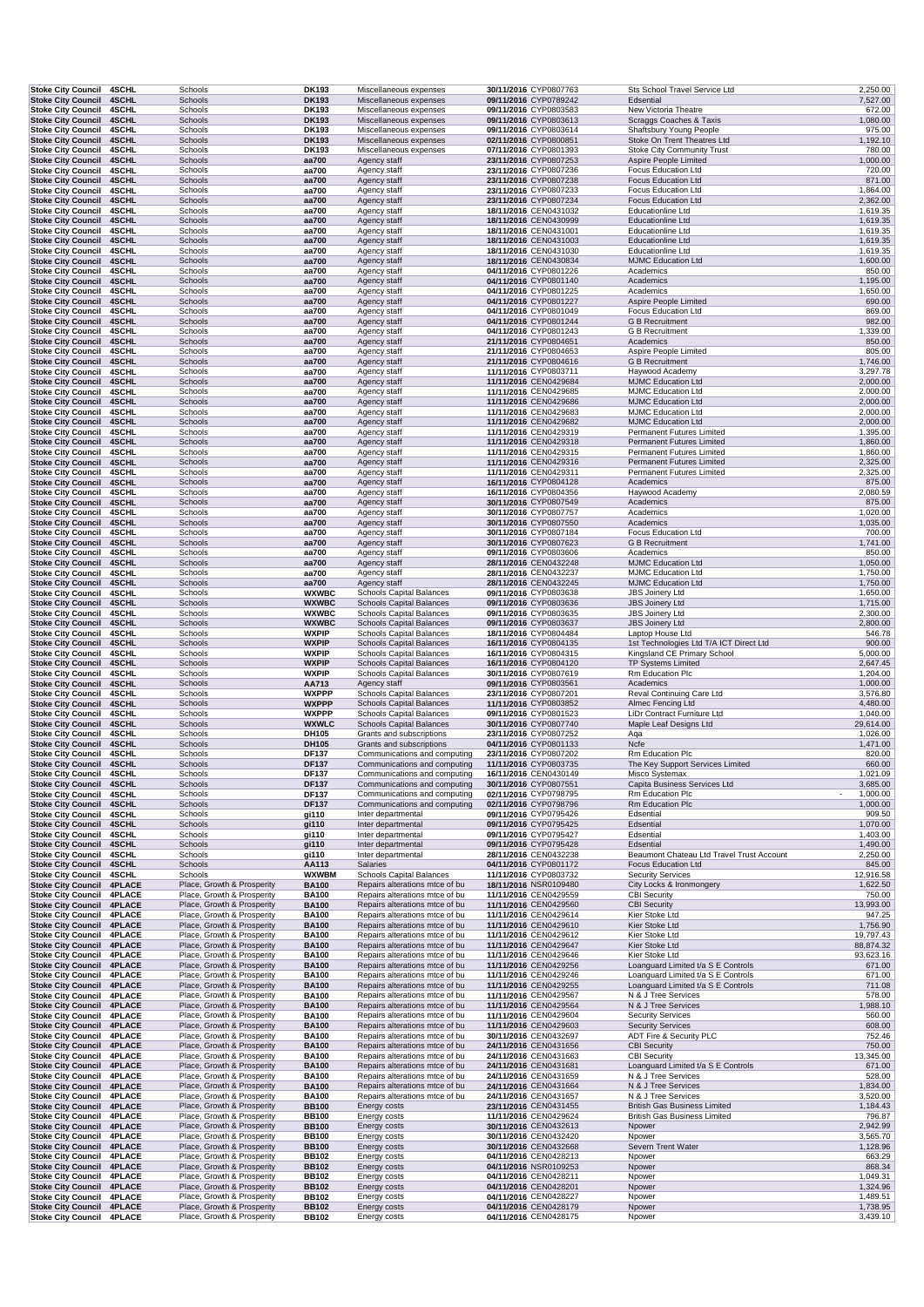| <b>Stoke City Council</b>                                     | <b>4PLACE</b>                  | Place, Growth & Prosperity                               | <b>BB102</b>                 | Energy costs                                                     | 30/11/2016 CEN0432610                          | Npower                                                                     | 1,208.88                 |
|---------------------------------------------------------------|--------------------------------|----------------------------------------------------------|------------------------------|------------------------------------------------------------------|------------------------------------------------|----------------------------------------------------------------------------|--------------------------|
| <b>Stoke City Council</b>                                     | <b>4PLACE</b>                  | Place, Growth & Prosperity                               | BB102                        | Energy costs                                                     | 30/11/2016 CEN0432605                          | Npower                                                                     | 1,286.56                 |
| <b>Stoke City Council</b>                                     | <b>4PLACE</b>                  | Place, Growth & Prosperity                               | <b>BB102</b>                 | Energy costs                                                     | 24/11/2016 CEN0431995                          | Npower                                                                     | 755.46                   |
| <b>Stoke City Council</b><br><b>Stoke City Council</b>        | <b>4PLACE</b><br><b>4PLACE</b> | Place, Growth & Prosperity<br>Place, Growth & Prosperity | <b>BB102</b><br><b>BB102</b> | Energy costs<br>Energy costs                                     | 24/11/2016 CEN0431816<br>24/11/2016 CEN0431817 | Npower<br>Npower                                                           | 975.41<br>1,530.63       |
| <b>Stoke City Council</b>                                     | <b>4PLACE</b>                  | Place, Growth & Prosperity                               | <b>BB102</b>                 | Energy costs                                                     | 24/11/2016 CEN0431989                          | Npower                                                                     | 2,516.18                 |
| <b>Stoke City Council</b>                                     | <b>4PLACE</b>                  | Place, Growth & Prosperity                               | <b>BB102</b>                 | Energy costs                                                     | 24/11/2016 CEN0431811                          | Npower                                                                     | 9,985.86                 |
| <b>Stoke City Council</b>                                     | <b>4PLACE</b>                  | Place, Growth & Prosperity                               | <b>BB102</b>                 | Energy costs                                                     | 02/11/2016 CEN0427907                          | Npower                                                                     | 655.40                   |
| <b>Stoke City Council</b><br><b>Stoke City Council</b>        | <b>4PLACE</b><br><b>4PLACE</b> | Place, Growth & Prosperity<br>Place, Growth & Prosperity | <b>BB102</b><br><b>BB102</b> | Energy costs                                                     | 02/11/2016 CEN0427936<br>02/11/2016 CEN0427896 | Npower<br>Npower                                                           | 609.45<br>2,651.74       |
| <b>Stoke City Council</b>                                     | <b>4PLACE</b>                  | Place, Growth & Prosperity                               | <b>BB102</b>                 | <b>Energy costs</b><br>Energy costs                              | 02/11/2016 CEN0427899                          | Npower                                                                     | 945.55                   |
| <b>Stoke City Council</b>                                     | <b>4PLACE</b>                  | Place, Growth & Prosperity                               | <b>BB102</b>                 | Energy costs                                                     | 02/11/2016 CEN0427878                          | Npower                                                                     | 1,229.79                 |
| <b>Stoke City Council</b>                                     | <b>4PLACE</b>                  | Place, Growth & Prosperity                               | <b>BB102</b>                 | Energy costs                                                     | 02/11/2016 CEN0427881                          | Npower                                                                     | 2,339.38                 |
| <b>Stoke City Council</b>                                     | <b>4PLACE</b>                  | Place, Growth & Prosperity                               | <b>BB102</b>                 | Energy costs                                                     | 02/11/2016 CEN0427875                          | Npower                                                                     | 3,605.60                 |
| <b>Stoke City Council</b><br><b>Stoke City Council</b>        | <b>4PLACE</b><br><b>4PLACE</b> | Place, Growth & Prosperity<br>Place, Growth & Prosperity | <b>BB102</b><br><b>BB102</b> | Energy costs<br>Energy costs                                     | 02/11/2016 CEN0427895<br>02/11/2016 CEN0427887 | Npower<br>Npower                                                           | 5,376.21<br>7,523.18     |
| <b>Stoke City Council 4PLACE</b>                              |                                | Place, Growth & Prosperity                               | <b>BB102</b>                 | Energy costs                                                     | 02/11/2016 CEN0427891                          | Npower                                                                     | 9,189.86                 |
| Stoke City Council 4PLACE                                     |                                | Place, Growth & Prosperity                               | <b>BB102</b>                 | Energy costs                                                     | 02/11/2016 CEN0427889                          | Npower                                                                     | 10,290.12                |
| <b>Stoke City Council</b>                                     | <b>4PLACE</b>                  | Place, Growth & Prosperity                               | <b>BB102</b>                 | Energy costs                                                     | 02/11/2016 CEN0427900                          | Npower                                                                     | 10,371.87                |
| <b>Stoke City Council</b>                                     | <b>4PLACE</b>                  | Place, Growth & Prosperity                               | <b>BB102</b>                 | Energy costs                                                     | 02/11/2016 CEN0427897                          | Npower                                                                     | 13,399.57                |
| <b>Stoke City Council</b><br><b>Stoke City Council</b>        | 4PLACE<br><b>4PLACE</b>        | Place, Growth & Prosperity<br>Place, Growth & Prosperity | <b>BB103</b><br><b>BB103</b> | Energy costs<br>Energy costs                                     | 23/11/2016 CEN0431563<br>18/11/2016 CEN0430965 | <b>British Gas Business Limited</b><br><b>British Gas Business Limited</b> | 2,545.12<br>523.80       |
| <b>Stoke City Council</b>                                     | <b>4PLACE</b>                  | Place, Growth & Prosperity                               | <b>BB103</b>                 | Energy costs                                                     | 18/11/2016 CEN0431002                          | <b>British Gas Business Limited</b>                                        | 529.23                   |
| <b>Stoke City Council</b>                                     | <b>4PLACE</b>                  | Place, Growth & Prosperity                               | <b>BB103</b>                 | Energy costs                                                     | 18/11/2016 CEN0431050                          | <b>British Gas Business Limited</b>                                        | 1,122.40                 |
| <b>Stoke City Council</b>                                     | <b>4PLACE</b>                  | Place, Growth & Prosperity                               | <b>BB103</b>                 | Energy costs                                                     | 18/11/2016 CEN0430995                          | <b>British Gas Business Limited</b>                                        | 1,144.72                 |
| <b>Stoke City Council</b>                                     | <b>4PLACE</b>                  | Place, Growth & Prosperity                               | <b>BB103</b>                 | Energy costs                                                     | 18/11/2016 CEN0430998                          | <b>British Gas Business Limited</b>                                        | 1,252.03                 |
| <b>Stoke City Council</b><br><b>Stoke City Council</b>        | <b>4PLACE</b><br><b>4PLACE</b> | Place, Growth & Prosperity<br>Place, Growth & Prosperity | <b>BB103</b><br><b>BB103</b> | Energy costs<br><b>Energy costs</b>                              | 18/11/2016 CEN0431051<br>04/11/2016 CEN0428148 | <b>British Gas Business Limited</b><br><b>British Gas Business Limited</b> | 2,002.47<br>560.47       |
| <b>Stoke City Council</b>                                     | <b>4PLACE</b>                  | Place, Growth & Prosperity                               | <b>BB103</b>                 | Energy costs                                                     | 04/11/2016 CEN0428205                          | <b>British Gas Business Limited</b>                                        | 653.44                   |
| <b>Stoke City Council</b>                                     | <b>4PLACE</b>                  | Place, Growth & Prosperity                               | <b>BB103</b>                 | Energy costs                                                     | 04/11/2016 CEN0428149                          | <b>British Gas Business Limited</b>                                        | 663.28                   |
| <b>Stoke City Council</b>                                     | <b>4PLACE</b>                  | Place, Growth & Prosperity                               | <b>BB103</b>                 | Energy costs                                                     | 04/11/2016 CEN0428204                          | <b>British Gas Business Limited</b>                                        | 760.77                   |
| <b>Stoke City Council</b>                                     | <b>4PLACE</b>                  | Place, Growth & Prosperity                               | <b>BB103</b>                 | <b>Energy costs</b>                                              | 04/11/2016 CEN0428151                          | <b>British Gas Business Limited</b>                                        | 2,721.35                 |
| <b>Stoke City Council</b>                                     | <b>4PLACE</b>                  | Place, Growth & Prosperity<br>Place, Growth & Prosperity | <b>BB103</b>                 | Energy costs                                                     | 21/11/2016 CEN0431067<br>14/11/2016 CEN0429973 | <b>British Gas Business Limited</b><br><b>British Gas Business Limited</b> | 1,590.93                 |
| <b>Stoke City Council</b><br><b>Stoke City Council</b>        | <b>4PLACE</b><br><b>4PLACE</b> | Place, Growth & Prosperity                               | <b>BB103</b><br><b>BB103</b> | Energy costs<br>Energy costs                                     | 14/11/2016 CEN0430009                          | <b>British Gas Business Limited</b>                                        | 648.47<br>692.11         |
| <b>Stoke City Council</b>                                     | <b>4PLACE</b>                  | Place, Growth & Prosperity                               | <b>BB103</b>                 | Energy costs                                                     | 14/11/2016 CEN0429974                          | <b>British Gas Business Limited</b>                                        | 705.39                   |
| <b>Stoke City Council</b>                                     | <b>4PLACE</b>                  | Place, Growth & Prosperity                               | <b>BB103</b>                 | Energy costs                                                     | 02/11/2016 CEN0428019                          | <b>British Gas Business Limited</b>                                        | $\mathbf{r}$<br>2,721.35 |
| <b>Stoke City Council</b>                                     | <b>4PLACE</b>                  | Place, Growth & Prosperity                               | <b>BB103</b>                 | <b>Energy costs</b>                                              | 02/11/2016 CEN0427938                          | <b>British Gas Business Limited</b>                                        | 880.98                   |
| <b>Stoke City Council</b>                                     | <b>4PLACE</b>                  | Place, Growth & Prosperity                               | <b>BB103</b>                 | Energy costs                                                     | 02/11/2016 CEN0427972                          | <b>British Gas Business Limited</b>                                        | 663.28                   |
| <b>Stoke City Council</b><br><b>Stoke City Council</b>        | <b>4PLACE</b><br><b>4PLACE</b> | Place, Growth & Prosperity<br>Place, Growth & Prosperity | <b>BB103</b><br><b>BB103</b> | Energy costs                                                     | 02/11/2016 CEN0427969<br>02/11/2016 CEN0428146 | <b>British Gas Business Limited</b><br><b>British Gas Business Limited</b> | 560.47<br>1,047.18       |
| <b>Stoke City Council 4PLACE</b>                              |                                | Place, Growth & Prosperity                               | <b>BB103</b>                 | Energy costs<br>Energy costs                                     | 02/11/2016 CEN0427898                          | <b>British Gas Business Limited</b>                                        | 4,793.30                 |
| <b>Stoke City Council 4PLACE</b>                              |                                | Place, Growth & Prosperity                               | <b>BC100</b>                 | Rents                                                            | 07/11/2016 HENS076301                          | Portakabin Ltd                                                             | 584.99                   |
| <b>Stoke City Council</b>                                     | <b>4PLACE</b>                  | Place, Growth & Prosperity                               | be100                        | Water services                                                   | 18/11/2016 CEN0430871                          | Severn Trent Water                                                         | 783.50                   |
| <b>Stoke City Council</b>                                     | 4PLACE                         | Place, Growth & Prosperity                               | be100                        | Water services                                                   | 04/11/2016 CEN0428579                          | Severn Trent Water                                                         | 2,196.15                 |
| <b>Stoke City Council</b>                                     | <b>4PLACE</b>                  | Place, Growth & Prosperity                               | be100                        | Water services                                                   | 11/11/2016 CEN0429272                          | Severn Trent Water                                                         | 503.88                   |
| <b>Stoke City Council</b><br><b>Stoke City Council</b>        | <b>4PLACE</b><br><b>4PLACE</b> | Place, Growth & Prosperity<br>Place, Growth & Prosperity | be100<br>be100               | Water services<br>Water services                                 | 11/11/2016 CEN0429274<br>11/11/2016 CEN0429590 | Severn Trent Water<br>Severn Trent Water                                   | 756.00<br>814.27         |
| <b>Stoke City Council</b>                                     | 4PLACE                         | Place, Growth & Prosperity                               | be100                        | Water services                                                   | 16/11/2016 HENS076486                          | Severn Trent Water                                                         | 1,642.17                 |
| <b>Stoke City Council</b>                                     | <b>4PLACE</b>                  | Place, Growth & Prosperity                               | be100                        | Water services                                                   | 16/11/2016 CEN0430206                          | Severn Trent Water                                                         | 2,089.25                 |
| <b>Stoke City Council</b>                                     | <b>4PLACE</b>                  | Place, Growth & Prosperity                               | be100                        | Water services                                                   | 24/11/2016 CEN0431731                          | Severn Trent Water                                                         | 1,202.95                 |
| <b>Stoke City Council</b>                                     | <b>4PLACE</b>                  | Place, Growth & Prosperity                               | be100                        | Water services                                                   | 24/11/2016 CEN0431729                          | Severn Trent Water                                                         | 2,405.03                 |
| <b>Stoke City Council</b>                                     | <b>4PLACE</b>                  | Place, Growth & Prosperity                               | be100                        | Water services                                                   | 02/11/2016 CEN0428073                          | Severn Trent Water                                                         | 3,009.26                 |
| <b>Stoke City Council</b><br>Stoke City Council 4PLACE        | <b>4PLACE</b>                  | Place, Growth & Prosperity                               | <b>BH100</b>                 | Cleaning and domestic supplies                                   | 16/11/2016 CEN0430133                          | Alliance Disposables Ltd                                                   | 513.60                   |
|                                                               |                                |                                                          |                              |                                                                  |                                                |                                                                            |                          |
|                                                               |                                | Place, Growth & Prosperity                               | <b>BH100</b>                 | Cleaning and domestic supplies                                   | 30/11/2016 CEN0432384                          | PHS Group Ltd                                                              | 523.90                   |
| Stoke City Council 4PLACE                                     | <b>4PLACE</b>                  | Place, Growth & Prosperity                               | <b>BH100</b>                 | Cleaning and domestic supplies                                   | 24/11/2016 CEN0431730                          | Initial Washroom Hygiene<br>Wildon Uk Ltd                                  | 1,140.88                 |
| <b>Stoke City Council</b><br>Stoke City Council 4PLACE        |                                | Place, Growth & Prosperity<br>Place, Growth & Prosperity | <b>BH102</b><br><b>BH102</b> | Cleaning and domestic supplies<br>Cleaning and domestic supplies | 16/11/2016 HENS076471<br>30/11/2016 CEN0432399 | Spick and Span Cleaning Services                                           | 1,000.00<br>791.68       |
| <b>Stoke City Council</b>                                     | <b>4PLACE</b>                  | Place, Growth & Prosperity                               | <b>BH102</b>                 | Cleaning and domestic supplies                                   | 07/11/2016 NSR0109342                          | NLC Facilities Limited T/A Minster Cleaning Serv                           | 1,068.18                 |
| <b>Stoke City Council</b>                                     | <b>4PLACE</b>                  | Place, Growth & Prosperity                               | bi100                        | Grounds maintenance costs                                        | 23/11/2016 HENS076626                          | <b>Bluesky Environmental Solutions Ltd</b>                                 | 5,093.02                 |
| <b>Stoke City Council</b>                                     | <b>4PLACE</b>                  | Place, Growth & Prosperity                               | bi100                        | Grounds maintenance costs                                        | 09/11/2016 CEN0428938                          | Galliford Try Infrastructure t/a Morrison Highway                          | 4,833.54                 |
| <b>Stoke City Council</b>                                     | <b>4PLACE</b>                  | Place, Growth & Prosperity                               | <b>BI104</b>                 | Grounds maintenance costs                                        | 23/11/2016 HENS076616                          | N & J Tree Services                                                        | 528.00                   |
| <b>Stoke City Council</b><br><b>Stoke City Council</b>        | <b>4PLACE</b><br><b>4PLACE</b> | Place, Growth & Prosperity<br>Place, Growth & Prosperity | <b>BI104</b><br><b>BI104</b> | Grounds maintenance costs<br>Grounds maintenance costs           | 23/11/2016 HENS076613<br>11/11/2016 HENS076319 | N & J Tree Services<br>N & J Tree Services                                 | 528.00<br>1,428.00       |
| <b>Stoke City Council 4PLACE</b>                              |                                | Place, Growth & Prosperity                               | <b>BI104</b>                 | Grounds maintenance costs                                        | 07/11/2016 HENS076325                          | N & J Tree Services                                                        | 528.00                   |
| Stoke City Council 4PLACE                                     |                                | Place, Growth & Prosperity                               | <b>BI104</b>                 | Grounds maintenance costs                                        | 07/11/2016 HENS076327                          | N & J Tree Services                                                        | 528.00                   |
| <b>Stoke City Council 4PLACE</b>                              |                                | Place, Growth & Prosperity                               | CA105                        | Direct transport costs                                           | 04/11/2016 CEN0428382                          | <b>Central Engineering Products Ltd</b>                                    | 625.00                   |
| Stoke City Council 4PLACE                                     |                                | Place, Growth & Prosperity                               | CA105                        | Direct transport costs                                           | 04/11/2016 CEN0428400                          | Central Engineering Products Ltd                                           | 1,195.00                 |
| Stoke City Council 4PLACE<br>Stoke City Council 4PLACE        |                                | Place, Growth & Prosperity                               | CA105                        | Direct transport costs                                           | 04/11/2016 CEN0428496<br>04/11/2016 CEN0428329 | <b>Light Oaks Service Station</b>                                          | 634.65                   |
| <b>Stoke City Council</b>                                     | <b>4PLACE</b>                  | Place, Growth & Prosperity<br>Place, Growth & Prosperity | CA105<br><b>CA105</b>        | Direct transport costs<br>Direct transport costs                 | 04/11/2016 CEN0428306                          | Marshall Fleet Solutions Ltd<br><b>Stuart Taylor International</b>         | 940.56<br>2,029.00       |
| <b>Stoke City Council</b>                                     | <b>4PLACE</b>                  | Place, Growth & Prosperity                               | CA105                        | Direct transport costs                                           | 21/11/2016 CEN0431135                          | Hoddens Ltd                                                                | 1,085.68                 |
| <b>Stoke City Council</b>                                     | <b>4PLACE</b>                  | Place, Growth & Prosperity                               | CA105                        | Direct transport costs                                           | 11/11/2016 CEN0429312                          | Hoddens Ltd                                                                | 599.11                   |
| <b>Stoke City Council</b>                                     | <b>4PLACE</b>                  | Place, Growth & Prosperity                               | CA105                        | Direct transport costs                                           | 11/11/2016 CEN0429346                          | lan Taylor Uk Ltd                                                          | 1,437.03                 |
| <b>Stoke City Council</b>                                     | <b>4PLACE</b>                  | Place, Growth & Prosperity                               | CA105                        | Direct transport costs                                           | 09/11/2016 CEN0429173                          | Gunn Jcb Ltd                                                               | 1,169.02                 |
| <b>Stoke City Council</b><br><b>Stoke City Council</b>        | <b>4PLACE</b><br><b>4PLACE</b> | Place, Growth & Prosperity<br>Place, Growth & Prosperity | CA105<br>CA105               | Direct transport costs<br>Direct transport costs                 | 09/11/2016 CEN0429183<br>09/11/2016 CEN0429179 | <b>Light Oaks Service Station</b><br><b>Light Oaks Service Station</b>     | 760.00<br>1,325.00       |
| Stoke City Council 4PLACE                                     |                                | Place, Growth & Prosperity                               | <b>CA105</b>                 | Direct transport costs                                           | 09/11/2016 CEN0429182                          | Light Oaks Service Station                                                 | 1,325.00                 |
| <b>Stoke City Council 4PLACE</b>                              |                                | Place, Growth & Prosperity                               | CA109                        | Direct transport costs                                           | 18/11/2016 HENS076499                          | Rix Petroleum (HULL) Ltd                                                   | 25,539.58                |
| Stoke City Council 4PLACE                                     |                                | Place, Growth & Prosperity                               | CA109                        | Direct transport costs                                           | 04/11/2016 HENS076189                          | Rix Petroleum (HULL) Ltd                                                   | 32,966.09                |
| Stoke City Council 4PLACE                                     |                                | Place, Growth & Prosperity                               | CA109                        | Direct transport costs                                           | 14/11/2016 HENS076433                          | Rix Petroleum (HULL) Ltd                                                   | 2,767.80                 |
| <b>Stoke City Council</b><br><b>Stoke City Council</b>        | <b>4PLACE</b><br><b>4PLACE</b> | Place, Growth & Prosperity<br>Place, Growth & Prosperity | CA121<br>CA121               | Direct transport costs<br>Direct transport costs                 | 18/11/2016 CEN0430878<br>18/11/2016 CEN0430891 | WEX Europe Services (UK) Limited<br>WEX Europe Services (UK) Limited       | 503.12<br>602.52         |
| <b>Stoke City Council</b>                                     | <b>4PLACE</b>                  | Place, Growth & Prosperity                               | CA121                        | Direct transport costs                                           | 18/11/2016 CEN0430892                          | WEX Europe Services (UK) Limited                                           | 1,562.08                 |
| <b>Stoke City Council 4PLACE</b>                              |                                | Place, Growth & Prosperity                               | <b>CA121</b>                 | Direct transport costs                                           | 18/11/2016 CEN0430888                          | <b>WEX Europe Services (UK) Limited</b>                                    | 1,741.06                 |
| <b>Stoke City Council</b>                                     | <b>4PLACE</b>                  | Place, Growth & Prosperity                               | CA121                        | Direct transport costs                                           | 18/11/2016 CEN0430886                          | WEX Europe Services (UK) Limited                                           | 4,304.85                 |
| <b>Stoke City Council</b>                                     | <b>4PLACE</b>                  | Place, Growth & Prosperity                               | cc104                        | Contract hire&operating leases                                   | 23/11/2016 CEN0431405                          | Gulliver's Truck Hire Ltd                                                  | 560.00                   |
| <b>Stoke City Council</b><br><b>Stoke City Council</b>        | <b>4PLACE</b><br><b>4PLACE</b> | Place, Growth & Prosperity<br>Place, Growth & Prosperity | cc104<br>cc104               | Contract hire&operating leases<br>Contract hire&operating leases | 23/11/2016 CEN0431406<br>23/11/2016 CEN0431392 | Gulliver's Truck Hire Ltd<br>Mway Vehicle Rental Ltd                       | 560.00<br>760.00         |
| Stoke City Council 4PLACE                                     |                                | Place, Growth & Prosperity                               | cc104                        | Contract hire&operating leases                                   | 18/11/2016 CEN0430646                          | Mway Vehicle Rental Ltd                                                    | 760.00                   |
| <b>Stoke City Council 4PLACE</b>                              |                                | Place, Growth & Prosperity                               | cc104                        | Contract hire&operating leases                                   | 18/11/2016 CEN0431041                          | Trash UK Limited                                                           | 925.00                   |
| Stoke City Council 4PLACE                                     |                                | Place, Growth & Prosperity                               | cc104                        | Contract hire&operating leases                                   | 18/11/2016 CEN0431046                          | Trash UK Limited                                                           | 925.00                   |
| Stoke City Council 4PLACE                                     |                                | Place, Growth & Prosperity                               | cc104                        | Contract hire&operating leases                                   | 18/11/2016 CEN0431047                          | Trash UK Limited                                                           | 925.00                   |
| <b>Stoke City Council</b><br><b>Stoke City Council 4PLACE</b> | <b>4PLACE</b>                  | Place, Growth & Prosperity<br>Place, Growth & Prosperity | cc104<br>cc104               | Contract hire&operating leases<br>Contract hire&operating leases | 18/11/2016 CEN0430983<br>18/11/2016 CEN0431045 | Trash UK Limited<br>Trash UK Limited                                       | 925.00<br>925.00         |
| <b>Stoke City Council</b>                                     | <b>4PLACE</b>                  | Place, Growth & Prosperity                               | cc104                        | Contract hire&operating leases                                   | 04/11/2016 CEN0428489                          | Gulliver's Truck Hire Ltd                                                  | 560.00                   |
| <b>Stoke City Council</b>                                     | 4PLACE                         | Place, Growth & Prosperity                               | cc104                        | Contract hire&operating leases                                   | 04/11/2016 CEN0428492                          | Gulliver's Truck Hire Ltd                                                  | 560.00                   |
| <b>Stoke City Council 4PLACE</b>                              |                                | Place, Growth & Prosperity                               | cc104                        | Contract hire&operating leases                                   | 04/11/2016 CEN0428349                          | John Bownes Limited                                                        | 770.00                   |
| <b>Stoke City Council</b>                                     | <b>4PLACE</b>                  | Place, Growth & Prosperity                               | cc104                        | Contract hire&operating leases                                   | 04/11/2016 CEN0428406                          | John Bownes Limited                                                        | 770.00                   |
| <b>Stoke City Council</b>                                     | <b>4PLACE</b>                  | Place, Growth & Prosperity                               | cc104                        | Contract hire&operating leases                                   | 04/11/2016 CEN0428498                          | Trash UK Limited                                                           | 925.00                   |
| <b>Stoke City Council</b><br>Stoke City Council 4PLACE        | 4PLACE                         | Place, Growth & Prosperity<br>Place, Growth & Prosperity | cc104<br>cc104               | Contract hire&operating leases<br>Contract hire&operating leases | 04/11/2016 CEN0428468<br>04/11/2016 CEN0428470 | Trash UK Limited<br>Trash UK Limited                                       | 925.00<br>925.00         |
| Stoke City Council 4PLACE                                     |                                | Place, Growth & Prosperity                               | cc104                        | Contract hire&operating leases                                   | 04/11/2016 CEN0428462                          | Trash UK Limited                                                           | 925.00                   |
| <b>Stoke City Council 4PLACE</b>                              |                                | Place, Growth & Prosperity                               | cc104                        | Contract hire&operating leases                                   | 04/11/2016 CEN0428472                          | Trash UK Limited                                                           | 925.00                   |
| Stoke City Council 4PLACE                                     |                                | Place, Growth & Prosperity                               | cc104                        | Contract hire&operating leases                                   | 04/11/2016 CEN0428464                          | Trash UK Limited                                                           | 925.00                   |
| <b>Stoke City Council</b>                                     | <b>4PLACE</b>                  | Place, Growth & Prosperity                               | cc104                        | Contract hire&operating leases                                   | 04/11/2016 CEN0428473                          | Trash UK Limited                                                           | 925.00                   |
| <b>Stoke City Council</b><br><b>Stoke City Council</b>        | 4PLACE<br><b>4PLACE</b>        | Place, Growth & Prosperity<br>Place, Growth & Prosperity | cc104<br>cc104               | Contract hire&operating leases<br>Contract hire&operating leases | 04/11/2016 CEN0428465<br>04/11/2016 CEN0428466 | Trash UK Limited<br>Trash UK Limited                                       | 925.00<br>925.00         |
| <b>Stoke City Council</b>                                     | <b>4PLACE</b>                  | Place, Growth & Prosperity                               | cc104                        | Contract hire&operating leases                                   | 04/11/2016 CEN0428461                          | Trash UK Limited                                                           | 925.00                   |
| <b>Stoke City Council</b>                                     | <b>4PLACE</b>                  | Place, Growth & Prosperity                               | cc104                        | Contract hire&operating leases                                   | 11/11/2016 CEN0429344                          | Gulliver's Truck Hire Ltd                                                  | 560.00                   |
| <b>Stoke City Council</b><br><b>Stoke City Council</b>        | <b>4PLACE</b><br><b>4PLACE</b> | Place, Growth & Prosperity<br>Place, Growth & Prosperity | cc104<br>cc104               | Contract hire&operating leases<br>Contract hire&operating leases | 11/11/2016 CEN0429758<br>11/11/2016 CEN0429759 | Gulliver's Truck Hire Ltd<br>Gulliver's Truck Hire Ltd                     | 560.00<br>560.00         |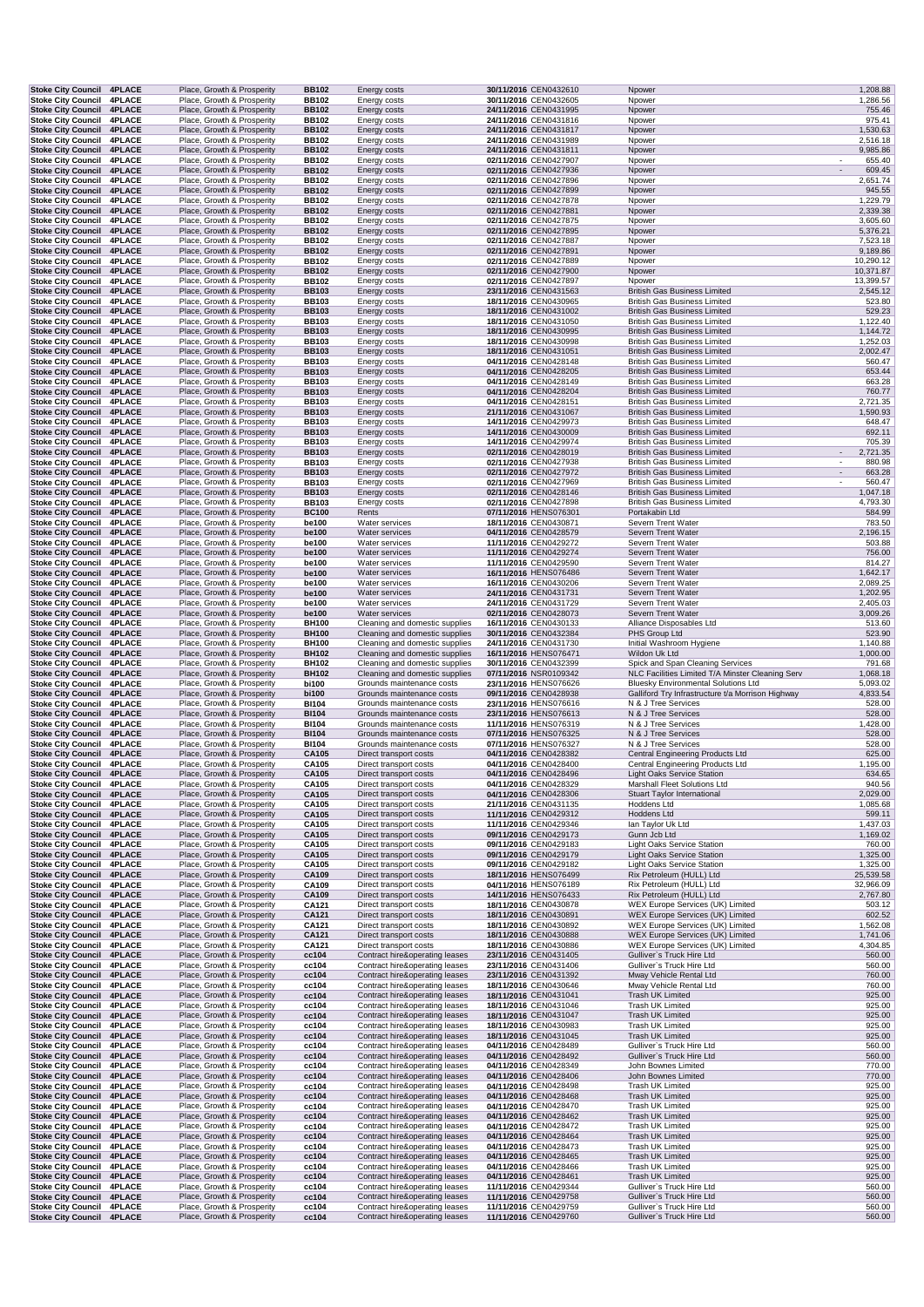| Stoke City Council 4PLACE                                     |               |  | Place, Growth & Prosperity                               | cc104                        | Contract hire&operating leases                                   | 11/11/2016 CEN0429343                          | Gulliver's Truck Hire Ltd                                          | 560.00               |
|---------------------------------------------------------------|---------------|--|----------------------------------------------------------|------------------------------|------------------------------------------------------------------|------------------------------------------------|--------------------------------------------------------------------|----------------------|
| Stoke City Council 4PLACE                                     |               |  | Place, Growth & Prosperity                               | cc104                        | Contract hire&operating leases                                   | 11/11/2016 CEN0429769                          | Inchcape Fleet Solutions Ltd                                       | 4,162.00             |
| Stoke City Council 4PLACE<br><b>Stoke City Council 4PLACE</b> |               |  | Place, Growth & Prosperity<br>Place, Growth & Prosperity | cc104<br>cc104               | Contract hire&operating leases<br>Contract hire&operating leases | 11/11/2016 CEN0429381<br>11/11/2016 CEN0429384 | Leeds Commercial Ltd<br>Leeds Commercial Ltd                       | 1,540.00<br>1,785.00 |
| <b>Stoke City Council</b>                                     | <b>4PLACE</b> |  | Place, Growth & Prosperity                               | cc104                        | Contract hire&operating leases                                   | 11/11/2016 CEN0429261                          | Leeds Commercial Ltd                                               | 2,310.00             |
| Stoke City Council 4PLACE                                     |               |  | Place, Growth & Prosperity                               | cc104                        | Contract hire&operating leases                                   | 11/11/2016 CEN0429773                          | Mway Vehicle Rental Ltd                                            | 900.00               |
| Stoke City Council 4PLACE                                     |               |  | Place, Growth & Prosperity                               | cc104                        | Contract hire&operating leases                                   | 11/11/2016 CEN0429739                          | Northgate Vehicle Hire Limited                                     | 507.16               |
| Stoke City Council 4PLACE                                     |               |  | Place, Growth & Prosperity                               | cc104                        | Contract hire&operating leases                                   | 11/11/2016 CEN0429733                          | Northgate Vehicle Hire Limited                                     | 518.32               |
| Stoke City Council 4PLACE                                     |               |  | Place, Growth & Prosperity                               | cc104                        | Contract hire&operating leases                                   | 11/11/2016 CEN0429734                          | Northgate Vehicle Hire Limited                                     | 518.32               |
| Stoke City Council 4PLACE<br>Stoke City Council 4PLACE        |               |  | Place, Growth & Prosperity                               | cc104                        | Contract hire&operating leases<br>Contract hire&operating leases | 11/11/2016 CEN0429730                          | Northgate Vehicle Hire Limited                                     | 524.52               |
| Stoke City Council 4PLACE                                     |               |  | Place, Growth & Prosperity<br>Place, Growth & Prosperity | cc104<br>cc104               | Contract hire&operating leases                                   | 11/11/2016 CEN0429741<br>11/11/2016 CEN0429789 | Northgate Vehicle Hire Limited<br>Stuart Taylor International      | 586.12<br>3,182.13   |
| Stoke City Council 4PLACE                                     |               |  | Place, Growth & Prosperity                               | cc104                        | Contract hire&operating leases                                   | 09/11/2016 CEN0429141                          | Gulliver's Truck Hire Ltd                                          | 2,728.70             |
| Stoke City Council 4PLACE                                     |               |  | Place, Growth & Prosperity                               | cc104                        | Contract hire&operating leases                                   | 09/11/2016 CEN0429142                          | Stuart Taylor International                                        | 2,848.00             |
| Stoke City Council 4PLACE                                     |               |  | Place, Growth & Prosperity                               | cc104                        | Contract hire&operating leases                                   | 09/11/2016 CEN0429144                          | Trash UK Limited                                                   | 925.00               |
| Stoke City Council 4PLACE                                     |               |  | Place, Growth & Prosperity                               | cc104                        | Contract hire&operating leases                                   | 09/11/2016 CEN0429169                          | Trash UK Limited                                                   | 925.00               |
| Stoke City Council 4PLACE                                     |               |  | Place, Growth & Prosperity                               | cc104                        | Contract hire&operating leases                                   | 09/11/2016 CEN0429143                          | Trash UK Limited                                                   | 925.00               |
| <b>Stoke City Council</b><br>Stoke City Council 4PLACE        | <b>4PLACE</b> |  | Place, Growth & Prosperity<br>Place, Growth & Prosperity | cc104<br>cc104               | Contract hire&operating leases<br>Contract hire&operating leases | 09/11/2016 CEN0429168<br>09/11/2016 CEN0429167 | Trash UK Limited<br>Trash UK Limited                               | 925.00<br>925.00     |
| Stoke City Council 4PLACE                                     |               |  | Place, Growth & Prosperity                               | cc104                        | Contract hire&operating leases                                   | 02/11/2016 CEN0401240                          | Econ Engineering Ltd                                               | 549.82               |
| Stoke City Council 4PLACE                                     |               |  | Place, Growth & Prosperity                               | cc104                        | Contract hire&operating leases                                   | 02/11/2016 CEN0427837                          | Econ Engineering Ltd                                               | 2,485.59             |
| Stoke City Council 4PLACE                                     |               |  | Place, Growth & Prosperity                               | cc104                        | Contract hire&operating leases                                   | 02/11/2016 CEN0427839                          | <b>Econ Engineering Ltd</b>                                        | 2,485.59             |
| Stoke City Council 4PLACE                                     |               |  | Place, Growth & Prosperity                               | cc104                        | Contract hire&operating leases                                   | 02/11/2016 CEN0427840                          | <b>Econ Engineering Ltd</b>                                        | 2,485.59             |
| Stoke City Council 4PLACE                                     |               |  | Place, Growth & Prosperity                               | cc104                        | Contract hire&operating leases                                   | 02/11/2016 CEN0427838                          | <b>Econ Engineering Ltd</b>                                        | 2,485.59             |
| Stoke City Council 4PLACE                                     |               |  | Place, Growth & Prosperity                               | cc104                        | Contract hire&operating leases<br>Contract hire&operating leases | 02/11/2016 CEN0427841                          | <b>Econ Engineering Ltd</b><br><b>Econ Engineering Ltd</b>         | 2,485.59<br>2,485.59 |
| Stoke City Council 4PLACE<br>Stoke City Council 4PLACE        |               |  | Place, Growth & Prosperity<br>Place, Growth & Prosperity | cc104<br>cc104               | Contract hire&operating leases                                   | 02/11/2016 CEN0427835<br>02/11/2016 CEN0427836 | <b>Econ Engineering Ltd</b>                                        | 2,485.59             |
| <b>Stoke City Council 4PLACE</b>                              |               |  | Place, Growth & Prosperity                               | cc104                        | Contract hire&operating leases                                   | 02/11/2016 CEN0427834                          | <b>Econ Engineering Ltd</b>                                        | 2,485.59             |
| Stoke City Council 4PLACE                                     |               |  | Place, Growth & Prosperity                               | cc104                        | Contract hire&operating leases                                   | 02/11/2016 CEN0427853                          | Gulliver's Truck Hire Ltd                                          | 560.00               |
| <b>Stoke City Council</b>                                     | <b>4PLACE</b> |  | Place, Growth & Prosperity                               | cc104                        | Contract hire&operating leases                                   | 02/11/2016 CEN0427842                          | Gulliver's Truck Hire Ltd                                          | 560.00               |
| Stoke City Council 4PLACE                                     |               |  | Place, Growth & Prosperity                               | cc104                        | Contract hire&operating leases                                   | 02/11/2016 CEN0427858                          | Trash UK Limited                                                   | 925.00               |
| Stoke City Council 4PLACE                                     |               |  | Place, Growth & Prosperity                               | cc104                        | Contract hire&operating leases                                   | 02/11/2016 CEN0427861                          | Trash UK Limited<br>Trash UK Limited                               | 925.00               |
| Stoke City Council 4PLACE<br>Stoke City Council 4PLACE        |               |  | Place, Growth & Prosperity<br>Place, Growth & Prosperity | cc104<br>cc104               | Contract hire&operating leases<br>Contract hire&operating leases | 02/11/2016 CEN0427859<br>02/11/2016 CEN0427856 | <b>Trash UK Limited</b>                                            | 925.00<br>925.00     |
| Stoke City Council 4PLACE                                     |               |  | Place, Growth & Prosperity                               | cc104                        | Contract hire&operating leases                                   | 02/11/2016 CEN0427860                          | Trash UK Limited                                                   | 925.00               |
| Stoke City Council 4PLACE                                     |               |  | Place, Growth & Prosperity                               | cc104                        | Contract hire&operating leases                                   | 28/11/2016 CEN0432285                          | Trash UK Limited                                                   | 925.00               |
| Stoke City Council 4PLACE                                     |               |  | Place, Growth & Prosperity                               | cc104                        | Contract hire&operating leases                                   | 28/11/2016 CEN0432282                          | Trash UK Limited                                                   | 925.00               |
| <b>Stoke City Council</b>                                     | <b>4PLACE</b> |  | Place, Growth & Prosperity                               | cc104                        | Contract hire&operating leases                                   | 28/11/2016 CEN0432295                          | <b>Trash UK Limited</b>                                            | 925.00               |
| Stoke City Council 4PLACE                                     |               |  | Place, Growth & Prosperity                               | cc104                        | Contract hire&operating leases                                   | 28/11/2016 CEN0432279                          | Trash UK Limited                                                   | 925.00               |
| <b>Stoke City Council 4PLACE</b><br>Stoke City Council 4PLACE |               |  | Place, Growth & Prosperity<br>Place, Growth & Prosperity | cc105                        | Contract hire&operating leases<br>Contract hire&operating leases | 23/11/2016 NSR0109519<br>23/11/2016 NSR0109523 | <b>Arriving Ltd</b><br>Arriving Ltd                                | 1,600.00<br>1,600.00 |
| Stoke City Council 4PLACE                                     |               |  | Place, Growth & Prosperity                               | cc105<br>cc105               | Contract hire&operating leases                                   | 23/11/2016 NSR0109520                          | <b>Arriving Ltd</b>                                                | 2,250.00             |
| Stoke City Council 4PLACE                                     |               |  | Place, Growth & Prosperity                               | cc105                        | Contract hire&operating leases                                   | 23/11/2016 NSR0109524                          | <b>Arriving Ltd</b>                                                | 3,140.00             |
| <b>Stoke City Council</b>                                     | <b>4PLACE</b> |  | Place, Growth & Prosperity                               | cc105                        | Contract hire&operating leases                                   | 23/11/2016 NSR0109527                          | SC Machin Plant Hire                                               | 1,600.00             |
| Stoke City Council 4PLACE                                     |               |  | Place, Growth & Prosperity                               | cc105                        | Contract hire&operating leases                                   | 23/11/2016 NSR0109526                          | SC Machin Plant Hire                                               | 4,000.00             |
| Stoke City Council 4PLACE                                     |               |  | Place, Growth & Prosperity                               | cc105                        | Contract hire&operating leases                                   | 30/11/2016 NSR0109670                          | Ashtead Plant Hire Co Limited                                      | 650.00               |
| Stoke City Council 4PLACE                                     |               |  | Place, Growth & Prosperity                               | cc105                        | Contract hire&operating leases                                   | 24/11/2016 CEN0425307                          | Jewson                                                             | 704.00               |
| Stoke City Council 4PLACE<br><b>Stoke City Council</b>        | <b>4PLACE</b> |  | Place, Growth & Prosperity<br>Place, Growth & Prosperity | cc105<br>cc105               | Contract hire&operating leases<br>Contract hire&operating leases | 02/11/2016 NSR0109210<br>28/11/2016 NSR0109576 | Arriving Ltd<br>Arriving Ltd                                       | 3,140.00<br>3,140.00 |
| Stoke City Council 4PLACE                                     |               |  | Place, Growth & Prosperity                               | cc105                        | Contract hire&operating leases                                   | 07/11/2016 NSR0109335                          | Jewson                                                             | 696.00               |
| Stoke City Council 4PLACE                                     |               |  | Place, Growth & Prosperity                               | DA100                        | Equipment furniture and mater                                    | 23/11/2016 NSR0109539                          | Aggregate Industries Uk Ltd                                        | 1,525.24             |
| Stoke City Council 4PLACE                                     |               |  | Place, Growth & Prosperity                               | <b>DA100</b>                 | Equipment furniture and mater                                    | 23/11/2016 NSR0109542                          | Aggregate Industries Uk Ltd                                        | 578.39               |
| Stoke City Council 4PLACE                                     |               |  | Place, Growth & Prosperity                               | DA100                        | Equipment furniture and mater                                    | 23/11/2016 NSR0109540                          | Aggregate Industries Uk Ltd                                        | 644.16               |
| Stoke City Council 4PLACE                                     |               |  | Place, Growth & Prosperity                               | <b>DA100</b>                 | Equipment furniture and mater                                    | 23/11/2016 NSR0109528                          | Aggregate Industries Uk Ltd                                        | 650.00               |
| <b>Stoke City Council</b><br>Stoke City Council 4PLACE        | <b>4PLACE</b> |  | Place, Growth & Prosperity<br>Place, Growth & Prosperity | DA100<br><b>DA100</b>        | Equipment furniture and mater<br>Equipment furniture and mater   | 23/11/2016 NSR0109532<br>23/11/2016 NSR0109558 | Aggregate Industries Uk Ltd<br>Aggregate Industries Uk Ltd         | 1,584.04<br>1,807.90 |
| Stoke City Council 4PLACE                                     |               |  | Place, Growth & Prosperity                               | <b>DA100</b>                 | Equipment furniture and mater                                    | 23/11/2016 NSR0109531                          | Aggregate Industries Uk Ltd                                        | 4,751.03             |
| Stoke City Council 4PLACE                                     |               |  | Place, Growth & Prosperity                               | <b>DA100</b>                 | Equipment furniture and mater                                    | 23/11/2016 NSR0109552                          | Aggregate Industries Uk Ltd                                        | 5,307.35             |
| Stoke City Council 4PLACE                                     |               |  | Place, Growth & Prosperity                               | DA100                        | Equipment furniture and mater                                    | 23/11/2016 NSR0109557                          | Aggregate Industries Uk Ltd                                        | 5,414.75             |
| Stoke City Council 4PLACE                                     |               |  | Place, Growth & Prosperity                               | <b>DA100</b>                 | Equipment furniture and mater                                    | 23/11/2016 NSR0109562                          | Aggregate Industries Uk Ltd                                        | 7,331.84             |
| <b>Stoke City Council</b>                                     | <b>4PLACE</b> |  | Place, Growth & Prosperity                               | DA100                        | Equipment furniture and mater                                    | 23/11/2016 NSR0109544                          | Aggregate Industries Uk Ltd                                        | 10,671.98            |
| Stoke City Council 4PLACE                                     |               |  | Place, Growth & Prosperity                               | <b>DA100</b>                 | Equipment furniture and mater                                    | 23/11/2016 NSR0109529                          | Aggregate Industries Uk Ltd                                        | 11,776.82            |
| Stoke City Council 4PLACE<br>Stoke City Council 4PLACE        |               |  | Place, Growth & Prosperity<br>Place, Growth & Prosperity | DA100<br><b>DA100</b>        | Equipment furniture and mater<br>Equipment furniture and mater   | 23/11/2016 CEN0431630<br>23/11/2016 HENS076626 | Avery Weigh - Tronix<br><b>Bluesky Environmental Solutions Ltd</b> | 2,080.00<br>2,209.09 |
| Stoke City Council 4PLACE                                     |               |  | Place, Growth & Prosperity                               | DA100                        | Equipment furniture and mater                                    | 23/11/2016 NSR0109566                          | Cemex Uk Materials Ltd                                             | 720.00               |
| Stoke City Council 4PLACE                                     |               |  | Place, Growth & Prosperity                               | DA100                        | Equipment furniture and mater                                    | 23/11/2016 NSR0109568                          | Cemex Uk Materials Ltd                                             | 3,549.21             |
| Stoke City Council 4PLACE                                     |               |  | Place, Growth & Prosperity                               | DA100                        | Equipment furniture and mater                                    | 23/11/2016 NSR0109567                          | Cemex Uk Materials Ltd                                             | 1,011.60             |
| Stoke City Council 4PLACE                                     |               |  | Place, Growth & Prosperity                               | <b>DA100</b>                 | Equipment furniture and mater                                    | 23/11/2016 NSR0109571                          | Staffordshire Civils & Lintols                                     | 532.80               |
| Stoke City Council 4PLACE                                     |               |  | Place, Growth & Prosperity                               | DA100                        | Equipment furniture and mater                                    | 18/11/2016 HENS076490                          | Metric Group Ltd                                                   | 2,060.00             |
| Stoke City Council 4PLACE<br>Stoke City Council 4PLACE        |               |  | Place, Growth & Prosperity<br>Place, Growth & Prosperity | <b>DA100</b><br><b>DA100</b> | Equipment furniture and mater<br>Equipment furniture and mater   | 18/11/2016 CEN0430985<br>18/11/2016 HENS076547 | Security Plus Ltd<br>Wm Riley & Sons Ltd                           | 996.68<br>610.00     |
| Stoke City Council 4PLACE                                     |               |  | Place, Growth & Prosperity                               | DA100                        | Equipment furniture and mater                                    | 04/11/2016 NSR0109237                          | C.I.D Products LLP                                                 | 882.60               |
| <b>Stoke City Council 4PLACE</b>                              |               |  | Place, Growth & Prosperity                               | DA100                        | Equipment furniture and mater                                    |                                                |                                                                    |                      |
| Stoke City Council 4PLACE                                     |               |  | Place, Growth & Prosperity                               |                              |                                                                  | 04/11/2016 NSR0109246                          |                                                                    |                      |
| Stoke City Council 4PLACE                                     |               |  |                                                          | DA100                        | Equipment furniture and mater                                    | 11/11/2016 HENS075868                          | Melton Training Services Ltd<br>Maxwell Amenity Limited            | 1,200.00<br>1,521.76 |
| Stoke City Council 4PLACE                                     |               |  | Place, Growth & Prosperity                               | DA100                        | Equipment furniture and mater                                    | 30/11/2016 NSR0109682                          | Cemex Uk Materials Ltd                                             | 638.99               |
| Stoke City Council 4PLACE<br>Stoke City Council 4PLACE        |               |  | Place, Growth & Prosperity                               | DA100                        | Equipment furniture and mater                                    | 30/11/2016 NSR0109683                          | Cemex Uk Materials Ltd                                             | 891.00               |
| Stoke City Council 4PLACE                                     |               |  | Place, Growth & Prosperity                               | <b>DA100</b>                 | Equipment furniture and mater                                    | 30/11/2016 NSR0109648                          | Instarmac Group Plc                                                | 885.92               |
|                                                               |               |  | Place, Growth & Prosperity                               | <b>DA100</b><br>DA100        | Equipment furniture and mater                                    | 24/11/2016 NSR0109481<br>24/11/2016 NSR0109482 | Fabrikat (Nottingham) Ltd<br>N & J Tree Services                   | 793.75               |
| Stoke City Council 4PLACE                                     |               |  | Place, Growth & Prosperity<br>Place, Growth & Prosperity | DA100                        | Equipment furniture and mater<br>Equipment furniture and mater   | 09/11/2016 NSR0109347                          | Glasdon Uk Ltd                                                     | 528.00<br>1,582.70   |
| Stoke City Council 4PLACE                                     |               |  | Place, Growth & Prosperity                               | DA100                        | Equipment furniture and mater                                    | 09/11/2016 CEN0428885                          | Severn Trent Water New Connections                                 | 654.39               |
| Stoke City Council 4PLACE                                     |               |  | Place, Growth & Prosperity                               | DA100                        | Equipment furniture and mater                                    | 02/11/2016 HENS076177                          | D Clarkson                                                         | 620.00               |
| Stoke City Council 4PLACE                                     |               |  | Place, Growth & Prosperity                               | DA100                        | Equipment furniture and mater                                    | 02/11/2016 NSR0109241                          | Aggregate Industries Uk Ltd                                        | 2,402.23             |
| Stoke City Council 4PLACE                                     |               |  | Place, Growth & Prosperity                               | DA100                        | Equipment furniture and mater                                    | 02/11/2016 NSR0109212                          | Cemex Uk Materials Ltd                                             | 1,813.81             |
| Stoke City Council 4PLACE<br>Stoke City Council 4PLACE        |               |  | Place, Growth & Prosperity<br>Place, Growth & Prosperity | DA100<br>DA100               | Equipment furniture and mater<br>Equipment furniture and mater   | 02/11/2016 NSR0109223<br>02/11/2016 NSR0109240 | Cemex Uk Materials Ltd<br>Cemex Uk Materials Ltd                   | 695.98<br>2,310.97   |
| Stoke City Council 4PLACE                                     |               |  | Place, Growth & Prosperity                               | DA100                        | Equipment furniture and mater                                    | 02/11/2016 NSR0109231                          | Cemex Uk Materials Ltd                                             | 2,189.98             |
| Stoke City Council 4PLACE                                     |               |  | Place, Growth & Prosperity                               | <b>DA100</b>                 | Equipment furniture and mater                                    | 02/11/2016 HENS076195                          | Espo                                                               | 670.00               |
| Stoke City Council 4PLACE                                     |               |  | Place, Growth & Prosperity                               | DA100                        | Equipment furniture and mater                                    | 02/11/2016 HENS076186                          | Glasdon Uk Ltd                                                     | 2,259.42             |
| Stoke City Council 4PLACE                                     |               |  | Place, Growth & Prosperity                               | <b>DA100</b>                 | Equipment furniture and mater                                    | 02/11/2016 NSR0109230                          | Instarmac Group Plc                                                | 885.92               |
| Stoke City Council 4PLACE                                     |               |  | Place, Growth & Prosperity                               | DA100                        | Equipment furniture and mater                                    | 28/11/2016 CEN0432321                          | Door Maintenance Specialists (SOT) Ltd                             | 1,670.00             |
| <b>Stoke City Council</b>                                     | 4PLACE        |  | Place, Growth & Prosperity                               | <b>DA100</b>                 | Equipment furniture and mater                                    | 28/11/2016 HENS076697                          | <b>Tarmac Trading Ltd</b>                                          | 908.92               |
| Stoke City Council 4PLACE<br><b>Stoke City Council</b>        | 4PLACE        |  | Place, Growth & Prosperity<br>Place, Growth & Prosperity | DA100<br>DA100               | Equipment furniture and mater<br>Equipment furniture and mater   | 07/11/2016 NSR0109338<br>07/11/2016 NSR0109337 | Instarmac Group Plc<br>Instarmac Group Plc                         | 885.92<br>984.48     |
| Stoke City Council 4PLACE                                     |               |  | Place, Growth & Prosperity                               | DA101                        | Equipment furniture and mater                                    | 18/11/2016 CEN0430895                          | Rubberfast Limited                                                 | 736.26               |
| Stoke City Council 4PLACE                                     |               |  | Place, Growth & Prosperity                               | <b>DA101</b>                 | Equipment furniture and mater                                    | 04/11/2016 CEN0428493                          | <b>Brushtec Technology Ltd</b>                                     | 822.49               |
| Stoke City Council 4PLACE                                     |               |  | Place, Growth & Prosperity                               | DA101                        | Equipment furniture and mater                                    | 04/11/2016 CEN0428332                          | Morris Lubricants                                                  | 2,764.87             |
| Stoke City Council 4PLACE                                     |               |  | Place, Growth & Prosperity                               | <b>DA101</b>                 | Equipment furniture and mater                                    | 04/11/2016 000005222558285                     | PLATTS GARAGE (LON                                                 | 530.40               |
| Stoke City Council 4PLACE                                     |               |  | Place, Growth & Prosperity                               | <b>DA101</b>                 | Equipment furniture and mater                                    | 21/11/2016 CEN0431074                          | <b>Brushtec Technology Ltd</b>                                     | 1,317.87             |
| <b>Stoke City Council</b><br>Stoke City Council 4PLACE        | <b>4PLACE</b> |  | Place, Growth & Prosperity<br>Place, Growth & Prosperity | DA101<br>DA101               | Equipment furniture and mater<br>Equipment furniture and mater   | 21/11/2016 CEN0431133<br>21/11/2016 CEN0431139 | Hartshorne Motor Services Ltd<br>Oakleys Limited                   | 542.28<br>773.08     |
| <b>Stoke City Council 4PLACE</b>                              |               |  | Place, Growth & Prosperity                               | <b>DA101</b>                 | Equipment furniture and mater                                    | 14/11/2016 CEN0429841                          | <b>Brushtec Technology Ltd</b>                                     | 1,498.50             |
| Stoke City Council 4PLACE                                     |               |  | Place, Growth & Prosperity                               | DA101                        | Equipment furniture and mater                                    | 09/11/2016 CEN0429137                          | <b>AEBI Schmidt Uk Limited</b>                                     | 891.01               |
| Stoke City Council 4PLACE                                     |               |  | Place, Growth & Prosperity                               | db100                        | Catering                                                         | 14/11/2016 CEN0429863                          | Spick and Span Cleaning Services                                   | 771.67               |
| Stoke City Council 4PLACE                                     |               |  | Place, Growth & Prosperity                               | db100                        | Catering                                                         | 30/11/2016 CEN0432401                          | Spick and Span Cleaning Services                                   | 791.68               |
| Stoke City Council 4PLACE<br>Stoke City Council 4PLACE        |               |  | Place, Growth & Prosperity<br>Place, Growth & Prosperity | <b>DB104</b><br><b>DB104</b> | Catering<br>Catering                                             | 23/11/2016 CEN0431607<br>24/11/2016 CEN0431702 | <b>Central Drinks</b><br><b>Central Drinks</b>                     | 624.24<br>1,490.85   |
| Stoke City Council 4PLACE                                     |               |  | Place, Growth & Prosperity                               | <b>DE100</b>                 | Services                                                         | 23/11/2016 CEN0431560                          | Shropshire Community Health NHS Trust                              | 16,623.67            |
| Stoke City Council 4PLACE                                     |               |  | Place, Growth & Prosperity                               | <b>DE100</b>                 | Services                                                         | 18/11/2016 NSR0109492                          | Arriva Wardle Transport                                            | 1,796.00             |
| Stoke City Council 4PLACE                                     |               |  | Place, Growth & Prosperity                               | <b>DE100</b>                 | Services                                                         | 18/11/2016 NSR0109489                          | <b>First Potteries Limited</b>                                     | 440,341.00           |
| Stoke City Council 4PLACE<br>Stoke City Council 4PLACE        |               |  | Place, Growth & Prosperity<br>Place, Growth & Prosperity | <b>DE100</b><br><b>DE100</b> | Services<br>Services                                             | 18/11/2016 CEN0430383<br>18/11/2016 NSR0109490 | Motor Clinic<br>Scraggs Coaches & Taxis                            | 680.00<br>16,131.00  |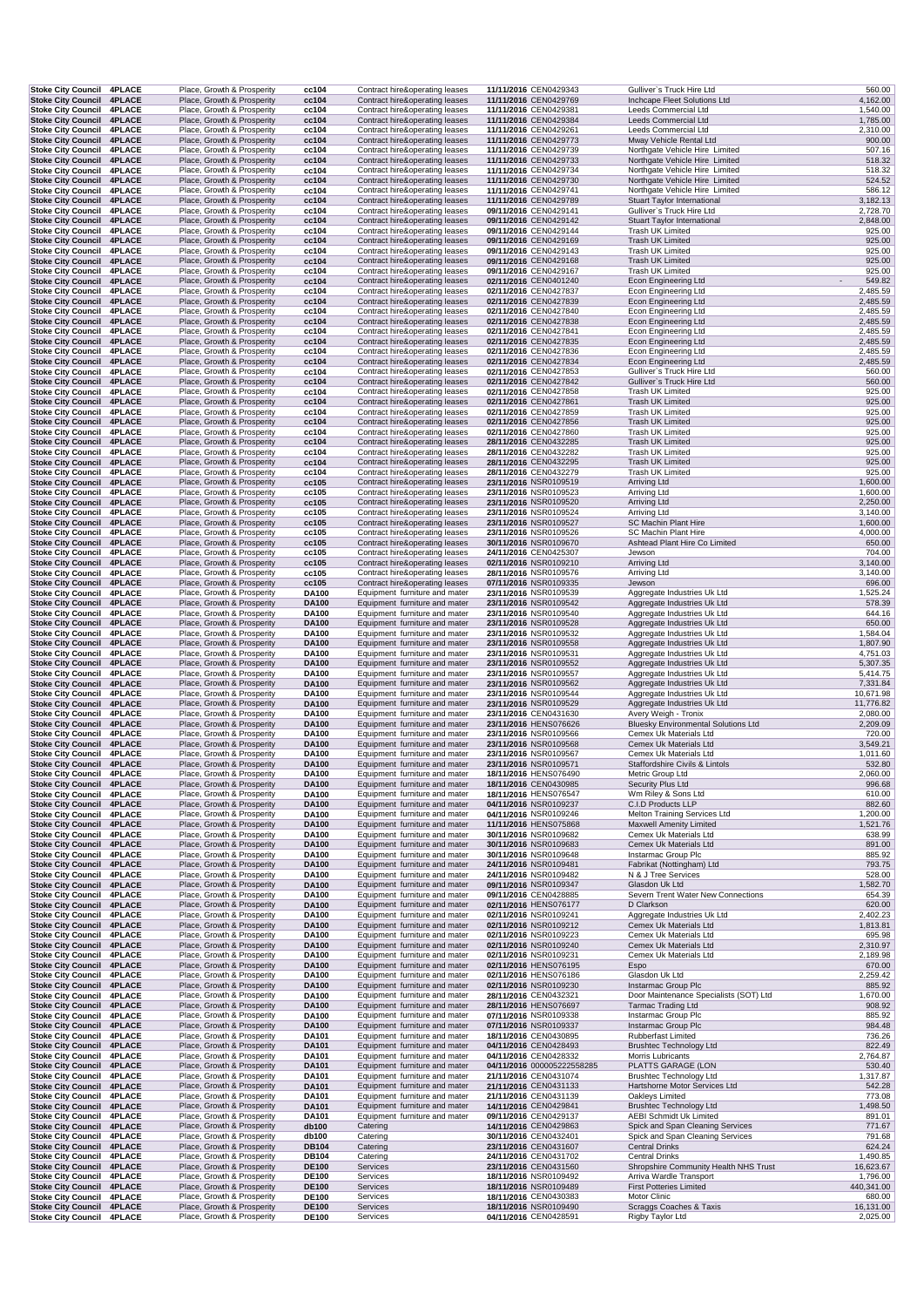|                                                                      | <b>Stoke City Council 4PLACE</b> | Place, Growth & Prosperity                               | <b>DE100</b>                 | Services                                             | 16/11/2016 NSR0109434                          | Arriva Wardle Transport                                                         | 1,793.00                        |
|----------------------------------------------------------------------|----------------------------------|----------------------------------------------------------|------------------------------|------------------------------------------------------|------------------------------------------------|---------------------------------------------------------------------------------|---------------------------------|
| <b>Stoke City Council</b>                                            | <b>4PLACE</b>                    | Place, Growth & Prosperity                               | <b>DE100</b>                 | Services                                             | 16/11/2016 NSR0109433                          | D & G Coach and Bus Limited                                                     | 60,412.00                       |
| <b>Stoke City Council 4PLACE</b>                                     |                                  | Place, Growth & Prosperity                               | <b>DE100</b>                 | Services                                             | 16/11/2016 NSR0109431                          | Scraggs Coaches & Taxis                                                         | 7,923.00                        |
| <b>Stoke City Council</b><br><b>Stoke City Council</b>               | <b>4PLACE</b><br><b>4PLACE</b>   | Place, Growth & Prosperity<br>Place, Growth & Prosperity | <b>DE100</b><br><b>DE100</b> | Services<br>Services                                 | 24/11/2016 NSR0109604<br>24/11/2016 NSR0109607 | <b>Wulfrun Building Solution</b><br><b>Wulfrun Building Solution</b>            | 182,223.06<br>304,985.80        |
| Stoke City Council 4PLACE                                            |                                  | Place, Growth & Prosperity                               | <b>DE100</b>                 | Services                                             | 02/11/2016 CEN0427908                          | Motor Clinic                                                                    | 820.00                          |
| Stoke City Council 4PLACE                                            |                                  | Place, Growth & Prosperity                               | <b>DE101</b>                 | Services                                             | 04/11/2016 CEN0428540                          | <b>CBI Security</b>                                                             | 1,304.25                        |
| <b>Stoke City Council 4PLACE</b>                                     |                                  | Place, Growth & Prosperity                               | <b>DE101</b>                 | Services                                             | 04/11/2016 CEN0428615                          | <b>CBI Security</b>                                                             | 5,055.13                        |
| Stoke City Council 4PLACE                                            |                                  | Place, Growth & Prosperity                               | <b>DE101</b>                 | Services                                             | 11/11/2016 HENS076388                          | <b>Redquard Security Limited</b>                                                | 3,991.00                        |
| Stoke City Council 4PLACE                                            |                                  | Place, Growth & Prosperity                               | <b>DE101</b>                 | Services                                             | 30/11/2016 CEN0432468                          | <b>Redguard Security Limited</b>                                                | 3,123.12                        |
| <b>Stoke City Council</b>                                            | <b>4PLACE</b>                    | Place, Growth & Prosperity                               | <b>DE101</b>                 | Services                                             | 02/11/2016 HENS076193                          | <b>CBI Security</b>                                                             | 601.25                          |
| Stoke City Council 4PLACE                                            |                                  | Place, Growth & Prosperity                               | DE101                        | Services                                             | 02/11/2016 CEN0427867                          | Severn Trent Water                                                              | 1,699.71                        |
| Stoke City Council 4PLACE                                            |                                  | Place, Growth & Prosperity                               | <b>DE105</b><br><b>DE105</b> | Services                                             | 23/11/2016 NSR0109506                          | <b>Maidan Consulting Services</b>                                               | 1,500.00<br>2,000.00            |
| <b>Stoke City Council</b><br>Stoke City Council 4PLACE               | <b>4PLACE</b>                    | Place, Growth & Prosperity<br>Place, Growth & Prosperity | <b>DE105</b>                 | Services<br>Services                                 | 04/11/2016 NSR0109310<br>04/11/2016 NSR0109311 | Rider Levett Bucknall<br><b>Rider Levett Bucknall</b>                           | 3,954.26                        |
| <b>Stoke City Council</b>                                            | <b>4PLACE</b>                    | Place, Growth & Prosperity                               | <b>DE105</b>                 | Services                                             | 11/11/2016 CEN0429539                          | <b>Melish Consultancy</b>                                                       | 1,350.00                        |
| <b>Stoke City Council</b>                                            | <b>4PLACE</b>                    | Place, Growth & Prosperity                               | <b>DE105</b>                 | Services                                             | 11/11/2016 NSR0109363                          | <b>Maidan Consulting Services</b>                                               | 1,500.03                        |
| <b>Stoke City Council 4PLACE</b>                                     |                                  | Place, Growth & Prosperity                               | <b>DE105</b>                 | Services                                             | 11/11/2016 NSR0109361                          | Springnet-Heatnet Uk Ltd                                                        | 19,350.00                       |
| <b>Stoke City Council 4PLACE</b>                                     |                                  | Place, Growth & Prosperity                               | <b>DE105</b>                 | Services                                             | 16/11/2016 CEN0430335                          | Rider Levett Bucknall                                                           | 862.50                          |
| Stoke City Council 4PLACE                                            |                                  | Place, Growth & Prosperity                               | <b>DE105</b>                 | Services                                             | 30/11/2016 CEN0432314                          | Arcadis LLP                                                                     | 18,326.65                       |
| <b>Stoke City Council 4PLACE</b>                                     |                                  | Place, Growth & Prosperity                               | <b>DE105</b>                 | Services                                             | 30/11/2016 NSR0109660                          | Calculus Goescience Consultants Ltd                                             | 2,565.00                        |
| Stoke City Council 4PLACE                                            |                                  | Place, Growth & Prosperity                               | <b>DE105</b>                 | Services                                             | 28/11/2016 NSR0109646                          | <b>KLB Group Ltd</b>                                                            | 2,000.00                        |
| <b>Stoke City Council</b>                                            | <b>4PLACE</b>                    | Place, Growth & Prosperity                               | <b>DE105</b>                 | Services                                             | 07/11/2016 NSR0109307                          | <b>Maidan Consulting Services</b>                                               | 1,750.05                        |
| Stoke City Council 4PLACE<br><b>Stoke City Council 4PLACE</b>        |                                  | Place, Growth & Prosperity<br>Place, Growth & Prosperity | de113<br>de113               | Services<br>Services                                 | 23/11/2016 CEN0431584<br>14/11/2016 CEN0429845 | Cox Consultants Ltd<br>Genr8 Developments LLP                                   | 1,869.20<br>$\sim$<br>21,878.90 |
| <b>Stoke City Council 4PLACE</b>                                     |                                  | Place, Growth & Prosperity                               | de113                        | Services                                             | 14/11/2016 CEN0429851                          | Genr8 Developments LLP                                                          | 20,878.90                       |
| <b>Stoke City Council 4PLACE</b>                                     |                                  | Place, Growth & Prosperity                               | de113                        | Services                                             | 14/11/2016 CEN0429850                          | Genr8 Developments LLP                                                          | 21,878.90                       |
| Stoke City Council 4PLACE                                            |                                  | Place, Growth & Prosperity                               | de113                        | Services                                             | 09/11/2016 CEN0429138                          | <b>Foxtwood Cottages</b>                                                        | 800.00                          |
| <b>Stoke City Council</b>                                            | <b>4PLACE</b>                    | Place, Growth & Prosperity                               | de113                        | Services                                             | 09/11/2016 CEN0428892                          | Hutton & Rostron                                                                | 905.00                          |
| Stoke City Council 4PLACE                                            |                                  | Place, Growth & Prosperity                               | de125                        | Services                                             | 23/11/2016 CEN0431619                          | Sapphire Energy Recovery LTD                                                    | 3,079.48                        |
| Stoke City Council 4PLACE                                            |                                  | Place, Growth & Prosperity                               | de125                        | Services                                             | 23/11/2016 CEN0431565                          | Vital Earth (GB) Limited                                                        | 7,583.92                        |
| <b>Stoke City Council 4PLACE</b>                                     |                                  | Place, Growth & Prosperity                               | de125                        | Services                                             | 18/11/2016 NSR0109364                          | Potteries Demolition Co Ltd                                                     | 836.12                          |
| Stoke City Council 4PLACE                                            |                                  | Place, Growth & Prosperity                               | de125                        | Services                                             | 18/11/2016 CEN0430364                          | Sapphire Energy Recovery LTD                                                    | 7,951.62                        |
| Stoke City Council 4PLACE<br>Stoke City Council 4PLACE               |                                  | Place, Growth & Prosperity                               | de125                        | Services                                             | 04/11/2016 CEN0428548                          | John Pointon & Sons Limited                                                     | 555.00                          |
| <b>Stoke City Council</b>                                            | <b>4PLACE</b>                    | Place, Growth & Prosperity<br>Place, Growth & Prosperity | de125<br>de125               | Services<br>Services                                 | 04/11/2016 CEN0428570<br>11/11/2016 CEN0429299 | Sapphire Energy Recovery LTD<br>Palm Recycling Ltd                              | 7,242.17<br>1,530.97            |
| Stoke City Council 4PLACE                                            |                                  | Place, Growth & Prosperity                               | de125                        | Services                                             | 16/11/2016 CEN0430336                          | <b>Biffa Waste Services Ltd</b>                                                 | 4,576.00                        |
| Stoke City Council 4PLACE                                            |                                  | Place, Growth & Prosperity                               | de125                        | Services                                             | 30/11/2016 NSR0109664                          | <b>Belford Bros</b>                                                             | 3,052.70                        |
| <b>Stoke City Council 4PLACE</b>                                     |                                  | Place, Growth & Prosperity                               | de125                        | Services                                             | 30/11/2016 HENS076713                          | Hazport Ltd                                                                     | 624.00                          |
| <b>Stoke City Council</b>                                            | <b>4PLACE</b>                    | Place, Growth & Prosperity                               | de125                        | Services                                             | 30/11/2016 CEN0432460                          | Red Industries Ltd                                                              | 505.79                          |
| <b>Stoke City Council</b>                                            | <b>4PLACE</b>                    | Place, Growth & Prosperity                               | de125                        | Services                                             | 30/11/2016 CEN0432463                          | Red Industries Ltd                                                              | 828.06                          |
| <b>Stoke City Council</b>                                            | <b>4PLACE</b>                    | Place, Growth & Prosperity                               | de125                        | Services                                             | 30/11/2016 CEN0432469                          | Sapphire Energy Recovery LTD                                                    | 2,848.97                        |
| <b>Stoke City Council</b>                                            | <b>4PLACE</b>                    | Place, Growth & Prosperity                               | <b>DE158</b>                 | Services                                             | 14/11/2016 NSR0109423                          | Glenigan Ltd                                                                    | 1,266.00                        |
| Stoke City Council 4PLACE                                            |                                  | Place, Growth & Prosperity                               | <b>DE158</b>                 | Services                                             | 24/11/2016 NSR0109601                          | The Round Group Ltd                                                             | 1,100.00                        |
| <b>Stoke City Council 4PLACE</b>                                     |                                  | Place, Growth & Prosperity                               | <b>DE250</b>                 | Services                                             | 09/11/2016 CEN0428913                          | Scraggs Coaches & Taxis                                                         | 1,968.75<br>540.00              |
| <b>Stoke City Council 4PLACE</b><br><b>Stoke City Council 4PLACE</b> |                                  | Place, Growth & Prosperity<br>Place, Growth & Prosperity | <b>DE250</b><br>df100        | Services<br>Communications and computing             | 02/11/2016 NSR0109243<br>07/11/2016 CEN0414809 | Royal Stoke University Hospital<br>New Vision Group Ltd                         | 7,400.00                        |
| <b>Stoke City Council</b>                                            | <b>4PLACE</b>                    | Place, Growth & Prosperity                               | df100                        | Communications and computing                         | 07/11/2016 CEN0414808                          | New Vision Group Ltd                                                            | 8,100.00                        |
| <b>Stoke City Council 4PLACE</b>                                     |                                  | Place, Growth & Prosperity                               | DF101                        | Communications and computing                         | 18/11/2016 CEN0430761                          | Pitney Bowes Finance Plc                                                        | 1,877.92                        |
| Stoke City Council 4PLACE                                            |                                  | Place, Growth & Prosperity                               | DF101                        | Communications and computing                         | 14/11/2016 CEN0429840                          | <b>Purchase Power</b>                                                           | 3,569.54                        |
| <b>Stoke City Council 4PLACE</b>                                     |                                  | Place, Growth & Prosperity                               | <b>DF101</b>                 | Communications and computing                         | 14/11/2016 CEN0429843                          | Royal Mail                                                                      | 787.00                          |
| <b>Stoke City Council 4PLACE</b>                                     |                                  | Place, Growth & Prosperity                               | <b>DF122</b>                 | Communications and computing                         | 02/11/2016 CYP0801043                          | Rm Education Plc                                                                | 207,878.32                      |
| <b>Stoke City Council 4PLACE</b>                                     |                                  | Place, Growth & Prosperity                               | <b>DF126</b>                 | Communications and computing                         | 02/11/2016 HENS076169                          | <b>KPR Midlink Ltd</b>                                                          | 6,424.23                        |
| Stoke City Council 4PLACE                                            |                                  | Place, Growth & Prosperity                               | dg100                        | Expenses                                             | 30/11/2016 NSR0109679                          | Faithful Gould- Atkins Itd                                                      | 16,243.82                       |
| <b>Stoke City Council</b>                                            | <b>4PLACE</b>                    | Place, Growth & Prosperity                               | <b>DG117</b>                 | Expenses                                             | 23/11/2016 NSR0109564                          | Best Western Stoke On Trent Moat House                                          | 506.67                          |
| Stoke City Council 4PLACE<br><b>Stoke City Council 4PLACE</b>        |                                  | Place, Growth & Prosperity                               | <b>DG117</b>                 | Expenses                                             | 11/11/2016 NSR0109384                          | Financial Data Management PLC                                                   | 4,049.00                        |
|                                                                      |                                  |                                                          |                              |                                                      |                                                |                                                                                 |                                 |
|                                                                      |                                  | Place, Growth & Prosperity                               | <b>DG117</b>                 | Expenses                                             | 28/11/2016 CEN0432061                          | <b>PSM Limited</b>                                                              | 9,480.00                        |
| <b>Stoke City Council 4PLACE</b>                                     |                                  | Place, Growth & Prosperity                               | dg118                        | Expenses                                             | 11/11/2016 CEN0429333                          | Beau Business Media Limited                                                     | 595.00                          |
| Stoke City Council 4PLACE                                            |                                  | Place, Growth & Prosperity                               | dg118                        | Expenses<br>Expenses                                 | 11/11/2016 CEN0429332<br>11/11/2016 CEN0429321 | Beau Business Media Limited                                                     | 645.00                          |
| Stoke City Council 4PLACE<br><b>Stoke City Council</b>               | <b>4PLACE</b>                    | Place, Growth & Prosperity<br>Place, Growth & Prosperity | dg118<br>dg118               | Expenses                                             | 24/11/2016 NSR0109582                          | Diversified Business Communications UK Ltd<br><b>Berry Marketing Services</b>   | 1,800.00<br>1,970.17            |
| Stoke City Council 4PLACE                                            |                                  | Place, Growth & Prosperity                               | dg118                        | Expenses                                             | 24/11/2016 NSR0109585                          | Mash Media Group Ltd                                                            | 1,764.00                        |
| <b>Stoke City Council 4PLACE</b>                                     |                                  | Place, Growth & Prosperity                               | DH100                        | Grants and subscriptions                             | 30/11/2016 CEN0432407                          | Scraggs Coaches & Taxis                                                         | 520.00                          |
| <b>Stoke City Council 4PLACE</b>                                     |                                  | Place, Growth & Prosperity                               | <b>DH101</b>                 | Grants and subscriptions                             | 30/11/2016 CEN0432477                          | Staffordshire Chamber Of Commerce & Industry Ltd                                | 2,800.00                        |
| Stoke City Council 4PLACE                                            |                                  | Place, Growth & Prosperity                               | DH102                        | Grants and subscriptions                             | 14/11/2016 NSR0109404                          | <b>Rics</b>                                                                     | 512.00                          |
| Stoke City Council 4PLACE                                            |                                  | Place, Growth & Prosperity                               | DH102                        | Grants and subscriptions                             | 09/11/2016 NSR0109355                          | Rics                                                                            | 512.00                          |
| <b>Stoke City Council</b>                                            | <b>4PLACE</b>                    | Place, Growth & Prosperity                               | DH102                        | Grants and subscriptions                             | 09/11/2016 NSR0109353                          | Rics                                                                            | 512.00                          |
| Stoke City Council 4PLACE                                            |                                  | Place, Growth & Prosperity                               | DH102                        | Grants and subscriptions                             | 09/11/2016 NSR0109354                          | Rics                                                                            | 512.00                          |
| <b>Stoke City Council 4PLACE</b>                                     |                                  | Place, Growth & Prosperity                               | DH102                        | Grants and subscriptions<br>Grants and subscriptions | 09/11/2016 NSR0109352<br>09/11/2016 CEN0428895 | Rics                                                                            | 512.00                          |
| Stoke City Council 4PLACE<br><b>Stoke City Council 4PLACE</b>        |                                  | Place, Growth & Prosperity<br>Place, Growth & Prosperity | DH102<br>DI107               | Private Finance Initiative&PPP                       | 16/11/2016 CEN0430315                          | Rics<br><b>Regenter Bentilee District</b>                                       | 580.00<br>170,249.00            |
| Stoke City Council 4PLACE                                            |                                  | Place, Growth & Prosperity                               | DI110                        | Private Finance Initiative&PPP                       | 23/11/2016 CEN0431604                          | Tay Valley Lighting (Stoke on Trent) Ltd                                        | 434,057.03                      |
| <b>Stoke City Council</b>                                            | <b>4PLACE</b>                    | Place, Growth & Prosperity                               | <b>DK100</b>                 | Miscellaneous expenses                               | 18/11/2016 CEN0430779                          | Green Door Community Group                                                      | 1,495.00                        |
| Stoke City Council 4PLACE                                            |                                  | Place, Growth & Prosperity                               | DK100                        | Miscellaneous expenses                               | 18/11/2016 CEN0430357                          | Hanford Waste Services Ltd                                                      | 626,850.00                      |
| Stoke City Council 4PLACE                                            |                                  | Place, Growth & Prosperity                               | <b>DK100</b>                 | Miscellaneous expenses                               | 16/11/2016 CEN0427357                          | Hanford Waste Services Ltd                                                      | 647,745.00                      |
| <b>Stoke City Council</b>                                            | <b>4PLACE</b>                    | Place, Growth & Prosperity                               | DK100                        | Miscellaneous expenses                               | 16/11/2016 CEN0430352                          | Hanford Waste Services Ltd                                                      | $-626,850.00$                   |
| <b>Stoke City Council 4PLACE</b>                                     |                                  | Place, Growth & Prosperity                               | <b>DK100</b>                 | Miscellaneous expenses                               | 24/11/2016 CEN0431933                          | Motor Clinic                                                                    | 2,620.50                        |
| <b>Stoke City Council 4PLACE</b>                                     |                                  | Place, Growth & Prosperity                               | <b>DK100</b>                 | Miscellaneous expenses                               | 02/11/2016 CEN0427863                          | Motor Clinic                                                                    | 1,752.00                        |
| <b>Stoke City Council</b><br>Stoke City Council 4PLACE               | <b>4PLACE</b>                    | Place, Growth & Prosperity<br>Place, Growth & Prosperity | <b>DK109</b><br>DK109        | Miscellaneous expenses<br>Miscellaneous expenses     | 11/11/2016 HENS076374<br>16/11/2016 CEN0430210 | Churnet Valley Garden Furniture<br>Louis Taylor Ltd                             | 11,110.00<br>1,524.00           |
| <b>Stoke City Council 4PLACE</b>                                     |                                  | Place, Growth & Prosperity                               | eh109                        | Private contractors                                  | 11/11/2016 CEN0429347                          | Dynniq UK Ltd                                                                   | 9,882.38                        |
| Stoke City Council 4PLACE                                            |                                  | Place, Growth & Prosperity                               | EH127                        | Private contractors                                  | 18/11/2016 CEN0430359                          | Hanford Waste Services Ltd                                                      | 2,837.00                        |
| <b>Stoke City Council 4PLACE</b>                                     |                                  | Place, Growth & Prosperity                               | EH127                        | Private contractors                                  | 16/11/2016 CEN0427357                          | Hanford Waste Services Ltd                                                      | 105,697.85                      |
| Stoke City Council 4PLACE                                            |                                  | Place, Growth & Prosperity                               | EH127                        | Private contractors                                  | 16/11/2016 CEN0430352                          | Hanford Waste Services Ltd                                                      | 472,235.27                      |
| <b>Stoke City Council</b>                                            | <b>4PLACE</b>                    | Place, Growth & Prosperity                               | <b>EH127</b>                 | Private contractors                                  | 16/11/2016 CEN0427046                          | Hanford Waste Services Ltd                                                      | 11,080.20                       |
| Stoke City Council 4PLACE                                            |                                  | Place, Growth & Prosperity                               | EH128                        | Private contractors                                  | 23/11/2016 CEN0431620                          | FCC Environment Recycling Ltd                                                   | 2,130.25                        |
| <b>Stoke City Council</b>                                            | <b>4PLACE</b>                    | Place, Growth & Prosperity                               | <b>EH128</b>                 | Private contractors                                  | 23/11/2016 CEN0431622                          | FCC Environment Recycling Ltd                                                   | 3,213.95                        |
| Stoke City Council 4PLACE                                            |                                  | Place, Growth & Prosperity                               | <b>EH128</b>                 | Private contractors                                  | 23/11/2016 CEN0431624                          | FCC Environment Recycling Ltd                                                   | 1,411.17                        |
| <b>Stoke City Council 4PLACE</b>                                     |                                  | Place, Growth & Prosperity                               | EH128                        | Private contractors                                  | 23/11/2016 CEN0431621                          | FCC Environment Recycling Ltd                                                   | 1,689.69                        |
| <b>Stoke City Council</b>                                            | <b>4PLACE</b><br><b>4PLACE</b>   | Place, Growth & Prosperity                               | EH128                        | Private contractors                                  | 18/11/2016 CEN0430358                          | Hanford Waste Services Ltd                                                      | 14,781.82                       |
| <b>Stoke City Council</b><br><b>Stoke City Council</b>               | <b>4PLACE</b>                    | Place, Growth & Prosperity<br>Place, Growth & Prosperity | <b>EH128</b><br><b>EH128</b> | Private contractors<br>Private contractors           | 18/11/2016 CEN0430356<br>16/11/2016 CEN0427357 | Hanford Waste Services Ltd<br>Hanford Waste Services Ltd                        | 36,123.20<br>6,833.59           |
| Stoke City Council 4PLACE                                            |                                  | Place, Growth & Prosperity                               | <b>EH128</b>                 | Private contractors                                  | 16/11/2016 CEN0430352                          | Hanford Waste Services Ltd                                                      | 19,341.82                       |
| Stoke City Council 4PLACE                                            |                                  | Place, Growth & Prosperity                               | <b>EH128</b>                 | Private contractors                                  | 16/11/2016 CEN0427046                          | Hanford Waste Services Ltd                                                      | 5,510.76                        |
| Stoke City Council 4PLACE                                            |                                  | Place, Growth & Prosperity                               | EH128                        | Private contractors                                  | 16/11/2016 CEN0427281                          | Hanford Waste Services Ltd                                                      | 15,774.36                       |
| Stoke City Council 4PLACE                                            |                                  | Place, Growth & Prosperity                               | EH128                        | Private contractors                                  | 16/11/2016 CEN0427282                          | Hanford Waste Services Ltd                                                      | 122,948.86                      |
| Stoke City Council 4PLACE                                            |                                  | Place, Growth & Prosperity                               | eh131                        | Private contractors                                  | 18/11/2016 CEN0430359                          | Hanford Waste Services Ltd                                                      | 2,837.01                        |
| <b>Stoke City Council</b>                                            | <b>4PLACE</b>                    | Place, Growth & Prosperity                               | eh131                        | Private contractors                                  | 04/11/2016 CEN0428546                          | FCC Environment Recycling Ltd                                                   | 19,230.54                       |
| <b>Stoke City Council 4PLACE</b>                                     |                                  | Place, Growth & Prosperity                               | <b>EH132</b>                 | Private contractors                                  | 23/11/2016 HENS076632                          | <b>Hadfield Wood Recyclers</b>                                                  | 1,380.00                        |
| Stoke City Council 4PLACE                                            |                                  | Place, Growth & Prosperity                               | EH132                        | Private contractors                                  | 16/11/2016 HENS076489                          | <b>Hadfield Wood Recyclers</b>                                                  | 1,610.00                        |
| Stoke City Council 4PLACE<br>Stoke City Council 4PLACE               |                                  | Place, Growth & Prosperity<br>Place, Growth & Prosperity | EH132<br>eh133               | Private contractors<br>Private contractors           | 30/11/2016 CEN0432467<br>23/11/2016 CEN0431558 | FCC Environment Recycling Ltd<br><b>Construction Material Recycling Limited</b> | 5,618.72<br>1,985.75            |
| Stoke City Council 4PLACE                                            |                                  | Place, Growth & Prosperity                               | eh133                        | Private contractors                                  | 23/11/2016 CEN0431620                          | FCC Environment Recycling Ltd                                                   | 531.82                          |
| <b>Stoke City Council</b>                                            | <b>4PLACE</b>                    | Place, Growth & Prosperity                               | eh133                        | Private contractors                                  | 23/11/2016 CEN0431622                          | FCC Environment Recycling Ltd                                                   | 802.35                          |
| Stoke City Council 4PLACE                                            |                                  | Place, Growth & Prosperity                               | eh133                        | Private contractors                                  | 23/11/2016 HENS076632                          | <b>Hadfield Wood Recyclers</b>                                                  | 3,582.16                        |
| Stoke City Council 4PLACE                                            |                                  | Place, Growth & Prosperity                               | eh133                        | Private contractors                                  | 23/11/2016 CEN0431564                          | Re-gen Waste Limited                                                            | 106,360.49                      |
| Stoke City Council 4PLACE                                            |                                  | Place, Growth & Prosperity                               | eh133                        | Private contractors                                  | 23/11/2016 CEN0431565                          | Vital Earth (GB) Limited                                                        | 4,627.58                        |
| Stoke City Council 4PLACE                                            |                                  | Place, Growth & Prosperity                               | eh133                        | Private contractors                                  | 18/11/2016 CEN0430358                          | Hanford Waste Services Ltd                                                      | 5,434.59                        |
| Stoke City Council 4PLACE                                            |                                  | Place, Growth & Prosperity                               | eh133                        | Private contractors                                  | 18/11/2016 CEN0430356                          | Hanford Waste Services Ltd                                                      | 1,934.56                        |
| Stoke City Council 4PLACE                                            |                                  | Place, Growth & Prosperity                               | eh133                        | Private contractors                                  | 11/11/2016 CEN0429299                          | Palm Recycling Ltd                                                              | 606.82                          |
| Stoke City Council 4PLACE<br>Stoke City Council 4PLACE               |                                  | Place, Growth & Prosperity<br>Place, Growth & Prosperity | eh133<br>eh133               | Private contractors<br>Private contractors           | 16/11/2016 CEN0428844<br>16/11/2016 HENS076489 | <b>Hadfield Wood Recyclers</b><br><b>Hadfield Wood Recyclers</b>                | 606.21<br>4,632.60              |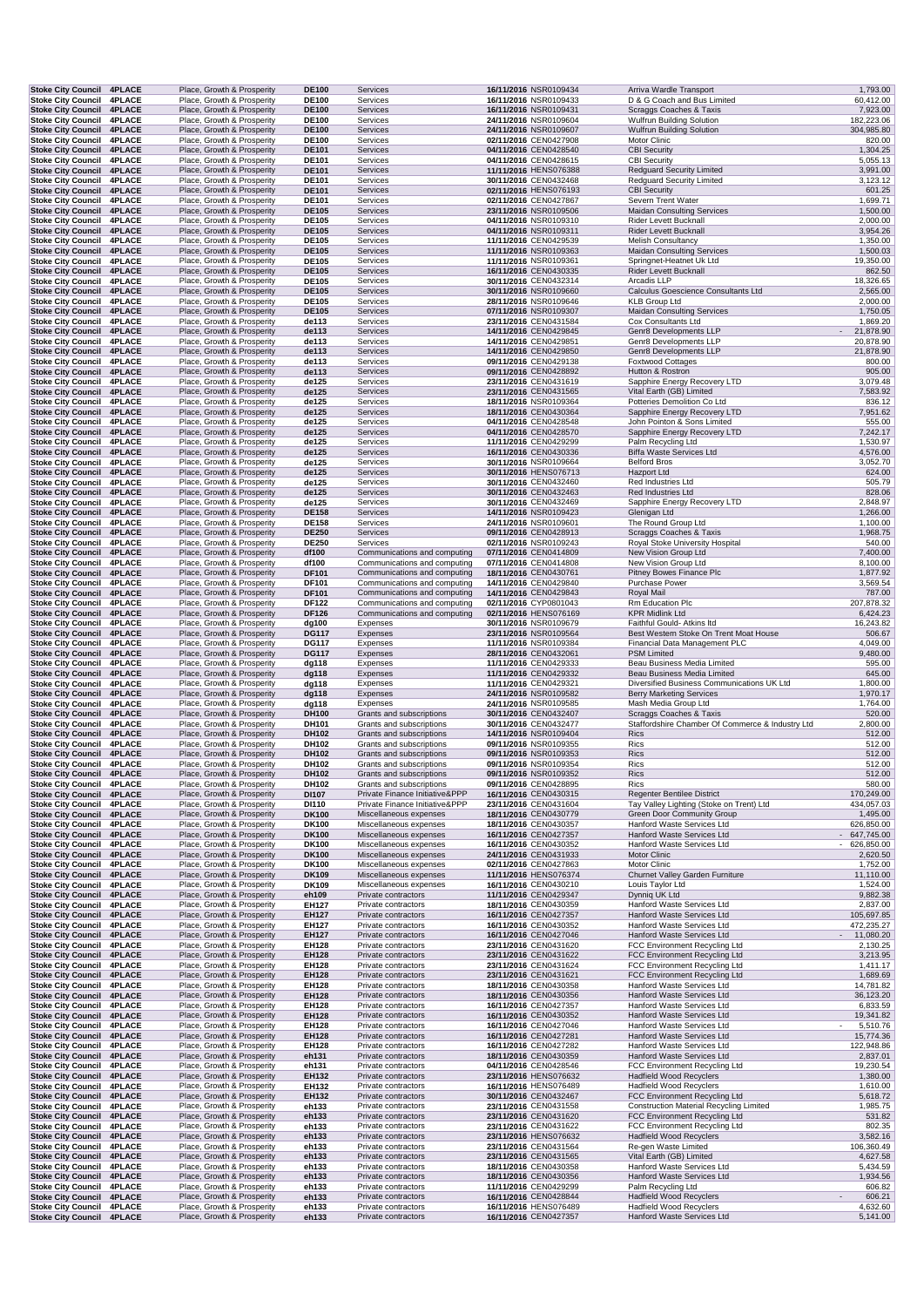| <b>Stoke City Council 4PLACE</b>                              | Stoke City Council 4PLACE | Place, Growth & Prosperity                                   | eh133                        | Private contractors                                              | 16/11/2016 CEN0430352                          | Hanford Waste Services Ltd                                          | 13,283.75             |
|---------------------------------------------------------------|---------------------------|--------------------------------------------------------------|------------------------------|------------------------------------------------------------------|------------------------------------------------|---------------------------------------------------------------------|-----------------------|
|                                                               |                           | Place, Growth & Prosperity                                   | eh133                        | Private contractors                                              | 16/11/2016 CEN0427046                          | Hanford Waste Services Ltd                                          | 3,826.35              |
| Stoke City Council 4PLACE                                     |                           | Place, Growth & Prosperity                                   | eh133                        | Private contractors                                              | 16/11/2016 CEN0427281                          | Hanford Waste Services Ltd                                          | 5,799.51              |
| <b>Stoke City Council</b><br>Stoke City Council 4PLACE        | <b>4PLACE</b>             | Place, Growth & Prosperity<br>Place, Growth & Prosperity     | eh133<br>eh133               | Private contractors<br>Private contractors                       | 16/11/2016 CEN0427282<br>24/11/2016 CEN0430341 | Hanford Waste Services Ltd<br>Brown Recycling Ltd                   | 6,584.46<br>2,153.40  |
| Stoke City Council 4PLACE                                     |                           | Place, Growth & Prosperity                                   | <b>BA110</b>                 | Repairs alterations mtce of bu                                   | 04/11/2016 CEN0428612                          | <b>CBI Security</b>                                                 | 1,604.88              |
| Stoke City Council 4PLACE                                     |                           | Place, Growth & Prosperity                                   | <b>BA110</b>                 | Repairs alterations mtce of bu                                   | 11/11/2016 CEN0429563                          | <b>CBI Security</b>                                                 | 2,058.00              |
| <b>Stoke City Council 4PLACE</b>                              |                           | Place, Growth & Prosperity                                   | <b>BA110</b>                 | Repairs alterations mtce of bu                                   | 11/11/2016 CEN0429562                          | <b>CBI Security</b>                                                 | 3,603.00              |
| Stoke City Council 4PLACE                                     |                           | Place, Growth & Prosperity                                   | <b>BA110</b>                 | Repairs alterations mtce of bu                                   | 16/11/2016 CEN0430312                          | <b>Regenter Bentilee District</b>                                   | 1,344.84              |
| Stoke City Council 4PLACE                                     |                           | Place, Growth & Prosperity                                   | <b>BA110</b>                 | Repairs alterations mtce of bu                                   | 30/11/2016 CEN0432395                          | <b>CBI Security</b>                                                 | 9,990.00              |
| <b>Stoke City Council</b>                                     | <b>4PLACE</b>             | Place, Growth & Prosperity                                   | <b>BA110</b>                 | Repairs alterations mtce of bu                                   | 30/11/2016 CEN0432392                          | <b>CBI Security</b>                                                 | 10,015.00             |
| Stoke City Council 4PLACE                                     |                           | Place, Growth & Prosperity                                   | <b>BA110</b>                 | Repairs alterations mtce of bu                                   | 24/11/2016 CEN0431675                          | <b>CBI Security</b>                                                 | 600.00                |
| Stoke City Council 4PLACE                                     |                           | Place, Growth & Prosperity                                   | <b>BA110</b>                 | Repairs alterations mtce of bu                                   | 24/11/2016 CEN0431670                          | <b>CBI Security</b>                                                 | 900.00                |
| <b>Stoke City Council 4PLACE</b>                              |                           | Place, Growth & Prosperity                                   | <b>BA110</b>                 | Repairs alterations mtce of bu                                   | 24/11/2016 CEN0431669                          | <b>CBI Security</b>                                                 | 1,810.00              |
| Stoke City Council 4PLACE<br><b>Stoke City Council 4PLACE</b> |                           | Place, Growth & Prosperity<br>Place, Growth & Prosperity     | <b>BA110</b><br><b>BA110</b> | Repairs alterations mtce of bu<br>Repairs alterations mtce of bu | 24/11/2016 CEN0431667<br>24/11/2016 CEN0431665 | <b>CBI Security</b><br><b>CBI Security</b>                          | 5,400.00<br>5,455.50  |
| Stoke City Council 4PLACE                                     |                           | Place, Growth & Prosperity                                   | <b>BA110</b>                 | Repairs alterations mtce of bu                                   | 24/11/2016 CEN0431662                          | <b>CBI Security</b>                                                 | 8,272.00              |
| Stoke City Council 4PLACE                                     |                           | Place, Growth & Prosperity                                   | <b>BA110</b>                 | Repairs alterations mtce of bu                                   | 24/11/2016 CEN0431658                          | <b>CBI Security</b>                                                 | 8,840.00              |
| Stoke City Council 4PLACE                                     |                           | Place, Growth & Prosperity                                   | <b>BA110</b>                 | Repairs alterations mtce of bu                                   | 28/11/2016 CEN0432103                          | <b>CBI Security</b>                                                 | 6,660.00              |
| Stoke City Council 4PLACE                                     |                           | Place, Growth & Prosperity                                   | <b>BA110</b>                 | Repairs alterations mtce of bu                                   | 28/11/2016 CEN0432104                          | <b>CBI Security</b>                                                 | 9,085.81              |
| Stoke City Council 4PLACE                                     |                           | Place, Growth & Prosperity                                   | DA102                        | Equipment furniture and mater                                    | 21/11/2016 CEN0431097                          | Oakleys Limited                                                     | 513.18                |
| <b>Stoke City Council 4PLACE</b>                              |                           | Place, Growth & Prosperity                                   | DA102                        | Equipment furniture and mater                                    | 14/11/2016 CEN0429835                          | Ivor Searle Limited                                                 | 2,048.00              |
| <b>Stoke City Council</b>                                     | <b>4PLACE</b>             | Place, Growth & Prosperity                                   | df130                        | Communications and computing                                     | 02/11/2016 CEN0427877                          | Virgin Media Ltd                                                    | 1,922.77              |
| Stoke City Council 4PLACE                                     |                           | Place, Growth & Prosperity                                   | <b>BA133</b>                 | Repairs alterations mtce of bu                                   | 11/11/2016 CEN0429641                          | Kier Stoke Ltd<br>Kier Stoke Ltd                                    | 772.16                |
| Stoke City Council 4PLACE<br><b>Stoke City Council 4PLACE</b> |                           | Place, Growth & Prosperity<br>Place, Growth & Prosperity     | <b>BA133</b><br><b>BA133</b> | Repairs alterations mtce of bu<br>Repairs alterations mtce of bu | 11/11/2016 CEN0429622<br>11/11/2016 CEN0429638 | Kier Stoke Ltd                                                      | 849.60<br>1,300.02    |
| Stoke City Council 4PLACE                                     |                           | Place, Growth & Prosperity                                   | <b>BA133</b>                 | Repairs alterations mtce of bu                                   | 11/11/2016 CEN0429623                          | Kier Stoke Ltd                                                      | 1,904.01              |
| Stoke City Council 4PLACE                                     |                           | Place, Growth & Prosperity                                   | <b>BA133</b>                 | Repairs alterations mtce of bu                                   | 11/11/2016 CEN0429621                          | Kier Stoke Ltd                                                      | 1,963.96              |
| Stoke City Council 4PLACE                                     |                           | Place, Growth & Prosperity                                   | <b>BA133</b>                 | Repairs alterations mtce of bu                                   | 11/11/2016 CEN0429631                          | Kier Stoke Ltd                                                      | 2,185.69              |
| Stoke City Council 4PLACE                                     |                           | Place, Growth & Prosperity                                   | <b>BA133</b>                 | Repairs alterations mtce of bu                                   | 11/11/2016 CEN0429618                          | Kier Stoke Ltd                                                      | 5,912.27              |
| Stoke City Council 4PLACE                                     |                           | Place, Growth & Prosperity                                   | de135                        | Services                                                         | 24/11/2016 CEN0431835                          | Cyclist Training Ltd                                                | 8,723.00              |
| Stoke City Council 4PLACE                                     |                           | Place, Growth & Prosperity                                   | de135                        | Services                                                         | 24/11/2016 HENS076637                          | PHS Group Ltd                                                       | 4,985.58              |
| Stoke City Council 4PLACE                                     |                           | Place, Growth & Prosperity                                   | aa700                        | Agency staff                                                     | 23/11/2016 CEN0431483                          | Autotech Recruit Ltd                                                | 900.00                |
| Stoke City Council 4PLACE                                     |                           | Place, Growth & Prosperity                                   | aa700                        | Agency staff                                                     | 18/11/2016 CEN0430848                          | Autotech Recruit Ltd                                                | 720.00                |
| Stoke City Council 4PLACE                                     |                           | Place, Growth & Prosperity                                   | aa700                        | Agency staff                                                     | 18/11/2016 CEN0430847                          | Autotech Recruit Ltd                                                | 900.00                |
| <b>Stoke City Council</b>                                     | <b>4PLACE</b>             | Place, Growth & Prosperity                                   | aa700                        | Agency staff                                                     | 18/11/2016 HENS076568                          | <b>CBI Security</b>                                                 | 600.00                |
| Stoke City Council 4PLACE                                     |                           | Place, Growth & Prosperity                                   | aa700                        | Agency staff                                                     | 04/11/2016 CEN0428537                          | AECOM Infrastructure and Environment UK Limited                     | 14,959.91             |
| Stoke City Council 4PLACE                                     |                           | Place, Growth & Prosperity                                   | aa700                        | Agency staff                                                     | 04/11/2016 HENS076263                          | Autotech Recruit Ltd                                                | 900.00                |
| Stoke City Council 4PLACE                                     |                           | Place, Growth & Prosperity                                   | aa700                        | Agency staff                                                     | 16/11/2016 CEN0430172                          | Comensura Ltd                                                       | 930.00<br>900.00      |
| Stoke City Council 4PLACE<br>Stoke City Council 4PLACE        |                           | Place, Growth & Prosperity                                   | aa700<br>aa700               | Agency staff                                                     | 30/11/2016 CEN0432751<br>02/11/2016 CEN0427828 | Autotech Recruit Ltd                                                | 900.00                |
| <b>Stoke City Council</b>                                     | <b>4PLACE</b>             | Place, Growth & Prosperity<br>Place, Growth & Prosperity     | da130                        | Agency staff<br>Equipment furniture and mater                    | 16/11/2016 HENS076477                          | Autotech Recruit Ltd<br>One51 ES Plastics (UK) T/A MGB Plastics     | 5,944.80              |
| Stoke City Council 4PLACE                                     |                           | Place, Growth & Prosperity                                   | da130                        | Equipment furniture and mater                                    | 14/11/2016 HENS076442                          | <b>Broxap Limited</b>                                               | 10,697.00             |
| Stoke City Council 4PLACE                                     |                           | Place, Growth & Prosperity                                   | EA119                        | Independent units within CC                                      | 23/11/2016 CEN0431565                          | Vital Earth (GB) Limited                                            | 57,588.98             |
| Stoke City Council 4PLACE                                     |                           | Place, Growth & Prosperity                                   | <b>DE192</b>                 | Services                                                         | 02/11/2016 CEN0427962                          | Dynniq UK Ltd                                                       | 5,440.03              |
| Stoke City Council 4PLACE                                     |                           | Place, Growth & Prosperity                                   | CA101                        | Direct transport costs                                           | 18/11/2016 CEN0430532                          | Best Tyre Co Ltd                                                    | 620.00                |
| Stoke City Council 4PLACE                                     |                           | Place, Growth & Prosperity                                   | CA101                        | Direct transport costs                                           | 18/11/2016 CEN0430566                          | F.R. Sharrock Ltd                                                   | 10,170.77             |
| <b>Stoke City Council</b>                                     | <b>4PLACE</b>             | Place, Growth & Prosperity                                   | CA101                        | Direct transport costs                                           | 28/11/2016 HENS076687                          | <b>Imperial Commercials</b>                                         | 23,309.90             |
| Stoke City Council 4PLACE                                     |                           | Place, Growth & Prosperity                                   | CA101                        | Direct transport costs                                           | 28/11/2016 HENS076690                          | <b>Imperial Commercials</b>                                         | 23,309.90             |
| Stoke City Council 4PLACE                                     |                           | Place, Growth & Prosperity                                   | eh110                        | Private contractors                                              | 11/11/2016 CEN0429297                          | Dynniq UK Ltd                                                       | 3,334.22              |
| Stoke City Council 4PLACE                                     |                           | Place, Growth & Prosperity                                   | df118                        | Communications and computing                                     | 18/11/2016 HENS076500                          | Patrol (Parking)                                                    | 1,512.80              |
| <b>Stoke City Council 4PLACE</b>                              |                           | Place, Growth & Prosperity                                   | <b>DF111</b>                 | Communications and computing                                     | 24/11/2016 CEN0431998                          | Npower                                                              | 1,085.56              |
| Stoke City Council 4PLACE                                     |                           | Place, Growth & Prosperity                                   | <b>DF111</b>                 | Communications and computing                                     | 28/11/2016 CEN0432278                          | BT Redcare PP: M30 42R                                              | 8,521.64              |
| Stoke City Council 4PLACE                                     |                           | Place, Growth & Prosperity                                   | <b>DF111</b>                 | Communications and computing                                     | 28/11/2016 CEN0432139                          | Npower                                                              | 1,072.93              |
| Stoke City Council 4PLACE<br>Stoke City Council 4PLACE        |                           | Place, Growth & Prosperity<br>Place, Growth & Prosperity     | DE133<br>dk184               | Services<br>Miscellaneous expenses                               | 07/11/2016 HENS076326<br>23/11/2016 CEN0430908 | Castle Oils Ltd t/a Castle Environmental<br>Sector 4                | 2,647.20<br>1,138.89  |
| Stoke City Council 4PLACE                                     |                           | Place, Growth & Prosperity                                   | dk184                        | Miscellaneous expenses                                           | 16/11/2016 CEN0430318                          | Creative Bridge Limited                                             | 606.00                |
| Stoke City Council 4PLACE                                     |                           | Place, Growth & Prosperity                                   | dk184                        | Miscellaneous expenses                                           | 16/11/2016 CEN0430307                          | <b>Creative Bridge Limited</b>                                      | 1,240.00              |
| Stoke City Council 4PLACE                                     |                           | Place, Growth & Prosperity                                   | dk184                        | Miscellaneous expenses                                           | 16/11/2016 CEN0430302                          | Melish Consultancy                                                  | 4,050.00              |
| Stoke City Council 4PLACE                                     |                           | Place, Growth & Prosperity                                   | dk184                        | Miscellaneous expenses                                           | 16/11/2016 CEN0430293                          | <b>IET Services Limited</b>                                         | 6,980.00              |
| Stoke City Council 4PLACE                                     |                           | Place, Growth & Prosperity                                   | <b>DE300</b>                 | Services                                                         | 30/11/2016 CEN0432407                          | Scraggs Coaches & Taxis                                             | 1,575.00              |
| Stoke City Council 4PLACE                                     |                           | Place, Growth & Prosperity                                   | AB201                        | Interview                                                        | 11/11/2016 CEN0429218                          | Penna Plc                                                           | 9,130.00              |
| Stoke City Council 4PLACE                                     |                           | Place, Growth & Prosperity                                   | <b>DE136</b>                 | Services                                                         | 14/11/2016 CEN0429844                          | Shropshire Community Health NHS Trust                               | 2,420.00              |
| <b>Stoke City Council 4PLACE</b>                              |                           | Place, Growth & Prosperity                                   | <b>WA100</b>                 | Rechargeable Works                                               | 18/11/2016 CEN0430414                          | Galliford Try Infrastructure t/a Morrison Highway                   | 5,492.14              |
| Stoke City Council 4PLACE                                     |                           |                                                              | <b>WA100</b>                 | Rechargeable Works                                               | 11/11/2016 CEN0429281                          | Tay Valley Lighting (Stoke on Trent) Ltd                            | 815.41                |
|                                                               |                           | Place, Growth & Prosperity                                   |                              | Equipment furniture and mater                                    |                                                |                                                                     |                       |
| Stoke City Council 4PLACE                                     |                           | Place, Growth & Prosperity                                   | <b>DA114</b>                 |                                                                  | 28/11/2016 CEN0432162                          | Canal & River Trust                                                 | 1,247.82              |
| Stoke City Council 4PLACE                                     |                           | Place, Growth & Prosperity                                   | IC126                        | Sales of Products or Materials                                   | 11/11/2016 HENS076393                          | REDACTED - Personal Data                                            | 569.32                |
| Stoke City Council 4PLACE                                     |                           | Place, Growth & Prosperity                                   | gd116                        | Property Management and Office                                   | 23/11/2016 NSR0109517                          | AECOM Infrastructure and Environment UK Limited                     | 1,596.24              |
| Stoke City Council 4PLACE                                     |                           | Place, Growth & Prosperity                                   | gd116                        | Property Management and Office                                   | 23/11/2016 NSR0109496                          | AECOM Infrastructure and Environment UK Limited                     | 5,171.24              |
| <b>Stoke City Council 4PLACE</b>                              |                           | Place, Growth & Prosperity                                   | CA106                        | Direct transport costs                                           | 04/11/2016 NSR0109285                          | Best Tyre Co Ltd                                                    | 563.30                |
| Stoke City Council 4PLACE                                     |                           | Place, Growth & Prosperity                                   | <b>CA106</b>                 | Direct transport costs                                           | 04/11/2016 NSR0109261                          | Best Tyre Co Ltd                                                    | 885.60                |
| Stoke City Council 4PLACE                                     |                           | Place, Growth & Prosperity                                   | CA106                        | Direct transport costs                                           | 16/11/2016 CEN0430250                          | Best Tyre Co Ltd                                                    | 852.40                |
| <b>Stoke City Council</b>                                     | <b>4PLACE</b>             | Place, Growth & Prosperity                                   | CA106                        | Direct transport costs                                           | 14/11/2016 CEN0429849                          | lan Taylor Uk Ltd<br>Bowcom (Fiddes & Son Ltd)                      | 938.00                |
| <b>Stoke City Council</b><br>Stoke City Council 4PLACE        | <b>4PLACE</b>             | Place, Growth & Prosperity<br>Place, Growth & Prosperity     | bi106<br>bi106               | Grounds maintenance costs<br>Grounds maintenance costs           | 18/11/2016 HENS076555<br>04/11/2016 HENS076277 | Rigby Taylor Ltd                                                    | 1,425.00<br>1,500.00  |
| Stoke City Council 4PLACE                                     |                           | Place, Growth & Prosperity                                   | <b>DE139</b>                 | Services                                                         | 04/11/2016 000005294908197                     | <b>DVSA</b>                                                         | 615.00                |
| Stoke City Council 4PLACE                                     |                           | Place, Growth & Prosperity                                   | <b>DE199</b>                 | Services                                                         | 21/11/2016 NSR0109507                          | G & G Plant Hire                                                    | 864.00                |
| Stoke City Council 4PLACE                                     |                           | Place, Growth & Prosperity                                   | <b>DA174</b>                 | Equipment furniture and mater                                    | 18/11/2016 CEN0430414                          | Galliford Try Infrastructure t/a Morrison Highway                   | 1,000.00              |
| <b>Stoke City Council</b>                                     | <b>4PLACE</b>             | Place, Growth & Prosperity                                   | EH184                        | Private contractors                                              | 16/11/2016 CEN0427357                          | Hanford Waste Services Ltd                                          | 4,014.08              |
| <b>Stoke City Council</b>                                     | <b>4PLACE</b>             | Place, Growth & Prosperity                                   | EH184                        | Private contractors                                              | 16/11/2016 CEN0430352                          | Hanford Waste Services Ltd                                          | 51,658.02             |
| Stoke City Council 4PLACE                                     |                           | Place, Growth & Prosperity                                   | eh126                        | Private contractors                                              | 18/11/2016 CEN0430356                          | Hanford Waste Services Ltd                                          | 23,848.16             |
| Stoke City Council 4PLACE                                     |                           | Place, Growth & Prosperity                                   | eh126                        | Private contractors                                              | 16/11/2016 CEN0427357                          | Hanford Waste Services Ltd                                          | 248,529.11            |
| Stoke City Council 4PLACE                                     |                           | Place, Growth & Prosperity                                   | eh126                        | Private contractors                                              | 16/11/2016 CEN0430352                          | Hanford Waste Services Ltd                                          | 297,084.73            |
| <b>Stoke City Council 4PLACE</b>                              |                           | Place, Growth & Prosperity                                   | eh126                        | Private contractors                                              | 16/11/2016 CEN0427282                          | Hanford Waste Services Ltd                                          | 81,169.55             |
| Stoke City Council 4PLACE<br><b>Stoke City Council</b>        | <b>4PLACE</b>             | Place, Growth & Prosperity<br>Place, Growth & Prosperity     | eh190<br>da184               | Private contractors<br>Equipment furniture and mater             | 04/11/2016 HENS076275<br>14/11/2016 CEN0429857 | M E S Environmental Ltd<br>Tay Valley Lighting (Stoke on Trent) Ltd | 39,990.00<br>1,464.24 |
| Stoke City Council 4PLACE                                     |                           | Place, Growth & Prosperity                                   | da184                        | Equipment furniture and mater                                    | 14/11/2016 CEN0429858                          | Tay Valley Lighting (Stoke on Trent) Ltd                            | 1,464.24              |
| Stoke City Council 4PLACE                                     |                           | Place, Growth & Prosperity                                   | da184                        | Equipment furniture and mater                                    | 24/11/2016 CEN0431748                          | Tay Valley Lighting (Stoke on Trent) Ltd                            | 1,464.24              |
| <b>Stoke City Council</b>                                     | <b>4PLACE</b>             | Place, Growth & Prosperity                                   | da184                        | Equipment furniture and mater                                    | 24/11/2016 CEN0431751                          | Tay Valley Lighting (Stoke on Trent) Ltd                            | 1,464.24              |
| <b>Stoke City Council</b>                                     | <b>4PLACE</b>             | Place, Growth & Prosperity                                   | da184                        | Equipment furniture and mater                                    | 24/11/2016 CEN0431758                          | Tay Valley Lighting (Stoke on Trent) Ltd                            | 1,464.24              |
| Stoke City Council 4PLACE                                     |                           | Place, Growth & Prosperity                                   | <b>EH112</b>                 | Private contractors                                              | 24/11/2016 CEN0431724                          | Tay Valley Lighting (Stoke on Trent) Ltd                            | 20,008.72             |
| <b>Stoke City Council</b>                                     | <b>4PLACE</b>             | Place, Growth & Prosperity                                   | <b>EH112</b>                 | Private contractors                                              | 24/11/2016 CEN0431723                          | Tay Valley Lighting (Stoke on Trent) Ltd                            | 23,835.33             |
| Stoke City Council 4PLACE                                     |                           | Place, Growth & Prosperity                                   | EC103                        | Other local authorities                                          | 16/11/2016 NSR0109367                          | Yotta Ltd                                                           | 4,269.95              |
| Stoke City Council 4CAF                                       |                           | Children and Family Services                                 | AB300                        | Training                                                         | 23/11/2016 NSR0109518                          | Intu Shopping Centres PLC Potteries Fev                             | 3,000.00              |
| <b>Stoke City Council</b><br><b>Stoke City Council</b>        | 4CAF<br>4CAF              | Children and Family Services<br>Children and Family Services | AB300<br>AB300               | Training<br>Training                                             | 04/11/2016 CEN0428679<br>24/11/2016 NSR0109575 | Changing Minds Ltd<br>The British Computer Society                  | 548.00<br>575.00      |
| <b>Stoke City Council</b>                                     | 4CAF                      | Children and Family Services                                 | <b>BA100</b>                 | Repairs alterations mtce of bu                                   | 04/11/2016 CYP0801344                          | <b>Castle Property Services</b>                                     | 1,125.00              |
| <b>Stoke City Council</b>                                     | 4CAF                      | Children and Family Services                                 | <b>BA100</b>                 | Repairs alterations mtce of bu                                   | 21/11/2016 HENS076553                          | Transform Schools (Stoke) Limited                                   | 5,685.47              |
| <b>Stoke City Council</b>                                     | 4CAF                      | Children and Family Services                                 | <b>BA100</b>                 | Repairs alterations mtce of bu                                   | 21/11/2016 SCH0246331                          | Transform Schools (Stoke) Limited                                   | 530.54                |
| <b>Stoke City Council</b>                                     | 4CAF                      | Children and Family Services                                 | <b>BA100</b>                 | Repairs alterations mtce of bu                                   | 21/11/2016 HENS076560                          | Transform Schools (Stoke) Limited                                   | 672.00                |
| <b>Stoke City Council</b>                                     | 4CAF                      | Children and Family Services                                 | <b>BA100</b>                 | Repairs alterations mtce of bu                                   | 21/11/2016 CYP0804520                          | Transform Schools (Stoke) Limited                                   | 5,685.47              |
| <b>Stoke City Council</b>                                     | 4CAF                      | Children and Family Services                                 | <b>BA100</b>                 | Repairs alterations mtce of bu                                   | 16/11/2016 CYP0804145                          | <b>Electrical Installation Services</b>                             | 545.00                |
| <b>Stoke City Council</b>                                     | 4CAF                      | Children and Family Services                                 | <b>BA100</b>                 | Repairs alterations mtce of bu                                   | 30/11/2016 CYP0803641                          | P E T Scaffolding Ltd                                               | 531.43                |
| <b>Stoke City Council</b>                                     | 4CAF                      | Children and Family Services                                 | <b>BA100</b>                 | Repairs alterations mtce of bu                                   | 30/11/2016 CYP0803642                          | P E T Scaffolding Ltd                                               | 664.29                |
| <b>Stoke City Council</b>                                     | 4CAF                      | Children and Family Services                                 | <b>BA100</b>                 | Repairs alterations mtce of bu                                   | 02/11/2016 CYP0801026                          | Protec Fire Detection Plc                                           | 688.42                |
| <b>Stoke City Council</b>                                     | 4CAF                      | Children and Family Services                                 | <b>BB100</b>                 | Energy costs                                                     | 18/11/2016 CEN0430486                          | <b>British Gas Business Limited</b>                                 | 610.58                |
| <b>Stoke City Council</b>                                     | 4CAF                      | Children and Family Services                                 | <b>BB100</b>                 | Energy costs                                                     | 30/11/2016 CEN0432475                          | Npower                                                              | 505.34                |
| Stoke City Council 4CAF                                       |                           | Children and Family Services                                 | <b>BB100</b>                 | Energy costs                                                     | 30/11/2016 CEN0432404                          | Npower                                                              | 1,099.80              |
| <b>Stoke City Council</b><br><b>Stoke City Council</b>        | 4CAF<br>4CAF              | Children and Family Services<br>Children and Family Services | <b>BB100</b><br><b>BB100</b> | Energy costs<br>Energy costs                                     | 30/11/2016 CEN0432405<br>24/11/2016 CEN0431815 | Npower<br>Npower                                                    | 1,288.96<br>643.84    |
| <b>Stoke City Council</b>                                     | 4CAF                      | Children and Family Services                                 | <b>BB100</b>                 | Energy costs                                                     | 24/11/2016 CEN0431745                          | Npower                                                              | 971.97                |
| <b>Stoke City Council</b><br>Stoke City Council 4CAF          | 4CAF                      | Children and Family Services<br>Children and Family Services | <b>BB100</b><br><b>BB100</b> | Energy costs<br>Energy costs                                     | 02/11/2016 CEN0427903<br>02/11/2016 CEN0427865 | Npower<br>Npower                                                    | 551.63<br>700.99      |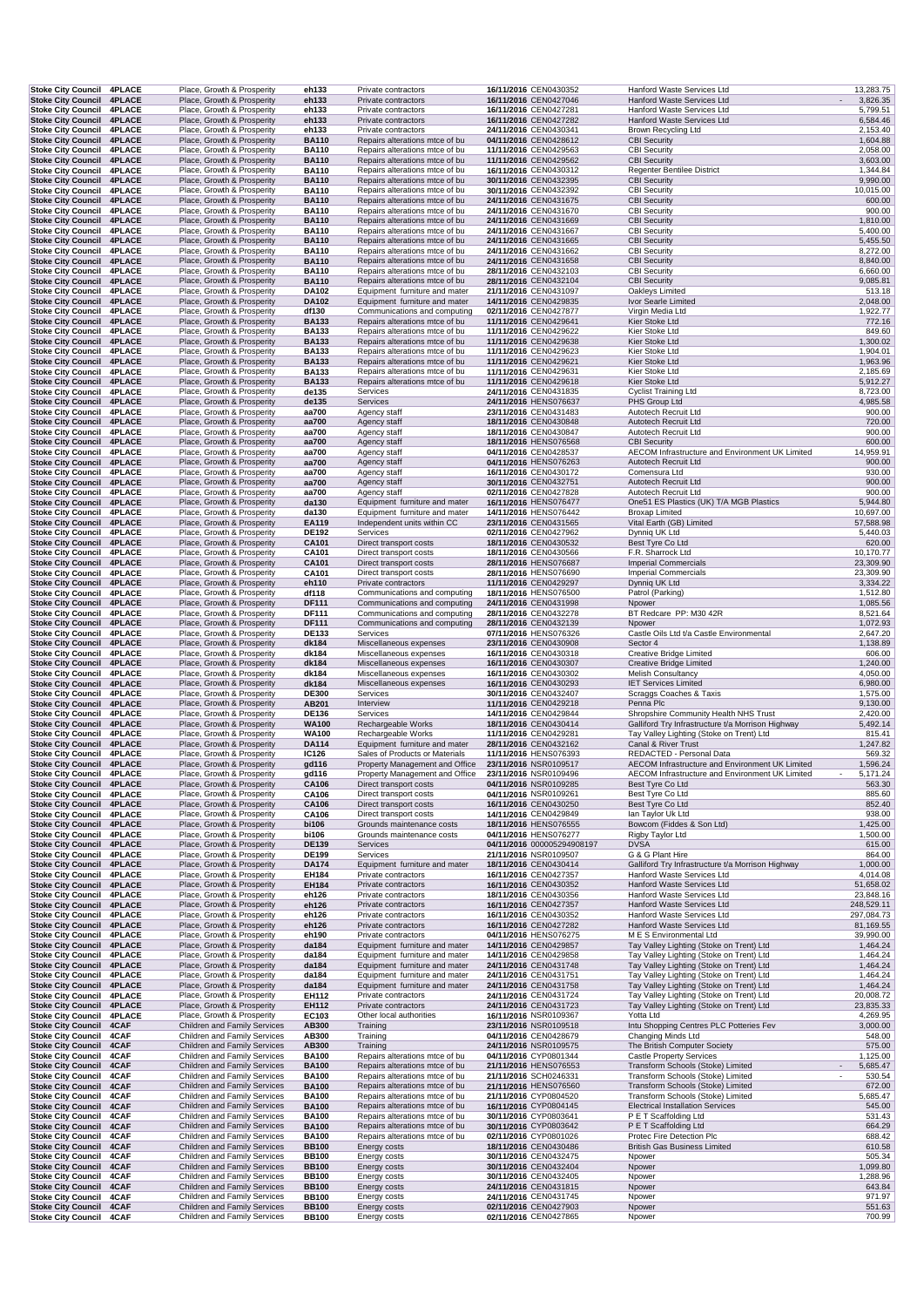| <b>Stoke City Council</b>                              | 4CAF         | Children and Family Services                                        | <b>BB100</b>                 | Energy costs                                                     | 28/11/2016 CEN0432304                          | Npower                                                                                                | 576.06                |
|--------------------------------------------------------|--------------|---------------------------------------------------------------------|------------------------------|------------------------------------------------------------------|------------------------------------------------|-------------------------------------------------------------------------------------------------------|-----------------------|
| <b>Stoke City Council</b>                              | 4CAF         | Children and Family Services                                        | <b>BB100</b>                 | Energy costs                                                     | 07/11/2016 CEN0428848                          | Npower                                                                                                | 762.09                |
| <b>Stoke City Council</b><br><b>Stoke City Council</b> | 4CAF<br>4CAF | <b>Children and Family Services</b><br>Children and Family Services | <b>BB102</b><br><b>BB102</b> | Energy costs<br>Energy costs                                     | 30/11/2016 CEN0432428<br>30/11/2016 CEN0432430 | Npower<br>Npower                                                                                      | 546.93<br>787.57      |
| <b>Stoke City Council</b>                              | 4CAF         | Children and Family Services                                        | <b>BB102</b>                 | Energy costs                                                     | 24/11/2016 CEN0431834                          | Npower                                                                                                | 2,290.19              |
| Stoke City Council 4CAF                                |              | Children and Family Services                                        | <b>BB103</b>                 | Energy costs                                                     | 23/11/2016 CEN0431382                          | <b>British Gas Business Limited</b>                                                                   | 1,974.36              |
| Stoke City Council 4CAF                                |              | Children and Family Services                                        | <b>BB103</b>                 | Energy costs                                                     | 11/11/2016 CEN0429797                          | <b>British Gas Business Limited</b>                                                                   | 1,059.01              |
| <b>Stoke City Council</b><br><b>Stoke City Council</b> | 4CAF<br>4CAF | Children and Family Services<br>Children and Family Services        | <b>BB103</b><br><b>BC100</b> | Energy costs<br>Rents                                            | 24/11/2016 CEN0431928<br>09/11/2016 CYP0801224 | British Gas Business Limited<br>Louis Taylor Ltd                                                      | 741.72<br>1,558.20    |
| <b>Stoke City Council</b>                              | 4CAF         | Children and Family Services                                        | be100                        | Water services                                                   | 23/11/2016 CEN0431567                          | Severn Trent Water                                                                                    | 700.98                |
| <b>Stoke City Council</b>                              | 4CAF         | Children and Family Services                                        | be100                        | Water services                                                   | 23/11/2016 CEN0431383                          | Severn Trent Water                                                                                    | 950.06                |
| <b>Stoke City Council</b><br><b>Stoke City Council</b> | 4CAF<br>4CAF | Children and Family Services<br>Children and Family Services        | be100<br>be100               | Water services<br>Water services                                 | 23/11/2016 CEN0431652<br>11/11/2016 CEN0429729 | Severn Trent Water<br>Severn Trent Water                                                              | 1,109.80<br>575.41    |
| <b>Stoke City Council</b>                              | 4CAF         | Children and Family Services                                        | be100                        | Water services                                                   | 30/11/2016 CEN0432476                          | Severn Trent Water                                                                                    | 854.53                |
| <b>Stoke City Council</b>                              | 4CAF         | Children and Family Services                                        | <b>BH102</b>                 | Cleaning and domestic supplies                                   | 21/11/2016 CYP0804687                          | <b>TIc Cleaning Ltd</b>                                                                               | 850.00                |
| <b>Stoke City Council</b><br><b>Stoke City Council</b> | 4CAF<br>4CAF | Children and Family Services<br><b>Children and Family Services</b> | cc104<br>CC109               | Contract hire&operating leases                                   | 09/11/2016 CEN0428975<br>23/11/2016 CEN0431381 | Copelands Tours (S-O-T) Ltd<br><b>Brittannia Travel</b>                                               | 730.00<br>5,322.70    |
| <b>Stoke City Council</b>                              | 4CAF         | Children and Family Services                                        | CC109                        | Contract hire&operating leases<br>Contract hire&operating leases | 23/11/2016 CEN0431431                          | <b>CMP Minibuses</b>                                                                                  | 1,857.00              |
| <b>Stoke City Council</b>                              | 4CAF         | <b>Children and Family Services</b>                                 | CC109                        | Contract hire&operating leases                                   | 23/11/2016 CEN0431428                          | <b>CMP Minibuses</b>                                                                                  | 1,857.00              |
| <b>Stoke City Council</b>                              | 4CAF         | Children and Family Services                                        | CC109                        | Contract hire&operating leases                                   | 23/11/2016 CEN0431349                          | Intercity Private Hire Limited                                                                        | 510.90                |
| <b>Stoke City Council</b><br><b>Stoke City Council</b> | 4CAF<br>4CAF | Children and Family Services<br>Children and Family Services        | CC109<br>CC109               | Contract hire&operating leases<br>Contract hire&operating leases | 23/11/2016 CEN0431341<br>23/11/2016 CEN0431348 | Intercity Private Hire Limited<br>Intercity Private Hire Limited                                      | 541.76<br>595.20      |
| <b>Stoke City Council</b>                              | 4CAF         | Children and Family Services                                        | CC109                        | Contract hire&operating leases                                   | 23/11/2016 CEN0431347                          | Intercity Private Hire Limited                                                                        | 600.00                |
| <b>Stoke City Council</b>                              | 4CAF         | Children and Family Services                                        | CC109                        | Contract hire&operating leases                                   | 23/11/2016 CEN0431337                          | Intercity Private Hire Limited                                                                        | 615.00                |
| <b>Stoke City Council</b>                              | 4CAF         | <b>Children and Family Services</b><br>Children and Family Services | CC109                        | Contract hire&operating leases                                   | 23/11/2016 CEN0431454                          | Intercity Private Hire Limited                                                                        | 918.00<br>933.75      |
| <b>Stoke City Council</b><br><b>Stoke City Council</b> | 4CAF<br>4CAF | Children and Family Services                                        | CC109<br>CC109               | Contract hire&operating leases<br>Contract hire&operating leases | 23/11/2016 CEN0431457<br>23/11/2016 CEN0431374 | Intercity Private Hire Limited<br>Intercity Private Hire Limited                                      | 960.60                |
| <b>Stoke City Council</b>                              | 4CAF         | Children and Family Services                                        | CC109                        | Contract hire&operating leases                                   | 23/11/2016 CEN0431446                          | Intercity Private Hire Limited                                                                        | 1,060.39              |
| <b>Stoke City Council</b>                              | 4CAF         | Children and Family Services                                        | CC109                        | Contract hire&operating leases                                   | 23/11/2016 CEN0431367                          | Intercity Private Hire Limited                                                                        | 1,167.36              |
| <b>Stoke City Council</b><br>Stoke City Council 4CAF   | 4CAF         | Children and Family Services<br><b>Children and Family Services</b> | CC109<br>CC109               | Contract hire&operating leases<br>Contract hire&operating leases | 23/11/2016 CEN0431451<br>23/11/2016 CEN0431444 | Intercity Private Hire Limited<br>Intercity Private Hire Limited                                      | 1,185.24<br>1,324.00  |
| Stoke City Council 4CAF                                |              | Children and Family Services                                        | CC109                        | Contract hire&operating leases                                   | 23/11/2016 CEN0431450                          | Intercity Private Hire Limited                                                                        | 1,370.88              |
| <b>Stoke City Council</b>                              | 4CAF         | Children and Family Services                                        | CC109                        | Contract hire&operating leases                                   | 23/11/2016 CEN0431377                          | Intercity Private Hire Limited                                                                        | 1,408.20              |
| <b>Stoke City Council</b><br><b>Stoke City Council</b> | 4CAF<br>4CAF | Children and Family Services<br><b>Children and Family Services</b> | CC109<br>CC109               | Contract hire&operating leases<br>Contract hire&operating leases | 23/11/2016 CEN0431448<br>23/11/2016 CEN0431346 | Intercity Private Hire Limited<br>Intercity Private Hire Limited                                      | 1,438.65<br>1,440.00  |
| <b>Stoke City Council</b>                              | 4CAF         | Children and Family Services                                        | CC109                        | Contract hire&operating leases                                   | 23/11/2016 CEN0431342                          | Intercity Private Hire Limited                                                                        | 1,476.90              |
| <b>Stoke City Council</b>                              | 4CAF         | Children and Family Services                                        | CC109                        | Contract hire&operating leases                                   | 23/11/2016 CEN0431449                          | Intercity Private Hire Limited                                                                        | 1,484.55              |
| <b>Stoke City Council</b>                              | 4CAF         | Children and Family Services                                        | CC109                        | Contract hire&operating leases                                   | 23/11/2016 CEN0431422                          | Intercity Private Hire Limited                                                                        | 1,499.85              |
| <b>Stoke City Council</b><br><b>Stoke City Council</b> | 4CAF<br>4CAF | Children and Family Services<br>Children and Family Services        | CC109<br>CC109               | Contract hire&operating leases<br>Contract hire&operating leases | 23/11/2016 CEN0431344<br>23/11/2016 CEN0431358 | <b>Intercity Private Hire Limited</b><br>Intercity Private Hire Limited                               | 1,542.24<br>1,591.65  |
| <b>Stoke City Council</b>                              | 4CAF         | <b>Children and Family Services</b>                                 | CC109                        | Contract hire&operating leases                                   | 23/11/2016 CEN0431398                          | <b>Intercity Private Hire Limited</b>                                                                 | 1,599.30              |
| <b>Stoke City Council</b>                              | 4CAF         | Children and Family Services                                        | CC109                        | Contract hire&operating leases                                   | 23/11/2016 CEN0431420                          | Intercity Private Hire Limited                                                                        | 1,683.00              |
| Stoke City Council 4CAF<br><b>Stoke City Council</b>   | 4CAF         | Children and Family Services<br>Children and Family Services        | CC109<br>CC109               | Contract hire&operating leases<br>Contract hire&operating leases | 23/11/2016 CEN0431415<br>23/11/2016 CEN0431369 | Intercity Private Hire Limited<br><b>Intercity Private Hire Limited</b>                               | 1,706.40<br>1,760.00  |
| <b>Stoke City Council</b>                              | 4CAF         | Children and Family Services                                        | CC109                        | Contract hire&operating leases                                   | 23/11/2016 CEN0431366                          | <b>Intercity Private Hire Limited</b>                                                                 | 2,000.00              |
| <b>Stoke City Council</b>                              | 4CAF         | Children and Family Services                                        | CC109                        | Contract hire&operating leases                                   | 23/11/2016 CEN0431373                          | Intercity Private Hire Limited                                                                        | 2,080.00              |
| <b>Stoke City Council</b>                              | 4CAF         | Children and Family Services                                        | CC109                        | Contract hire&operating leases                                   | 23/11/2016 CEN0431318                          | Intercity Private Hire Limited                                                                        | 6,098.53              |
| <b>Stoke City Council</b><br><b>Stoke City Council</b> | 4CAF<br>4CAF | Children and Family Services<br><b>Children and Family Services</b> | CC109<br>CC109               | Contract hire&operating leases<br>Contract hire&operating leases | 23/11/2016 CEN0431339<br>23/11/2016 CEN0431352 | Jay Jays Travel<br>Plants Luxury Travel LTD                                                           | 3,459.27<br>2,347.80  |
| <b>Stoke City Council</b>                              | 4CAF         | Children and Family Services                                        | CC109                        | Contract hire&operating leases                                   | 23/11/2016 CEN0431423                          | <b>Stantons of Stoke</b>                                                                              | 1,925.76              |
| <b>Stoke City Council</b>                              | 4CAF         | Children and Family Services                                        | CC109                        | Contract hire&operating leases                                   | 23/11/2016 CEN0431384                          | <b>Stantons of Stoke</b>                                                                              | 4,906.80              |
| <b>Stoke City Council</b><br><b>Stoke City Council</b> | 4CAF<br>4CAF | Children and Family Services<br><b>Children and Family Services</b> | CC109<br>CC109               | Contract hire&operating leases<br>Contract hire&operating leases | 23/11/2016 CEN0431385<br>23/11/2016 CEN0431364 | Stantons of Stoke<br><b>Stuart Naismith Taxi</b>                                                      | 5,837.25<br>1,002.60  |
| <b>Stoke City Council</b>                              | 4CAF         | Children and Family Services                                        | CC109                        | Contract hire&operating leases                                   | 23/11/2016 CEN0431648                          | Z Carz Private Hire Ltd                                                                               | 26,021.70             |
| <b>Stoke City Council</b>                              | 4CAF         | Children and Family Services                                        | CC109                        | Contract hire&operating leases                                   | 18/11/2016 CEN0430581                          | S J Gilbert                                                                                           | 1,650.00              |
| Stoke City Council 4CAF                                |              | Children and Family Services                                        | CC109                        | Contract hire&operating leases                                   | 04/11/2016 CEN0428343                          | ABC Coaches (2002) LTD T/A ABC Supreme                                                                | 12,960.88             |
| Stoke City Council 4CAF<br><b>Stoke City Council</b>   | 4CAF         | Children and Family Services<br>Children and Family Services        | CC109<br>CC109               | Contract hire&operating leases<br>Contract hire&operating leases | 04/11/2016 CEN0428327<br>04/11/2016 CEN0428610 | Silvertree Home Support<br>Stantons of Stoke                                                          | 785.40<br>3,222.18    |
| <b>Stoke City Council</b>                              | 4CAF         | <b>Children and Family Services</b>                                 | CC109                        | Contract hire&operating leases                                   | 04/11/2016 CEN0428592                          | <b>Stantons of Stoke</b>                                                                              | 4,674.32              |
| <b>Stoke City Council</b>                              | 4CAF         | Children and Family Services                                        | CC109                        | Contract hire&operating leases                                   | 04/11/2016 CEN0428597                          | <b>Stantons of Stoke</b>                                                                              | 9,515.58              |
| <b>Stoke City Council</b><br><b>Stoke City Council</b> | 4CAF<br>4CAF | Children and Family Services<br>Children and Family Services        | CC109<br>CC109               | Contract hire&operating leases<br>Contract hire&operating leases | 04/11/2016 CEN0428608<br>04/11/2016 CEN0428590 | <b>Stantons of Stoke</b><br>Stantons of Stoke                                                         | 6,822.52<br>7,393.85  |
| <b>Stoke City Council</b>                              | 4CAF         | Children and Family Services                                        | CC109                        | Contract hire&operating leases                                   | 04/11/2016 CEN0428595                          | <b>Stantons of Stoke</b>                                                                              | 7,148.94              |
| <b>Stoke City Council</b>                              | 4CAF         | Children and Family Services                                        | CC109                        | Contract hire&operating leases                                   | 04/11/2016 CEN0428587                          | <b>Stantons of Stoke</b>                                                                              | 11,546.40             |
| <b>Stoke City Council</b>                              | 4CAF<br>4CAF | Children and Family Services                                        | CC109<br>CC109               | Contract hire&operating leases                                   | 04/11/2016 CEN0428602                          | <b>Stantons of Stoke</b>                                                                              | 2,407.20              |
| <b>Stoke City Council</b><br>Stoke City Council 4CAF   |              | Children and Family Services<br>Children and Family Services        | CC109                        | Contract hire&operating leases<br>Contract hire&operating leases | 21/11/2016 CEN0431112<br>21/11/2016 CEN0431249 | ABC Coaches (2002) LTD T/A ABC Supreme<br><b>AMR Property Services Ltd</b>                            | 12,595.68<br>1,126.94 |
| Stoke City Council 4CAF                                |              | Children and Family Services                                        | CC109                        | Contract hire&operating leases                                   | 21/11/2016 CEN0431253                          | C G Travel                                                                                            | 1,770.00              |
| Stoke City Council 4CAF                                |              | Children and Family Services                                        | CC109                        | Contract hire&operating leases                                   | 21/11/2016 CEN0431244                          | <b>Helping Angels Ltd</b>                                                                             | 700.00                |
| <b>Stoke City Council</b><br><b>Stoke City Council</b> | 4CAF<br>4CAF | Children and Family Services<br>Children and Family Services        | CC109<br>CC109               | Contract hire&operating leases<br>Contract hire&operating leases | 21/11/2016 CEN0431246<br>21/11/2016 CEN0431088 | <b>Helping Angels Ltd</b><br>Helping Angels Ltd                                                       | 700.00<br>700.00      |
| <b>Stoke City Council</b>                              | 4CAF         | Children and Family Services                                        | CC109                        | Contract hire&operating leases                                   | 21/11/2016 CEN0431312                          | Intercity Private Hire Limited                                                                        | 562.50                |
| <b>Stoke City Council</b>                              | 4CAF         | Children and Family Services                                        | CC109                        | Contract hire&operating leases                                   | 21/11/2016 CEN0431292                          | Intercity Private Hire Limited                                                                        | 563.04                |
| <b>Stoke City Council</b><br><b>Stoke City Council</b> | 4CAF         | Children and Family Services                                        | CC109                        | Contract hire&operating leases                                   | 21/11/2016 CEN0431219<br>21/11/2016 CEN0431306 | Intercity Private Hire Limited                                                                        | 587.52<br>652.80      |
| <b>Stoke City Council</b>                              | 4CAF<br>4CAF | Children and Family Services<br>Children and Family Services        | CC109<br>CC109               | Contract hire&operating leases<br>Contract hire&operating leases | 21/11/2016 CEN0431291                          | Intercity Private Hire Limited<br><b>Intercity Private Hire Limited</b>                               | 660.96                |
| <b>Stoke City Council</b>                              | 4CAF         | Children and Family Services                                        | CC109                        | Contract hire&operating leases                                   | 21/11/2016 CEN0431333                          | Intercity Private Hire Limited                                                                        | 700.00                |
| <b>Stoke City Council</b>                              | 4CAF         | Children and Family Services                                        | CC109                        | Contract hire&operating leases                                   | 21/11/2016 CEN0431227                          | Intercity Private Hire Limited                                                                        | 701.76                |
| <b>Stoke City Council</b><br><b>Stoke City Council</b> | 4CAF<br>4CAF | Children and Family Services<br>Children and Family Services        | CC109<br>CC109               | Contract hire&operating leases<br>Contract hire&operating leases | 21/11/2016 CEN0431293<br>21/11/2016 CEN0431236 | Intercity Private Hire Limited<br>Intercity Private Hire Limited                                      | 703.80<br>703.80      |
| Stoke City Council 4CAF                                |              | <b>Children and Family Services</b>                                 | CC109                        | Contract hire&operating leases                                   | 21/11/2016 CEN0431211                          | Intercity Private Hire Limited                                                                        | 714.00                |
| <b>Stoke City Council</b>                              | 4CAF         | Children and Family Services                                        | CC109                        | Contract hire&operating leases                                   | 21/11/2016 CEN0431303                          | Intercity Private Hire Limited                                                                        | 718.08                |
| <b>Stoke City Council</b><br><b>Stoke City Council</b> | 4CAF<br>4CAF | Children and Family Services<br>Children and Family Services        | CC109<br>CC109               | Contract hire&operating leases<br>Contract hire&operating leases | 21/11/2016 CEN0431295<br>21/11/2016 CEN0431332 | Intercity Private Hire Limited<br>Intercity Private Hire Limited                                      | 734.40<br>745.20      |
| <b>Stoke City Council</b>                              | 4CAF         | Children and Family Services                                        | CC109                        | Contract hire&operating leases                                   | 21/11/2016 CEN0431229                          | Intercity Private Hire Limited                                                                        | 750.00                |
| <b>Stoke City Council</b>                              | 4CAF         | Children and Family Services                                        | CC109                        | Contract hire&operating leases                                   | 21/11/2016 CEN0431214                          | Intercity Private Hire Limited                                                                        | 765.00                |
| <b>Stoke City Council</b><br><b>Stoke City Council</b> | 4CAF<br>4CAF | Children and Family Services<br>Children and Family Services        | CC109<br>CC109               | Contract hire&operating leases<br>Contract hire&operating leases | 21/11/2016 CEN0431286<br>21/11/2016 CEN0431221 | Intercity Private Hire Limited<br>Intercity Private Hire Limited                                      | 841.50<br>856.80      |
| <b>Stoke City Council</b>                              | 4CAF         | Children and Family Services                                        | CC109                        | Contract hire&operating leases                                   | 21/11/2016 CEN0431308                          | Intercity Private Hire Limited                                                                        | 918.00                |
| <b>Stoke City Council</b>                              | 4CAF         | Children and Family Services                                        | CC109                        | Contract hire&operating leases                                   | 21/11/2016 CEN0431287                          | Intercity Private Hire Limited                                                                        | 979.20                |
| <b>Stoke City Council</b>                              | 4CAF         | Children and Family Services                                        | CC109                        | Contract hire&operating leases                                   | 21/11/2016 CEN0431220                          | Intercity Private Hire Limited                                                                        | 1,002.60              |
| <b>Stoke City Council</b><br><b>Stoke City Council</b> | 4CAF<br>4CAF | Children and Family Services<br>Children and Family Services        | CC109<br>CC109               | Contract hire&operating leases<br>Contract hire&operating leases | 21/11/2016 CEN0431280<br>21/11/2016 CEN0431264 | <b>Intercity Private Hire Limited</b><br>Intercity Private Hire Limited                               | 1,009.80<br>1,024.00  |
| <b>Stoke City Council</b>                              | 4CAF         | Children and Family Services                                        | CC109                        | Contract hire&operating leases                                   | 21/11/2016 CEN0431226                          | Intercity Private Hire Limited                                                                        | 1,048.50              |
| <b>Stoke City Council</b>                              | 4CAF         | Children and Family Services                                        | CC109                        | Contract hire&operating leases                                   | 21/11/2016 CEN0431237                          | <b>Intercity Private Hire Limited</b>                                                                 | 1,071.00              |
| <b>Stoke City Council</b><br><b>Stoke City Council</b> | 4CAF<br>4CAF | Children and Family Services<br>Children and Family Services        | CC109<br>CC109               | Contract hire&operating leases<br>Contract hire&operating leases | 21/11/2016 CEN0431301<br>21/11/2016 CEN0431228 | Intercity Private Hire Limited<br>Intercity Private Hire Limited                                      | 1,071.00<br>1,312.50  |
| <b>Stoke City Council</b>                              | 4CAF         | Children and Family Services                                        | CC109                        | Contract hire&operating leases                                   | 21/11/2016 CEN0431213                          | Intercity Private Hire Limited                                                                        | 1,436.16              |
| <b>Stoke City Council</b>                              | 4CAF         | Children and Family Services                                        | CC109                        | Contract hire&operating leases                                   | 21/11/2016 CEN0431218                          | <b>Intercity Private Hire Limited</b>                                                                 | 1,468.80              |
| <b>Stoke City Council</b>                              | 4CAF         | Children and Family Services                                        | CC109                        | Contract hire&operating leases                                   | 21/11/2016 CEN0431233                          | Intercity Private Hire Limited                                                                        | 1,468.80              |
| <b>Stoke City Council</b><br><b>Stoke City Council</b> | 4CAF<br>4CAF | Children and Family Services<br>Children and Family Services        | CC109<br>CC109               | Contract hire&operating leases<br>Contract hire&operating leases | 21/11/2016 CEN0431225<br>21/11/2016 CEN0431238 | Intercity Private Hire Limited<br>Intercity Private Hire Limited                                      | 1,530.00<br>1,581.00  |
| <b>Stoke City Council</b>                              | 4CAF         | Children and Family Services                                        | CC109                        | Contract hire&operating leases                                   | 21/11/2016 CEN0431231                          | Intercity Private Hire Limited                                                                        | 1,632.00              |
| <b>Stoke City Council</b>                              | 4CAF         | Children and Family Services                                        | CC109                        | Contract hire&operating leases                                   | 21/11/2016 CEN0431242                          | Intercity Private Hire Limited                                                                        | 1,762.56              |
| <b>Stoke City Council</b><br><b>Stoke City Council</b> | 4CAF<br>4CAF | Children and Family Services<br>Children and Family Services        | CC109<br>CC109               | Contract hire&operating leases<br>Contract hire&operating leases | 21/11/2016 CEN0431105<br>21/11/2016 CEN0431323 | M & A Travel<br><b>Stantons of Stoke</b>                                                              | 2,322.46<br>6,020.16  |
| <b>Stoke City Council</b>                              | 4CAF         | Children and Family Services                                        | CC109                        | Contract hire&operating leases                                   | 21/11/2016 CEN0431322                          | <b>Stantons of Stoke</b>                                                                              | 7,512.30              |
| <b>Stoke City Council</b>                              | 4CAF         | Children and Family Services                                        | CC109                        | Contract hire&operating leases                                   | 21/11/2016 CEN0431245                          | Voyger Travel                                                                                         | 1,617.00              |
| <b>Stoke City Council</b><br><b>Stoke City Council</b> | 4CAF<br>4CAF | Children and Family Services<br>Children and Family Services        | CC109<br>CC109               | Contract hire&operating leases<br>Contract hire&operating leases | 11/11/2016 CEN0429626<br>16/11/2016 CEN0430214 | Intercity Private Hire Limited<br>Hopedale Children & Family Services Ltd<br>$\overline{\phantom{a}}$ | 789.70<br>1,652.00    |
| <b>Stoke City Council</b>                              | 4CAF         | Children and Family Services                                        | CC109                        | Contract hire&operating leases                                   | 16/11/2016 CEN0430213                          | Hopedale Children & Family Services Ltd                                                               | 14,868.00             |
| <b>Stoke City Council</b>                              | 4CAF         | Children and Family Services                                        | CC109                        | Contract hire&operating leases                                   | 16/11/2016 CEN0430159                          | Options Higford (Options Autism (5) Ltd                                                               | 2,941.92              |
| <b>Stoke City Council</b>                              | 4CAF         | Children and Family Services                                        | CC109                        | Contract hire&operating leases                                   | 24/11/2016 CEN0431955                          | Lucky Seven Private Hire                                                                              | 116,518.19            |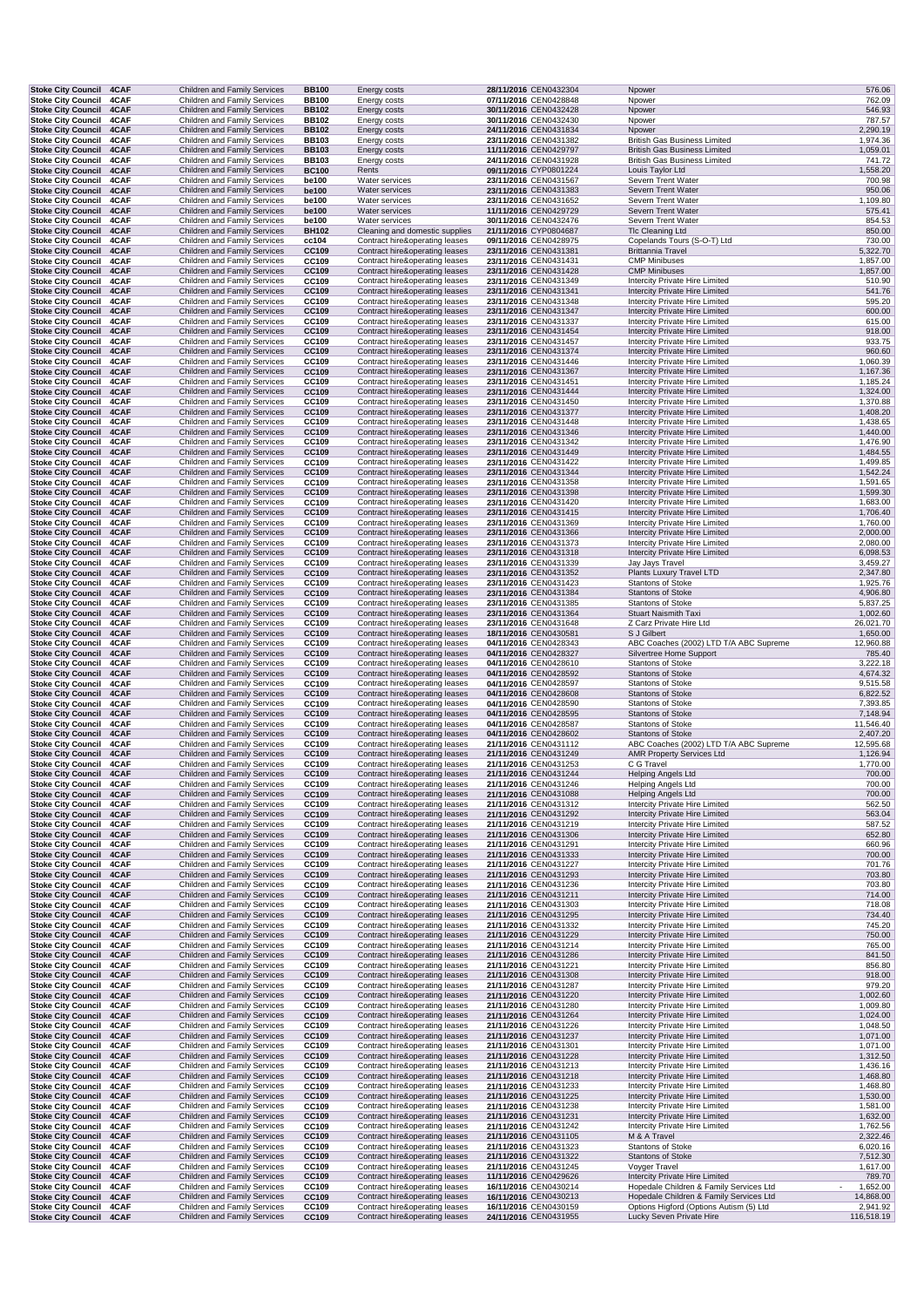| <b>Stoke City Council</b>                                   | 4CAF         | Children and Family Services                                        | CC109                        | Contract hire&operating leases                                   | 24/11/2016 CEN0432053                                    | <b>Stantons of Stoke</b>                                                      | 9,638.23              |
|-------------------------------------------------------------|--------------|---------------------------------------------------------------------|------------------------------|------------------------------------------------------------------|----------------------------------------------------------|-------------------------------------------------------------------------------|-----------------------|
| <b>Stoke City Council</b>                                   | 4CAF         | Children and Family Services                                        | CC109                        | Contract hire&operating leases                                   | 02/11/2016 CEN0427445                                    | Options Higford (Options Autism (5) Ltd                                       | 2,451.60              |
| <b>Stoke City Council</b><br><b>Stoke City Council</b>      | 4CAF<br>4CAF | Children and Family Services<br><b>Children and Family Services</b> | CC109<br>CC109               | Contract hire&operating leases<br>Contract hire&operating leases | 28/11/2016 CEN0432246<br>28/11/2016 CEN0432179           | Intercity Private Hire Limited<br><b>Stantons of Stoke</b>                    | 1,625.95<br>4,226.56  |
| Stoke City Council 4CAF                                     |              | Children and Family Services                                        | CC109                        | Contract hire&operating leases                                   | 28/11/2016 CEN0432224                                    | Stantons of Stoke                                                             | 2,980.10              |
| Stoke City Council 4CAF                                     |              | Children and Family Services                                        | CC109                        | Contract hire&operating leases                                   | 28/11/2016 CEN0432223                                    | <b>Stantons of Stoke</b>                                                      | 3,074.08              |
| Stoke City Council 4CAF                                     |              | Children and Family Services                                        | <b>DA100</b>                 | Equipment furniture and mater                                    | 23/11/2016 CYP0807418                                    | University College London                                                     | 4,335.00              |
| Stoke City Council 4CAF                                     | 4CAF         | Children and Family Services<br>Children and Family Services        | <b>DA100</b>                 | Equipment furniture and mater                                    | 18/11/2016 NSR0109442                                    | Posturite (Uk) Limited                                                        | 860.00<br>719.40      |
| <b>Stoke City Council</b><br><b>Stoke City Council</b>      | 4CAF         | <b>Children and Family Services</b>                                 | DA100<br><b>DA100</b>        | Equipment furniture and mater<br>Equipment furniture and mater   | 04/11/2016 CYP0801311<br>21/11/2016 CYP0804684           | SenseToys Limited<br>Julian Batey Violin Maker & Restorer                     | 958.12                |
| Stoke City Council 4CAF                                     |              | Children and Family Services                                        | <b>DA100</b>                 | Equipment furniture and mater                                    | 11/11/2016 CYP0803651                                    | Jantex Furnishing Co Ltd                                                      | 1,451.00              |
| Stoke City Council 4CAF                                     |              | Children and Family Services                                        | DA100                        | Equipment furniture and mater                                    | 16/11/2016 CEN0430295                                    | IN-tuition Holistic Education                                                 | 1,760.00              |
| <b>Stoke City Council</b>                                   | 4CAF         | Children and Family Services                                        | DA100                        | Equipment furniture and mater                                    | 16/11/2016 CEN0430320                                    | Phoenix Learning Ltd                                                          | 1,406.00              |
| <b>Stoke City Council</b>                                   | 4CAF         | Children and Family Services                                        | <b>DA100</b>                 | Equipment furniture and mater                                    | 16/11/2016 CEN0430070                                    | St Nathaniel's Academy                                                        | 13,500.00             |
| <b>Stoke City Council</b><br><b>Stoke City Council</b>      | 4CAF<br>4CAF | Children and Family Services<br>Children and Family Services        | <b>DA100</b><br><b>DA100</b> | Equipment furniture and mater<br>Equipment furniture and mater   | 14/11/2016 CYP0804144<br>24/11/2016 NSR0109596           | Shiny Stars Day Nursery<br>Staffordshire Refrigeration & Air Conditioning Ltd | 12,500.00<br>560.35   |
| <b>Stoke City Council</b>                                   | 4CAF         | Children and Family Services                                        | DA100                        | Equipment furniture and mater                                    | 24/11/2016 NSR0109595                                    | Staffordshire Refrigeration & Air Conditioning Ltd                            | 1,888.45              |
| Stoke City Council 4CAF                                     |              | <b>Children and Family Services</b>                                 | <b>DA100</b>                 | Equipment furniture and mater                                    | 09/11/2016 CYP0801474                                    | <b>Technical Outdoor Solutions Limited</b>                                    | 18,660.00             |
| Stoke City Council 4CAF                                     |              | Children and Family Services                                        | DA101                        | Equipment furniture and mater                                    | 11/11/2016 CYP0803685                                    | <b>Nisbets</b>                                                                | 695.96                |
| Stoke City Council 4CAF                                     |              | <b>Children and Family Services</b>                                 | <b>DA101</b>                 | Equipment furniture and mater                                    | 02/11/2016 CYP0801031                                    | E & R Moffat                                                                  | 5,508.00              |
| Stoke City Council 4CAF<br><b>Stoke City Council</b>        | 4CAF         | Children and Family Services<br>Children and Family Services        | DA101<br><b>DA107</b>        | Equipment furniture and mater                                    | 28/11/2016 CYP0807566                                    | Alliance Disposables Ltd<br>The Fostering Network                             | 561.00<br>1,200.00    |
| <b>Stoke City Council</b>                                   | 4CAF         | Children and Family Services                                        | <b>DA144</b>                 | Equipment furniture and mater<br>Equipment furniture and mater   | 04/11/2016 CYP0801313<br>24/11/2016 CEN0431932           | Alliance Disposables Ltd                                                      | 2,973.08              |
| <b>Stoke City Council</b>                                   | 4CAF         | Children and Family Services                                        | <b>DB104</b>                 | Catering                                                         | 18/11/2016 CEN0430452                                    | Blakemore Food Service Ltd                                                    | 1,139.42              |
| Stoke City Council 4CAF                                     |              | Children and Family Services                                        | <b>DB104</b>                 | Catering                                                         | 18/11/2016 CYP0804439                                    | Blakemore Food Service Ltd                                                    | 8,596.87              |
| Stoke City Council 4CAF                                     |              | <b>Children and Family Services</b>                                 | <b>DB104</b>                 | Catering                                                         | 18/11/2016 CEN0430450                                    | <b>Blakemore Food Service Ltd</b>                                             | 9,079.27              |
| <b>Stoke City Council</b>                                   | 4CAF         | Children and Family Services                                        | <b>DB104</b>                 | Catering                                                         | 18/11/2016 CYP0804440                                    | Blakemore Food Service Ltd                                                    | 14,092.85             |
| <b>Stoke City Council</b><br><b>Stoke City Council</b>      | 4CAF<br>4CAF | <b>Children and Family Services</b><br>Children and Family Services | <b>DB104</b><br><b>DB104</b> | Catering<br>Catering                                             | 18/11/2016 CEN0430949<br>04/11/2016 000005241267799      | Freshview Foods Ltd<br><b>BLAKEMORE FOOD SERVICE</b>                          | 18,223.66<br>933.69   |
| Stoke City Council 4CAF                                     |              | Children and Family Services                                        | <b>DB104</b>                 | Catering                                                         | 04/11/2016 000005241267801                               | <b>BLAKEMORE FOOD SERVICE</b>                                                 | 852.37                |
| Stoke City Council 4CAF                                     |              | Children and Family Services                                        | <b>DB104</b>                 | Catering                                                         | 04/11/2016 000005247052259                               | <b>BLAKEMORE FOOD SERVICE</b>                                                 | 660.03                |
| Stoke City Council 4CAF                                     |              | <b>Children and Family Services</b>                                 | <b>DB104</b>                 | Catering                                                         | 04/11/2016 000005262316669                               | <b>BLAKEMORE FOOD SERVICE</b>                                                 | 666.80                |
| Stoke City Council 4CAF                                     |              | Children and Family Services                                        | <b>DB104</b>                 | Catering                                                         | 04/11/2016 000005262316671                               | <b>BLAKEMORE FOOD SERVICE</b>                                                 | 644.39                |
| <b>Stoke City Council</b>                                   | 4CAF         | Children and Family Services                                        | <b>DB104</b>                 | Catering                                                         | 04/11/2016 000005270507249                               | <b>BLAKEMORE FOOD SERVICE</b>                                                 | 803.27                |
| Stoke City Council 4CAF<br>Stoke City Council 4CAF          |              | Children and Family Services<br>Children and Family Services        | DB104<br><b>DB104</b>        | Catering<br>Catering                                             | 04/11/2016 000005294908317<br>04/11/2016 000005311703457 | BLAKEMORE FOOD SERVICE<br><b>BLAKEMORE FOOD SERVICE</b>                       | 818.71<br>654.33      |
| <b>Stoke City Council</b>                                   | 4CAF         | Children and Family Services                                        | <b>DB104</b>                 | Catering                                                         | 04/11/2016 000005311703459                               | <b>BLAKEMORE FOOD SERVICE</b>                                                 | 639.82                |
| <b>Stoke City Council 4CAF</b>                              |              | <b>Children and Family Services</b>                                 | <b>DB104</b>                 | Catering                                                         | 04/11/2016 CEN0426868                                    | <b>Johal Dairies</b>                                                          | 2,638.68              |
| <b>Stoke City Council</b>                                   | 4CAF         | Children and Family Services                                        | <b>DB104</b>                 | Catering                                                         | 24/11/2016 CEN0431923                                    | Blakemore Food Service Ltd                                                    | 5,812.94              |
| <b>Stoke City Council</b>                                   | 4CAF         | Children and Family Services                                        | <b>DB104</b>                 | Catering                                                         | 24/11/2016 CEN0431922                                    | Blakemore Food Service Ltd                                                    | 7,351.76              |
| <b>Stoke City Council</b>                                   | 4CAF<br>4CAF | Children and Family Services                                        | <b>DB104</b><br><b>DB104</b> | Catering                                                         | 24/11/2016 CYP0807524                                    | Blakemore Food Service Ltd<br>Freshview Foods Ltd                             | 25,269.55             |
| <b>Stoke City Council</b><br>Stoke City Council 4CAF        |              | Children and Family Services<br>Children and Family Services        | <b>DB104</b>                 | Catering<br>Catering                                             | 24/11/2016 CEN0431925<br>24/11/2016 CEN0431927           | Johal Dairies                                                                 | 14,741.02<br>2,148.52 |
| Stoke City Council 4CAF                                     |              | Children and Family Services                                        | <b>DB104</b>                 | Catering                                                         | 24/11/2016 CEN0431930                                    | Wells Farm Dairy                                                              | 2,423.47              |
| Stoke City Council 4CAF                                     |              | Children and Family Services                                        | <b>DB104</b>                 | Catering                                                         | 09/11/2016 CEN0426864                                    | Blakemore Food Service Ltd                                                    | 12,304.39             |
| <b>Stoke City Council 4CAF</b>                              |              | Children and Family Services                                        | <b>DB104</b>                 | Catering                                                         | 09/11/2016 CEN0426866                                    | Blakemore Food Service Ltd                                                    | 14,622.86             |
| <b>Stoke City Council</b>                                   | 4CAF         | Children and Family Services                                        | <b>DB104</b>                 | Catering                                                         | 09/11/2016 CEN0426867                                    | Blakemore Food Service Ltd                                                    | 23,083.08             |
| <b>Stoke City Council</b>                                   | 4CAF         | Children and Family Services                                        | <b>DB104</b>                 | Catering                                                         | 09/11/2016 CEN0426865                                    | Blakemore Food Service Ltd                                                    | 23,233.46             |
| <b>Stoke City Council</b><br>Stoke City Council 4CAF        | 4CAF         | Children and Family Services<br><b>Children and Family Services</b> | <b>DB104</b><br><b>DD100</b> | Catering<br>Printing stationery and gener                        | 28/11/2016 CEN0432283<br>16/11/2016 CEN0430290           | Wells Farm Dairy<br>University of Worcester                                   | 2,945.00<br>9,091.00  |
| <b>Stoke City Council</b>                                   | 4CAF         | Children and Family Services                                        | <b>DE100</b>                 | Services                                                         | 23/11/2016 CEN0431437                                    | <b>Edupsych Limited</b>                                                       | 800.00                |
| <b>Stoke City Council</b>                                   | 4CAF         | Children and Family Services                                        | <b>DE100</b>                 | Services                                                         | 23/11/2016 CEN0431417                                    | Lee Lewis Educational Psychologist                                            | 2,300.00              |
| <b>Stoke City Council</b>                                   | 4CAF         | Children and Family Services                                        | <b>DE100</b>                 | Services                                                         | 23/11/2016 CEN0431368                                    | University of Worcester                                                       | 28,944.41             |
| <b>Stoke City Council</b>                                   | 4CAF         | <b>Children and Family Services</b>                                 | <b>DE100</b>                 | Services                                                         | 18/11/2016 CEN0431038                                    | <b>Key Strings Limited</b>                                                    | 2,400.00              |
| Stoke City Council 4CAF                                     |              | Children and Family Services                                        | <b>DE100</b>                 | Services                                                         | 18/11/2016 CEN0430516                                    | University of Worcester                                                       | 27,386.56             |
| Stoke City Council 4CAF<br>Stoke City Council 4CAF          |              | Children and Family Services<br>Children and Family Services        | <b>DE100</b><br><b>DE100</b> | Services<br>Services                                             | 04/11/2016 CEN0428559<br>04/11/2016 CEN0428670           | Attachment Concerns Ltd<br>Attachment Concerns Ltd                            | 547.60<br>863.70      |
| <b>Stoke City Council</b>                                   | 4CAF         | Children and Family Services                                        | <b>DE100</b>                 | Services                                                         | 04/11/2016 CEN0428621                                    | Attachment Concerns Ltd                                                       | 871.00                |
| <b>Stoke City Council</b>                                   | 4CAF         | Children and Family Services                                        | <b>DE100</b>                 | Services                                                         | 04/11/2016 CEN0428671                                    | Attachment Concerns Ltd                                                       | 898.75                |
| <b>Stoke City Council</b>                                   | 4CAF         | <b>Children and Family Services</b>                                 | <b>DE100</b>                 | Services                                                         | 04/11/2016 CEN0428678                                    | <b>Childrens Therapy Solutions Ltd</b>                                        | 798.53                |
| Stoke City Council 4CAF                                     |              | Children and Family Services                                        | <b>DE100</b>                 | Services                                                         | 04/11/2016 CEN0428619                                    | Childrens Therapy Solutions Ltd                                               | 891.08                |
| Stoke City Council 4CAF                                     |              | Children and Family Services                                        | <b>DE100</b>                 | Services                                                         | 04/11/2016 CYP0801107                                    | Servelec Synergy Ltd                                                          | 1,750.00              |
| Stoke City Council 4CAF<br>Stoke City Council 4CAF          |              | Children and Family Services<br>Children and Family Services        | <b>DE100</b><br><b>DE100</b> | Services<br>Services                                             | 04/11/2016 CYP0801106<br>04/11/2016 CEN0426884           | Servelec Synergy Ltd<br>Sixth Form College                                    | 2,756.00<br>1,850.00  |
| <b>Stoke City Council</b>                                   | 4CAF         | Children and Family Services                                        | <b>DE100</b>                 | Services                                                         | 21/11/2016 CYP0804680                                    | Shiny Stars Day Nursery                                                       | 8,393.94              |
| <b>Stoke City Council</b>                                   | 4CAF         | <b>Children and Family Services</b>                                 | <b>DE100</b>                 | Services                                                         | 11/11/2016 CYP0803653                                    | Bobbles Day Nursery                                                           | 1,050.00              |
| Stoke City Council 4CAF                                     |              | Children and Family Services                                        | <b>DE100</b>                 | Services                                                         | 11/11/2016 CYP0803832                                    | Edupsych Limited                                                              | 800.00                |
| Stoke City Council 4CAF                                     |              | <b>Children and Family Services</b>                                 | <b>DE100</b>                 | Services                                                         | 11/11/2016 CYP0803831                                    | Kate Cairns Associates                                                        | 705.00                |
| Stoke City Council 4CAF                                     |              | Children and Family Services<br><b>Children and Family Services</b> | <b>DE100</b>                 | Services                                                         | 16/11/2016 CEN0430161<br>16/11/2016 CEN0430334           | D Lee                                                                         | 560.00                |
| <b>Stoke City Council 4CAF</b><br><b>Stoke City Council</b> | 4CAF         | <b>Children and Family Services</b>                                 | <b>DE100</b><br><b>DE100</b> | Services<br>Services                                             | 16/11/2016 CEN0430171                                    | C. H. Davies Ltd<br>Enhance EHC Ltd                                           | 2,475.00<br>792.00    |
| <b>Stoke City Council</b>                                   | 4CAF         | Children and Family Services                                        | <b>DE100</b>                 | Services                                                         | 16/11/2016 CYP0804312                                    | Kate Cairns Associates                                                        | 1,305.00              |
| <b>Stoke City Council</b>                                   | 4CAF         | Children and Family Services                                        | <b>DE100</b>                 | Services                                                         | 14/11/2016 CYP0803837                                    | Lee Lewis Educational Psychologist                                            | 2,300.00              |
| <b>Stoke City Council</b>                                   | 4CAF         | Children and Family Services                                        | <b>DE100</b>                 | Services                                                         | 14/11/2016 CYP0804144                                    | Shiny Stars Day Nursery                                                       | 5,595.96              |
| <b>Stoke City Council</b>                                   | 4CAF         | Children and Family Services                                        | <b>DE100</b>                 | Services                                                         | 30/11/2016 CEN0432452                                    | Arch (North Staffs)                                                           | 23,756.47             |
| <b>Stoke City Council</b><br><b>Stoke City Council</b>      | 4CAF<br>4CAF | <b>Children and Family Services</b><br>Children and Family Services | <b>DE100</b><br><b>DE100</b> | Services<br>Services                                             | 30/11/2016 CEN0432451<br>30/11/2016 CEN0432366           | Arch (North Staffs)<br>Aspire Housing                                         | 23,756.47<br>515.00   |
| <b>Stoke City Council</b>                                   | 4CAF         | <b>Children and Family Services</b>                                 | <b>DE100</b>                 | Services                                                         | 30/11/2016 CEN0432414                                    | Attachment Works Ltd                                                          | 527.00                |
| <b>Stoke City Council</b>                                   | 4CAF         | Children and Family Services                                        | <b>DE100</b>                 | Services                                                         | 30/11/2016 CEN0432413                                    | Attachment Works Ltd                                                          | 595.00                |
| <b>Stoke City Council</b>                                   | 4CAF         | Children and Family Services                                        | <b>DE100</b>                 | Services                                                         | 30/11/2016 CEN0432415                                    | Attachment Works Ltd                                                          | 643.50                |
| <b>Stoke City Council</b>                                   | 4CAF         | Children and Family Services                                        | <b>DE100</b>                 | Services                                                         | 30/11/2016 CEN0432596                                    | Changing Minds Ltd                                                            | 19,375.00             |
| <b>Stoke City Council</b>                                   | 4CAF         | <b>Children and Family Services</b><br>Children and Family Services | <b>DE100</b>                 | Services                                                         | 30/11/2016 CEN0432411<br>24/11/2016 CEN0429617           | KIKIT - Pathways to Recovery                                                  | 6,000.00              |
| <b>Stoke City Council</b><br><b>Stoke City Council</b>      | 4CAF<br>4CAF | <b>Children and Family Services</b>                                 | <b>DE100</b><br><b>DE100</b> | Services<br>Services                                             | 24/11/2016 CYP0807531                                    | <b>Broad Oak Properties</b><br>Gordon Day Care Nursery                        | 3,460.00<br>1,018.50  |
| <b>Stoke City Council</b>                                   | 4CAF         | Children and Family Services                                        | <b>DE100</b>                 | Services                                                         | 24/11/2016 NSR0109605                                    | Wulfrun Building Solution                                                     | 1,768.44              |
| <b>Stoke City Council</b>                                   | 4CAF         | Children and Family Services                                        | <b>DE100</b>                 | Services                                                         | 09/11/2016 CEN0429170                                    | <b>Ducklings Opportunity Group</b>                                            | 5,100.00              |
| <b>Stoke City Council</b>                                   | 4CAF         | Children and Family Services                                        | <b>DE100</b>                 | Services                                                         | 09/11/2016 CYP0803549                                    | <b>Edupsych Limited</b>                                                       | 800.00                |
| <b>Stoke City Council</b>                                   | 4CAF         | <b>Children and Family Services</b>                                 | <b>DE100</b>                 | Services                                                         | 09/11/2016 CYP0801561                                    | Lee Lewis Educational Psychologist                                            | 2,300.00              |
| <b>Stoke City Council</b><br><b>Stoke City Council</b>      | 4CAF<br>4CAF | Children and Family Services<br>Children and Family Services        | <b>DE100</b><br><b>DE100</b> | Services                                                         | 09/11/2016 CYP0803550<br>09/11/2016 CYP0801472           | St Albans Little Learners<br>Telford & Wrekin Council                         | 8,075.25<br>4,375.00  |
| <b>Stoke City Council</b>                                   | 4CAF         | Children and Family Services                                        | <b>DE100</b>                 | Services<br>Services                                             | 02/11/2016 CEN0427437                                    | D Lee                                                                         | 1,050.00              |
| <b>Stoke City Council</b>                                   | 4CAF         | Children and Family Services                                        | <b>DE100</b>                 | Services                                                         | 02/11/2016 CYP0801095                                    | Dr A E Clare                                                                  | 624.95                |
| <b>Stoke City Council</b>                                   | 4CAF         | Children and Family Services                                        | <b>DE100</b>                 | Services                                                         | 02/11/2016 CYP0801016                                    | Worcestershire County Council                                                 | 4,375.00              |
| Stoke City Council 4CAF                                     |              | <b>Children and Family Services</b>                                 | <b>DE100</b>                 | Services                                                         | 28/11/2016 CYP0807576                                    | <b>Edupsych Limited</b>                                                       | 800.00                |
| Stoke City Council 4CAF                                     |              | Children and Family Services                                        | <b>DE100</b>                 | Services<br>Services                                             | 28/11/2016 CYP0807644                                    | Shiny Stars Day Nursery<br>Attachment Concerns Ltd                            | 16,787.88             |
| <b>Stoke City Council</b><br><b>Stoke City Council</b>      | 4CAF<br>4CAF | Children and Family Services<br>Children and Family Services        | <b>DE100</b><br><b>DE100</b> | Services                                                         | 07/11/2016 CEN0428857<br>07/11/2016 CEN0428853           | Attachment Works Ltd                                                          | 591.00<br>645.25      |
| <b>Stoke City Council</b>                                   | 4CAF         | Children and Family Services                                        | <b>DE100</b>                 | Services                                                         | 07/11/2016 CEN0428851                                    | Attachment Works Ltd                                                          | 645.25                |
| <b>Stoke City Council</b>                                   | 4CAF         | Children and Family Services                                        | <b>DE100</b>                 | Services                                                         | 07/11/2016 CEN0428845                                    | Attachment Works Ltd                                                          | 1,097.25              |
| <b>Stoke City Council</b>                                   | 4CAF         | Children and Family Services                                        | <b>DE100</b>                 | Services                                                         | 07/11/2016 CEN0428858                                    | <b>Childrens Therapy Solutions Ltd</b>                                        | 570.59                |
| <b>Stoke City Council</b>                                   | 4CAF         | Children and Family Services                                        | <b>DE100</b>                 | Services                                                         | 07/11/2016 CEN0428849                                    | Childrens Therapy Solutions Ltd                                               | 755.20                |
| <b>Stoke City Council</b><br><b>Stoke City Council</b>      | 4CAF<br>4CAF | Children and Family Services<br>Children and Family Services        | <b>DE100</b><br><b>DE100</b> | Services<br>Services                                             | 07/11/2016 CYP0801361<br>07/11/2016 CEN0428843           | D Parker<br>Office of the Police and Crime Comm. Staffordshire                | 908.35<br>7,000.00    |
| <b>Stoke City Council</b>                                   | 4CAF         | <b>Children and Family Services</b>                                 | <b>DE101</b>                 | Services                                                         | 23/11/2016 CEN0431433                                    | <b>Redquard Security Limited</b>                                              | 1,563.75              |
| <b>Stoke City Council</b>                                   | 4CAF         | Children and Family Services                                        | <b>DE105</b>                 | Services                                                         | 23/11/2016 CEN0431335                                    | J Ashley                                                                      | 625.00                |
| <b>Stoke City Council</b>                                   | 4CAF         | <b>Children and Family Services</b>                                 | <b>DE105</b>                 | Services                                                         | 16/11/2016 CEN0430305                                    | Haywood Academy                                                               | 3,000.00              |
| <b>Stoke City Council</b>                                   | 4CAF         | Children and Family Services                                        | <b>DE105</b>                 | Services                                                         | 24/11/2016 CEN0431965                                    | J Ashley                                                                      | 625.00                |
| <b>Stoke City Council</b><br><b>Stoke City Council</b>      | 4CAF<br>4CAF | Children and Family Services<br>Children and Family Services        | <b>DE105</b><br><b>DE105</b> | Services<br>Services                                             | 24/11/2016 CEN0431784<br>24/11/2016 CEN0431782           | J Ashley<br>C. H. Davies Ltd                                                  | 625.00<br>720.00      |
| <b>Stoke City Council</b>                                   | 4CAF         | <b>Children and Family Services</b>                                 | <b>DE105</b>                 | Services                                                         | 24/11/2016 CEN0432108                                    | <b>Tarpey Enterprises Ltd</b>                                                 | 1,000.00              |
| <b>Stoke City Council</b>                                   | 4CAF         | Children and Family Services                                        | de113                        | Services                                                         | 23/11/2016 CEN0428539                                    | Nisai Virtual Academy Ltd                                                     | 2,750.00              |
| <b>Stoke City Council</b>                                   | 4CAF         | <b>Children and Family Services</b>                                 | de113                        | Services                                                         | 23/11/2016 CEN0431596                                    | <b>Rugeley School Priory</b>                                                  | 28,500.00             |
| <b>Stoke City Council</b>                                   | 4CAF         | Children and Family Services                                        | de113                        | Services                                                         | 23/11/2016 CEN0431591                                    | <b>Rugeley School Priory</b>                                                  | 28,500.00             |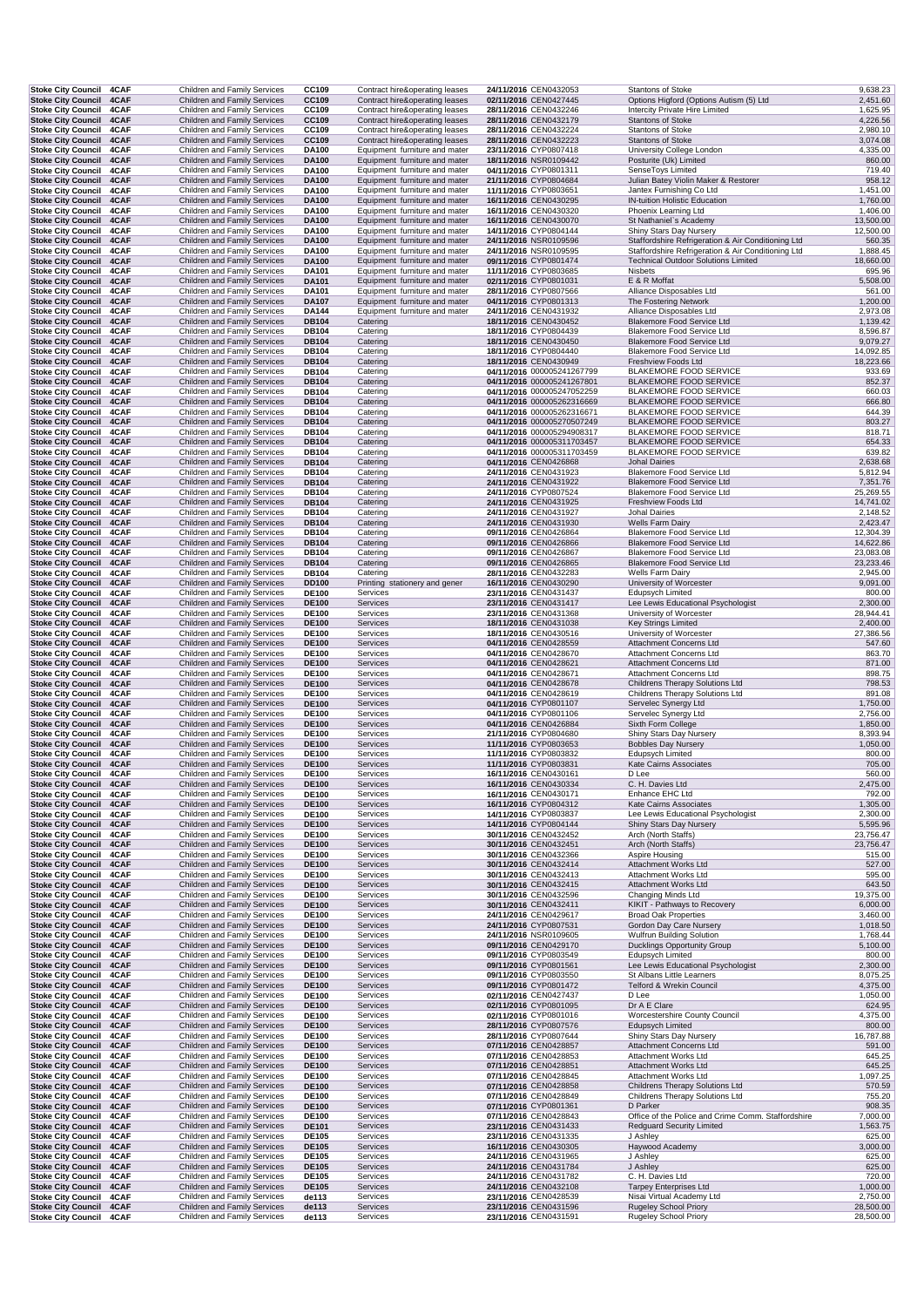| <b>Stoke City Council</b>                              | 4CAF         | <b>Children and Family Services</b>                                 | de113                 | Services                                         | 23/11/2016 CEN0431601                          | Rugeley School Priory                                                              | 28,998.75              |
|--------------------------------------------------------|--------------|---------------------------------------------------------------------|-----------------------|--------------------------------------------------|------------------------------------------------|------------------------------------------------------------------------------------|------------------------|
| <b>Stoke City Council</b>                              | 4CAF         | Children and Family Services                                        | de113                 | Services                                         | 23/11/2016 CEN0431589                          | <b>Rugeley School Priory</b>                                                       | 29,526.00              |
| <b>Stoke City Council</b>                              | 4CAF         | <b>Children and Family Services</b>                                 | de113                 | Services                                         | 23/11/2016 NSR0109551                          | <b>Rugeley School Priory</b>                                                       | 29,526.00              |
| <b>Stoke City Council</b>                              | 4CAF         | Children and Family Services                                        | de113                 | Services                                         | 23/11/2016 CEN0431603                          | <b>Rugeley School Priory</b>                                                       | 29,526.00              |
| <b>Stoke City Council</b>                              | 4CAF         | <b>Children and Family Services</b>                                 | de113                 | Services                                         | 23/11/2016 CEN0431602                          | <b>Rugeley School Priory</b>                                                       | 34,447.00              |
| <b>Stoke City Council</b>                              | 4CAF         | Children and Family Services                                        | de113                 | Services                                         | 23/11/2016 CEN0431599                          | Rugeley School Priory                                                              | 34,447.00              |
| <b>Stoke City Council</b>                              | 4CAF         | Children and Family Services                                        | de113                 | Services                                         | 18/11/2016 CEN0430925                          | <b>Hereward College</b>                                                            | 5,714.93<br>10,448.92  |
| <b>Stoke City Council</b><br><b>Stoke City Council</b> | 4CAF<br>4CAF | Children and Family Services<br>Children and Family Services        | de113<br>de113        | Services<br>Services                             | 18/11/2016 CEN0430862<br>18/11/2016 CEN0430867 | Hopedale Children & Family Services Ltd<br>Hopedale Children & Family Services Ltd | 101,876.94             |
| <b>Stoke City Council</b>                              | 4CAF         | Children and Family Services                                        | de113                 | Services                                         | 18/11/2016 CEN0430953                          | North Road Academy Ltd                                                             | 2,462.86               |
| <b>Stoke City Council</b>                              | 4CAF         | <b>Children and Family Services</b>                                 | de113                 | Services                                         | 18/11/2016 CEN0430881                          | Peak Activity Services Ltd                                                         | 18,880.00              |
| <b>Stoke City Council</b>                              | 4CAF         | Children and Family Services                                        | de113                 | Services                                         | 16/11/2016 CEN0430173                          | <b>Bright Futures Care Ltd</b>                                                     | 19,208.34              |
| <b>Stoke City Council</b>                              | 4CAF         | Children and Family Services                                        | de113                 | Services                                         | 16/11/2016 CEN0430215                          | Eastwood Grange Priory                                                             | 22,466.67              |
| <b>Stoke City Council</b>                              | 4CAF         | Children and Family Services                                        | de113                 | Services                                         | 16/11/2016 CEN0430219                          | <b>Eastwood Grange Priory</b>                                                      | 24,150.00              |
| <b>Stoke City Council</b>                              | 4CAF         | <b>Children and Family Services</b>                                 | de113                 | Services                                         | 16/11/2016 CEN0430276                          | High Peak School Ltd                                                               | 13,256.41              |
| <b>Stoke City Council</b>                              | 4CAF         | Children and Family Services                                        | de113                 | Services                                         | 16/11/2016 CEN0430214                          | Hopedale Children & Family Services Ltd                                            | 25,739.66              |
| <b>Stoke City Council</b>                              | 4CAF         | <b>Children and Family Services</b>                                 | de113                 | Services                                         | 16/11/2016 CEN0430212                          | Hopedale Children & Family Services Ltd                                            | 144,199.95             |
| <b>Stoke City Council</b><br><b>Stoke City Council</b> | 4CAF<br>4CAF | Children and Family Services<br><b>Children and Family Services</b> | de113<br>de113        | Services<br>Services                             | 16/11/2016 CEN0430280<br>16/11/2016 CEN0430282 | Huntercombe Hospital Stafford<br>Huntercombe Hospital Stafford                     | 1,200.00<br>1,650.00   |
| <b>Stoke City Council</b>                              | 4CAF         | Children and Family Services                                        | de113                 | Services                                         | 16/11/2016 CEN0430283                          | Huntercombe Hospital Stafford                                                      | 1,800.00               |
| Stoke City Council 4CAF                                |              | <b>Children and Family Services</b>                                 | de113                 | Services                                         | 16/11/2016 CEN0430281                          | Huntercombe Hospital Stafford                                                      | 2,250.00               |
| <b>Stoke City Council</b>                              | 4CAF         | Children and Family Services                                        | de113                 | Services                                         | 16/11/2016 CEN0430221                          | Kinetic Academy Limited                                                            | 32,504.50              |
| <b>Stoke City Council</b>                              | 4CAF         | Children and Family Services                                        | de113                 | Services                                         | 16/11/2016 CEN0430175                          | Peak Activity Services Ltd                                                         | 9,735.00               |
| <b>Stoke City Council</b>                              | 4CAF         | Children and Family Services                                        | de113                 | Services                                         | 16/11/2016 CEN0430194                          | Peak Activity Services Ltd                                                         | 10,325.00              |
| <b>Stoke City Council</b>                              | 4CAF         | Children and Family Services                                        | de113                 | Services                                         | 16/11/2016 CEN0430174                          | Peak Activity Services Ltd                                                         | 18,880.00              |
| <b>Stoke City Council</b>                              | 4CAF         | Children and Family Services                                        | de113                 | Services                                         | 16/11/2016 CEN0430186                          | Peak Activity Services Ltd                                                         | 18,880.00              |
| <b>Stoke City Council</b><br><b>Stoke City Council</b> | 4CAF<br>4CAF | <b>Children and Family Services</b><br>Children and Family Services | de113<br>de113        | Services<br>Services                             | 16/11/2016 CEN0430188<br>16/11/2016 CEN0430190 | Peak Activity Services Ltd<br>Peak Activity Services Ltd                           | 18,880.00<br>18,880.00 |
| <b>Stoke City Council</b>                              | 4CAF         | Children and Family Services                                        | de113                 | Services                                         | 16/11/2016 CEN0430193                          | Peak Activity Services Ltd                                                         | 18,880.00              |
| <b>Stoke City Council</b>                              | 4CAF         | Children and Family Services                                        | de113                 | Services                                         | 16/11/2016 CEN0430184                          | Peak Activity Services Ltd                                                         | 18,880.00              |
| <b>Stoke City Council</b>                              | 4CAF         | Children and Family Services                                        | de113                 | Services                                         | 16/11/2016 CEN0430185                          | Peak Activity Services Ltd                                                         | 18,880.00              |
| <b>Stoke City Council</b>                              | 4CAF         | Children and Family Services                                        | de113                 | Services                                         | 16/11/2016 CEN0430183                          | Peak Activity Services Ltd                                                         | 18,880.00              |
| <b>Stoke City Council</b>                              | 4CAF         | <b>Children and Family Services</b>                                 | de113                 | Services                                         | 16/11/2016 CEN0430182                          | Peak Activity Services Ltd                                                         | 18,880.00              |
| <b>Stoke City Council</b>                              | 4CAF         | Children and Family Services                                        | de113                 | Services                                         | 16/11/2016 CEN0430179                          | Peak Activity Services Ltd                                                         | 18,880.00              |
| <b>Stoke City Council</b>                              | 4CAF         | Children and Family Services                                        | de113                 | Services                                         | 16/11/2016 CEN0430192                          | Peak Activity Services Ltd                                                         | 18,880.00              |
| <b>Stoke City Council</b><br><b>Stoke City Council</b> | 4CAF<br>4CAF | <b>Children and Family Services</b><br>Children and Family Services | de113<br>de113        | Services<br>Services                             | 16/11/2016 CEN0430178<br>16/11/2016 CEN0430176 | Peak Activity Services Ltd<br>Peak Activity Services Ltd                           | 18,880.00<br>18,880.00 |
| <b>Stoke City Council</b>                              | 4CAF         | Children and Family Services                                        | de113                 | Services                                         | 16/11/2016 CEN0430191                          | Peak Activity Services Ltd                                                         | 18,880.00              |
| <b>Stoke City Council</b>                              | 4CAF         | <b>Children and Family Services</b>                                 | de113                 | Services                                         | 16/11/2016 CEN0430195                          | Peak Activity Services Ltd                                                         | 18,880.00              |
| <b>Stoke City Council</b>                              | 4CAF         | Children and Family Services                                        | de113                 | Services                                         | 16/11/2016 CEN0430180                          | Peak Activity Services Ltd                                                         | 18,880.00              |
| <b>Stoke City Council</b>                              | 4CAF         | <b>Children and Family Services</b>                                 | de113                 | Services                                         | 16/11/2016 CEN0430187                          | Peak Activity Services Ltd                                                         | 18,880.00              |
| <b>Stoke City Council</b>                              | 4CAF         | Children and Family Services                                        | de113                 | Services                                         | 16/11/2016 CEN0430189                          | Peak Activity Services Ltd                                                         | 18,880.00              |
| <b>Stoke City Council</b>                              | 4CAF         | <b>Children and Family Services</b>                                 | de113                 | Services                                         | 16/11/2016 CEN0430181                          | Peak Activity Services Ltd                                                         | 18,880.00              |
| <b>Stoke City Council</b>                              | 4CAF         | Children and Family Services                                        | de113                 | Services                                         | 16/11/2016 CEN0430285                          | Rosy Cheeks Nurseries                                                              | 2,892.00               |
| <b>Stoke City Council</b><br>Stoke City Council 4CAF   | 4CAF         | <b>Children and Family Services</b>                                 | de113                 | Services                                         | 16/11/2016 SCH0246070                          | <b>Rugeley School Priory</b>                                                       | 28,500.00              |
| <b>Stoke City Council</b>                              | 4CAF         | Children and Family Services<br>Children and Family Services        | de113<br>de113        | Services<br>Services                             | 16/11/2016 CEN0430217<br>16/11/2016 ACE0015058 | <b>Rugeley School Priory</b><br>Rugeley School Priory                              | 28,500.00<br>72,000.00 |
| <b>Stoke City Council</b>                              | 4CAF         | Children and Family Services                                        | de113                 | Services                                         | 16/11/2016 CEN0430164                          | Senad Ltd                                                                          | 19,326.00              |
| <b>Stoke City Council</b>                              | 4CAF         | <b>Children and Family Services</b>                                 | de113                 | Services                                         | 16/11/2016 CEN0430163                          | Senad Ltd                                                                          | 31,881.00              |
| <b>Stoke City Council</b>                              | 4CAF         | Children and Family Services                                        | de113                 | Services                                         | 16/11/2016 CEN0430278                          | The College Academies Trust                                                        | 1,968.75               |
| <b>Stoke City Council</b>                              | 4CAF         | Children and Family Services                                        | de113                 | Services                                         | 16/11/2016 CEN0430279                          | The College Academies Trust                                                        | 2,362.50               |
| <b>Stoke City Council</b>                              | 4CAF         | Children and Family Services                                        | de113                 | Services                                         | 16/11/2016 CEN0430165                          | Unity Training & Education Services Ltd                                            | 4,000.00               |
| <b>Stoke City Council</b>                              | 4CAF         | <b>Children and Family Services</b>                                 | de113                 | Services                                         | 16/11/2016 CEN0430170                          | Unity Training & Education Services Ltd                                            | 4,000.00               |
| <b>Stoke City Council</b>                              | 4CAF         | Children and Family Services                                        | de113                 | Services                                         | 16/11/2016 CEN0430169                          | Unity Training & Education Services Ltd                                            | 4,000.00               |
| <b>Stoke City Council</b><br><b>Stoke City Council</b> | 4CAF<br>4CAF | <b>Children and Family Services</b><br>Children and Family Services | de113<br>de113        | Services<br>Services                             | 24/11/2016 CEN0431683<br>24/11/2016 CEN0431685 | <b>G</b> Howell<br><b>Turning Corners</b>                                          | 3,313.00<br>1,500.00   |
| <b>Stoke City Council</b>                              | 4CAF         | Children and Family Services                                        | de113                 | Services                                         | 24/11/2016 CEN0432051                          | Acorn Care & Education Ltd                                                         | 10,784.53              |
| <b>Stoke City Council</b>                              | 4CAF         | Children and Family Services                                        | de113                 | Services                                         | 24/11/2016 CEN0431688                          | Acorn Care & Education Ltd                                                         | 13,149.66              |
| <b>Stoke City Council</b>                              | 4CAF         | Children and Family Services                                        | de113                 | Services                                         | 24/11/2016 CEN0431697                          | Acorn Care & Education Ltd                                                         | 13,410.34              |
| <b>Stoke City Council</b>                              | 4CAF         | Children and Family Services                                        | de113                 | Services                                         | 24/11/2016 CEN0431696                          | Acorn Care & Education Ltd                                                         | 13,812.66              |
| <b>Stoke City Council</b>                              | 4CAF         | Children and Family Services                                        | de113                 | Services                                         | 24/11/2016 CEN0431695                          | Acorn Care & Education Ltd                                                         | 13,812.66              |
| <b>Stoke City Council</b>                              | 4CAF         | Children and Family Services                                        | de113                 | Services                                         | 24/11/2016 CEN0431694                          | Acorn Care & Education Ltd                                                         | 13,812.67              |
| <b>Stoke City Council</b>                              | 4CAF         | Children and Family Services                                        | de113                 | Services                                         | 24/11/2016 CEN0431692                          | Acorn Care & Education Ltd                                                         | 13,812.67              |
| <b>Stoke City Council</b>                              | 4CAF         | Children and Family Services                                        | de113                 | Services                                         | 24/11/2016 CEN0431722                          | Craegmoor Strathmore College Priory                                                | 230,036.00             |
| <b>Stoke City Council</b><br><b>Stoke City Council</b> | 4CAF<br>4CAF | Children and Family Services<br>Children and Family Services        | de113<br>de113        | Services<br>Services                             | 24/11/2016 CEN0431686<br>24/11/2016 CEN0431699 | Nisai Virtual Academy Ltd<br><b>Parallel Parents</b>                               | 2,216.66<br>528.00     |
| <b>Stoke City Council</b>                              | 4CAF         | <b>Children and Family Services</b>                                 | de113                 | Services                                         | 02/11/2016 CEN0427857                          | E.L.I.T.E. CIC                                                                     | 2,556.72               |
| <b>Stoke City Council</b>                              | 4CAF         | Children and Family Services                                        | de113                 | Services                                         | 02/11/2016 CEN0424135                          | Horizon Care & Education Group Ltd                                                 | 28,876.38              |
| Stoke City Council 4CAF                                |              | Children and Family Services                                        | de113                 | Services                                         | 02/11/2016 CEN0427444                          | Kinetic Academy Limited                                                            | 2,133.50               |
| Stoke City Council 4CAF                                |              | Children and Family Services                                        | de113                 | Services                                         | 02/11/2016 CEN0427438                          | NT & AS                                                                            | 22,560.00              |
| Stoke City Council 4CAF                                |              | <b>Children and Family Services</b>                                 | de113                 | Services                                         | 02/11/2016 CEN0427460                          | Peak Activity Services Ltd                                                         | 12,095.00              |
| <b>Stoke City Council</b>                              | 4CAF         | Children and Family Services                                        | de113                 | Services                                         | 02/11/2016 CEN0427458                          | Peak Activity Services Ltd                                                         | 12,980.00              |
| <b>Stoke City Council</b>                              | 4CAF         | Children and Family Services                                        | de113                 | Services                                         | 02/11/2016 CEN0427461                          | Peak Activity Services Ltd                                                         | 16,815.00              |
| <b>Stoke City Council</b><br><b>Stoke City Council</b> | 4CAF<br>4CAF | Children and Family Services<br>Children and Family Services        | de113<br>de113        | Services<br>Services                             | 02/11/2016 CEN0427451<br>02/11/2016 CEN0427435 | Rugeley School Priory<br>The College Academies Trust                               | 15,954.40<br>2,362.50  |
| <b>Stoke City Council</b>                              | 4CAF         | Children and Family Services                                        | de113                 | Services                                         | 02/11/2016 CEN0427436                          | The College Academies Trust                                                        | 2,835.00               |
| <b>Stoke City Council</b>                              | 4CAF         | <b>Children and Family Services</b>                                 | <b>DE158</b>          | Services                                         |                                                |                                                                                    |                        |
| <b>Stoke City Council</b>                              | 4CAF         |                                                                     |                       |                                                  |                                                |                                                                                    |                        |
| <b>Stoke City Council</b>                              | 4CAF         | Children and Family Services                                        | <b>DE158</b>          | Services                                         | 07/11/2016 CEN0428827<br>07/11/2016 CEN0428828 | E Shingler<br>E Shingler                                                           | 1,113.75<br>1,158.75   |
| <b>Stoke City Council</b>                              |              | Children and Family Services                                        | dg100                 | Expenses                                         | 18/11/2016 CEN0430994                          | Ofsted                                                                             | 1,937.00               |
|                                                        | 4CAF         | Children and Family Services                                        | dg100                 | Expenses                                         | 18/11/2016 CEN0430996                          | Ofsted                                                                             | 1,937.00               |
| <b>Stoke City Council</b>                              | 4CAF         | Children and Family Services                                        | dg118                 | Expenses                                         | 18/11/2016 CEN0430582                          | Soil Association Certification Limited                                             | 995.00                 |
| <b>Stoke City Council</b>                              | 4CAF         | Children and Family Services                                        | DH102                 | Grants and subscriptions                         | 11/11/2016 CYP0803828                          | The Fostering Network                                                              | 3,293.50               |
| Stoke City Council 4CAF                                |              | Children and Family Services                                        | <b>DK111</b>          | Miscellaneous expenses                           | 02/11/2016 CEN0427800                          | <b>Red Elephant Promotions</b>                                                     | 720.00                 |
| <b>Stoke City Council</b>                              | 4CAF         | Children and Family Services                                        | DK135                 | Miscellaneous expenses                           | 23/11/2016 CEN0431638                          | A Wilderness Way Ltd                                                               | 3,950.00               |
| <b>Stoke City Council</b><br><b>Stoke City Council</b> | 4CAF<br>4CAF | Children and Family Services<br>Children and Family Services        | <b>DK135</b><br>DK135 | Miscellaneous expenses<br>Miscellaneous expenses | 23/11/2016 CEN0431637<br>23/11/2016 CEN0431577 | Capstone Foster Care (Midlands) Ltd<br>Care Today                                  | 1,409.59<br>5,560.65   |
| <b>Stoke City Council</b>                              | 4CAF         | Children and Family Services                                        | <b>DK135</b>          | Miscellaneous expenses                           | 23/11/2016 CEN0431582                          | Care Today                                                                         | 10,692.90              |
| <b>Stoke City Council</b>                              | 4CAF         | Children and Family Services                                        | DK135                 | Miscellaneous expenses                           | 23/11/2016 CEN0431576                          | Care Today                                                                         | 11,121.30              |
| <b>Stoke City Council</b>                              | 4CAF         | Children and Family Services                                        | <b>DK135</b>          | Miscellaneous expenses                           | 23/11/2016 CEN0431581                          | Care Today                                                                         | 11,121.30              |
| <b>Stoke City Council</b>                              | 4CAF         | Children and Family Services                                        | DK135                 | Miscellaneous expenses                           | 23/11/2016 CEN0431583                          | Care Today                                                                         | 12,192.90              |
| <b>Stoke City Council</b>                              | 4CAF         | Children and Family Services                                        | <b>DK135</b>          | Miscellaneous expenses                           | 23/11/2016 CEN0431586                          | Care Today                                                                         | 12,407.10              |
| <b>Stoke City Council</b>                              | 4CAF         | Children and Family Services                                        | DK135                 | Miscellaneous expenses                           | 23/11/2016 CEN0431592                          | Care Today                                                                         | 12,835.80              |
| <b>Stoke City Council</b><br><b>Stoke City Council</b> | 4CAF<br>4CAF | Children and Family Services<br>Children and Family Services        | <b>DK135</b>          | Miscellaneous expenses<br>Miscellaneous expenses | 23/11/2016 CEN0431590                          | Care Today<br>Care Today                                                           | 12,835.80              |
| <b>Stoke City Council</b>                              | 4CAF         | <b>Children and Family Services</b>                                 | DK135<br><b>DK135</b> | Miscellaneous expenses                           | 23/11/2016 CEN0431585<br>23/11/2016 CEN0431588 | Care Today                                                                         | 12,835.80<br>12,835.80 |
| <b>Stoke City Council</b>                              | 4CAF         | Children and Family Services                                        | DK135                 | Miscellaneous expenses                           | 23/11/2016 CEN0431578                          | Care Today                                                                         | 13,641.30              |
| <b>Stoke City Council</b>                              | 4CAF         | Children and Family Services                                        | <b>DK135</b>          | Miscellaneous expenses                           | 23/11/2016 CEN0431631                          | <b>Fostering Priory</b>                                                            | 3,192.86               |
| <b>Stoke City Council</b>                              | 4CAF         | Children and Family Services                                        | DK135                 | Miscellaneous expenses                           | 23/11/2016 CEN0431639                          | Progress Children's Services Ltd                                                   | 988.00                 |
| <b>Stoke City Council</b>                              | 4CAF         | <b>Children and Family Services</b>                                 | <b>DK135</b>          | Miscellaneous expenses                           | 23/11/2016 CEN0431641                          | Progress Children's Services Ltd                                                   | 1,024.00               |
| <b>Stoke City Council</b>                              | 4CAF         | Children and Family Services                                        | DK135                 | Miscellaneous expenses                           | 18/11/2016 CEN0430573                          | A Wilderness Way Ltd                                                               | 3,950.00               |
| <b>Stoke City Council</b><br><b>Stoke City Council</b> | 4CAF<br>4CAF | <b>Children and Family Services</b><br>Children and Family Services | <b>DK135</b><br>DK135 | Miscellaneous expenses<br>Miscellaneous expenses | 18/11/2016 CEN0430421<br>18/11/2016 CEN0430672 | Active Ark Ltd<br>Capstone Foster Care (Midlands) Ltd                              | 18,620.00<br>3,091.01  |
| <b>Stoke City Council</b>                              | 4CAF         | Children and Family Services                                        | <b>DK135</b>          | Miscellaneous expenses                           | 18/11/2016 CEN0430673                          | Capstone Foster Care (Midlands) Ltd                                                | 3,272.67               |
| <b>Stoke City Council</b>                              | 4CAF         | Children and Family Services                                        | DK135                 | Miscellaneous expenses                           | 18/11/2016 CEN0430454                          | Care Afloat                                                                        | 9,742.99               |
| <b>Stoke City Council</b>                              | 4CAF         | <b>Children and Family Services</b>                                 | <b>DK135</b>          | Miscellaneous expenses                           | 18/11/2016 CEN0430671                          | Child Care Bureau Ltd                                                              | 3,210.67               |
| <b>Stoke City Council</b>                              | 4CAF         | Children and Family Services                                        | DK135                 | Miscellaneous expenses                           | 18/11/2016 CEN0430613                          | Compass Fostering Central Limited                                                  | 2,922.68               |
| <b>Stoke City Council</b>                              | 4CAF         | Children and Family Services                                        | <b>DK135</b>          | Miscellaneous expenses                           | 18/11/2016 CEN0430610                          | <b>Compass Fostering Central Limited</b>                                           | 3,191.45               |
| <b>Stoke City Council</b>                              | 4CAF         | Children and Family Services                                        | DK135                 | Miscellaneous expenses                           | 18/11/2016 CEN0430612                          | Compass Fostering Central Limited                                                  | 3,309.56               |
| <b>Stoke City Council</b>                              | 4CAF         | Children and Family Services                                        | <b>DK135</b>          | Miscellaneous expenses                           | 18/11/2016 CEN0430430                          | Delam Care Limited                                                                 | 12,289.29              |
| <b>Stoke City Council</b>                              | 4CAF         | Children and Family Services                                        | DK135                 | Miscellaneous expenses                           | 18/11/2016 CEN0430597                          | Family Care Fostering Ltd                                                          | 2,933.45               |
| <b>Stoke City Council</b><br><b>Stoke City Council</b> | 4CAF<br>4CAF | Children and Family Services<br>Children and Family Services        | <b>DK135</b><br>DK135 | Miscellaneous expenses<br>Miscellaneous expenses | 18/11/2016 CEN0430598<br>18/11/2016 CEN0430659 | Family Care Fostering Ltd<br>Flying Colours Foster Care Ltd                        | 2,933.45<br>4,185.00   |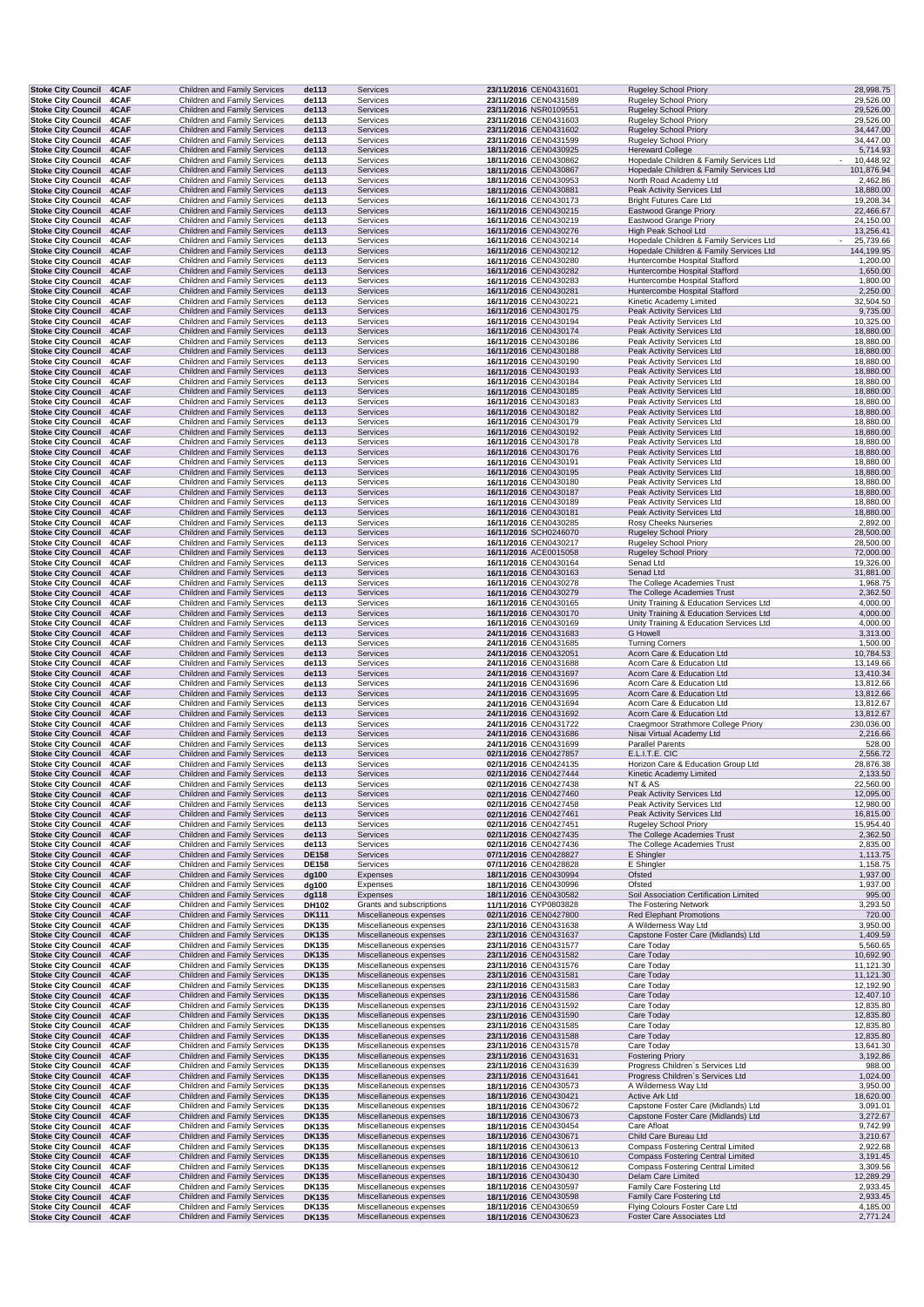| <b>Stoke City Council</b>                                 | 4CAF         | Children and Family Services                                               | DK135                        | Miscellaneous expenses                           | 18/11/2016 CEN0430624                          | Foster Care Associates Ltd                                                                           | 2,771.24             |  |
|-----------------------------------------------------------|--------------|----------------------------------------------------------------------------|------------------------------|--------------------------------------------------|------------------------------------------------|------------------------------------------------------------------------------------------------------|----------------------|--|
| <b>Stoke City Council</b>                                 | 4CAF         | Children and Family Services                                               | <b>DK135</b>                 | Miscellaneous expenses                           | 18/11/2016 CEN0430621                          | Foster Care Associates Ltd                                                                           | 2,771.24             |  |
| <b>Stoke City Council</b>                                 | 4CAF         | Children and Family Services                                               | DK135                        | Miscellaneous expenses                           | 18/11/2016 CEN0430777                          | Foster Care Associates Ltd                                                                           | 2,943.45             |  |
| <b>Stoke City Council</b>                                 | 4CAF         | Children and Family Services                                               | <b>DK135</b>                 | Miscellaneous expenses                           | 18/11/2016 CEN0430782                          | Foster Care Associates Ltd                                                                           | 2,985.30             |  |
| Stoke City Council 4CAF                                   |              | Children and Family Services                                               | DK135                        | Miscellaneous expenses                           | 18/11/2016 CEN0430786                          | Foster Care Associates Ltd                                                                           | 3,106.97             |  |
| <b>Stoke City Council 4CAF</b>                            |              | <b>Children and Family Services</b>                                        | <b>DK135</b>                 | Miscellaneous expenses                           | 18/11/2016 CEN0430774                          | Foster Care Associates Ltd                                                                           | 3,106.97             |  |
| Stoke City Council 4CAF                                   |              | Children and Family Services                                               | DK135                        | Miscellaneous expenses                           | 18/11/2016 CEN0430620                          | Foster Care Associates Ltd                                                                           | 3,106.97             |  |
| <b>Stoke City Council</b>                                 | 4CAF         | Children and Family Services                                               | <b>DK135</b>                 | Miscellaneous expenses                           | 18/11/2016 CEN0430772                          | Foster Care Associates Ltd                                                                           | 3,106.97             |  |
| Stoke City Council 4CAF<br><b>Stoke City Council</b>      |              | Children and Family Services<br><b>Children and Family Services</b>        | DK135                        | Miscellaneous expenses                           | 18/11/2016 CEN0430662<br>18/11/2016 CEN0430773 | Foster Care Associates Ltd                                                                           | 3,106.97             |  |
| <b>Stoke City Council</b>                                 | 4CAF         | Children and Family Services                                               | <b>DK135</b>                 | Miscellaneous expenses                           | 18/11/2016 CEN0430636                          | Foster Care Associates Ltd<br>Foster Care Associates Ltd                                             | 3,106.97<br>3,151.15 |  |
| <b>Stoke City Council</b>                                 | 4CAF<br>4CAF | <b>Children and Family Services</b>                                        | <b>DK135</b><br><b>DK135</b> | Miscellaneous expenses<br>Miscellaneous expenses | 18/11/2016 CEN0430634                          | Foster Care Associates Ltd                                                                           | 3,151.15             |  |
| <b>Stoke City Council</b>                                 | 4CAF         | Children and Family Services                                               | DK135                        | Miscellaneous expenses                           | 18/11/2016 CEN0430616                          | Foster Care Associates Ltd                                                                           | 3,151.15             |  |
| <b>Stoke City Council</b>                                 | 4CAF         | Children and Family Services                                               | <b>DK135</b>                 | Miscellaneous expenses                           | 18/11/2016 CEN0430775                          | Foster Care Associates Ltd                                                                           | 3,151.15             |  |
| <b>Stoke City Council</b>                                 | 4CAF         | Children and Family Services                                               | DK135                        | Miscellaneous expenses                           | 18/11/2016 CEN0430618                          | Foster Care Associates Ltd                                                                           | 3,151.15             |  |
| <b>Stoke City Council</b>                                 | 4CAF         | <b>Children and Family Services</b>                                        | <b>DK135</b>                 | Miscellaneous expenses                           | 18/11/2016 CEN0430784                          | Foster Care Associates Ltd                                                                           | 3,151.15             |  |
| Stoke City Council 4CAF                                   |              | Children and Family Services                                               | DK135                        | Miscellaneous expenses                           | 18/11/2016 CEN0430637                          | Foster Care Associates Ltd                                                                           | 3,151.15             |  |
| <b>Stoke City Council 4CAF</b>                            |              | <b>Children and Family Services</b>                                        | <b>DK135</b>                 | Miscellaneous expenses                           | 18/11/2016 CEN0430592                          | Foster Care Associates Ltd                                                                           | 3,270.50             |  |
| <b>Stoke City Council</b>                                 | 4CAF         | Children and Family Services                                               | DK135                        | Miscellaneous expenses                           | 18/11/2016 CEN0430787                          | Foster Care Associates Ltd                                                                           | 3,317.00             |  |
| <b>Stoke City Council</b>                                 | 4CAF         | Children and Family Services                                               | <b>DK135</b>                 | Miscellaneous expenses                           | 18/11/2016 CEN0430632                          | Foster Care Associates Ltd                                                                           | 3,317.00             |  |
| <b>Stoke City Council</b>                                 | 4CAF         | Children and Family Services                                               | DK135                        | Miscellaneous expenses                           | 18/11/2016 CEN0430591                          | Foster Care Associates Ltd                                                                           | 3,317.00             |  |
| <b>Stoke City Council 4CAF</b>                            |              | Children and Family Services                                               | <b>DK135</b>                 | Miscellaneous expenses                           | 18/11/2016 CYP0804496                          | Foster Care Associates Ltd                                                                           | 3,317.00             |  |
| Stoke City Council 4CAF                                   |              | Children and Family Services                                               | DK135                        | Miscellaneous expenses                           | 18/11/2016 CEN0430788                          | Foster Care Associates Ltd                                                                           | 3,317.00             |  |
| <b>Stoke City Council 4CAF</b>                            |              | <b>Children and Family Services</b>                                        | <b>DK135</b>                 | Miscellaneous expenses                           | 18/11/2016 CEN0430625                          | Foster Care Associates Ltd                                                                           | 3,317.00<br>3,357.30 |  |
| Stoke City Council 4CAF<br><b>Stoke City Council</b>      | 4CAF         | Children and Family Services<br>Children and Family Services               | DK135<br><b>DK135</b>        | Miscellaneous expenses<br>Miscellaneous expenses | 18/11/2016 CEN0430771<br>18/11/2016 CEN0430631 | Foster Care Associates Ltd<br>Foster Care Associates Ltd                                             | 3,363.44             |  |
| <b>Stoke City Council</b>                                 | 4CAF         | Children and Family Services                                               | DK135                        | Miscellaneous expenses                           | 18/11/2016 CEN0430661                          | Foster Care Associates Ltd                                                                           | 3,449.68             |  |
| <b>Stoke City Council</b>                                 | 4CAF         | <b>Children and Family Services</b>                                        | <b>DK135</b>                 | Miscellaneous expenses                           | 18/11/2016 CEN0430783                          | Foster Care Associates Ltd                                                                           | 3,478.90             |  |
| Stoke City Council 4CAF                                   |              | Children and Family Services                                               | DK135                        | Miscellaneous expenses                           | 18/11/2016 CEN0430627                          | Foster Care Associates Ltd                                                                           | 3,478.90             |  |
| <b>Stoke City Council 4CAF</b>                            |              | Children and Family Services                                               | <b>DK135</b>                 | Miscellaneous expenses                           | 18/11/2016 CEN0430619                          | Foster Care Associates Ltd                                                                           | 3,534.00             |  |
| Stoke City Council 4CAF                                   |              | Children and Family Services                                               | DK135                        | Miscellaneous expenses                           | 18/11/2016 CEN0430633                          | Foster Care Associates Ltd                                                                           | 3,568.10             |  |
| <b>Stoke City Council 4CAF</b>                            |              | Children and Family Services                                               | <b>DK135</b>                 | Miscellaneous expenses                           | 18/11/2016 CEN0430626                          | Foster Care Associates Ltd                                                                           | 3,568.10             |  |
| <b>Stoke City Council</b>                                 | 4CAF         | Children and Family Services                                               | DK135                        | Miscellaneous expenses                           | 18/11/2016 CEN0430580                          | Fostering People Ltd                                                                                 | 3,268.95             |  |
| Stoke City Council 4CAF                                   |              | Children and Family Services                                               | <b>DK135</b>                 | Miscellaneous expenses                           | 18/11/2016 HENS076523                          | <b>Fostering People Ltd</b>                                                                          | 3,268.95             |  |
| Stoke City Council 4CAF                                   |              | Children and Family Services                                               | DK135                        | Miscellaneous expenses                           | 18/11/2016 CEN0430584                          | Fostering People Ltd                                                                                 | 3,268.95             |  |
| <b>Stoke City Council 4CAF</b>                            |              | Children and Family Services                                               | <b>DK135</b>                 | Miscellaneous expenses                           | 18/11/2016 HENS076526                          | <b>Fostering People Ltd</b>                                                                          | 3,441.00             |  |
| <b>Stoke City Council</b>                                 | 4CAF         | Children and Family Services                                               | DK135                        | Miscellaneous expenses                           | 18/11/2016 CEN0430641                          | <b>Fostering Solutions</b>                                                                           | 2,900.55             |  |
| <b>Stoke City Council</b>                                 | 4CAF         | Children and Family Services                                               | <b>DK135</b>                 | Miscellaneous expenses                           | 18/11/2016 CEN0430644                          | <b>Fostering Solutions</b>                                                                           | 3,329.05             |  |
| <b>Stoke City Council</b>                                 | 4CAF         | Children and Family Services                                               | <b>DK135</b>                 | Miscellaneous expenses<br>Miscellaneous expenses | 18/11/2016 CEN0430639                          | <b>Fostering Solutions</b><br><b>Fostering Solutions</b>                                             | 3,329.05<br>3,376.74 |  |
| <b>Stoke City Council</b><br>Stoke City Council 4CAF      | 4CAF         | <b>Children and Family Services</b><br>Children and Family Services        | <b>DK135</b><br>DK135        | Miscellaneous expenses                           | 18/11/2016 CEN0430642<br>18/11/2016 CEN0430638 | <b>Fostering Solutions</b>                                                                           | 3,376.74             |  |
| Stoke City Council 4CAF                                   |              | <b>Children and Family Services</b>                                        | <b>DK135</b>                 | Miscellaneous expenses                           | 18/11/2016 CEN0430643                          | <b>Fostering Solutions</b>                                                                           | 3,515.27             |  |
| <b>Stoke City Council</b>                                 | 4CAF         | Children and Family Services                                               | DK135                        | Miscellaneous expenses                           | 18/11/2016 CEN0430472                          | Hexagon Care Services                                                                                | 11,049.29            |  |
| Stoke City Council 4CAF                                   |              | <b>Children and Family Services</b>                                        | <b>DK135</b>                 | Miscellaneous expenses                           | 18/11/2016 CEN0430448                          | Hopedale Children & Family Services Ltd                                                              | 11,418.75            |  |
| <b>Stoke City Council</b>                                 | 4CAF         | Children and Family Services                                               | DK135                        | Miscellaneous expenses                           | 18/11/2016 CEN0430453                          | Hopedale Children & Family Services Ltd                                                              | 11,942.67            |  |
| <b>Stoke City Council</b>                                 | 4CAF         | <b>Children and Family Services</b>                                        | <b>DK135</b>                 | Miscellaneous expenses                           | 18/11/2016 CEN0430447                          | Hopedale Children & Family Services Ltd                                                              | 16,901.60            |  |
| Stoke City Council 4CAF                                   |              | Children and Family Services                                               | DK135                        | Miscellaneous expenses                           | 18/11/2016 CEN0430449                          | Hopedale Children & Family Services Ltd                                                              | 17,050.89            |  |
| <b>Stoke City Council</b>                                 | 4CAF         | Children and Family Services                                               | <b>DK135</b>                 | Miscellaneous expenses                           | 18/11/2016 CEN0430451                          | Hopedale Children & Family Services Ltd                                                              | 17,050.89            |  |
| <b>Stoke City Council</b>                                 | 4CAF         | Children and Family Services                                               | DK135                        | Miscellaneous expenses                           | 18/11/2016 CEN0430446                          | Hopedale Children & Family Services Ltd                                                              | 17,050.89            |  |
| <b>Stoke City Council</b>                                 | 4CAF         | <b>Children and Family Services</b>                                        | <b>DK135</b>                 | Miscellaneous expenses                           | 18/11/2016 CEN0430440                          | Horizon Care & Education Group Ltd                                                                   | 13,728.66            |  |
| <b>Stoke City Council</b>                                 | 4CAF         | Children and Family Services                                               | DK135                        | Miscellaneous expenses                           | 18/11/2016 CEN0430442                          | Horizon Care & Education Group Ltd                                                                   | 18,378.66            |  |
| <b>Stoke City Council</b>                                 | 4CAF         | <b>Children and Family Services</b>                                        | <b>DK135</b>                 | Miscellaneous expenses                           | 18/11/2016 CEN0425736                          | Match Foster Care Ltd                                                                                | 5,370.58             |  |
| <b>Stoke City Council</b>                                 | 4CAF         | Children and Family Services                                               | DK135                        | Miscellaneous expenses                           | 18/11/2016 CEN0430691                          | Match Foster Care Ltd                                                                                | 3,113.18             |  |
| <b>Stoke City Council 4CAF</b>                            |              | <b>Children and Family Services</b>                                        | <b>DK135</b>                 | Miscellaneous expenses                           | 18/11/2016 CEN0427155                          | Match Foster Care Ltd                                                                                | 3,277.98             |  |
| Stoke City Council 4CAF                                   |              | Children and Family Services                                               | DK135                        | Miscellaneous expenses                           | 18/11/2016 CEN0430606                          | Match Foster Care Ltd                                                                                | 3,355.13             |  |
| <b>Stoke City Council 4CAF</b><br>Stoke City Council 4CAF |              | <b>Children and Family Services</b><br>Children and Family Services        | <b>DK135</b><br>DK135        | Miscellaneous expenses<br>Miscellaneous expenses | 18/11/2016 CEN0430600<br>18/11/2016 CEN0430601 | Match Foster Care Ltd<br>Match Foster Care Ltd                                                       | 3,441.00<br>3,627.00 |  |
| <b>Stoke City Council</b>                                 | 4CAF         | Children and Family Services                                               | <b>DK135</b>                 | Miscellaneous expenses                           | 18/11/2016 CEN0430605                          | Match Foster Care Ltd                                                                                | 3,860.12             |  |
| Stoke City Council 4CAF                                   |              | Children and Family Services                                               | DK135                        | Miscellaneous expenses                           | 18/11/2016 CEN0430602                          | Match Foster Care Ltd                                                                                | 4,109.67             |  |
| <b>Stoke City Council</b>                                 | 4CAF         | Children and Family Services                                               | <b>DK135</b>                 | Miscellaneous expenses                           | 18/11/2016 CEN0430436                          | Match Foster Care Ltd                                                                                | 5,755.46             |  |
| Stoke City Council 4CAF                                   |              | Children and Family Services                                               | DK135                        | Miscellaneous expenses                           | 18/11/2016 CEN0430432                          | Match Foster Care Ltd                                                                                | 6,014.93             |  |
| <b>Stoke City Council</b>                                 | 4CAF         | <b>Children and Family Services</b>                                        | <b>DK135</b>                 | Miscellaneous expenses                           | 18/11/2016 CEN0430434                          | Match Foster Care Ltd                                                                                | 8,528.10             |  |
| <b>Stoke City Council</b>                                 | 4CAF         | Children and Family Services                                               | DK135                        | Miscellaneous expenses                           | 18/11/2016 CEN0430595                          | New Chapters Foster Care                                                                             | 3,054.74             |  |
| <b>Stoke City Council</b>                                 | 4CAF         | Children and Family Services                                               | <b>DK135</b>                 | Miscellaneous expenses                           | 18/11/2016 CEN0430593                          | New Chapters Foster Care                                                                             | 3,147.74             |  |
| <b>Stoke City Council</b>                                 | 4CAF         | Children and Family Services                                               | DK135                        | Miscellaneous expenses                           | 18/11/2016 CEN0430654                          | Orange Grove Fostering (Formerly Hillcrest Care)                                                     | 3,197.34             |  |
| <b>Stoke City Council</b>                                 | 4CAF         | Children and Family Services                                               | <b>DK135</b>                 | Miscellaneous expenses                           | 18/11/2016 CEN0430655                          | Orange Grove Fostering (Formerly Hillcrest Care)                                                     | 3,197.34             |  |
| Stoke City Council 4CAF                                   |              | Children and Family Services                                               | DK135                        | Miscellaneous expenses                           | 18/11/2016 CEN0430652                          | Orange Grove Fostering (Formerly Hillcrest Care)                                                     | 3,255.00             |  |
| <b>Stoke City Council 4CAF</b>                            |              | <b>Children and Family Services</b>                                        | <b>DK135</b>                 | Miscellaneous expenses                           | 18/11/2016 CEN0430653                          | Orange Grove Fostering (Formerly Hillcrest Care)                                                     | 3,277.01             |  |
| Stoke City Council 4CAF                                   |              | Children and Family Services                                               | DK135                        | Miscellaneous expenses                           | 18/11/2016 CEN0430656                          | Orange Grove Fostering (Formerly Hillcrest Care)                                                     | 3,407.83             |  |
| <b>Stoke City Council</b>                                 | 4CAF         | Children and Family Services                                               | <b>DK135</b>                 | Miscellaneous expenses                           | 18/11/2016 CEN0430657                          | Orange Grove Fostering (Formerly Hillcrest Care)                                                     | 3,407.83             |  |
| <b>Stoke City Council</b><br><b>Stoke City Council</b>    | 4CAF<br>4CAF | <b>Children and Family Services</b><br><b>Children and Family Services</b> | <b>DK135</b><br><b>DK135</b> | Miscellaneous expenses<br>Miscellaneous expenses | 18/11/2016 CEN0430649<br>18/11/2016 CEN0430651 | Orange Grove Fostering (Formerly Hillcrest Care)<br>Orange Grove Fostering (Formerly Hillcrest Care) | 3,407.83<br>3,498.66 |  |
| <b>Stoke City Council</b>                                 | 4CAF         | Children and Family Services                                               | DK135                        | Miscellaneous expenses                           | 18/11/2016 CEN0430480                          | Orange Grove Fostering (Formerly Hillcrest Care)                                                     | 5,885.66             |  |
| <b>Stoke City Council</b>                                 | 4CAF         | <b>Children and Family Services</b>                                        | <b>DK135</b>                 | Miscellaneous expenses                           | 18/11/2016 CEN0430739                          | <b>Parallel Parents</b>                                                                              | 2,743.19             |  |
| <b>Stoke City Council</b>                                 | 4CAF         | Children and Family Services                                               | DK135                        | Miscellaneous expenses                           | 18/11/2016 CEN0430734                          | <b>Parallel Parents</b>                                                                              | 2,743.19             |  |
| <b>Stoke City Council</b>                                 | 4CAF         | Children and Family Services                                               | <b>DK135</b>                 | Miscellaneous expenses                           | 18/11/2016 CEN0430738                          | <b>Parallel Parents</b>                                                                              | 2,951.51             |  |
| <b>Stoke City Council</b>                                 | 4CAF         | Children and Family Services                                               | DK135                        | Miscellaneous expenses                           | 18/11/2016 CEN0430736                          | <b>Parallel Parents</b>                                                                              | 2,951.51             |  |
| <b>Stoke City Council</b>                                 | 4CAF         | <b>Children and Family Services</b>                                        | <b>DK135</b>                 | Miscellaneous expenses                           | 18/11/2016 CEN0430770                          | <b>Parallel Parents</b>                                                                              | 3,117.98             |  |
| <b>Stoke City Council</b>                                 | 4CAF         | Children and Family Services                                               | DK135                        | Miscellaneous expenses                           | 18/11/2016 CEN0430571                          | <b>Parallel Parents</b>                                                                              | 3,139.99             |  |
| <b>Stoke City Council 4CAF</b>                            |              | Children and Family Services                                               | <b>DK135</b>                 | Miscellaneous expenses                           | 18/11/2016 CEN0430737                          | <b>Parallel Parents</b>                                                                              | 3,139.99             |  |
| Stoke City Council 4CAF                                   |              | Children and Family Services                                               | DK135                        | Miscellaneous expenses                           | 18/11/2016 CEN0430735                          | <b>Parallel Parents</b>                                                                              | 3,139.99             |  |
| <b>Stoke City Council</b>                                 | 4CAF         | Children and Family Services                                               | <b>DK135</b>                 | Miscellaneous expenses                           | 18/11/2016 CEN0430740                          | <b>Parallel Parents</b>                                                                              | 3,144.33             |  |
| <b>Stoke City Council</b><br><b>Stoke City Council</b>    | 4CAF         | Children and Family Services<br>Children and Family Services               | DK135<br><b>DK135</b>        | Miscellaneous expenses                           | 18/11/2016 CEN0430750                          | Park Foster Care                                                                                     | 2,772.33<br>2,833.71 |  |
| <b>Stoke City Council 4CAF</b>                            | 4CAF         | Children and Family Services                                               | DK135                        | Miscellaneous expenses<br>Miscellaneous expenses | 18/11/2016 CEN0430762<br>18/11/2016 CEN0430759 | Park Foster Care<br>Park Foster Care                                                                 | 2,833.71             |  |
| <b>Stoke City Council</b>                                 | 4CAF         | Children and Family Services                                               | DK135                        | Miscellaneous expenses                           | 18/11/2016 CEN0430725                          | Park Foster Care                                                                                     | 2,833.71             |  |
| <b>Stoke City Council</b>                                 | 4CAF         | Children and Family Services                                               | DK135                        | Miscellaneous expenses                           | 18/11/2016 CEN0430756                          | Park Foster Care                                                                                     | 2,982.82             |  |
| <b>Stoke City Council</b>                                 | 4CAF         | Children and Family Services                                               | <b>DK135</b>                 | Miscellaneous expenses                           | 18/11/2016 CEN0430741                          | Park Foster Care                                                                                     | 2,982.82             |  |
| <b>Stoke City Council</b>                                 | 4CAF         | Children and Family Services                                               | DK135                        | Miscellaneous expenses                           | 18/11/2016 CEN0430727                          | Park Foster Care                                                                                     | 2,982.82             |  |
| <b>Stoke City Council</b>                                 |              |                                                                            |                              |                                                  |                                                |                                                                                                      | 2,982.82             |  |
| <b>Stoke City Council</b>                                 | 4CAF         | <b>Children and Family Services</b>                                        | <b>DK135</b>                 | Miscellaneous expenses                           | 18/11/2016 CEN0430732                          | Park Foster Care                                                                                     |                      |  |
|                                                           | 4CAF         | Children and Family Services                                               | DK135                        | Miscellaneous expenses                           | 18/11/2016 CEN0430765                          | Park Foster Care                                                                                     | 2,982.82             |  |
| <b>Stoke City Council</b>                                 | 4CAF         | Children and Family Services                                               | <b>DK135</b>                 | Miscellaneous expenses                           | 18/11/2016 CEN0430744                          | Park Foster Care                                                                                     | 2,982.82             |  |
| <b>Stoke City Council</b>                                 | 4CAF         | Children and Family Services                                               | DK135                        | Miscellaneous expenses                           | 18/11/2016 CEN0430742                          | Park Foster Care                                                                                     | 2,982.82             |  |
| Stoke City Council 4CAF                                   |              | Children and Family Services                                               | <b>DK135</b>                 | Miscellaneous expenses                           | 18/11/2016 CEN0430575                          | Park Foster Care                                                                                     | 2,982.82             |  |
| <b>Stoke City Council</b>                                 | 4CAF         | Children and Family Services                                               | DK135                        | Miscellaneous expenses                           | 18/11/2016 CEN0430615                          | Park Foster Care                                                                                     | 2,982.82             |  |
| <b>Stoke City Council</b>                                 | 4CAF         | Children and Family Services                                               | <b>DK135</b>                 | Miscellaneous expenses                           | 18/11/2016 CEN0430726                          | Park Foster Care                                                                                     | 2,987.16             |  |
| <b>Stoke City Council</b>                                 | 4CAF<br>4CAF | Children and Family Services<br>Children and Family Services               | DK135<br><b>DK135</b>        | Miscellaneous expenses                           | 18/11/2016 CEN0430730<br>18/11/2016 CEN0430669 | Park Foster Care<br>Park Foster Care                                                                 | 2,987.16             |  |
| <b>Stoke City Council</b><br><b>Stoke City Council</b>    | 4CAF         | Children and Family Services                                               | DK135                        | Miscellaneous expenses<br>Miscellaneous expenses | 18/11/2016 CEN0430760                          | Park Foster Care                                                                                     | 2,987.16<br>2,993.67 |  |
| <b>Stoke City Council</b>                                 | 4CAF         | <b>Children and Family Services</b>                                        | <b>DK135</b>                 | Miscellaneous expenses                           | 18/11/2016 CEN0430753                          | Park Foster Care                                                                                     | 2,993.67             |  |
| <b>Stoke City Council</b>                                 | 4CAF         | Children and Family Services                                               | DK135                        | Miscellaneous expenses                           | 18/11/2016 CEN0430764                          | Park Foster Care                                                                                     | 3,039.96             |  |
| <b>Stoke City Council</b>                                 | 4CAF         | Children and Family Services                                               | <b>DK135</b>                 | Miscellaneous expenses                           | 18/11/2016 CEN0430670                          | Park Foster Care                                                                                     | 3,139.99             |  |
| <b>Stoke City Council</b>                                 | 4CAF         | Children and Family Services                                               | DK135                        | Miscellaneous expenses                           | 18/11/2016 CEN0430743                          | Park Foster Care                                                                                     | 3,139.99             |  |
| <b>Stoke City Council</b>                                 | 4CAF         | Children and Family Services                                               | <b>DK135</b>                 | Miscellaneous expenses                           | 18/11/2016 CEN0430733                          | Park Foster Care                                                                                     | 3,151.15             |  |
| <b>Stoke City Council</b>                                 | 4CAF         | Children and Family Services                                               | DK135                        | Miscellaneous expenses                           | 18/11/2016 CEN0430769                          | Park Foster Care                                                                                     | 3,151.15             |  |
| <b>Stoke City Council</b>                                 | 4CAF         | <b>Children and Family Services</b>                                        | <b>DK135</b>                 | Miscellaneous expenses                           | 18/11/2016 CEN0430724                          | Park Foster Care                                                                                     | 3,151.15             |  |
| <b>Stoke City Council</b>                                 | 4CAF         | Children and Family Services                                               | DK135                        | Miscellaneous expenses                           | 18/11/2016 CEN0430763                          | Park Foster Care                                                                                     | 3,151.15             |  |
| <b>Stoke City Council</b>                                 | 4CAF         | Children and Family Services                                               | <b>DK135</b>                 | Miscellaneous expenses                           | 18/11/2016 CEN0430751                          | Park Foster Care                                                                                     | 3,151.15             |  |
| Stoke City Council 4CAF                                   |              | Children and Family Services<br>Children and Family Services               | DK135                        | Miscellaneous expenses<br>Miscellaneous expenses | 18/11/2016 CEN0430729                          | Park Foster Care<br>Park Foster Care                                                                 | 3,151.15<br>3,151.15 |  |
| <b>Stoke City Council</b><br><b>Stoke City Council</b>    | 4CAF<br>4CAF | Children and Family Services                                               | <b>DK135</b><br>DK135        | Miscellaneous expenses                           | 18/11/2016 CEN0430749<br>18/11/2016 CEN0430767 | Park Foster Care                                                                                     | 3,151.15             |  |
| <b>Stoke City Council</b>                                 | 4CAF         | <b>Children and Family Services</b>                                        | <b>DK135</b>                 | Miscellaneous expenses                           | 18/11/2016 CEN0430748                          | Park Foster Care                                                                                     | 3,277.32<br>3,317.00 |  |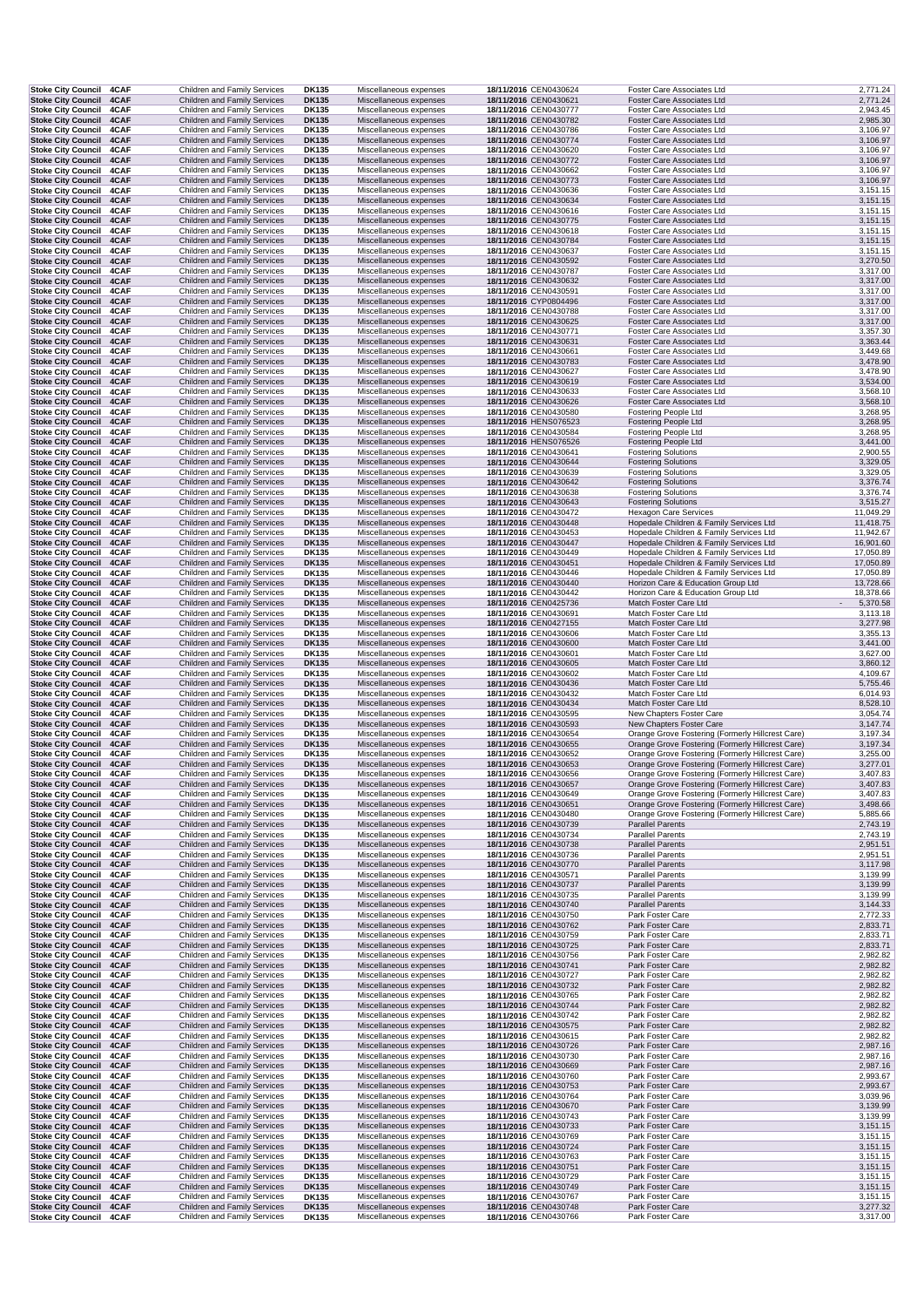| Stoke City Council 4CAF                                |              | <b>Children and Family Services</b>                                 | <b>DK135</b>                 | Miscellaneous expenses                           | 18/11/2016 CEN0430746                          | Park Foster Care                                                                                     | 3,357.26               |
|--------------------------------------------------------|--------------|---------------------------------------------------------------------|------------------------------|--------------------------------------------------|------------------------------------------------|------------------------------------------------------------------------------------------------------|------------------------|
| <b>Stoke City Council</b>                              | 4CAF<br>4CAF | Children and Family Services                                        | DK135                        | Miscellaneous expenses<br>Miscellaneous expenses | 18/11/2016 CEN0430747                          | Park Foster Care                                                                                     | 3,357.26               |
| <b>Stoke City Council</b><br><b>Stoke City Council</b> | 4CAF         | Children and Family Services<br>Children and Family Services        | <b>DK135</b><br><b>DK135</b> | Miscellaneous expenses                           | 18/11/2016 CEN0430745<br>18/11/2016 CEN0430728 | Park Foster Care<br>Park Foster Care                                                                 | 3,410.00<br>3,410.00   |
| <b>Stoke City Council</b>                              | 4CAF         | <b>Children and Family Services</b>                                 | <b>DK135</b>                 | Miscellaneous expenses                           | 18/11/2016 CEN0430755                          | Park Foster Care                                                                                     | 3,547.02               |
| <b>Stoke City Council</b>                              | 4CAF         | Children and Family Services                                        | DK135                        | Miscellaneous expenses                           | 18/11/2016 CEN0430731                          | Park Foster Care                                                                                     | 3,565.00               |
| Stoke City Council 4CAF                                |              | <b>Children and Family Services</b>                                 | <b>DK135</b>                 | Miscellaneous expenses                           | 18/11/2016 CEN0430577                          | Park Foster Care                                                                                     | 3,573.99               |
| <b>Stoke City Council</b><br><b>Stoke City Council</b> | 4CAF<br>4CAF | Children and Family Services<br>Children and Family Services        | DK135<br><b>DK135</b>        | Miscellaneous expenses<br>Miscellaneous expenses | 18/11/2016 CEN0430445<br>18/11/2016 ACE0015071 | Park Foster Care<br>Pathway Care (Midlands) Ltd                                                      | 5,106.94<br>3,260.41   |
| <b>Stoke City Council</b>                              | 4CAF         | Children and Family Services                                        | DK135                        | Miscellaneous expenses                           | 18/11/2016 CEN0430425                          | Phoenix Fostering                                                                                    | 5,310.00               |
| <b>Stoke City Council</b>                              | 4CAF         | Children and Family Services                                        | <b>DK135</b>                 | Miscellaneous expenses                           | 18/11/2016 CEN0430458                          | Prestige Adolescent Care & Education                                                                 | 10,850.00              |
| <b>Stoke City Council</b>                              | 4CAF         | Children and Family Services                                        | DK135                        | Miscellaneous expenses                           | 18/11/2016 CEN0430461                          | Prestige Adolescent Care & Education                                                                 | 11,292.99              |
| <b>Stoke City Council</b><br><b>Stoke City Council</b> | 4CAF<br>4CAF | Children and Family Services<br>Children and Family Services        | <b>DK135</b><br>DK135        | Miscellaneous expenses<br>Miscellaneous expenses | 18/11/2016 CEN0430464<br>18/11/2016 CEN0430466 | Prestige Adolescent Care & Education<br>Prestige Adolescent Care & Education                         | 11,292.99<br>11,292.99 |
| <b>Stoke City Council</b>                              | 4CAF         | Children and Family Services                                        | <b>DK135</b>                 | Miscellaneous expenses                           | 18/11/2016 CEN0430469                          | Prestige Adolescent Care & Education                                                                 | 11,292.99              |
| <b>Stoke City Council</b>                              | 4CAF         | Children and Family Services                                        | DK135                        | Miscellaneous expenses                           | 18/11/2016 CEN0430660                          | Quality Foster Care Ltd                                                                              | 3,284.92               |
| <b>Stoke City Council</b>                              | 4CAF         | <b>Children and Family Services</b>                                 | <b>DK135</b>                 | Miscellaneous expenses                           | 18/11/2016 CEN0430424                          | Reflexion Care Group LTD                                                                             | 17,142.85              |
| <b>Stoke City Council</b>                              | 4CAF         | Children and Family Services                                        | <b>DK135</b>                 | Miscellaneous expenses                           | 18/11/2016 CEN0430422                          | Reflexion Care Group LTD                                                                             | 17,714.28              |
| Stoke City Council 4CAF<br>Stoke City Council 4CAF     |              | Children and Family Services<br>Children and Family Services        | <b>DK135</b><br>DK135        | Miscellaneous expenses<br>Miscellaneous expenses | 18/11/2016 CEN0430444<br>18/11/2016 CEN0430664 | Reflexion Care Group LTD<br>The Childrens Family Trust Mka House                                     | 17,714.28<br>2,982.82  |
| Stoke City Council 4CAF                                |              | <b>Children and Family Services</b>                                 | <b>DK135</b>                 | Miscellaneous expenses                           | 18/11/2016 CEN0430663                          | The Childrens Family Trust Mka House                                                                 | 2,982.82               |
| <b>Stoke City Council</b>                              | 4CAF         | Children and Family Services                                        | DK135                        | Miscellaneous expenses                           | 18/11/2016 CEN0430608                          | The Childrens Family Trust Mka House                                                                 | 3,146.50               |
| <b>Stoke City Council</b>                              | 4CAF         | Children and Family Services                                        | <b>DK135</b>                 | Miscellaneous expenses                           | 18/11/2016 CEN0430666                          | The Childrens Family Trust Mka House                                                                 | 3,255.00               |
| <b>Stoke City Council</b>                              | 4CAF         | Children and Family Services<br>Children and Family Services        | DK135                        | Miscellaneous expenses                           | 16/11/2016 CEN0430112                          | By The Bridge North West<br>Care Today                                                               | 1,569.86               |
| <b>Stoke City Council</b><br><b>Stoke City Council</b> | 4CAF<br>4CAF | Children and Family Services                                        | <b>DK135</b><br>DK135        | Miscellaneous expenses<br>Miscellaneous expenses | 16/11/2016 CEN0430072<br>16/11/2016 CEN0430078 | Care Today                                                                                           | 1,425.72<br>11,049.33  |
| <b>Stoke City Council</b>                              | 4CAF         | <b>Children and Family Services</b>                                 | <b>DK135</b>                 | Miscellaneous expenses                           | 16/11/2016 CEN0430074                          | Care Today                                                                                           | 11,049.33              |
| <b>Stoke City Council</b>                              | 4CAF         | Children and Family Services                                        | <b>DK135</b>                 | Miscellaneous expenses                           | 16/11/2016 CEN0430075                          | Care Today                                                                                           | 11,492.01              |
| <b>Stoke City Council</b>                              | 4CAF         | <b>Children and Family Services</b>                                 | <b>DK135</b>                 | Miscellaneous expenses                           | 16/11/2016 CEN0430077                          | Care Today                                                                                           | 11,492.01              |
| <b>Stoke City Council</b><br><b>Stoke City Council</b> | 4CAF<br>4CAF | Children and Family Services<br>Children and Family Services        | DK135<br><b>DK135</b>        | Miscellaneous expenses<br>Miscellaneous expenses | 16/11/2016 CEN0430079<br>16/11/2016 CEN0430081 | Care Today<br>Care Today                                                                             | 12,599.33<br>12,820.67 |
| <b>Stoke City Council</b>                              | 4CAF         | Children and Family Services                                        | <b>DK135</b>                 | Miscellaneous expenses                           | 16/11/2016 CEN0430084                          | Care Today                                                                                           | 13,263.66              |
| <b>Stoke City Council</b>                              | 4CAF         | <b>Children and Family Services</b>                                 | <b>DK135</b>                 | Miscellaneous expenses                           | 16/11/2016 CEN0430083                          | Care Today                                                                                           | 13,263.66              |
| <b>Stoke City Council</b>                              | 4CAF         | Children and Family Services                                        | DK135                        | Miscellaneous expenses                           | 16/11/2016 CEN0430080                          | Care Today                                                                                           | 13,263.66              |
| <b>Stoke City Council</b>                              | 4CAF         | <b>Children and Family Services</b>                                 | <b>DK135</b>                 | Miscellaneous expenses                           | 16/11/2016 CEN0430082                          | Care Today                                                                                           | 13,263.66              |
| Stoke City Council 4CAF<br><b>Stoke City Council</b>   | 4CAF         | Children and Family Services<br>Children and Family Services        | DK135<br><b>DK135</b>        | Miscellaneous expenses<br>Miscellaneous expenses | 16/11/2016 CEN0430076<br>16/11/2016 CEN0430108 | Care Today<br><b>Crystal Care Solutions Ltd</b>                                                      | 14,096.01<br>2,225.71  |
| <b>Stoke City Council</b>                              | 4CAF         | Children and Family Services                                        | <b>DK135</b>                 | Miscellaneous expenses                           | 16/11/2016 CEN0430086                          | <b>Fostering Priory</b>                                                                              | 3,299.29               |
| <b>Stoke City Council</b>                              | 4CAF         | <b>Children and Family Services</b>                                 | <b>DK135</b>                 | Miscellaneous expenses                           | 16/11/2016 CEN0430105                          | <b>Ideal Fostering</b>                                                                               | 3,112.56               |
| <b>Stoke City Council</b>                              | 4CAF         | Children and Family Services                                        | <b>DK135</b>                 | Miscellaneous expenses                           | 16/11/2016 CEN0430103                          | <b>Ideal Fostering</b>                                                                               | 3,245.64               |
| <b>Stoke City Council</b><br><b>Stoke City Council</b> | 4CAF<br>4CAF | Children and Family Services                                        | <b>DK135</b><br><b>DK135</b> | Miscellaneous expenses                           | 16/11/2016 CEN0430107<br>16/11/2016 CEN0430106 | <b>Ideal Fostering</b>                                                                               | 3,458.40<br>3,573.68   |
| <b>Stoke City Council</b>                              | 4CAF         | Children and Family Services<br>Children and Family Services        | <b>DK135</b>                 | Miscellaneous expenses<br>Miscellaneous expenses | 16/11/2016 CEN0430104                          | <b>Ideal Fostering</b><br><b>Ideal Fostering</b>                                                     | 3,726.47               |
| <b>Stoke City Council</b>                              | 4CAF         | Children and Family Services                                        | <b>DK135</b>                 | Miscellaneous expenses                           | 16/11/2016 CEN0430094                          | National Fostering Agency                                                                            | 2,743.19               |
| Stoke City Council 4CAF                                |              | <b>Children and Family Services</b>                                 | <b>DK135</b>                 | Miscellaneous expenses                           | 16/11/2016 CEN0430098                          | <b>National Fostering Agency</b>                                                                     | 2,951.51               |
| Stoke City Council 4CAF                                |              | Children and Family Services                                        | DK135                        | Miscellaneous expenses                           | 16/11/2016 CEN0430099                          | National Fostering Agency                                                                            | 2,951.51               |
| <b>Stoke City Council</b><br><b>Stoke City Council</b> | 4CAF<br>4CAF | Children and Family Services<br>Children and Family Services        | <b>DK135</b><br>DK135        | Miscellaneous expenses<br>Miscellaneous expenses | 16/11/2016 CEN0430095<br>16/11/2016 CEN0430097 | National Fostering Agency<br>National Fostering Agency                                               | 2,951.51<br>3,139.99   |
| <b>Stoke City Council</b>                              | 4CAF         | Children and Family Services                                        | <b>DK135</b>                 | Miscellaneous expenses                           | 16/11/2016 CEN0430102                          | National Fostering Agency                                                                            | 3,151.15               |
| <b>Stoke City Council</b>                              | 4CAF         | Children and Family Services                                        | <b>DK135</b>                 | Miscellaneous expenses                           | 16/11/2016 CEN0430100                          | National Fostering Agency                                                                            | 3,151.15               |
| <b>Stoke City Council</b>                              | 4CAF         | Children and Family Services                                        | <b>DK135</b>                 | Miscellaneous expenses                           | 16/11/2016 CEN0430101                          | <b>National Fostering Agency</b>                                                                     | 3,317.00               |
| <b>Stoke City Council</b><br><b>Stoke City Council</b> | 4CAF<br>4CAF | Children and Family Services                                        | DK135<br><b>DK135</b>        | Miscellaneous expenses                           | 16/11/2016 CEN0430096                          | National Fostering Agency                                                                            | 4,557.00               |
| <b>Stoke City Council</b>                              | 4CAF         | Children and Family Services<br>Children and Family Services        | <b>DK135</b>                 | Miscellaneous expenses<br>Miscellaneous expenses | 16/11/2016 CEN0430115<br>16/11/2016 CEN0430129 | <b>Parallel Parents</b><br><b>Parallel Parents</b>                                                   | 2,918.34<br>2,949.65   |
| <b>Stoke City Council</b>                              | 4CAF         | <b>Children and Family Services</b>                                 | <b>DK135</b>                 | Miscellaneous expenses                           | 16/11/2016 CEN0430128                          | <b>Parallel Parents</b>                                                                              | 2,949.65               |
| <b>Stoke City Council</b>                              | 4CAF         | Children and Family Services                                        | DK135                        | Miscellaneous expenses                           | 16/11/2016 CEN0430126                          | <b>Parallel Parents</b>                                                                              | 2,949.65               |
| Stoke City Council 4CAF                                |              | Children and Family Services                                        | <b>DK135</b>                 | Miscellaneous expenses                           | 16/11/2016 CEN0430127                          | <b>Parallel Parents</b>                                                                              | 2,949.65               |
| Stoke City Council 4CAF<br><b>Stoke City Council</b>   | 4CAF         | Children and Family Services<br>Children and Family Services        | DK135<br><b>DK135</b>        | Miscellaneous expenses<br>Miscellaneous expenses | 16/11/2016 CEN0430122<br>16/11/2016 CEN0430121 | <b>Parallel Parents</b><br><b>Parallel Parents</b>                                                   | 2,951.51<br>3,117.98   |
| <b>Stoke City Council</b>                              | 4CAF         | Children and Family Services                                        | DK135                        | Miscellaneous expenses                           | 16/11/2016 CEN0430123                          | <b>Parallel Parents</b>                                                                              | 3,117.98               |
| <b>Stoke City Council</b>                              | 4CAF         | <b>Children and Family Services</b>                                 | <b>DK135</b>                 | Miscellaneous expenses                           | 16/11/2016 CEN0430114                          | <b>Parallel Parents</b>                                                                              | 3,139.99               |
| <b>Stoke City Council</b>                              | 4CAF         | Children and Family Services                                        | DK135                        | Miscellaneous expenses                           | 16/11/2016 CEN0430118                          | <b>Parallel Parents</b>                                                                              | 3,139.99               |
| <b>Stoke City Council</b><br><b>Stoke City Council</b> | 4CAF<br>4CAF | Children and Family Services<br>Children and Family Services        | <b>DK135</b><br>DK135        | Miscellaneous expenses<br>Miscellaneous expenses | 16/11/2016 CEN0430119<br>16/11/2016 CEN0430124 | <b>Parallel Parents</b><br><b>Parallel Parents</b>                                                   | 3,157.66<br>3,317.00   |
| <b>Stoke City Council</b>                              | 4CAF         | Children and Family Services                                        | <b>DK135</b>                 | Miscellaneous expenses                           | 16/11/2016 CEN0430117                          | <b>Parallel Parents</b>                                                                              | 3,317.00               |
| <b>Stoke City Council</b>                              | 4CAF         | Children and Family Services                                        | DK135                        | Miscellaneous expenses                           | 16/11/2016 CEN0430120                          | <b>Parallel Parents</b>                                                                              | 3,317.00               |
| <b>Stoke City Council</b>                              | 4CAF         | <b>Children and Family Services</b>                                 | <b>DK135</b>                 | Miscellaneous expenses                           | 16/11/2016 CEN0430130                          | <b>Parallel Parents</b>                                                                              | 3,427.67               |
| Stoke City Council 4CAF                                |              | Children and Family Services                                        | DK135                        | Miscellaneous expenses                           | 16/11/2016 CEN0430116                          | <b>Parallel Parents</b>                                                                              | 3,582.67               |
| Stoke City Council 4CAF<br>Stoke City Council 4CAF     |              | Children and Family Services<br>Children and Family Services        | <b>DK135</b><br><b>DK135</b> | Miscellaneous expenses<br>Miscellaneous expenses | 16/11/2016 CEN0430125<br>16/11/2016 CEN0430085 | <b>Parallel Parents</b><br><b>Rugeley School Priory</b>                                              | 4,092.00<br>10,994.99  |
| Stoke City Council 4CAF                                |              | <b>Children and Family Services</b>                                 | <b>DK135</b>                 | Miscellaneous expenses                           | 16/11/2016 CEN0430093                          | Swiis Foster Care Ltd                                                                                | 679.42                 |
| <b>Stoke City Council</b>                              | 4CAF         | Children and Family Services                                        | DK135                        | Miscellaneous expenses                           | 16/11/2016 CEN0430091                          | The Foster Care Co-Operative                                                                         | 2,739.26               |
| <b>Stoke City Council</b>                              | 4CAF         | Children and Family Services                                        | <b>DK135</b>                 | Miscellaneous expenses                           | 16/11/2016 CEN0430088                          | The Foster Care Co-Operative                                                                         | 2,739.26               |
| <b>Stoke City Council</b><br><b>Stoke City Council</b> | 4CAF<br>4CAF | Children and Family Services<br>Children and Family Services        | DK135<br><b>DK135</b>        | Miscellaneous expenses<br>Miscellaneous expenses | 16/11/2016 CEN0430090<br>16/11/2016 CEN0430089 | The Foster Care Co-Operative<br>The Foster Care Co-Operative                                         | 3,145.08<br>3,145.08   |
| <b>Stoke City Council</b>                              | 4CAF         | Children and Family Services                                        | DK135                        | Miscellaneous expenses                           | 16/11/2016 CEN0430111                          | Unity Residential Care Services Ltd                                                                  | 12,205.80              |
| <b>Stoke City Council</b>                              | 4CAF         | Children and Family Services                                        | <b>DK135</b>                 | Miscellaneous expenses                           | 16/11/2016 CEN0430110                          | Unity Residential Care Services Ltd                                                                  | 12,612.66              |
| <b>Stoke City Council</b>                              | 4CAF         | Children and Family Services                                        | <b>DK135</b>                 | Miscellaneous expenses                           | 16/11/2016 CEN0430109                          | Unity Residential Care Services Ltd                                                                  | 14,285.60              |
| <b>Stoke City Council</b><br><b>Stoke City Council</b> | 4CAF<br>4CAF | Children and Family Services<br>Children and Family Services        | <b>DK135</b><br>DK135        | Miscellaneous expenses<br>Miscellaneous expenses | 14/11/2016 CEN0430023<br>14/11/2016 CEN0430025 | Choices Home for Children Ltd<br>Choices Home for Children Ltd                                       | 8,414.33<br>8,414.33   |
| <b>Stoke City Council</b>                              | 4CAF         | Children and Family Services                                        | <b>DK135</b>                 | Miscellaneous expenses                           | 14/11/2016 CEN0430024                          | Choices Home for Children Ltd                                                                        | 15,495.33              |
| <b>Stoke City Council</b>                              | 4CAF         | Children and Family Services                                        | DK135                        | Miscellaneous expenses                           | 30/11/2016 CEN0432376                          | A Wilderness Way Ltd                                                                                 | 3,950.00               |
| <b>Stoke City Council</b>                              | 4CAF         | <b>Children and Family Services</b>                                 | <b>DK135</b>                 | Miscellaneous expenses                           | 30/11/2016 CEN0432732                          | A Wilderness Way Ltd                                                                                 | 3,950.00               |
| <b>Stoke City Council</b>                              | 4CAF         | Children and Family Services                                        | DK135                        | Miscellaneous expenses                           | 30/11/2016 CEN0432380                          | ABC Fostering Services Ltd                                                                           | 3,149.05               |
| <b>Stoke City Council</b><br><b>Stoke City Council</b> | 4CAF<br>4CAF | Children and Family Services<br>Children and Family Services        | <b>DK135</b><br>DK135        | Miscellaneous expenses<br>Miscellaneous expenses | 30/11/2016 CEN0432377<br>30/11/2016 CEN0432379 | ABC Fostering Services Ltd<br><b>ABC Fostering Services Ltd</b>                                      | 3,149.05<br>3,149.05   |
| <b>Stoke City Council</b>                              | 4CAF         | Children and Family Services                                        | <b>DK135</b>                 | Miscellaneous expenses                           | 30/11/2016 CEN0432378                          | <b>ABC Fostering Services Ltd</b>                                                                    | 3,149.05               |
| <b>Stoke City Council</b>                              | 4CAF         | Children and Family Services                                        | DK135                        | Miscellaneous expenses                           | 30/11/2016 CEN0432718                          | Active Ark Ltd                                                                                       | 18,620.00              |
| <b>Stoke City Council</b>                              | 4CAF         | <b>Children and Family Services</b>                                 | <b>DK135</b>                 | Miscellaneous expenses                           | 30/11/2016 CEN0432740                          | Orange Grove Fostering (Formerly Hillcrest Care)<br>$\overline{\phantom{a}}$                         | 1,422.84               |
| <b>Stoke City Council</b><br><b>Stoke City Council</b> | 4CAF<br>4CAF | Children and Family Services<br>Children and Family Services        | <b>DK135</b><br><b>DK135</b> | Miscellaneous expenses<br>Miscellaneous expenses | 30/11/2016 CEN0432738<br>30/11/2016 CEN0432742 | Orange Grove Fostering (Formerly Hillcrest Care)<br>Orange Grove Fostering (Formerly Hillcrest Care) | 516.00<br>3,675.67     |
| <b>Stoke City Council</b>                              | 4CAF         | Children and Family Services                                        | <b>DK135</b>                 | Miscellaneous expenses                           | 30/11/2016 CEN0432743                          | Park Foster Care                                                                                     | 2,926.71               |
| <b>Stoke City Council</b>                              | 4CAF         | Children and Family Services                                        | <b>DK135</b>                 | Miscellaneous expenses                           | 30/11/2016 CEN0432714                          | Phoenix Fostering                                                                                    | 5,310.00               |
| <b>Stoke City Council</b>                              | 4CAF         | Children and Family Services                                        | DK135                        | Miscellaneous expenses                           | 30/11/2016 CEN0432669                          | Pine Forest Homes Ltd                                                                                | 13,600.00              |
| Stoke City Council 4CAF<br>Stoke City Council 4CAF     |              | <b>Children and Family Services</b><br>Children and Family Services | <b>DK135</b><br><b>DK135</b> | Miscellaneous expenses<br>Miscellaneous expenses | 30/11/2016 CEN0432372<br>30/11/2016 CEN0432371 | Platinum Services for Children Residential Care<br>Platinum Services for Children Residential Care   | 8,000.00<br>11,200.00  |
| <b>Stoke City Council</b>                              | 4CAF         | Children and Family Services                                        | <b>DK135</b>                 | Miscellaneous expenses                           | 30/11/2016 CEN0432373                          | Platinum Services for Children Residential Care                                                      | 11,520.00              |
| <b>Stoke City Council</b>                              | 4CAF         | Children and Family Services                                        | DK135                        | Miscellaneous expenses                           | 30/11/2016 CEN0432374                          | Platinum Services for Children Residential Care                                                      | 11,520.00              |
| <b>Stoke City Council</b>                              | 4CAF         | Children and Family Services                                        | <b>DK135</b>                 | Miscellaneous expenses                           | 30/11/2016 CEN0432375                          | Platinum Services for Children Residential Care                                                      | 11,520.00              |
| <b>Stoke City Council</b>                              | 4CAF         | Children and Family Services                                        | DK135                        | Miscellaneous expenses                           | 30/11/2016 CEN0432744                          | Regional Foster Placements                                                                           | 3,996.07               |
| <b>Stoke City Council</b><br><b>Stoke City Council</b> | 4CAF<br>4CAF | <b>Children and Family Services</b><br>Children and Family Services | <b>DK135</b><br>DK135        | Miscellaneous expenses<br>Miscellaneous expenses | 30/11/2016 CEN0432726<br>30/11/2016 CEN0432725 | Swiis Foster Care Ltd<br>Swiis Foster Care Ltd                                                       | 581.00<br>614.18       |
| <b>Stoke City Council</b>                              | 4CAF         | Children and Family Services                                        | <b>DK135</b>                 | Miscellaneous expenses                           | 30/11/2016 CEN0432728                          | Swiis Foster Care Ltd                                                                                | 679.42                 |
| <b>Stoke City Council</b>                              | 4CAF         | Children and Family Services                                        | DK135                        | Miscellaneous expenses                           | 24/11/2016 CEN0431615                          | Care Today                                                                                           | 10,692.90              |
| <b>Stoke City Council</b>                              | 4CAF         | Children and Family Services                                        | <b>DK135</b>                 | Miscellaneous expenses                           | 24/11/2016 CEN0431611                          | <b>ROC Northwest Limited</b>                                                                         | 13,263.66              |
| <b>Stoke City Council</b><br>Stoke City Council 4CAF   | 4CAF         | Children and Family Services<br>Children and Family Services        | <b>DK135</b><br><b>DK135</b> | Miscellaneous expenses<br>Miscellaneous expenses | 24/11/2016 CEN0431594<br>24/11/2016 CEN0431614 | Rugeley School Priory<br>Searchlight Care Services Ltd                                               | 10,640.31<br>13,199.76 |
| <b>Stoke City Council</b>                              | 4CAF         | Children and Family Services                                        | DK135                        | Miscellaneous expenses                           | 28/11/2016 CEN0432281                          | A Wilderness Way Ltd                                                                                 | 3,950.00               |
| <b>Stoke City Council</b>                              | 4CAF         | Children and Family Services                                        | <b>DK135</b>                 | Miscellaneous expenses                           | 28/11/2016 CEN0432277                          | Delam Care Limited                                                                                   | 11,892.86              |
| <b>Stoke City Council</b>                              | 4CAF         | Children and Family Services                                        | DK135                        | Miscellaneous expenses                           | 28/11/2016 CEN0432268                          | Delam Care Limited                                                                                   | 12,289.29              |
| <b>Stoke City Council</b><br><b>Stoke City Council</b> | 4CAF<br>4CAF | Children and Family Services<br>Children and Family Services        | <b>DK135</b><br>DK135        | Miscellaneous expenses<br>Miscellaneous expenses | 28/11/2016 CEN0432275<br>28/11/2016 CEN0432276 | Horizon Care & Education Group Ltd<br>Horizon Care & Education Group Ltd                             | 13,644.34<br>13,644.34 |
| <b>Stoke City Council</b>                              | 4CAF         | <b>Children and Family Services</b>                                 | <b>DK135</b>                 | Miscellaneous expenses                           | 28/11/2016 CEN0432168                          | Plus One [South West] Ltd                                                                            | 15,980.00              |
|                                                        |              |                                                                     |                              |                                                  |                                                |                                                                                                      |                        |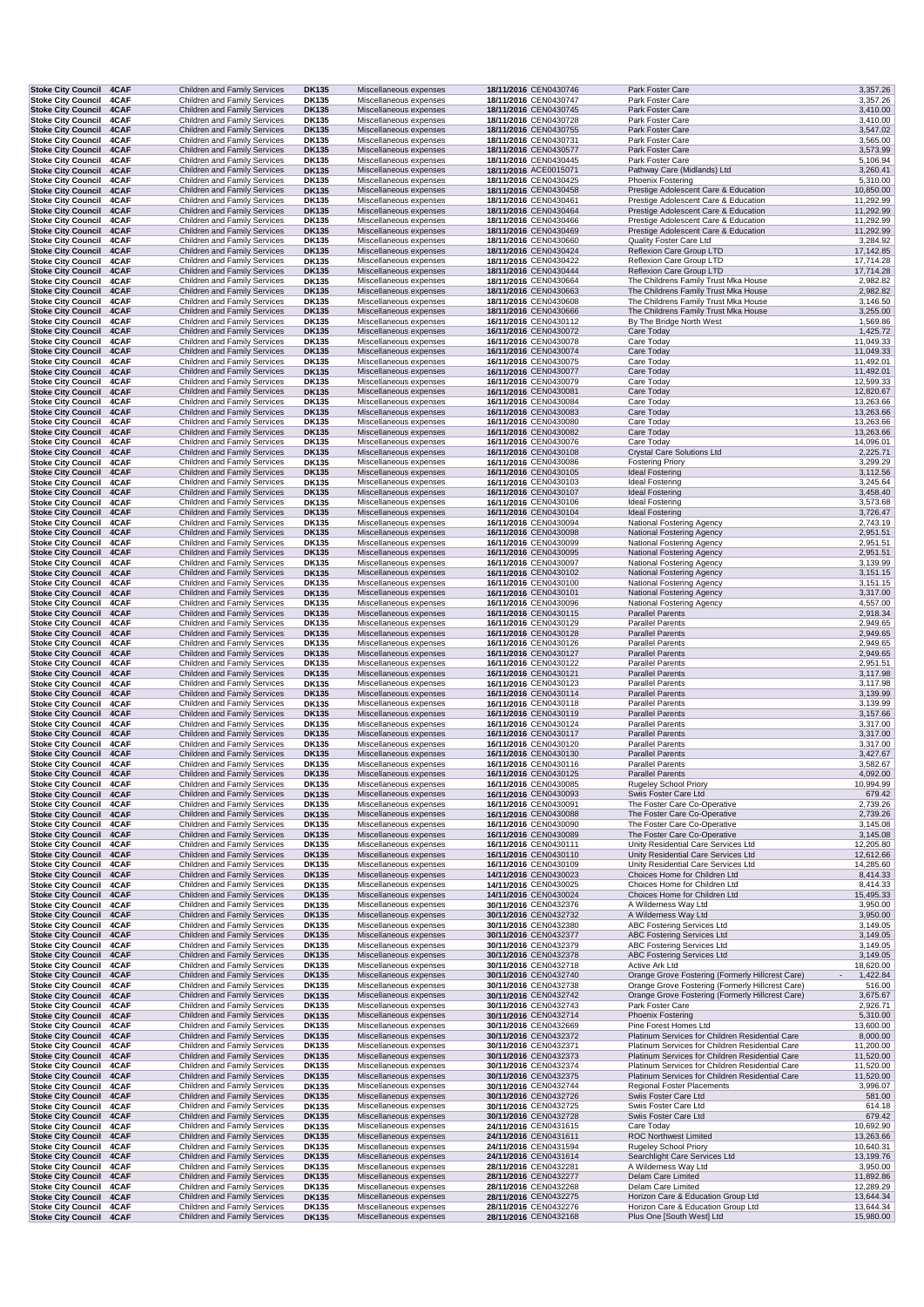| Stoke City Council 4CAF                                                | Children and Family Services                                         | DK135                        | Miscellaneous expenses                                     | 28/11/2016 CEN0432274                          | Searchlight Care Services Ltd                                              | 16,800.00                 |
|------------------------------------------------------------------------|----------------------------------------------------------------------|------------------------------|------------------------------------------------------------|------------------------------------------------|----------------------------------------------------------------------------|---------------------------|
| <b>Stoke City Council</b><br>4CAF<br><b>Stoke City Council</b><br>4CAF | Children and Family Services<br>Children and Family Services         | <b>DK135</b><br>EA118        | Miscellaneous expenses<br>Independent units within CC      | 28/11/2016 CEN0432267<br>21/11/2016 CEN0431399 | Unity Residential Care Services Ltd<br>Transform Schools (Stoke) Limited   | 12,612.66<br>1,552,375.00 |
| <b>Stoke City Council</b><br>4CAF                                      | <b>Children and Family Services</b>                                  | EA118                        | Independent units within CC                                | 11/11/2016 CEN0429538                          | <b>Staffordshire County Council</b>                                        | 1,786.95                  |
| Stoke City Council 4CAF<br><b>Stoke City Council</b><br>4CAF           | Children and Family Services<br>Children and Family Services         | <b>EA147</b><br><b>EA147</b> | Independent units within CC<br>Independent units within CC | 23/11/2016 CEN0431635<br>23/11/2016 CEN0431636 | Above n Beyond Ltd.<br>Above n Beyond Ltd.                                 | 1,181.20<br>3,197.20      |
| Stoke City Council 4CAF                                                | Children and Family Services                                         | <b>EA147</b>                 | Independent units within CC                                | 18/11/2016 CEN0430569                          | <b>Bespoke Transitions Limited</b>                                         | 1,900.00                  |
| <b>Stoke City Council 4CAF</b><br>4CAF<br><b>Stoke City Council</b>    | Children and Family Services<br>Children and Family Services         | <b>EA147</b><br>EA147        | Independent units within CC<br>Independent units within CC | 18/11/2016 CEN0430564<br>18/11/2016 CEN0430416 | <b>Bespoke Transitions Limited</b><br><b>Bespoke Transitions Limited</b>   | 2,210.00<br>2,420.00      |
| Stoke City Council 4CAF                                                | <b>Children and Family Services</b>                                  | EA147                        | Independent units within CC                                | 18/11/2016 CEN0430561                          | <b>Bespoke Transitions Limited</b>                                         | 3,050.00                  |
| <b>Stoke City Council 4CAF</b><br><b>Stoke City Council 4CAF</b>       | Children and Family Services<br>Children and Family Services         | <b>EA147</b><br><b>EA147</b> | Independent units within CC<br>Independent units within CC | 18/11/2016 CEN0430559<br>18/11/2016 CEN0430567 | <b>Bespoke Transitions Limited</b><br><b>Bespoke Transitions Limited</b>   | 3,560.00<br>3,560.00      |
| 4CAF<br><b>Stoke City Council</b>                                      | Children and Family Services                                         | <b>EA147</b>                 | Independent units within CC                                | 18/11/2016 CEN0430418                          | <b>Bespoke Transitions Limited</b>                                         | 4,940.00                  |
| 4CAF<br><b>Stoke City Council</b><br><b>Stoke City Council</b><br>4CAF | Children and Family Services<br>Children and Family Services         | <b>EA147</b><br><b>EA147</b> | Independent units within CC<br>Independent units within CC | 18/11/2016 CEN0430607<br>30/11/2016 CEN0432736 | <b>YMCA</b><br><b>YMCA</b>                                                 | 1,587.68<br>1,587.68      |
| <b>Stoke City Council</b><br>4CAF                                      | Children and Family Services                                         | <b>EA147</b>                 | Independent units within CC                                | 28/11/2016 CEN0432280                          | Clay Housing                                                               | 6,014.00                  |
| Stoke City Council 4CAF                                                | Children and Family Services<br>Children and Family Services         | EC105                        | Other local authorities                                    | 23/11/2016 CEN0431467                          | The Shaw Education Trust                                                   | 9,119.54                  |
| <b>Stoke City Council 4CAF</b><br>Stoke City Council 4CAF              | Children and Family Services                                         | <b>EC105</b><br>EC105        | Other local authorities<br>Other local authorities         | 18/11/2016 CEN0430961<br>18/11/2016 CEN0430884 | <b>Staffordshire County Council</b><br>The Painsley Catholic Academy       | 2,337.00<br>22,950.00     |
| Stoke City Council 4CAF                                                | Children and Family Services                                         | EC105                        | Other local authorities                                    | 18/11/2016 CEN0430887                          | The Shaw Education Trust                                                   | 92,373.96                 |
| Stoke City Council 4CAF<br><b>Stoke City Council</b><br>4CAF           | <b>Children and Family Services</b><br>Children and Family Services  | EC105<br>EC105               | Other local authorities<br>Other local authorities         | 16/11/2016 CEN0430162<br>16/11/2016 CEN0430277 | Manor Hall Academy Trust<br>The Shaw Education Trust                       | 15,058.00<br>21,392.57    |
| Stoke City Council 4CAF                                                | Children and Family Services                                         | EC105                        | Other local authorities                                    | 14/11/2016 CEN0429804                          | Created Academy CLC                                                        | 560.00                    |
| Stoke City Council 4CAF<br><b>Stoke City Council</b><br>4CAF           | Children and Family Services<br>Children and Family Services         | EC105<br>EC105               | Other local authorities<br>Other local authorities         | 14/11/2016 CEN0429805<br>14/11/2016 CEN0429808 | Created Academy CLC<br>Nacro                                               | 560.00<br>840.00          |
| <b>Stoke City Council</b><br>4CAF                                      | <b>Children and Family Services</b>                                  | EC105                        | Other local authorities                                    | 14/11/2016 CEN0429811                          | Pace Education                                                             | 4,719.20                  |
| <b>Stoke City Council</b><br>4CAF<br><b>Stoke City Council</b><br>4CAF | Children and Family Services<br>Children and Family Services         | EC105<br>EC105               | Other local authorities                                    | 14/11/2016 CEN0429806<br>14/11/2016 CEN0429810 | Stoke on Trent College<br>Unity Training & Education Services Ltd          | 2,400.00<br>2,560.00      |
| Stoke City Council 4CAF                                                | Children and Family Services                                         | EC105                        | Other local authorities<br>Other local authorities         | 24/11/2016 CEN0432048                          | The Shaw Education Trust                                                   | 14,657.27                 |
| <b>Stoke City Council 4CAF</b>                                         | Children and Family Services                                         | EC105                        | Other local authorities                                    | 24/11/2016 CEN0431700                          | The Shaw Education Trust                                                   | 62,445.21                 |
| Stoke City Council 4CAF<br><b>Stoke City Council 4CAF</b>              | Children and Family Services<br><b>Children and Family Services</b>  | EC105<br>EC105               | Other local authorities<br>Other local authorities         | 02/11/2016 CEN0427787<br>02/11/2016 CEN0427441 | Cheshire East Borough Council<br>Our Lady of Grace Catholic Academy        | 3,999.55<br>6,929.91      |
| Stoke City Council 4CAF                                                | Children and Family Services                                         | EC105                        | Other local authorities                                    | 02/11/2016 CEN0427463                          | Staffordshire County Council                                               | 1,463.00                  |
| <b>Stoke City Council</b><br>4CAF<br>Stoke City Council 4CAF           | <b>Children and Family Services</b><br>Children and Family Services  | EC105<br>EC105               | Other local authorities<br>Other local authorities         | 02/11/2016 CEN0427785<br>02/11/2016 CEN0427454 | <b>Staffordshire County Council</b><br><b>Staffordshire County Council</b> | 2,337.00<br>2,337.00      |
| Stoke City Council 4CAF                                                | Children and Family Services                                         | <b>EC105</b>                 | Other local authorities                                    | 02/11/2016 CEN0427783                          | <b>Staffordshire County Council</b>                                        | 2,337.00                  |
| 4CAF<br><b>Stoke City Council</b><br><b>Stoke City Council 4CAF</b>    | Children and Family Services<br>Children and Family Services         | EC105<br>EC105               | Other local authorities<br>Other local authorities         | 02/11/2016 CEN0427452<br>02/11/2016 CEN0427453 | Staffordshire County Council<br><b>Staffordshire County Council</b>        | 2,337.00<br>2,337.00      |
| <b>Stoke City Council</b><br>4CAF                                      | Children and Family Services                                         | EC105                        | Other local authorities                                    | 02/11/2016 CEN0427462                          | <b>Staffordshire County Council</b>                                        | 3,643.00                  |
| <b>Stoke City Council</b><br>4CAF                                      | Children and Family Services                                         | EC105                        | Other local authorities                                    | 02/11/2016 CEN0427786                          | Staffordshire County Council                                               | 3,643.00                  |
| <b>Stoke City Council</b><br>4CAF<br><b>Stoke City Council</b><br>4CAF | Children and Family Services<br>Children and Family Services         | EC105<br>EC105               | Other local authorities<br>Other local authorities         | 28/11/2016 CEN0432134<br>28/11/2016 CEN0432322 | Alpha Learning Staffordshire Ltd<br><b>IN-tuition Holistic Education</b>   | 1,260.00<br>750.00        |
| Stoke City Council 4CAF                                                | Children and Family Services                                         | EC105                        | Other local authorities                                    | 28/11/2016 CEN0432319                          | IN-tuition Holistic Education                                              | 1,040.00                  |
| <b>Stoke City Council 4CAF</b><br>Stoke City Council 4CAF              | Children and Family Services<br>Children and Family Services         | EC105<br>EC105               | Other local authorities<br>Other local authorities         | 28/11/2016 CEN0432320<br>28/11/2016 CEN0432261 | <b>IN-tuition Holistic Education</b><br>Nisai Virtual Academy Ltd          | 1,710.00<br>10,000.00     |
| <b>Stoke City Council 4CAF</b>                                         | Children and Family Services                                         | EG139                        | Other establishments                                       | 01/11/2016 SCH0245641                          | REDACTED - Personal Data                                                   | 530.40                    |
| <b>Stoke City Council</b><br>4CAF<br><b>Stoke City Council</b><br>4CAF | Children and Family Services<br>Children and Family Services         | EG139<br>EG139               | Other establishments<br>Other establishments               | 01/11/2016 SCH0245658<br>01/11/2016 SCH0245643 | REDACTED - Personal Data<br>REDACTED - Personal Data                       | 540.00<br>560.00          |
| Stoke City Council 4CAF                                                | Children and Family Services                                         | EG139                        | Other establishments                                       | 01/11/2016 SCH0245662                          | REDACTED - Personal Data                                                   | 565.76                    |
| Stoke City Council 4CAF<br><b>Stoke City Council</b><br>4CAF           | <b>Children and Family Services</b><br>Children and Family Services  | EG139<br>EG139               | Other establishments<br>Other establishments               | 01/11/2016 SCH0245594<br>01/11/2016 SCH0245659 | REDACTED - Personal Data<br>REDACTED - Personal Data                       | 565.76<br>565.76          |
| <b>Stoke City Council</b><br>4CAF                                      | Children and Family Services                                         | EG139                        | Other establishments                                       | 01/11/2016 SCH0245577                          | REDACTED - Personal Data                                                   | 601.12                    |
| <b>Stoke City Council</b><br>4CAF                                      | Children and Family Services                                         | EG139                        | Other establishments                                       | 01/11/2016 SCH0245642                          | REDACTED - Personal Data                                                   | 616.00                    |
| <b>Stoke City Council</b><br>4CAF<br>Stoke City Council 4CAF           | <b>Children and Family Services</b><br>Children and Family Services  | EG139<br>EG139               | Other establishments<br>Other establishments               | 01/11/2016 SCH0245646<br>01/11/2016 SCH0245636 | REDACTED - Personal Data<br>REDACTED - Personal Data                       | 636.48<br>640.00          |
| <b>Stoke City Council 4CAF</b>                                         | Children and Family Services                                         | EG139                        | Other establishments                                       | 01/11/2016 SCH0245674                          | REDACTED - Personal Data                                                   | 742.46                    |
| Stoke City Council 4CAF<br><b>Stoke City Council 4CAF</b>              | Children and Family Services<br>Children and Family Services         | EG139<br>EG139               | Other establishments<br>Other establishments               | 01/11/2016 CEN0427782<br>01/11/2016 SCH0245645 | REDACTED - Personal Data<br>REDACTED - Personal Data                       | 870.00<br>1,134.00        |
| <b>Stoke City Council</b><br>4CAF                                      | Children and Family Services                                         | EG139                        | Other establishments                                       | 01/11/2016 SCH0245608                          | REDACTED - Personal Data                                                   | 1,137.24                  |
| <b>Stoke City Council</b><br>4CAF<br>Stoke City Council 4CAF           | Children and Family Services<br>Children and Family Services         | EG139<br>EG139               | Other establishments<br>Other establishments               | 01/11/2016 SCH0245681<br>01/11/2016 SCH0245666 | REDACTED - Personal Data<br>REDACTED - Personal Data                       | 1,264.00<br>4,704.00      |
| <b>Stoke City Council 4CAF</b>                                         | Children and Family Services                                         | EG139                        | Other establishments                                       | 29/11/2016 SCH0247291                          | REDACTED - Personal Data                                                   | 530.40                    |
| Stoke City Council 4CAF<br><b>Stoke City Council</b><br>4CAF           | Children and Family Services<br><b>Children and Family Services</b>  | EG139<br>EG139               | Other establishments<br>Other establishments               | 29/11/2016 SCH0247308<br>29/11/2016 SCH0247293 | REDACTED - Personal Data<br>REDACTED - Personal Data                       | 540.00<br>560.00          |
| <b>Stoke City Council</b><br>4CAF                                      | Children and Family Services                                         | EG139                        | Other establishments                                       | 29/11/2016 SCH0247312                          | REDACTED - Personal Data                                                   | 565.76                    |
| <b>Stoke City Council</b><br>4CAF                                      | <b>Children and Family Services</b><br>Children and Family Services  | EG139<br>EG139               | Other establishments                                       | 29/11/2016 SCH0247244                          | REDACTED - Personal Data                                                   | 565.76                    |
| Stoke City Council 4CAF<br><b>Stoke City Council 4CAF</b>              | Children and Family Services                                         | EG139                        | Other establishments<br>Other establishments               | 29/11/2016 SCH0247309<br>29/11/2016 SCH0247227 | REDACTED - Personal Data<br>REDACTED - Personal Data                       | 565.76<br>601.12          |
| Stoke City Council 4CAF                                                | Children and Family Services                                         | EG139                        | Other establishments                                       | 29/11/2016 SCH0247292                          | REDACTED - Personal Data                                                   | 616.00                    |
| <b>Stoke City Council 4CAF</b><br><b>Stoke City Council</b><br>4CAF    | Children and Family Services<br><b>Children and Family Services</b>  | EG139<br>EG139               | Other establishments<br>Other establishments               | 29/11/2016 SCH0247296<br>29/11/2016 SCH0247286 | REDACTED - Personal Data<br>REDACTED - Personal Data                       | 636.48<br>640.00          |
| <b>Stoke City Council</b><br>4CAF                                      | Children and Family Services                                         | EG139                        | Other establishments                                       | 29/11/2016 SCH0247295                          | REDACTED - Personal Data                                                   | 1,134.00                  |
| <b>Stoke City Council</b><br>4CAF<br><b>Stoke City Council</b><br>4CAF | Children and Family Services<br>Children and Family Services         | EG139<br>EG139               | Other establishments<br>Other establishments               | 29/11/2016 SCH0247258<br>29/11/2016 SCH0247335 | REDACTED - Personal Data<br>REDACTED - Personal Data                       | 1,137.24<br>1,281.80      |
| <b>Stoke City Council</b><br>4CAF                                      | Children and Family Services                                         | EG139                        | Other establishments                                       | 29/11/2016 SCH0247317                          | REDACTED - Personal Data                                                   | 1,522.29                  |
| <b>Stoke City Council</b><br>4CAF<br><b>Stoke City Council</b>         | Children and Family Services                                         | EG139                        | Other establishments                                       | 29/11/2016 SCH0247323                          | REDACTED - Personal Data                                                   | 3,064.00                  |
| 4CAF<br><b>Stoke City Council</b>                                      | Children and Family Services<br>Children and Family Services<br>4CAF | EG139<br><b>EG170</b>        | Other establishments<br>Other establishments               | 29/11/2016 SCH0247316<br>14/11/2016 CEN0429879 | REDACTED - Personal Data<br>Stoke Council - CIC Casework                   | 4,704.00<br>597.92        |
| Stoke City Council 4CAF                                                | Children and Family Services                                         | EG171                        | Other establishments                                       | 18/11/2016 CEN0430973                          | Staffordshire County Council                                               | 1,125.00                  |
| Stoke City Council 4CAF<br><b>Stoke City Council</b><br>4CAF           | Children and Family Services<br>Children and Family Services         | EG171<br>EG171               | Other establishments<br>Other establishments               | 14/11/2016 CEN0429879<br>24/11/2016 CEN0428826 | Stoke Council - CIC Casework<br><b>Brent Council</b>                       | 653.29<br>19,800.00       |
| <b>Stoke City Council</b><br>4CAF                                      | <b>Children and Family Services</b>                                  | EG171                        | Other establishments                                       | 28/11/2016 CEN0431735                          | Barnardos Services Ltd                                                     | 18,000.00                 |
| <b>Stoke City Council</b><br>4CAF<br><b>Stoke City Council</b><br>4CAF | <b>Children and Family Services</b><br>Children and Family Services  | CF100<br><b>CF100</b>        | Car allowances<br>Car allowances                           | 23/11/2016 CYP0807457<br>02/11/2016 CYP0800995 | REDACTED - Personal Data<br>REDACTED - Personal Data                       | 1,102.00<br>560.00        |
| Stoke City Council 4CAF                                                | <b>Children and Family Services</b>                                  | <b>DK182</b>                 | Miscellaneous expenses                                     | 21/11/2016 CEN0431281                          | Paypoint PLC                                                               | 1,590.00                  |
| <b>Stoke City Council</b><br>4CAF<br><b>Stoke City Council</b><br>4CAF | Children and Family Services<br>Children and Family Services         | <b>DK182</b><br>DK182        | Miscellaneous expenses<br>Miscellaneous expenses           | 16/11/2016 CEN0430211<br>30/11/2016 CEN0432672 | Paypoint PLC<br>Paypoint PLC                                               | 1,101.00<br>1,236.00      |
| <b>Stoke City Council</b><br>4CAF                                      | Children and Family Services                                         | <b>DK182</b>                 | Miscellaneous expenses                                     | 02/11/2016 CEN0427822                          | Paypoint PLC                                                               | 1,088.00                  |
| <b>Stoke City Council</b><br>4CAF                                      | Children and Family Services                                         | EG127                        | Other establishments                                       | 14/11/2016 CEN0429879                          | Stoke Council - CIC Casework                                               | 720.00                    |
| <b>Stoke City Council</b><br>4CAF<br><b>Stoke City Council</b><br>4CAF | Children and Family Services<br>Children and Family Services         | aa700<br>aa700               | Agency staff<br>Agency staff                               | 18/11/2016 CEN0431049<br>04/11/2016 CEN0428638 | Comensura Ltd<br>G Bond                                                    | 2,345.03<br>900.00        |
| <b>Stoke City Council</b><br>4CAF                                      | Children and Family Services                                         | aa700                        | Agency staff                                               | 04/11/2016 CYP0801334                          | <b>G B Recruitment</b>                                                     | 523.00                    |
| <b>Stoke City Council</b><br>4CAF<br>Stoke City Council 4CAF           | Children and Family Services<br>Children and Family Services         | aa700<br>aa700               | Agency staff<br>Agency staff                               | 16/11/2016 CEN0430172<br>30/11/2016 CEN0432727 | Comensura Ltd<br>Comensura Ltd                                             | 2,836.81<br>1,124.80      |
| <b>Stoke City Council</b><br>4CAF                                      | Children and Family Services                                         | aa700                        | Agency staff                                               | 09/11/2016 CEN0428930                          | Comensura Ltd                                                              | 4,269.82                  |
| <b>Stoke City Council</b><br>4CAF<br>Stoke City Council 4CAF           | Children and Family Services<br>Children and Family Services         | aa700<br>aa700               | Agency staff<br>Agency staff                               | 09/11/2016 CEN0428922<br>07/11/2016 CYP0801452 | Comensura Ltd<br>G B Recruitment                                           | 1,433.03<br>541.00        |
| <b>Stoke City Council</b><br>4CAF                                      | Children and Family Services                                         | EG133                        | Other establishments                                       | 18/11/2016 CEN0430797                          | Foster Care Associates Ltd                                                 | 3,317.00                  |
| <b>Stoke City Council</b><br>4CAF<br>4CAF<br><b>Stoke City Council</b> | <b>Children and Family Services</b><br>Children and Family Services  | EG133<br>eg199               | Other establishments<br>Other establishments               | 30/11/2016 CEN0432369<br>11/11/2016 CYP0803662 | Clay Housing<br><b>Stoke Property Shop</b>                                 | 6,303.50<br>680.00        |
| <b>Stoke City Council</b><br>4CAF                                      | Children and Family Services                                         | EG196                        | Other establishments                                       | 18/11/2016 CEN0430955                          | Foster Focus Ltd                                                           | 2,500.00                  |
| <b>Stoke City Council</b><br>4CAF                                      | Children and Family Services                                         | EG196                        | Other establishments                                       | 16/11/2016 CYP0804393                          | St George & St Martin's Catholic Academy                                   | 1,500.00                  |
| <b>Stoke City Council</b><br>4CAF<br><b>Stoke City Council</b><br>4CAF | Children and Family Services<br><b>Children and Family Services</b>  | EG196<br>EG196               | Other establishments<br>Other establishments               | 24/11/2016 CYP0807557<br>02/11/2016 CYP0801033 | Sandon Primary Academy<br>All Saints C of E First School                   | 1,000.00<br>3,500.00      |
| Stoke City Council 4CAF                                                | Children and Family Services                                         | EG197                        | Other establishments                                       | 21/11/2016 CEN0430792                          | REDACTED - Personal Data                                                   | 540.00                    |
| <b>Stoke City Council</b><br>4CAF<br><b>Stoke City Council</b><br>4CAF | Children and Family Services<br>Children and Family Services         | <b>EG197</b><br>EG197        | Other establishments<br>Other establishments               | 09/11/2016 CEN0429041<br>02/11/2016 CEN0427442 | REDACTED - Personal Data<br>REDACTED - Personal Data                       | 728.13<br>771.43          |
| <b>Stoke City Council</b><br>4CAF                                      | Children and Family Services                                         | EG197                        | Other establishments                                       | 28/11/2016 CEN0431808                          | REDACTED - Personal Data                                                   | 776.14                    |
| <b>Stoke City Council</b><br>4CAF<br><b>Stoke City Council</b><br>4CAF | Children and Family Services<br>Children and Family Services         | EG197<br>DA104               | Other establishments<br>Equipment furniture and mater      | 03/11/2016 CEN0423708<br>30/11/2016 NSR0109589 | REDACTED - Personal Data<br>Nobisco Limited                                | 589.26<br>3,361.80        |
| Stoke City Council 4CAF                                                | Children and Family Services                                         | da141                        | Equipment furniture and mater                              | 24/11/2016 CEN0431756                          | <b>NCER</b>                                                                | 2,999.88                  |
| <b>Stoke City Council</b><br>4CAF                                      | <b>Children and Family Services</b>                                  | da141                        | Equipment furniture and mater                              | 24/11/2016 CEN0431755                          | <b>NCER</b>                                                                | 3,902.94                  |
| <b>Stoke City Council</b><br>4CAF                                      | Children and Family Services                                         | EA149                        | Independent units within CC                                | 18/11/2016 CEN0430570                          | <b>Bespoke Transitions Limited</b>                                         | 2,840.00                  |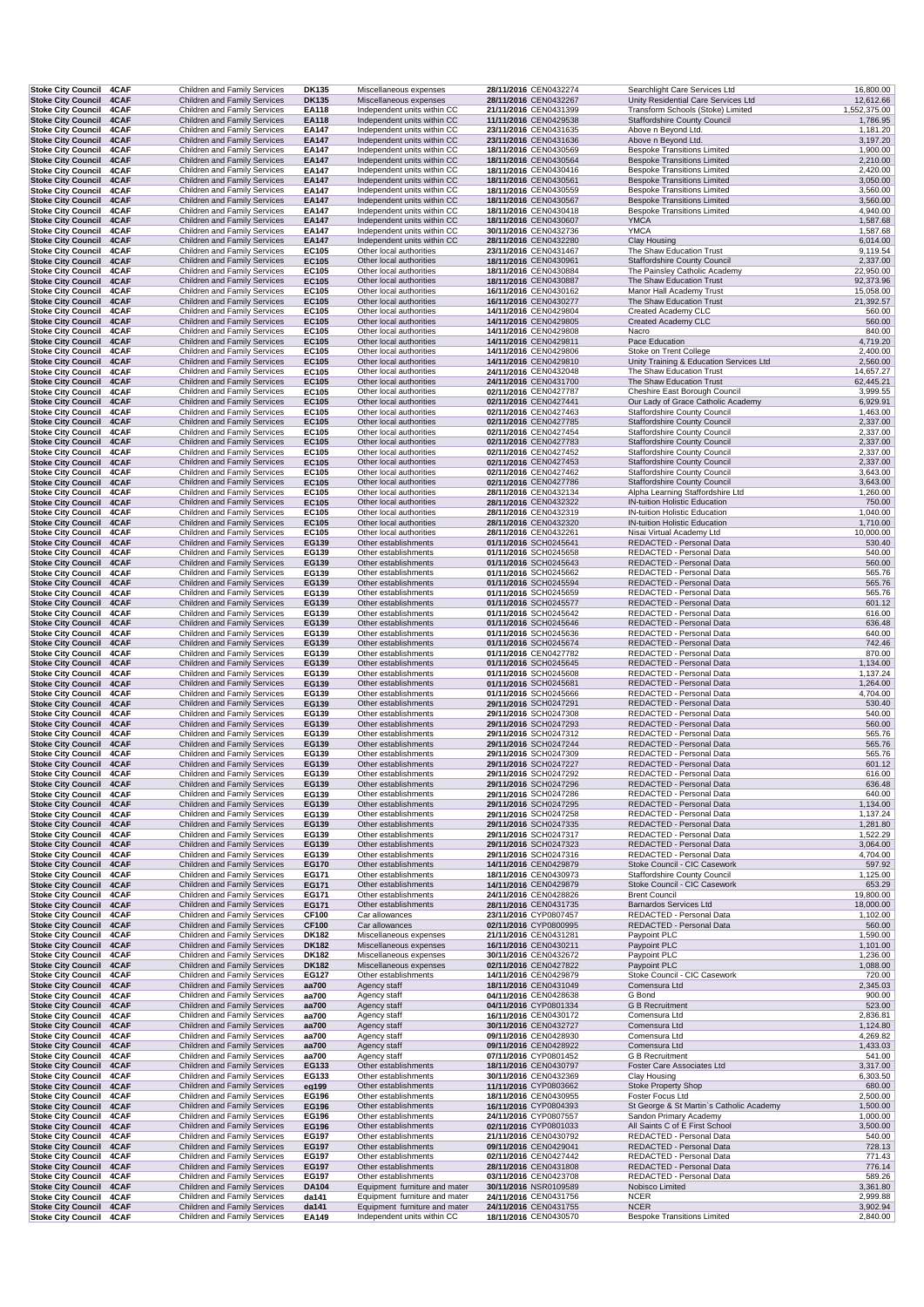| <b>Stoke City Council 4CAF</b>                              |                       | <b>Children and Family Services</b>                                        | <b>BC101</b>                 | Rents                                                          | 18/11/2016 CEN0430768                               | <b>Blurton Community Hub</b>                                                     | 817.50                |
|-------------------------------------------------------------|-----------------------|----------------------------------------------------------------------------|------------------------------|----------------------------------------------------------------|-----------------------------------------------------|----------------------------------------------------------------------------------|-----------------------|
| <b>Stoke City Council</b><br><b>Stoke City Council</b>      | 4CAF<br>4CAF          | Children and Family Services<br>Children and Family Services               | <b>BC101</b><br><b>BC101</b> | Rents<br>Rents                                                 | 18/11/2016 CEN0430513<br>24/11/2016 CEN0431966      | The Bridge Centre Trust<br>The Bridge Centre Trust                               | 671.20<br>628.00      |
| <b>Stoke City Council</b>                                   | 4CAF                  | Children and Family Services                                               | <b>BC101</b>                 | Rents                                                          | 02/11/2016 CEN0426953                               | The Bridge Centre Trust                                                          | 790.00                |
| <b>Stoke City Council</b>                                   | 4CAF                  | <b>Children and Family Services</b>                                        | <b>DK136</b>                 | Miscellaneous expenses                                         | 30/11/2016 CEN0428818                               | Youth Justice Board                                                              | 5,310.00              |
| Stoke City Council 4CAF                                     |                       | Children and Family Services                                               | <b>DK136</b>                 | Miscellaneous expenses                                         | 07/11/2016 CEN0428818                               | Youth Justice Board                                                              | 5,310.00              |
| <b>Stoke City Council</b>                                   | 4CAF                  | Children and Family Services                                               | EA144                        | Independent units within CC                                    | 04/11/2016 000005290730939                          | AO RETAIL LIMITED<br>AO RETAIL LIMITED                                           | 517.00                |
| <b>Stoke City Council</b><br><b>Stoke City Council</b>      | 4CAF<br>4CAF          | Children and Family Services<br>Children and Family Services               | EA144<br><b>DG130</b>        | Independent units within CC<br>Expenses                        | 04/11/2016 000005262316615<br>11/11/2016 CYP0803824 | Aqa                                                                              | 513.33<br>504.40      |
| <b>Stoke City Council</b>                                   | 4CAF                  | Children and Family Services                                               | <b>IE208</b>                 | <b>Internal Recharges</b>                                      | 04/11/2016 CYP0801223                               | <b>Ball Green Primary School</b>                                                 | 2,047.41              |
| <b>Stoke City Council</b>                                   | 4CAF                  | Children and Family Services                                               | GI100                        | Inter departmental                                             | 16/11/2016 CYP0804142                               | Kingsland CE Primary School                                                      | 5,478.00              |
| Stoke City Council 4CAF                                     |                       | Children and Family Services                                               | GI160                        | Inter departmental                                             | 18/11/2016 CEN0430391                               | <b>NW Sexual Abuse Consultancy</b>                                               | 2,800.00              |
| <b>Stoke City Council 4CAF</b><br><b>Stoke City Council</b> | 4CAF                  | Children and Family Services<br>Children and Family Services               | GI160<br>GI160               | Inter departmental<br>Inter departmental                       | 11/11/2016 CYP0801109<br>11/11/2016 CEN0429298      | Lucy Faithfull Foundation Trading Limited<br>Rwa Training & Consultancy Services | 3,158.00<br>2,916.20  |
| <b>Stoke City Council</b>                                   | 4CAF                  | Children and Family Services                                               | GI160                        | Inter departmental                                             | 14/11/2016 CEN0429879                               | Stoke Council - CIC Casework                                                     | 1,145.00              |
| <b>Stoke City Council</b>                                   | 4CAF                  | Children and Family Services                                               | <b>BH103</b>                 | Cleaning and domestic supplies                                 | 23/11/2016 CEN0431600                               | PHS Group Ltd                                                                    | 535.76                |
| <b>Stoke City Council</b>                                   | 4CAF                  | <b>Children and Family Services</b>                                        | <b>DA114</b>                 | Equipment furniture and mater                                  | 11/11/2016 CYP0803834                               | Prs Public Performance                                                           | 2,778.15              |
| Stoke City Council 4CAF                                     |                       | Children and Family Services<br>Children and Family Services               | EA160                        | Independent units within CC<br>Other establishments            | 09/11/2016 CYP0801884<br>09/11/2016 CEN0428927      | REDACTED - Personal Data<br>REDACTED - Personal Data                             | 642.86<br>750.00      |
| <b>Stoke City Council 4CAF</b><br>Stoke City Council 4CAF   |                       | Children and Family Services                                               | EG162<br>DG121               | Expenses                                                       | 04/11/2016 000005231629853                          | REMOTES 4 U                                                                      | 540.00                |
| <b>Stoke City Council 4CAF</b>                              |                       | <b>Children and Family Services</b>                                        | <b>EG147</b>                 | Other establishments                                           | 30/11/2016 CEN0432311                               | <b>Staffordshire County Council</b>                                              | 77,499.51             |
| <b>Stoke City Council</b>                                   | 4CITD                 | City Director                                                              | AB300                        | Training                                                       | 16/11/2016 CEN0429994                               | Association Of Electoral Administrators                                          | 715.00                |
| <b>Stoke City Council</b>                                   | 4CITD                 | <b>City Director</b>                                                       | <b>DA100</b>                 | Equipment furniture and mater                                  | 11/11/2016 CEN0429636                               | Kier Stoke Ltd                                                                   | 887.26                |
| Stoke City Council 4CITD<br>Stoke City Council 4CITD        |                       | <b>City Director</b><br><b>City Director</b>                               | <b>DD100</b><br><b>DD100</b> | Printing stationery and gener<br>Printing stationery and gener | 23/11/2016 CEN0430387<br>18/11/2016 CEN0430409      | <b>Back Care Solutions Ltd</b><br>Neopost Ltd Maint/Supplies Only                | 840.00<br>884.65      |
| <b>Stoke City Council</b>                                   | 4CITD                 | <b>City Director</b>                                                       | <b>DD100</b>                 | Printing stationery and gener                                  | 11/11/2016 CEN0429541                               | <b>Electoral Reform Services</b>                                                 | 5,329.73              |
| <b>Stoke City Council</b>                                   | 4CITD                 | <b>City Director</b>                                                       | <b>DD100</b>                 | Printing stationery and gener                                  | 02/11/2016 CEN0428141                               | <b>Electoral Reform Services</b>                                                 | 22,034.12             |
| <b>Stoke City Council</b>                                   | 4CITD                 | <b>City Director</b>                                                       | de113                        | Services                                                       | 18/11/2016 CEN0422935                               | Meritec Ltd                                                                      | 22,178.50             |
| <b>Stoke City Council</b>                                   | 4CITD                 | <b>City Director</b>                                                       | de113                        | Services                                                       | 04/11/2016 ACE0015023                               | S Pervez                                                                         | 714.29                |
| <b>Stoke City Council</b><br><b>Stoke City Council</b>      | <b>4CITD</b><br>4CITD | <b>City Director</b><br><b>City Director</b>                               | de113<br>de113               | Services<br>Services                                           | 11/11/2016 ACE0015053<br>11/11/2016 ACE0015048      | S Asif<br>A Kardosova                                                            | 819.00<br>723.27      |
| <b>Stoke City Council</b>                                   | <b>4CITD</b>          | <b>City Director</b>                                                       | de113                        | Services                                                       | 24/11/2016 ACE0015117                               | H Faraj                                                                          | 585.70                |
| <b>Stoke City Council</b>                                   | 4CITD                 | <b>City Director</b>                                                       | de113                        | Services                                                       | 24/11/2016 ACE0015112                               | W Suwara                                                                         | 538.16                |
| <b>Stoke City Council</b>                                   | <b>4CITD</b>          | <b>City Director</b>                                                       | de113                        | Services                                                       | 03/11/2016 CEN0428401                               | A Kardosova                                                                      | 2,452.75              |
| <b>Stoke City Council</b><br>Stoke City Council 4CITD       | 4CITD                 | <b>City Director</b><br><b>City Director</b>                               | df100<br><b>DF126</b>        | Communications and computing<br>Communications and computing   | 18/11/2016 CEN0430969<br>18/11/2016 CEN0428655      | Modern Mindset Ltd<br>Civica Uk Ltd                                              | 7,010.00<br>1,250.00  |
| Stoke City Council 4CITD                                    |                       | <b>City Director</b>                                                       | <b>DF126</b>                 | Communications and computing                                   | 18/11/2016 CEN0430805                               | Real Asset Management                                                            | 1,352.40              |
| <b>Stoke City Council</b>                                   | <b>4CITD</b>          | <b>City Director</b>                                                       | <b>DF126</b>                 | Communications and computing                                   | 14/11/2016 CEN0429996                               | Northgate Arinso UK Ltd                                                          | 8,240.00              |
| <b>Stoke City Council</b>                                   | 4CITD                 | <b>City Director</b>                                                       | <b>DF126</b>                 | Communications and computing                                   | 24/11/2016 CEN0426678                               | <b>KPR Midlink Ltd</b>                                                           | 750.00                |
| <b>Stoke City Council</b>                                   | 4CITD                 | <b>City Director</b>                                                       | <b>DF126</b>                 | Communications and computing                                   | 02/11/2016 CEN0428139                               | <b>Electoral Reform Services</b>                                                 | 7,156.45              |
| <b>Stoke City Council</b><br><b>Stoke City Council</b>      | 4CITD<br>4CITD        | <b>City Director</b><br><b>City Director</b>                               | <b>DG105</b><br><b>DG105</b> | Expenses<br>Expenses                                           | 23/11/2016 CEN0431646<br>04/11/2016 CEN0428624      | Psychology Direct Limited<br><b>St Phillips Barristers</b>                       | 525.75<br>750.00      |
| <b>Stoke City Council</b>                                   | 4CITD                 | <b>City Director</b>                                                       | <b>DG105</b>                 | Expenses                                                       | 04/11/2016 CEN0428627                               | St Ives Chambers                                                                 | 4,800.00              |
| <b>Stoke City Council</b>                                   | 4CITD                 | <b>City Director</b>                                                       | <b>DG105</b>                 | Expenses                                                       | 04/11/2016 CEN0428643                               | <b>St Phillips Barristers</b>                                                    | 4,650.00              |
| <b>Stoke City Council 4CITD</b>                             |                       | <b>City Director</b>                                                       | <b>DG105</b>                 | Expenses                                                       | 04/11/2016 CEN0428647                               | St Ives Chambers                                                                 | 600.00                |
| Stoke City Council 4CITD                                    |                       | <b>City Director</b><br><b>City Director</b>                               | <b>DG105</b><br><b>DG105</b> | Expenses<br>Expenses                                           | 04/11/2016 CEN0428646<br>04/11/2016 CEN0428628      | St Ives Chambers<br>Atkinson Lewis                                               | 2,520.00<br>1,422.00  |
| <b>Stoke City Council</b><br><b>Stoke City Council</b>      | 4CITD<br><b>4CITD</b> | <b>City Director</b>                                                       | <b>DG105</b>                 | Expenses                                                       | 11/11/2016 CEN0429263                               | St Ives Chambers                                                                 | 1,000.00              |
| Stoke City Council 4CITD                                    |                       | <b>City Director</b>                                                       | <b>DG105</b>                 | Expenses                                                       | 11/11/2016 CEN0429260                               | <b>St Phillips Chambers</b>                                                      | 850.00                |
| <b>Stoke City Council</b>                                   | <b>4CITD</b>          | <b>City Director</b>                                                       | <b>DG105</b>                 | Expenses                                                       | 16/11/2016 CEN0430042                               | St Ives Chambers                                                                 | 2,400.00              |
| <b>Stoke City Council</b>                                   | 4CITD                 | <b>City Director</b>                                                       | <b>DG105</b>                 | Expenses                                                       | 16/11/2016 CEN0430043                               | St Ives Chambers                                                                 | 550.00                |
| <b>Stoke City Council</b><br><b>Stoke City Council</b>      | 4CITD<br>4CITD        | <b>City Director</b><br><b>City Director</b>                               | DG105<br><b>DG105</b>        | Expenses<br>Expenses                                           | 16/11/2016 CEN0430041<br>16/11/2016 CEN0430032      | <b>St Ives Chambers</b><br>Atkinson Lewis                                        | 1,650.00<br>742.00    |
| <b>Stoke City Council</b>                                   | 4CITD                 | <b>City Director</b>                                                       | DG105                        | Expenses                                                       | 16/11/2016 CEN0430031                               | <b>Atkinson Lewis</b>                                                            | 1,422.00              |
| <b>Stoke City Council</b>                                   | 4CITD                 | <b>City Director</b>                                                       | <b>DG105</b>                 | Expenses                                                       | 16/11/2016 CEN0430044                               | <b>JSB Forensic Practice</b>                                                     | 718.05                |
| Stoke City Council 4CITD                                    |                       | <b>City Director</b>                                                       | <b>DG105</b>                 | Expenses                                                       | 16/11/2016 CEN0430040                               | Wilcox Psychological Associates                                                  | 2,550.60              |
| <b>Stoke City Council</b><br><b>Stoke City Council</b>      | 4CITD<br><b>4CITD</b> | <b>City Director</b><br><b>City Director</b>                               | <b>DG105</b><br><b>DG105</b> | Expenses<br>Expenses                                           | 30/11/2016 CEN0432620<br>30/11/2016 CEN0432739      | P G Richards<br>Carter Brown Ltd                                                 | 1,435.00<br>1,127.94  |
| <b>Stoke City Council</b>                                   | 4CITD                 | <b>City Director</b>                                                       | <b>DG105</b>                 | Expenses                                                       | 30/11/2016 CEN0432741                               | <b>Foresight Clinical Services Ltd</b>                                           | 684.00                |
| <b>Stoke City Council</b>                                   | 4CITD                 | <b>City Director</b>                                                       | <b>DG105</b>                 | Expenses                                                       | 30/11/2016 CEN0432737                               | No 5 Chambers                                                                    | 850.00                |
| Stoke City Council 4CITD                                    |                       | <b>City Director</b>                                                       | <b>DG105</b>                 | Expenses                                                       | 24/11/2016 CEN0432095                               | REDACTED - Personal Data                                                         | 17,058.00             |
| Stoke City Council 4CITD                                    |                       | <b>City Director</b>                                                       | <b>DG105</b>                 | Expenses                                                       | 24/11/2016 CEN0431691                               | St Ives Chambers                                                                 | 3,500.00              |
| <b>Stoke City Council</b><br><b>Stoke City Council</b>      | 4CITD<br>4CITD        | <b>City Director</b><br><b>City Director</b>                               | <b>DG105</b><br>DG105        | Expenses<br>Expenses                                           | 24/11/2016 CEN0431690<br>24/11/2016 CEN0431704      | St Ives Chambers<br>St Johns Buildings                                           | 3,850.00<br>1,750.00  |
| <b>Stoke City Council</b>                                   | 4CITD                 | <b>City Director</b>                                                       | <b>DG105</b>                 | Expenses                                                       | 24/11/2016 CEN0431682                               | No5 Chambers                                                                     | 850.00                |
| <b>Stoke City Council</b>                                   | 4CITD                 | <b>City Director</b>                                                       | <b>DG105</b>                 | Expenses                                                       | 24/11/2016 CEN0431689                               | <b>JSB Forensic Practice</b>                                                     | 969.00                |
| <b>Stoke City Council 4CITD</b>                             |                       | <b>City Director</b>                                                       | <b>DG105</b>                 | Expenses                                                       | 24/11/2016 CEN0431680                               | <b>Wilcox Psychological Associates</b>                                           | 503.50                |
| Stoke City Council 4CITD<br>Stoke City Council 4CITD        |                       | <b>City Director</b><br><b>City Director</b>                               | <b>DG105</b><br><b>DG105</b> | Expenses<br>Expenses                                           | 24/11/2016 CEN0431676<br>24/11/2016 CEN0431679      | Wilcox Psychological Associates<br>Wilcox Psychological Associates               | 757.75<br>889.20      |
| Stoke City Council 4CITD                                    |                       | City Director                                                              | <b>DG105</b>                 | Expenses                                                       | 02/11/2016 CEN0427423                               | REDACTED - Personal Data                                                         | 20,055.00             |
| Stoke City Council 4CITD                                    |                       | <b>City Director</b>                                                       | <b>DG105</b>                 | Expenses                                                       | 02/11/2016 CEN0427914                               | Deans Court Chambers                                                             | 3,500.00              |
| <b>Stoke City Council</b>                                   | 4CITD                 | <b>City Director</b>                                                       | DG105                        | Expenses                                                       | 28/11/2016 CEN0432286                               | <b>St Phillips Barristers</b>                                                    | 600.00                |
| <b>Stoke City Council</b>                                   | 4CITD                 | <b>City Director</b>                                                       | <b>DG105</b>                 | Expenses                                                       | 28/11/2016 CEN0432317                               | 11kbw                                                                            | 1,800.00              |
| Stoke City Council 4CITD<br><b>Stoke City Council</b>       | 4CITD                 | <b>City Director</b><br><b>City Director</b>                               | <b>DG105</b><br><b>DG105</b> | Expenses<br>Expenses                                           | 28/11/2016 CEN0432287<br>28/11/2016 CEN0432336      | St Ives Chambers<br><b>Atkinson Lewis</b>                                        | 600.00<br>679.00      |
| <b>Stoke City Council</b>                                   | 4CITD                 | <b>City Director</b>                                                       | <b>DG105</b>                 | Expenses                                                       | 28/11/2016 CEN0432325                               | Atkinson Lewis                                                                   | 864.00                |
| <b>Stoke City Council</b>                                   | 4CITD                 | <b>City Director</b>                                                       | <b>DG105</b>                 | Expenses                                                       | 28/11/2016 CEN0432355                               | Compass Psychological Services Limited                                           | 1,363.80              |
| <b>Stoke City Council</b>                                   | 4CITD                 | <b>City Director</b>                                                       | <b>DG105</b>                 | Expenses                                                       | 28/11/2016 HENS076696                               | Forensic Testing Service Limited                                                 | 954.00                |
| <b>Stoke City Council</b><br>Stoke City Council 4CITD       | 4CITD                 | <b>City Director</b><br><b>City Director</b>                               | <b>DG105</b><br><b>DG105</b> | Expenses<br>Expenses                                           | 28/11/2016 CEN0432351<br>28/11/2016 CEN0432339      | <b>Foresight Clinical Services Ltd</b><br>No 5 Chambers                          | 675.00<br>700.00      |
| Stoke City Council 4CITD                                    |                       | <b>City Director</b>                                                       | <b>DG105</b>                 | Expenses                                                       | 28/11/2016 CEN0432342                               | No 5 Chambers                                                                    | 750.00                |
| <b>Stoke City Council</b>                                   | 4CITD                 | <b>City Director</b>                                                       | <b>DG105</b>                 | Expenses                                                       | 28/11/2016 CEN0432353                               | Wilcox Psychological Associates                                                  | 819.00                |
| Stoke City Council 4CITD                                    |                       | <b>City Director</b>                                                       | <b>DG105</b>                 | Expenses                                                       | 07/11/2016 CEN0428643                               | <b>St Phillips Barristers</b>                                                    | 4,650.00              |
| Stoke City Council 4CITD                                    |                       | <b>City Director</b>                                                       | <b>DG117</b>                 | Expenses<br>Expenses                                           | 16/11/2016 CEN0429588                               | Sunshine Events UK Ltd<br><b>Emergency Exit Arts</b>                             | 1,590.00<br>23,200.00 |
| <b>Stoke City Council</b><br>Stoke City Council 4CITD       | 4CITD                 | <b>City Director</b><br><b>City Director</b>                               | <b>DG117</b><br>dg118        | Expenses                                                       | 09/11/2016 CEN0428979<br>28/11/2016 ACE0015119      | Local World Ltd                                                                  | 1,800.04              |
| <b>Stoke City Council</b>                                   | 4CITD                 | <b>City Director</b>                                                       | DH100                        | Grants and subscriptions                                       | 11/11/2016 ACE0015047                               | <b>Clare Shirley Families United</b>                                             | 1,005.00              |
| <b>Stoke City Council</b>                                   | 4CITD                 | <b>City Director</b>                                                       | DH100                        | Grants and subscriptions                                       | 24/11/2016 ACE0015105                               | St James Newchapel PCC                                                           | 1,000.00              |
| <b>Stoke City Council</b>                                   | 4CITD                 | <b>City Director</b>                                                       | DH102                        | Grants and subscriptions                                       | 18/11/2016 CEN0430630                               | <b>EMAP Publishing Limited</b>                                                   | 3,000.00              |
| <b>Stoke City Council</b><br><b>Stoke City Council</b>      | 4CITD<br>4CITD        | <b>City Director</b><br><b>City Director</b>                               | DK109<br><b>DK109</b>        | Miscellaneous expenses<br>Miscellaneous expenses               | 09/11/2016 NSR0109359<br>09/11/2016 ACE0015035      | Kingfisher Media Ltd<br>Signal Radio                                             | 995.00<br>1,000.00    |
| Stoke City Council 4CITD                                    |                       | <b>City Director</b>                                                       | <b>DK111</b>                 | Miscellaneous expenses                                         | 11/11/2016 ACE0015054                               | Jcdecaux Uk Ltd                                                                  | 510.00                |
| Stoke City Council 4CITD                                    |                       | <b>City Director</b>                                                       | <b>DK111</b>                 | Miscellaneous expenses                                         | 07/11/2016 CEN0428712                               | British Resorts & Destinations Association                                       | 770.00                |
| Stoke City Council 4CITD                                    |                       | <b>City Director</b>                                                       | <b>DK189</b>                 | Miscellaneous expenses                                         | 18/11/2016 CEN0430800                               | Zurich Municipal                                                                 | 50,000.00             |
| Stoke City Council 4CITD                                    |                       | <b>City Director</b>                                                       | <b>DK189</b>                 | Miscellaneous expenses                                         | 02/11/2016 CEN0427803                               | <b>Zurich Municipal</b>                                                          | 100,000.00            |
| Stoke City Council 4CITD<br><b>Stoke City Council</b>       | 4CITD                 | <b>City Director</b><br><b>City Director</b>                               | <b>DG104</b><br>AB305        | Expenses<br>Training                                           | 29/11/2016 CEN0432450<br>02/11/2016 SCH0244741      | Her Majestys Courts Services<br>Ann Craft Trust                                  | 2,922.00<br>630.00    |
| Stoke City Council 4CITD                                    |                       | <b>City Director</b>                                                       | <b>DC105</b>                 | Clothes uniform and laundry                                    | 30/11/2016 CEN0432750                               | St Ives Chambers                                                                 | 1,200.00              |
| Stoke City Council 4CITD                                    |                       | <b>City Director</b>                                                       | <b>DG121</b>                 | Expenses                                                       | 28/11/2016 CEN0432156                               | Social for the People                                                            | 771.00                |
| <b>Stoke City Council</b>                                   | <b>4HLCS</b>          | <b>Holding Acc Central Services</b>                                        | <b>DE100</b>                 | Services                                                       | 07/11/2016 CEN0428840                               | Capita Education Resourcing                                                      | 1,082.75              |
| Stoke City Council 4HLCS<br><b>Stoke City Council</b>       | <b>4HLCS</b>          | <b>Holding Acc Central Services</b><br><b>Holding Acc Central Services</b> | <b>DE100</b><br>dg100        | Services<br>Expenses                                           | 07/11/2016 NSR0109343<br>30/11/2016 CEN0432409      | <b>Capita Education Resourcing</b><br>Hilton Studios AV Limited                  | 1,676.05<br>1,000.00  |
| <b>Stoke City Council</b>                                   | 4HLCS                 | <b>Holding Acc Central Services</b>                                        | dg100                        | Expenses                                                       | 24/11/2016 CEN0432097                               | Diane Shaw                                                                       | 2,395.00              |
| Stoke City Council 4HLCS                                    |                       | <b>Holding Acc Central Services</b>                                        | dg100                        | Expenses                                                       | 07/11/2016 CEN0428829                               | Capita Education Resourcing                                                      | 3,000.00              |
| <b>Stoke City Council</b>                                   | 4HLCS                 | <b>Holding Acc Central Services</b>                                        | dg100                        | Expenses                                                       | 07/11/2016 CEN0428842                               | Disclosure & Barring Service                                                     | 27,166.00             |
| <b>Stoke City Council</b>                                   | 4HSCS                 | <b>Housing and Customer Services</b>                                       | <b>BB100</b>                 | Energy costs                                                   | 04/11/2016 HENS076240                               | <b>British Gas Business Limited</b>                                              | 1,253.40              |
| Stoke City Council 4HSCS<br>Stoke City Council 4HSCS        |                       | Housing and Customer Services<br>Housing and Customer Services             | <b>BB100</b><br><b>BB100</b> | Energy costs<br>Energy costs                                   | 04/11/2016 CEN0428625<br>24/11/2016 HENS076611      | <b>British Gas Business Limited</b><br><b>British Gas Business Limited</b>       | 1,904.29<br>840.11    |
| Stoke City Council 4HSCS                                    |                       | Housing and Customer Services                                              | <b>DA100</b>                 | Equipment furniture and mater                                  | 18/11/2016 SCH0246323                               | Kaiser & Kraft                                                                   | 1,142.10              |
| <b>Stoke City Council</b>                                   | 4HSCS                 | Housing and Customer Services                                              | <b>DA100</b>                 | Equipment furniture and mater                                  | 21/11/2016 ACE0015089                               | Premier Paper Group Limited                                                      | 519.00                |
| <b>Stoke City Council</b>                                   | 4HSCS                 | Housing and Customer Services                                              | <b>DA100</b>                 | Equipment furniture and mater                                  | 11/11/2016 CEN0429593                               | Neopost Ltd                                                                      | 1,567.85              |
| <b>Stoke City Council</b><br><b>Stoke City Council</b>      | 4HSCS<br>4HSCS        | Housing and Customer Services<br>Housing and Customer Services             | DA100<br><b>DA100</b>        | Equipment furniture and mater<br>Equipment furniture and mater | 11/11/2016 ACE0015050<br>16/11/2016 CEN0430057      | Posturite (Uk) Limited<br>Yes2 Solutions Limited (Banner Temp clr old orders     | 882.00<br>613.90      |
|                                                             |                       |                                                                            |                              |                                                                |                                                     |                                                                                  |                       |